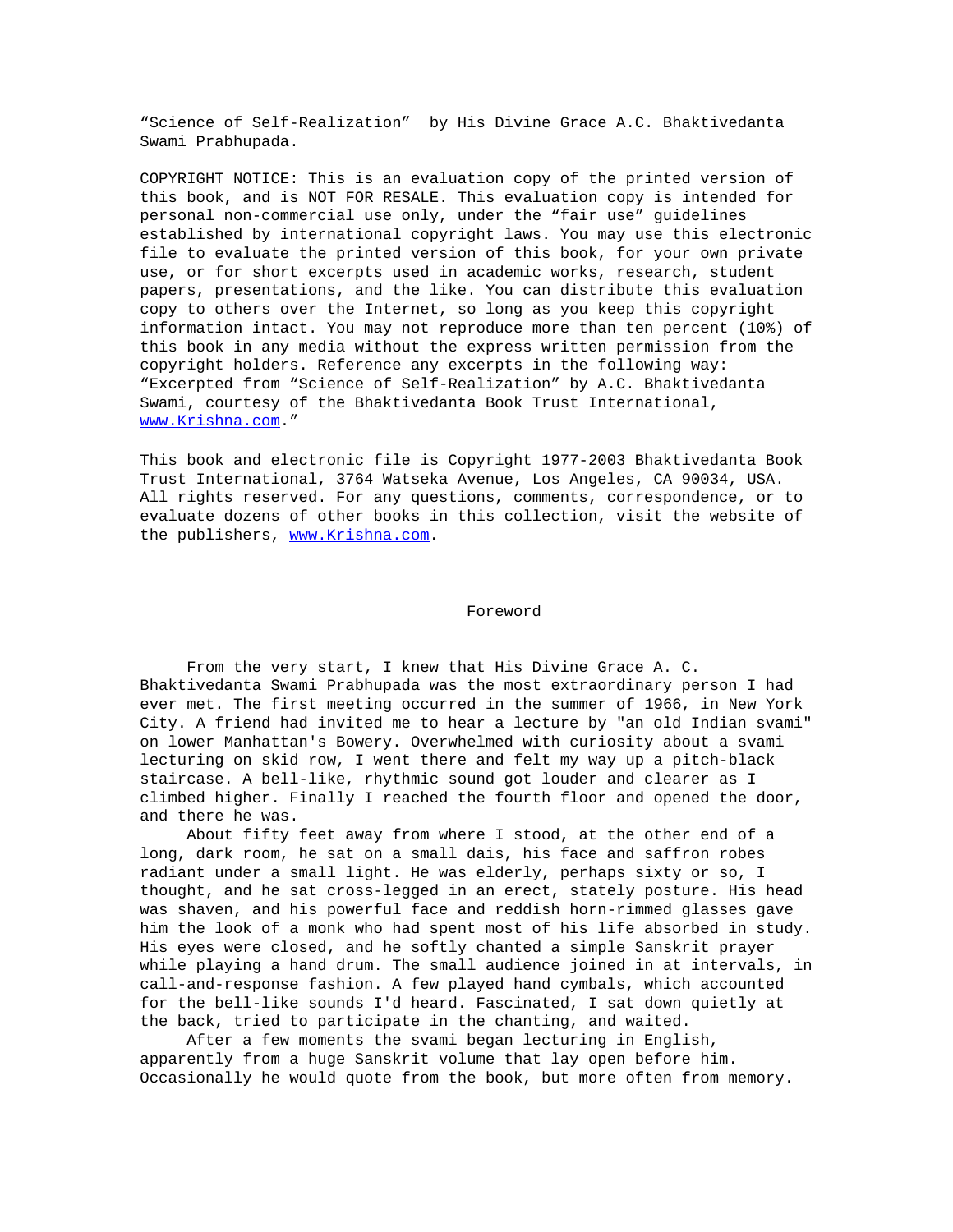The sound of the language was beautiful, and he followed each passage with meticulously detailed explanations.

 He sounded like a scholar, his vocabulary intricately laced with philosophical terms and phrases. Elegant hand gestures and animated facial expressions added considerable impact to his delivery. The subject matter was the most weighty I had ever encountered: "I am not this body. I am not an Indian.... You are not Americans.... We are all spirit souls...."

 After the lecture someone gave me a pamphlet printed in India. A photo showed the svami handing three of his books to Indian prime minister Lal Bahadur Shastri. The caption quoted Mr. Shastri as saying that all Indian government libraries should order the books. "His Divine Grace A. C. Bhaktivedanta swami Prabhupada is doing great work," the prime minister said in another small tract, "and his books are significant contributions to the salvation of mankind." I purchased copies of the books, which I learned the svami had brought over from India. After reading the jacket flaps, the small pamphlet, and various other literature, I began to realize that I had just met one of India's most respected spiritual leaders.

 But I could not understand why a gentleman of such distinction was residing and lecturing in the Bowery, of all places. He was certainly well educated and, by all appearances, born of an aristocratic Indian family. Why was he living in such poverty? What in the world had brought him here? one afternoon several days later, I stopped in to visit him and find out.

 To my surprise, Srila Prabhupada (as I later came to call him) was not too busy to talk with me. In fact, it seemed that he was prepared to talk all day. He was warm and friendly and explained that he had accepted the renounced order of life in India in 1959, and that he was not allowed to carry or earn money for his personal needs. He had completed his studies at the University of Calcutta many years ago and had raised a family, and then he had left his eldest sons in charge of family and business affairs, as the age-old vedic culture prescribes. After accepting the renounced order, he had arranged a free passage on an Indian freighter (Scindia Steamship Company's Jaiaduta) through mutual friends. In September 1965, he had sailed from Bombay to Boston, armed with only seven dollars' worth of rupees, a trunk of books, and a few clothes. His spiritual master, His Divine Grace Bhaktisiddhanta Sarasvati Thakura, had entrusted him with delivering India's vedic teachings to the English-speaking world. And this was why, at age sixtynine, he had come to America. He told me he wanted to teach Americans about Indian music, cooking, languages, and various other arts. I was mildly amazed.

 I saw that Srila Prabhupada slept on a small mattress and that his clothes hung on lines at the back of the room, where they were drying in the summer afternoon heat. He washed them himself and cooked his own food on an ingenious utensil he had fashioned with his own hands in India. In this four-layer apparatus he cooked four preparations at once. Stacked all around him and his ancient-looking portable typewriter in another section of the room were seemingly endless manuscripts. He spent almost all of his waking hours--about twenty in twenty-four, I learned- typing the sequels to the three volumes I had purchased. It was a projected sixty-volume set called the Srimad-Bhagavatam, and virtually it was the encyclopedia of spiritual life. I wished him luck with the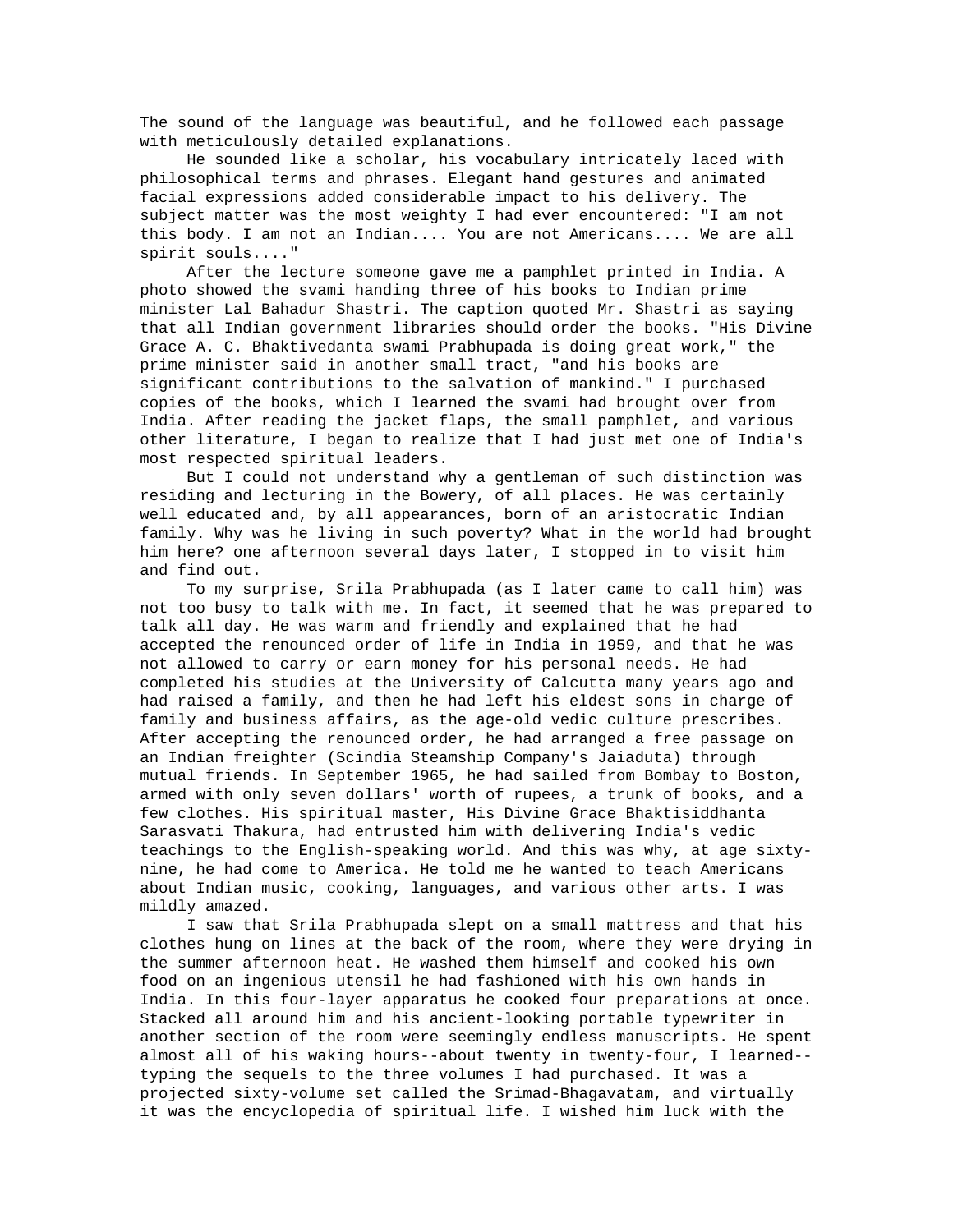publishing, and he invited me back for Sanskrit classes on Saturdays and for his evening lectures on Monday, Wednesday, and Friday. I accepted, thanked him, and left, marveling at his incredible determination.

 A few weeks later--it was July 1966--I had the privilege of helping Srila Prabhupada relocate in a somewhat more respectable neighborhood, on Second Avenue. Some friends and I pitched in and rented a groundfloor storefront and a second-floor apartment, to the rear of a little courtyard, in the same building. The lectures and chanting continued, and within two weeks a rapidly growing congregation was providing for the storefront (by this time a temple) and the apartment. By now Srila Prabhupada was instructing his followers to print and distribute leaflets, and the owner of a record company had invited him to record an LP of the Hare Krsna chant. He did, and it was a huge success. In his new location he was teaching chanting, vedic philosophy, music, japa meditation, fine art, and cooking. At first he cooked--he always taught by example. The results were the most wonderful vegetarian meals I had ever experienced. (Srila Prabhupada would even serve everything out himself!) The meals usually consisted of a rice preparation, a vegetable dish, capatis (tortilla-like whole-wheat patties), and dal (a zestfully spiced mung bean or split pea soup). The spicing, the cooking medium- ghee, or clarified butter--and the close attention paid to the cooking temperature and other details all combined to produce taste treats totally unknown to me. Others' opinions of the food, called prasadam ("the Lord's mercy"), agreed emphatically with mine. A Peace Corps worker who was also a Chinese-language scholar was learning from Srila Prabhupada how to paint in the classical Indian style. I was startled at the high quality of his first canvases.

 In philosophical debate and logic Srila Prabhupada was undefeatable and indefatigable. He would interrupt his translating work for discussions that would last up to eight hours. Sometimes seven or eight people jammed into the small, immaculately clean room where he worked, ate, and slept on a two-inch-thick foam cushion. Srila Prabhupada constantly emphasized and exemplified what he called "plain living and high thinking." He stressed that spiritual life was a science provable through reason and logic, not a matter of mere sentiment or blind faith. He began a monthly magazine, and in the autumn of 1966 The New York Times published a favorable picture story about him and his followers. Shortly thereafter, television crews came out and did a feature news story.

 Srila Prabhupada was an exciting person to know. Whether it was out of my desire for the personal benefits of yoga and chanting or just out of raw fascination, I knew I wanted to follow his progress every step of the way. His plans for expansion were daring and unpredictable--except for the fact that they always seemed to succeed gloriously. He was seventyish and a stranger to America, and he had arrived with practically nothing, yet now, within a few months, he had singlehandedly started a movement! It was mind-boggling.

 One August morning at the Second Avenue storefront temple, Srila Prabhupada told us, "Today is Lord Krsna's appearance day." We would observe a twenty-four-hour fast and stay inside the temple. That evening some visitors from India happened along. One of them--practically in tears--described his unbounded rapture at finding this little piece of authentic India on the other side of the world. Never in his wildest dreams could he have imagined such a thing. He offered Srila Prabhupada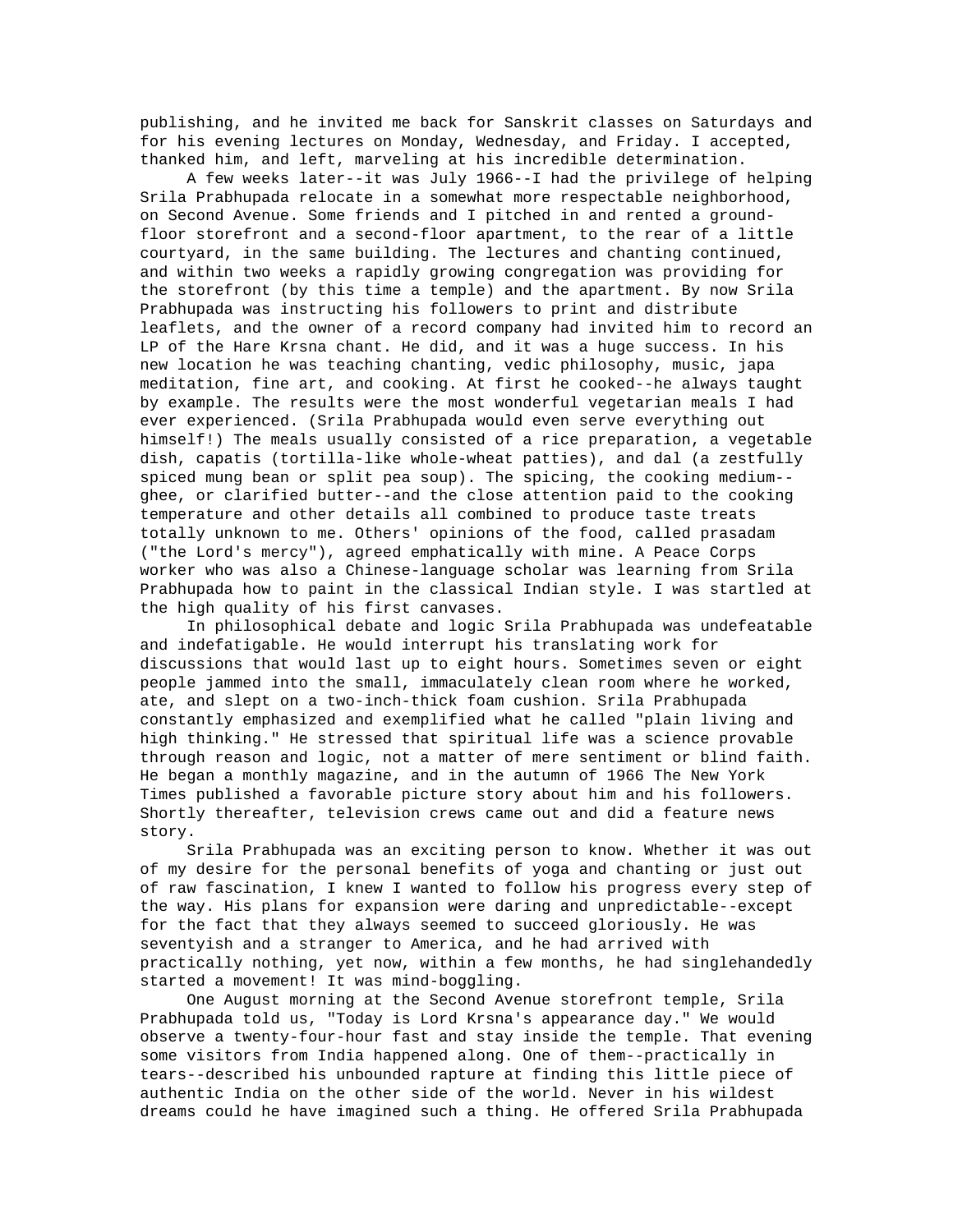eloquent praise and deep thanks, left a donation, and bowed at his feet. Everyone was deeply moved. Later, Srila Prabhupada conversed with the gentleman in Hindi, and since what he was saying was unintelligible to me, I was able to observe how his every expression and gesture communicated to the very core of the human soul.

 Later that year, while in San Francisco, I sent Srila Prabhupada his first airline ticket, and he flew out from New York. A sizable group of us greeted him at the terminal by chanting the Hare Krsna mantra. Then we drove him to the eastern edge of Golden Gate Park, to a newly rented apartment and storefront temple--an arrangement very similar to that in New York. We had established a pattern. Srila Prabhupada was ecstatic.

 A few weeks later the first mrdanga (a long clay drum with a playing head on each end) arrived in San Francisco from India. When I went up to Srila Prabhupada's apartment and informed him, his eyes opened wide, and in an excited voice he told me to go down quickly and open the crate. I took the elevator, got out on the ground floor, and was walking toward the front door when Srila Prabhupada appeared. So eager was he to see the mrdanga that he had taken the stairway and had beaten the elevator. He asked us to open the crate, he tore off a piece of the saffron cloth he was wearing, and, leaving only the playing heads exposed, he wrapped the drum with the cloth. Then he said, "This must never come off," and he began giving detailed instructions on how to play and care for the instrument.

 Also in San Francisco, in 1967, Srila Prabhupada inaugurated Rathayatra, the Festival of the Chariots, one of several festivals that, thanks to him, people all over the world now observe. Ratha-yatra has taken place in India's Jagannatha Puri each year for two thousand years, and by I975 the festival had become so popular with San Franciscans that the mayor issued a formal proclamation--"Ratha-yatra Day in San Francisco."

 By late 1966 Srila Prabhupada had begun accepting disciples. He was quick to point out to everyone that they should think of him not as God but as God's servant, and he criticized self-styled gurus who let their disciples worship them as God. "These `gods' are very cheap," he used to say. one day, after someone had asked, "Are you God?" Srila Prabhupada replied, "No, I am not God--I am a servant of God." Then he reflected a moment and went on. "Actually, I am not a servant of God. I am trying to be a servant of God. A servant of God is no ordinary thing."

 In the mid-seventies Srila Prabhupada's translating and publishing intensified dramatically. Scholars all over the world showered favorable reviews on his books, and practically all the universities and colleges in America accepted them as standard texts. Altogether he produced some eighty books, which his disciples have translated into twenty-five languages and distributed to the tune of fifty-five million copies. He established one hundred eight temples worldwide, and he has some ten thousand initiated disciples and a congregational following in the millions. Srila Prabhupada was writing and translating up to the last days of his eighty-one-year stay on earth.

 Srila Prabhupada was not just another oriental scholar, guru, mystic, yoga teacher, or meditation instructor. He was the embodiment of a whole culture, and he implanted that culture in the West. To me and many others he was first and foremost someone who truly cared, who completely sacrificed his own comfort to work for the good of others. He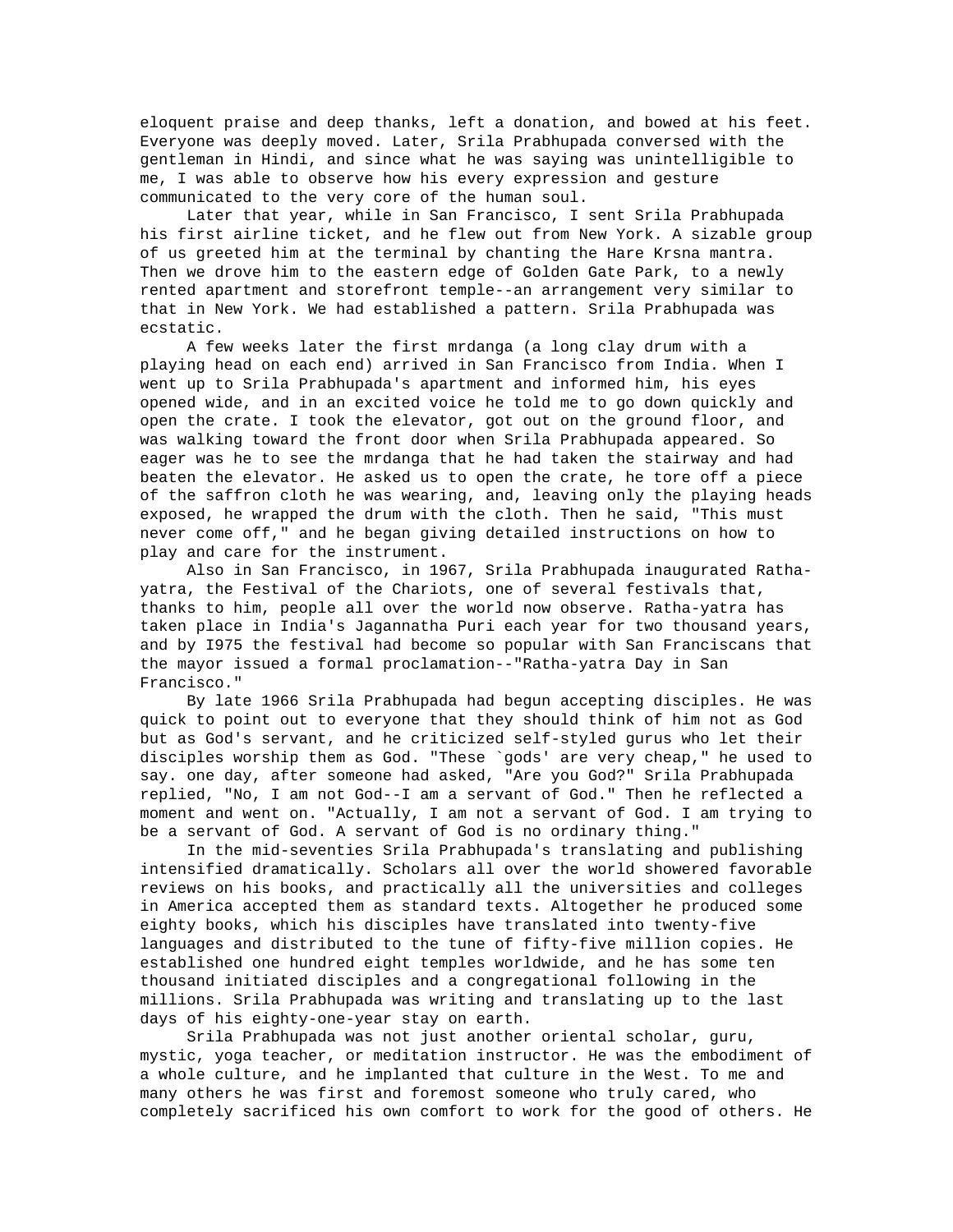had no private life, but lived only for others. He taught spiritual science, philosophy, common sense, the arts, languages, the vedic way of life--hygiene, nutrition, medicine, etiquette, family living, farming, social organization, schooling, economics--and many more things to many people. To me he was a master, a father, and my dearmost friend.

 I am deeply indebted to Srila Prabhupada, and it is a debt I shall never be able to repay. But I can at least show some gratitude by joining with his other followers in fulfilling his innermost desire- publishing and distributing his books.

 "I shall never die," Srila Prabhupada once said. "I shall live forever in my books." He passed away from this world on November 14, 1977, but surely he will live forever.

 Michael Grant (Mukunda dasa)

## Introduction

 "Who is Srila Prabhupada?" people often ask, and it is always a hard question to answer. For Srila Prabhupada always eclipsed conventional designations. At various times people have called him a scholar, a philosopher, a cultural ambassador, a prolific author, a religious leader, a spiritual teacher, a social critic, and a holy man. In truth, he was all these things and more. Certainly no one could ever have confused him with the modern entrepreneurial "gurus" who come to the West with slickly packaged, watered-down versions of Eastern spirituality (to satisfy our urge for instant well-being and exploit our well-documented spiritual naivete.) Srila Prabhupada was, rather, a true holy man (sadhu) of deep intellectual and spiritual sensitivity--he had deep concern and compassion for a society which, to such a large degree, lacks real spiritual dimension.

 For the enlightenment of human society, Srila Prabhupada produced some eighty volumes of translations and summary studies of India's great spiritual classics, and his work has seen print both in English and in many foreign languages. Also, in 1944 Srila Prabhupada singlehandedly launched a magazine called Back to Godhead, which today has a monthly circulation of more than half a million copies in English alone. Nearly all the interviews, lectures, essays, and letters chosen for The Science of Self Realization first appeared in Back to Godhead.

 In these pages Srila Prabhupada presents the same message that the great sage Vyasadeva recorded thousands of years ago, the message of ancient India's vedic literatures. As we shall see, he quotes freely and often from the Bhagavad-gita, the Srimad-Bhagavatam, and other classic vedic texts. He transmits in modern English the same timeless knowledge that other great self-realized teachers have spoken for millennia- knowledge that opens up the secrets of the self within us, nature and the universe, and the Supreme Self within and without. Srila Prabhupada speaks with startling clarity and a kind of convincing, simple eloquence and proves just how relevant the science of self-realization is to our modern world and our own lives.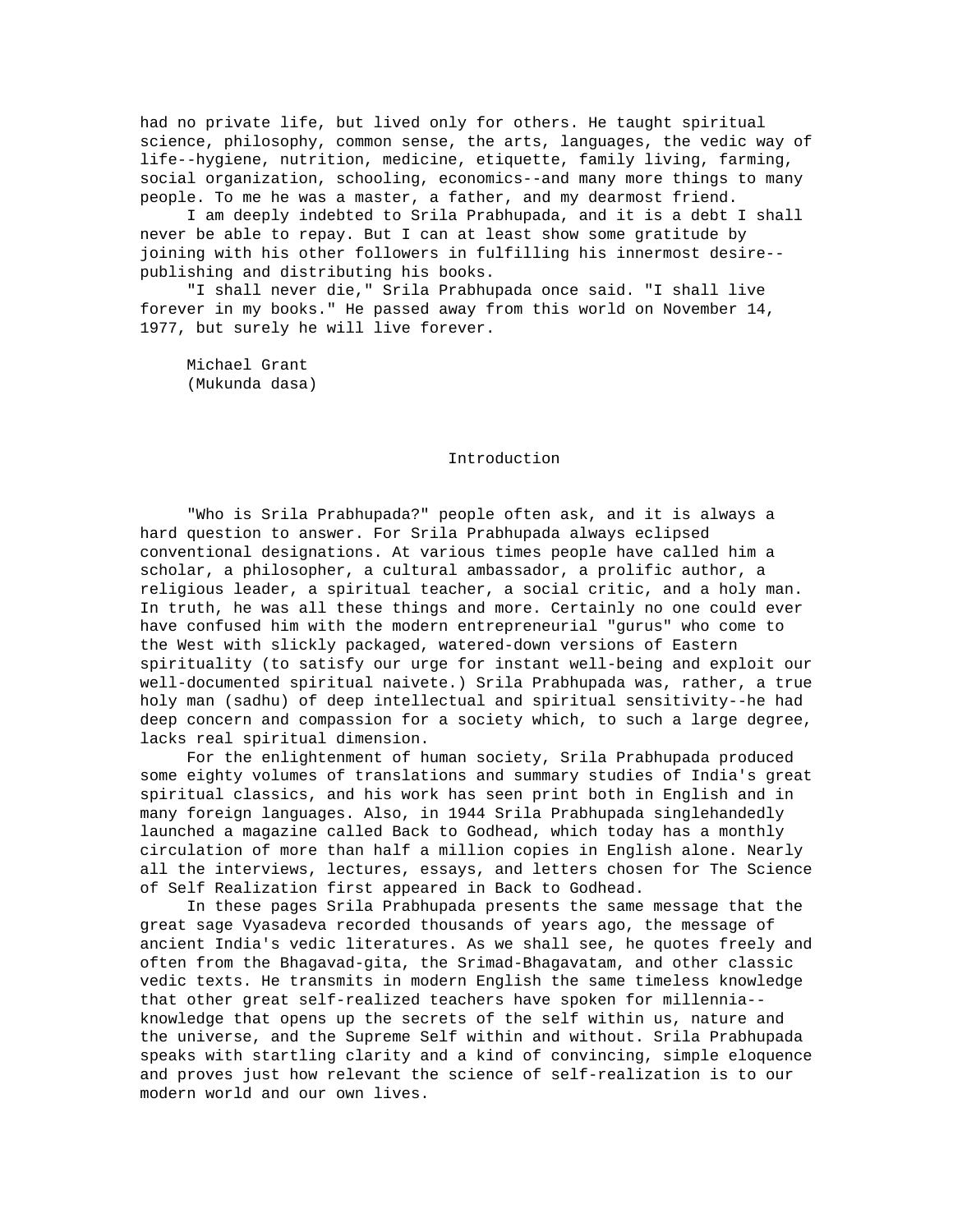Among the thirty-six selections chosen for this special book, we hear Srila Prabhupada's moving poem upon his arrival in America, his exchange with a noted cardiologist on "soul research," his revelations to London Broadcasting Company on reincarnation, his telling remarks to the London Times on real and false gurus, his dialogue with a German Benedictine monk on Krsna and Christ, his insights on superconsciousness and the law of karma, his conversation with a leading Russian scholar on spiritual communism, and his intimate talk with his disciples on the sham of modern science.

 Read the selections in order, if you like, or start with the ones that first catch your interest. (The glossary at the back will explain unfamiliar words and names.) The Science of Self-Realization will challenge you and bring you inspiration and enlightenment.

--The Publishers

Chapter One

Learning the Science of the Self

Discovering the Self

Who are you?... Are you your body? Or your mind? Or are you something higher? Do you know who you are, or do you merely think you know? And does it really matter? Our materialistic society, with its unenlightened leadership, has made it virtually taboo to inquire into our real, higher self. Instead we use our valuable time maintaining, decorating, and pampering the body for its own sake. Might there be an alternative?

 This very important Krsna consciousness movement is meant to save human society from spiritual death. At present human society is being misled by leaders who are blind, for they do not know the aim and objective of human life, which is self-realization and the reestablishment of our lost relationship with the Supreme Personality of Godhead. That is the missing point. The Krsna consciousness movement is trying to enlighten human society in this important matter.

 According to Vedic civilization, the perfection of life is to realize one's relationship with Krsna, or God. In the Bhagavad-gita, which is accepted by all authorities in transcendental science as the basis of all Vedic knowledge, we understand that not only human beings but all living entities are parts and parcels of God. The parts are meant for serving the whole, just as the legs, hands, fingers, and ears are meant for serving the total body. We living entities, being parts and parcels of God, are duty-bound to serve Him.

 Actually our position is that we are always rendering service to someone, either to our family, country, or society. If we have no one to serve, sometimes we keep a pet cat or dog and render service to it. All these factors prove that we are constitutionally meant to render service, yet in spite of serving to the best of our ability, we are not satisfied. Nor is the person to whom we are rendering that service satisfied. On the material platform, everyone is frustrated. The reason for this is that the service being rendered is not properly directed.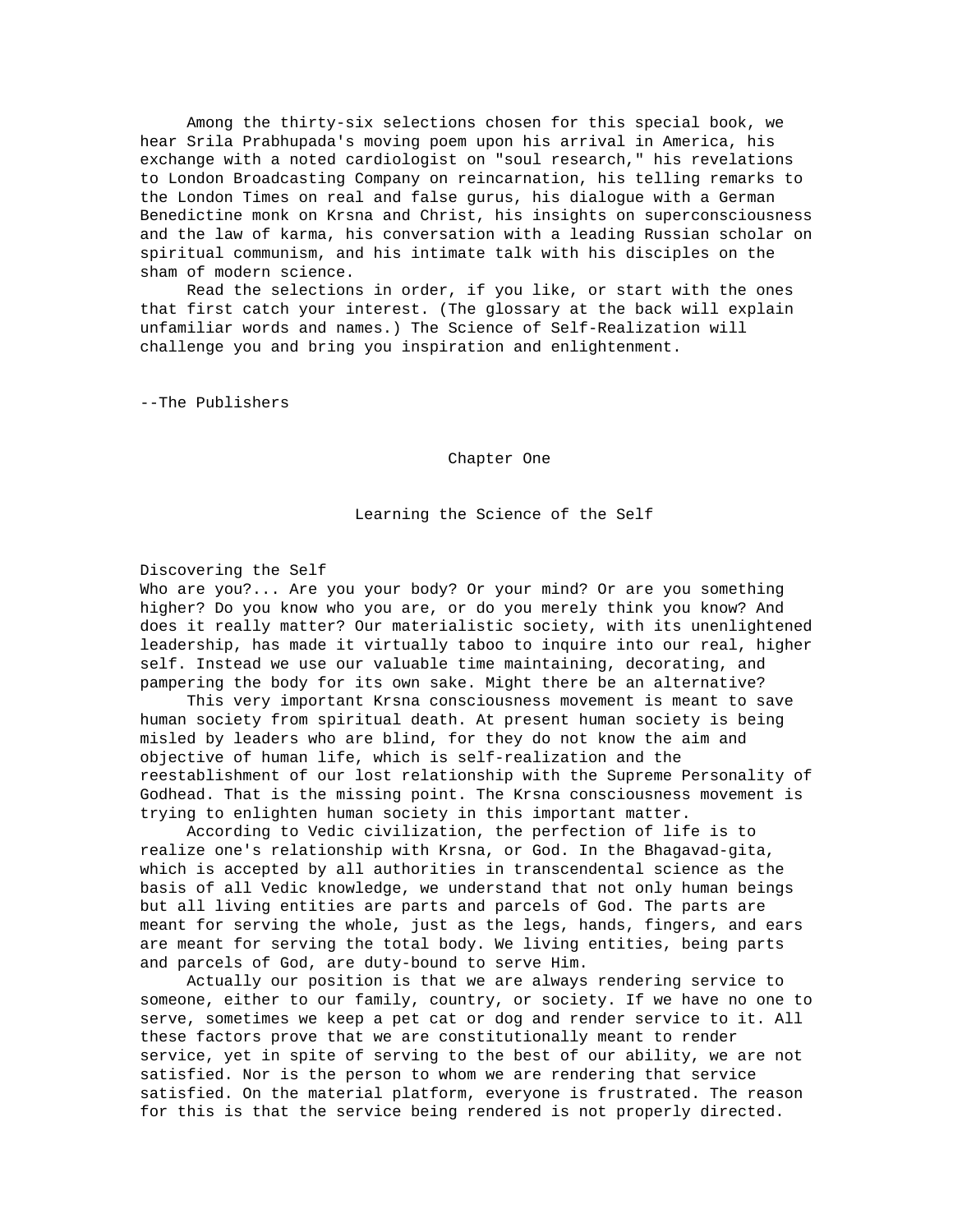For example, if we want to render service to a tree, we must water the root. If we pour water on the leaves, branches, and twigs, there is little benefit. If the Supreme Personality of Godhead is served, all other parts and parcels will be automatically satisfied. Consequently all welfare activities as well as service to society, family, and nation are realized by serving the Supreme Personality of Godhead.

 It is the duty of every human being to understand his constitutional position with God and to act accordingly. If this is possible, then our lives become successful. Sometimes, however, we feel challenging and say, "There is no God," or "I am God," or even, "I don't care for God." But in actuality this challenging spirit will not save us. God is there, and we can see Him at every moment. If we refuse to see God in our life, then He will be present before us as cruel death. If we do not choose to see Him in one feature, we will see Him in another. There are different features of the Supreme Personality of Godhead because He is the original root of the entire cosmic manifestation. In one sense, it is not possible for us to escape Him.

 This Krsna consciousness movement is not blind religious fanaticism, nor is it a revolt by some recent upstart; rather, it is an authorized, scientific approach to the matter of our eternal necessity in relation with the Absolute Personality of Godhead, the Supreme Enjoyer. Krsna consciousness simply deals with our eternal relationship with Him and the process of discharging our relative duties to Him. Thus, Krsna consciousness enables us to achieve the highest perfection of life attainable in the present human form of existence.

 We must always remember that this particular form of human life is attained after an evolution of many millions of years in the cycle of transmigration of the spirit soul. In this particular form of life, the economic question is more easily solved than in the lower, animal forms. There are swine, dogs, camels, asses, and so on, whose economic necessities are just as important as ours, but the economic questions of these animals and others are solved under primitive conditions, whereas the human being is given all the facilities for leading a comfortable life by the laws of nature.

 Why is a man given a better chance to live than swine or other animals? Why is a highly posted government officer given better facilities for a comfortable life than an ordinary clerk? The answer is very simple: the important officer has to discharge duties of a more responsible nature than those of an ordinary clerk. Similarly, the human being has to discharge higher duties than the animals, who are always busy with filling their hungry stomachs. But by the laws of nature, the modern animalistic standard of civilization has only increased the problems of filling the stomach. When we approach some of these polished animals for spiritual life, they say that they only want to work for the satisfaction of their stomachs and that there is no necessity of inquiring about the Godhead. Yet despite their eagerness to work hard, there is always the question of unemployment and so many other impediments incurred by the laws of nature. Despite this, they still denounce the necessity of acknowledging the Godhead.

 We are given this human form of life not just to work hard like the swine or dog, but to attain the highest perfection of life. If we do not want that perfection, then we will have to work very hard, for we will be forced to by the laws of nature. In the closing days of Kali-yuga (this present age) men will have to work hard like asses for only a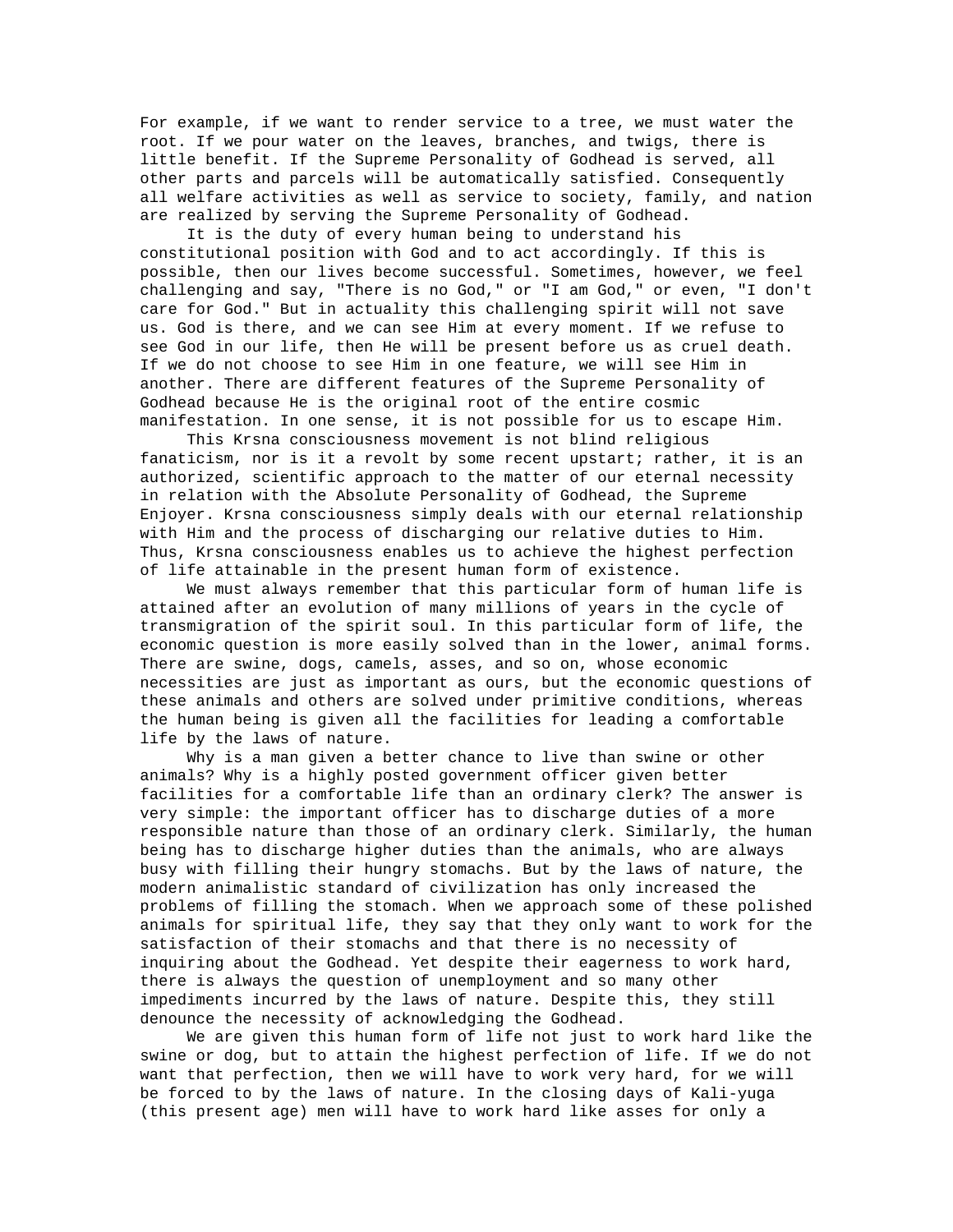scrap of bread. This process has already begun, and every year the necessity for harder work for lesser wages will increase. Yet human beings are not meant to work hard like animals, and if a man fails to discharge his duties as a human being, he is forced to transmigrate to the lower species of life by the laws of nature. The Bhagavad-gita very vividly describes how a spirit soul, by the laws of nature, takes his birth and gets a suitable body and sense organs for enjoying matter in the material world.

 In the Bhagavad-gita it is also stated that those who attempt but do not complete the path of approaching God--in other words, those who have failed to achieve complete success in Krsna consciousness--are given the chance to appear in the families of the spiritually advanced or in financially well-to-do mercantile families. If the unsuccessful spiritual aspirants are offered such chances of noble parentage, what of those who have actually attained the required success? Therefore an attempt to go back to Godhead, even if half finished, guarantees a good birth in the next life. Both the spiritual and the financially well-todo families are beneficial for spiritual progress because in both families one can get a good chance to make further progress from the point where he stopped in his previous birth. In spiritual realization the atmosphere generated by a good family is favorable for the cultivation of spiritual knowledge. The Bhagavad-gita reminds such fortunate well-born persons that their good fortune is due to their past devotional activities. Unfortunately, the children of these families do not consult the Bhagavad-gita, being misguided by maya (illusion).

 Birth in a well-to-do family solves the problem of having to find sufficient food from the beginning of life, and later a comparatively easier and more comfortable way of life can be led. Being so situated, one has a good chance to make progress in spiritual realization, but as ill luck would have it, due to the influence of the present iron age (which is full of machines and mechanical people) the sons of the wealthy are misguided for sense enjoyment, and they forget the good chance they have for spiritual enlightenment. Therefore nature, by her laws, is setting fires in these golden homes. It was the golden city of Lanka, under the regime of the demoniac Ravana, that was burned to ashes. That is the law of nature.

 The Bhagavad-gita is the preliminary study of the transcendental science of Krsna consciousness, and it is the duty of all responsible heads of state to chalk out their economic and other programs by referring to the Bhagavad-gita. We are not meant to solve economic questions of life by balancing on a tottering platform; rather, we are meant to solve the ultimate problems of life which arise due to the laws of nature. Civilization is static unless there is spiritual movement. The soul moves the body, and the living body moves the world. We are concerned about the body, but we have no knowledge of the spirit that is moving that body. Without the spirit, the body is motionless, or dead.

 The human body is an excellent vehicle by which we can reach eternal life. It is a rare and very important boat for crossing over the ocean of nescience which is material existence. On this boat there is the service of an expert boatman, the spiritual master. By divine grace, the boat plies the water in a favorable wind. With all these auspicious factors, who would not take the opportunity to cross over the ocean of nescience? If one neglects this good chance, it should be known that he is simply committing suicide.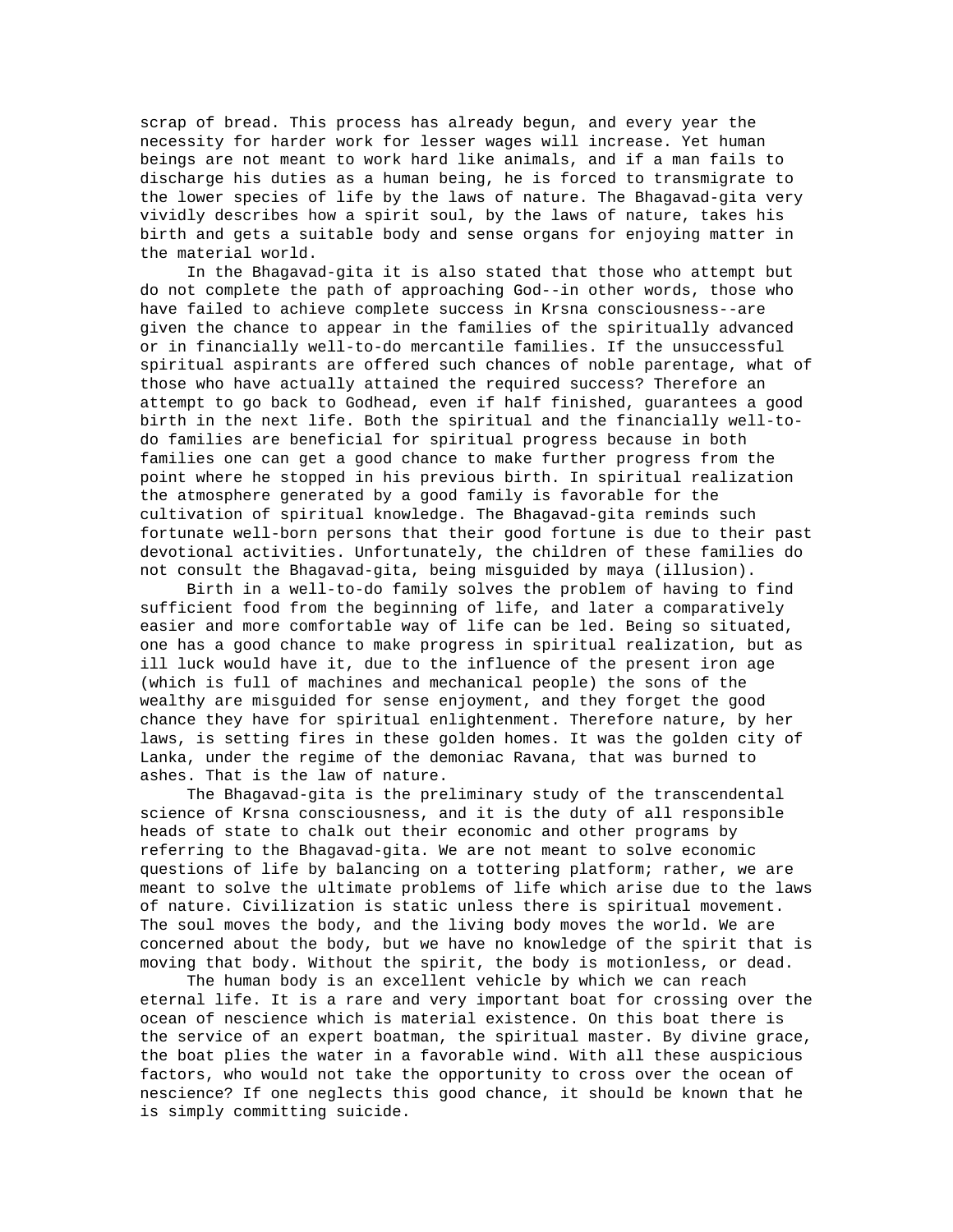There is certainly a great deal of comfort in the first-class coach of a train, but if the train does not move toward its destination, what is the benefit of an air-conditioned compartment? Contemporary civilization is much too concerned with making the material body comfortable. No one has information of the real destination of life, which is to go back to Godhead. We must not just remain seated in a comfortable compartment; we should see whether or not our vehicle is moving toward its real destination. There is no ultimate benefit in making the material body comfortable at the expense of forgetting the prime necessity of life, which is to regain our lost spiritual identity. The boat of human life is constructed in such a way that it must move toward a spiritual destination. Unfortunately this body is anchored to mundane consciousness by five strong chains, which are: (1) attachment to the material body due to ignorance of spiritual facts, (2) attachment to kinsmen due to bodily relations, (3) attachment to the land of birth and to material possessions such as house, furniture, estates, property, business papers, etc., (4) attachment to material science, which always remains mysterious for want of spiritual light, and (5) attachment to religious forms and holy rituals without knowing the Personality of Godhead or His devotees, who make them holy. These attachments, which anchor the boat of the human body, are explained in detail in the Fifteenth Chapter of the Bhagavad-gita. There they are compared to a deeply rooted banyan tree which is ever increasing its hold on the earth. It is very difficult to uproot such a strong banyan tree, but the Lord recommends the following process: "The real form of this tree cannot be perceived in this world. No one can understand where it ends, where it begins, or where its foundation is. But with determination one must cut down this tree with the weapon of detachment. So doing, one must seek that place from which, having once gone, one never returns, and there surrender to that Supreme Personality of Godhead from whom everything has begun and in whom everything is abiding since time immemorial." (Bg. 15.3-4)

 Neither the scientists nor speculative philosophers have yet arrived at any conclusion concerning the cosmic situation. All they have done is posit different theories about it. Some of them say that the material world is real, others say that it is a dream, and yet others say that it is ever existing. In this way different views are held by mundane scholars, but the fact is that no mundane scientist or speculative philosopher has ever discovered the beginning of the cosmos or its limitations. No one can say when it began or how it floats in space. They theoretically propose some laws, like the law of gravitation, but actually they cannot put this law to practical use. For want of actual knowledge of the truth, everyone is anxious to promote his own theory to gain certain fame, but the actual fact is that this material world is full of miseries and that no one can overcome them simply by promoting some theories about the subject. The Personality of Godhead, who is fully cognizant of everything in His creation, informs us that it is in our best interest that we desire to get out of this miserable existence. We must detach ourselves from everything material. To make the best use of a bad bargain, our material existence must be one-hundred-percent spiritualized. Iron is not fire, but it can be turned into fire by constant association with fire. Similarly, detachment from material activities can be effected by spiritual activities, not by material inertia. Material inertia is the negative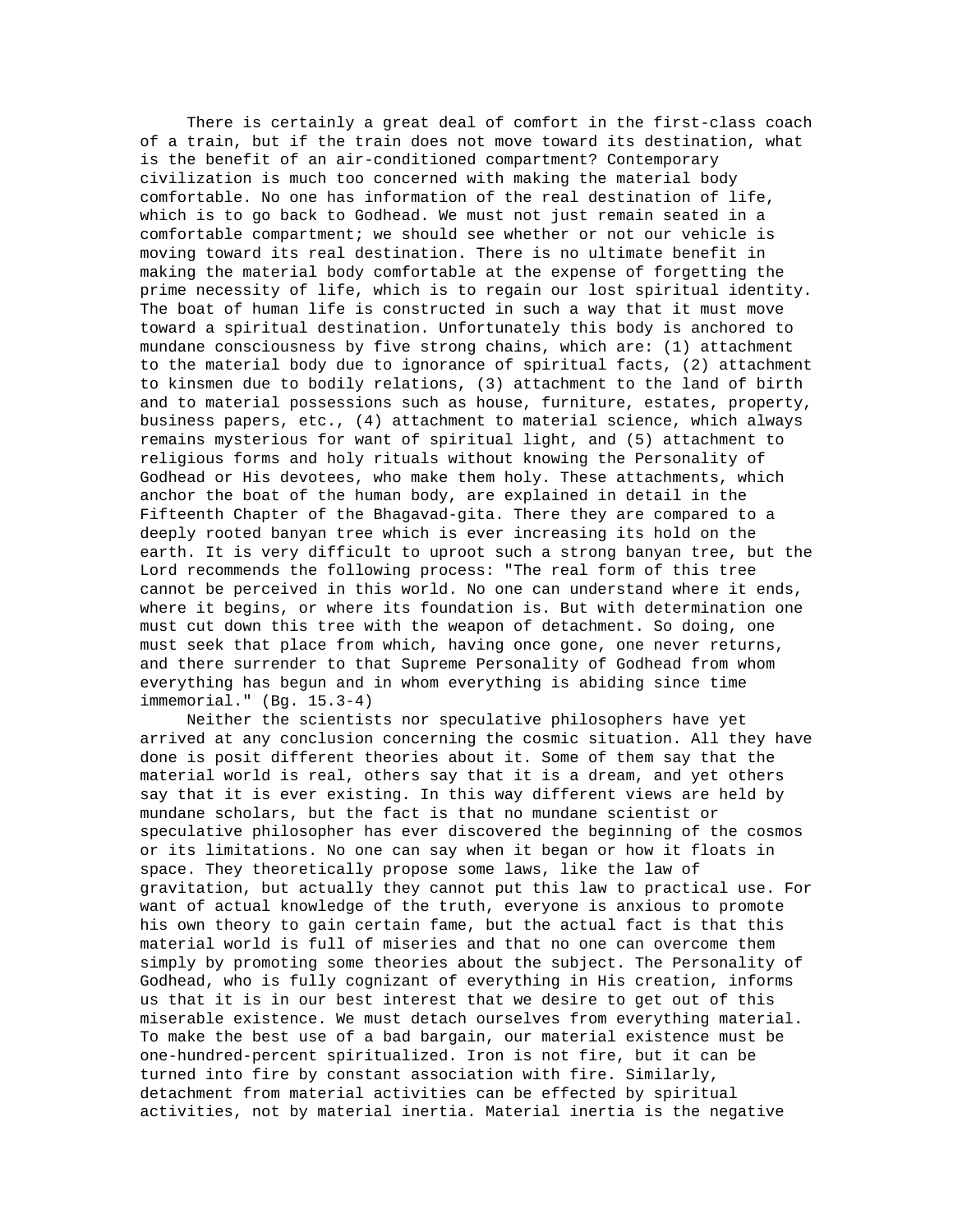side of material action, but spiritual activity is not only the negation of material action but the activation of our real life. We must be anxious to search out eternal life, or spiritual existence in Brahman, the Absolute. The eternal kingdom of Brahman is described in the Bhagavad-gita as that eternal country from which no one returns. That is the kingdom of God.

 The beginning of our present material life cannot be traced, nor is it necessary for us to know how we became conditioned in material existence. We have to be satisfied with the understanding that somehow or other this material life has been going on since time immemorial and now our duty is to surrender unto the Supreme Lord, who is the original cause of all causes. The preliminary qualification for going back to Godhead is given in the Bhagavad-gita (15.5): "One who is free from illusion, false prestige, and false association, who understands the eternal, who is done with material lust and is free from the duality of happiness and distress, and who knows how to surrender unto the Supreme Person attains that eternal kingdom."

 One who is convinced of his spiritual identity and is freed from the material conception of existence, who is free from illusion and is transcendental to the modes of material nature, who constantly engages in understanding spiritual knowledge and who has completely severed himself from sense enjoyment can go back to Godhead. Such a person is called amudha, as distinguished from mudha, or the foolish and ignorant, for he is freed from the duality of happiness and distress.

 And what is the nature of the kingdom of God? It is described in the Bhagavad-gita (15.6) as follows: "That abode of Mine is not illumined by the sun or moon, nor by electricity. One who reaches it never returns to this material world."

 Although every place in the creation is within the kingdom of God because the Lord is the supreme proprietor of all planets, there is still the Lord's personal abode, which is completely different from the universe in which we are now living. And this abode is called paramam, or the supreme abode. Even on this earth there are countries where the standard of living is high and countries where the standard of living is low. Besides this earth, there are innumerable other planets distributed all over the universe, and some are considered superior places and some inferior places. In any case, all planets within the jurisdiction of the external energy, material nature, require the rays of a sun or the light of fire for their existence, because the material universe is a region of darkness. Beyond this region, however, is a spiritual realm, which is described as functioning under the superior nature of God. That realm is described in the Upanisads thus: "There is no need of sun, moon, or stars, nor is that abode illumined by electricity or any form of fire. All these material universes are illumined by a reflection of that spiritual light, and because that superior nature is always selfluminous, we can experience a glow of light even in the densest darkness of night." In the Hari-vamsa the spiritual nature is explained by the Supreme Lord Himself as follows: "The glaring effulgence of the impersonal Brahman [the impersonal Absolute] illuminates all existences, both material and spiritual. But, O Bharata, you must understand that this Brahman illumination is the effulgence of My body." In the Brahmasamhita this conclusion is also confirmed. We should not think that we can attain that abode by any material means such as spaceships, but we should know for certain that one who can attain that spiritual abode of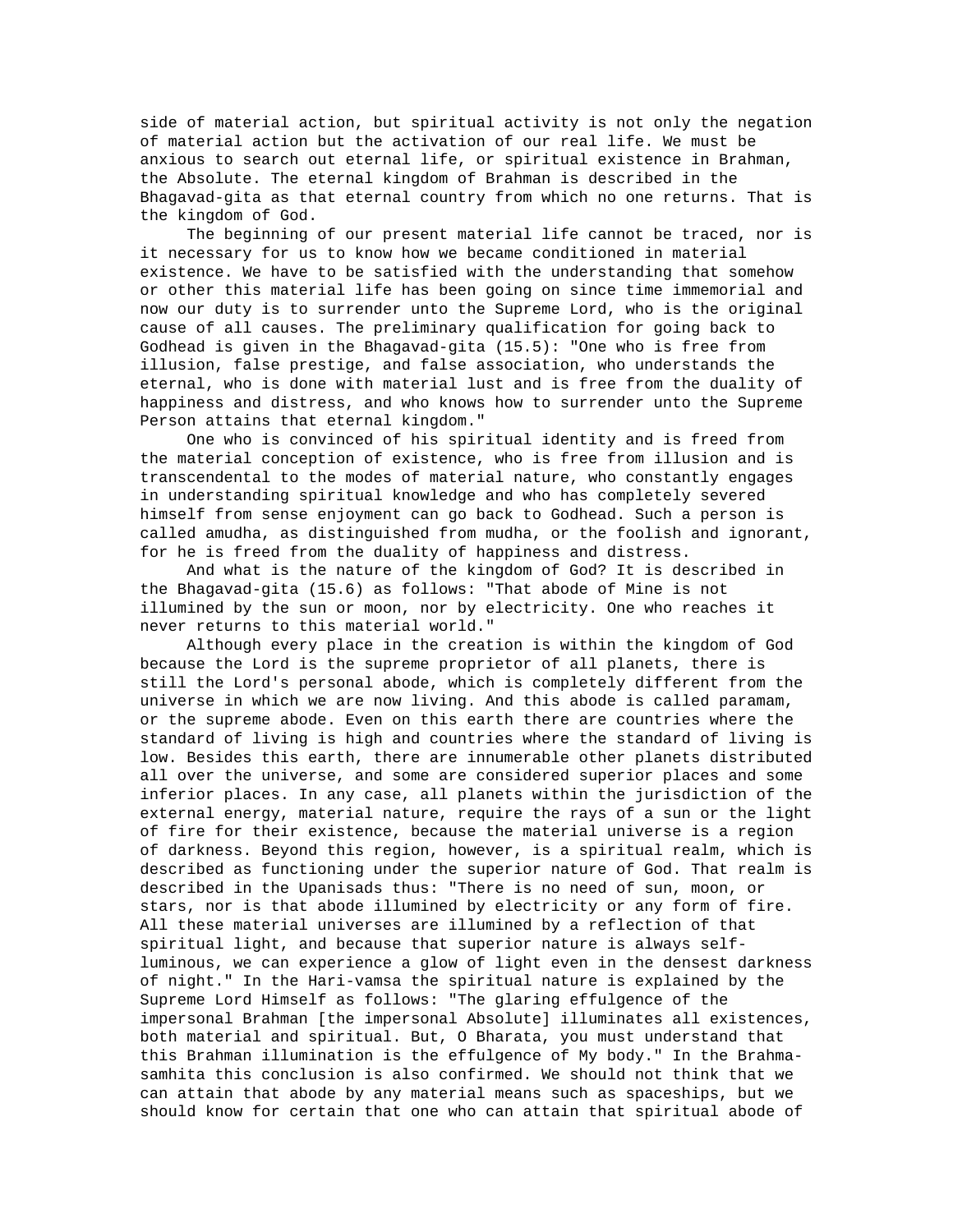Krsna can enjoy eternal, spiritual bliss without interruption. As fallible living entities, we have two phases of existence. One is called material existence, which is full of the miseries of birth, death, old age, and disease, and the other is called spiritual existence, in which there is an incessant spiritual life of eternity, bliss, and knowledge. In material existence we are ruled by the material conception of the body and the mind, but in spiritual existence we can always relish the happy, transcendental contact of the Personality of Godhead. In spiritual existence, the Lord is never lost to us.

 The Krsna consciousness movement is trying to bring that spiritual existence to humanity at large. In our present material consciousness, we are attached to the sensual material conception of life, but this conception can be removed at once by devotional service to Krsna, or Krsna consciousness. If we adopt the principles of devotional service, we can become transcendental to the material conceptions of life and be liberated from the modes of goodness, passion, and ignorance, even in the midst of various material engagements. Everyone who is engaged in material affairs can derive the highest benefit from the pages of Back to Godhead and the other literatures of this Krsna consciousness movement. These literatures help all people sever the roots of the indefatigable banyan tree of material existence. These literatures are authorized to train us to renounce everything related to the material conception of life and to relish spiritual nectar in every object. This stage is obtainable only by devotional service and nothing else. By rendering such service, one can at once get liberation (mukti) even during this present life. Most spiritual endeavors are tinged with the colors of materialism, but pure devotional service is transcendental to all material pollution. Those who desire to go back to Godhead need only adopt the principles of this Krsna consciousness movement and simply aim their consciousness at the lotus feet of the Supreme Lord, the Personality of Godhead, Krsna.

What Is Krsna Consciousness?

The following interview with freelance reporter Sandy Nixon took place in July 1975, in Srila Prabhupada's quarters at the Krsna center in Philadelphia. This discussion serves as a superb introduction to Krsna consciousness and covers such basic topics as the Hare Krsna mantra, the relationship between the spiritual master and God, the difference between genuine and fake gurus, the role of women in Krsna consciousness, the Indian caste system, and the relationship between Christ consciousness and Krsna consciousness.

Ms. Nixon: My first question is very basic. What is Krsna consciousness? Srila Prabhupada: Krsna means God. We are all intimately connected with Him because He is our original father. But we have forgotten this connection. When we become interested in knowing, "What is my connection with God? What is the aim of life?" then we are called Krsna conscious. Ms. Nixon: How does Krsna consciousness develop in the practitioner? Srila Prabhupada: Krsna consciousness is already there in the core of everyone's heart. But because of our materially conditioned life, we have forgotten it. The process of chanting the Hare Krsna maha-mantra-- Hare Krsna, Hare Krsna, Krsna Krsna, Hare Hare/ Hare Rama, Hare Rama, Rama Rama, Hare Hare--revives the Krsna consciousness we already have. For example, a few months ago these American and European boys and girls did not know about Krsna, but just yesterday we saw how they were chanting Hare Krsna and dancing in ecstasy throughout the whole Ratha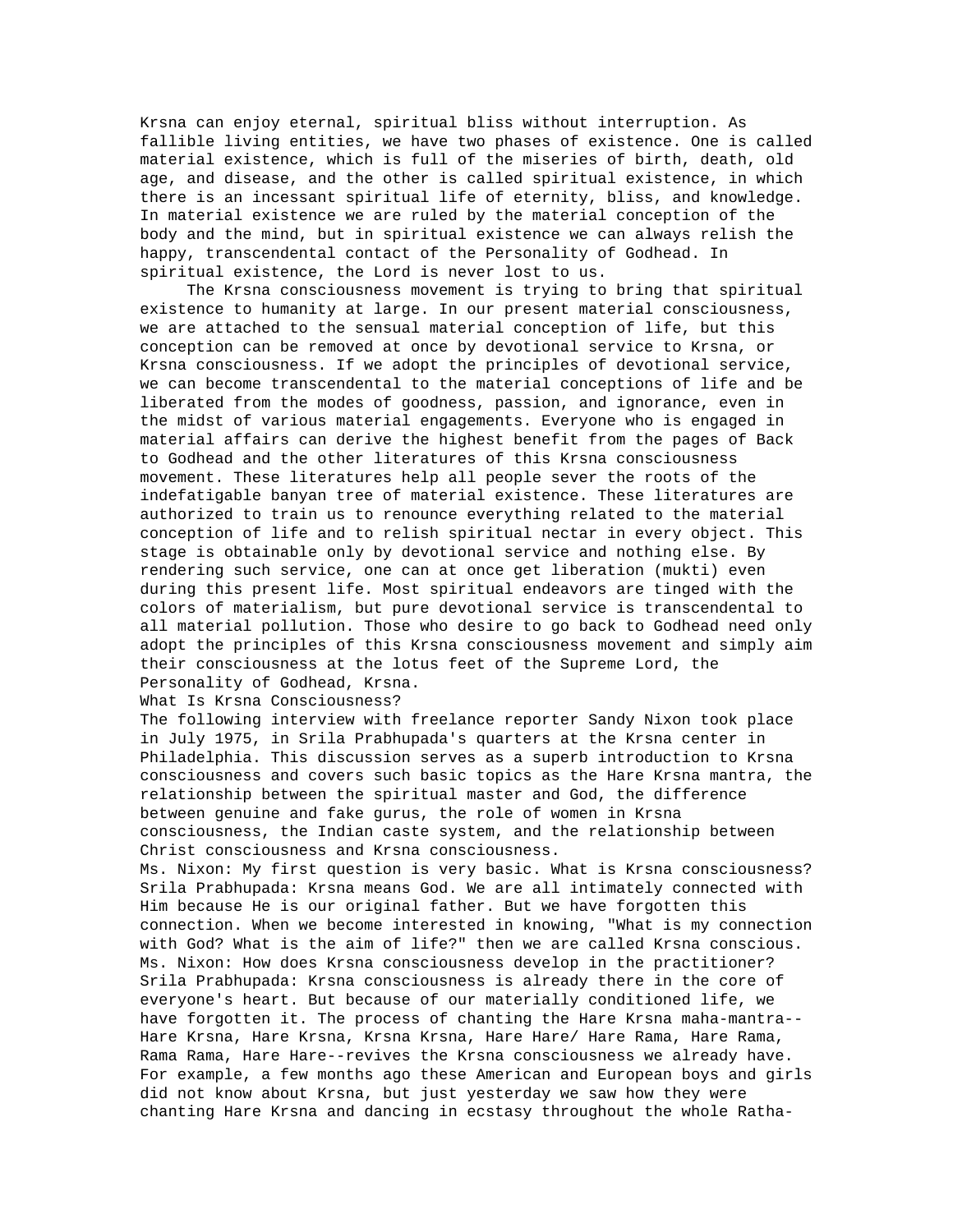yatra procession [an annual festival sponsored by the Krsna consciousness movement in cities around the world]. Do you think that was artificial? No. Artificially, nobody can chant and dance for hours together. They have actually awakened their Krsna consciousness by following a bona fide process. This is explained in the Caitanyacaritamrta (Madhya 22. 107):

> nitya-siddha krsna-prema `sadhya' kabhu naya sravanadi-suddha-citte karaye udaya

 Krsna consciousness is dormant in everyone's heart, and when one comes in contact with devotees, it is awakened. Krsna consciousness is not artificial. Just as a young boy awakens his natural attraction for a young girl in her association, similarly, if one hears about Krsna in the association of devotees, he awakens his dormant Krsna consciousness. Ms. Nixon: What is the difference between Krsna consciousness and Christ consciousness?

Srila Prabhupada: Christ consciousness is also Krsna consciousness, but because at present people do not follow the rules and regulations of Christianity--the commandments of Jesus Christ--they do not come to the standard of God consciousness.

Ms. Nixon: What is unique about Krsna consciousness among all religions? Srila Prabhupada: Primarily, religion means to know God and to love Him. That is religion. Nowadays, because of a lack of training, nobody knows God, what to speak of loving Him. People are satisfied simply going to church and praying, "O God, give us our daily bread." In the Srimad-Bhagavatam this is called a cheating religion, because the aim is not to know and love God but to gain some personal profit. In other words, if I profess to follow some religion but I do not know who God is or how to love Him, I am practicing a cheating religion. As far as the Christian religion is concerned, ample opportunity is given to understand God, but no one is taking it. For example, the Bible contains the commandment "Thou shall not kill," but Christians have built the world's best slaughterhouses. How can they become God conscious if they disobey the commandments of Lord Jesus Christ? And this is going on not just in the Christian religion, but in every religion. The title "Hindu," "Muslim," or "Christian" is simply a rubber stamp. None of them knows who God is and how to love Him.

Ms. Nixon: How can one tell a bona fide spiritual master from a fake? Srila Prabhupada: Whoever teaches how to know God and how to love Him- he is a spiritual master. Sometimes bogus rascals mislead people. "1 am God," they claim, and people who do not know what God is believe them. You must be a serious student to understand who God is and how to love Him. Otherwise, you will simply waste your time. So the difference between others and us is that we are the only movement that can actually teach one how to know God and how to love Him. We are presenting the science of how one can know Krsna, the Supreme Personality of Godhead, by practicing the teachings of the Bhagavad-gita and the Srimad-Bhagavatam. They teach us that our only business is to love God. Our business is not to ask God for our necessities. God gives necessities to everyone--even to one who has no religion. For example, cats and dogs have no religion, yet Krsna supplies them with the necessities of life. So why should we bother Krsna for our daily bread? He is already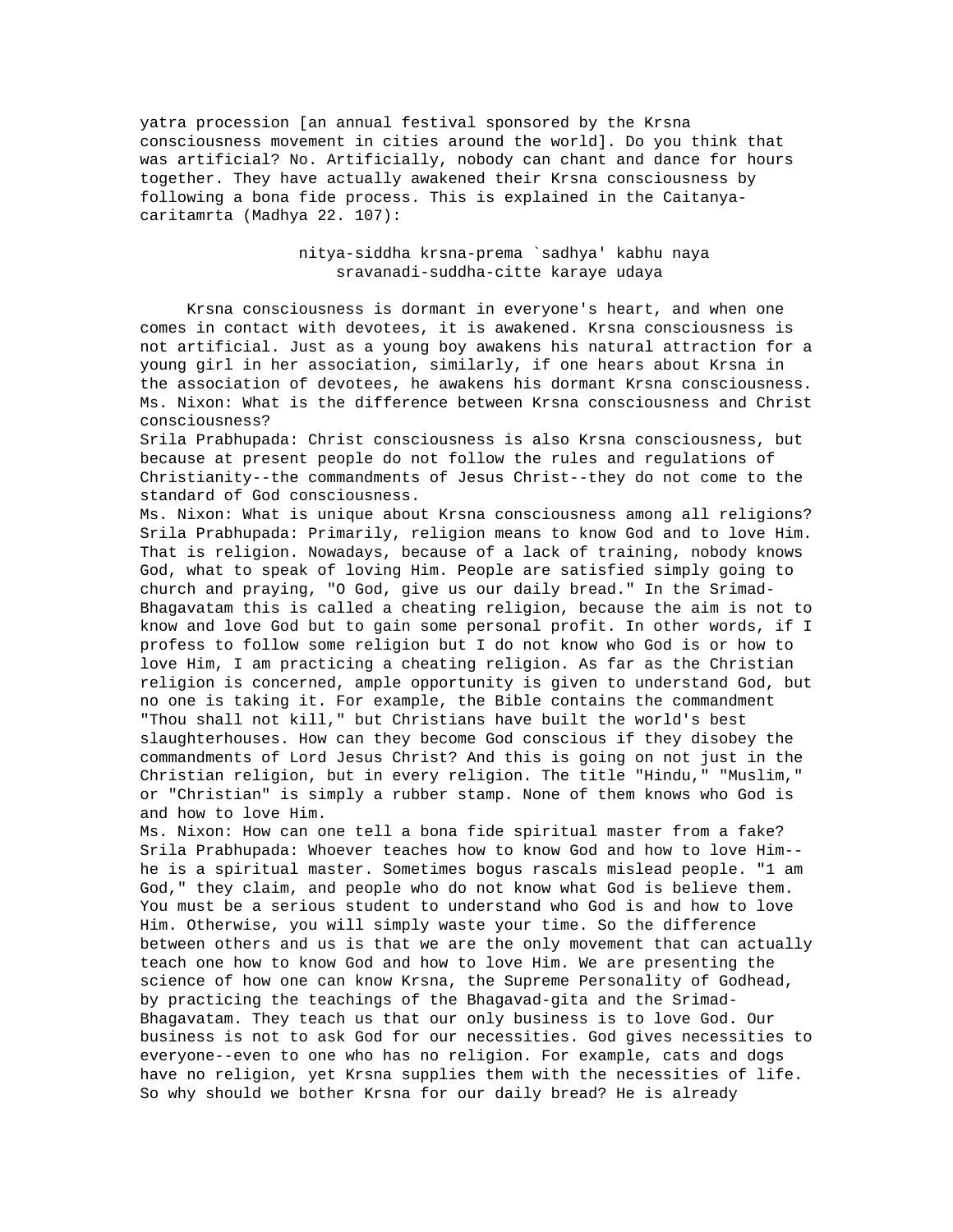supplying it. Real religion means to learn how to love Him. The Srimad-Bhagavatam (1.2.6) says,

> sa vai pumsam paro dharmo yato bhaktir adhoksaje ahaituky apratihata yayatma suprasidati

 First-class religion teaches one how to love God without any motive. If I serve God for some profit, that is business--not love. Real love of God is ahaituky apratihata: it cannot be checked by any material cause. It is unconditional. If one actually wants to love God, there is no impediment. One can love Him whether one is poor or rich, young or old, black or white.

Ms. Nixon: Do all paths lead to the same end? Srila Prabhupada: No. There are four classes of men--the karmis, the jnanis, the yogis, and the bhaktas--and each achieves a different goal. The karmis work for some material profit. For example, in the city, many people work hard day and night, and their purpose is to get some money. Thus, they are fruitive workers, or karmis. A jnani is a person who thinks, "Why am I working so hard? The birds, bees, elephants, and other creatures have no profession, yet they are also eating. So why should I unnecessarily work so hard? Rather, let me try to solve the problems of life--birth, death, old age, and disease." Jnanis try to become immortal. They think that if they merge into God's existence, then they will become immune to birth, death, old age, and disease. And yogis try to acquire some mystic power to exhibit a wonderful show. For instance, a yogi can become very small: if you put him into a locked room, he can come out through any little space. By showing this kind of magic, the yogi is immediately accepted as a very wonderful man. Of course, modern yogis simply show some gymnastics--they have no real power. But a real yogi has some power, which is not spiritual but material. So the yogi wants mystic power, the jnani wants salvation from the miseries of life, and the karmiwants material profit. But the bhakta--the devotee--doesn't want anything for himself. He simply wants to serve God out of love, just as a mother serves her child. There is no question of profit in a mother's service to her child. Out of pure affection and love, she cares for him.

 When you come to this stage of loving God, that is perfection. Neither the karmi, the jnani, nor the yogi can know God--only the bhakta. As Krsna says in the Bhagavad-gita (18.55), bhaktya mam abhijanati: "Only through the process of bhakti can one understand God." Krsna never says one can understand Him by other processes. No. Only through bhakti. If you are interested in knowing God and loving Him, then you must accept the devotional process. No other process will help you.

Ms. Nixon: What transformation does one undergo on the path... Srila Prabhupada: No transformation--your original consciousness is Krsna consciousness. Now your consciousness is covered with so much rubbish. You have to cleanse it, and then--Krsna consciousness. Our consciousness is like water. Water is by nature clear and transparent, but sometimes it becomes muddy. If you filter all the mud out of the water, it again comes to its original clear, transparent state.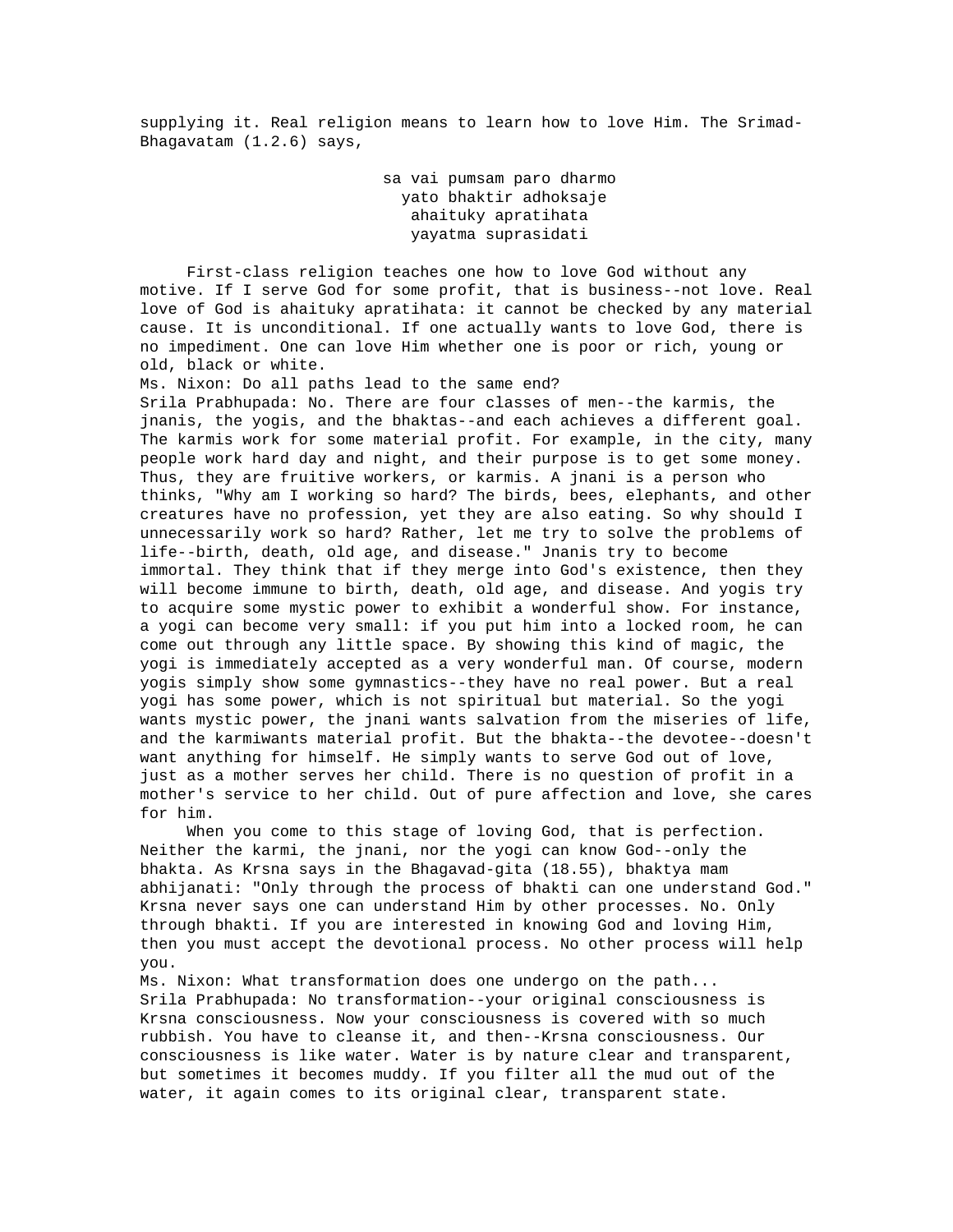Ms. Nixon: Can one function better in society by becoming Krsna conscious?

Srila Prabhupada: Yes, you can see that my disciples are not drunkards or meat-eaters, and from a physiological point of view they are very clean--they'll never be attacked by serious diseases. Actually, giving up meat-eating is not a question of Krsna consciousness but of civilized human life. God has given human society so many things to eat--nice fruits, vegetables, grain, and first-class milk. From milk one can prepare hundreds of nutritious foods, but no one knows the art. Instead, people maintain big slaughterhouses and eat meat. They are not even civilized. When man is uncivilized, he kills poor animals and eats them.

 Civilized men know the art of preparing nutritious foods from milk. For instance, on our New Vrndavana farm in West Virginia, we make hundreds of first-class preparations from milk. Whenever visitors come, they are astonished that from milk such nice foods can be prepared. The blood of the cow is very nutritious, but civilized men utilize it in the form of milk. Milk is nothing but cow's blood transformed. You can make milk into so many things--yogurt, curd, ghee (clarified butter), and so on--and by combining these milk products with grains, fruits, and vegetables, you can make hundreds of preparations. This is civilized life--not directly killing an animal and eating its flesh. The innocent cow is simply eating grass given by God and supplying milk, which you can live on. Do you think cutting the cow's throat and eating its flesh is civilized?

Ms. Nixon: No, I agree with you one hundred percent.... One thing I'm very curious about: can the Vedas be taken symbolically as well as literally?

Srila Prabhupada: No. They must be taken as they are, not symbolically. That is why we are presenting the Bhagavad-gita As It Is.

Ms. Nixon: Are you attempting to revive the ancient Indian caste system in the West? The Gita mentions the caste system...

Srila Prabhupada: Where does the Bhagavad-gita mention the caste system? Krsna says, catur-varnyam maya srstam guna-karma-vibhagasah: "I created four divisions of men according to their quality and work." (Bg. 4.13) For instance, you can understand that there are engineers as well as medical practitioners in society. Do you say they belong to different castes--that one is in the engineer caste and the other is in the medical caste? No. If a man has qualified himself in medical school, you accept him as a doctor; and if another man has a degree in engineering, you accept him as an engineer. Similarly, the Bhagavad-gita defines four classes of men in society: a class of highly intelligent men, a class of administrators, a class of productive men, and ordinary workers. These divisions are natural. For example, one class of men is very intelligent. But to actually meet the qualifications of first-class men as described in the Bhagavad-gita, they need to be trained, just as an intelligent boy requires training in a college to become a qualified doctor. So in the Krsna consciousness movement we are training the intelligent men how to control their minds, how to control their senses, how to become truthful, how to become clean internally and externally, how to become wise, how to apply their knowledge in practical life, and how to become God conscious. All these boys [gestures toward seated disciples] have first-class intelligence, and now we are training them to use it properly.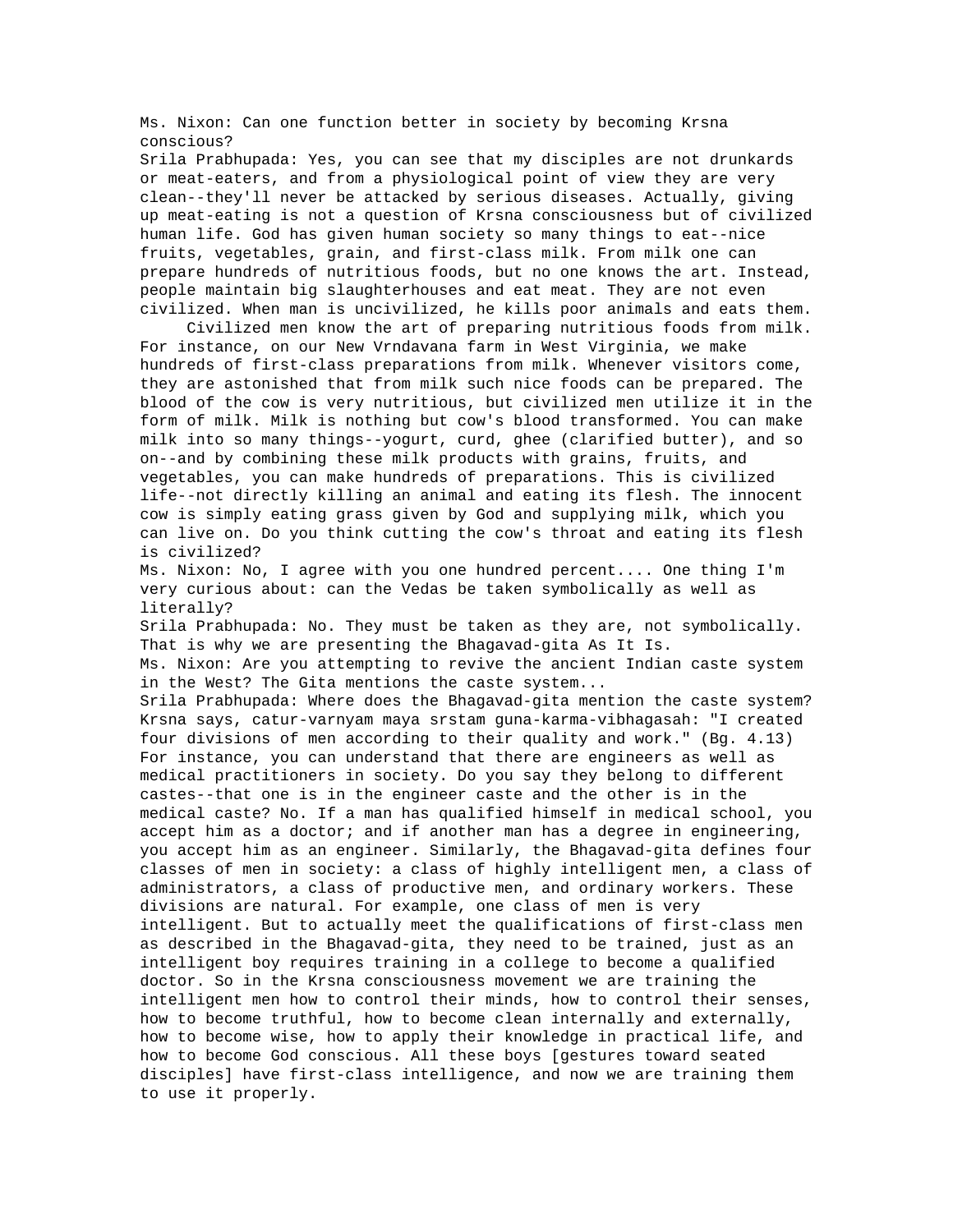We are not introducing the caste system, in which any rascal born in a brahmana family is automatically a brahmana. He may have the habits of a fifth-class man, but he is accepted as first class because of his birth in a brahmana family. We don't accept that. We recognize a man as first class who is trained as a brahmana. It doesn't matter whether he is Indian, European, or American; lowborn or highborn--it doesn't matter. Any intelligent man can be trained to adopt first-class habits. We want to stop the nonsensical idea that we are imposing the Indian caste system on our disciples. We are simply picking out men with firstclass intelligence and training them how to become first class in every respect.

Ms. Nixon: How do you feel about women's liberation? Srila Prabhupada: So-called equal rights for women means that the men cheat the women. Suppose a woman and a man meet, they become lovers, they have sex, the woman becomes pregnant, and the man goes away. The woman has to take charge of the child and beg alms from the government, or else she kills the child by having an abortion. This is the woman's independence. In India, although a woman may be poverty-stricken, she stays under the care of her husband, and he takes responsibility for her. When she becomes pregnant, she is not forced to kill the child or maintain him by begging. So, which is real independence--to remain under the care of the husband or to be enjoyed by everyone? Ms. Nixon: How about in spiritual life--can women also succeed in Krsna consciousness? Srila Prabhupada: We make no distinction on the basis of sex. We give

Krsna consciousness to both men and women equally. We welcome women, men, the poor, the rich--everyone. Krsna says in the Bhagavad-gita (5.18):

> vidya-vinaya-sampanne brahmane ga vi hastini suni caiva svapake ca panditah sama-darsinah

 "The humble sage, by virtue of true knowledge, sees with equal vision a learned and gentle brahmana, a cow, an elephant, a dog, and a dog-eater."

Ms. Nixon: Could you explain the meaning of the Hare Krsna mantra? Srila Prabhupada: It is very simple. Hare means, "O energy of the Lord," and Krsna means, "O Lord Krsna." Just as there are males and females in the material world, similarly, God is the original male (purusa), and His energy (prakrti) is the original female. So, when we chant Hare Krsna, we are saying, "O Lord Krsna, O energy of Krsna, kindly engage me in Your service."

Ms. Nixon: Could you please tell me a little bit about your life and how you knew that you were the spiritual master of the Krsna consciousness movement?

Srila Prabhupada: My life is simple. I was a householder with a wife and children--now I have grandsons--when my spiritual master ordered me to go to the Western countries and preach the cult of Krsna consciousness. So I left everything on the order of my spiritual master, and now I am trying to execute his order and the orders of Krsna. Ms. Nixon: How old were you when he told you to go to the West?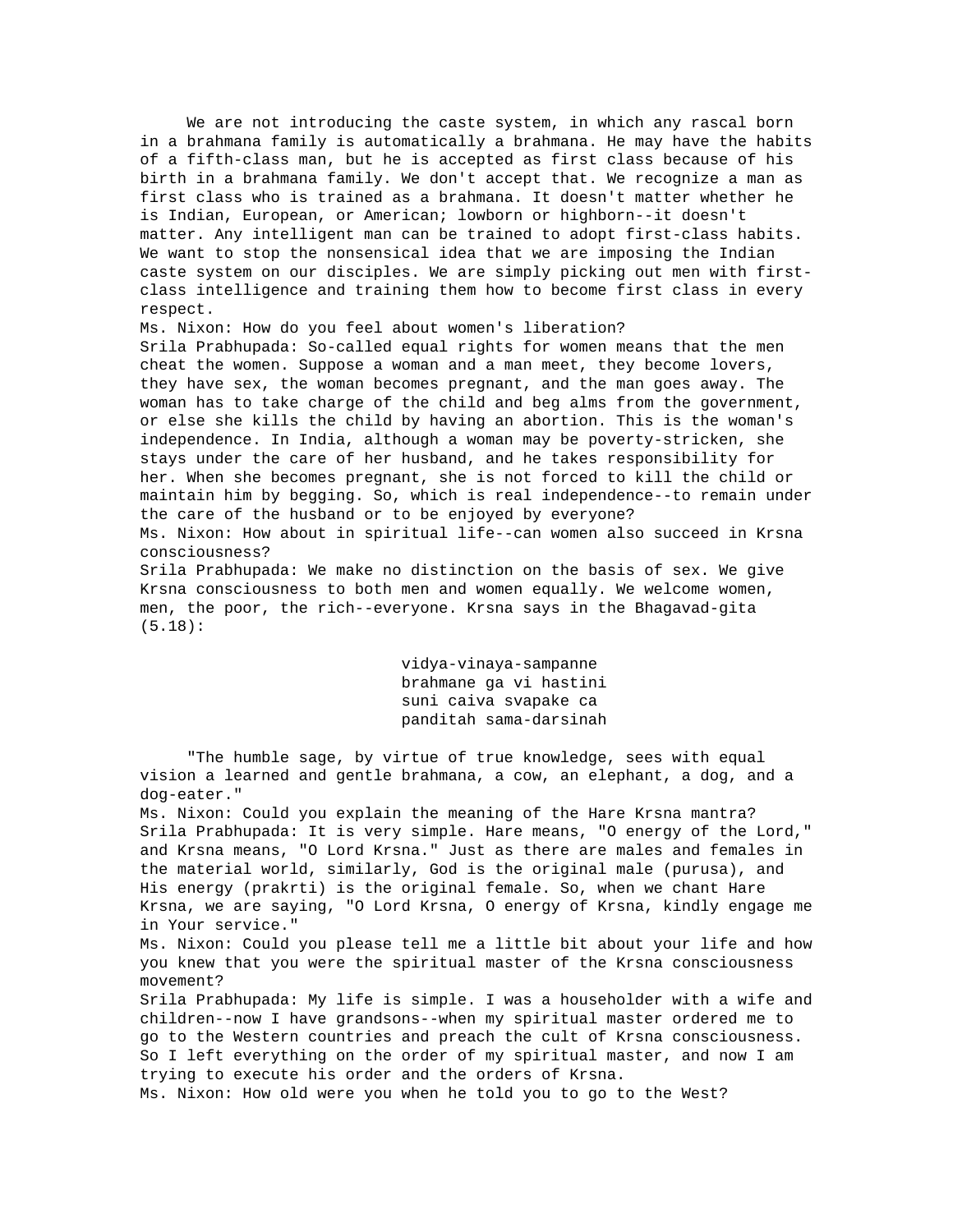Srila Prabhupada: At our first meeting, he ordered me to preach Krsna consciousness in the West. I was then twenty-five years old, a married man with two children. I tried my best to carry out his orders and started managing Back to Godhead magazine in 1944, when I was still in household life. I started writing books in 1959 after retiring from family life, and in 1965 I came to the United States. Ms. Nixon: You have said that you are not God, and yet it appears to me, as an outsider, that your devotees treat you as if you were God. Srila Prabhupada: Yes, that is their duty. Because the spiritual master is executing God's order, he should be respected as much as God, just as a government officer should be respected as much as the government because he executes the government's order. Even if an ordinary policeman comes, you have to respect him because he is a government man. But that does not mean he is the government. Saksad-dhari-tvena samastasastrair/ uktas tatha bhavyata eva sadbhih: "The spiritual master is to be honored as much as the Supreme Lord because he is the most confidential servitor of the Lord. This is acknowledged in all revealed scriptures and followed by all authorities." Ms. Nixon: I also wonder about the many beautiful material things that the devotees bring you. For instance, you left the airport in a beautiful, fancy car. I wonder about this because... Srila Prabhupada: That teaches the disciples how to regard the spiritual master as good as God. If you respect the government representative as much as you respect the government, then you must treat him opulently. If you respect the spiritual master as much as God, then you must offer him the same facilities you would offer to God. God travels in a golden car. If the disciples offer the spiritual master an ordinary motorcar, it would not be sufficient, because the spiritual master has to be treated like God. If God comes to your home, will you bring him an ordinary motorcar--or will you arrange for a golden car? Ms. Nixon: One of the most difficult aspects of Krsna consciousness for an outsider to accept is the Deity in the temple--how it represents Krsna. Could you talk a little bit about that? Srila Prabhupada: Yes. At the present moment, because you have not been trained to see Krsna, He kindly appears before you so you can see Him. You can see wood and stone, but you cannot see what is spiritual. Suppose your father is in the hospital, and he dies. You are crying by his bedside, "Now my father is gone!" But why do you say he is gone? What is that thing which is gone? Ms. Nixon: Well, his spirit is gone. Srila Prabhupada: And have you seen that spirit? Ms. Nixon: No. Srila Prabhupada: So you cannot see spirit, and God is the Supreme Spirit. Actually, He is everything--spirit and matter--but you cannot see Him in His spiritual identity. Therefore, to show kindness toward you, He appears out of His unbounded mercy in the form of a wooden or stone Deity so that you can see Him. Ms. Nixon: Thank you very much. Srila Prabhupada: Hare Krsna! A Definition of God Modern man's concepts of God are many and varied. Children tend to imagine an old man with a white beard. Many adults regard God as an invisible force or a mentul concept or as all humanity, the universe, or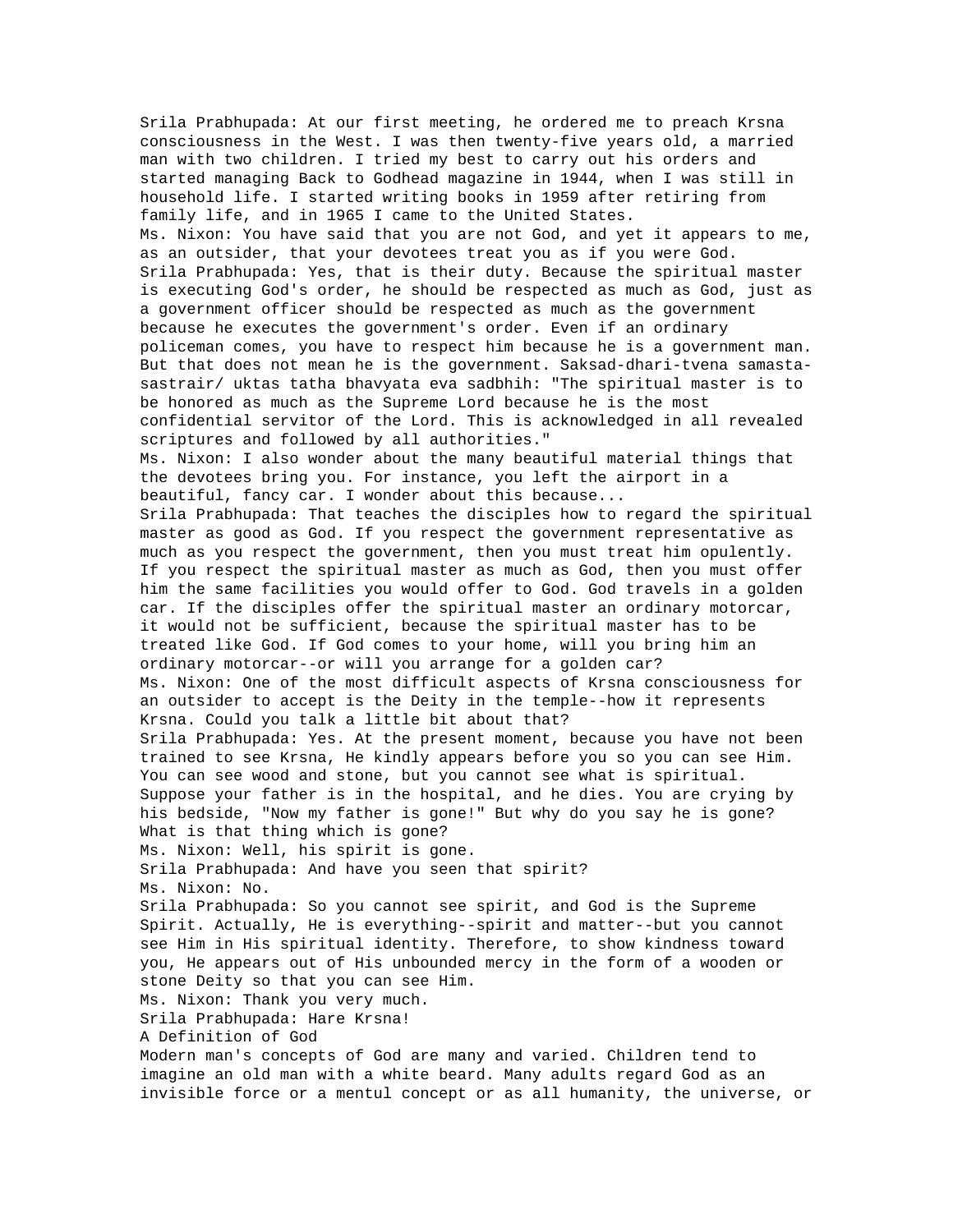even oneself. In this lecture, Srila Prabhupada describes in detail the Krsna consciousness concept--a surprisingly intimate view of God.

 Ladies and gentlemen, I thank you very much for kindly participating in this Krsna consciousness movement. When this society was registered in 1966 in New York, a friend suggested that it be named the Society for God Consciousness. He thought that the name Krsna was sectarian. The dictionary also says that Krsna is a Hindu god's name. But in actuality, if any name can be attributed to God, it is "Krsna."

 Actually God has no particular name. By saying He has no name, we mean that no one knows how many names He has. Since God is unlimited, His names also must be unlimited. Therefore we cannot settle on one name. For instance, Krsna is sometimes called Yasoda-nandana, the son of mother Yasoda; or Devaki-nandana, the son of Devaki; or Vasudevanandana, the son of Vasudeva; or Nandanandana, the son of Nanda. Sometimes He is called Parthasarathi, indicating that He acted as the charioteer of Arjuna, who is sometimes called Partha, the son of Prtha.

 God has many dealings with His many devotees, and according to those dealings, He is called certain names. Since He has innumerable devotees and innumerable relations with them, He also has innumerable names. We cannot hit on any one name. But the name Krsna means "allattractive." God attracts everyone; that is the definition of God. We have seen many pictures of Krsna, and we see that He attracts the cows, calves, birds, beasts, trees, plants, and even the water in Vrndavana. He is attractive to the cowherd boys, to the gopis, to Nanda Maharaja, to the Pandavas, and to all human society. Therefore if any particular name can be given to God, that name is "Krsna."

 Parasara Muni, a great sage and the father of Vyasadeva, who compiled all the Vedic literatures, gave the following definition of God:

> aisvaryasya samagrasya viryasya yasasah sriyah jnana-vairagyayos caiva sannam bhaga itingana (Visnu Purana 6.5.47)

 Bhagavan, the Supreme Personality of Godhead, is thus defined by Parasara Muni as one who is full in six opulences--who has full strength, fame, wealth, knowledge, beauty, and renunciation.

 Bhagavan, the Supreme Personality of Godhead, is the proprietor of all riches. There are many rich men in the world, but no one can claim that he possesses all the wealth. Nor can anyone claim that no one is richer than he. We understand from the Srimad-Bhagavatam, however, that when Krsna was present on this earth He had 16,108 wives, and each wife lived in a palace made of marble and bedecked with jewels. The rooms were filled with furniture made of ivory and gold, and there was great opulence everywhere. These descriptions are all given vividly in the Srimad-Bhagavatam. In the history of human society we cannot find anyone who had sixteen thousand wives or sixteen thousand palaces. Nor did Krsna go to one wife one day and another wife another day. No, He was personally present in every palace at the same time. This means that He expanded Himself in 16,108 forms. This is impossible for an ordinary man, but it is not very difficult for God. If God is unlimited, He can expand Himself in unlimited forms, otherwise there is no meaning to the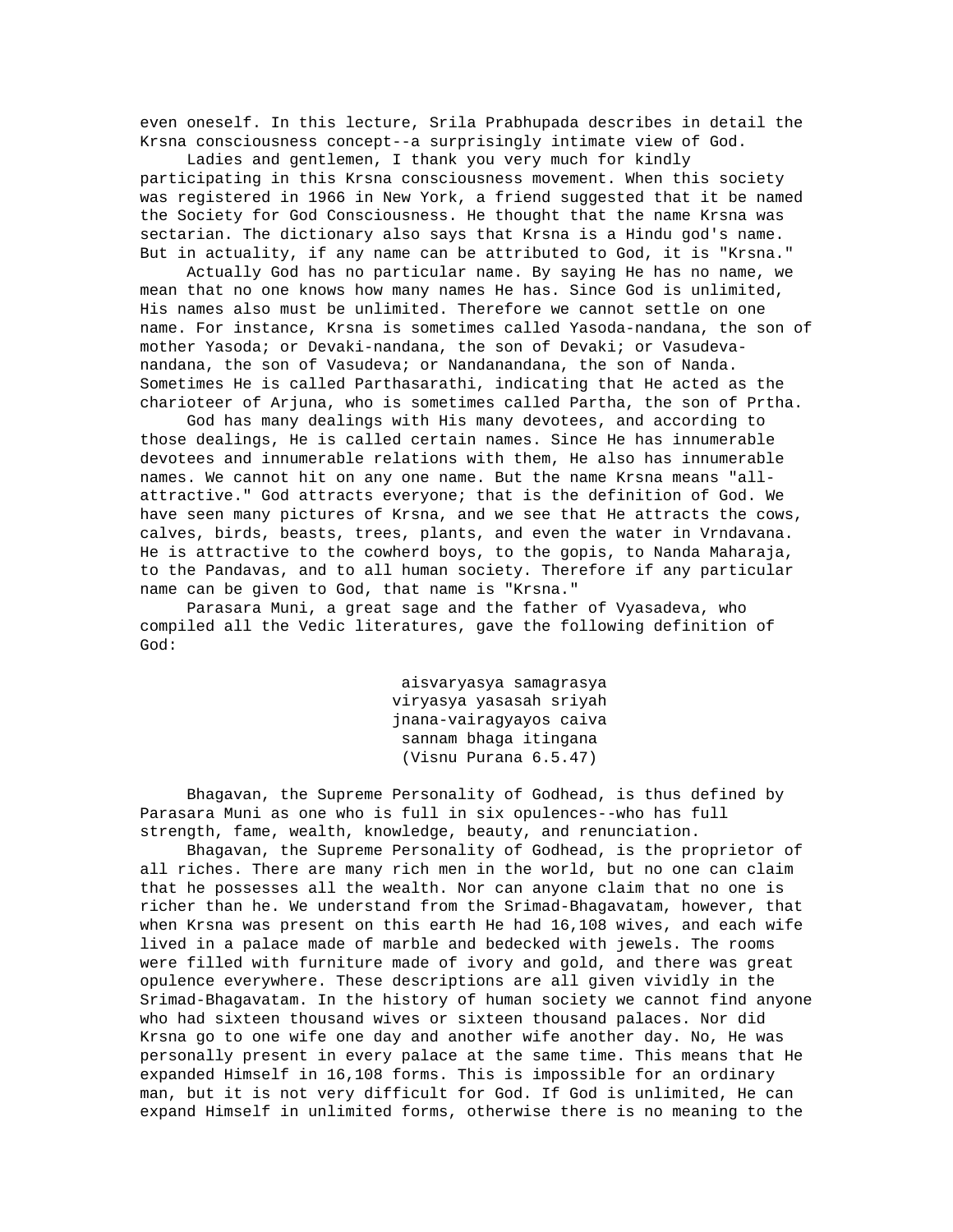word unlimited. God is omnipotent; He can maintain not only sixteen thousand wives but sixteen million and still encounter no difficulty, otherwise there is no meaning to the word omnipotent.

 These are all attractive features. We experience in this material world that if a man is very rich, he is attractive. In America, for instance, Rockefeller and Ford are very attractive because of their riches. They are attractive even though they do not possess all the wealth of the world. How much more attractive, then, is God, who is the possessor of all riches.

 Similarly, Krsna has unlimited strength. His strength was present from the moment of His birth. When Krsna was only three months old, the Putana demon attempted to kill Him, but instead she was killed by Krsna. That is God. God is God from the beginning. He does not become God by some meditation or mystic power. Krsna is not that type of God. Krsna was God from the very beginning of His appearance.

 Krsna also has unlimited fame. Of course, we are devotees of Krsna and know of Him and glorify Him, but apart from us, many millions in the world are aware of the fame of the Bhagavad-gita. In all countries all over the world the Bhagavad-gita is read by philosophers, psychologists, and religionists. We are also finding very good sales with our Bhagavadgita As It Is. This is because the commodity is pure gold. There are many editions of the Bhagavad-gita, but they are not pure. Ours is selling more because we are presenting the Bhagavad-gita as it is. The fame of the Bhagavad-gita is Krsna's fame.

 Beauty, another opulence, is possessed unlimitedly by Krsna. Krsna Himself is very beautiful, as are all His associates. Those who were pious in a previous life receive an opportunity in this material world to take birth in good families and good nations. The American people are very rich and beautiful, and these opulences are a result of pious activities. All over the world people are attracted to the Americans because they are advanced in scientific knowledge, riches, beauty, and so on. This planet is an insignificant planet within the universe, yet within this planet, one country--America--has so many attractive features. We can just imagine, then, how many attractive features must be possessed by God, who is the creator of the entire cosmic manifestation. How beautiful He must be--He who has created all beauty.

 A person is attractive not only because of his beauty, but also because of his knowledge. A scientist or philosopher may be attractive because of his knowledge, but what knowledge is more sublime than that given by Krsna in the Bhagavad-gita? There is no comparison in the world to such knowledge. At the same time, Krsna possesses full renunciation (vairagya). So many things are working under Krsna's direction in this material world, but actually Krsna is not present here. A big factory may continue to work, although the owner may not be present. Similarly, Krsna's potencies are working under the direction of His assistants, the demigods. Thus Krsna Himself is aloof from the material world. This is all described in the revealed scriptures.

 God, therefore, has many names according to His activities, but because He possesses so many opulences, and because with these opulences He attracts everyone, He is called Krsna. The Vedic literature asserts that God has many names, but "Krsna" is the principal name.

 The purpose of this Krsna consciousness movement is to propagate God's name, God's glories, God's activities, God's beauty, and God's love. There are many things within this material world, and all of them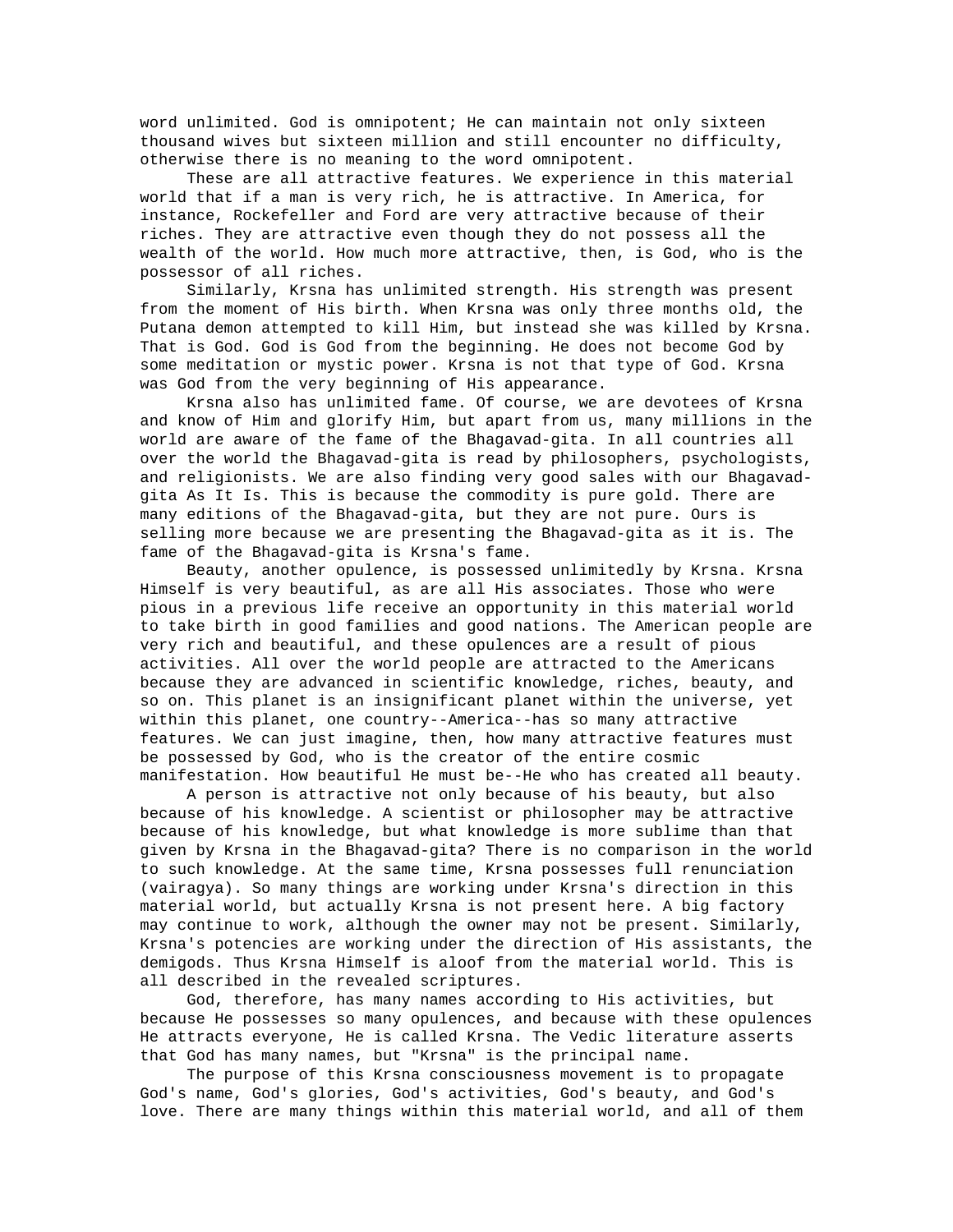are within Krsna. The most prominent feature of this material world is sex, and that also is present in Krsna. We are worshiping Radha and Krsna, and attraction exists between them, but material attraction and spiritual attraction are not the same. In Krsna, sex is real, but here in the material world it is unreal. Everything we deal with here is present in the spiritual world, but here it has no real value. It is only a reflection. In store windows we see many mannequins, but no one cares about them, because everyone knows they are false. A mannequin may be very beautiful, but still it is false. When people see a beautiful woman, however, they are attracted because they think she is real. In actuality, the so-called living are also dead, because this body is simply a lump of matter; as soon as the soul leaves the body, no one would care to see the so-called beautiful body of the woman. The real factor, the real attracting force, is the spiritual soul.

 In the material world everything is made of dead matter; therefore it is simply an imitation. The reality of things exists in the spiritual world. Those who have read the Bhagavad-gita can understand what the spiritual world is like, for there it is described:

> paras tasmat tu bhavo 'nyo 'vyakto 'vyaktat sanatunah yah sa sarvesu bhutesu nasyatsu na vinasyati

 "Yet there is another nature, which is eternal and is transcendental to this manifested and unmanifested matter. It is supreme and is never annihilated. When all in this world is annihilated, that part remains as it is." (Bhagavad-gita 8.20)

 Scientists are attempting to calculate the length and breadth of this material world, but they cannot begin. It will take them thousands of years simply to travel to the nearest star. And what to speak of the spiritual world? Since we cannot know the material world, how can we know what is beyond it? The point is that we must know from authoritative sources.

 The most authoritative source is Krsna, for He is the reservoir of all knowledge. No one is wiser or more knowledgeable than Krsna. Krsna informs us that beyond this material world is a spiritual sky, which is filled with innumerable planets. That sky is far, far greater than material space, which constitutes only one fourth of the entire creation. Similarly, the living entities within the material world are but a small portion of the living entities throughout the creation. This material world is compared to a prison, and just as prisoners represent only a small percentage of the total population, so the living entities within the material world constitute but a fragmental portion of all living entities.

 Those who have revolted against God--who are criminal--are placed in this material world. Sometimes criminals say that they don't care for the government, but nonetheless they are arrested and punished. Similarly, living entities who declare their defiance of God are placed in the material world.

 Originally the living entities are all part and parcel of God and are related to Him just as sons are related to their father. Christians also consider God the supreme father. Christians go to church and pray,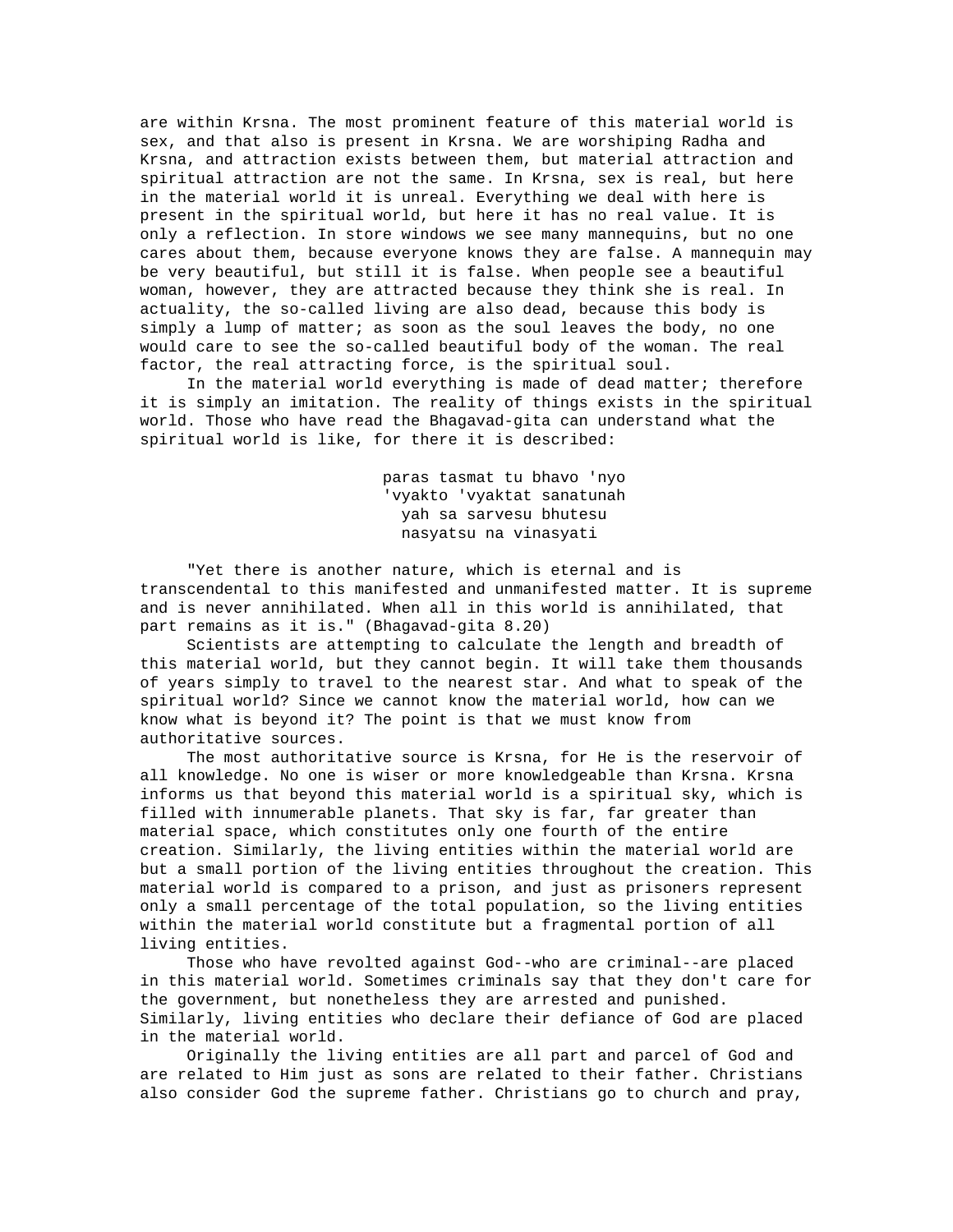"Our Father, who art in heaven.', The conception of God as father is also in the Bhagavad-gita (14.4):

> sarva-yonisu kaunteya murtayah sambha vanti yah tasam brahma mahad yonir aham bija-pradah pita

 "It should be understood that all the species of life, O son of Kunti, are made possible by birth in this material nature, and that I am the seed-giving father."

 There are 8,400,000 species of life--including aquatics, plants, birds, beasts, insects, and human beings. Of the human species, most are uncivilized, and out of the few civilized species only a small number of human beings take to religious life. Out of many so-called religionists, most identify themselves by designations, claiming, "I am Hindu," "I am Muslim," "I am Christian," and so on. Some engage in philanthropic work, some give to the poor, and open schools and hospitals. This altruistic process is called karma-kanda. Out of millions of these karma-kandis, there may be one jnani ("one who knows"). Out of millions of jnanis, one may be liberated, and out of billions of liberated souls, one may be able to understand Krsna. This, then, is the position of Krsna. As Krsna Himself says in the Bhaga vad-gita (7.3):

> manusyanam sahasresu kascid yatati siddhaye yatutam api siddhanam kascin mam vetti tattvatah

 "Out of many thousands among men, one may endeavor for perfection, and of those who have achieved perfection, hardly one knows Me in truth."

 Understanding Krsna, then, is very difficult. But although the understanding of God is a difficult subject, God explains Himself in the Bhagavad-gita. He says, "I am like this, and I am like this. The material nature is like this, and the spiritual nature is like that. The living entities are like this, and the Supreme Soul is like that." Thus everything is completely described in the Bhagavad-gita. Although understanding God is very difficult, it is not difficult when God Himself gives us His own knowledge. Actually that is the only process by which we can understand God. To understand God by our own speculation is not possible, for God is unlimited and we are limited. Our knowledge and perception are both very limited, so how can we understand the unlimited? If we simply accept the version of the unlimited, we can come to understand Him. That understanding is our perfection.

 Speculative knowledge of God will lead us nowhere. If a boy wants to know who his father is, the simple process is to ask his mother. The mother will then say, "This is your father." This is the way of perfect knowledge. Of course, one may speculate about one's father, wondering if this is the man or if that is the man, and one may wander over the whole city, asking, "Are you my father? Are you my father?" The knowledge derived from such a process, however, will always remain imperfect. One will never find his father in this way. The simple process is to take the knowledge from an authority--in this case, the mother. She simply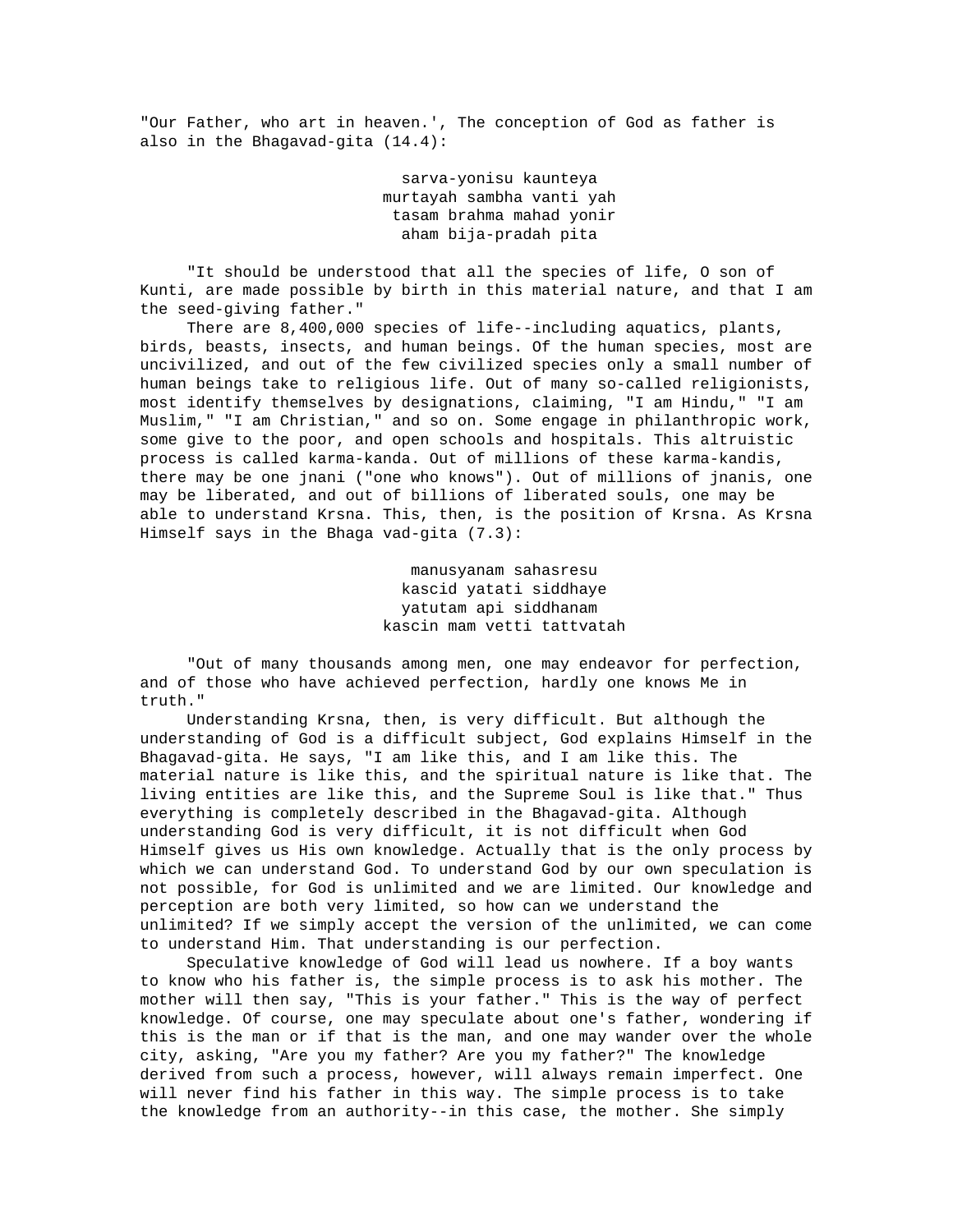says, "My dear boy, here is your father." In this way our knowledge is perfect. Transcendental knowledge is similar. I was just previously speaking of a spiritual world. This spiritual world is not subject to our speculation. God says, "There is a spiritual world, and that is My headquarters." In this way we receive knowledge from Krsna, the best authority. We may not be perfect, but our knowledge is perfect because it is received from the perfect source.

 The Krsna consciousness movement is meant to give perfect knowledge to human society. By such knowledge one can understand who he is, who God is, what the material world is, why we have come here, why we must undergo so much tribulation and misery, and why we have to die. Of course, no one wants to die, but death will come. No one wants to become an old man, but still old age comes. No one wants to suffer from disease, but surely enough, disease comes. These are the real problems of human life, and they are yet to be solved. Civilization attempts to improve eating, sleeping, mating, and defense, but these are not the real problems. A man sleeps, and a dog sleeps. A man is not more advanced simply because he has a nice apartment. In both cases, the business is the same--sleeping. Man has discovered atomic weapons for defense, but the dog also has teeth and claws and can also defend himself. In both cases, defense is there. Man cannot say that because he has the atomic bomb he can conquer the entire world or the entire universe. That is not possible. Man may possess an elaborate method for defense, or a gorgeous method for eating, sleeping, or mating, but that does not make him advanced. We may call his advancement polished animalism, and that is all.

 Real advancement means knowing God. If we are lacking knowledge of God, we are not actually advanced. Many rascals deny the existence of God because if there is no God they can continue their sinful activities. It may be very nice for them to think that there is no God, but God will not die simply because we deny Him. God is there, and His administration is there. By His orders the sun is rising, the moon is rising, the water flows, and the ocean abides by the tide. Thus everything functions under His order. Since everything is going on very nicely, how can one realistically think that God is dead? If there is mismanagement, we may say that there is no government, but if there is good management, how can we say that there is no government? Just because people do not know God, they say that God is dead, that there is no God, or that God has no form. But we are firmly convinced that there is God and that Krsna is God. Therefore we are worshiping Him. That is the process of Krsna consciousness. Try to understand it. Thank you very much.

## Reincarnation and Beyond

In August of 1976, Srila Prabhupada spent a few weeks at Bhaktivedantu Manor, fifteen miles north of London. During that time Mike Robinson of London Broadcasting Company interviewed him in his quarters. In their conversation, which was broadcast shortly afterward, Srila Prabhupada revealed that Krsna consciousness is "not some ritualistic ceremony of `I believe, you believe,' " but a profound philosophical system in which the science of reincarnation is explained clearly and concisely. Mike Robinson: Can you tell me what you believe--what the philosophy of the Hare Krsna movement is?

Srila Prabhupada: Yes. Krsna consciousness is not a question of belief; it is a science. The first step is to know the difference between a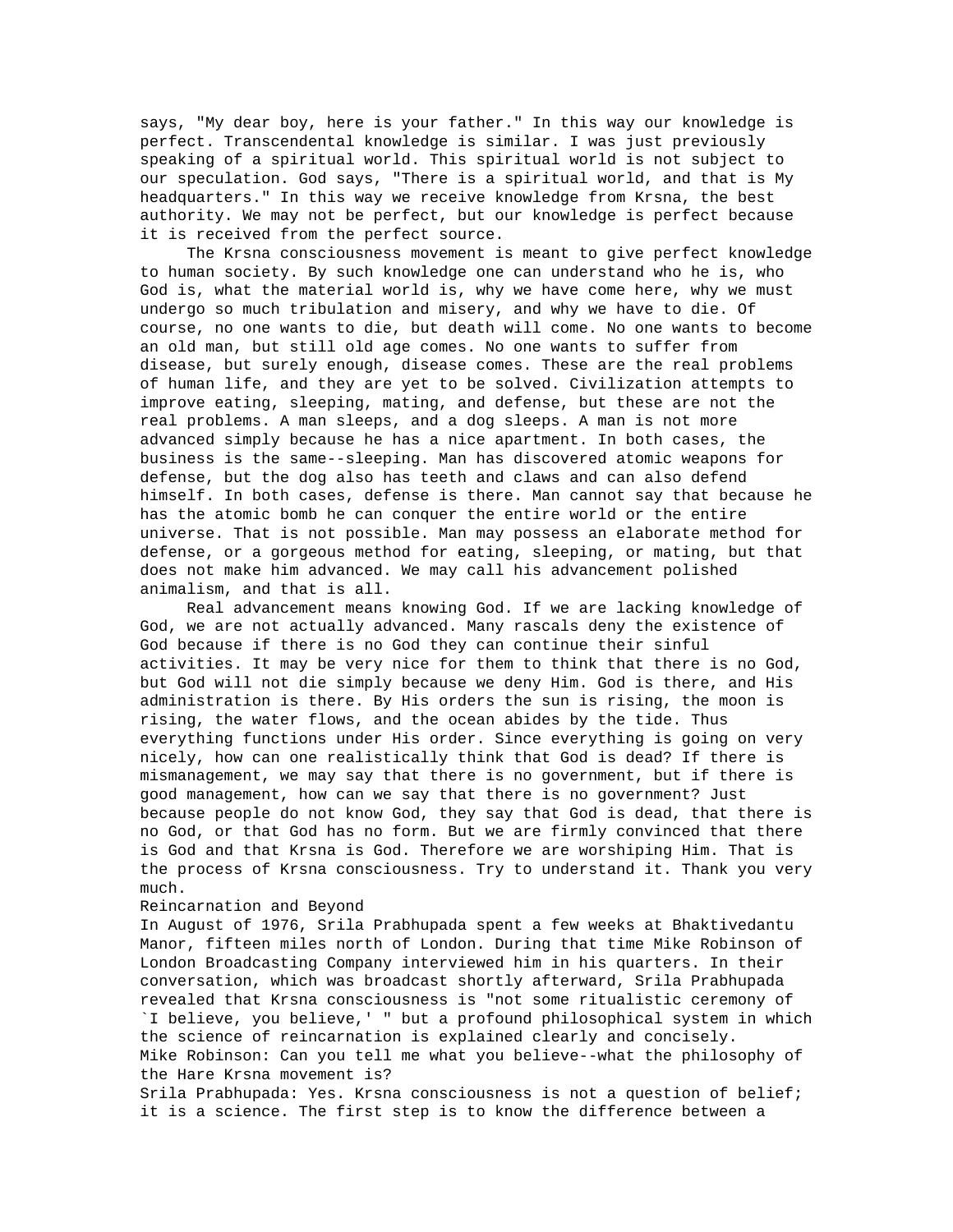living body and a dead body. What is the difference? The difference is that when someone dies, the spirit soul, or the living force, leaves the body. And therefore the body is called "dead." So, there are two things: one, this body; and the other, the living force within the body. We speak of the living force within the body. That is the difference between the science of Krsna consciousness, which is spiritual, and ordinary material science. As such, in the beginning it is very, very difficult for an ordinary man to appreciate our movement. One must first understand that he is a soul, or something other than his body. Mike Robinson: And when will we understand that? Srila Prabhupada: You can understand at any moment, but it requires a little intelligence. For example, as a child grows, he becomes a boy, the boy becomes a young man, the young man becomes an adult, and the adult becomes an old man. Throughout all this time, although his body is changing from a child to an old man, he still feels himself to be the same person, with the same identity. Just see: the body is changing, but the occupier of the body, the soul, is remaining the same. So we should logically conclude that when our present body dies, we get another body. This is called transmigration of the soul. Mike Robinson: So when people die it is just the physical body that dies? Srila Prabhupada: Yes. That is explained very elaborately in the Bhagavad-gita (2.20): na jayate mriyate va kadacin... na hanyate hanyamane sarire. Mike Robinson: Do you often quote references? Srila Prabhupada: Yes, we quote many references. Krsna consciousness is a serious education, not an ordinary religion. [To a devotee:] Find that verse in the Bhagavad-gita. Disciple:

> na jayate mriyate va kadacin nayam bhutva bhavita va na bhuyah ajo nityah sasvato 'yam purano na hanyate hanyamane sarire

 "For the soul, there is never birth nor death. Nor, having once been, does he ever cease to be. He is unborn, eternal, ever-existing, undying, and primeval. He is not slain when the body is slain." Mike Robinson: Thank you very much for reading that. So can you explain to me just a bit more? If the soul is undying, does everybody's soul go to be with God when they die?

Srila Prabhupada: Not necessarily. If one is qualified--if he qualifies himself in this life to go back home, back to Godhead--then he can go. If he does not qualify himself, then he gets another material body. And there are 8,400,000 different bodily forms. According to his desires and karma, the laws of nature give him a suitable body. It is just like when a man contracts some disease and then develops that disease. Is that difficult to understand?

Mike Robinson: It's very difficult to understand all of it. Srila Prabhupada: Suppose somebody has contracted smallpox. So, after seven days he develops the symptoms. What is that period called? Mike Robinson: Incubation?

Srila Prabhupada: Incubation. So you cannot avoid it. If you have contracted some disease it will develop, by nature's law. Similarly,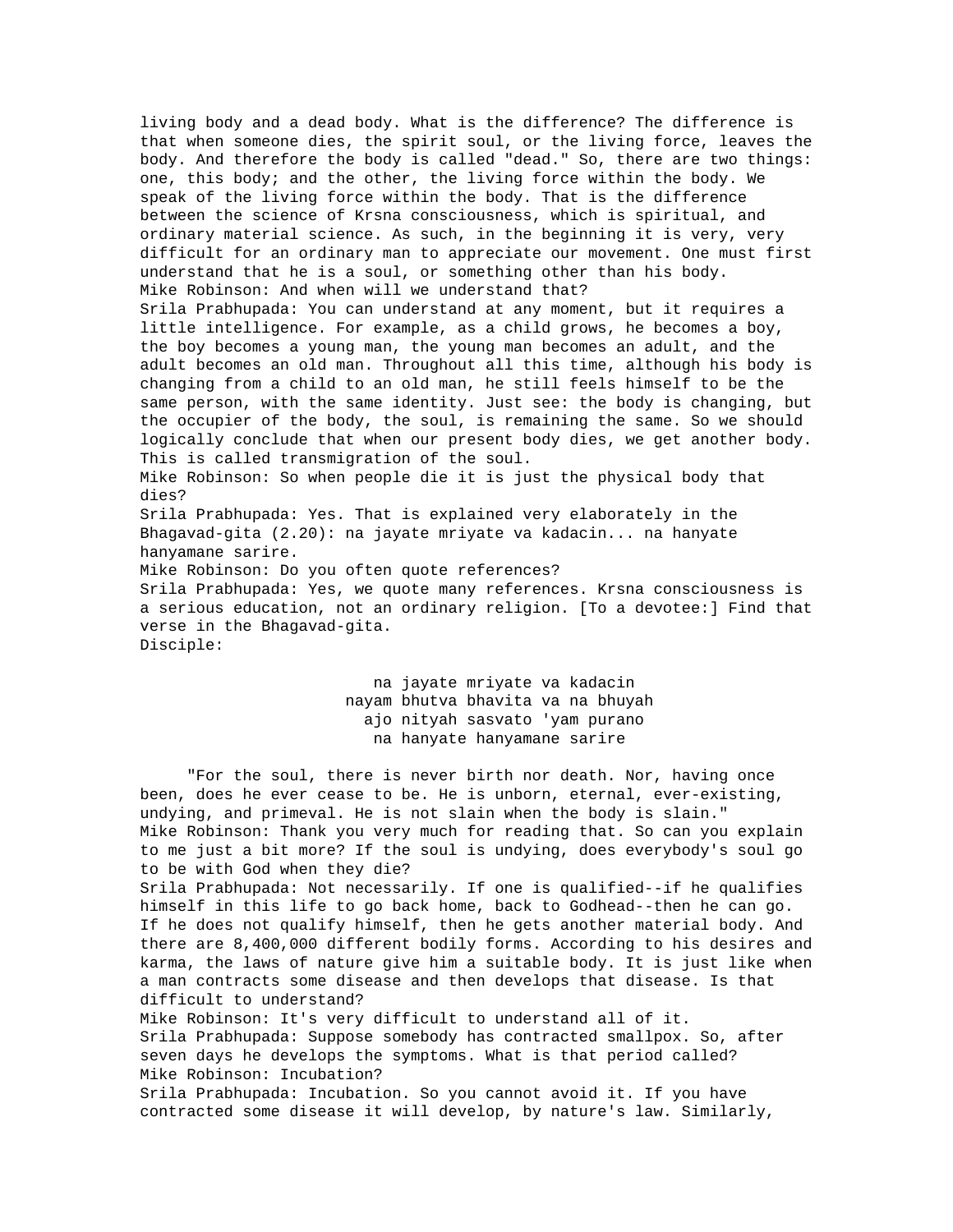during this life you associate with various modes of material nature, and that association will decide what kind of body you are going to get in the next life. That is strictly under the laws of nature. Everyone is controlled by the laws of nature--they're completely dependent--but out of ignorance people think that they are free. They're not free; they're imagining that they're free, but they are completely under the laws of nature. So, your next birth will be decided according to your activities--sinful or pious, as the case may be. Mike Robinson: Your Grace, could you go back over that just for a minute? You said that nobody is free. Are you saying that if we live a good life, we in some way determine a good future for ourselves? Srila Prabhupada: Yes. Mike Robinson: So we are free to choose what we believe to be important? Religion is important, because if we believe in God and lead a good life... Srila Prabhupada: It is not a question of belief. Do not bring in this question of belief. It is law. For instance, there is a government. You may believe or not believe, but if you break the law, you'll be punished by the government. Similarly, whether you believe or don't believe, there is a God. If you don't believe in God and you independently do whatever you like, then you'll be punished by the laws of nature. Mike Robinson: I see. Does it matter what religion you believe? Would it matter if one was a devotee of Krsna? Srila Prabhupada: It is not a question of religion. It is a question of science. You are a spiritual being, but because you are materially conditioned, you are under the laws of material nature. So you may believe in the Christian religion, and I may believe in the Hindu religion, but that does not mean that you are going to become an old man and I am not. We're talking of the science of growing old. This is natural law. It is not that because you are Christian you are becoming old or because I am Hindu I am not becoming old. Everyone is becoming old. So, similarly, all the laws of nature are applicable to everyone. Whether you believe this religion or that religion, it doesn't matter. Mike Robinson: So, you're saying that there's only one God controlling all of us? Srila Prabhupada: There's one God, and one nature's law, and we are all under that nature's law. We are controlled by the Supreme. So if we think that we are free or that we can do anything we like, that is our foolishness. Mike Robinson: I see. Can you explain to me what difference it makes, being a member of the Hare Krsna movement? Srila Prabhupada: The Hare Krsna movement is meant for those who are serious about understanding this science. There's no question of our being some sectarian group. No. Anyone can join. Students in college can be admitted. You may be a Christian, you may be a Hindu, you may be a Muhammadan--it doesn't matter. The Krsna consciousness movement admits anyone who wants to understand the science of God. Mike Robinson: And what difference would it make to someone--being taught how to be a Hare Krsna person? Srila Prabhupada: His real education would begin. The first thing is to understand that you are a spirit soul. And because you are a spirit soul, you are changing your body. This is the ABC of spiritual understanding. So, when your body is finished, annihilated, you are not finished. You get another body, just as you may change your coat and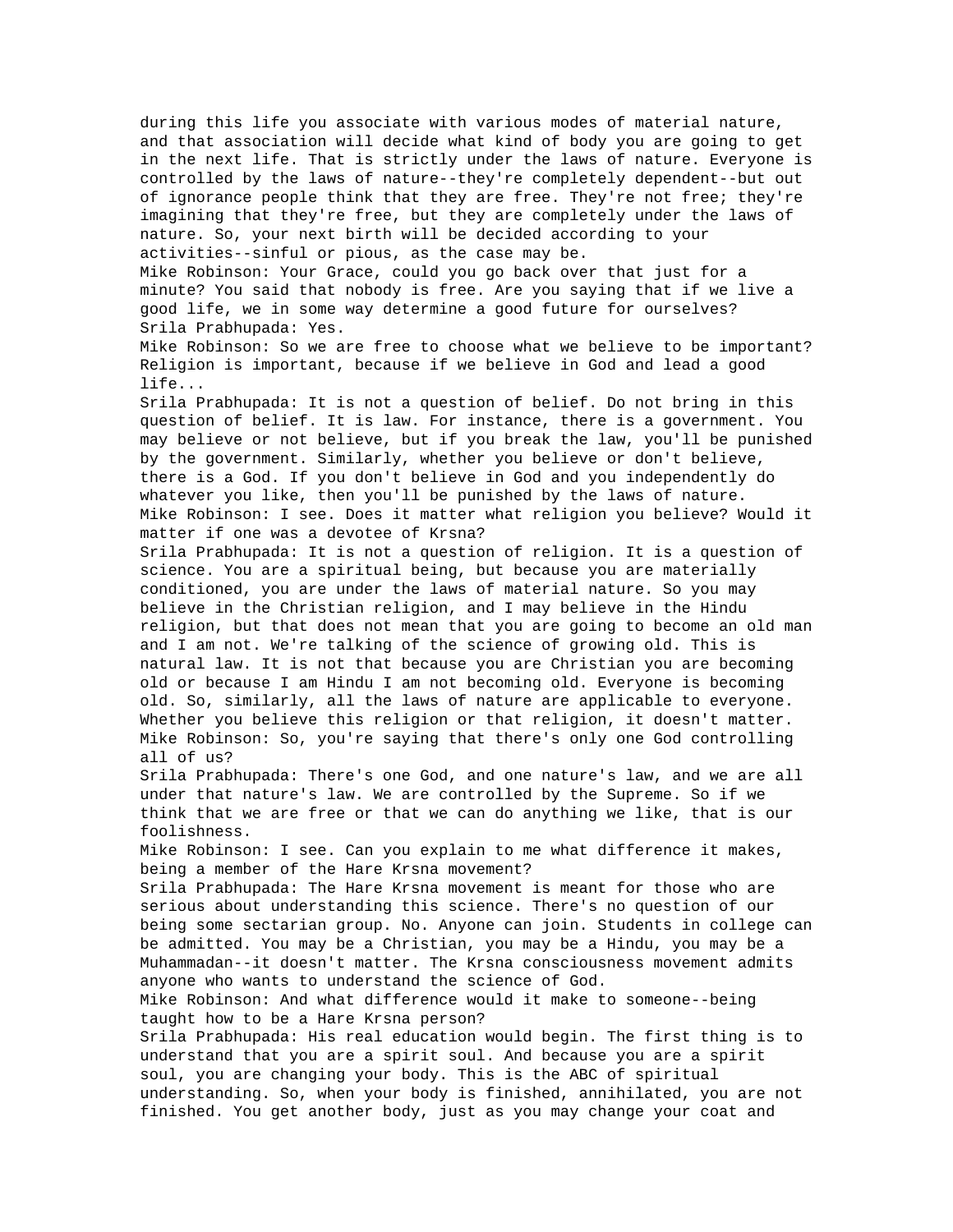shirt. If you come to see me tomorrow wearing a different shirt and a different coat, does that mean you are a different person? No. Similarly, each time you die you change bodies, but you, the spirit soul within the body, remain the same. This point has to be understood; then one can make further progress in the science of Krsna consciousness. Mike Robinson: I am beginning to understand, but what I'm finding difficult is how this ties in with the large numbers of your people we see handing out Hare Krsna literature on Oxford Street. Srila Prabhupada: This literature is meant to convince people about the need for spiritual life. Mike Robinson: And you're really not concerned whether or not they join the Hare Krsna movement? Srila Prabhupada: it doesn't matter. Our mission is to educate them. People are in ignorance; they are living in a fool's paradise, thinking that when their body is finished, everything is finished. That is foolishness. Mike Robinson: And you are basically just concerned to tell them that there is a spiritual dimension to life? Srila Prabhupada: Our first concern is to tell you that you are not this body, that the body is your covering (your shirt and coat) and that within the body you are living. Mike Robinson: Yes, I think I've got that now. If we could go on from there--you said that how you lived made a difference in your life after death, that there are natural laws that determine your next life. How does the process of transmigration work? Srila Prabhupada: The process is very subtle. The spirit soul is invisible to our material eyes. It is atomic in size. After the destruction of the gross body, which is made up of the senses, blood, bone, fat, and so forth, the subtle body of mind, intelligence, and ego goes on working. So at the time of death this subtle body carries the small spirit soul to another gross body. The process is just like air carrying a fragrance. Nobody can see where this rose fragrance is coming from, but we know that it is being carried by the air. You cannot see how, but it is being done. Similarly, the process of transmigration of the soul is very subtle. According to the condition of the mind at the time of death, the minute spirit soul enters into the womb of a particular mother through the semen of a father, and then the soul develops a particular type of body given by the mother. It may be a human being, it may be a cat, a dog, or anything. Mike Robinson: Are you saying that we were something else before this life? Srila Prabhupada: Yes. Mike Robinson: And we keep corning back as something else the next time? Srila Prabhupada: Yes, because you are eternal. According to your work, you are simply changing bodies. Therefore, you should want to know how to stop this business, how you can remain in your original, spiritual body. That is Krsna consciousness. Mike Robinson: I see. So if I become Krsna conscious, I wouldn't risk coming back as a dog? Srila Prabhupada: No. [To a devotee:] Find this verse: janma karma ca me divyam... Disciple:

janma karma ca me divyam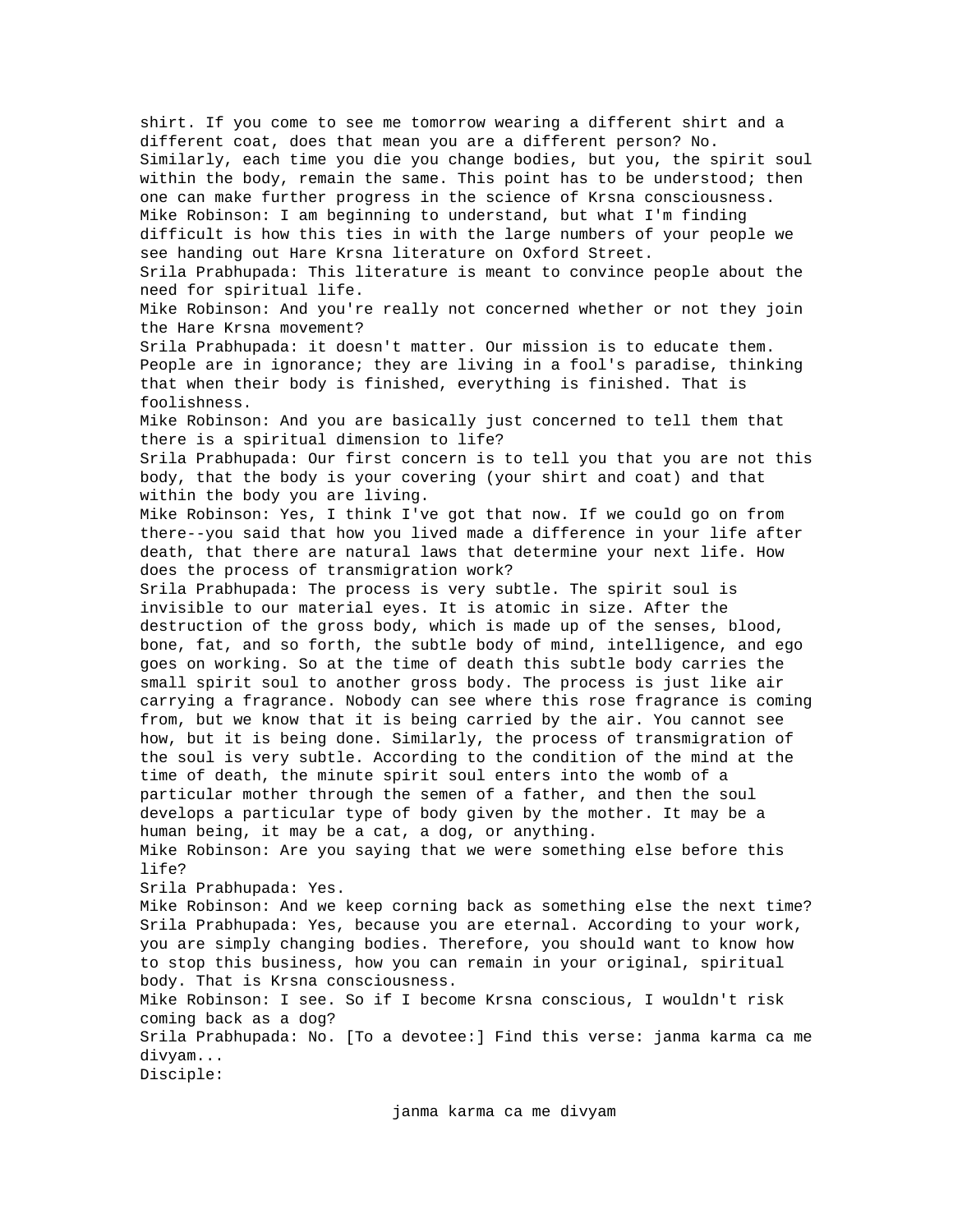evam yo vetti tattvatah tyaktva deham punar janma naiti mam eti so 'rjuna

 "One who knows the transcendental nature of My appearance and activities does not, upon leaving the body, take his birth again in this material world, but attains My eternal abode, O Arjuna." (Bg. 4.9) Srila Prabhupada: God is saying, "Anyone who understands Me is free from birth and death." But one cannot understand God by materialistic speculation. That is not possible. One must first come to the spiritual platform. Then he gets the intelligence required to understand God. And when he understands God, he does not get any more material bodies. He goes back home, back to Godhead. He lives eternally; no more change of body. Mike Robinson: I see. Now, you've read twice from your scriptures. Where do these scriptures come from? Can you briefly explain that? Srila Prabhupada: Our scriptures are coming from Vedic literature, which has existed from the beginning of creation. Whenever there is some new material creation--like this microphone, for instance--there is also some literature explaining how to deal with it. Isn't that so? Mike Robinson: Yes, that's right, there is. Srila Prabhupada: And that literature comes along with the creation of the microphone. Mike Robinson: That's right, yes. Srila Prabhupada: So, similarly, the Vedic literature comes along with the cosmic creation, to explain how to deal with it. Mike Robinson: I see. So, these scriptures have been in existence since the beginning of creation. Now, if we could move on to something I believe you feel very strongly about. What is the main difference between Krsna consciousness and the other Eastern disciplines being taught in the West? Srila Prabhupada: The difference is that we are following the original literature, and they are manufacturing their own literature. That is the difference. When there is some question on spiritual matters, you must consult the original literature, not some literature issued by a bogus man. Mike Robinson: What about the chanting of Hare Krsna, Hare Krsna... Srila Prabhupada: Chanting Hare Krsna is the easiest process by which to become purified, especially in this age, when people are so dull that they cannot very easily understand spiritual knowledge. If one chants Hare Krsna, then his intelligence becomes purified, and he can understand spiritual things. Mike Robinson: Can you tell me how you are guided in what you do? Srila Prabhupada: We take guidance from the Vedic literature. Mike Robinson: From the scriptures you quoted? Srila Prabhupada: Yes, it's all in the literatures. We're explaining them in English. But we're not manufacturing anything. If we were to manufacture knowledge, then everything would be spoiled. The Vedic literature is something like the literature that explains how to set up this microphone. It says, "Do it like this: some of the screws should be on this side, around the metal." You cannot make any change; then everything would be spoiled. Similarly, because we are not manufacturing anything, one simply has to read one of our books, and he receives real spiritual knowledge.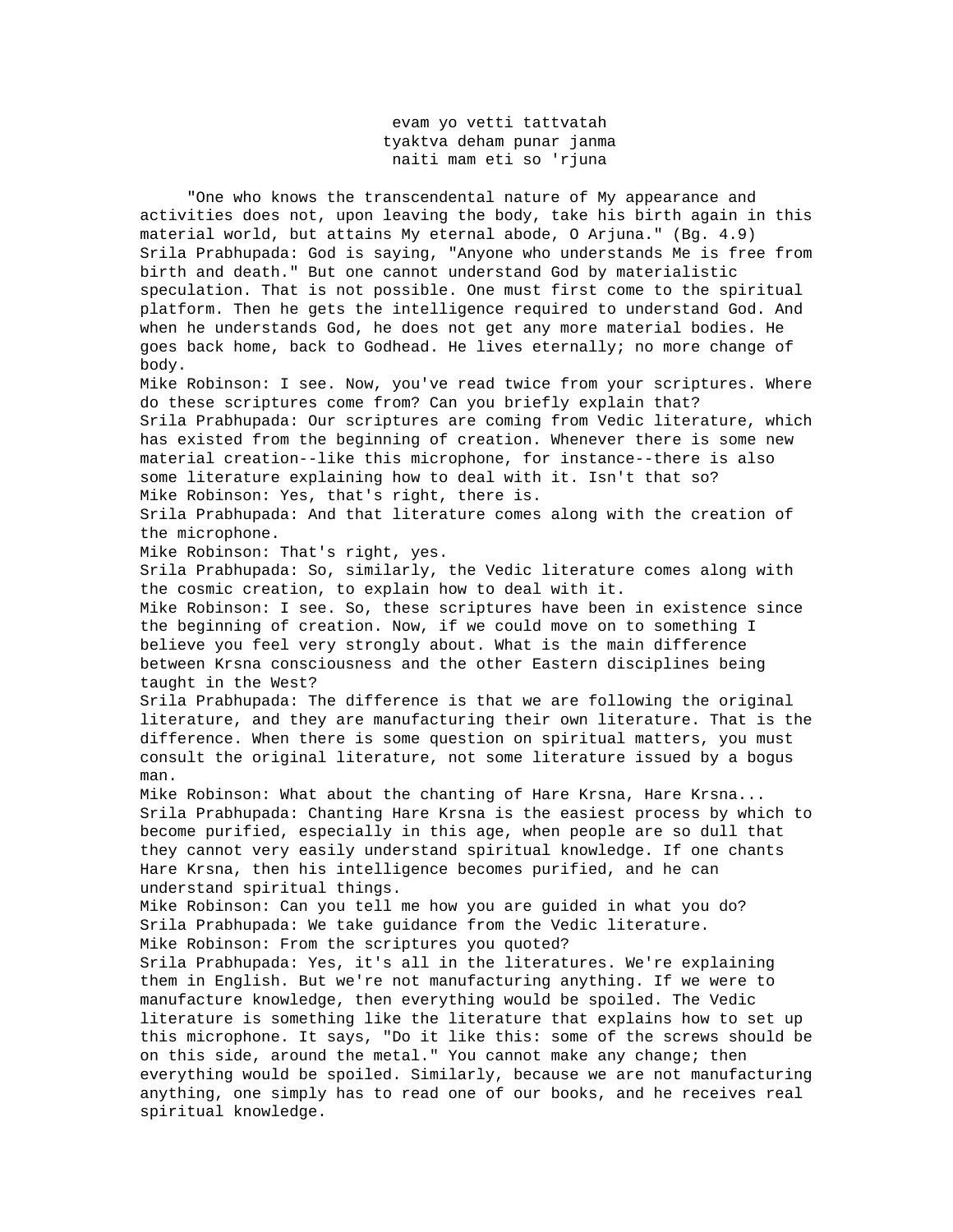Mike Robinson: How can the philosophy of Krsna consciousness affect the way people live? Srila Prabhupada: It can relieve people's suffering. People are suffering because they are misunderstanding themselves to be the body. If you think that you are your coat and shirt, and you very carefully wash the coat and shirt but you forget to eat, will you be happy? Mike Robinson: No, I wouldn't. Srila Prabhupada: Similarly, everyone is simply washing the "coat and shirt" of the body, but forgetting about the soul within the body. They have no information about what is within the "coat and shirt" of the body. Ask anybody what he is, and he will say, "Yes, I am an Englishman," or "I am an Indian." And if we say, "I can see you have an English or an Indian body, but what are you?"--that he cannot say. Mike Robinson: I see. Srila Prabhupada: The whole modern civilization is operating on the misunderstanding that the body is the self (dehatma-buddhi). This is the mentality of the cats and dogs. Suppose I try to enter England, and you stop me at the border: "I am an Englishman," you say, "but you are Indian. Why have you come here?" And the dog barks, "Rau, rau, why are you coming?" So what is the difference in mentality? The dog is thinking he's a dog and I'm a stranger, and you are thinking you are an Englishman and I am an Indian. There's no difference in mentality. So if you keep people in the darkness of a dog's mentality and declare that you are advancing in civilization, you are most misguided. Mike Robinson: Now, moving on to another point, I gather the Hare Krsna movement has some concern for areas of the world where there is suffering. Srila Prabhupada: Yes, we have the only concern. Others are simply avoiding the main problems: birth, old age, disease, and death. Others have no solutions to these problems; they are simply talking all kinds of nonsense. People are being misguided. They are being kept in darkness. Let us start to give them some light. Mike Robinson: Yes, but apart from giving spiritual enlightenment, are you also concerned for people's physical well-being? Srila Prabhupada: Physical well-being automatically follows spiritual well-being. Mike Robinson: And how does that work? Srila Prabhupada: Suppose you have a car. So, naturally, you take care of the car as well as yourself. But you don't identify yourself as the car. You don't say, "I am this car." That is nonsense. But this is what people are doing. They are taking too much care of the bodily "car," thinking that the car is the self. They forget that they are different from the car, that they are a spirit soul and have a different business. Just as no one can drink petrol and be satisfied, no one can be satisfied with bodily activities. One must find out the proper food for the soul. If a man thinks, "I am a car, and I must drink this petrol," he is considered insane. Similarly, one who thinks that he is this body, and who tries to become happy with bodily pleasures, is also insane. Mike Robinson: There's a quote here that I'd like you to comment on. I was given this literature by your people before I came, and one of the things you say here is that "Religion without a rational basis is just sentiment." Can you explain that? Srila Prabhupada: Most religious people say, "We believe..." But what is the value of this belief? You may believe something which is not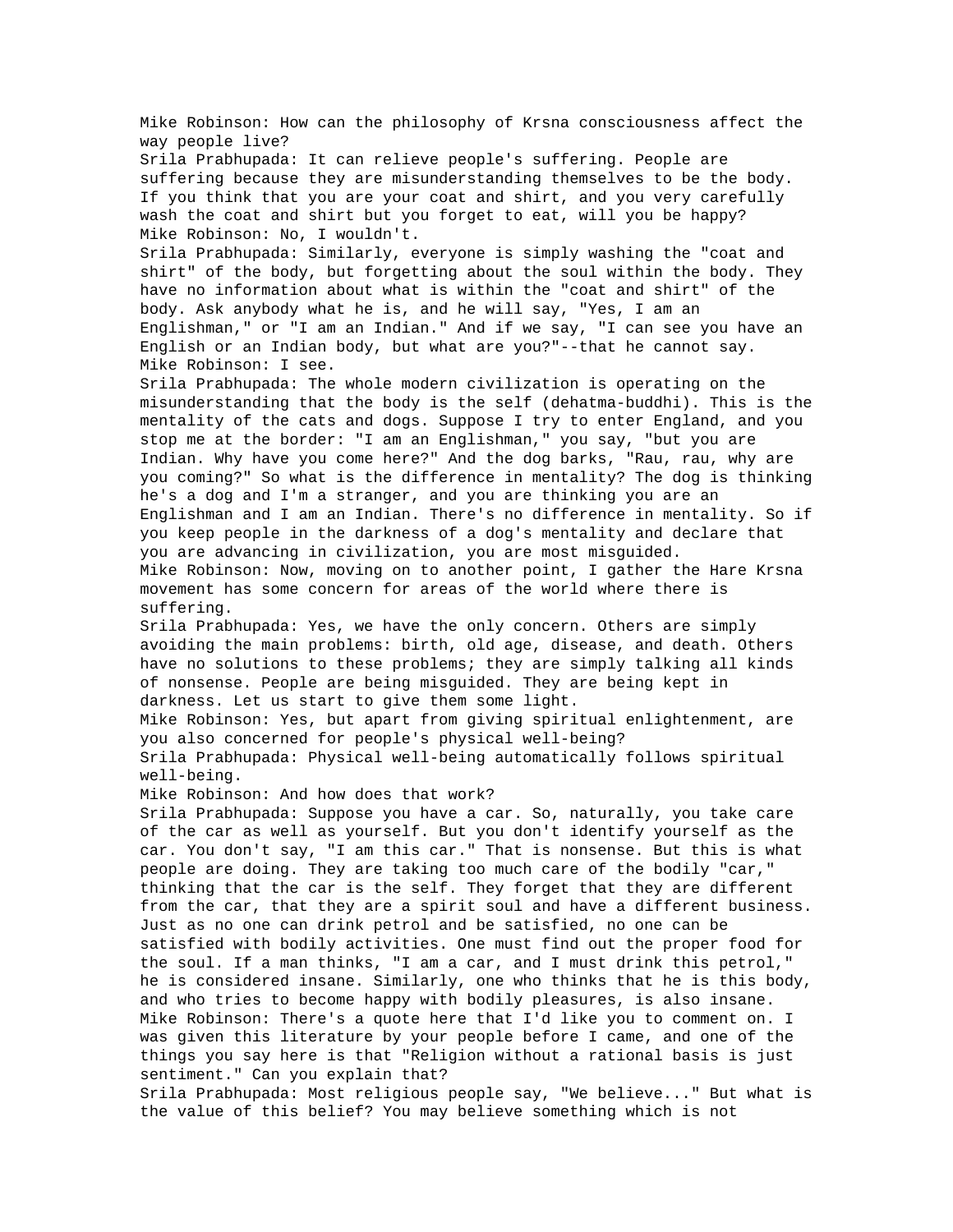actually correct. For instance, some of the Christian people say, "We believe that animals have no soul." That is not correct. They believe animals have no soul because they want to eat the animals, but actually animals do have a soul. Mike Robinson: How do you know that the animal has a soul? Srila Prabhupada: You can know, also. Here is the scientific proof: the animal eats, you eat; the animal sleeps, you sleep; the animal has sex, you have sex; the animal also defends, you also defend. Then what is the difference between you and the animal? How can you say that you have a soul but the animal doesn't? Mike Robinson: I can see that completely. But the Christian scriptures say... Srila Prabhupada: Don't bring in any scriptures; this is a commonsense topic. Try to understand. The animal is eating, you are eating; the animal is sleeping, you are sleeping; the animal is defending, you are defending; the animal is having sex, you are having sex; the animals have children, you have children; they have a living place, you have a living place. If the animal's body is cut, there is blood; if your body is cut, there is blood. So, all these similarities are there. Now, why do you deny this one similarity, the presence of the soul? This is not logical. You have studied logic? In logic there is something called analogy. Analogy means drawing a conclusion by finding many points of similarity. If there are so many points of similarity between human beings and animals, why deny one similarity? That is not logic. That is not science. Mike Robinson: But if you take that argument and use it the other way... Srila Prabhupada: There is no other way. If you are not arguing on the basis of logic, then you are not rational. Mike Robinson: Yes, OK, but let's start from another hypothesis. Suppose we assume that a human being has no soul... Srila Prabhupada: Then you must explain the difference between a living body and a dead body. I have already explained this at the beginning. As soon as the living force, the soul, is gone from the body, even the most beautiful body has no value. No one cares for it; it's thrown away. But now, if I touch your hair, there will be a fight. That is the distinction between a living body and a dead body. In a living body the soul is there, and in a dead body the soul is not there. As soon as the soul leaves the body, the body has no value. It is useless. This is very simple to understand, but even the biggest so-called scientists and philosophers are too dullheaded to understand it. Modern society is in a very abominable condition. There is no man with a real brain. Mike Robinson: Are you referring to all the scientists who fail to understand the spiritual dimension in life? Srila Prabhupada: Yes. Real science means full knowledge of everything, material and spiritual. Mike Robinson: But you were a chemist in secular life, were you not? Srila Prabhupada: Yes, I was a chemist in my earlier life. But it doesn't require any great intelligence to become a chemist. Any commonsense man can do it. Mike Robinson: But presumably you think that material science is also important, even if today's scientists are dullheaded. Srila Prabhupada: Material science is important just so far. It is not all-important.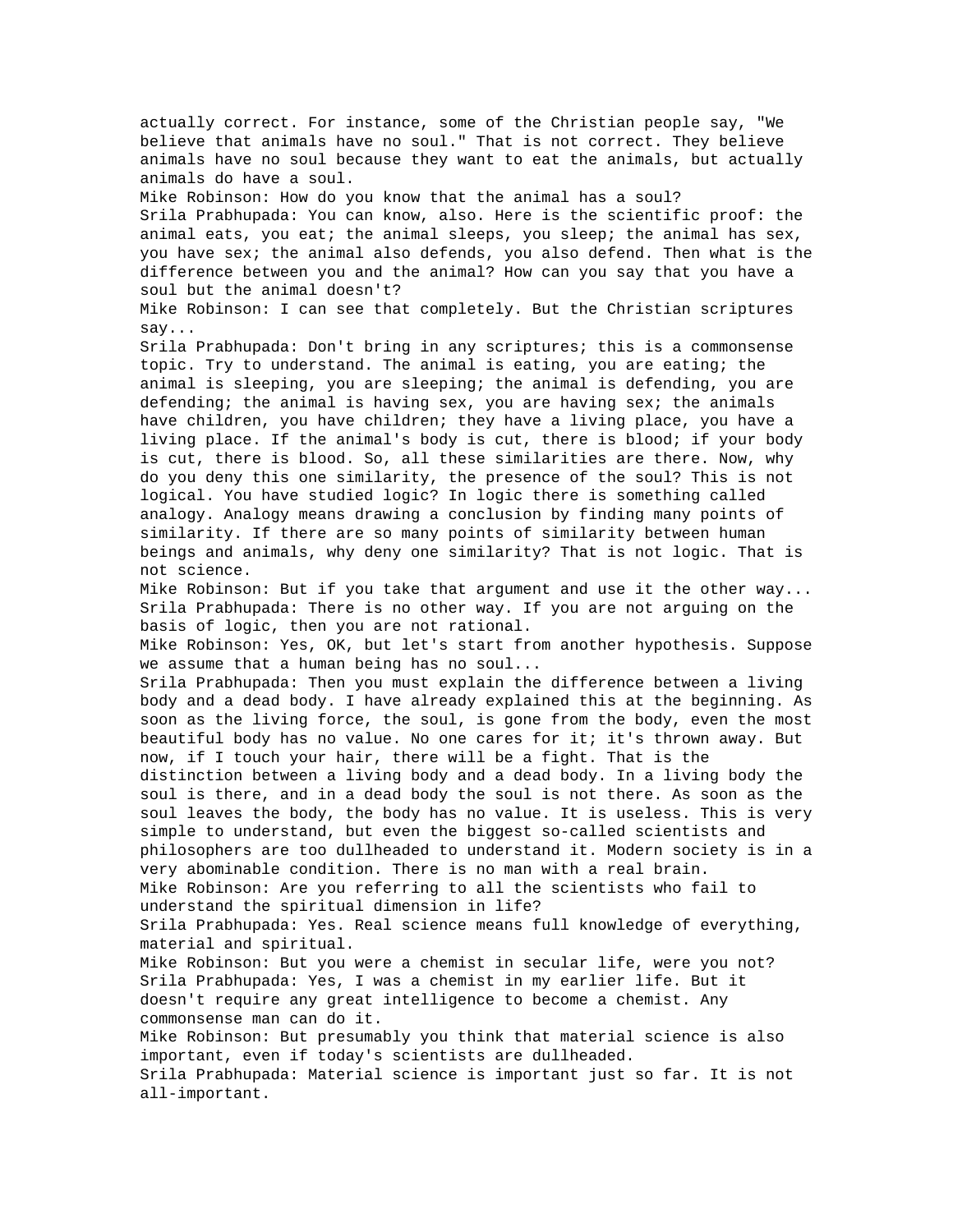Mike Robinson: I see. Can I come back to a question I had from before? When we were differing a few minutes ago you were saying, "Don't bring the scriptures in; just use common sense." But what part do the scriptures play in your religion? How important are they? Srila Prabhupada: Our religion is a science. When we say that a child grows into a boy, it is science. It is not religion. Every child grows into a boy. What is the question of religion? Every man dies. What is the question of religion? And when a man dies, the body becomes useless. What is the question of religion? It is science. Whether you're Christian or Hindu or Muslim, when you die your body becomes useless. This is science. When your relative dies, you cannot say, "We are Christian; we believe he has not died." No, he has died. Whether you are Christian or Hindu or Muslim, he has died. So when we speak, we speak on this basis: that the body is important only as long as the soul is in the body. When the soul is not there, it is useless. This science is applicable to everyone, and we are trying to educate people on this basis. Mike Robinson: But if I understand you correctly, you seem to be educating people on a purely scientific basis. Where does religion come into it at all? Srila Prabhupada: Religion also means science. People have wrongly taken religion to mean faith--"I believe." [To a devotee:] Look up the word religion in the dictionary. Disciple: Under religion the dictionary says, "recognition of superhuman control or power, and especially of a personal God entitled to obedience, and effecting such recognition with the proper mental attitude." Srila Prabhupada: Yes. Religion means learning how to obey the supreme controller. So, you may be Christian and I may be Hindu; it doesn't matter. We must both accept that there is a supreme controller. Everyone has to accept that; that is real religion. Not this "We believe animals have no soul." That is not religion. That is most unscientific. Religion means scientific understanding of the supreme controller: to understand the supreme controller and obey Him--that's all. In the state, the good citizen is he who understands the government and obeys the laws of the government, and the bad citizen is the one who doesn't care for the government. So, if you become a bad citizen by ignoring God's government, then you are irreligious. And if you are a good citizen, then you are religious. Mike Robinson: I see. Can you tell me what you believe to be the meaning of life? Why do we exist in the first place? Srila Prabhupada: The meaning of life is to enjoy. But now you are on a false platform of life, and therefore you are suffering instead of enjoying. Everywhere we see the struggle for existence. Everyone is struggling, but what is their enjoyment in the end? They are simply suffering and dying. Therefore, although life means enjoyment, at the present moment your life is not enjoyment. But if you come to the real, spiritual platform of life, then you'll enjoy. Mike Robinson: Can you explain to me, finally, some of the stages you go through in spiritual life? What are the spiritual stages a new devotee of Krsna goes through? Srila Prabhupada: The first stage is that you are inquisitive. "So," you

say, "what is this Krsna consciousness movement? Let me study it." This is called sraddha, or faith. This is the beginning. Then, if you are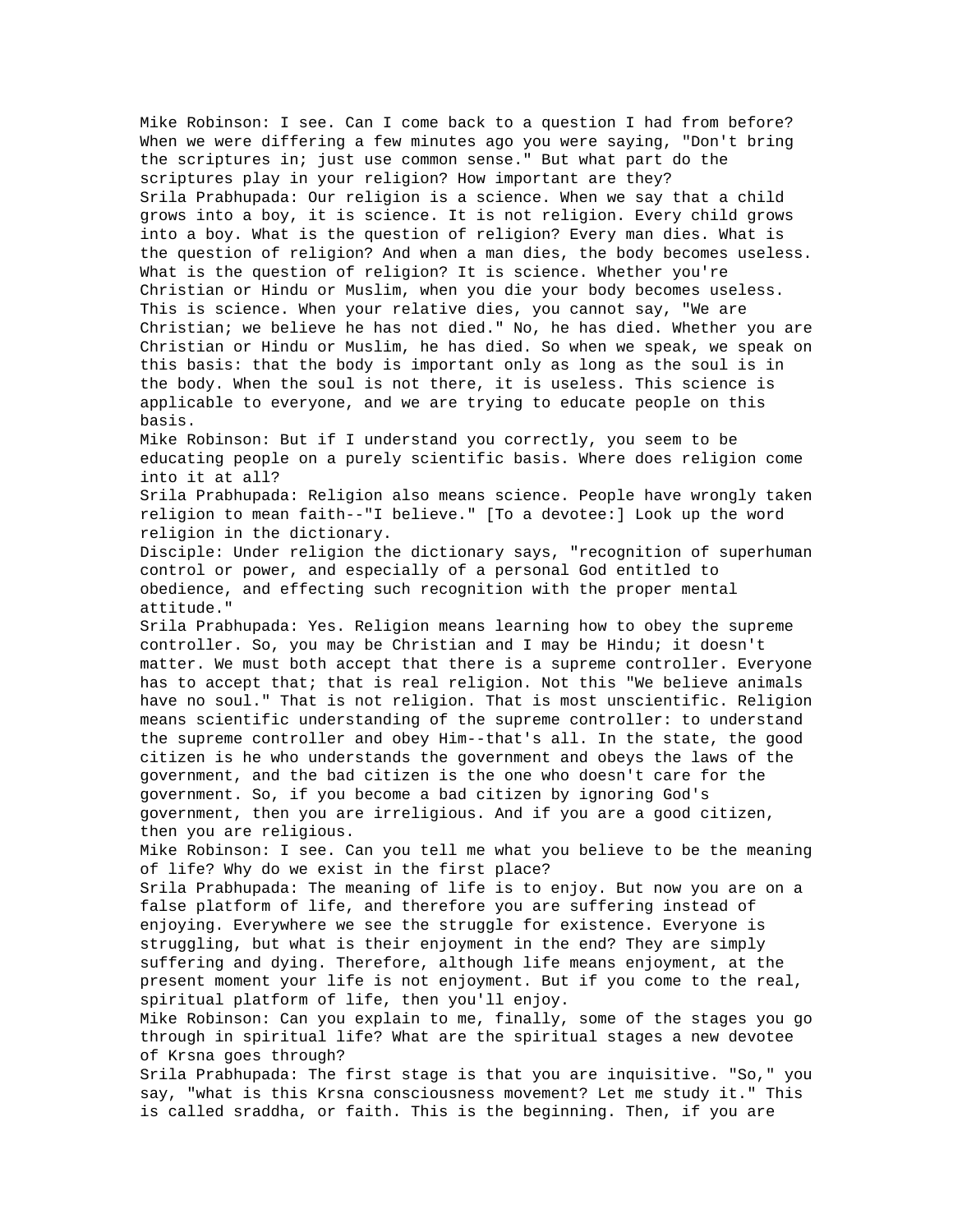serious, you mix with those who are cultivating this knowledge. You try to understand how they are feeling. Then you'll feel, "Why not become one of them?" And when you become one of them, then all your misgivings soon go away. You become more faithful, and then you get a real taste for Krsna consciousness. Why aren't these boys going to see the cinema? Why don't they eat meat or go to the nightclub? Because their taste has changed. They hate all these things now. In this way, you make progress. First faith, then association with devotees, then removal of all misgivings, then firm faith, then taste, then God realization, and then love of God, the perfection. That is first-class religion. Not some ritualistic ceremony of "I believe, you believe." That is not religion. That is cheating. Real religion means to develop your love for God. That is the perfection of religion.

Mike Robinson: Thank you very much for talking with me. It's been a pleasure talking to you.

Srila Prabhupada: Hare Krsna.

Truth and Beauty

Srila Prabhupada first published this essay in India, in the old tubloid version of his then-fortnightly magazine Back to Godhead (November 20, 1958). It contains the unforgettuble story of "liquid beauty," in which Srila Prabhupada dramatically exposes the underlying principle of human sexuality. This illuminating exposition on the nature of truth and beauty is timeless and sturtlingly relevant for those in search of the "inner self."

 There may sometimes be arguments about whether "truth" and "beauty" are compatible terms. One would willingly agree to express the truth, one might say, but since truth is not always beautiful--indeed, it is frequently rather startling and unpleasant--how is one to express truth and beauty at the same time?

 In reply, we may inform all concerned that "truth" and "beauty" are compatible terms. Indeed, we may emphatically assert that the actual truth, which is absolute, is always beautiful. The truth is so beautiful that it attracts everyone, including the truth itself. Truth is so beautiful that many sages, saints, and devotees have left everything for the sake of truth. Mahatma Gandhi, an idol of the modern world, dedicated his life to experimenting with truth, and all his activities were aimed toward truth only.

 Why only Mahatma Gandhi? Every one of us has the urge to search for truth alone, for the truth is not only beautiful but also all-powerful, all-resourceful, all-famous, all-renounced, and all-knowledgeable.

 Unfortunately, people have no information of the actual truth. Indeed, 99.9 percent of men in all walks of life are pursuing untruth only, in the name of truth. We are actually attracted by the beauty of truth, but since time immemorial we have been habituated to love of untruth appearing like truth. Therefore, to the mundaner "truth" and "beauty" are incompatible terms. The mundane truth and beauty may be explained as follows.

 Once a man who was very powerful and strongly built but whose character was very doubtful fell in love with a beautiful girl. The girl was not only beautiful in appearance but also saintly in character, and as such she did not like the man's advances. The man, however, was insistent because of his lustful desires, and therefore the girl requested him to wait only seven days, and she set a time after that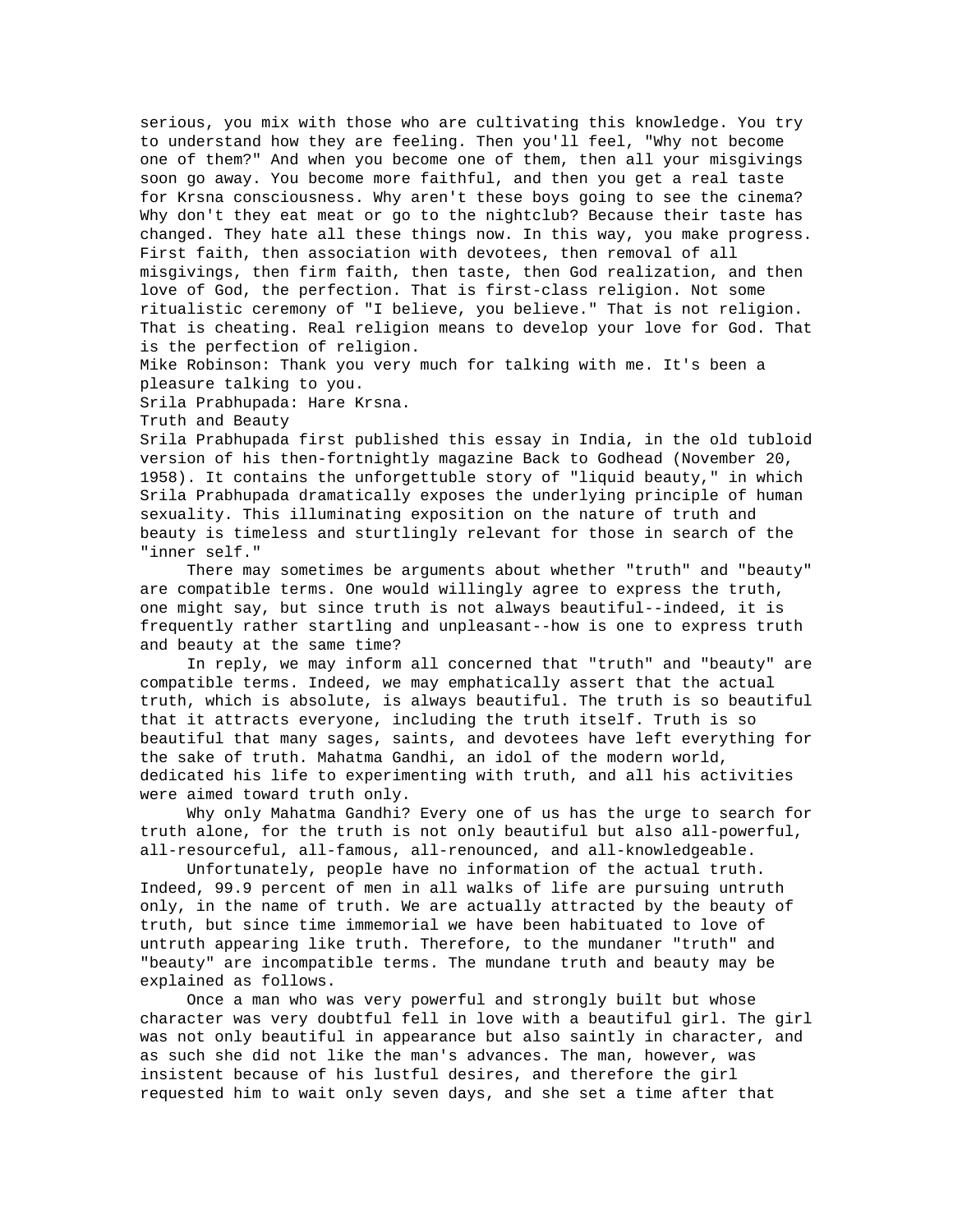when he could meet her. The man agreed, and with high expectations he began waiting for the appointed time.

 The saintly girl, however, in order to manifest the real beauty of absolute truth, adopted a method very instructive. She took very strong doses of laxatives and purgatives, and for seven days she continually passed loose stool and vomited all that she ate. Moreover, she stored all the loose stool and vomit in suitable pots. As a result of the purgatives, the so-called beautiful girl became lean and thin like a skeleton, her complexion turned blackish, and her beautiful eyes sank into the sockets of her skull. Thus at the appointed hour she waited anxiously to receive the eager man.

 The man appeared on the scene well dressed and well behaved and asked the ugly girl he found waiting there about the beautiful girl he was to meet. The man could not recognize the girl he saw as the same beautiful girl for whom he was asking; indeed, although she repeatedly asserted her identity, because of her pitiable condition he was unable to recognize her.

 At last the girl told the powerful man that she had separated the ingredients of her beauty and stored them in pots. She also told him that he could enjoy those juices of beauty. When the mundane poetic man asked to see these juices of beauty, he was directed to the store of loose stool and liquid vomit, which were emanating an unbearably bad smell. Thus the whole story of the beauty-liquid was disclosed to him. Finally, by the grace of the saintly girl, this man of low character was able to distinguish between the shadow and the substance, and thus he came to his senses.

 This man's position was similar to the position of every one of us who is attracted by false, material beauty. The girl mentioned above had a beautifully developed material body in accordance with the desires of her mind, but in fact she was apart from that temporary material body and mind. She was in fact a spiritual spark, and so also was the lover who was attracted by her false skin.

 Mundane intellectuals and aesthetics, however, are deluded by the outward beauty and attraction of the relative truth and are unaware of the spiritual spark, which is both truth and beauty at the same time. The spiritual spark is so beautiful that when it leaves the so-called beautiful body, which in fact is full of stool and vomit, no one wants to touch that body, even if it is decorated with a costly costume.

 We are all pursuing a false, relative truth, which is incompatible with real beauty. The actual truth, however, is permanently beautiful, retaining the same standard of beauty for innumerable years. That spiritual spark is indestructible. The beauty of the outer skin can be destroyed in only a few hours merely by a dose of a strong purgative, but the beauty of truth is indestructible and always the same. Unfortunately, mundane artists and intellectuals are ignorant of this beautiful spark of spirit. They are also ignorant of the whole fire which is the source of these spiritual sparks, and they are ignorant of the relationships between the sparks and the fire, which take the form of transcendental pastimes. When those pastimes are displayed here by the grace of the Almighty, foolish people who cannot see beyond their senses confuse those pastimes of truth and beauty with the manifestations of loose stool and vomit described above. Thus in despair they ask how truth and beauty can be accommodated at the same time.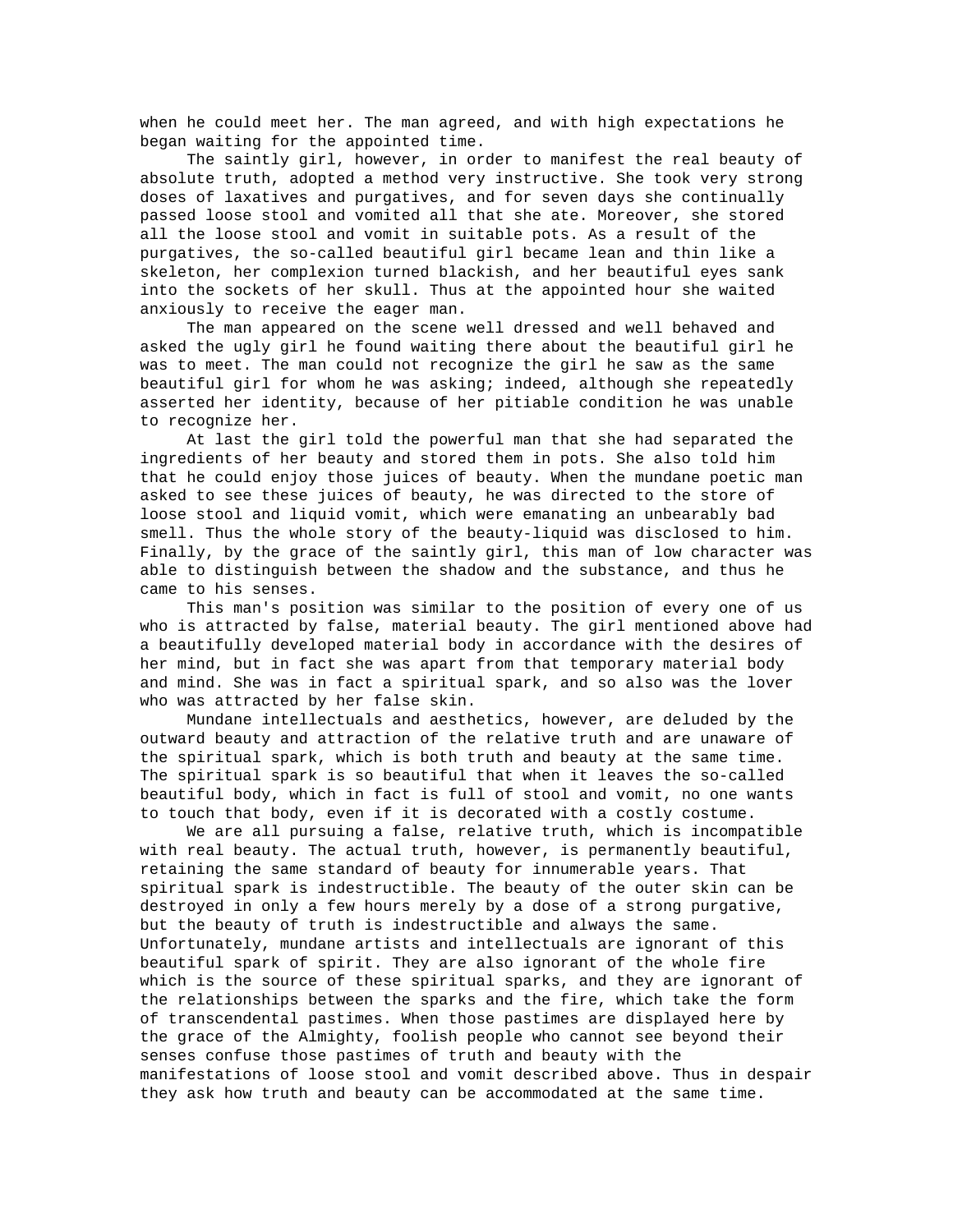Mundaners do not know that the whole spiritual entity is the beautiful person who attracts everything. They are unaware that He is the prime substance, the prime source and fountainhead of everything that be. The infinitesimal spiritual sparks, being parts and parcels of that whole spirit, are qualitatively the same in beauty and eternity. The only difference is that the whole is eternally the whole and the parts are eternally the parts. Both of them, however, are the ultimate truth, ultimate beauty, ultimate knowledge, ultimate energy, ultimate renunciation, and ultimate opulence.

 Although written by the greatest mundane poet or intellectual, any literature which does not describe the ultimate truth and beauty is but a store of loose stool and vomit of the relative truth. Real literature is that which describes the ultimate truth and beauty of the Absolute. The Art of Dying

Although the media are generally obsessed with violence and death, our perception of death and dying is superficial. Srila Prabhupada observes, "As long as a man is in the full vigor of life, he forgets the naked truth of death, which he has to meet." How can we effectively deal with our own death? In this essay (which first appeared in the old tabloid Back to Godhead, April 20, 1960) Srila Prabhupada explains how the ancient teachings of Srimad-Bhagavatam provide a practical answer.

 A small child walking with his father goes on inquiring constantly. He asks his father so many odd things, and the father has to satisfy him with proper answers. When I was a young father in my householder life, I was overflooded with hundreds of questions from my second son, who was my constant companion. One day it so happened that a bridegroom's party was passing our tramcar, and the four-year-old boy, as usual, inquired what the big procession was. He was given all possible answers to his thousand and one questions regarding the marriage party, and finally he asked whether his own father was married! This question gave rise to loud laughter from all the elderly gentlemen present, although the boy was perplexed as to why we were laughing. Anyway, the boy was somehow satisfied by his married father.

 The lesson from this incident is that since a human being is a rational animal, he is born to make inquiries. The greater the number of questions, the greater the advancement of knowledge and science. The whole of material civilization is based on this originally large volume of questions put by young men to their elders. When elderly persons give the proper answers to the questions of the youngsters, civilization makes progress, one step after another. The most intelligent man, however, inquires about what happens after death. The less intelligent make lesser inquiries, but the questions of those who are more intelligent go higher and still higher.

 Among the most intelligent of men was Maharaja Pariksit, the great king of the entire world, who was accidentally cursed by a brahmana to meet death from the bite of a serpent within seven days. The brahmana who cursed him was only a boy, yet he was very powerful, and because he did not know the importance of the great king, the boy foolishly cursed him to meet death within seven days. This was later lamented by the boy's father, whom the king had offended. When the king was informed of the unfortunate curse, he at once left his palatial home and went to the bank of the Ganges, which was near his capital, to prepare for his impending death. Because he was a great king, almost all the great sages and learned scholars assembled at the place where the king was fasting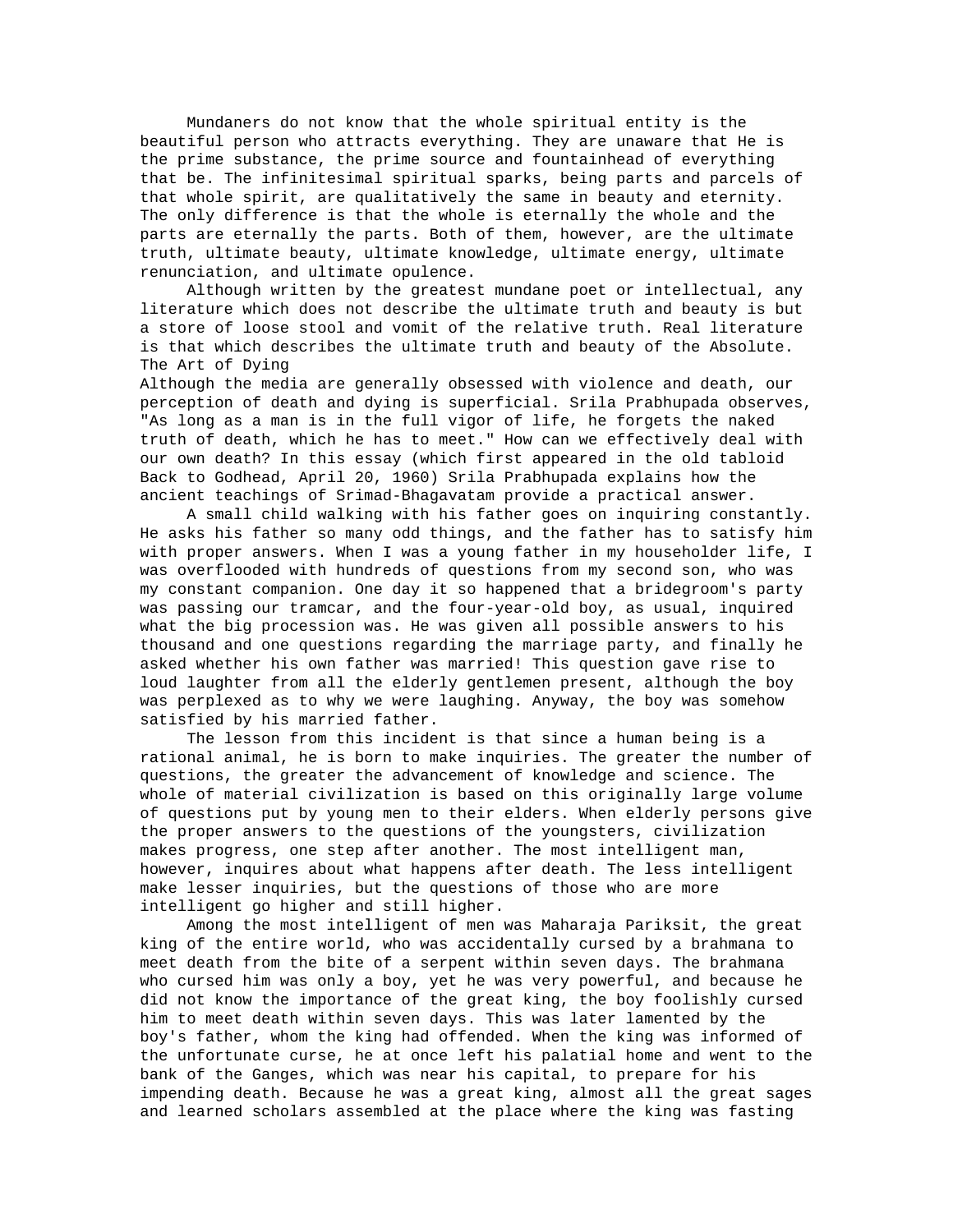prior to leaving his mortal body. At last, Sukadeva Gosvami, the youngest contemporary saint, also arrived there, and he was unanimously accepted to preside at that meeting, although his great father was also present. The king respectfully offered Sukadeva Gosvami the principal seat of esteem and asked him relevant questions regarding his passing from the mortal world, which was to take place on the seventh day thenceforward. The great king, as a worthy descendant of the Pandavas, who were all great devotees, placed the following relevant inquiries before the great sage Sukadeva. "My dear sir, you are the greatest of the great transcendentalists, and therefore I submissively beg to ask you about my duties at this moment. I am just on the verge of my death. Therefore, what should I do at this critical hour? Please tell me, my lord--what should I hear, what should I worship, or whom should I remember now? A great sage like you does not stay at the home of a householder more than necessary, and therefore it is my good fortune that you have kindly come here at the time of my death. Please, therefore, give me your directions at this critical hour."

 The great sage, having thus been pleasingly requested by the king, answered his questions authoritatively, for the sage was a great transcendental scholar and was also well equipped with godly qualities, since he was the worthy son of Badarayana, or Vyasadeva, the original compiler of the Vedic literature.

 Sukadeva Gosvami said, "My dear king, your inquiry is very much relevant, and it is also beneficial for all people of all times. Such inquiries, which are the highest of all, are relevant because they are confirmed by the teachings of the vedanta-darsana, the conclusion of the Vedic knowledge, and are atmavit-sammatuh; in other words, liberated souls, who have full knowledge of their spiritual identity, put forward such relevant inquiries in order to elucidate further information about the Transcendence."

 The Srimad-Bhaga vatam is the natural commentary upon the great Vedanta (or Sariraka) sutras, which were compiled by Srila Vyasadeva. The Vedantu-sutras are the topmost Vedic literature, and they contain the nucleus of basic inquiries about the transcendental subject of spiritual knowledge. Yet although Srila Vyasadeva compiled this great treatise, his mind was not satisfied. Then he happened to meet Sri Narada, his spiritual master, who advised him to describe the identity of the Personality of Godhead. Upon receiving this advice, Vyasadeva meditated on the principle of bhakti-yoga, which showed him distinctly what is the Absolute and what is the relativity, or maya. Having achieved perfect realization of these facts, he compiled the great narration of the Srimad-Bhagavatum, or beautiful Bhagavatum, which begins with actual historical facts concerning the life of Maharaja Pariksit.

 The Vedantu-sutra begins with the key inquiry about the Transcendence, athato brahma-jijnasa: "One should now inquire about Brahman, or the Transcendence."

 As long as a man is in the full vigor of life, he forgets the naked truth of death, which he has to meet. Thus a foolish man makes no relevant inquiry about the real problems of life. Everyone thinks that he will never die, although he sees evidence of death before his eyes at every second. Here is the distinction between animalism and humanity. An animal like a goat has no sense of its impending death. Although its brother goat is being slaughtered, the goat, being allured by the green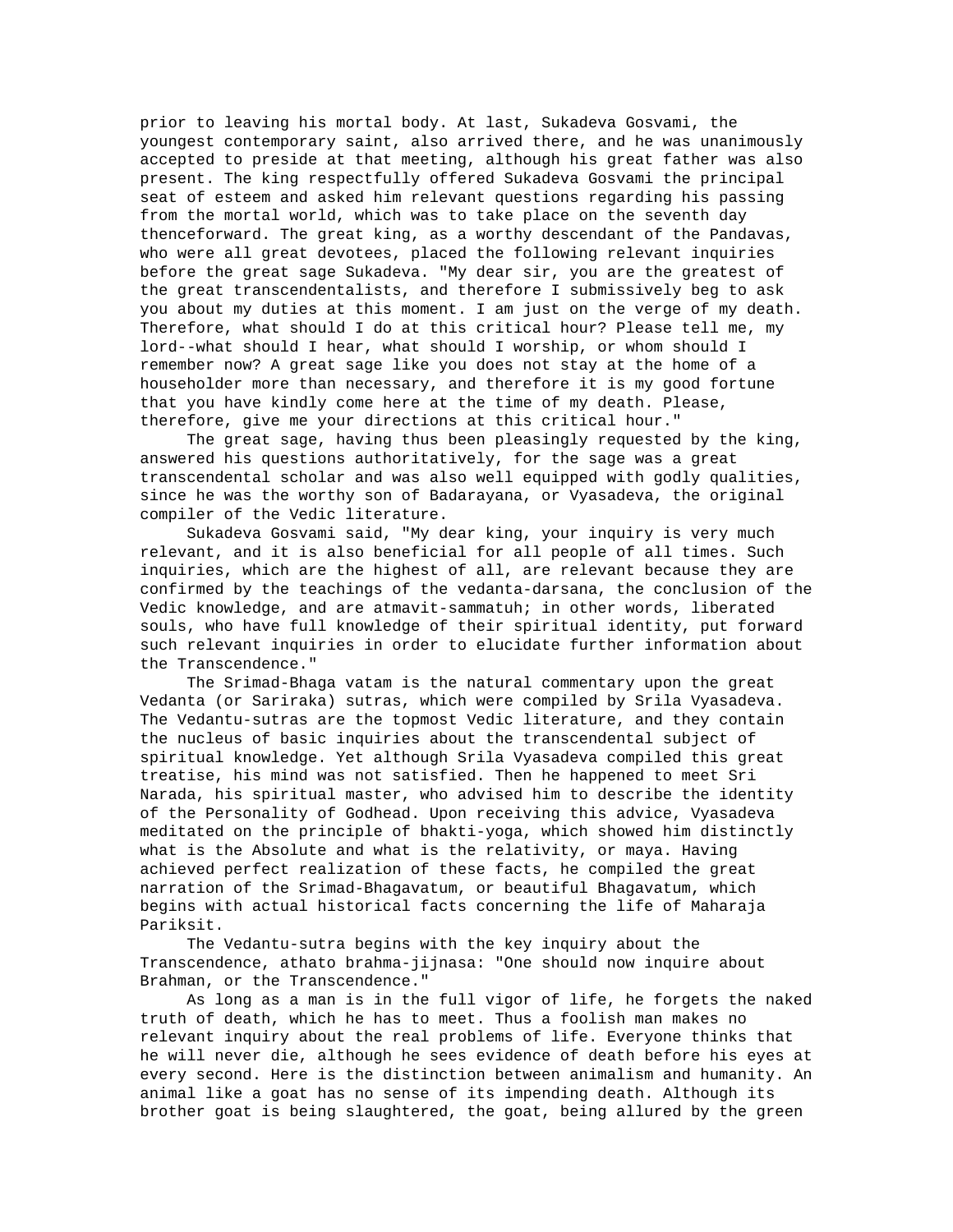grass offered to it, will stand peacefully waiting to be slaughtered next. On the other hand, if a human being sees his fellow man being killed by an enemy, he either fights to save his brother or leaves, if possible, to save his own life. That is the difference between a man and a goat.

 An intelligent man knows that death is born along with his own birth. He knows that he is dying at every second and that the final touch will be given as soon as his term of life is finished. He therefore prepares himself for the next life or for liberation from the disease of repeated birth and death.

 A foolish man, however, does not know that this human form of life is obtained after a series of births and deaths imposed in the past by the laws of nature. He does not know that a living entity is an eternal being, who has no birth and death. Birth, death, old age, and disease are external impositions on a living entity and are due to his contact with material nature and to his forgetfulness of his eternal, godly nature and qualitative oneness with the Absolute Whole.

 Human life provides the opportunity to know this eternal fact, or truth. Thus the very beginning of the Vedantu-sutra advises that because we have this valuable form of human life, it is our duty--now--to inquire, What is Brahman, the Absolute Truth?

 A man who is not intelligent enough does not inquire about this transcendental life; instead, he inquires about many irrelevant matters which do not concern his eternal existence. From the very beginning of his life, he inquires from his mother, father, teachers, professors, books, and so many other sources, but he does not have the right type of information about his real life.

 As mentioned before, Pariksit Maharaja was given a warning notice that he would meet death within seven days, and he at once left his palace to prepare himself for the next stage. The king had at least seven days at his disposal in which to prepare for death, but as far as we are concerned, although at least we know that our death is sure, we have no information of the date fixed for the occurrence. I do not know whether I am going to meet death at the next moment. Even such a great man as Mahatma Gandhi could not calculate that he was going to meet with death in the next five minutes, nor could his great associates guess his impending death. Nonetheless, all such gentlemen present themselves as great leaders of the people.

 It is ignorance of death and life that distinguishes an animal from a man. A man, in the real sense of the term, inquires about himself and what he is. Wherefrom has he come into this life, and where is he going after death? Why is he put under the troubles of threefold miseries although he does not want them? Beginning from one's childhood, one goes on inquiring about so many things in his life, but he never inquires about the real essence of life. This is animalism. There is no difference between a man and an animal as far as the four principles of animal life are concerned, for every living being exists by eating, sleeping, fearing, and mating. But only the human life is meant for relevant inquiries into the facts about eternal life and the Transcendence. Human life is therefore meant for research into eternal life, and the Vedanta-sutra advises one to conduct this research now or never. If one fails to inquire now into these relevant matters about life, one is sure to go back again to the animal kingdom by the laws of nature. Therefore, even if a foolish man appears advanced in material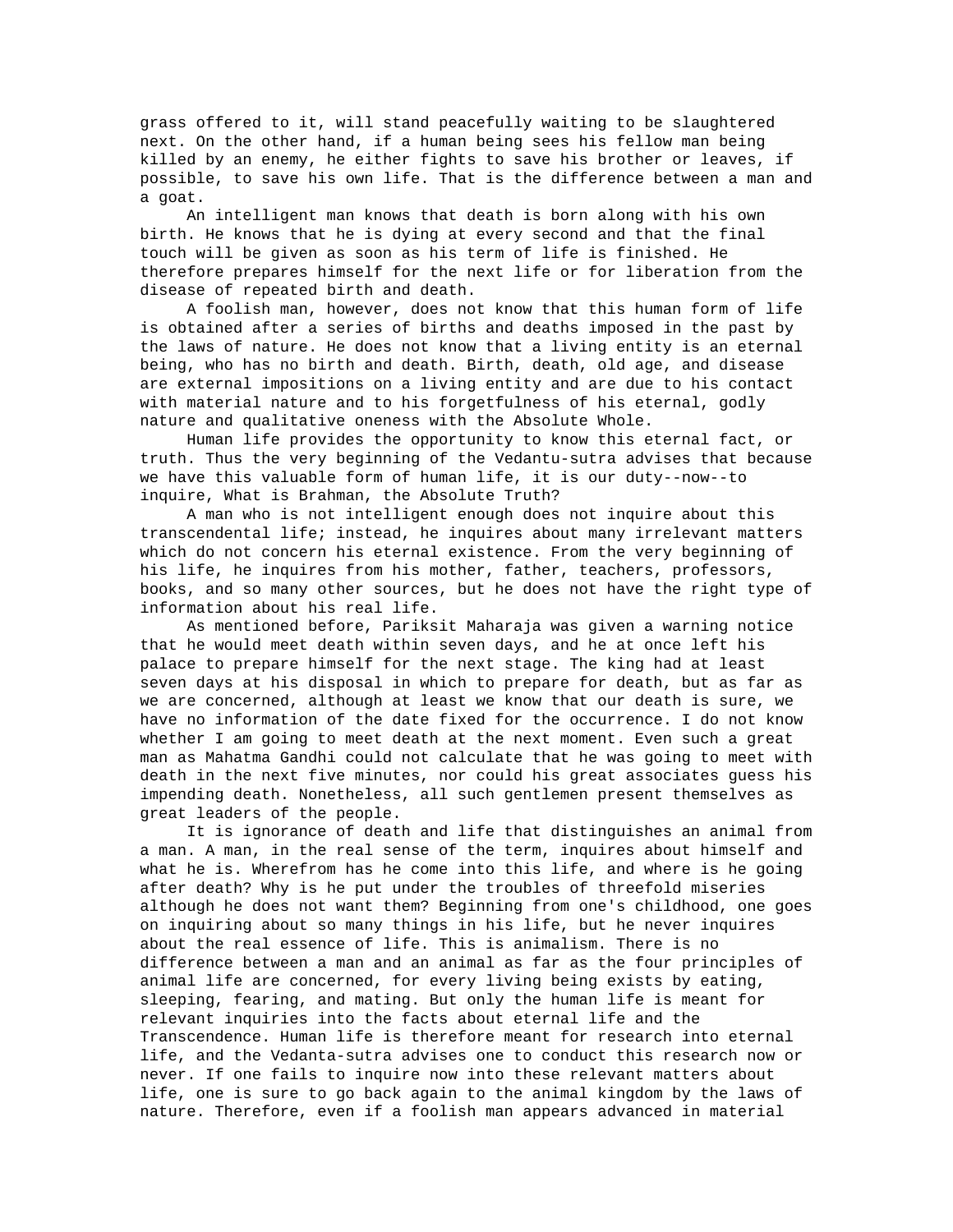science--that is, in eating, sleeping, fearing, mating, and so on--he cannot get free from the cruel hands of death by the law of nature. The law of nature works under three modes--goodness, passion, and ignorance. Those who live under conditions of goodness are promoted to the higher, spiritual status of life, and those who live under conditions of passion remain stationed in the same place in the material world where they are now, but those who live under conditions of ignorance are sure to be degraded to the lower species.

 The modern setup of human civilization is a risky one because it offers no education about relevant inquiries into the essential principles of life. Like animals, people do not know that they are going to be slaughtered by the laws of nature. They are satisfied with a bunch of green grass, or a so-called jolly life, like the waiting goat in a slaughterhouse. Considering such a condition of human life, we are just trying to make a humble attempt to save the human being by the message of Back to Godhead. This method is not fictitious. If there is at all to be an era of reality, this message of Back to Godhead is the beginning of that era.

 According to Sri Sukadeva Gosvami, the real fact is that a grhamedhi, or a person who has tied himself, like the goat meant for slaughter, in the business of family, society, community, nation, or humanity at large in regard to the problems and necessities of animal life--namely eating, sleeping, fearing, and mating--and who has no knowledge of the Transcendence is no better than an animal. He may have inquired about physical, political, economic, cultural, educational, or similar other matters of temporary, material concern, but if he has not inquired about the principles of transcendental life, he should be regarded as a blind man driven ahead by uncontrolled senses and about to fall into a ditch. That is the description of the grhamedhi.

 The opposite of the grha-medhi, however, is the grha-stha. The grhastha asrama, or the shelter of spiritual family life, is as good as the life of a sannyasi, a member of the renounced order. Regardless of whether one is a householder or a renunciate, the important point is that of relevant inquiries. A sannyasi is bogus if not interested in relevant inquiries, and a grhastha, or householder, is bona fide if he is inclined to put forward such inquiries. The grhamedhi, however, is simply interested in the animal necessities of life. By the laws of nature, the grhamedhi's life is full of calamities, whereas the life of the grhastha is full of happiness. But in the modern human civilization, the grhamedhis are posing as the grhasthas. We should therefore know who is what. A grhamedhi's life is full of vices, because he does not know how to live a family life. He does not know that beyond his control is a power who supervises and controls his activities, and he has no conception of his future life. The grhamedhi is blind to his future and has no aptitude for making relevant inquiries. His only qualification is that he is bound by the shackles of attachment to the false things he has contacted in his temporary existence.

 At night such grhamedhis waste their valuable time by sleeping or by satisfying their different varieties of sexual urges by visiting cinema shows and attending clubs and gambling houses, where women and liquor are indulged in lavishly. And during the day, they waste their valuable life in accumulating money or, if they have sufficient money to spend, by adjusting the comforts of their family members. Their standard of living and their personal needs increase with their increase in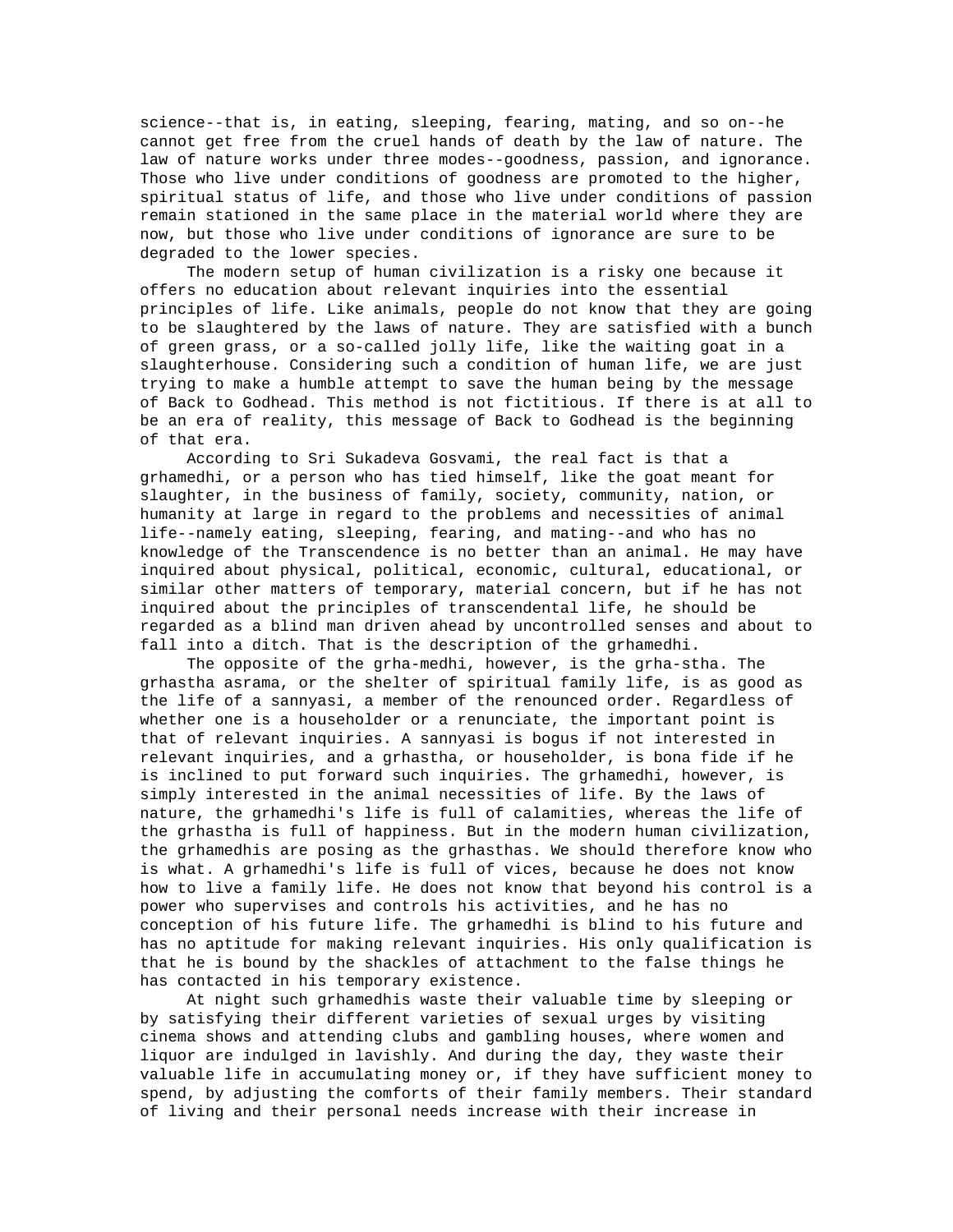monetary income. Thus there is no limit to their expenses, and they are never satiated. Consequently there is unlimited competition in the field of economic development, and therefore there is no peace in any society of the human world.

 Everyone is perplexed by the same questions about earning and spending, but ultimately one must depend on the mercy of mother nature. When there is a scarcity in production or there are disturbances caused by providence, the poor planmaking politician blames it on cruel nature but carefully avoids studying how and by whom the laws of nature are controlled. The Bhagavad-gita, however, explains that the laws of nature are controlled by the Absolute Personality of Godhead. God alone is the controller of nature and the natural laws. Ambitious materialists sometimes examine a fragment of the law of nature, but they never care to know the maker of these laws. Most of them do not believe in the existence of an absolute person or God who controls the laws of nature. Rather, they simply concern themselves with the principles by which different elements interact, but they make no reference to the ultimate direction which makes such interactions possible. They have no relevant questions or answers in this regard. The second of the Vedanta-sutras, however, answers the essential question about Brahman by asserting that the Supreme Brahman, the Supreme Transcendence, is He from whom everything is generated. Ultimately, He is the Supreme Person.

 Not only is the foolish grhamedhi ignorant of the temporary nature of the particular type of body he has obtained, but he is also blind to the actual nature of what is happening before him in the daily affairs of his life. He may see his father die, his mother die, or a relative or neighbor die, yet he does not make the relevant inquiries about whether or not the other existing members of his family will die. Sometimes he thinks and knows that all the members of his family will die today or tomorrow and that he also will die. He may know that the whole family show--or, for that matter, the whole show of community, society, nation, and all such things--is but a temporary bubble in the air, having no permanent value. Yet he is mad after such temporary arrangements and does not concern himself with any relevant inquiries. He has no knowledge as to where he has to go after his death. He works very hard for the temporary arrangements of his family, society, or nation, but he never makes any future arrangement either for himself or for others who will pass away from this present phase of life.

 In a public vehicle like a railway carriage, we meet and sit down together with some unknown friends and become members of the same vehicle for a short time, but in due course we separate, never to meet again. Similarly, in a long sojourn of life, we get a temporary sitting accommodation in a so-called family, country, or society, but when the time is up, we are unwillingly separated from one another, never to meet again. There are so many questions relevant to our temporary arrangements in life and our friends in these temporary arrangements, but a man who is a grhamedhi never inquires about things of a permanent nature. We are all busy making permanent plans in various degrees of leadership, without knowing the permanent nature of things as they are. Sripada Sankaracarya, who especially strove to remove this ignorance in society and who advocated the cult of spiritual knowledge in regard to the all-pervading impersonal Brahman, said in despair, "Children are engaged in playing, young boys are engaged in so-called love affairs with young girls, and the old are seriously thoughtful about adjusting a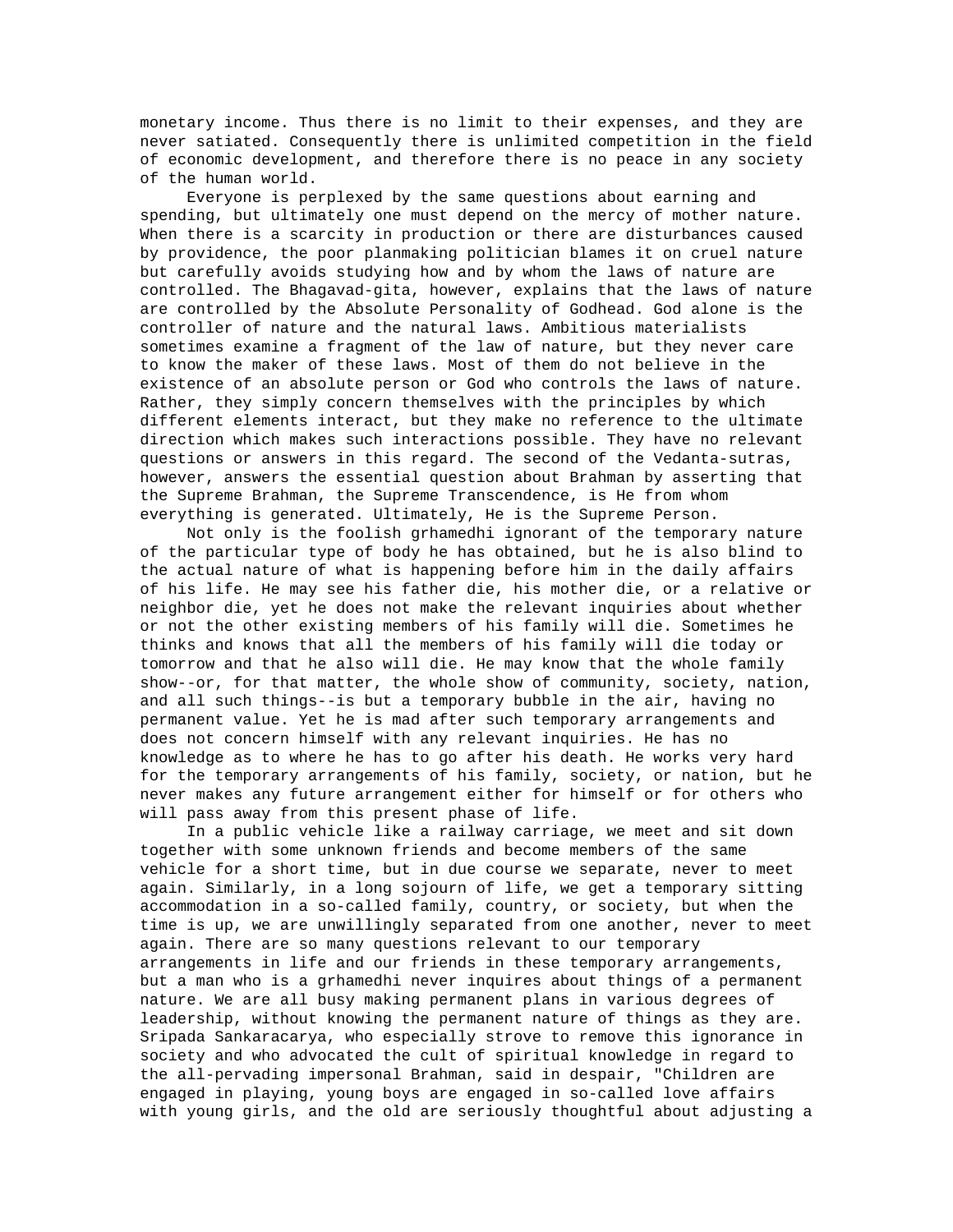baffled life of struggle. But, alas, no one is prepared to inquire relevantly into the science of Brahman, the Absolute Truth."

 Sri Sukadeva Gosvami, who was asked for direction by Maharaja Pariksit, responded to the king's relevant inquiries by advising him as follows:

> tasmad bharata sarvatma bhagavan isvaro harih srotavyah kirtituvyas ca smarta vyas cecchatabhayam

 "O descendant of Bharata, it is the duty of mortal men to inquire about, hear about, glorify, and meditate upon the Personality of Godhead, who is the most attractive person because of His fullness in opulence. He is called Hari because He alone can undo the conditional existence of a living being. If we at all want to be freed from conditional existence, we must make relevant inquiries about the Absolute Truth so that He may be pleased to bestow upon us perfect freedom in life." (Srimad-Bhagavatam 2.1.5)

 Sri Sukadeva Gosvami has particularly used four words in regard to the Absolute Personality of Godhead. These words distinguish the Absolute Person, or Parabrahman, from other persons, who are qualitatively one with Him. The Absolute Personality of Godhead is addressed as sarvatma, or all-pervading, because no one is aloof from Him, although not everyone has this realization. The Personality of Godhead, by His plenary representation, resides in everyone's heart as Paramatma, the Supersoul, along with each individual soul. Therefore every individual soul has an intimate relationship with Him. Forgetfulness of this eternally existing intimate relationship with Him is the cause of conditional life since time immemorial. But because He is Bhagavan, or the supreme personality, He can at once reciprocate the responsive call of a devotee. Moreover, because He is the perfect person, His beauty, opulence, fame, strength, knowledge, and renunciation are all unlimited sources of transcendental bliss for the individual soul. The individual soul becomes attracted by all these different opulences when they are imperfectly represented by other conditioned souls, but the individual soul is not satisfied by such imperfect representations, and therefore he perpetually seeks the perfect one. The Personality of Godhead's beauty has no comparison, nor do His knowledge and renunciation. But above all, He is isvara, or the supreme controller. We are at present being controlled by the police action of this great king. This police control is imposed upon us because of our disobedience of law. But because the Lord is Hari, He is able to cause the disappearance of our conditional life by giving us full freedom in spiritual existence. It is therefore the duty of every man to make relevant inquiries about Him and thus go back to Godhead. Soul Research

In 1972, a distinguished panel met in Windsor, Ontario, and discussed "problems associated with attempts to defne the exact moment of death." Panel members included world-famous heart surgeon Dr. Wilfred G. Bigelow, Mr. Justice Edson L. Haines of the Ontario Supreme Court, and J. francis Leddy, president of the University of Windsor. Dr. Bigelow upheld the existence of the soul and urged systematic research to determine what the soul is and where it comes from. Dr. Bigelow's and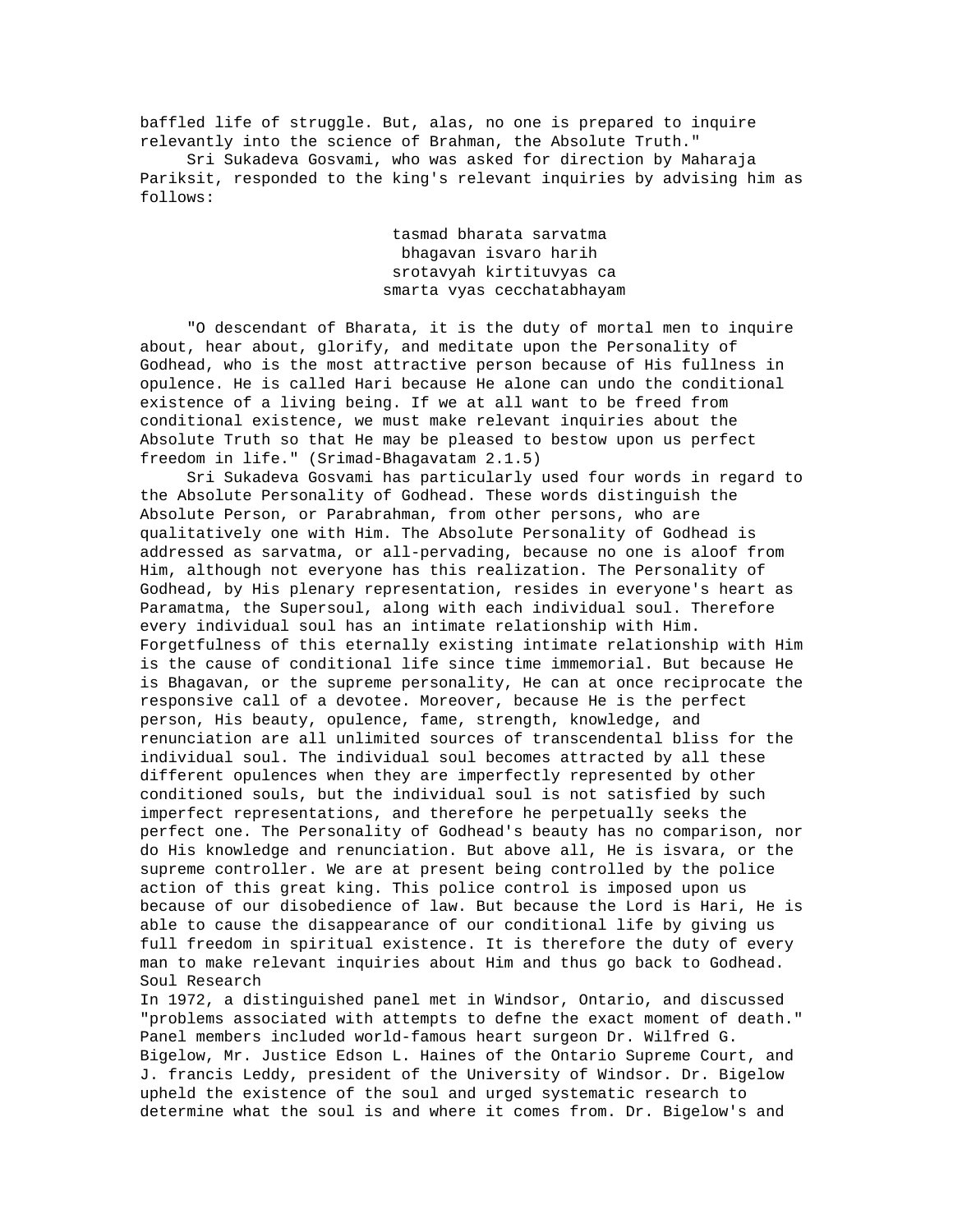other panelists' comments were later published in the Montreal Gazette. When the article came to the attention of Srila Prabhupada, he wrote a letter to Dr. Bigelow offering substantial Vedic knowledge of the science of the soul and suggested a practical method for scientifically understanding it. The Gazette article and Srila Prabhupada's response follow.

Gazette Headline:

Heart surgeon Wants to Know What a Soul Is

 WINDSOR--A world-famous Canadian heart surgeon says he believes the body has a soul which departs at death and theologians ought to try to find out more about it.

 Dr. Wilfred G. Bigelow, head of the cardiovascular surgery unit at Toronto General Hospital, said that "as a person who believes there is a soul," he thought the time had come "to take the mystery out of this and find out what it is."

 Bigelow was a member of a panel which appeared before the Essex County Medical-Legal Society to discuss problems associated with attempts to define the exact moment of death.

 The question has become vital in the age of transplants of hearts and other organs in cases when the donors are inevitably dying.

 The Canadian Medical Association has produced a widely accepted definition of death as the moment when the patient is in coma, responds to no stimulus of any kind, and brain waves recorded on a machine are flat.

 The other members of the panel were Mr. Justice Edson L. Haines of the Ontario Supreme Court and J. Francis Leddy, president of the University of Windsor.

 Bigelow, elaborating on points he had raised during the discussion, said in an interview later that his thirty-two years as a surgeon had left him no doubts that there is a soul.

 "There are certain cases where you happen to be present at the moment when people pass from a living state to death, and some mysterious changes take place.

 "One of the most noticeable is the sudden lack of life or luster to the eyes. They become opaque and literally lifeless.

 "It's difficult to document what you observe. In fact, I don't think it can be documented very well."

 Bigelow, who became world renowned for his pioneering work in the "deep freeze" surgical technique known as hypothermia and for his heart valve surgery, said "soul research" should be undertaken by theology and allied disciplines within the university.

 During this discussion Leddy said that "if there is a soul, you are not going to see it. You are not going to find it."

 "If there is a principle of vitality or life, what is it?" The problem was that "the soul doesn't exist anywhere specifically, geographically. It's everywhere and yet it's nowhere in the body."

 It would "be nice to start experimenting, but I don't know how you are going to get on any of these things," Leddy said. He said the discussion reminded him of the Soviet cosmonaut who returned from space to report there was no God, because he didn't see Him up there.

 Maybe so, said Bigelow, but in modern medicine when something was encountered that could not be explained, "the watchword is discover the answer, take it into the laboratory, take it somewhere where you can discover the truth."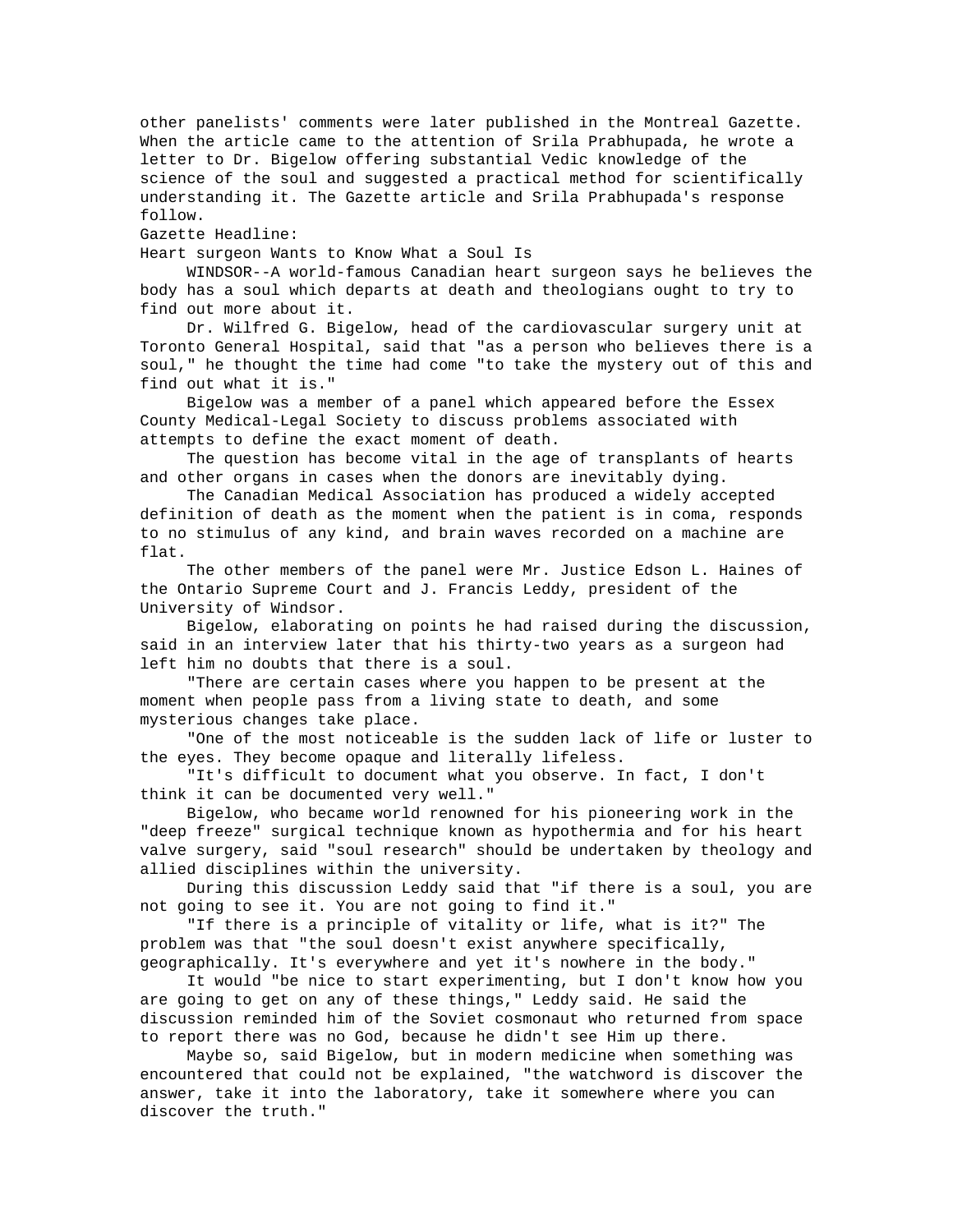The central question, said Bigelow, was "where is the soul and where does it come from?" Srila Prabhupada Gives the Vedic Evidence My dear Dr. Bigelow:

 Please accept my greetings. Recently I have read an article in the Gazette by Rae Corelli entitled "Heart Surgeon Wants to Know What a Soul Is," and it was very interesting. Your comments show great insight, and so I thought to write you on this matter. Perhaps you may know that I am the founder-acarya of the International Society for Krishna Consciousness. I have several temples in Canada--Montreal, Toronto, Vancouver, and Hamilton. This Krsna consciousness movement is specifically meant to teach every soul his original, spiritual position.

 Undoubtedly the soul is present in the heart of the living entity, and it is the source of all the energies for maintaining the body. The energy of the soul is spread all over the body, and this is known as consciousness. Since this consciousness spreads the energy of the soul all over the body, one can feel pains and pleasures in any part of the body. The soul is individual, and he is transmigrating from one body to another, just as a person transmigrates from babyhood to childhood, from childhood to boyhood, from boyhood to youth, and then to advanced old age. Then the change called death takes place when we change to a new body, just as we change our old dress to a new dress. This is called transmigration of the soul.

 When a soul wants to enjoy this material world, forgetting his real home in the spiritual world, he takes this life of hard struggle for existence. This unnatural life of repeated birth, death, disease, and old age can be stopped when his consciousness is dovetailed with the supreme consciousness of God. That is the basic principle of our Krsna movement.

 As far as heart transplant is concerned, there is no question of success unless the soul is there in the heart. So the presence of the soul has to be accepted. In sexual intercourse, if there is no soul, there is no conception, no pregnancy. Contraception deteriorates the womb so that it no longer is a good place for the soul. That is against the order of God. By the order of God, a soul is sent to a particular womb, but by this contraceptive he is denied that womb and has to be placed in another. That is disobedience to the Supreme. For example, take a man who is supposed to live in a particular apartment. If the situation there is so disturbed that he cannot enter the apartment, then he is put at a great disadvantage. That is illegal interference and is punishable.

 The undertaking of "soul research" would certainly mark the advancement of science. But advancement of science will not be able to find the soul. The soul's presence can simply be accepted on circumstantial understanding. You will find in the Vedic literature that the dimension of the soul is one ten-thousandth the size of a point. The material scientist cannot measure the length and breadth of a point. Therefore it is not possible for the material scientist to capture the soul. You can simply accept the soul's existence by taking it from authority. What the greatest scientists are finding, we've explained long ago.

 As soon as one understands the existence of the soul, he can immediately understand the existence of God. The difference between God and the soul is that God is a very great soul, and the living entity is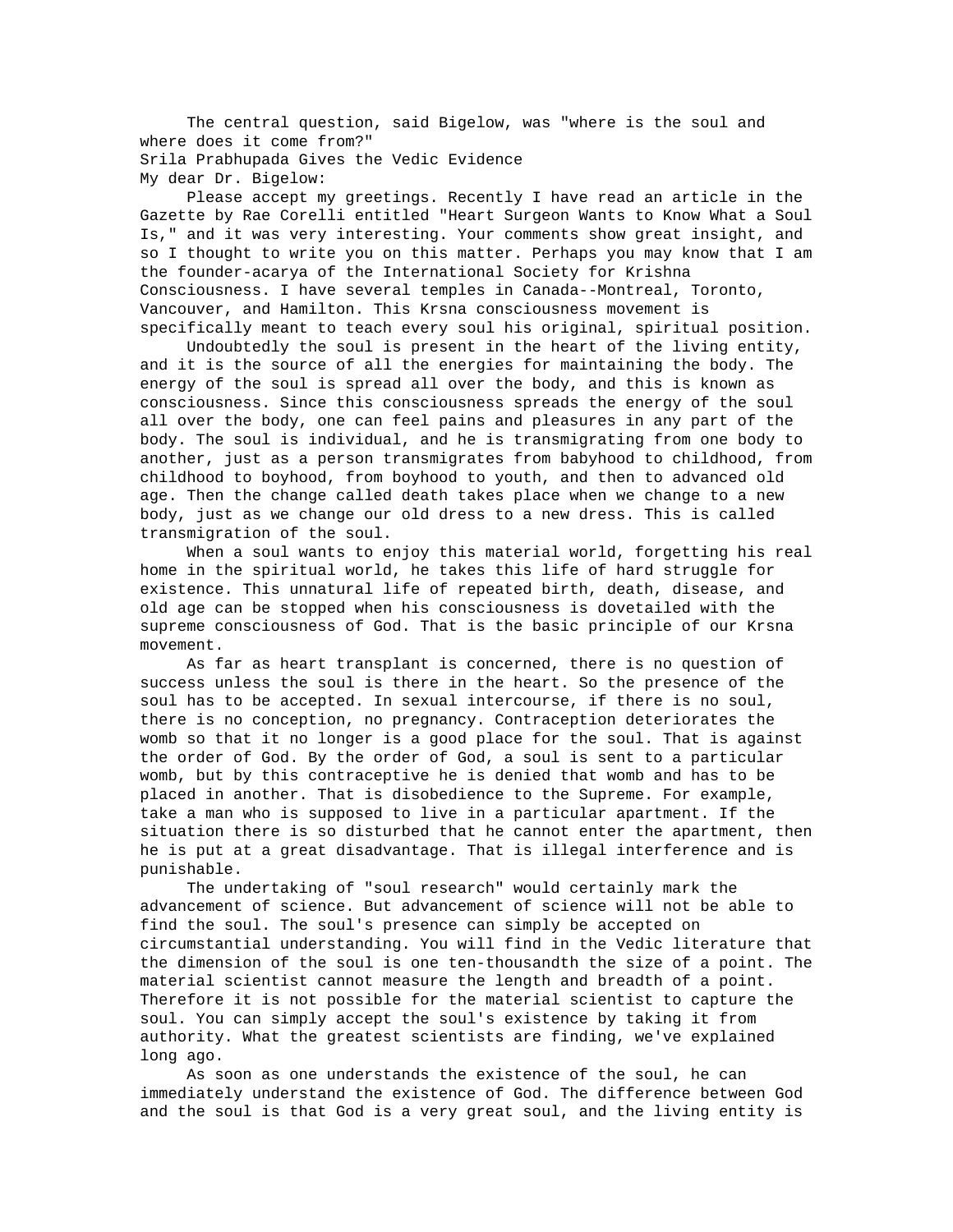a very small soul; but qualitatively they are equal. Therefore God is all-pervading, and the living entity is localized. But the nature and quality are the same.

 The central question, you say, is "Where is the soul, and where does it come from?" That is not difficult to understand. We have already discussed that the soul is residing in the heart of the living entity and that it takes shelter in another body after death. Originally the soul comes from God. Just as a spark comes from fire, and when the spark falls down it appears to be extinguished, the spark of soul originally comes from the spiritual world to the material world. In the material world he falls down into three different conditions, which are called the modes of nature. When a spark of fire falls on dry grass, the fiery quality continues; when the spark falls on the ground, it cannot display its fiery manifestation unless the ground is favorably situated; and when the spark falls on water, it becomes extinguished. As such, we find three kinds of living conditions. One living entity is completely forgetful of his spiritual nature; another is almost forgetful but still has an instinct of spiritual nature; and another is completely in search of spiritual perfection. There is a bona fide method for the attainment of spiritual perfection by the spiritual spark of soul, and if he is properly guided then he is very easily sent back home, back to Godhead, wherefrom he originally fell.

 It will be a great contribution to human society if this authorized information from the Vedic literature is presented to the modern world on the basis of modern scientific understanding. The fact is already there. It simply has to be presented for modern understanding.

Yours sincerely,

A. C. Bhaktivedanta Swami

Chapter Two

Choosing a Spiritual Master

What Is a Guru?

On hearing the word guru, we tend to envision a caricaturelike image: a bizarre-looking old fellow with a long, stringy beard and flowing robes, meditating on distant, esoteric truths. Or we think of a cosmic con man cashing in on young seekers' spiritual gullibility. But what really is a guru? What does he know that we don't? How does he enlighten us? In a talk given in England in 1973, Srila Prabhupada provides some enlightening answers.

> om ajnana-timirandhasya jnananjana-salakaya caksur unmilitam yena tasmai sri-gurave namah

 "I was born in the darkest ignorance, and my guru, my spiritual master, opened my eyes with the torch of knowledge. I offer my respectful obeisances unto him."

 The word ajnana means "ignorance" or "darkness." If all the lights in this room immediately went out, we would not be able to tell where we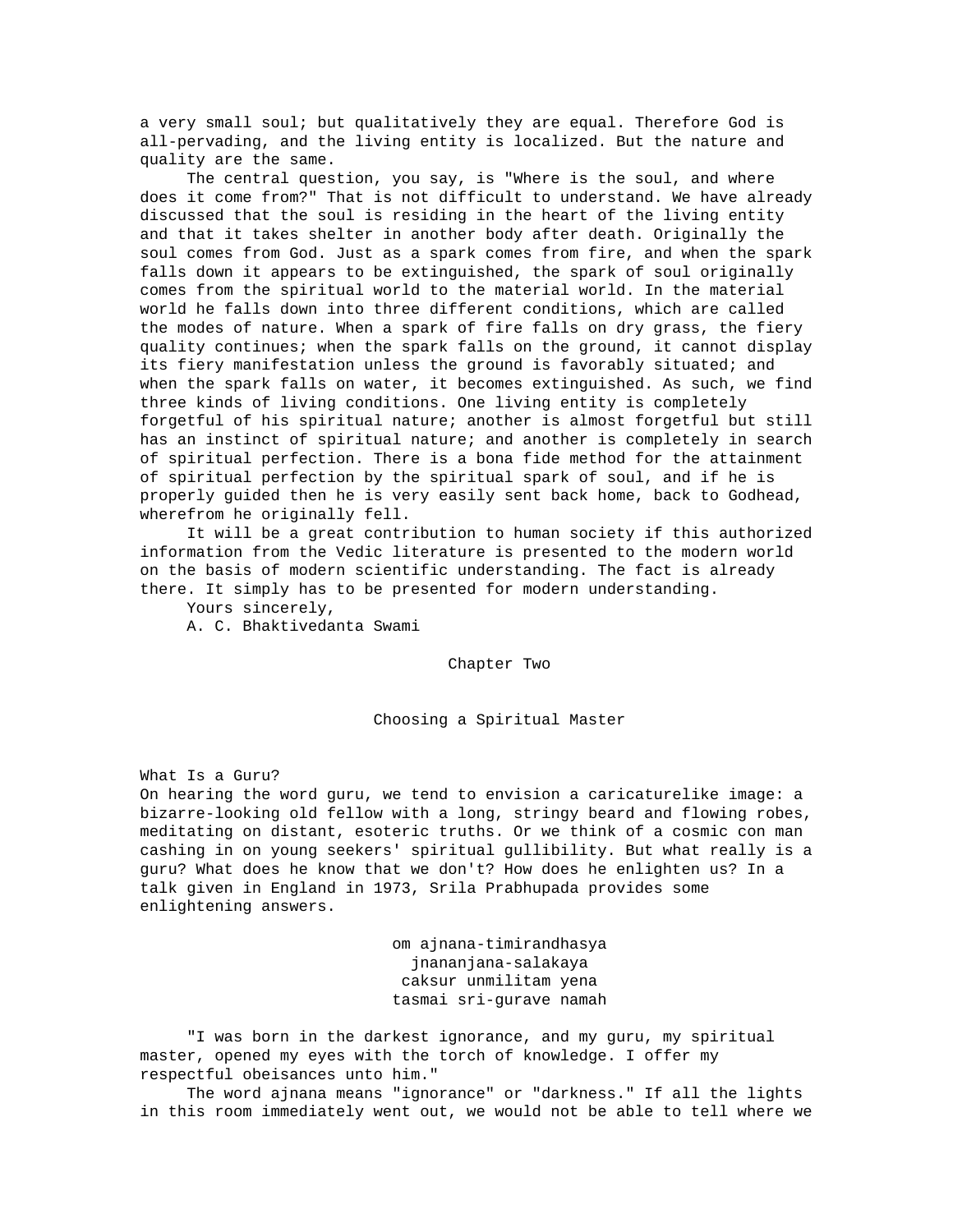or others are sitting. Everything would become confused. Similarly, we are all in darkness in this material world, which is a world of tamas. Tamas or timira means "darkness." This material world is dark, and therefore it needs sunlight or moonlight for illumination. However, there is another world, a spiritual world, that is beyond this darkness. That world is described by Sri Krsna in the Bhagavad-gita (15.6):

> na tad bhasayate suryo na sasanko na pavakah yad gatva na nivartante tad dhama paramam mama

 "That abode of Mine is not illumined by the sun or moon, nor by electricity. One who reaches it never returns to this material world."

 The guru's business is to bring his disciples from darkness to light. At present everyone is suffering due to ignorance, just as one contracts a disease out of ignorance. If one does not know hygienic principles, he will not know what will contaminate him. Therefore due to ignorance there is infection, and we suffer from disease. A criminal may say, "I did not know the law," but he will not be excused if he commits a crime. Ignorance is no excuse. Similarly, a child, not knowing that fire will burn, will touch the fire. The fire does not think, "This is a child, and he does not know I will burn." No, there is no excuse. Just as there are state laws, there are also stringent laws of nature, and these laws will act despite our ignorance of them. If we do something wrong out of ignorance, we must suffer. This is the law. Whether the law is a state law or a law of nature, we risk suffering if we break it.

 The guru's business is to see that no human being suffers in this material world. No one can claim that he is not suffering. That is not possible. In this material world, there are three kinds of suffering: adhyatmika, adhibhautika, and adhidaivika. These are miseries arising from the material body and mind, from other living entities, and from the forces of nature. We may suffer mental anguish, or we may suffer from other living entities--from ants or mosquitos or flies--or we may suffer due to some superior power. There may be no rain, or there may be flood. There may be excessive heat or excessive cold. So many types of suffering are imposed by nature. Thus there are three types of miseries within the material world, and everyone is suffering from one, two, or three of them. No one can say that he is completely free from suffering.

 We may then ask why the living entity is suffering. The answer is: out of ignorance. He does not think, "I am committing mistakes and am leading a sinful life; that is why I am suffering." Therefore the guru's first business is to rescue his disciple from this ignorance. We send our children to school to save them from suffering. If our children do not receive an education, we fear that they will suffer in the future. The guru sees that suffering is due to ignorance, which is compared to darkness. How can one in darkness be saved? By light. The guru takes the torchlight of knowledge and presents it before the living entity enveloped in darkness. That knowledge relieves him from the sufferings of the darkness of ignorance.

 One may ask whether the guru is absolutely necessary. The Vedas inform us that he is:

tad-vijnanartham sa gurum evabhigacchet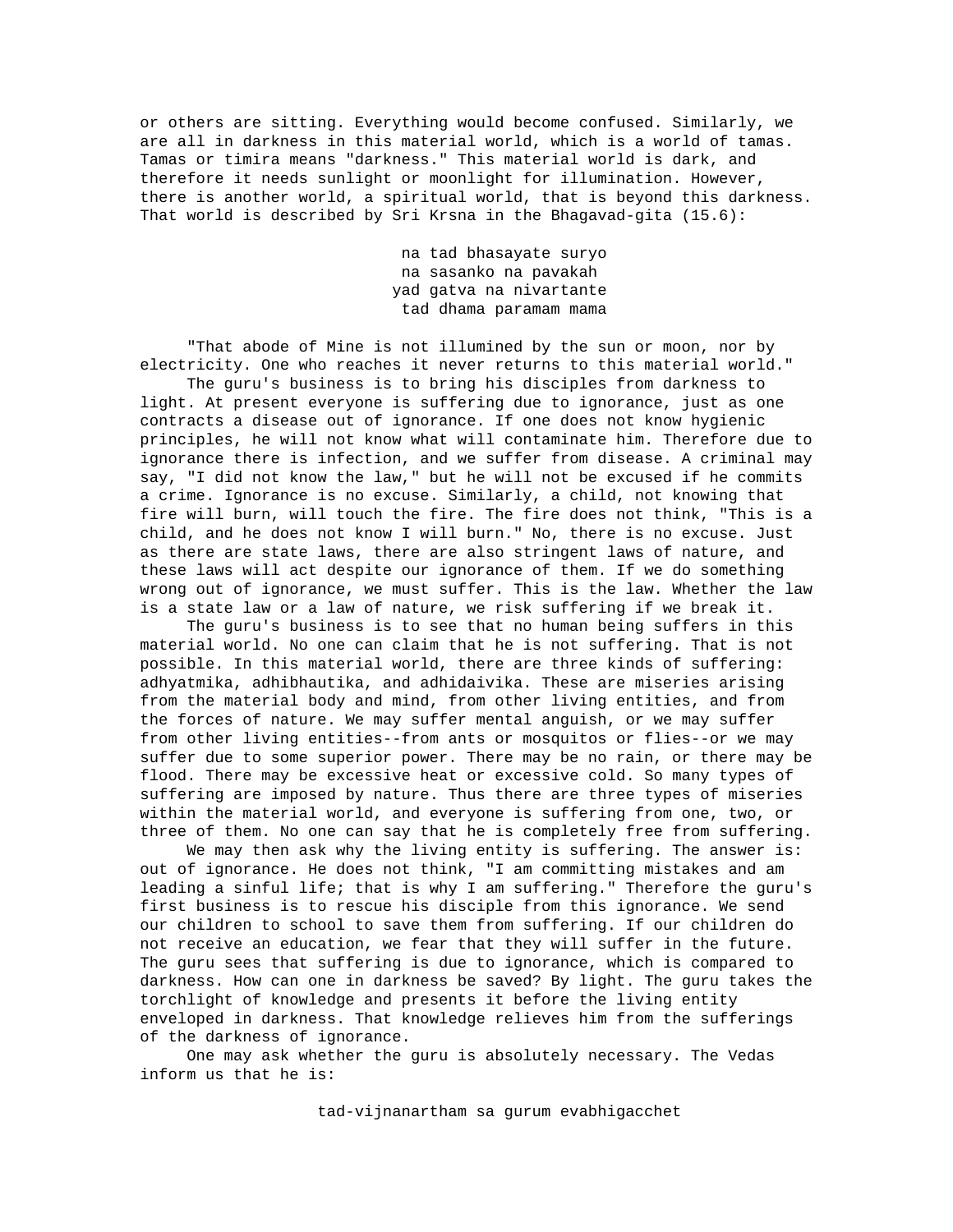# samit-panih srotriyam brahma-nistham (Mundaka Upanisad 1.2.12)

 The Vedas enjoin us to seek out a guru; actually, they say to seek out the guru, not just a guru. The guru is one because he comes in disciplic succession. What Vyasadeva and Krsna taught five thousand years ago is also being taught now. There is no difference between the two instructions. Although hundreds and thousands of acaryas have come and gone, the message is one. The real guru cannot be two, for the real guru does not speak differently from his predecessors. Some spiritual teachers say, "In my opinion you should do this," but this is not a guru. Such so-called gurus are simply rascals. The genuine guru has only one opinion, and that is the opinion expressed by Krsna, Vyasadeva, Narada, Arjuna, Sri Caitanya Mahaprabhu, and the Gosvamis. Five thousand years ago Lord Sri Krsna spoke the Bhagavad-gita, and Vyasadeva recorded it. Srila Vyasadeva did not say, "This is my opinion." Rather, he wrote, sri-bhagavan uvaca, that is, "The Supreme Personality of Godhead says." Whatever Vyasadeva wrote was originally spoken by the Supreme Personality of Godhead. Srila Vyasadeva did not give his own opinion.

 Consequently, Srila Vyasadeva is a guru. He does not misinterpret the words of Krsna, but transmits them exactly as they were spoken. If we send a telegram, the person who delivers the telegram does not have to correct it, edit it, or add to it. He simply presents it. That is the guru's business. The guru may be this person or that, but the message is the same; therefore it is said that guru is one.

 In the disciplic succession we simply find repetition of the same subject. In the Bhagavad-gita (9.34) Sri Krsna says:

> man-mana bhava mad-bhakto mad-yaji mam namaskuru mam evaisyasi yuktvaivam atmanam mat-parayanah

 "Engage your mind always in thinking of Me, become My devotee, offer obeisances, and worship Me. Being completely absorbed in Me, surely you will come to Me." These very instructions were reiterated by all the acaryas, such as Ramanujacarya, Madhvacarya, and Caitanya Mahaprabhu. The six Gosvamis also transmitted the same message, and we are simply following in their footsteps. There is no difference. We do not interpret the words of Krsna by saying, "In my opinion, the Battlefield of Kuruksetra represents the human body." Such interpretations are set forth by rascals. In the world there are many rascal gurus who give their own opinion, but we can challenge any rascal. A rascal guru may say, "I am God," or, "We are all God." That is all right, but we should find out from the dictionary what the meaning of God is. Generally, a dictionary will tell us that the word God indicates the Supreme Being. Thus we may ask such a guru, "Are you the Supreme Being?" If he cannot understand this, then we should give the meaning of supreme. Any dictionary will inform us that supreme means "the greatest authority." We may then ask, "Are you the greatest authority?" Such a rascal guru, even though proclaiming himself to be God, cannot answer such a question. God is the Supreme Being and the highest authority. No one is equal to Him or greater than Him. Yet there are many guru-gods, many rascals who claim to be the Supreme. Such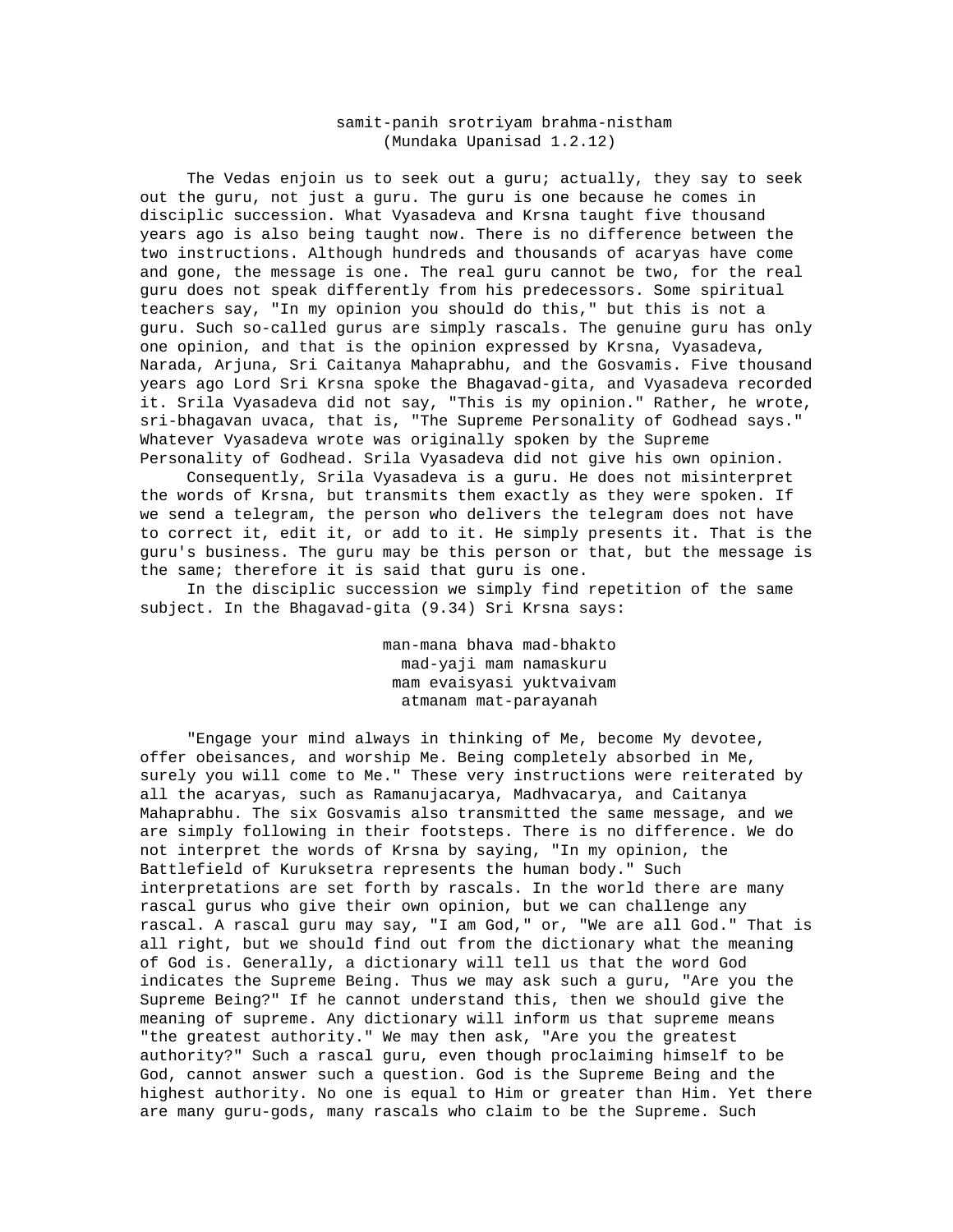rascals cannot help us escape the darkness of material existence. They cannot illumine our darkness with the torchlight of spiritual knowledge.

 The bona fide guru will simply present what the supreme guru, God, says in bona fide scripture. A guru cannot change the message of the disciplic succession.

 We must understand that we cannot carry out research to find the Absolute Truth. Caitanya Mahaprabhu Himself said, "My Guru Maharaja, My spiritual master, considered Me a great fool." He who remains a great fool before his guru is a guru himself. However, if one says, "I am so advanced that I can speak better than my guru," he is simply a rascal. In the Bhagavad-gita (4.2) Sri Krsna says:

> evam parampara-praptam imam rajarsayo viduh sa kaleneha mahata yogo nastah parantapa

 "This supreme science was thus received through the chain of disciplic succession, and the saintly kings understood it in that way. But in course of time the succession was broken, and therefore the science as it is appears to be lost."

 Taking on a guru is not simply a fashion. One who is serious about understanding spiritual life requires a guru. A guru is a question of necessity, for one must be very serious to understand spiritual life, God, proper action, and one's relationship with God. When we are very serious about understanding these subjects, we need a guru. We shouldn't go to a guru simply because a guru may be fashionable at the moment. Surrender must be there, for without surrender we cannot learn anything. If we go to a guru simply to challenge him, we will learn nothing. We must accept the guru just as Arjuna accepted his guru, Sri Krsna Himself:

> karpanya-dosopahata-svabhavah prcchami tvam dharma-sammudha-cetah yac chreyah syan niscitam bruhi tan me sisyas te 'ham sadhi mam tvam prapannam

 "Now I am confused about my duty and have lost all composure because of weakness. In this condition I am asking You to tell me clearly what is best for me. Now I am Your disciple and a soul surrendered unto You. Please instruct me." (Bhagavad-gita 2.7)

 This is the process for accepting a guru. The guru is Krsna's representative, the former acaryas' representative. Krsna says that all acaryas are His representatives; therefore the guru should be offered the same respect one would offer to God. As Visvanatha Cakravarti Thakura says in his prayers to the spiritual master, yasya prasadad bhagavat-prasadah: " By the mercy of the spiritual master, one receives the benediction of Krsna." Thus, if we surrender to the bona fide guru, we surrender to God. God accepts our surrender to the guru.

In the Bhagavad-gita (18.66) Krsna instructs:

 sarva-dharman parityajya mam ekam saranam vraja aham tvam sarva-papebhyo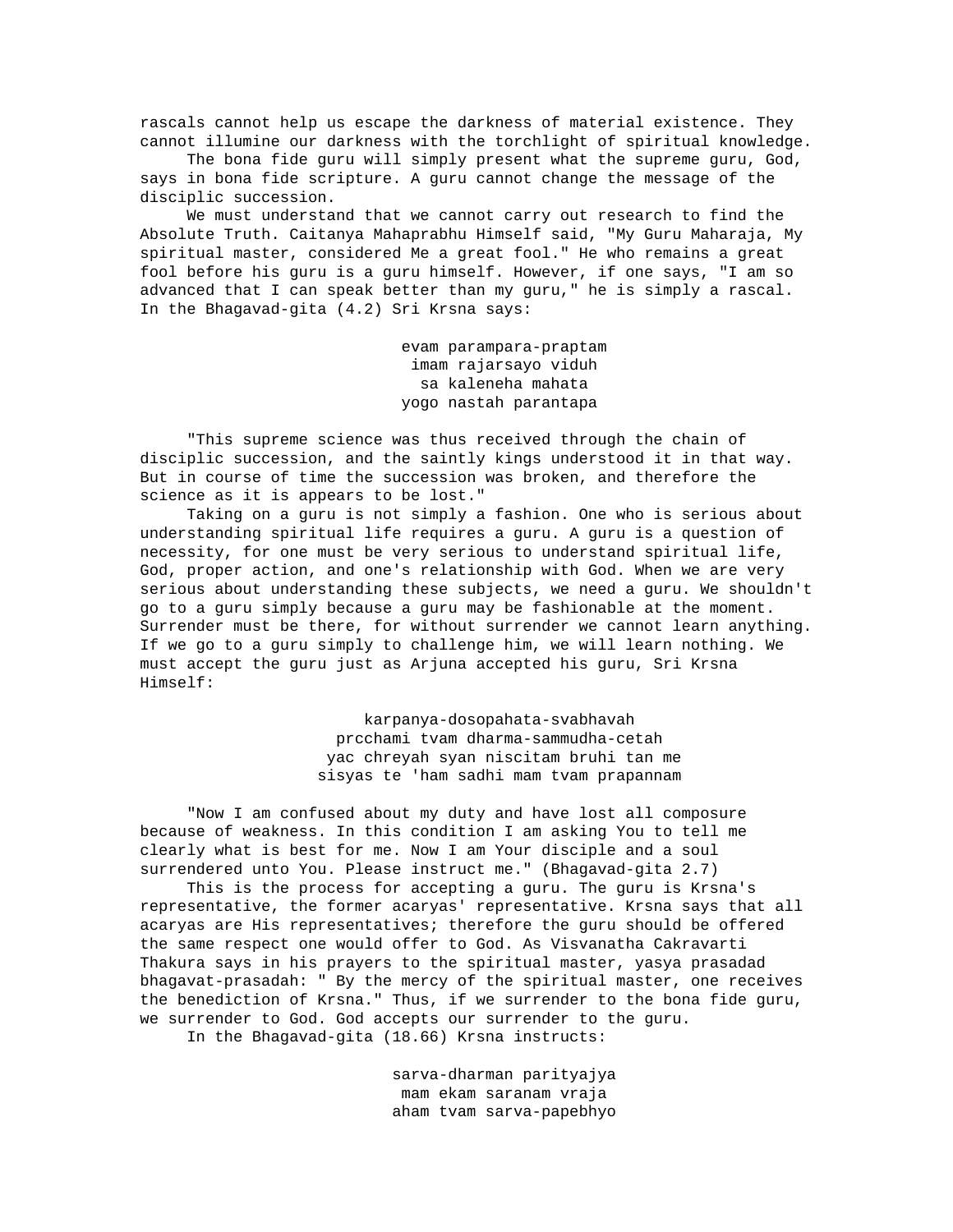### moksayis yami ma sucah

 "Abandon all varieties of religion and just surrender unto Me. I shall deliver you from all sinful reaction. Do not fear." Someone may argue, "Where is Krsna? I shall surrender to Him." But no, the process is that we first surrender to Krsna's representative; then we surrender to Krsna. Therefore it is said, saksad-dharitvena samasta-sastraih: the guru is as good as God. When we offer respects to the guru, we are offering respects to God. Because we are trying to be God conscious, it is required that we learn how to offer respects to God through God's representative. In all the sastras the guru is described to be as good as God, but the guru never says, "I am God." The disciple's duty is to offer respect to the guru just as he offers respect to God, but the guru never thinks, "My disciples are offering me the same respect they offer to God; therefore I have become God." As soon as he thinks like this, he becomes a dog instead of God. Therefore Visvanatha Cakravarti says, kintu prabhor yah priya eva tasya. Because he is the most confidential servitor of God, the guru is offered the same respect that we offer God. God is always God, guru is always guru. As a matter of etiquette, God is the worshipable God, and guru is the worshiper God (sevaka-bhagavan). Therefore the guru is addressed as prabhupada. The word prabhu means "lord," and pada means "position." Thus prabhupada means "he who has taken the position of the Lord." This is the same as saksad-dharitvena samasta-sastraih.

 Only if we are very serious about understanding the science of God is a guru required. We should not try to keep a guru as a matter of fashion. One who has accepted a guru speaks intelligently. He never speaks nonsense. That is the sign of having accepted a bona fide guru. We should certainly offer all respect to the spiritual master, but we should also remember how to carry out his orders. In the Bhagavad-gita (4.34) Sri Krsna Himself tells us the method of seeking out and approaching the guru:

> tad viddhi pranipatena pariprasnena sevaya upadeksyanti te jnanam jnaninas tattva-darsinah

 "Just try to learn the truth by approaching a spiritual master. Inquire from him submissively and render service unto him. The selfrealized soul can impart knowledge unto you because he has seen the truth." The first process is that of surrender. We have to find an exalted person and willingly surrender before him. The sastras enjoin that before we take a guru we study him carefully to find out whether we can surrender to him. We should not accept a guru suddenly, out of fanaticism. That is very dangerous. The guru should also study the person who wants to become a disciple to see if he is fit. That is the way a relationship is established between the guru and disciple. Everything is provided, but we must take up the process seriously. Then we can be trained to become a bona fide disciple. First we must find a bona fide guru, establish our relationship with him, and act accordingly. Then our life will be successful, for the guru can enlighten the sincere disciple who is in darkness.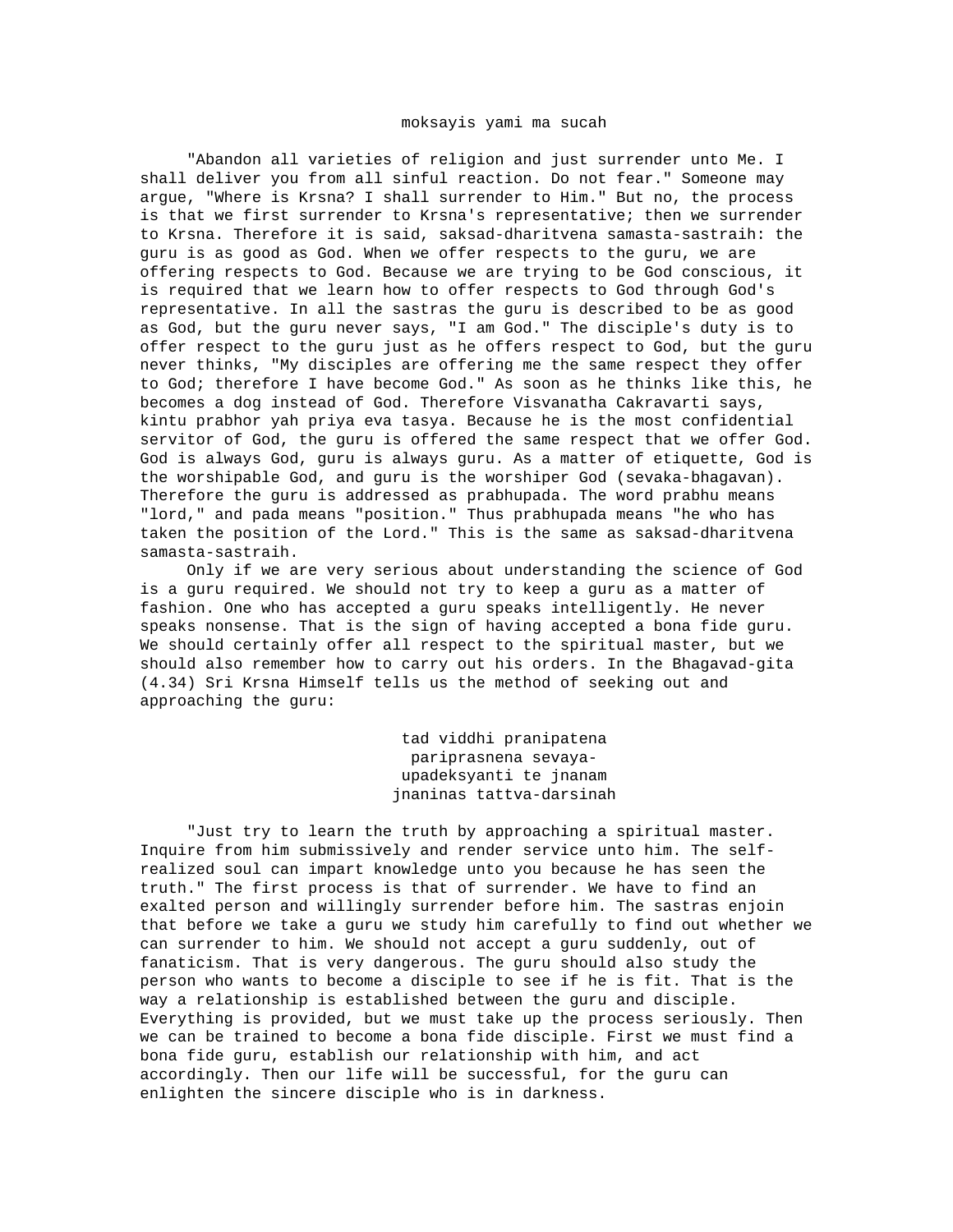Everyone is born a rascal and a fool. If we are born learned, why do we need to go to school? If we do not cultivate knowledge, we are no better than animals. An animal may say that there is no need of books and that he has become a guru, but how can anyone obtain knowledge without the study of authoritative books on science and philosophy? Rascal gurus try to avoid these things. We must understand that we are all born rascals and fools and that we have to be enlightened. We have to receive knowledge to make our lives perfect. If we do not perfect our lives, we are defeated. What is this defeat? The struggle for existence. We are trying to obtain a better life, to attain a superior position, and for this we are struggling very hard. But we do not know what a superior position actually is.

 Whatever position we have in this material world must be given up. We may have a good position or a bad position; in any case, we cannot remain here. We may earn millions of dollars and think, "Now I am in a good position," but a little dysentery or cholera will finish our position. If the bank fails, our position is gone. So actually there is no good position in this material world. It is a farce. Those who try to attain a better position in the material world are ultimately defeated, because there is no better position. The Bhagavad-gita (14.26) says what the better position is:

> mam ca yo 'vyabhicarena bhakti-yogena sevate sa gunan samatityaitan brahma-bhuyaya kaipate

 "One who engages in the spiritual activities of unalloyed devotional service at once transcends the modes of material nature and is elevated to the spiritual platform."

 Is there any science that gives us the knowledge by which we may become immortal? Yes, we may become immortal, but not in the material sense. We cannot receive this knowledge in so-called universities. However, there is knowledge contained in the Vedic scriptures by which we may become immortal. That immortality is our better position. No more birth, no more death, no more old age, no more disease. Thus the guru takes on a very great responsibility. He must guide his disciple and enable him to become an eligible candidate for the perfect position- immortality. The guru must be competent to lead his disciple back home, back to Godhead.

Saints and Swindlers

Every day the number of people interested in practicing yoga and meditation increases by the thousands. Unfortunately, a person looking for a suitable guide is likely to encounter a bewildering array of magicians, self-styled gurus, and self-proclaimed gods. In an interview with the London Times, Srila Prabhupada exlpains how a sincere seeker can tell the difference between a counterfeit and genuine spiritual guide.

Reporter: What frankly worries me is that since the arrival in Britain some time ago of an Indian yogi, who was the first "guru" that most people had ever heard of, a lot of "gurus" have suddenly appeared out of nowhere. Sometimes I get the feeling that not all of them are as genuine as they ought to be. Would it be right to warn people who are thinking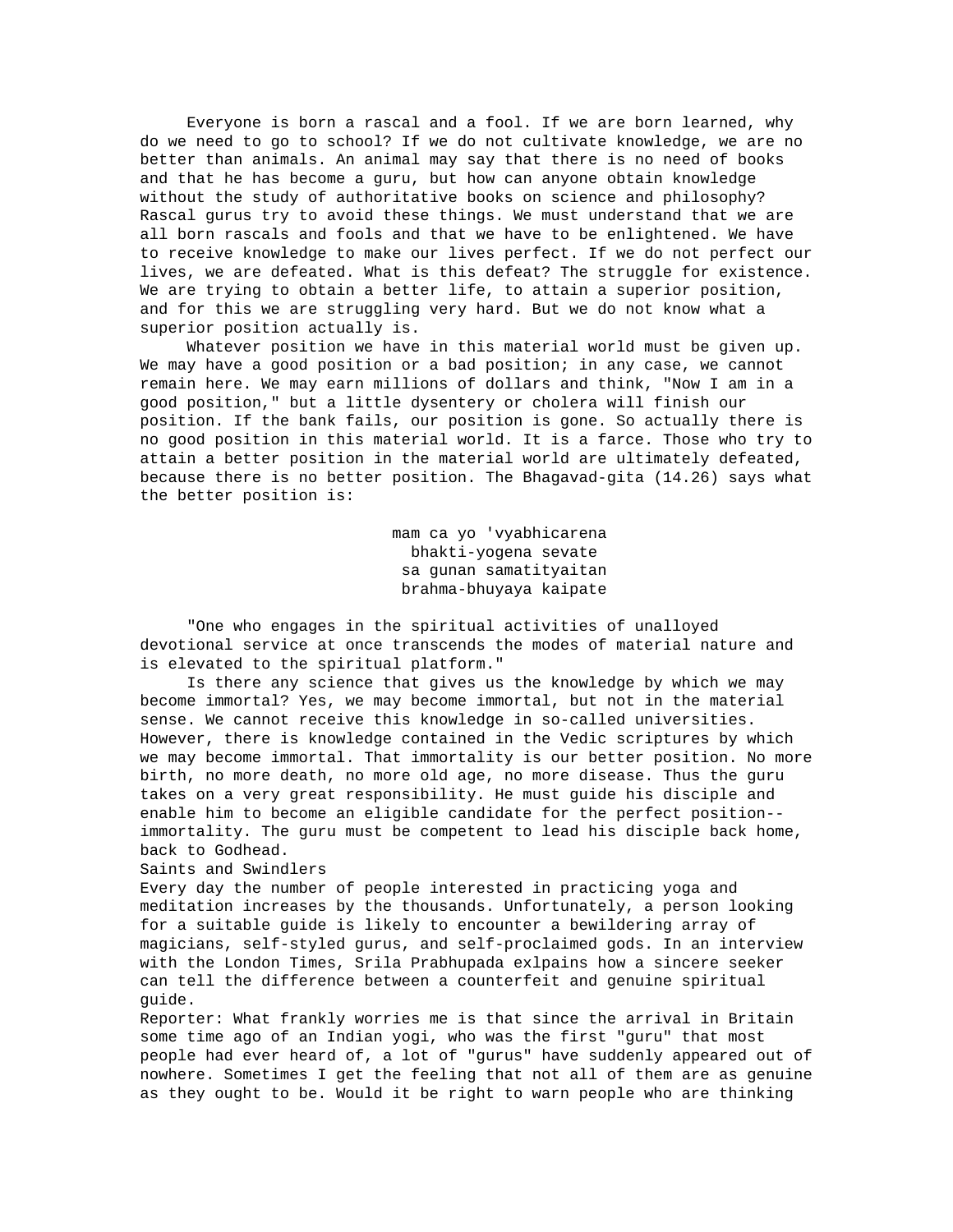of taking up spiritual life that they should make sure that they have a genuine guru to teach them? Srila Prabhupada: Yes. Of course, to search out a guru is very nice, but if you want a cheap guru, or if you want to be cheated, then you will find many cheating gurus. But if you are sincere, you will find a sincere guru. Because people want everything very cheaply, they are cheated. We ask our students to refrain from illicit sex, meat-eating, gambling, and intoxication. People think that this is all very difficult--a botheration. But if someone else says, "You may do whatever nonsense you like, simply take my mantra," then people will like him. The point is that people want to be cheated, and therefore cheaters come. No one wants to undergo any austerity. Human life is meant for austerity, but no one is prepared to undergo austerity. Consequently, cheaters come and say, "No austerity. Whatever you like, you do. Simply pay me, and I'll give you some mantra, and you'll become God in six months." All this is going on. If you want to be cheated like this, the cheaters will come. Reporter: What about the person who seriously wants to find spiritual life but who happens to finish up with the wrong guru? Srila Prabhupada: If you simply want an ordinary education, you have to devote so much time, labor, and understanding to it. Similarly, if you are going to take to spiritual life, you must become serious. How is it that simply by some wonderful mantras, someone can become God in six months? Why do people want something like that? This means that they want to be cheated. Reporter: How can a person tell he has a genuine guru? Srila Prabhupada: Can any of my students answer this question? Disciple: Once I remember John Lennon asked you, "How will I know who is the genuine guru?" And you answered, "Just find out the one who is most addicted to Krsna. He is genuine." Srila Prabhupada: Yes. The genuine guru is God's representative, and he speaks about God and nothing else. The genuine guru is he who has no interest in materialistic life. He is after God, and God only. That is one of the tests of a genuine guru: brahma-nistham. He is absorbed in the Absolute Truth. In the Mundaka Upanisad it is stated, srotriyam brahma-nistham: "The genuine guru is well versed in the scriptures and Vedic knowledge, and he is completely dependent on Brahman." He should know what Brahman [spirit] is and how to become situated in Brahman. These signs are given in the Vedic literature. As I said before, the real guru is God's representative. He represents the Supreme Lord, just as a viceroy represents a king. The real guru will not manufacture anything. Everything he says is in accordance with the scriptures and the previous acaryas. He will not give you a mantra and tell you that you will become God in six months. This is not a guru's business. A guru's business is to canvass everyone to become a devotee of God. That is the sum and substance of a real guru's business. Indeed, he has no other business. He tells whomever he sees, "Please become God conscious." If he canvasses somehow or other on behalf of God and tries to get everyone to become a devotee of God, he is a genuine guru. Reporter: What about a Christian priest? Srila Prabhupada: Christian, Muhammadan, Hindu--it doesn't matter. If he is simply speaking on behalf of God, he is a guru. Lord Jesus Christ, for instance. He canvassed people, saying, "Just try to love God." Anyone--it doesn't matter who--be he Hindu, Muslim, or Christian, is a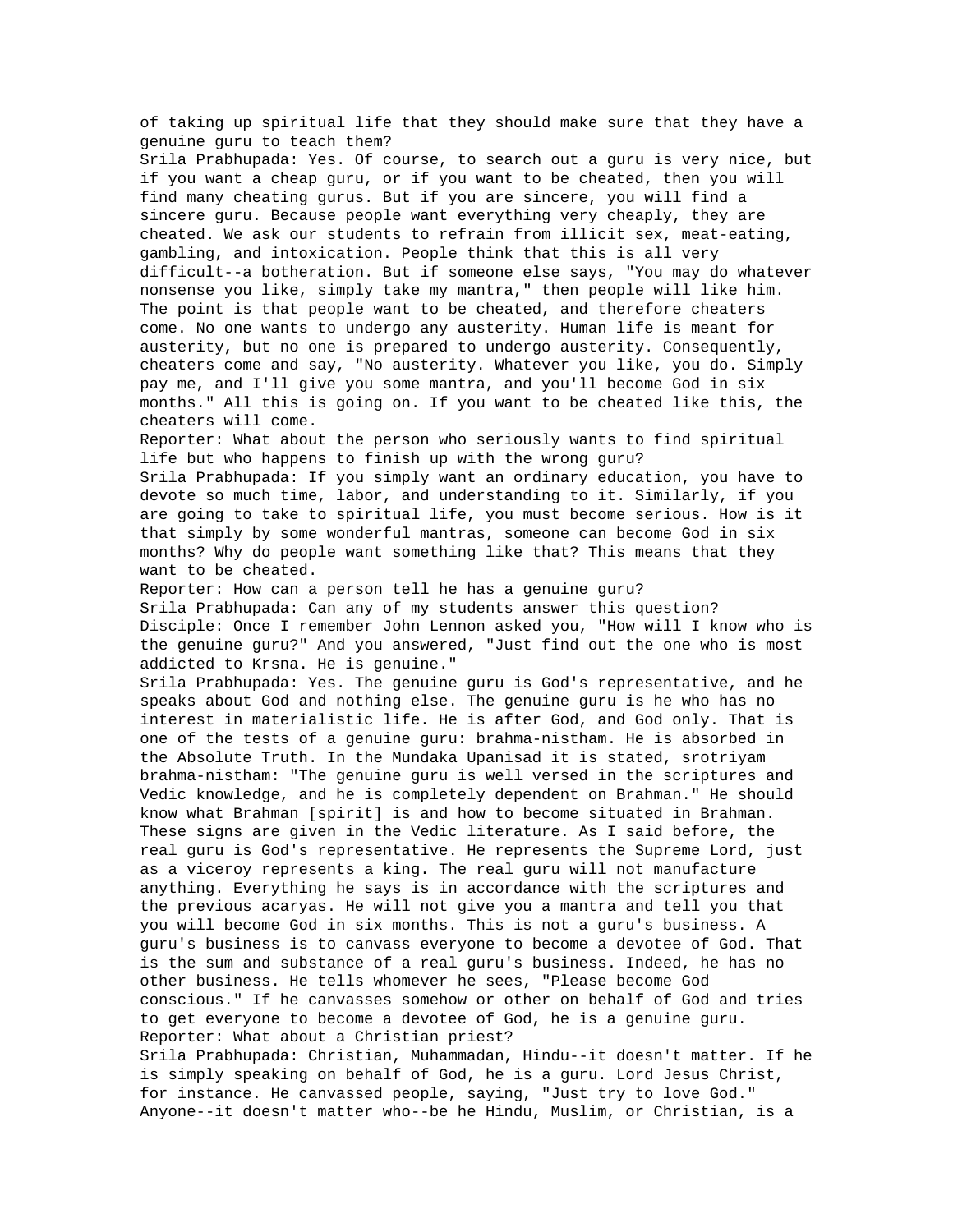guru if he convinces people to love God. That is the test. The guru never says, "I am God," or "I will make you God." The real guru says, "I am a servant of God, and I will make you a servant of God also." It doesn't matter how the guru is dressed. As Caitanya Mahaprabhu said, "Whoever can impart knowledge about Krsna is a spiritual master." A genuine spiritual master simply tries to get people to become devotees of Krsna, or God. He has no other business. Reporter: But the bad gurus... Srila Prabhupada: And what is a "bad" guru? Reporter: A bad guru just wants some money or some fame. Srila Prabhupada: Well, if he is bad, how can he become a guru? [Laughter.] How can iron become gold? Actually, a guru cannot be bad, for if someone is bad, he cannot be a guru. You cannot say "bad guru." That is a contradiction. What you have to do is simply try to understand what a genuine guru is. The definition of a genuine guru is that he is simply talking about God--that's all. If he's talking about some other nonsense, then he is not a guru. A guru cannot be bad. There is no question of a bad guru, any more than a red guru or a white guru. Guru means "genuine guru." All we have to know is that the genuine guru is simply talking about God and trying to get people to become God's devotees. If he does this, he is genuine. Reporter: If I wanted to be initiated into your society, what would I have to do? Srila Prabhupada: First of all, you'd have to give up illicit sex life. Reporter: Does that include all sex life? What is illicit sex life? Srila Prabhupada: Illicit sex is sex outside of marriage. Animals have sex with no restrictions, but in human society there are restrictions. In every country and in every religion, there is some system of restricting sex life. You would also have to give up all intoxicants, including tea, cigarettes, alcohol, marijuana--anything that intoxicates. Reporter: Anything else? Srila Prabhupada: You'd also have to give up eating meat, eggs, and fish. And you'd have to give up gambling as well. Unless you gave up these four sinful activities, you could not be initiated. Reporter: How many followers do you have throughout the world? Srila Prabhupada: For anything genuine, the followers may be very few. For something rubbish, the followers may be many. Still, we have about five thousand initiated disciples. Reporter: Is the Krsna consciousness movement growing all the time? Srila Prabhupada: Yes, it is growing--but slowly. This is because we have so many restrictions. People do not like restrictions. Reporter: Where is your following the greatest? Srila Prabhupada: In the United States, Europe, South America, and Australia. And, of course, in India there are millions who practice Krsna consciousness. Reporter: Could you tell me what the goal of your movement is? Srila Prabhupada: The purpose of this Krsna consciousness movement is to awaken man's original consciousness. At the present moment our consciousness is designated. Someone is thinking, "I am an Englishman," and another is thinking, "I am an American." Actually, we do not belong to any of these designations. We are all part and parcel of God; that is our real identity. If everyone simply comes to that consciousness, all the problems of the world will be solved. Then we shall come to know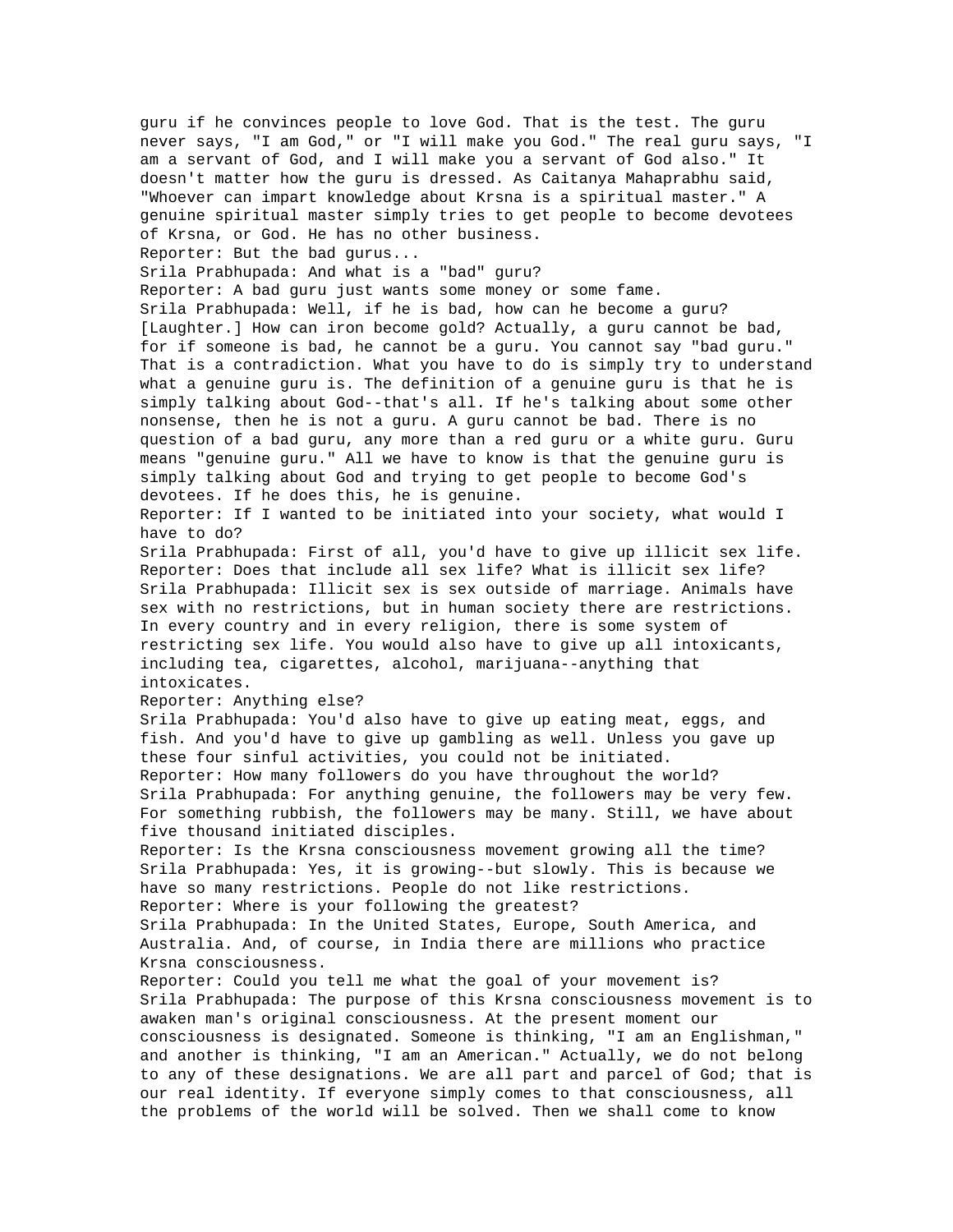that we are one--the same quality of spirit soul. The same quality of spirit soul is within everyone, although it may be in a different dress. This is the explanation given in the Bhagavad-gita.

 Krsna consciousness is actually a purificatory process (sarvopadhivinirmuktam). Its purpose is to make people free from all designations (tat-paratvena nirmalam). When our consciousness becomes purified of all designations, the activities we carry out with our purified senses make us perfect. Eventually, we reach the ideal perfection of human life. Krsna consciousness is also a very simple process. It is not necessary to become a great philosopher, scientist, or whatever. We need only chant the holy name of the Lord, understanding that His personality, His name, and His qualities are all absolute.

 Krsna consciousness is a great science. Unfortunately, in the universities there is no department for this science. Therefore we invite all serious men who are interested in the welfare of human society to understand this great movement and, if possible, take part in it and cooperate with us. The problems of the world will be solved. This is also the verdict of the Bhagavad-gita, the most important and authoritative book of spiritual knowledge. Many of you have heard of the Bhagavad-gita. Our movement is based on it. Our movement is approved by all great acaryas in India. Ramanujacarya, Madhvacarya, Lord Caitanya, and so many others. You are all representatives of newspapers, so I ask you to try to understand this movement as far as possible for the good of all human society.

Reporter: Do you think your movement is the only way to know God? Srila Prabhupada: Yes.

Reporter: How are you assured of that? Srila Prabhupada: From the authorities and from God, Krsna. Krsna says:

> sarva-dharman parityajya mam ekam saranam vraja aham tvam sarva-papebhyo moksayisyami ma sucah

 "Abandon all varieties of religion and just surrender unto Me. I shall deliver you from all sinful reaction. Do not fear." (Bhagavad-gita 18.66) Reporter: Does "surrender" mean that someone would have to leave his family? Srila Prabhupada: No. Reporter: But suppose I were to become an initiate. Wouldn't I have to come and live in the temple? Srila Prabhupada: Not necessarily. Reporter: I can stay at home? Srila Prabhupada: Oh, yes. Reporter: What about work? Would I have to give up my job? Srila Prabhupada: No, you'd simply have to give up your bad habits and chant the Hare Krsna mantra on these beads--that's all. Reporter: Would I have to give any financial support? Srila Prabhupada: No, that is your voluntary wish. If you give, that's all right. And if you don't, we don't mind. We do not depend on anyone's financial contribution. We depend on Krsna. Reporter: I wouldn't have to give any money at all? Srila Prabhupada: No.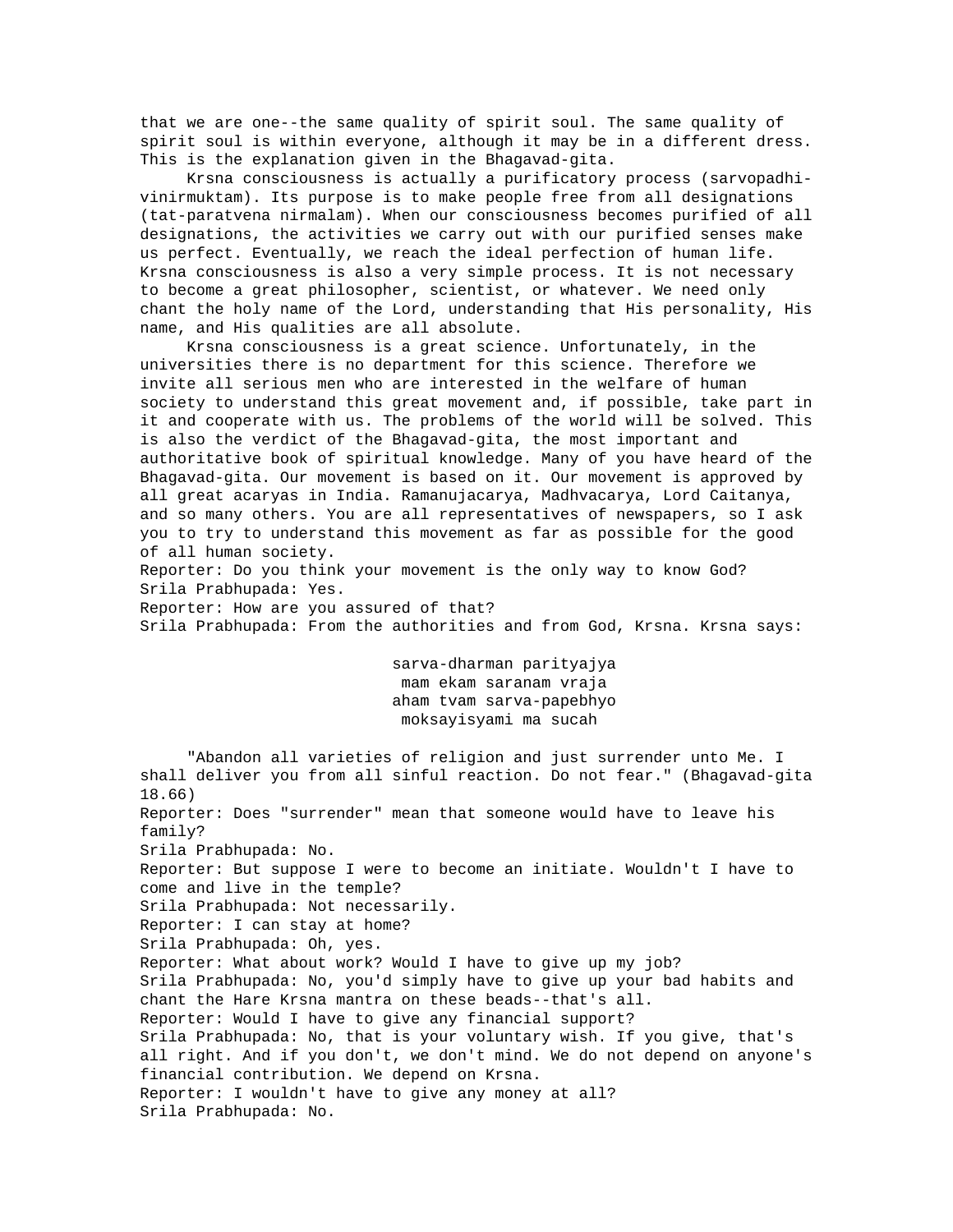Reporter: Is this one of the main things that distinguishes the genuine guru from the fake guru? Srila Prabhupada: Yes, a genuine guru is not a businessman. He is a representative of God. Whatever God says, the guru repeats. He does not speak otherwise. Reporter: But would you expect to find a real guru, say, traveling in a Rolls Royce and staying in a penthouse suite in a classy hotel? Srila Prabhupada: Sometimes people provide us with a room in a firstclass hotel, but we generally stay in our own temples. We have some one hundred temples around the world, so we don't require to go to any hotels. Reporter: I wasn't trying to make any accusations. I was merely trying to illustrate that I think your warning is a valid one. There are so many people interested in finding a spiritual life, and at the same time there are a lot of people interested in cashing in on the "guru business." Srila Prabhupada: Are you under the impression that spiritual life means voluntarily accepting poverty? Reporter: Well, I don't know. Srila Prabhupada: A poverty-stricken man may be materialistic, and a wealthy man may be very spiritual. Spiritual life does not depend on either poverty or wealth. Spiritual life is transcendental. Consider Arjuna, for instance. Arjuna was a member of a royal family, yet he was a pure devotee of God. And in the Bhagavad-gita (4.2) Sri Krsna says, evam parampara-praptam imam rajarsayo viduh: "This supreme science was received through the chain of disciplic succession, and the saintly kings understood it in that way." In the past, all kings who were saintly understood spiritual science. Therefore, spiritual life does not depend on one's material condition. Whatever a person's material condition may be--he may be a king or a pauper--he can still understand spiritual life. Generally people do not know what spiritual life is, and therefore, they unnecessarily criticize us. If I asked you what spiritual life is, how would you answer? Reporter: Well, I'm not sure. Srila Prabhupada: Although you do not know what spiritual life is, you still say, "It is this," or "It is that." But first you should know what spiritual life is. Spiritual life begins when you understand that you are not your body. This is the real beginning of spiritual life. By seeing the difference between your self and your body, you come to understand that you are a spirit soul (aham brahmasmi). Reporter: Do you think this knowledge should be a part of everyone's education? Srila Prabhupada: Yes. People should first be taught what they are. Are they their bodies, or something else? That is the beginning of education. Now everyone is educated to think he is his body. Because someone accidentally gets an American body, he thinks, "I am an American." This is just like thinking, "I am a red shirt," just because you are wearing a red shirt. You are not a red shirt; you are a human being. Similarly, this body is like a shirt or coat over the real person--the spirit soul. If we recognize ourselves simply by our bodily "shirt" or "coat," then we have no spiritual education. Reporter: Do you think that such education should be given in schools? Srila Prabhupada: Yes--in schools, colleges, and universities. There is an immense literature on this subject--an immense fund of knowledge.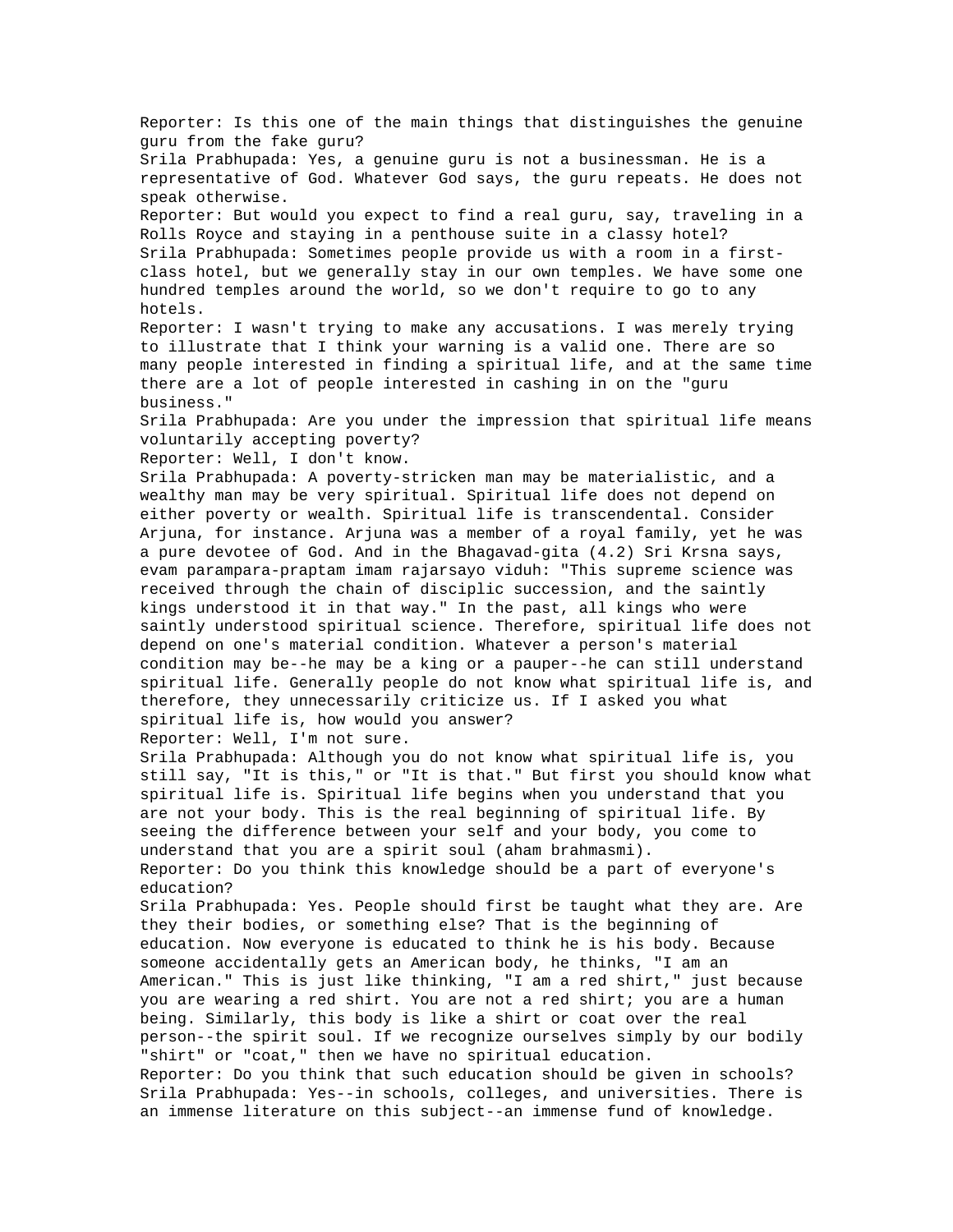What is actually required is that the leaders of society come forward to understand this movement. Reporter: Have you ever had people come to you who had previously been involved with a fake guru? Srila Prabhupada: Yes, there are many. Reporter: Were their spiritual lives in any way spoiled by the fake gurus? Srila Prabhupada: No, they were genuinely seeking something spiritual, and that was their qualification. God is within everyone's heart, and as soon as someone genuinely seeks Him, He helps that person find a genuine guru. Reporter: Have the real gurus like yourself ever tried to put a stop to the false gurus--that is, put pressure on them to put them out of business, so to speak? Srila Prabhupada: No, that is not my purpose. I started my movement simply by chanting Hare Krsna. I chanted in New York in a place called Tompkins Square Park, and soon people began to come to me. In this way, the Krsna consciousness movement gradually developed. Many accepted, and many did not accept. Those who are fortunate have accepted. Reporter: Don't you feel that people are suspicious because of their experience with fake gurus? If you went to a quack dentist and he broke your tooth, you might be suspicious about going to another dentist. Srila Prabhupada: Yes. Naturally, if you are cheated, you become suspicious. But this does not mean that if you are cheated once, you will always be cheated. You should find someone genuine. But to come to Krsna consciousness, you must be either very fortunate or well aware of this science. From the Bhagavad-gita we understand that the genuine seekers are very few: manusyanam sahasresu kascid yatati siddhaye. Out of many millions of people, there may be only one who is interested in spiritual life. Generally, people are interested in eating, sleeping, mating, and defending. So how can we expect to find many followers? It is not difficult to notice that people have lost their spiritual interest. And almost all those who are actually interested are being cheated by so-called spiritualists. You cannot judge a movement simply by the number of its followers. If one man is genuine, then the movement is successful. It is not a question of quantity, but quality. Reporter: I wondered how many people you think might have been taken in by fake gurus. Srila Prabhupada: Practically everyone. [Laughter.] There is no question of counting. Everyone. Reporter: This would mean thousands of people, wouldn't it? Srila Prabhupada: Millions. Millions have been cheated, because they want to be cheated. God is omniscient. He can understand your desires. He is within your heart, and if you want to be cheated, God sends you a cheater. Reporter: ls it possible for everyone to attain the perfectional stage you spoke of previously? Srila Prabhupada: Within a second. Anyone can attain perfection within a second--providing he is willing. The difficulty is that no one is willing. In the Bhagavad-gita (18.66) Krsna says, sarva-dharman parityajya mam ekam saranam vraja: "Simply surrender unto Me." But who is going to surrender to God? Everyone says, "Oh, why should I surrender to God? I will be independent." If you simply surrender, it is a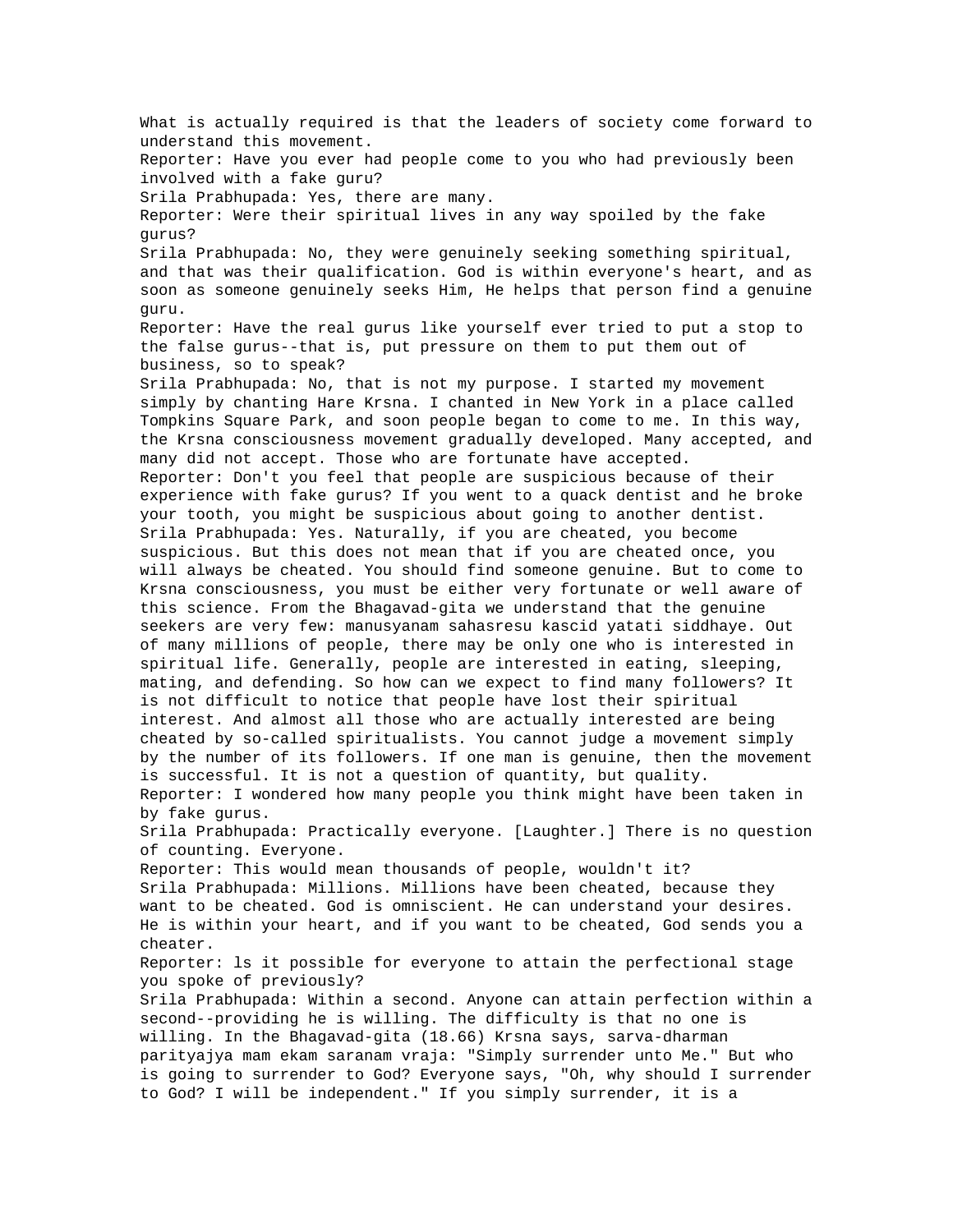second's business. That's all. But no one is willing, and that is the difficulty. Reporter: When you say that lots of people want to be cheated, do you mean that lots of people want to carry on with their worldly pleasures and at the same time, by chanting a mantra or by holding a flower, achieve spiritual life as well? Is this what you mean by wanting to be cheated? Srila Prabhupada: Yes, this is like a patient thinking, "I shall continue with my disease, and at the same time I shall become healthy." It is contradictory. The first requirement is that one become educated in spiritual life. Spiritual life is not something one can understand by a few minutes' talk. There are many philosophy and theology books, but people are not interested in them. That is the difficulty. For instance, the Srimad-Bhagavatam is a very long work, and if you try to read this book, it may take many days just to understand one line of it. The Bhagavatam describes God, the Absolute Truth, but people are not interested. And if, by chance, someone becomes a little interested in spiritual life, he wants something immediate and cheap. Therefore, he is cheated. Actually, human life is meant for austerity and penance. That is the way of Vedic civilization. In Vedic times they would train boys as brahmacaris; no sex life was allowed at all up to the age of twentyfive. Where is that education now? A brahmacari is a student who lives a life of complete celibacy and obeys the commands of his guru at the gurukula [school of the spiritual master]. Now schools and colleges are teaching sex from the very beginning, and twelve- or thirteen-year-old boys and girls are having sex. How can they have a spiritual life? Spiritual life means voluntarily accepting some austerities for the sake of God realization. That is why we insist on no illicit sex, meateating, gambling, or intoxication for our initiated students. Without these restrictions, any "yoga meditation" or so-called spiritual discipline cannot be genuine. It is simply a business deal between the cheaters and the cheated.

Reporter: Thank you very much.

Srila Prabhupada: Hare Krsna.

The Absolute Necessity of a Spiritual Master

In February 1936, in Bombay, India, the members of a reputed religious society, the Gaudiya Majha, were astonished by the powerful and eloquent words of a young member who spoke in honor of his spiritual master, Srila Bhaktisiddhanta Sarasvati Gosvami. Three decades later, the young speaker would become the world-renowned founder and spiritual master of the Krsna consciousness movement. Srila Prabhupada's presentation is a memorable statement on the importance of the guru in spiritual life.

> saksad-dharitvena samasta-sastrair uktas tatha bhavyata eva sadbhih kintu prabhor yah priya eva tasya vande guroh sri-caranara vindam

 "In the revealed scriptures it is declared that the spiritual master should be worshiped like the Supreme Personality of Godhead, and this injunction is obeyed by pure devotees of the Lord. The spiritual master is the most confidential servant of the Lord. Thus let us offer our respectful obeisances unto the lotus feet of our spiritual master."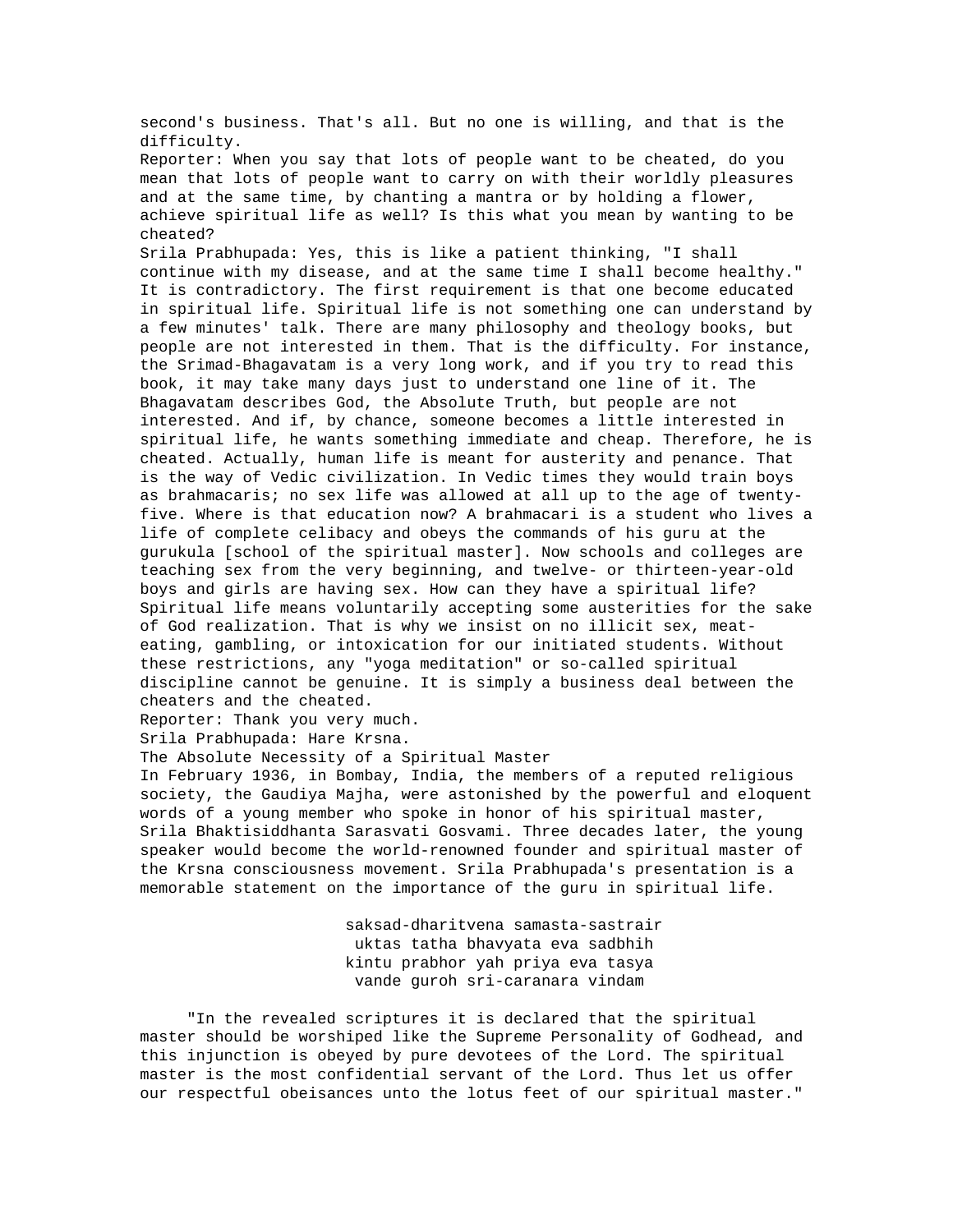Gentlemen, on behalf of the members of the Bombay branch of the Gaudiya Matha, let me welcome you all because you have so kindly joined us tonight in our congregational offerings of homage to the lotus feet of the world teacher, Acaryadeva, who is the founder of this Gaudiya Mission and is the president-acarya of Sri Sri Visva-vaisnava Rajasabha--I mean my eternal divine master, Paramahamsa Parivrajakacarya Sri Srimad Bhaktisiddhanta Sarasvati Gosvami Maharaja.

 Sixty-two years ago, on this auspicious day, the Acaryadeva made his appearance by the call of Thakura Bhaktivinoda at Sri-ksetra Jagannatha-dhama at Puri.

 Gentlemen, the offering of such an homage as has been arranged this evening to the Acaryadeva is not a sectarian concern, for when we speak of the fundamental principle of gurudeva, or acaryadeva, we speak of something that is of universal application. There does not arise any question of discriminating my guru from yours or anyone else's. There is only one guru, who appears in an infinity of forms to teach you, me, and all others.

 The guru, or acaryadeva, as we learn from the bona fide scriptures, delivers the message of the absolute world, the transcendental abode of the Absolute Personality, where everything nondifferentially serves the Absolute Truth. We have heard so many times: mahajano yena gatah sa panthah ("Traverse the trail which your previous acarya has passed"), but we have hardly tried to understand the real purport of this sloka. If we scrutinizingly study this proposition, we understand that the mahajana is one, and the royal road to the transcendental world is also one. In the Mundaka Upanisad (1.2.12) it is said:

> tad-vijnanartham sa gurum evabhigacchet samit-panih srotriyam brahma-nistham

 "In order to learn the transcendental science, one must approach the bona fide spiritual master in disciplic succession, who is fixed in the Absolute Truth."

 Thus it has been enjoined herewith that in order to receive that transcendental knowledge, one must approach the guru. Therefore, if the Absolute Truth is one, about which we think there is no difference of opinion, the guru also cannot be two. The Acaryadeva for whom we have assembled tonight to offer our humble homage is not the guru of a sectarian institution or one out of many differing exponents of the truth. On the contrary, he is the Jagad-guru, or the guru of all of us; the only difference is that some obey him wholeheartedly, while others do not obey him directly.

In the Srimad-Bhagavatam (11.17.27) it is said:

 acaryam mam vijaniyan na vamanyeta karhicit na martya-buddhyasuyeta sarva-devamayo guruh

 "One should understand the spiritual master to be as good as I am," said the Blessed Lord. "Nobody should be jealous of the spiritual master or think of him as an ordinary man, because the spiritual master is the sum total of all demigods." That is, the acarya has been identified with God Himself. He has nothing to do with the affairs of this mundane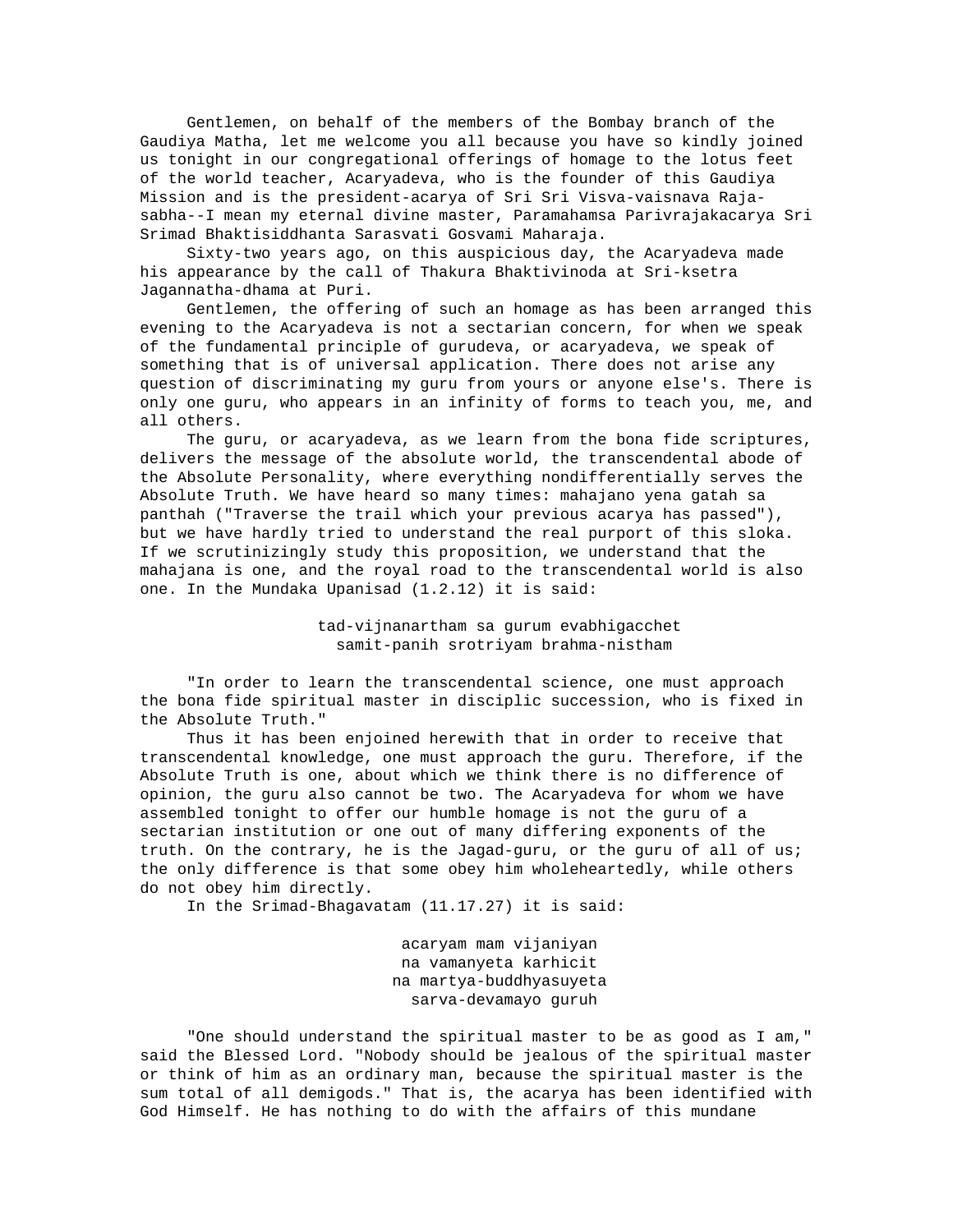world. He does not descend here to meddle with the affairs of temporary necessities, but to deliver the fallen, conditioned souls--the souls, or entities, who have come here to the material world with a motive of enjoyment by the mind and the five organs of sense perception. He appears before us to reveal the light of the Vedas and to bestow upon us the blessings of full-fledged freedom, after which we should hanker at every step of our life's journey.

 The transcendental knowledge of the Vedas was first uttered by God to Brahma, the creator of this particular universe. From Brahma the knowledge descended to Narada, from Narada to Vyasadeva, from Vyasadeva to Madhva, and in this process of disciplic succession the transcendental knowledge was transmitted by one disciple to another till it reached Lord Gauranga, Sri Krsna Caitanya, who posed as the disciple and successor of Sri Isvara Puri. The present Acaryadeva is the tenth disciplic representative from Sri Rupa Gosvami, the original representative of Lord Caitanya who preached this transcendental tradition in its fullness. The knowledge that we receive from our Gurudeva is not different from that imparted by God Himself and the succession of the acaryas in the preceptorial line of Brahma. We adore this auspicious day as Sri Vyasa-puja-tithi, because the Acarya is the living representative of Vyasadeva, the divine compiler of the Vedas, the Puranas, the Bhagavad-gita, the Mahabharata, and the Srimad-Bhagavatam.

 One who interprets the divine sound, or sabda-brahma, by his imperfect sense perception cannot be a real spiritual guru, because, in the absence of proper disciplinary training under the bona fide acarya, the interpreter is sure to differ from Vyasadeva (as the Mayavadis do). Srila Vyasadeva is the prime authority of Vedic revelation, and therefore such an irrelevant interpreter cannot be accepted as the guru, or acarya, howsoever equipped he may be with all the acquirements of material knowledge. As it is said in the Padma Purana:

> sampradaya-vihina ye mantras te nisphala matah

 "Unless you are initiated by a bona fide spiritual master in the disciplic succession, the mantra that you might have received is without any effect."

 On the other hand, one who has received the transcendental knowledge by aural reception from the bona fide preceptor in the disciplic chain, and who has sincere regard for the real acarya, must needs be enlightened with the revealed knowledge of the Vedas. But this knowledge is permanently sealed to the cognitive approach of the empiricists. As it is said in the Svetasvatara Upanisad (6.23):

> yasya deve para bhaktir yatha deve tatha gurau tasyaite kathita hy arthah prakasante mahatmanah

 "Only unto those great souls who simultaneously have implicit faith in both the Lord and the spiritual master are all the imports of Vedic knowledge automatically revealed."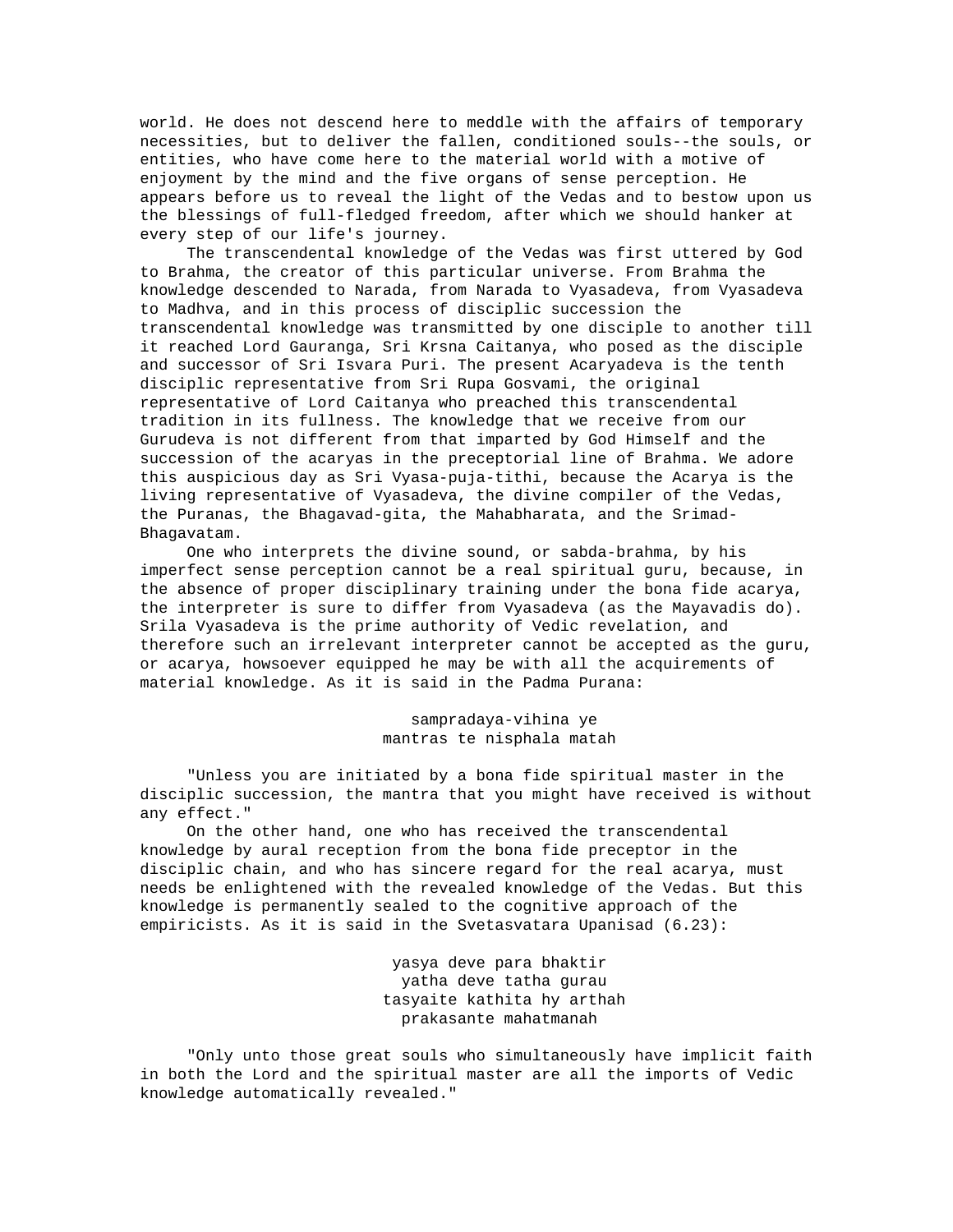Gentlemen, our knowledge is so poor, our senses are so imperfect, and our sources are so limited that it is not possible for us to have even the slightest knowledge of the absolute region without surrendering ourselves at the lotus feet of Sri Vyasadeva or his bona fide representative. Every moment we are being deceived by the knowledge of our direct perception. It is all the creation or concoction of the mind, which is always deceiving, changing, and flickering. We cannot know anything of the transcendental region by our limited, perverted method of observation and experiment. But all of us can lend our eager ears for the aural reception of the transcendental sound transmitted from that region to this through the unadulterated medium of Sri Gurudeva or Sri Vyasadeva. Therefore, gentlemen, we should surrender ourselves today at the feet of the representative of Sri Vyasadeva for the elimination of all our differences bred by our unsubmissive attitude. It is accordingly said in Sri Gita (4.34):

> tad viddhi pranipatena pariprasnena sevaya upadeksyanti te jnanam jnaninas tattva-darsinah

 "Just approach the wise and bona fide spiritual master. Surrender unto him first and try to understand him by inquiries and service. Such a wise spiritual master will enlighten you with transcendental knowledge, for he has already known the Absolute Truth."

 To receive the transcendental knowledge we must completely surrender ourselves to the real acarya in a spirit of ardent inquiry and service. Actual performance of service to the Absolute under the guidance of the acarya is the only vehicle by which we can assimilate the transcendental knowledge. Today's meeting for offering our humble services and homage to the feet of the Acaryadeva will enable us to be favored with the capacity for assimilating the transcendental knowledge so kindly transmitted by him to all persons, without distinction.

 Gentlemen, we are all more or less proud of our past Indian civilization, but we actually do not know the real nature of that civilization. We cannot be proud of our past material civilization, which is now a thousand times greater than in days gone by. It is said that we are passing through the age of darkness, the Kali-yuga. What is this darkness? The darkness cannot be due to backwardness in material knowledge, because we now have more of it than formerly. If not we ourselves, our neighbors, at any rate, have plenty of it. Therefore, we must conclude that the darkness of the present age is not due to a lack of material advancement, but that we have lost the clue to our spiritual advancement, which is the prime necessity of human life and the criterion of the highest type of human civilization. Throwing of bombs from airplanes is no advancement of civilization from the primitive, uncivilized practice of dropping big stones on the heads of enemies from the tops of hills. Improvement of the art of killing our neighbors by means of machine guns and poisonous gases is certainly no advancement from primitive barbarism, which prided itself on its art of killing by bows and arrows. Nor does the development of a sense of pampered selfishness prove anything more than intellectual animalism. True human civilization is very different from all these states, and therefore in the Katha Upanisad (1.3.14) there is the emphatic call: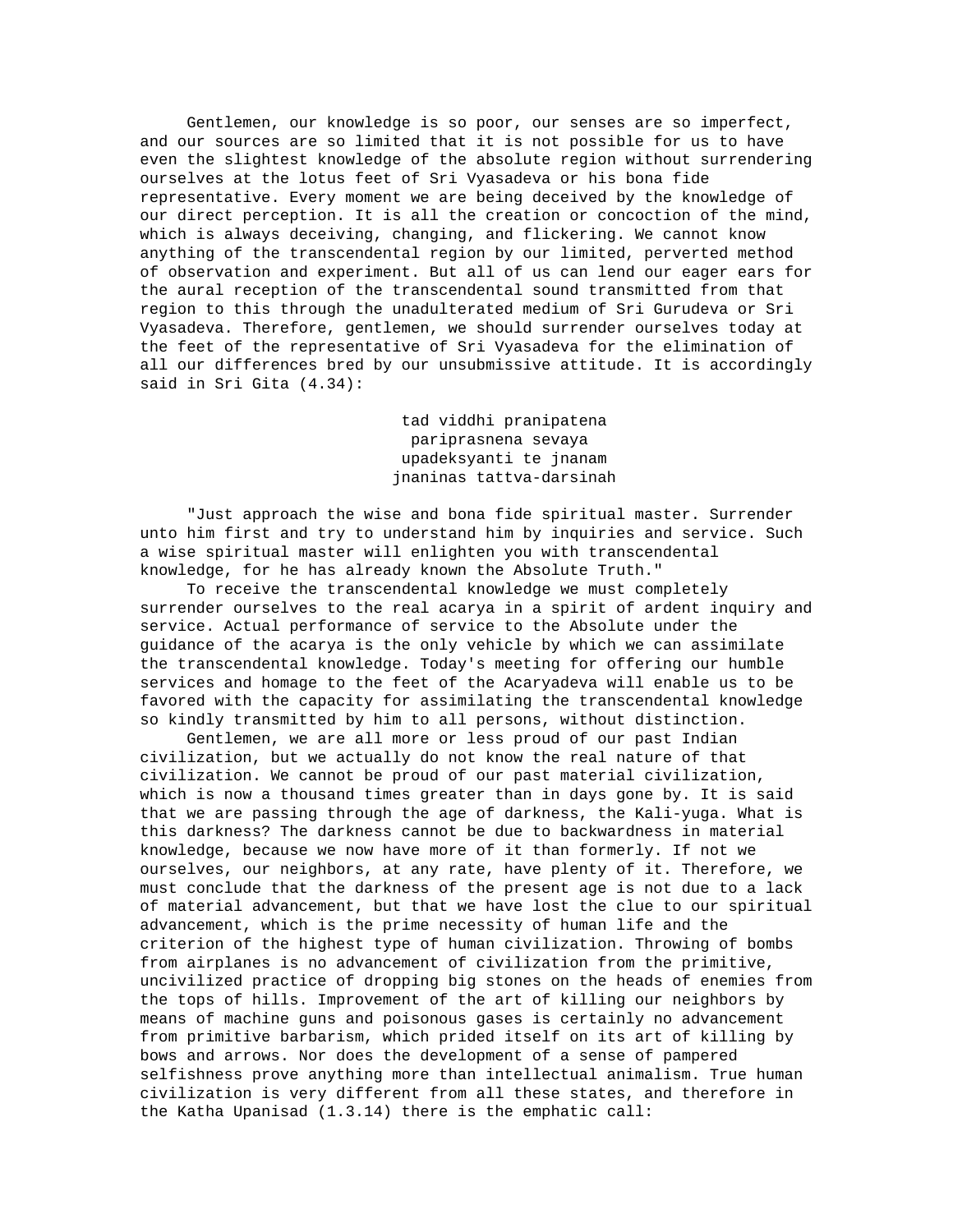uttisthata jagrata prapya varan nibodhata ksurasya dhara nisita duratyaya durgam pathas tat kavayo vadanti

 "Please wake up and try to understand the boon that you now have in this human form of life. The path of spiritual realization is very difficult; it is sharp like a razor's edge. That is the opinion of learned transcendental scholars."

 Thus, while others were yet in the womb of historical oblivion, the sages of India had developed a different kind of civilization, which enabled them to know themselves. They had discovered that we are not at all material entities, but that we are all spiritual, permanent, and indestructible servants of the Absolute. But because we have, against our better judgment, chosen to completely identify ourselves with this present material existence, our sufferings have multiplied according to the inexorable law of birth and death, with its consequent diseases and anxieties. These sufferings cannot be really mitigated by any provision of material happiness, because matter and spirit are completely different elements. It is just as if you took an aquatic animal out of water and put it on the land, supplying all manner of happiness possible on land. The deadly sufferings of the animal are not capable of being relieved at all until it is taken out of its foreign environment. Spirit and matter are completely contradictory things. All of us are spiritual entities. We cannot have perfect happiness, which is our birthright, however much we may meddle with the affairs of mundane things. Perfect happiness can be ours only when we are restored to our natural state of spiritual existence. This is the distinctive message of our ancient Indian civilization, this is the message of the Gita, this is the message of the Vedas and the Puranas, and this is the message of all the real acaryas, including our present Acaryadeva, in the line of Lord Caitanya.

 Gentlemen, although it is imperfectly that we have been enabled by his grace to understand the sublime messages of our Acaryadeva, Om Visnupada Paramahamsa Parivrajakacarya Sri Srimad Bhaktisiddhanta Sarasvati Gosvami Maharaja, we must admit that we have realized definitely that the divine message from his holy lips is the congenial thing for suffering humanity. All of us should hear him patiently. If we listen to the transcendental sound without unnecessary opposition, he will surely have mercy upon us. The Acarya's Message is to take us back to our original home, back to God. Let me repeat, therefore, that we should hear him patiently, follow him in the measure of our conviction, and bow down at his lotus feet for releasing us from our present causeless unwillingness for serving the Absolute and all souls.

 From the Gita we learn that even after the destruction of the body, the atma, or the soul, is not destroyed; he is always the same, always new and fresh. Fire cannot burn him, water cannot dissolve him, the air cannot dry him up, and the sword cannot kill him. He is everlasting and eternal, and this is also confirmed in the Srimad-Bhagavatam (10.84.13):

> yasyatma-buddhih kunape tri-dhatuke sva-dhih kalatradisu bhauma ijya-dhih yat-tirtha-buddhih salile na karhicij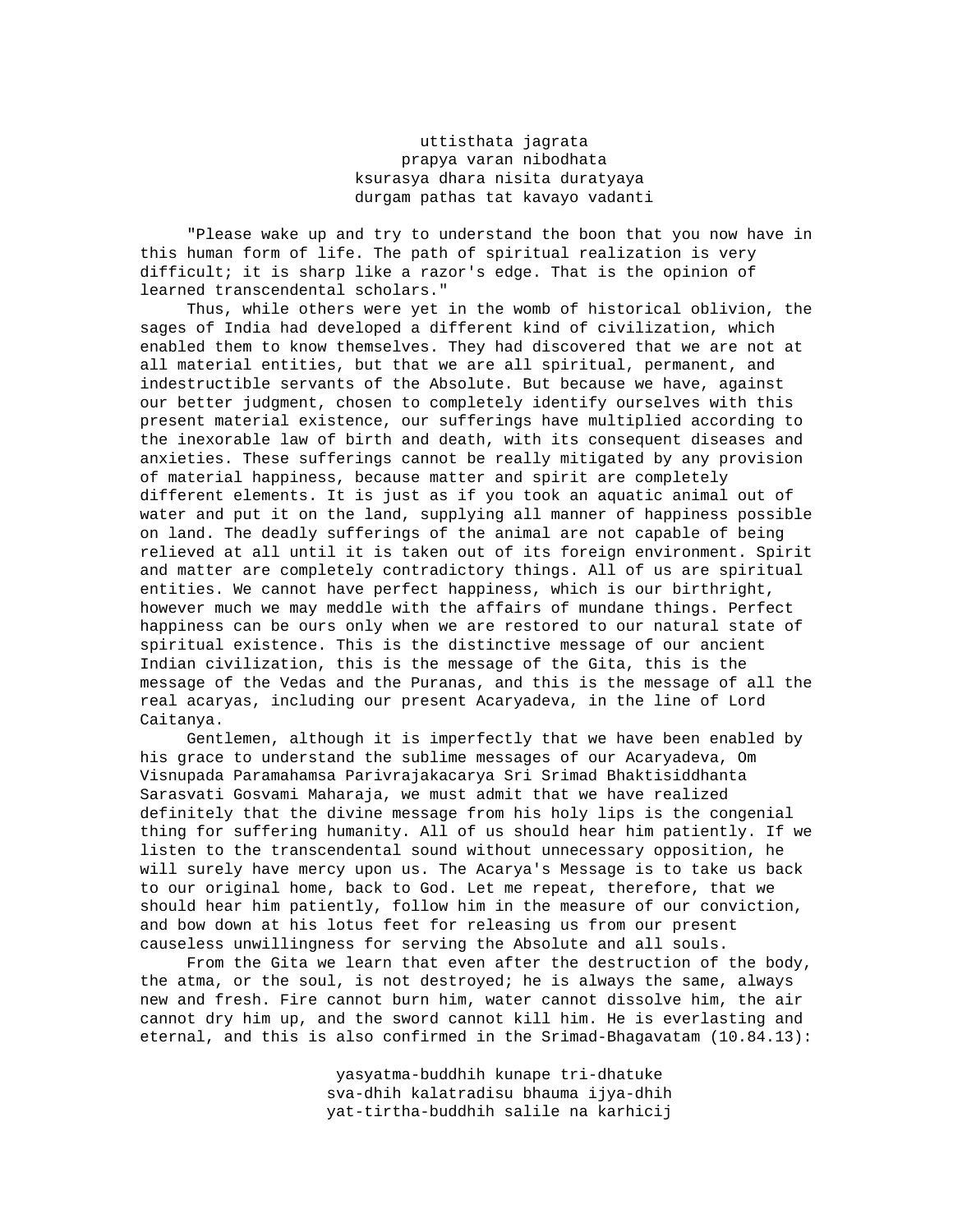#### janesv abhijnesu sa eva go-kharah

 "Anyone who accepts this bodily bag of three elements [bile, mucus, and air] as his self, who has an affinity for an intimate relationship with his wife and children, who considers his land worshipable, who takes bath in the waters of the holy places of pilgrimage but never takes advantage of those persons who are in actual knowledge--he is no better than an ass or a cow."

 Unfortunately, in these days we have all been turned foolish by neglecting our real comfort and identifying the material cage with ourselves. We have concentrated all our energies for the meaningless upkeep of the material cage for its own sake, completely neglecting the captive soul within. The cage is meant for the undoing of the bird; the bird is not meant for the welfare of the cage. Let us, therefore, deeply ponder this. All our activities are now turned toward the upkeep of the cage, and the most we do is try to give some food to the mind by art and literature. But we do not know that this mind is also material in a more subtle form. This is stated in the Gita (7.4):

> bhumir apo 'nalo vayuh kham mano buddhir eva ca ahankara itiyam me bhinna prakrtir astadha

 "Earth, fire, water, air, sky, intelligence, mind, and ego are all My separated energies."

 We have scarcely tried to give any food to the soul, which is distinct from the body and mind; therefore we are all committing suicide in the proper sense of the term. The message of the Acaryadeva is to give us a warning to halt such wrong activities. Let us therefore bow down at his lotus feet for the unalloyed mercy and kindness he has bestowed upon us.

 Gentlemen, do not for a moment think that my Gurudeva wants to put a complete brake on the modern civilization--an impossible feat. But let us learn from him the art of making the best use of a bad bargain, and let us understand the importance of this human life, which is fit for the highest development of true consciousness. The best use of this rare human life should not be neglected. As it is said in the Srimad-Bhagavatam (11.9.29):

> labdh va sudurlabham idam bahu-sambha vante manusyam arthadam anityam apiha dhirah turnam yateta na pated anu mrtyu yavan nihsreyasaya visayah khalu sarvatah syat

 "This human form of life is obtained after many, many births, and although it is not permanent, it can offer the highest benefits. Therefore a sober and intelligent man should immediately try to fulfill his mission and attain the highest profit in life before another death occurs. He should avoid sense gratification, which is available in all circumstances."

 Let us not misuse this human life in the vain pursuit of material enjoyment, or, in other words, for the sake of only eating, sleeping,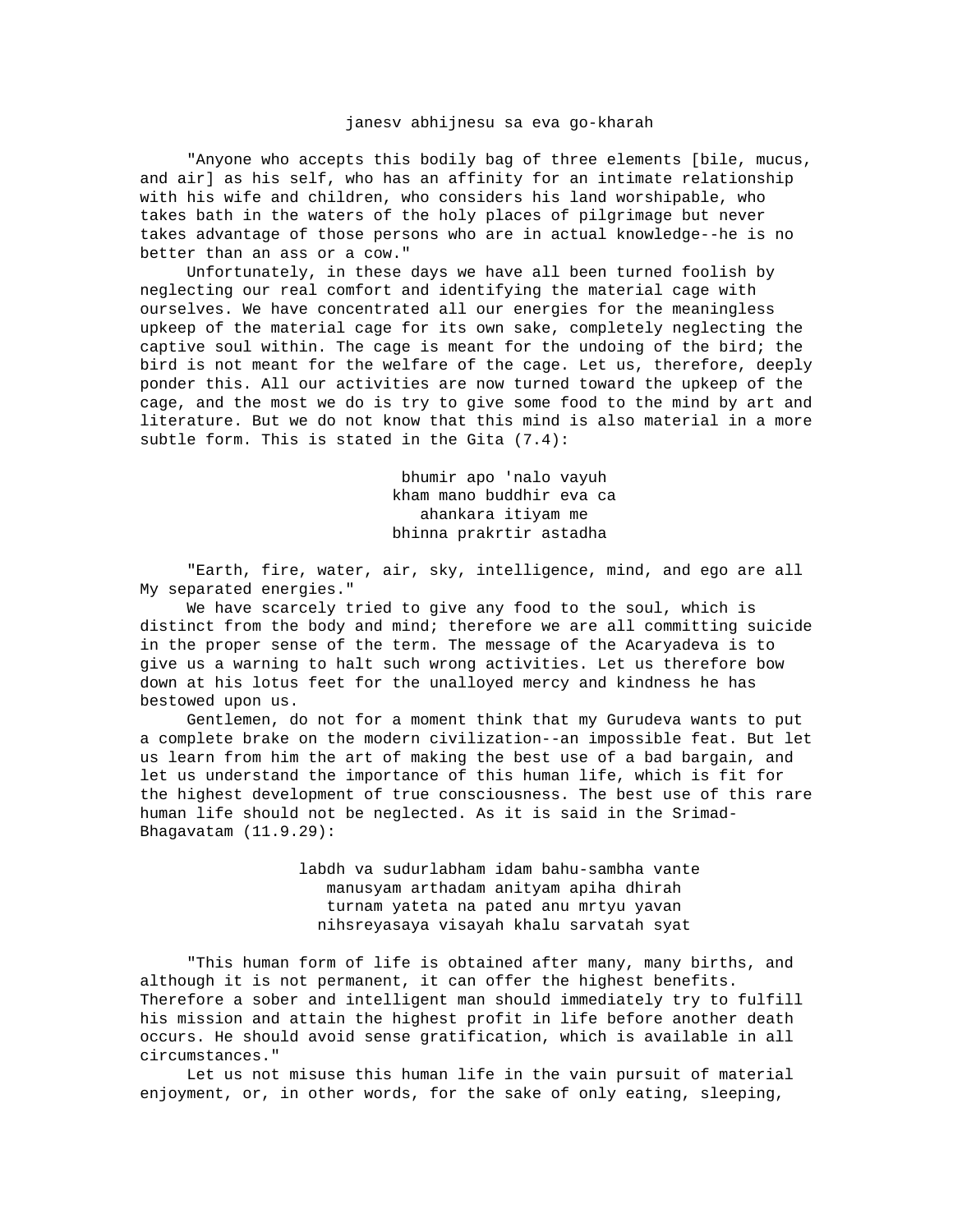fearing, and sensuous activities. The Acaryadeva's message is conveyed by the words of Sri Rupa Gosvami (Bhakti-rasamrta-sindhu 1.2.255-256):

> anasaktasya visayan yatharham upayunjatah nirbandhah krsna-sambandhe yuktam vairagyam ucyate prapancikataya buddhya hari-sambandhi-vastunah mumuksubhih parityago vairagyam phalgu kathyate

 "One is said to be situated in the fully renounced order of life if he lives in accordance with Krsna consciousness. He should be without attachment for sense gratification and should accept only what is necessary for the upkeep of the body. On the other hand, one who renounces things that could be used in the service of Krsna, under the pretext that such things are material, does not practice complete renunciation.

 The purport of these slokas can only be realized by fully developing the rational portion of our life, not the animal portion. Sitting at the feet of the Acaryadeva, let us try to understand from this transcendental source of knowledge what we are, what is this universe, what is God, and what is our relationship with Him. The message of Lord Caitanya is the message for the living entities and the message of the living world. Lord Caitanya did not bother Himself for the upliftment of this dead world, which is suitably named Martyaloka, the world where everything is destined to die. He appeared before us four hundred fifty years ago to tell us something of the transcendental universe, where everything is permanent and everything is for the service of the Absolute. But recently Lord Caitanya has been misrepresented by some unscrupulous persons, and the highest philosophy of the Lord has been misinterpreted to be the cult of the lowest type of society. We are glad to announce tonight that our Acaryadeva, with his usual kindness, saved us from this horrible type of degradation, and therefore we bow down at his lotus feet with all humility.

 Gentlemen, it has been a mania of the cultured (or uncultured) society of the present day to accredit the Personality of Godhead with merely impersonal features and to stultify Him by claiming that He has no senses, no form, no activity, no head, no legs, and no enjoyment. This has also been the pleasure of the modern scholars due to their sheer lack of proper guidance and true introspection in the spiritual realm. All these empiricists think alike: all the enjoyable things should be monopolized by the human society, or by a particular class only, and the impersonal God should be a mere order-supplier for their whimsical feats. We are happy that we have been relieved of this horrible type of malady by the mercy of His Divine Grace Paramahamsa Parivrajakacarya Bhaktisiddhanta Sarasvati Gosvami Maharaja. He is our eye-opener, our eternal father, our eternal preceptor, and our eternal guide. Let us therefore bow down at his lotus feet on this auspicious day.

 Gentlemen, although we are like ignorant children in the knowledge of the Transcendence, still His Divine Grace, my Gurudeva, has kindled a small fire within us to dissipate the invincible darkness of empirical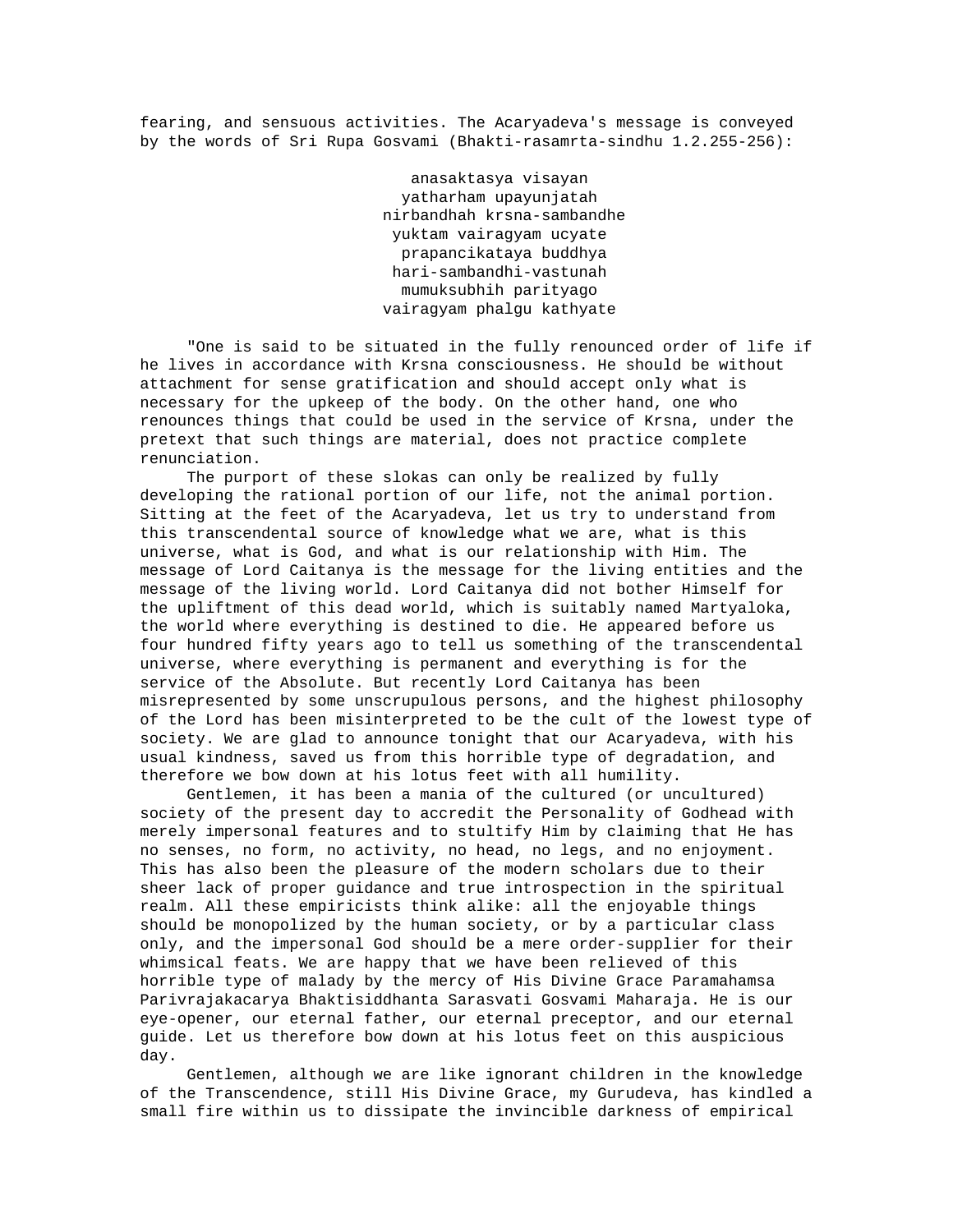knowledge. We are now so much on the safe side that no amount of philosophical argument by the empiric schools of thought can deviate us an inch from the position of our eternal dependence on the lotus feet of His Divine Grace. Furthermore, we are prepared to challenge the most erudite scholars of the Mayavada school and prove that the Personality of Godhead and His transcendental sports in Goloka alone constitute the sublime information of the Vedas. There are explicit indications of this in the Chandogya Upanisad (8.13.1):

> syamac cha valam prapadye sa valac chyamam prapadye

 "For receiving the mercy of Krsna, I surrender unto His surrender unto Krsna." Also in the Rg Veda (1.22.20):

> tad visnoh paramam padam sada pasyanti surayah diviva caksur atatam visnor yat paramam padam

 "The lotus feet of Lord Visnu are the supreme objective of all the demigods. These lotus feet of the Lord are as enlightening as the sun in the sky."

 The plain truth so vividly explained in the Gita, which is the central lesson of the Vedas, is not understood or even suspected by the most powerful scholars of the empiric schools. Herein lies the secret of Sri Vyasa-puja. When we meditate on the transcendental pastimes of the Absolute Godhead, we are proud to feel that we are His eternal servitors, and we become jubilant and dance with joy. All glory to my divine master, for it is he who has out of his unceasing flow of mercy stirred up within us such a movement of eternal existence. Let us bow down at his lotus feet.

 Gentlemen, had he not appeared before us to deliver us from the thralldom of this gross worldly delusion, surely we should have remained for lives and ages in the darkness of helpless captivity. Had he not appeared before us, we would not have been able to understand the eternal truth of the sublime teaching of Lord Caitanya. Had he not appeared before us, we could not have been able to know the significance of the first sloka of the Brahma-samhita:

> isvarah paramah krsnah sac-cid-ananda- vigrahah anadir adir govindah sarva-karana-karanam

 "Krsna, who is known as Govinda, is the Supreme Godhead. He has an eternal, blissful, spiritual body. He is the origin of all. He has no other origin, and He is the prime cause of all causes."

 Personally, I have no hope for any direct service for the coming crores of births of the sojourn of my life, but I am confident that some day or other I shall be delivered from this mire of delusion in which I am at present so deeply sunk. Therefore let me with all my earnestness pray at the lotus feet of my divine master to allow me to suffer the lot for which I am destined due to my past misdoings, but to let me have this power of recollection: that I am nothing but a tiny servant of the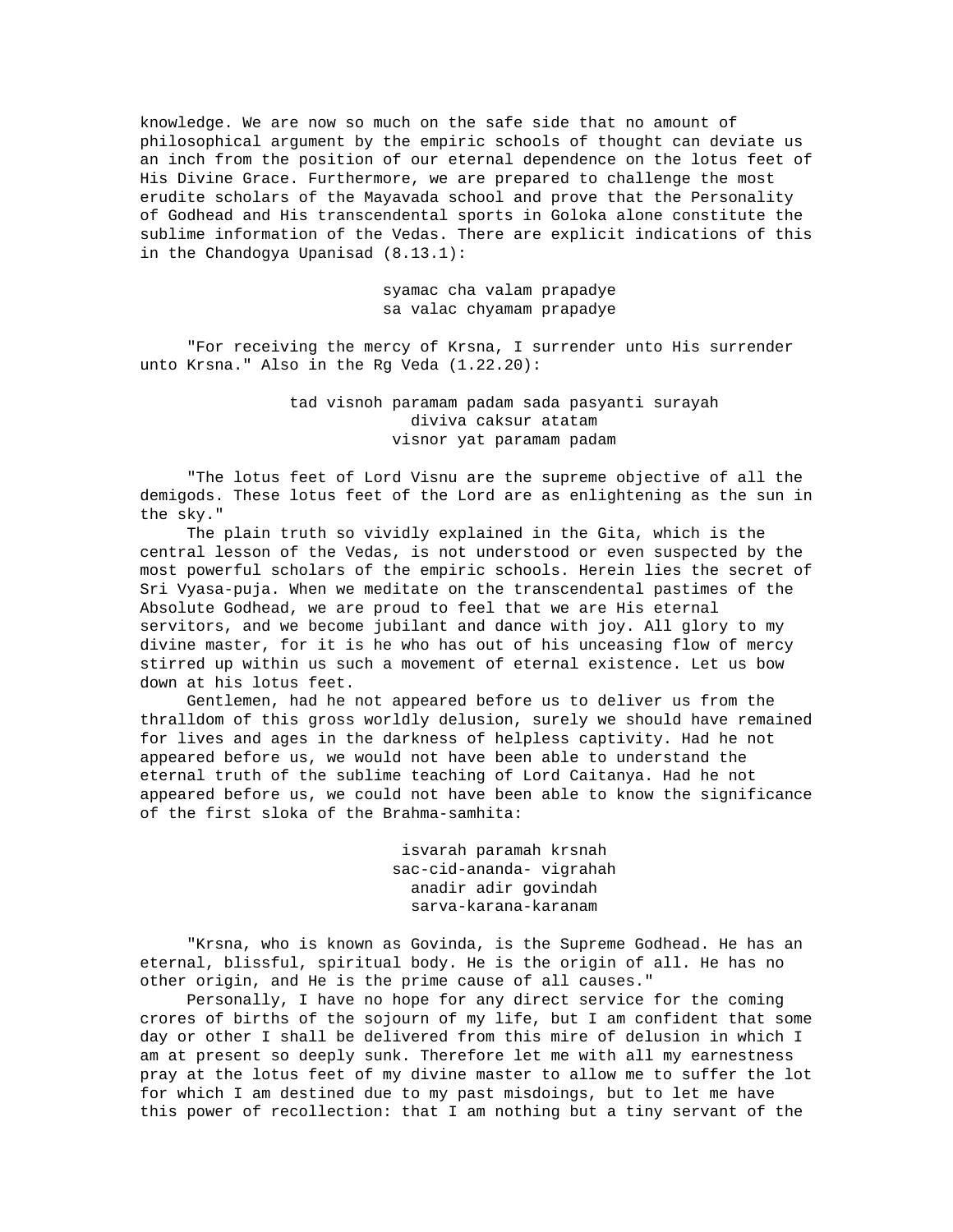Almighty Absolute Godhead, realized through the unflinching mercy of my divine master. Let me therefore bow down at his lotus feet with all the humility at my command.

"Science of Self-Realization" by His Divine Grace A.C. Bhaktivedanta Swami Prabhupada.

COPYRIGHT NOTICE: This is an evaluation copy of the printed version of this book, and is NOT FOR RESALE. This evaluation copy is intended for personal non-commercial use only, under the "fair use" guidelines established by international copyright laws. You may use this electronic file to evaluate the printed version of this book, for your own private use, or for short excerpts used in academic works, research, student papers, presentations, and the like. You can distribute this evaluation copy to others over the Internet, so long as you keep this copyright information intact. You may not reproduce more than ten percent (10%) of this book in any media without the express written permission from the copyright holders. Reference any excerpts in the following way: "Excerpted from "Science of Self-Realization" by A.C. Bhaktivedanta Swami, courtesy of the Bhaktivedanta Book Trust International, www.Krishna.com ."

This book and electronic file is Copyright 1977-2003 Bhaktivedanta Book Trust International, 3764 Watseka Avenue, Los Angeles, CA 90034, USA. All rights reserved. For any questions, comments, correspondence, or to evaluate dozens of other books in this collection, visit the website of the publishers, www.Krishna.com.

Chapter Three

Discovering the Roots

The Immortal Nectar of the Bhagavad-gita Through the centuries, India's greatest philosophers and spiritualists have praised the Bhagavad-gita as the distilled essence of the eternal Vedic wisdom. In his Meditations on the Bhagavad-gita, versified here, the renowned sixth-century philosopher Sankara glorifies the Gita and its divine author, Sri Krsna. Although universally celebrated as an impersonalist, here Sankara reveals his devotion to the original personalform of God, Lord Sri Krsna. And Srila Prabhupada elucidates.

--1--

 O Bhagavad-gita, Through Thy eighteen chapters Thou showerest upon man The immortal nectar Of the wisdom of the Absolute.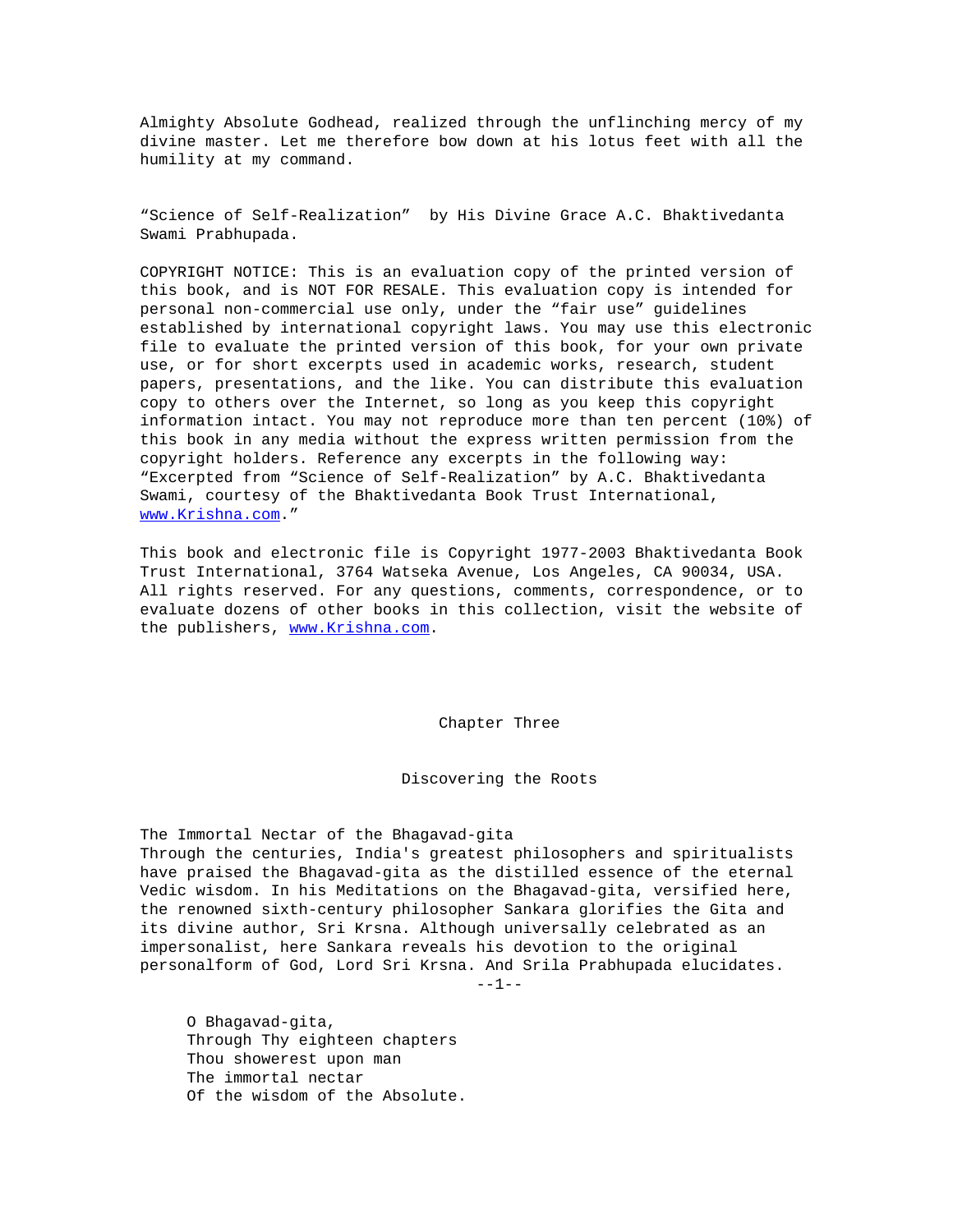O blessed Gita, By Thee, Lord Krsna Himself Enlightened Arjuna. Afterward, the ancient sage Vyasa Included Thee in the Mahabharata. O loving mother, Destroyer of man's rebirth Into the darkness of this mortal world, Upon Thee I meditate.

--2--

 Salutations to thee, O Vyasa. Thou art of mighty intellect, And thine eyes Are large as the petals Of the full-blown lotus. It was thou Who brightened this lamp of wisdom, Filling it with the oil Of the Mahabharata.

#### Purport

 Sripada Sankaracarya was an impersonalist from the materialistic point of view. But he never denied the spiritual form known as sac-cidananda-vigraha, or the eternal, all-blissful form of knowledge that existed before the material creation. When he spoke of Supreme Brahman as impersonal, he meant that the Lord's sac-cid-ananda form was not to be confused with a material conception of personality. In the very beginning of his commentary on the Gita, he maintains that Narayana, the Supreme Lord, is transcendental to the material creation. The Lord existed before the creation as the transcendental personality, and He has nothing to do with material personality. Lord Krsna is the same Supreme Personality, and He has no connection with a material body. He descends in His spiritual, eternal form, but foolish people mistake His body to be like ours. Sankara's preaching of impersonalism is especially meant for teaching foolish persons who consider Krsna to be an ordinary man composed of matter.

 No one would care to read the Gita if it had been spoken by a material man, and certainly Vyasadeva would not have bothered to incorporate it into the history of the Mahabharata. According to the above verses, Mahabharata is the history of the ancient world, and Vyasadeva is the writer of this great epic. The Bhagavad-gita is identical with Krsna; and because Krsna is the Absolute Supreme Personality of Godhead, there is no difference between Krsna and His words. Therefore the Bhagavad-gita is as worshipable as Lord Krsna Himself, both being absolute. One who hears the Bhagavad-gita "as is" actually hears the words directly from the lotus lips of the Lord. But unfortunate persons say that the Gita is too antiquated for the modern man, who wants to find out God by speculation or meditation.

--3--

 I salute Thee, O Krsna, O Thou who art the refuge Of ocean-born Laksmi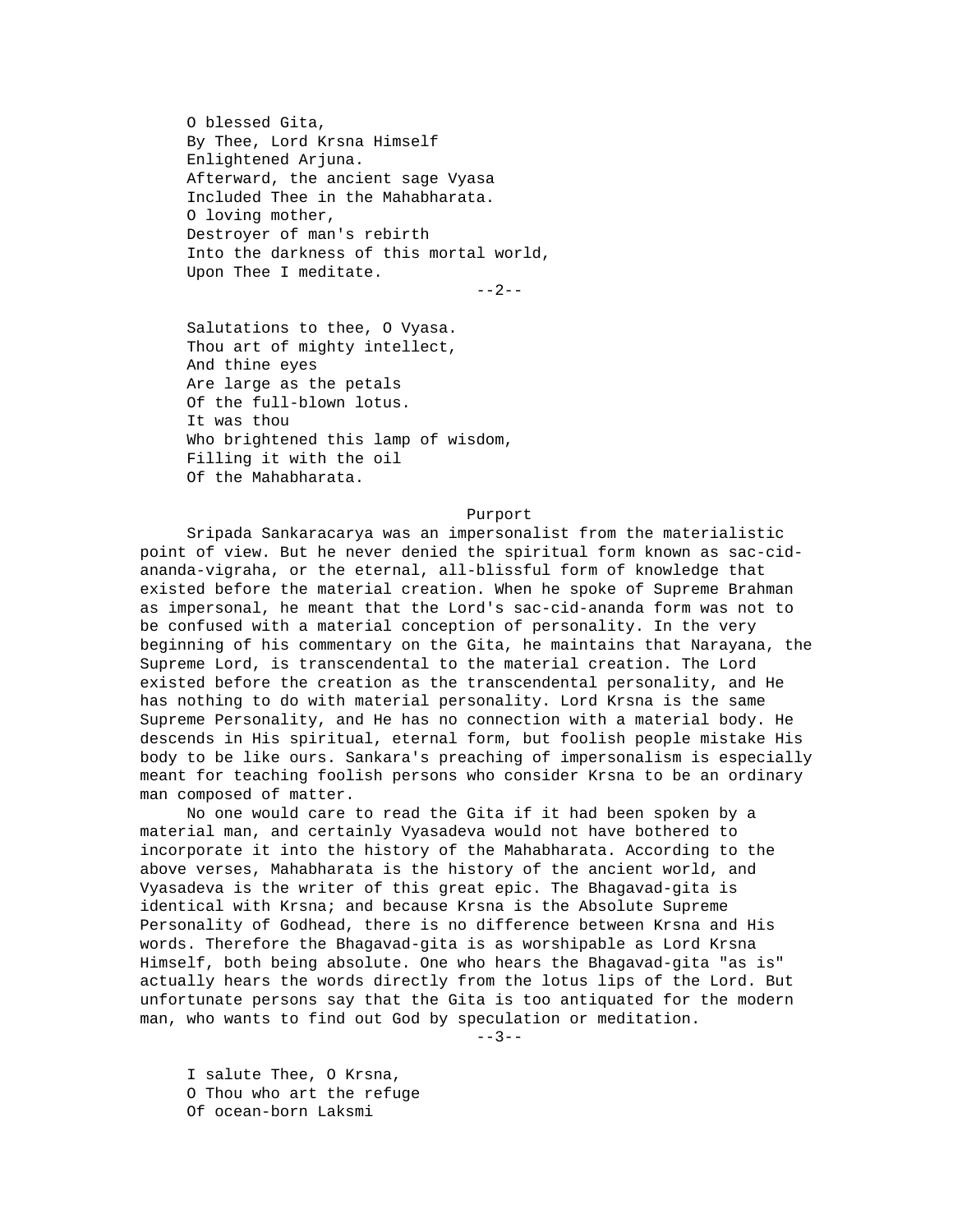And all who take refuge At Thy lotus feet. Thou art indeed The wish-fulfilling tree For Thy devotee. Thy one hand holds a staff For driving cows, And Thy other hand is raised-- The thumb touching the tip Of Thy forefinger, Indicating divine knowledge. Salutations to Thee, O Supreme Lord, For Thou art the milker Of the ambrosia of the Gita.

# Purport

 Sripada Sankaracarya explicitly says, "You fools, just worship Govinda and that Bhagavad-gita spoken by Narayana Himself," yet foolish people still conduct their research work to find out Narayana; consequently they are wretched, and they waste their time for nothing. Narayana is never wretched nor daridra; rather, He is worshiped by the goddess of fortune, Laksmi, as well as by all living entities. Sankara declared himself to be "Brahman," but he admits Narayana, or Krsna, to be the Supreme Personality who is beyond the material creation. He offers his respects to Krsna as the Supreme Brahman, or Parabrahman, because He (Krsna) is worshipable by everyone. Only the fools and enemies of Krsna, who cannot understand what the Bhagavad-gita is (though they make commentaries on it), say, "It is not the personal Krsna to whom we have to surrender ourselves utterly, but the unborn, beginningless Eternal who speaks through Krsna." Fools rush in where angels fear to tread. Whereas Sankara, the greatest of the impersonalists, offers his due respects to Krsna and His book the Bhagavad-gita, the foolish say that "we need not surrender to the personal Krsna." Such unenlightened people do not know that Krsna is absolute and that there is no difference between His inside and outside. The difference of inside and outside is experienced in the dual, material world. In the absolute world there is no such difference, because in the absolute everything is spiritual (sac-cid-ananda), and Narayana, or Krsna, belongs to the absolute world. In the absolute world there is only the factual personality, and there is no distinction between body and soul.

 $--4--$ 

 The Upanisads Are as a herd of cows, Lord Krsna, son of a cowherd, Is their milker, Arjuna is the calf, The supreme nectar of the Gita Is the milk, And the wise man Of purified intellect Is the drinker.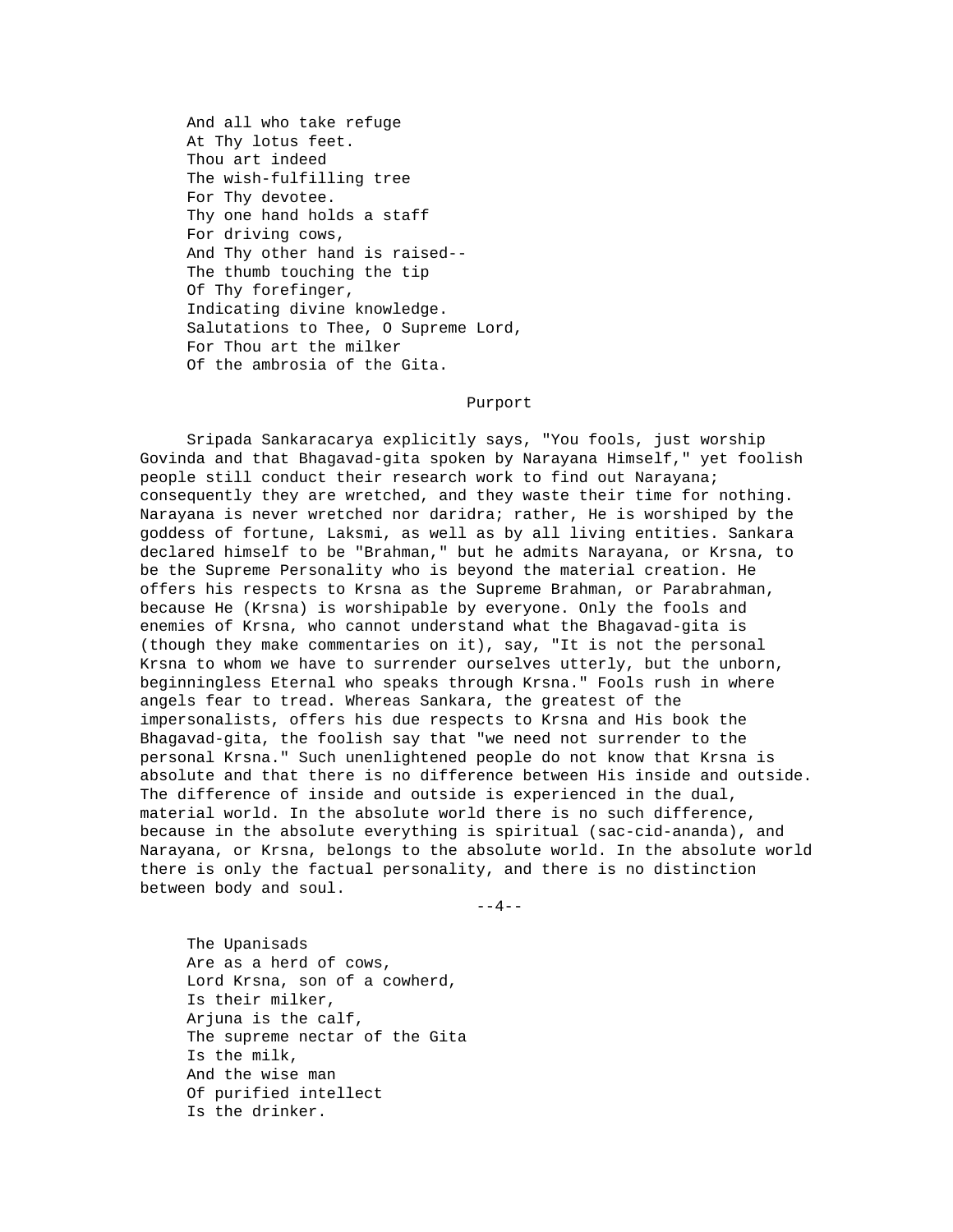#### Purport

 Unless one understands spiritual variegatedness, one cannot understand the transcendental pastimes of the Lord. In the Brahmasamhita it is said that Krsna's name, form, quality, pastimes, entourage, and paraphernalia are all ananda-cinmaya-rasa--in short, everything of His transcendental association is of the same composition of spiritual bliss, knowledge, and eternity. There is no end to His name, form, etc., unlike in the material world, where all things have their end. As stated in the Bhagavad-gita, only fools deride Him; whereas it is Sankara, the greatest impersonalist, who worships Him, His cows, and His pastimes as the son of Vasudeva and pleasure of Devaki.

 $--5--$ 

 Thou son of Vasudeva, Destroyer of the demons Kamsa and Canura, Thou supreme bliss of Mother Devaki, O Thou, guru of the universe, Teacher of the worlds, Thee, O Krsna, I salute.

#### Purport

 Sankara describes Him as the son of Vasudeva and Devaki. Does he mean thereby that he is worshiping an ordinary, material man? He worships Krsna because he knows that Krsna's birth and activities are all supernatural. As stated in the Bhagavad-gita (4.9), Krsna's birth and activities are mysterious and transcendental, and therefore only the devotees of Krsna can know them perfectly. Sankara was not such a fool that he would accept Krsna as an ordinary man and at the same time offer Him all devotional obeisances, knowing Him as the son of Devaki and Vasudeva. According to the Bhagavad-gita, only by knowing the transcendental birth and activities of Krsna can one attain liberation by acquiring a spiritual form like Krsna's. There are five different kinds of liberation. One who merges into the spiritual auras of Krsna, known as the impersonal Brahman effulgence, does not fully develop his spiritual body. But one who fully develops his spiritual existence becomes an associate of Narayana or Krsna in different spiritual abodes. One who enters into the abode of Narayana develops a spiritual form exactly like Narayana's (four-handed), and one who enters into the highest spiritual abode of Krsna, known as Goloka Vrndavana, develops a spiritual form of two hands like Krsna's. Sankara, as an incarnation of Lord Siva, knows all these spiritual existences, but he did not disclose them to his then Buddhist followers because it was impossible for them to know about the spiritual world. Lord Buddha preached that void is the ultimate goal, so how could his followers understand spiritual variegatedness? Therefore Sankara said, brahma satyam jagan mithya, or, material variegatedness is false but spiritual variegatedness is fact. In the Padma Purana Lord Siva has admitted that he had to preach the philosophy of maya, or illusion, in the Kali-yuga as another edition of the "void" philosophy of Buddha. He had to do this by the order of the Lord for specific reasons. He disclosed his real mind, however, by recommending that people worship Krsna, for no one can be saved simply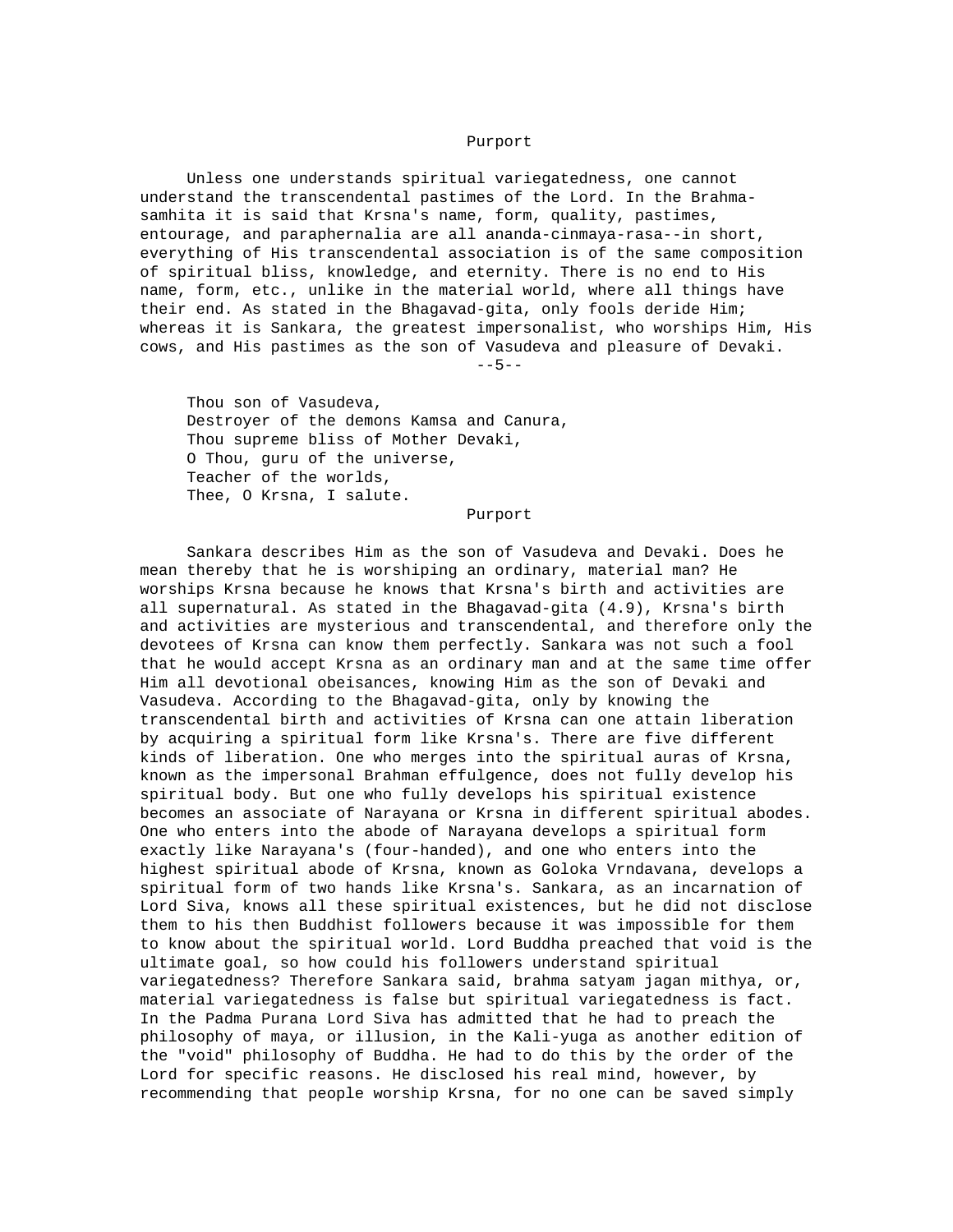by mental speculations composed of word jugglery and grammatical maneuvers. Sankara further instructs:

> bhaja govindam bhaja govindam bhaja govindam mudha-mate samprapte sannihite kale na hi na hi raksati dukrn-karane

 "You intellectual fools, just worship Govinda, just worship Govinda, just worship Govinda. Your grammatical knowledge and word jugglery will not save you at the time of death."

--6--

 Of that terrifying river Of the battlefield of Kuruksetra Over which the Pandavas victoriously crossed, Bhisma and Drona were as the high banks, Jayadratha as the river's water, The King of Gandhara the blue water-lily, Salya the shark, Krpa the current, Karna the mighty waves, Asvatthama and Vikarna the dread alligators, And Duryodhana the very whirlpool-- But Thou, O Krsna, wast the ferryman!

--7--

 May the spotless lotus of the Mahabharata That grows on the waters Of the words of Vyasa And of which the Bhagavad-gita Is the irresistibly sweet fragrance And its tales of heroes The full-blown petals Fully opened by the talk of Lord Hari, Who destroys the sins Of Kali-yuga, And on which daily light The nectar-seeking souls, As so many bees Swarming joyously-- May this lotus of the Mahabharata Bestow on us the highest good.

--8--

 Salutations to Lord Krsna The embodiment of supreme bliss, By whose grace and compassion The dumb become eloquent And the lame scale mountains-- Him I salute!

Purport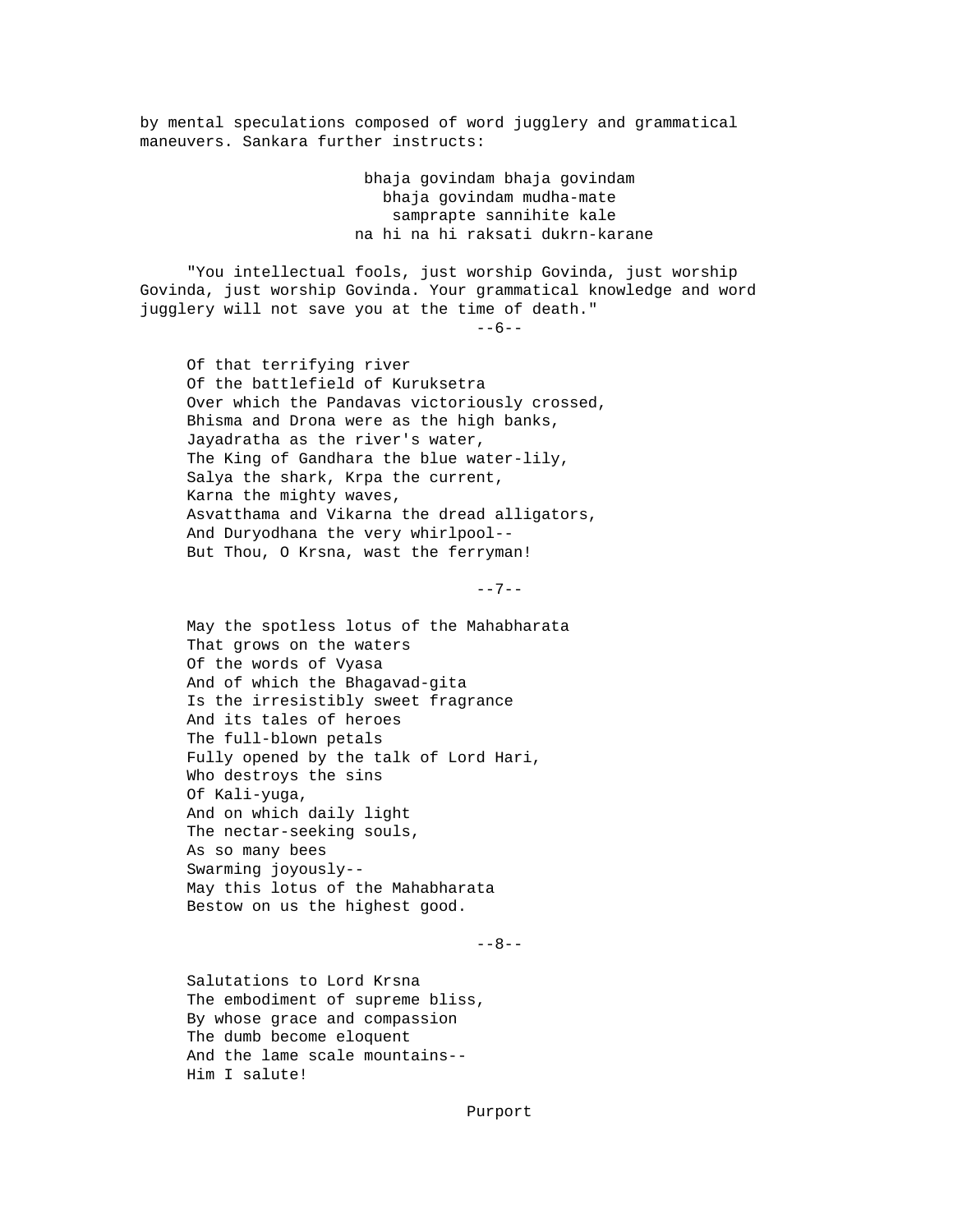Foolish followers of foolish speculators cannot understand the meaning of offering salutations to Lord Krsna, the embodiment of bliss. Sankara himself offered his salutations to Lord Krsna so that some of his intelligent followers might understand the real fact by the example set by their great master, Sankara, the incarnation of Lord Siva. But there are many obstinate followers of Sankara who refuse to offer their salutations to Lord Krsna and instead mislead innocent persons by injecting materialism into the Bhagavad-gita and confusing innocent readers by their commentaries, and consequently the readers never have the opportunity to become blessed by offering salutations to Lord Krsna, the cause of all causes. The greatest disservice to humanity is to keep mankind in darkness about the science of Krsna, or Krsna consciousness, by distorting the sense of the Gita.

--9--

 Salutations to that supreme shining one Whom the creator Brahma, Varuna, Indra, Rudra, Marut, and all divine beings Praise with hymns, Whose glories are sung By the verses of the Vedas, Of whom the singers of Sama sing And of whose glories the Upanisads Proclaim in full choir, Whom the yogis see With their minds absorbed In perfect meditation, And of whom all the hosts Of gods and demons Know not the limitations. To Him, the Supreme God, Krsna, be all salutations-- Him we salute! Him we salute! Him we salute!

# Purport

 By recitation of the ninth verse of his meditation, quoted from the Srimad-Bhagavatam, Sankara has indicated that Lord Krsna is worshipable by one and all, including himself. He gives hints to materialists, impersonalists, mental speculators, "void" philosophers, and all other candidates subjected to the punishment of material miseries--just offer salutations to Lord Krsna, who is worshiped by Brahma, Siva, Varuna, Indra, and all other demigods. He has not mentioned, however, the name of Visnu, because Visnu is identical with Krsna. The Vedas and the Upanisads are meant for understanding the process by which one can surrender unto Krsna. The yogis try to see Him (Krsna) within themselves by meditation. In other words, it is for all the demigods and demons who do not know where the ultimate end is that Sankara teaches, and he especially instructs the demons and the fools to offer salutations to Krsna and His words, the Bhagavad-gita, by following in his footsteps. Only by such acts will the demons be benefited, not by misleading their innocent followers by so-called mental speculations or show-bottle meditations. Sankara directly offers salutations to Krsna, as if to show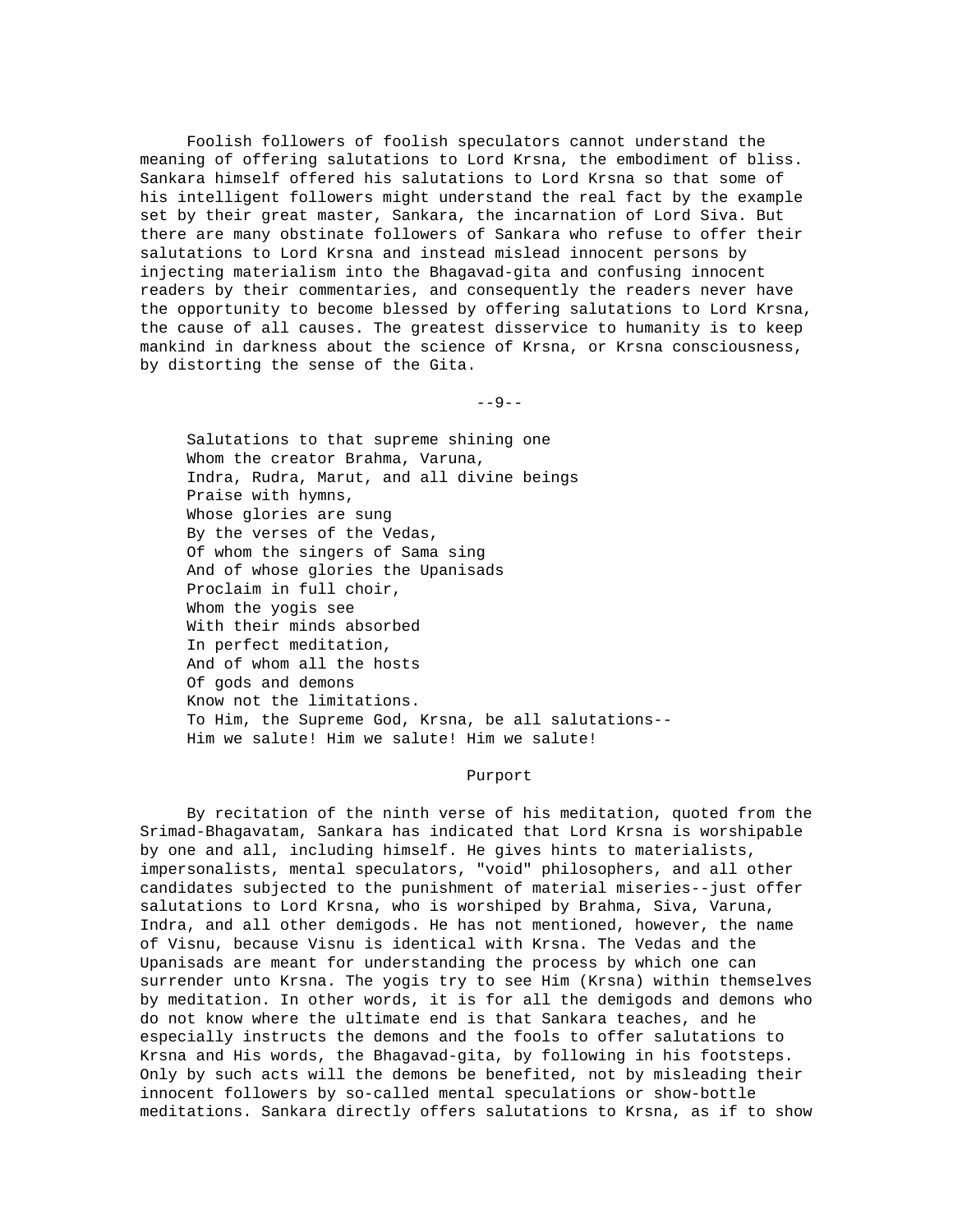the fools, who are searching after light, that here ls light like the sun. But the fallen demons are like owls that will not open their eyes on account of their fear of the sunlight itself. These owls will never open their eyes to see the sublime light of Krsna and His words the Bhagavad-gita. They will, however, comment on the Gita with their closed owl-eyes to mislead their unfortunate readers and followers. Sankara, however, discloses the light to his less intelligent followers and shows that the Bhagavad-gita and Krsna are the only source of light. This is all to teach the sincere seekers of truth to offer salutation to Lord Krsna and thus surrender unto Him without misgivings. That is the highest perfection of life, and that is the highest teaching of Sankara, the great learned scholar whose teachings drove the voidist philosophy of Buddha out of India, the land of knowledge. Om tat sat. The Scriptural Basis of Krsna Consciousness

On January 11, 1970, an article in the Los Angeles Times reported that faculty members at the University of California at Berkeley, including Dr. J. F. Staal, professor of philosophy and South Asian languages, had turned down a request to grant credit for an experimental course in Krsna consciousness to have been taught by Hans Kary, president of the Hare Krsna movement's Berkeley center. In rejecting the proposed course, Dr. Staal suggested that the devotees "spend too much time chanting to develop a philosophy." When the article came to the attention of Srila Prabhupada, the founder and spiritual master ofthe Hare Krsna movement, he initiated an unusual correspondence with the renowned professor.

## Excerpt from the Los Angeles Times Article

 "Dr. J. F. Staal, Professor of Philosophy and Near Eastern [sic] Languages at UC Berkeley and an instructor in Indian philosophy, believes that the Krsna sect is an authentic Indian religion and that its adherents are sincere. He attributes the Society's rapid increase in members to the tendency of today's younger generation to reject organized churchgoing while at the same time searching for fulfillment of a belief in mysticism.

 "He points out, however, that persons who turn away from Christianity, Muhammadanism, and Judaism have usually lost faith with the personal god of those religions and are looking for a mystical religion without absolutes.

 " `These people in the Krsna movement have turned to Hinduism, but, curiously, it is a cult that is highly personalistic,' Staal said. `They accept a personal god, Krsna, and Christianity has that. I feel that they have transferred some of their Christian background to a Hindu sect.'

 "He also feels that they spend too much time chanting to develop a philosophy. On these grounds he and others on the faculty turned down the request to grant credit for an experimental course in Krsna consciousness that will be taught during the winter quarter by Hans Kary, president of the sect's Berkeley temple."

Srila Prabhupada's Letter to the Los Angeles Times

Editor Los Angeles Times

Dear Sir: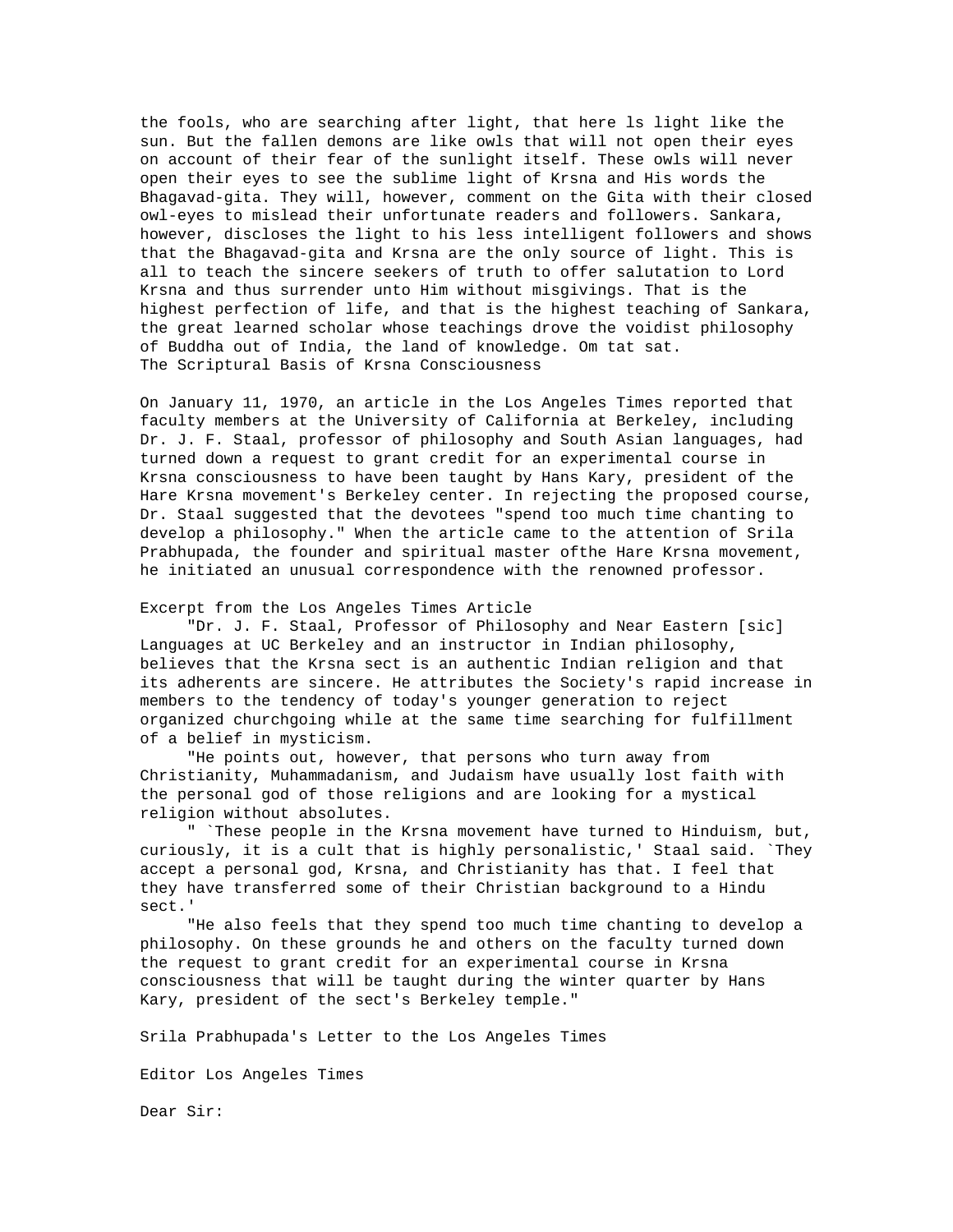With reference to your article in the Los Angeles Times dated Sunday, January 11, 1970, under the heading "Krsna Chant," I beg to point out that the Hindu religion is perfectly based on the personal conception of God, or Visnu. The impersonal conception of God is a side issue, or one of the three features of God. The Absolute Truth is ultimately the Supreme Personality of Godhead, the Paramatma conception is the localized aspect of His omnipresence, and the impersonal conception is the aspect of His greatness and eternity. But all these combined together make the Complete Whole.

 Dr. J. F. Staal's statement that the Krsna cult is a combination of Christian and Hindu religion, as if something manufactured by concoction, is not correct. If Christian, Muhammadan, or Buddhist religions are personal, that is quite welcome. But the Krsna religion has been personal from a time long, long ago when Christian, Muhammadan, and Buddhist religions had not yet come into existence. According to the Vedic conception, religion is basically made by the personal God as His laws. Religion cannot be manufactured by man or anyone except God superior to man. Religion is the law of God only.

 Unfortunately, all the svamis who came before me in this country stressed the impersonal aspect of God, without sufficient knowledge of God's personal aspect. In the Bhagavad-gita, therefore, it is said that only less intelligent persons consider that God is originally impersonal but assumes a form when He incarnates. The Krsna philosophy, however, based on the authority of the Vedas, is that originally the Absolute Truth is the Supreme Personality of Godhead. His plenary expansion is present in everyone's heart in His localized aspect, and the impersonal Brahman effulgence is the transcendental light and heat distributed everywhere.

 In the Bhagavad-gita it is clearly said that the aim of the Vedic way of searching out the Absolute Truth is to find the personal God. One who is satisfied only with the other aspects of the Absolute Truth, namely the Paramatma feature or the Brahman feature, is to be considered possessed of a poor fund of knowledge. Recently we have published our Sri Isopanisad, a Vedic literature, and in this small booklet we have thoroughly discussed this point.

 As far as the Hindu religion is concerned, there are millions of Krsna temples in India, and there is not a single Hindu who does not worship Krsna. Therefore, this Krsna consciousness movement is not a concocted idea. We invite all scholars, philosophers, religionists, and members of the general public to understand this movement by critical study. And if one does so seriously, one will understand the sublime position of this great movement.

 The chanting process is also authorized. Professor Staal's feeling of disgust in the matter of constant chanting of the holy name of Krsna is a definite proof of his lack of knowledge in this authorized movement of Krsna consciousness. Instead of turning down the request to give Kary's course credit, he and all other learned professors of the University of California at Berkeley should patiently hear about the truth of this authorized movement so much needed at present in godless society. [Credit for the course was later established.] This is the only movement which can save the confused younger generation. I shall invite all responsible guardians of this country to understand this transcendental movement and then give us all honest facilities to spread it for everyone's benefit.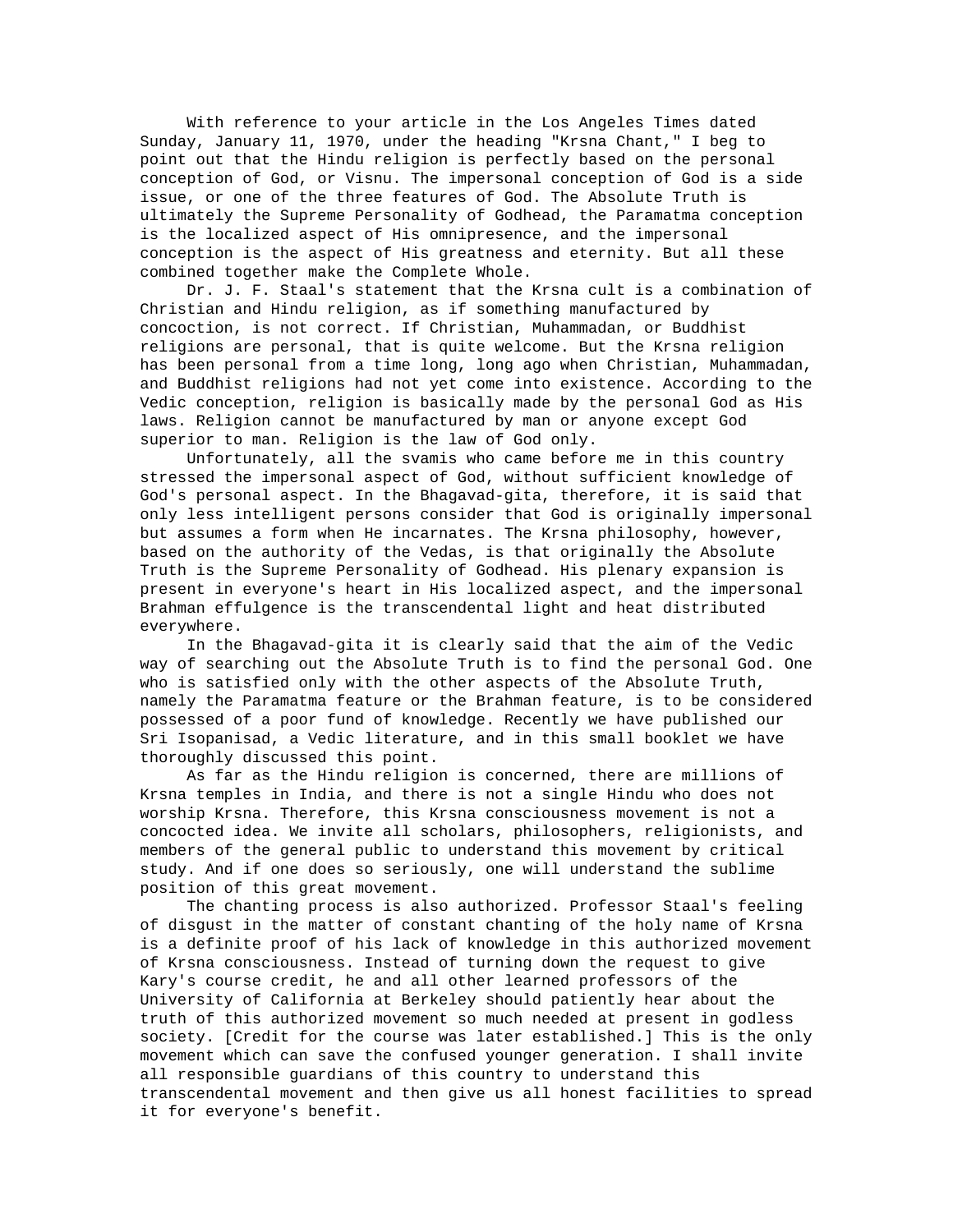A. C. Bhaktivedanta Swami Spiritual Master of the Hare Krsna Movement

The Exchange Between Srila Prabhupada and Dr. Staal

Swami A. C. Bhaktivedanta

Dear Swamiji:

 Thank you very much for sending me a copy of your letter to the Los Angeles Times, now also published in the Daily Californian. I think you will agree with me that apart from publicity, little is gained by discussing religious or philosophic issues through interviews and letters in the press; but allow me to make two brief observations.

 First, I know that devotion to Krsna is old (though definitely not as old as the Vedas) and has never been influenced by Christianity, Islam, or Judaism (I never referred to Buddhism in this connection). The differences between the personal and impersonal are relatively vague, but adopting this distinction for simplicity, I expressed surprise at seeing people who have grown up in a Western culture which stresses the personal take to an Indian cult which does the same. I am less surprised when people who are dissatisfied with Western monotheism take to an Indian philosophy which stresses an impersonal absolute.

 Second, I never expressed nor felt disgust at the chanting of the name of Krsna. I am not only not irritated at it (like some people), but I rather like it. But it is an indisputable fact that the Bhagavad-gita (not to mention the Vedas) does not require such constant chanting. The Gita deals with quite different subjects, which I treat at some length in my courses on the philosophies of India.

 Thanking you, Yours sincerely, J. F. Staal Professor of Philosophy and of South Asian Languages J. F. Staal Professor of Philosophy and of South Asian Languages University of California Berkeley, California

My dear Professor Staal:

 I thank you very much for your kind letter dated January 23, 1970. In the last paragraph of your letter you have mentioned that you are not irritated at the chanting of the Hare Krsna mantra (like some people), but rather like it. This has given me much satisfaction, and I am sending herewith a copy of our magazine, Back to Godhead, issue number 28, in which you will find how the students [at a program at Ohio State University] liked this chanting of the Hare Krsna mantra, although all of them were neophytes to this cult of chanting. Actually this chanting is very pleasing to the heart and is the best means of infusing spiritual consciousness, or Krsna consciousness, into the hearts of people in general.

 This is the easiest process of spiritual realization and is recommended in the Vedas. In the Brhan-naradiya Purana it is clearly stated that it is only chanting of the holy name of Hari [Krsna] that can save people from the problems of materialistic existence, and there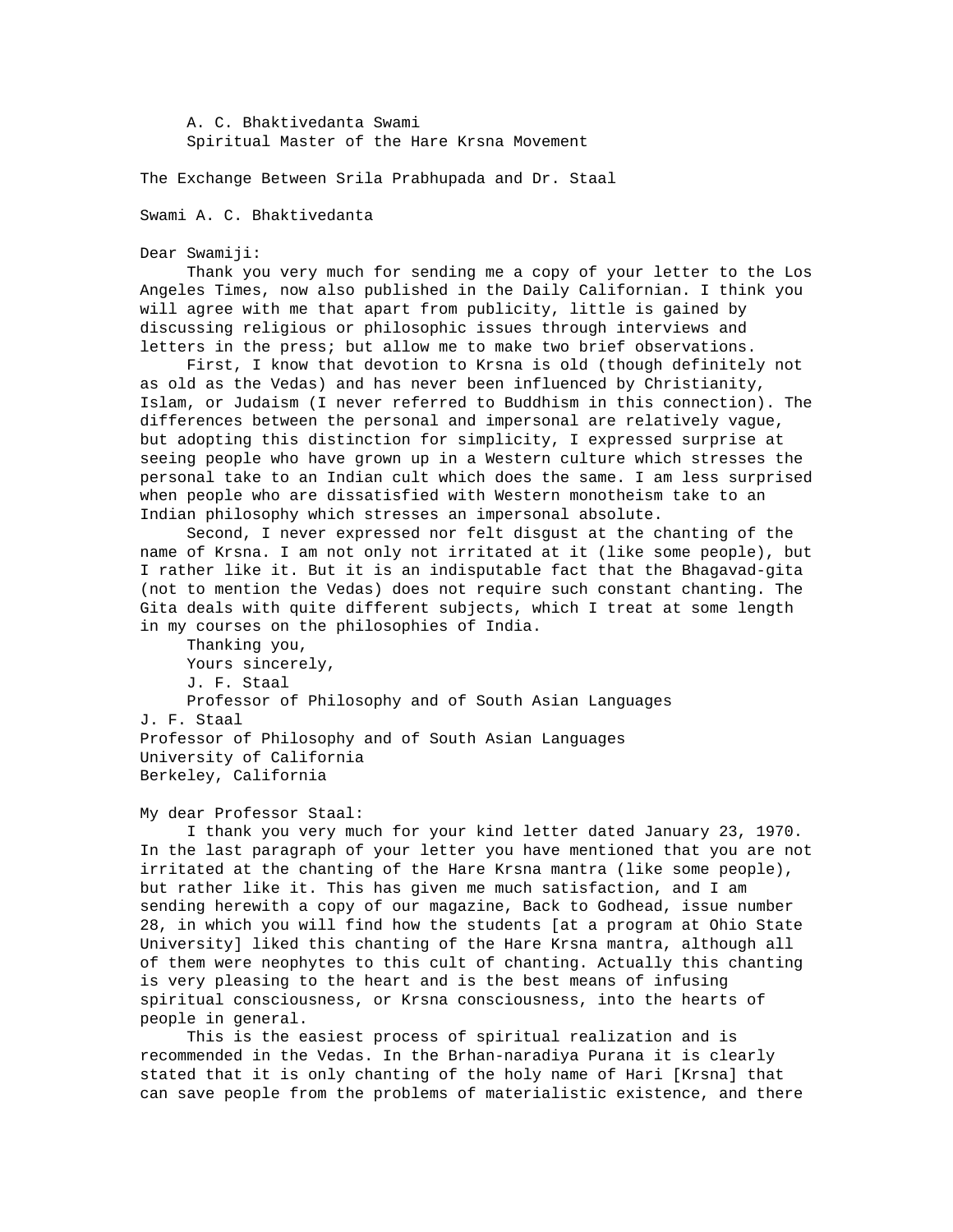is no other alternative, no other alternative, no other alternative in this age of Kali.

 Western culture is monotheistic, but Westerners are being misled by impersonal Indian speculation. The young people of the West are frustrated because they are not diligently taught about monotheism. They are not satisfied with this process of teaching and understanding. The Krsna consciousness movement is a boon to them, because they are being really trained to understand Western monotheism under the authoritative Vedic system. We do not simply theoretically discuss; rather, we learn by the prescribed method of Vedic regulations.

 But I am surprised to see that in the last paragraph of your letter you say, "It is an indisputable fact that the Bhagavad-gita (not to mention the Vedas) does not require such constant chanting." I think that you have missed the following verse in the Bhagavad-gita, apart from many other similar verses:

> satatam kirtayanto mam yatantas ca drdha-vratah namasyantas ca mam bhaktya nitya-yukta upasate (Bg. 9.14)

 The engagement of the great souls, freed from delusion and perfect in their realization of God, is described here: satatam kirtayanto mam- they are always (satatam) chanting (kirtayantah) My glories and--nityayukta upasate--always worshiping Me (Krsna).

 So I do not know how you can say "indisputable." And, if you want references from the Vedas, I can give you many. In the Vedas, the chief transcendental vibration omkara is also Krsna. Pranava omkara is the divine substance of the Vedas. Following the Vedas means chanting the Vedic mantras, and no Vedic mantra is complete without omkara. In the Mandukya Upanisad, omkara is stated to be the most auspicious sound representation of the Supreme Lord. This is also confirmed again in the Atharva Veda. Omkara is the sound representation of the Supreme Lord and is therefore the principal word in the Vedas. In this connection, the Supreme Lord, Krsna, says, pranavah sarva-vedesu: "I am the syllable om in all the Vedic mantras." (Bg. 7.8)

 Furthermore, in Bhagavad-gita, Chapter Fifteen, verse 15, Krsna says, "I am seated in everyone's heart. By all the Vedas, I am to be known; I am the compiler of Vedanta, and I know Veda as it is." The Supreme Lord, seated in everyone's heart, is described in both the Mundaka and Svetasvatara Upanisads: dva suparna sayuja sakhaya... The Supreme Lord and the individual soul are sitting in the body like two friendly birds in a tree. One bird is eating the fruits of the tree, or reactions of material activities, and the other bird, the Supersoul, is witnessing.

 The goal of Vedantic study, therefore, is to know the Supreme Lord, Krsna. This point is stressed in the Bhagavad-gita, Chapter Eight, verse 13, where it is stated that by the mystic yoga process, ultimately vibrating the sacred syllable om, one attains to His supreme spiritual planet. In the Vedanta-sutras, which you have certainly read, the Fourth Chapter, adhikarana 4, sutra 22, states positively, anavrttih sabdat: "By sound vibration one becomes liberated." By devotional service, by understanding well the Supreme Personality of Godhead, one can go to His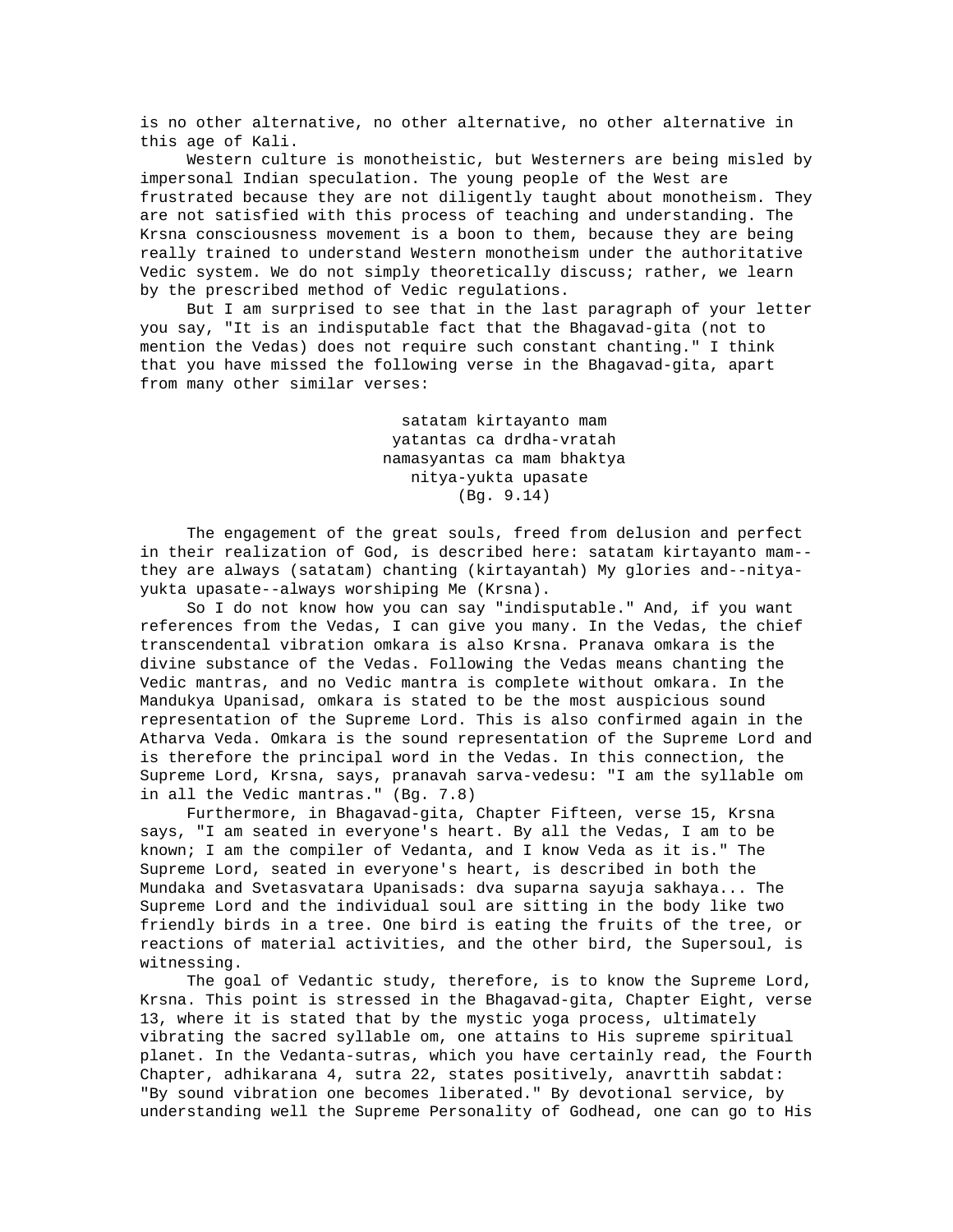abode and never come back again to this material condition. How is it possible? The answer is, simply by chanting His name constantly.

 This is accepted by the exemplary disciple, Arjuna, who has perfectly learned the conclusion of spiritual science from the yogesvara, the master of mystic knowledge, Krsna. Recognizing Krsna to be the Supreme Brahman, Arjuna addresses Him, sthane hrsikesa...: "The world becomes joyful hearing Your name, and thus do all become attached to You." (Bg. 11.36) The process of chanting is herein authorized as the direct means of contacting the Supreme Absolute Truth, the Personality of Godhead. Simply by chanting the holy name Krsna, the soul is attracted by the Supreme Person, Krsna, to go home, back to Godhead.

 In the Narada-pancaratra it is stated that all the Vedic rituals, mantras, and understanding are compressed into the eight words Hare Krsna, Hare Krsna, Krsna Krsna, Hare Hare. Similarly, in the Kalisantarana Upanisad it is stated that these sixteen words, Hare Krsna, Hare Krsna, Krsna Krsna, Hare Hare/ Hare Rama, Hare Rama, Rama Rama, Hare Hare, are especially meant for counteracting the degrading and contaminating influence of this materialistic age of Kali.

 All these points are elaborately presented in my book Teachings of Lord Caitanya.

 The process of chanting is, therefore, not only the sublime method for practical perfection of life but the authorized Vedic principle inaugurated by the greatest Vedic scholar and devotee, Lord Caitanya (whom we consider an incarnation of Krsna). We are simply following in His authorized footsteps.

 The scope of the Krsna consciousness movement is universal. The process for regaining one's original spiritual status of eternal life, full with bliss and knowledge, is not abstract, dry theorizing. Spiritual life is not described in the Vedas as theoretical, dry, or impersonal. The Vedas aim at the inculcation of pure love of God only, and this harmonious conclusion is practically realized by the Krsna consciousness movement, or by chanting the Hare Krsna mantra.

 As the goal of spiritual realization is only one, love of God, so the Vedas stand as a single comprehensive whole in the matter of transcendental understanding. Only the incomplete views of various parties apart from the bona fide Vedic lines of teaching give a rapturous appearance to the Bhagavad-gita. The reconciliative factor adjusting all apparently diverse propositions of the Vedas is the essence of the Veda, or Krsna consciousness (love of God).

 Thanking you once again, Yours sincerely, A. C. Bhaktivedanta Swami

Swami A. C. Bhaktivedanta Dear Swamiji:

 Thank you very much for your kindness in sending me your long and interesting letter of January 30, together with the last issue of Back to Godhead. So far I have had a few discussions with members of your society here, but they were not entirely satisfactory from my point of view. But now I have your much more authoritative letter, whereby the discussion moves to a higher level.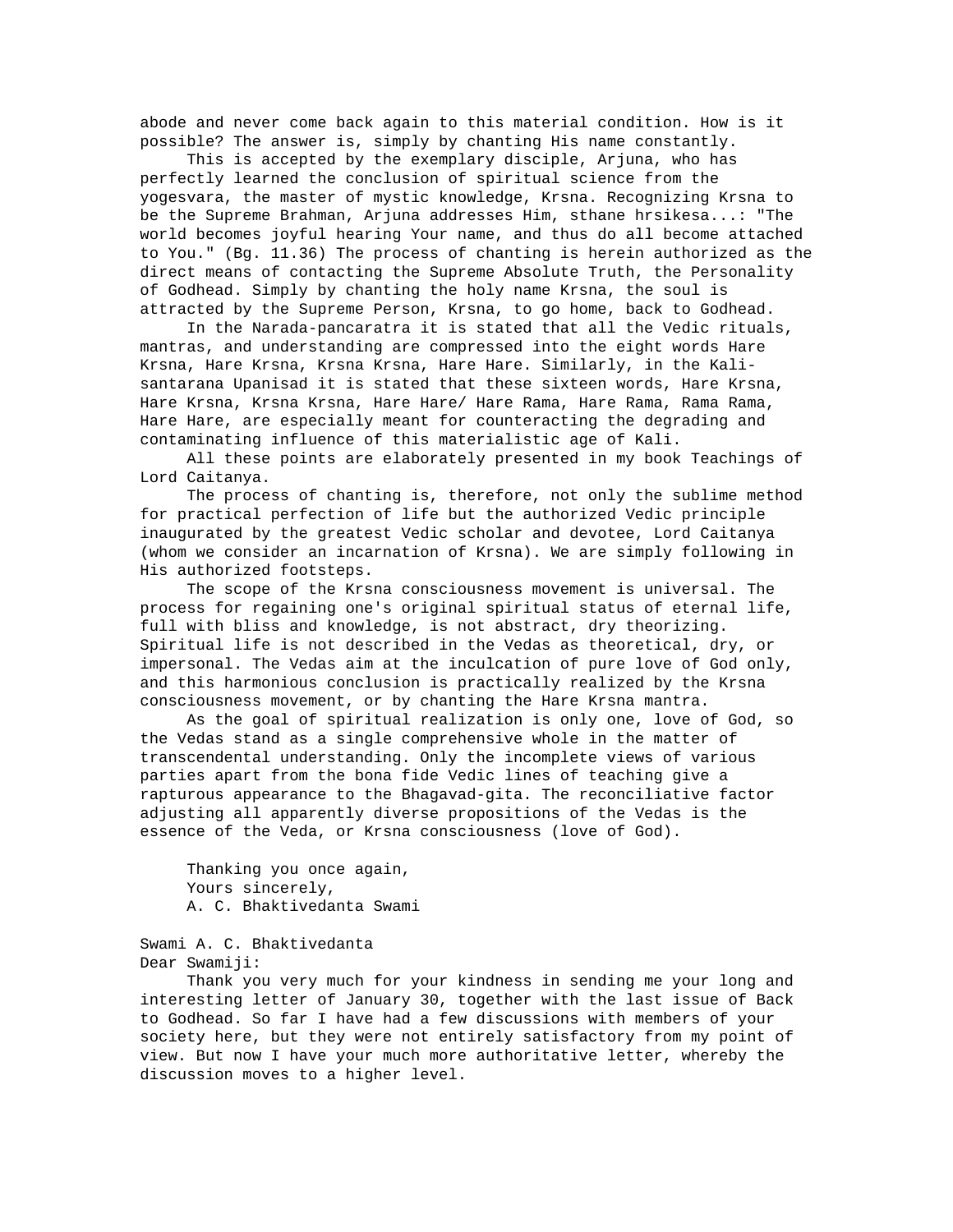And yet, I am afraid, you have not convinced me that all the scriptures you quote prescribe only chanting of the name of Krsna. Let me refer only to the most important ones.

 In the Bhagavad-gita (9.14), kirtayantah need not mean chanting of the name of Krsna. It may mean glorifying, chanting, reciting, talking, and refer to songs, hymns, descriptions, or conversations. The commentators take it that way. Sankara in his commentary merely repeats the word, but Anandagiri in his vyakhya classes kirtana as vedantasravanam pranava-japas ca, "listening to the Vedanta and muttering om" (that the Vedic om is Krsna is said in the Bhagavad-gita, where Krsna is also identified with many other things, and which is smrti, but not in the Vedas, which are sruti). Another commentator, Hanuman, in his Paisaca-bhasya, says that kirtayantah merely means bhasamanah--"talking [about]."

 More important, I think, than the precise meaning of this word, is that the entire verse does not require that everyone always engage in kirtana, but merely states that some great souls do so. This is obvious from the next verse, which states that anye, "others," engage in jnana: yajnena... yajanto mam, "worshiping me... with the worship of knowledge." The Bhagavad-gita is broad-minded and tolerant of a variety of religious approaches, although it also stresses one aspect above all others (i.e., sarva-phala-tyaga).

 Finally, in the last sutra of the Vedanta-sutra, anavrttih sabdat..., sabda refers to the scripture or to the revelation of the Vedas, as is clear from the context and from the commentators. Sankara quotes a number of texts (ending with ity adi-sabdebhyah, "according to these sabdas") to support this, i.e., to support the statement that "according to the scripture there is no return." He also refers to sabda in this sutra by saying mantrartha-vadadi..., "mantras, descriptions, etc." Vacaspati Misra in the Bhamati supports this and clarifies it further by adding that a contrary view is sruti-smrti-virodhah, "in conflict with the smrti and the sruti."

 Thanking you once again for your kind attention. Yours very sincerely, J. F. Staal

J. F. Staal Professor of Philosophy and of South Asian Languages

My dear Dr. Staal:

 I am very glad to receive your letter dated Sunday, February 8, 1970. I am very much pleased also to note the contents.

 Regarding convincing you that all scriptures prescribe chanting of the name of Krsna, I can simply present the authority of Lord Caitanya. Lord Caitanya recommended, kirtanlyah sada harih ["Hari, Krsna, is constantly to be praised" (Siksastaka 3)]. Similarly, Madhvacarya quotes, vede ramayane caiva harih sarvatra glyate ["Hari is sung about everywhere in the Vedas and Ramayana"]. Similarly, in the Bhagavad-gita (15.15) the Lord says, vedais ca sarvair aham eva vedyah ["By all the Vedas, I am to be known"].

 In this way we find all the scriptures aiming at the Supreme Person. In the Rg Veda (1.22.20) the mantra is om tad visnoh paramam padam sada pasyanti surayah ["The demigods are always looking to that supreme abode of Visnu"]. The whole Vedic process, therefore, is to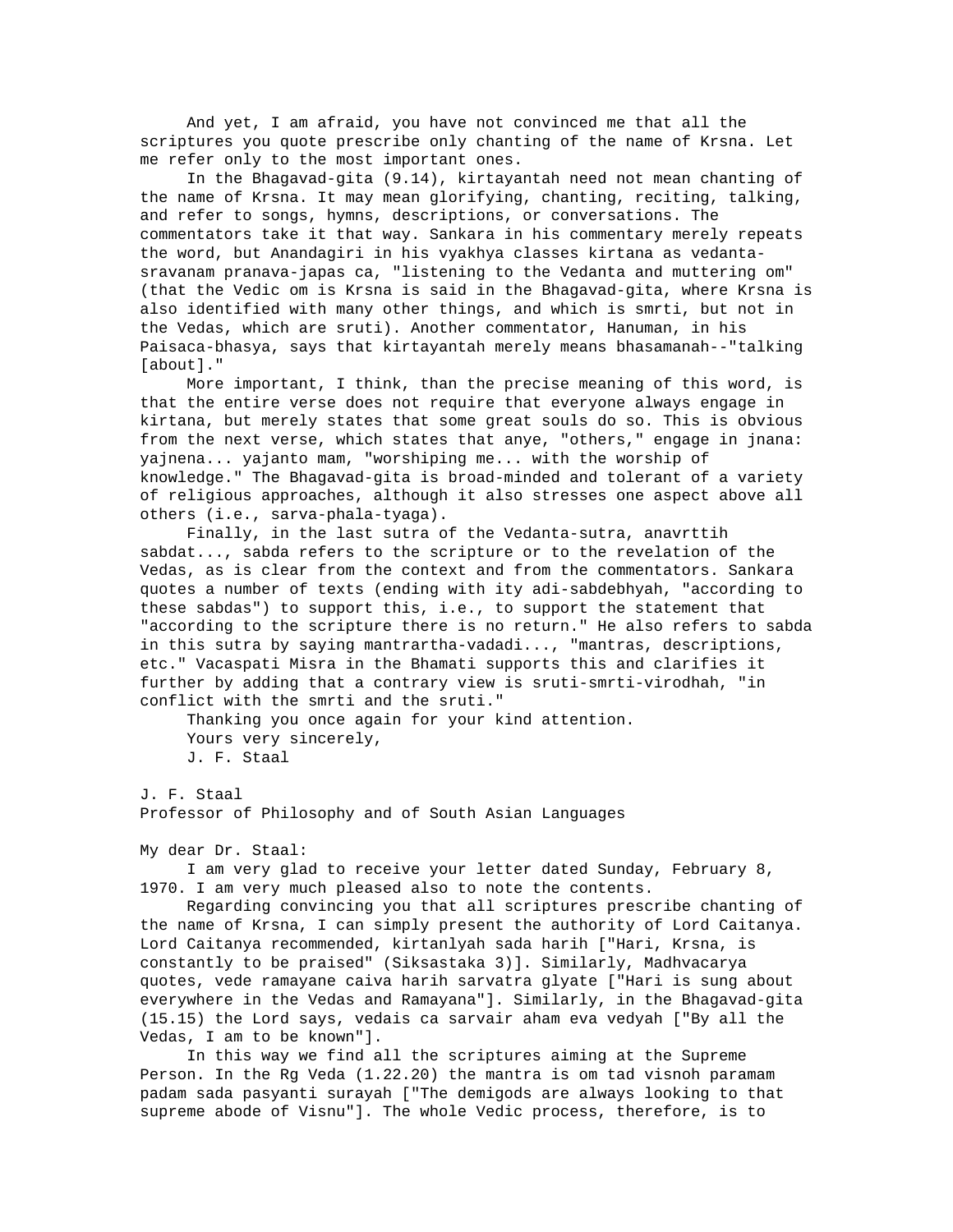understand Lord Visnu, and any scripture is directly or indirectly chanting the glories of the Supreme Lord, Visnu.

 Regarding the Bhagavad-gita, verse 9.14, kirtayantah certainly means glorifying, chanting, reciting, and talking, as you have said; but glorifying, chanting, or reciting about whom? It is certainly Krsna. The word used in this connection is mam ["Me"]. Therefore, we do not disagree when a person glorifies Krsna, as Sukadeva did in the Srimad-Bhagavatam. This is also kirtana. The highest among all Vedic literatures is the proper place for such glorification of the Supreme Lord, Krsna, and this is to be well understood from the verse:

> nigama -kalpataror galitam phalam suka-mukhad amrta-dra va-samyutam pibata bhaga vatam rasam alayam muhur aho rasika bhuvi bhavukah

 "O expert and thoughtful men, relish Srimad-Bhagavatam, the mature fruit of the desire tree of Vedic literatures. It emanated from the lips of Sri Sukadeva Gosvami. Therefore this fruit has become even more tasteful, although its nectarean juice was already relishable for all, including liberated souls." (Srimad-Bhagavatam 1.1.3)

 It is said that Maharaja Pariksit attained salvation simply by hearing, and similarly Sukadeva Gosvami attained salvation simply by chanting. In our devotional service there are nine different methods for achieving the same goal, love of Godhead, and the first process is hearing. This hearing process is called sruti. The next process is chanting. The chanting process is smrti. We accept both sruti and smrti simultaneously. We consider sruti the mother and smrti the sister, because a child hears from the mother and then again learns from the sister by description.

 Sruti and smrti are two parallel lines. Srila Rupa Gosvami therefore says:

> sruti-smrti-puranadi pancaratra-vidhim vina aikantiki harer bhaktir utpatayaiva kaipate

(Bhakti-rasamrta-sindhu 1.2.101)

 That is, without references to sruti, smrti, Puranas, and Pancaratras, unadulterated devotional service is never achieved. Therefore, anyone who shows a devotional ecstasy without reference to the sastras [Vedic scriptures] simply creates disturbances. On the other hand, if we simply stick to the srutis, then we become veda-vada-ratah, who are not very much appreciated in the Bhagavad-gita.

 Therefore Bhagavad-gita, although smrti, is the essence of all Vedic scripture, sarvopanisado gavah. It is just like a cow which is delivering the milk, or the essence of all the Vedas and Upanisads, and all the acaryas, including Sankaracarya, accept the Bhagavad-gita as such. Therefore you cannot deny the authority of the Bhagavad-gita because it is smrti; that view is sruti-smrti-virodhah, "in conflict with the smrti and the sruti," as you have correctly said.

 Regarding Anandagiri's quotation that kirtana means vedanta-sra vanam prana va japas ca ["listening to the Vedanta and muttering om"],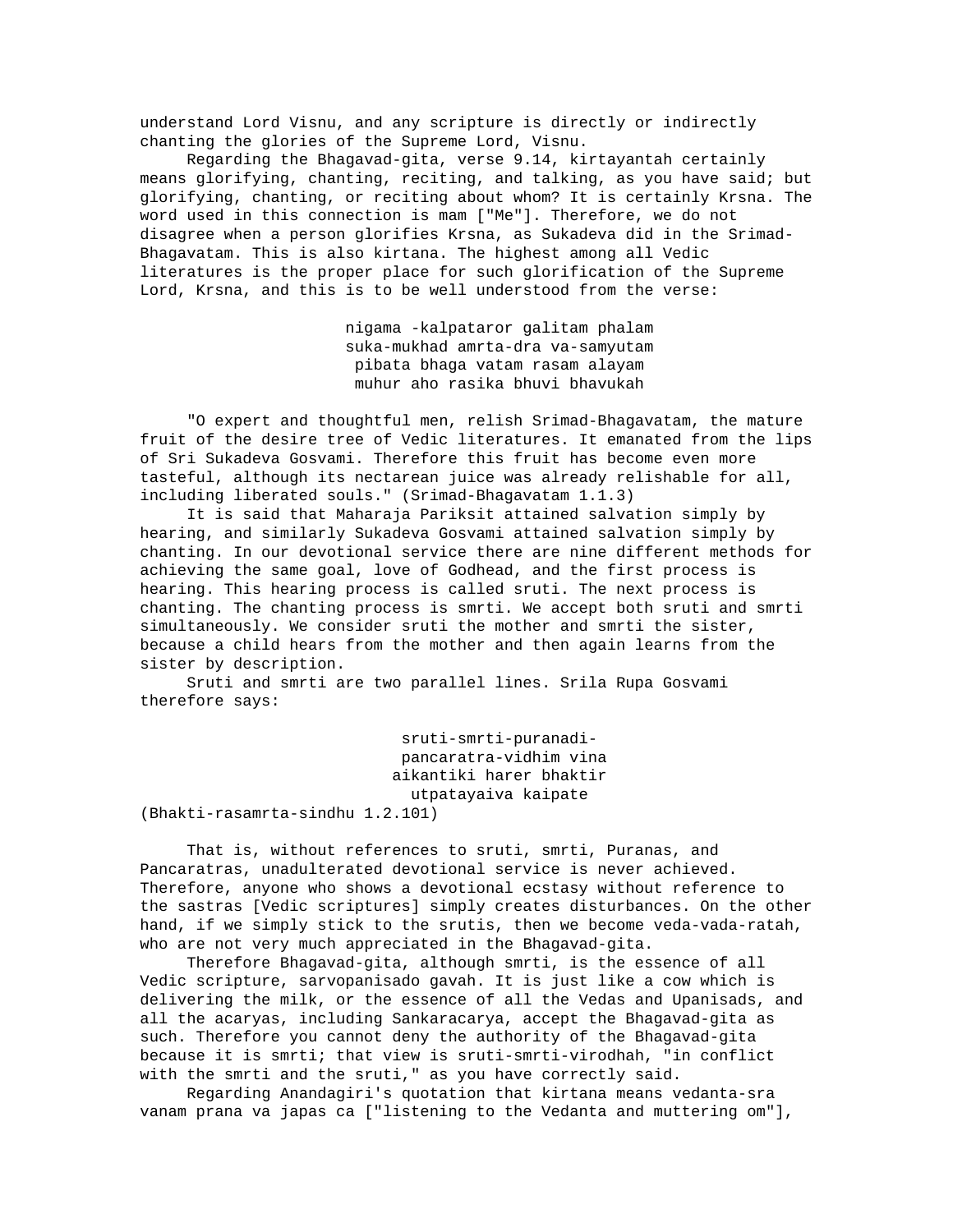the knower of Vedanta is Krsna, and He is the compiler of Vedanta. He is veda-vit and vedanta-krt. So where is there a greater opportunity for vedanta-sravana than to hear it from Krsna?

 Regarding the next verse, in which it is mentioned that jnanayajnena... yajanto mam, the object of worship is Krsna, as indicated by mam ["Me"]. The process is described in the Isopanisad, mantra 11:

> vidyam cavidyam ca yas tad vedobhayam saha avidyaya mrtyum tirtva vidyayamrtam asnute

 "Only one who can learn the process of nescience and that of transcendental knowledge side by side can transcend the influence of repeated birth and death and enjoy the full blessings of immortality."

 The culture of vidya, or transcendental knowledge, is essential for the human being, otherwise the culture of avidya, or nescience, binds him to conditional existence on the material platform. Materialistic existence means the pursuit or culture of sense gratification, and this kind of knowledge of sense gratification (avdiya) means advancement of repeated birth and death. Those who are absorbed in such knowledge cannot learn any lesson from the laws of nature, and they do the same things over repeatedly, being enamored of the beauty of illusory things. Vidya, or factual knowledge, on the other hand, means to know thoroughly the process of nescient activities while at the same time culturing transcendental science and thereby undeviatingly following the path of liberation.

 Liberation is the enjoyment of the full blessings of immortality. This immortality is enjoyed in the eternal kingdom of God (sambhutyamrtam asnute), the region of the Supreme Personality of Godhead, and is the result obtained by worshiping the Supreme Lord, the cause of all causes, sambhavat. So in this way real knowledge, vidya, means to worship the Supreme Personality of Godhead, Krsna; that is jnanayajnena, the worship of knowledge.

 This jnana-yajnena... yajanto mam is the perfection of knowledge, as stated in the Bhagavad-gita (7.19):

> bahunam janmanam ante jnanavan mam prapadyate vasudevah sarvam iti sa mahatma sudurlabhah

 "After many births and deaths, he who is actually in knowledge surrenders unto Me [Krsna], knowing Me to be the cause of all causes, and all that is. Such a great soul is very rare."

 If one has not yet come to this conclusion of knowledge and simply indulges in dry speculation without Krsna, then his hard speculative labor is something like beating empty husks of grain. The unhulled rice and the empty husks of rice look very much the same. One who knows how to get the grain out of the unhulled rice is wise, but one who beats on the empty husk, thinking to get some result, is simply wasting his labor uselessly. Similarly, if one studies the Vedas without finding the goal of the Vedas, Krsna, he simply wastes his valuable time.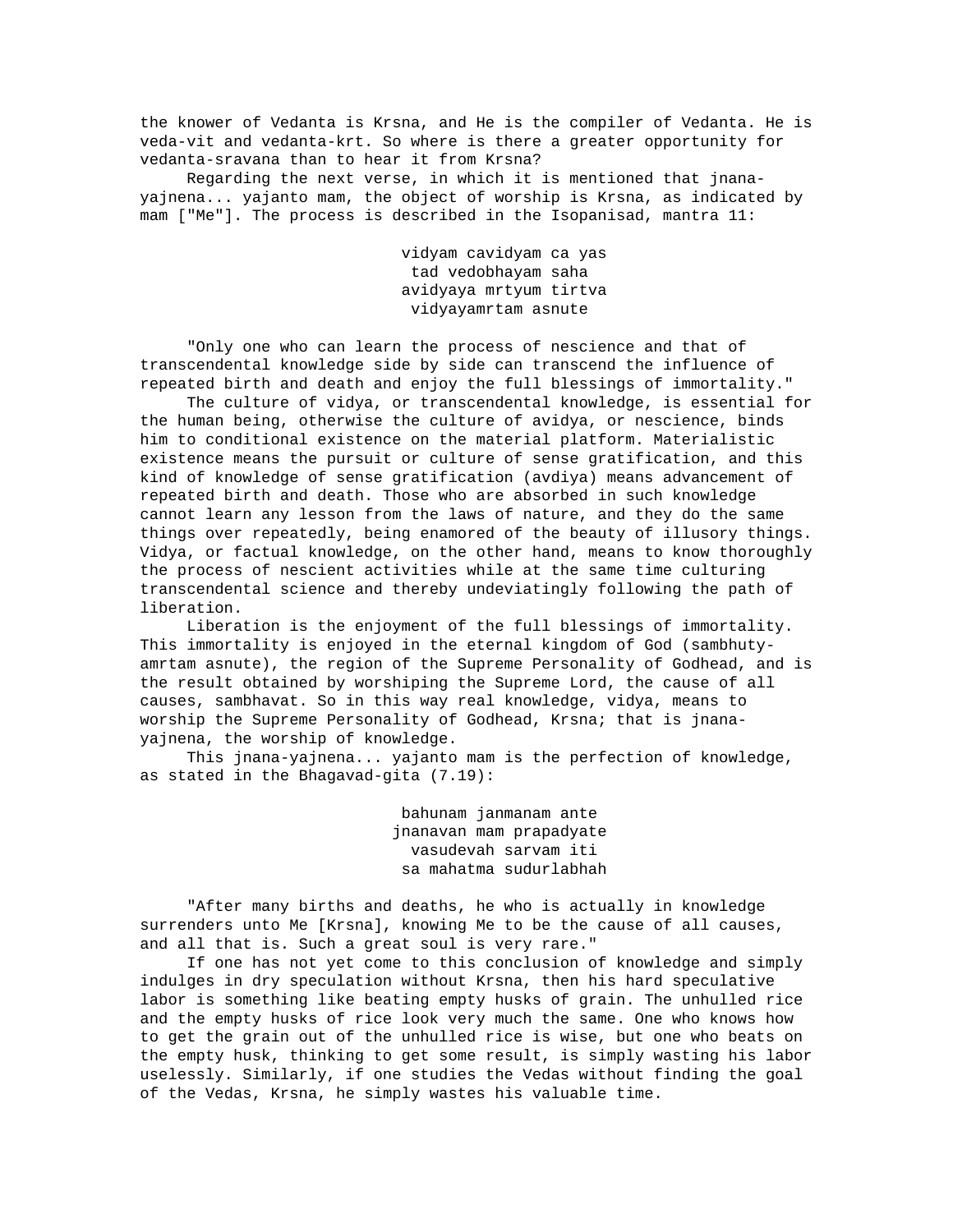So to cultivate knowledge for worshiping Krsna culminates after many, many births and deaths when one actually becomes wise. When one becomes wise in this way, he surrenders to Krsna, recognizing Him at last to be the cause of all causes and all that is. That sort of great soul is very rare. So those who have surrendered to Krsna life and soul are rare sudurlabha mahatmas. They are not ordinary mahatmas.

 By the grace of Lord Caitanya that highest perfectional status of life is being distributed very freely. The effect is also very encouraging; otherwise, how are boys and girls without any background of Vedic culture quickly occupying the posts of rare mahatmas simply by vibrating this transcendental sound, Hare Krsna? And simply on the basis of this chanting, the majority of them (those who are very sincere) are steady in devotional service and are not falling down to the four principles of material sinful life, namely (1) meat-eating, (2) illicit sexual connection, (3) taking of intoxicants, including coffee, tea, and tobacco, and (4) gambling. And that is the last sutra of the Vedantasutra, i.e., anavrttih sabdat ["By sound vibration one becomes liberated"].

 One has to learn by the result (phalena pariclyate). Our students are ordered to act like this, and they are not falling down. That they are remaining on the platform of pure spiritual life without hankering to culture the above principles of avidya, or sense gratification, is the test of their proper understanding of the Vedas. They do not come back to the material platform, because they are relishing the nectarean fruit of love of God.

 Sarva-phala-tyaga ["renunciation of all the fruits of one's work"] is explained in the Bhagavad-gita by the Lord Himself in the words sarva-dharman parityajya mam ekam saranam vraja: "Give up everything and simply surrender unto Me [Krsna]." The Hare Krsna mantra means "O Supreme Energy of Krsna and O Lord Krsna, please engage me in Your eternal service." So we have given up everything and are simply engaged in the service of the Lord. What Krsna orders us to do is our only engagement. We have given up all resultant actions of karma, jnana, and yoga; and that is the stage of pure devotional service, bhaktir uttama.

Yours sincerely,

A. C. Bhaktivedanta Swami

Swami A. C. Bhaktivedanta

Founder-Acarya

International Society for Krishna Consciousness Dear Swamiji:

 Thank you very much for your very interesting letter of February 15, 1970, with enclosure.

 I am afraid that whenever you quote a passage purporting to show that only the chanting of the name Krsna is required, I can quote another one which requires something else, adding, yadi sloko 'pi pramanam, ayam api slokah pramanam bha vitum arhati: "If mere verses are authoritative, this verse also ought to be regarded as authoritative." And there may be no end to this in the foreseeable future, as Patanjali also says, mahan hi sabdasya prayoga-visayah: "For vast is the domain for the use of words."

 Yours very sincerely, J. F. Staal

Dear Dr. Staal: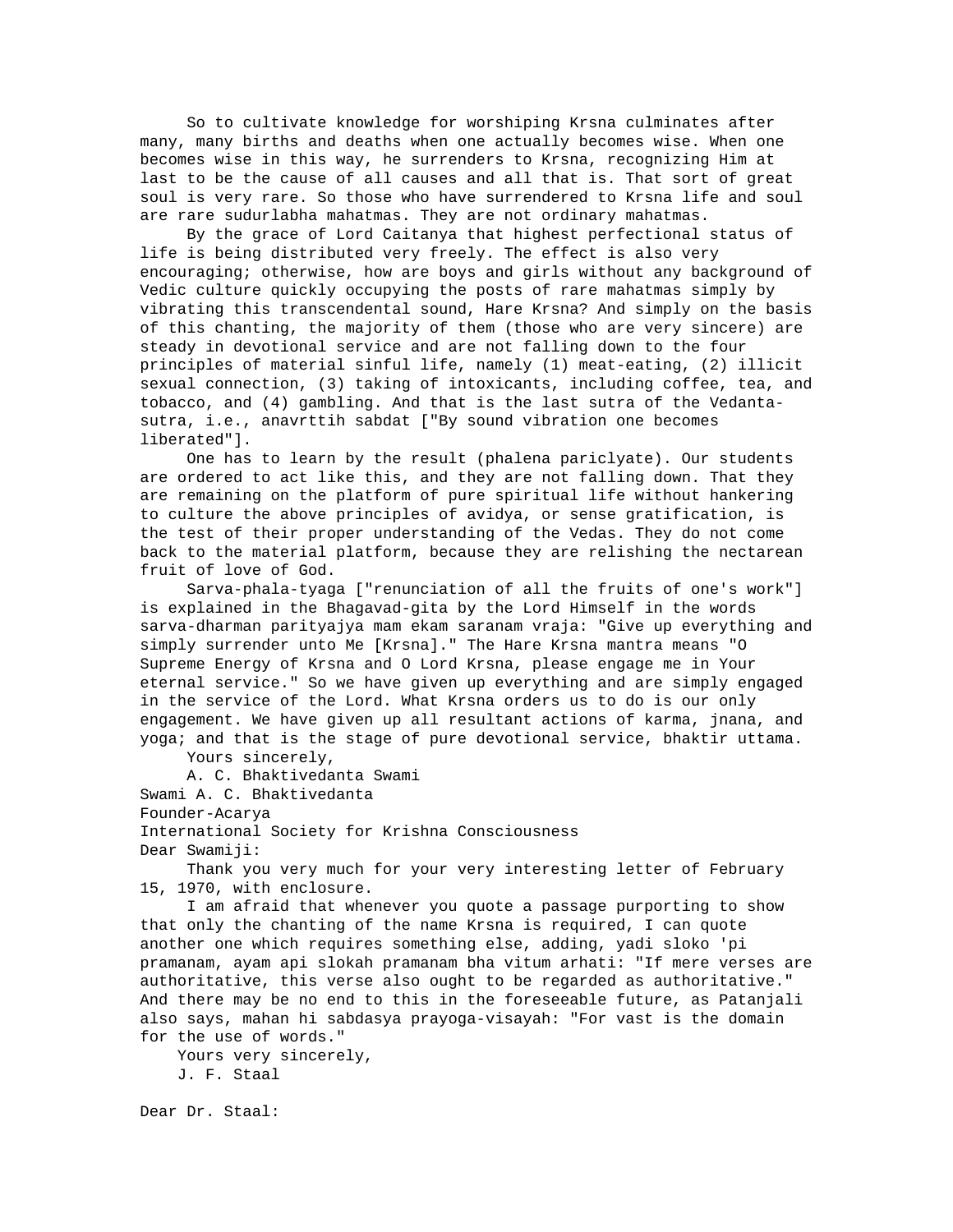I beg to thank you very much for your kind letter dated February 25, 1970. I am sorry that I could not reply to your letter earlier because I was a little busy in the matter of purchasing a new church estate at the above address. We have secured a very nice place for a separate temple, lecture room, my quarters, and the devotees' residential quarters, all together in a nice place with all the modern amenities.

 I beg to request you to visit this place at your convenience, and if you kindly let me know a day before, my students will be very glad to receive you properly.

 Regarding our correspondence, actually this quotation and counterquotation cannot solve the problem. In a court both the learned lawyers quote from law books, but that is not the solution to the case. The determination of the case is the judgment of the presiding judge. So argument cannot bring us to a conclusion.

 The scriptural quotations are sometimes contradictory, and every philosopher has a different opinion, because without putting forward a different thesis, no one can become a famous philosopher. It is therefore difficult to arrive at the right conclusion. The conclusion is, as above mentioned, to accept the judgment of authority. We follow the authority of Lord Caitanya Mahaprabhu, who is nondifferent from Krsna, and His version according to Vedic scripture is that in this age this chanting is the only solution for all problems of life. And that is actually being shown by practical experience.

 Recently there was a big procession of our students in Berkeley on the Advent Day of Lord Caitanya, and the public has remarked as follows: "This crowd of men is not like others, who assemble to break windows and create havoc." This is also confirmed by the police in the following words: "Members of the Krsna consciousness movement cooperated fully with the police, and their efforts to maintain peaceful order throughout the parade were so successful that only minimal police involvement was required."

 Similarly, in Detroit there was a big peace march, and our men were appreciated as "angels" in the crowd. So this Krsna consciousness movement is actually needed at the present moment as the panacea for all kinds of problems in human society.

 Other quotations will not act very appreciably at this time. In a drugstore there may be many medicines, and all may be genuine, but what is required is that an experienced physician prescribe medicine for a particular patient. We cannot say in this case, "This is also medicine, and this is also medicine." No. The medicine which is effective for a particular person is the medicine for him--phalena pariciate.

Yours very sincerely,

A. C. Bhaktivedanta Swami

## Final Note by Srila Prabhupada

 In a court of justice two lawyers put forward their respective relevant arguments taken from the authorized law books to decide a point, but it is up to the judge to decide the case in favor of one of the litigants. When the opposing lawyers put forward their arguments, both of them are legal and bona fide, but the judgment is given as to which argument is applicable to the particular case.

 Lord Caitanya gives His judgment on the authority of sastras that the chanting of the holy names of the Lord is the only means to elevate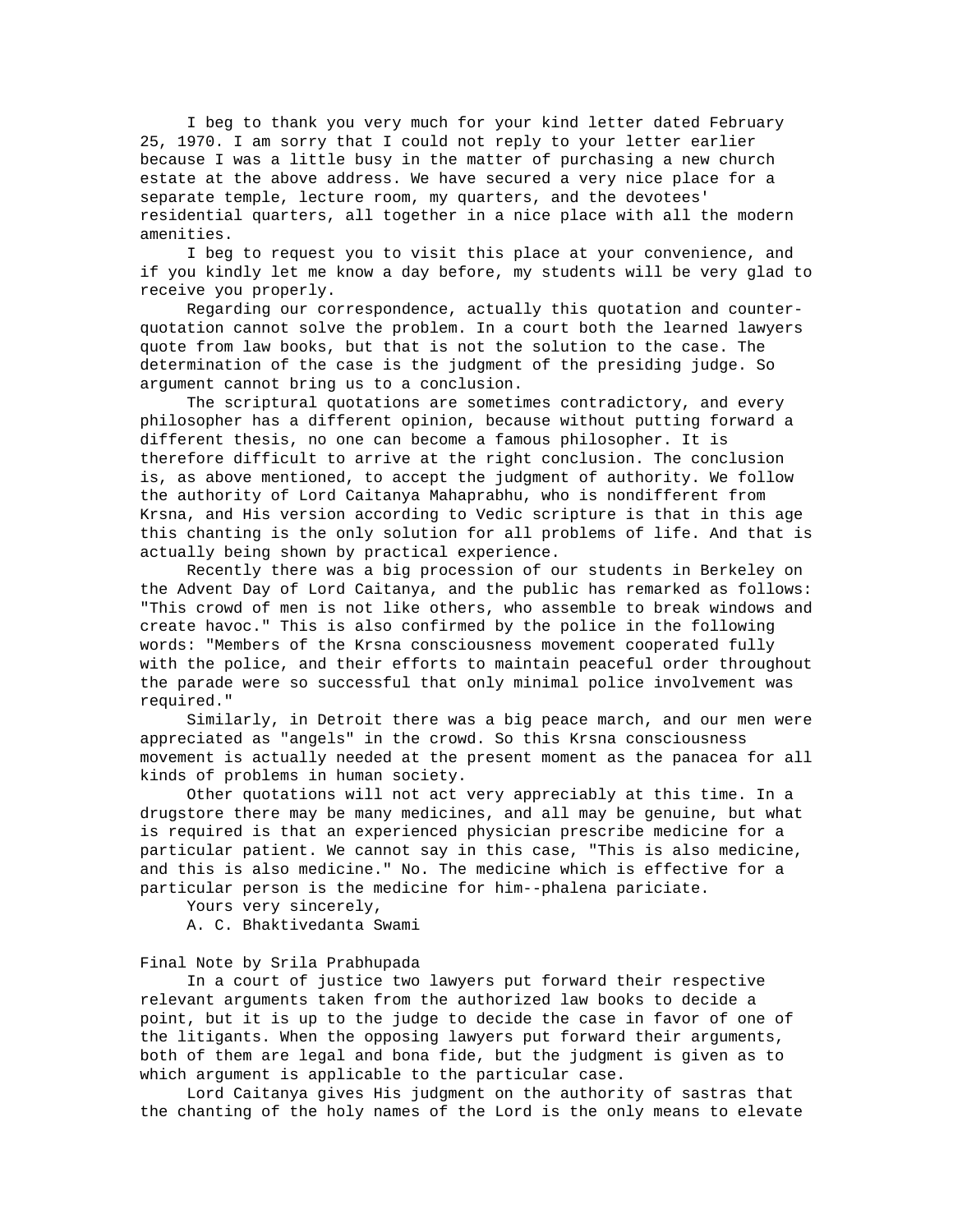one to the transcendental platform, and actually we can see it is effective. Each and every one of our students who has seriously taken to this process may be examined individually, and any impartial judge will find it easy to see that they have advanced in their transcendental realization further than any philosophers, religionists, yogis, karmis, etc.

 We have to accept everything favorable to the circumstances. Rejection of other methods in a particular circumstance does not mean that the rejected ones are not bona fide. But for the time being, taking into consideration the age, time, and object, methods are sometimes rejected even though bona fide. We have to test everything by its practical result. By such a test, in this age the constant chanting of the Hare Krsna maha-mantra undoubtedly proves very effective.

A. C. Bhaktivedanta Swami

# Krsna Consciousness:

Hindu Cult or Divine Culture?

When attempting to place the Krsna consciousness movement within a convenient historical-cultural context, many people identify the movement with Hinduism. But this is misleading. Srila Prabhupada disavows connection with the pantheism, polytheism, and caste consciousness that pervades modern Hinduism. Although Krsna consciousness and modern Hinduism share a common historical root-- India's ancient Vedic culture--Hindulsm has become, along with the other "great religions," a sectarian establishment, whereas Krsna consciousness is universal and transcends relative, sectarian designations.

 There is a misconception that the Krsna consciousness movement represents the Hindu religion. In fact, however, Krsna consciousness is in no way a faith or religion that seeks to defeat other faiths or religions. Rather, it is an essential cultural movement for the entire human society and does not consider any particular sectarian faith. This cultural movement is especially meant to educate people in how they can love God.

 Sometimes Indians both inside and outside of India think that we are preaching the Hindu religion, but actually we are not. One will not find the word Hindu in the Bhagavad-gita. Indeed, there is no such word as Hindu in the entire Vedic literature. This word has been introduced by the Muslims from provinces next to India, such as Afghanistan, Baluchistan, and Persia. There is a river called Sindhu bordering the north western provinces of India, and since the Muslims there could not pronounce Sindhu properly, they instead called the river Hindu, and the inhabitants of this tract of land they called Hindus. In India, according to the Vedic language, the Europeans are called mlecchas or yavanas. Similarly, Hindu is a name given by the Muslims.

 India's actual culture is described in the Bhagavad-gita, where it is stated that according to the different qualities or modes of nature there are different types of men, who are generally classified into four social orders and four spiritual orders. This system of social and spiritual division is known as varnasrama-dharma. The four varnas, or social orders, are brahmana, ksatria, vaisya. and sudra. The four asramas, or spiritual orders, are brahmacarya, grhastha, vanaprastha, and sannyasa. The varnasrama system is described in the Vedic scriptures known as the Puranas. The goal of this institution of Vedic culture is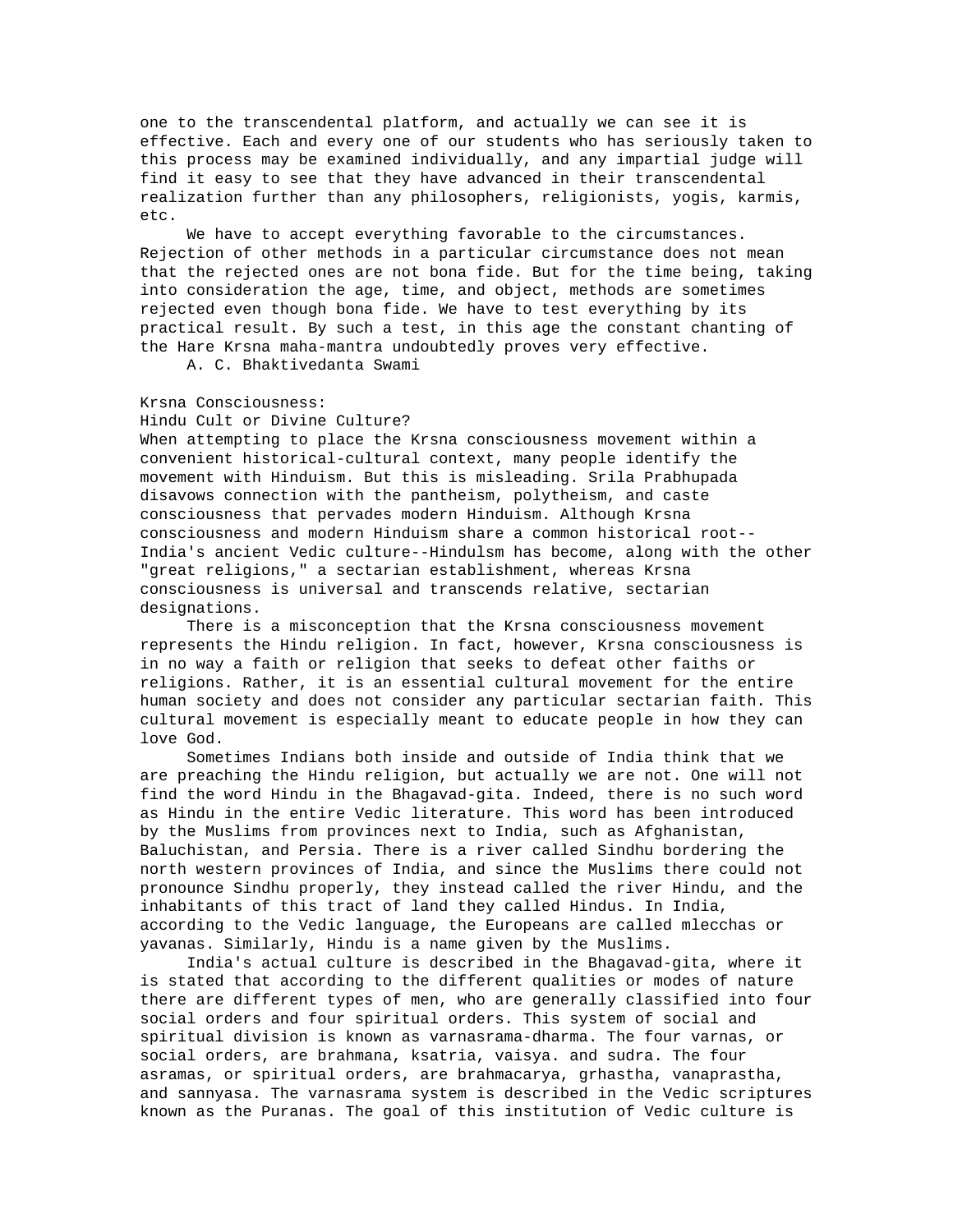to educate every man for advancement in knowledge of Krsna, or God. That is the entire Vedic program.

 When Lord Caitanya talked with the great devotee Ramananda Raya, the Lord asked him, "What is the basic principle of human life?" Ramananda Raya answered that human civilization begins when varnasramadharma is accepted. Before coming to the standard of varnasrama-dharma there is no question of human civilization. Therefore, the Krsna consciousness movement is trying to establish this right system of human civilization, which is known as Krsna consciousness, or daivavarnasrama--divine culture.

 In India, the varnasrama system has now been taken in a perverted way, and thus a man born in the family of a brahmana (the highest social order) claims that he should be accepted as a brahmana. But this claim is not accepted by the sastra (scripture). One's forefather may have been a brahmana according to gotra, or the family hereditary order, but real varnasrama-dharma is based on the factual quality one has attained, regardless of birth or heredity. Therefore, we are not preaching the present-day system of the Hindus, especially those who are under the influence of Sankaracarya, for Sankaracarya taught that the Absolute Truth is impersonal, and thus he indirectly denied the existence of God.

 Sankaracarya's mission was special; he appeared to reestablish the Vedic influence after the influence of Buddhism. Because Buddhism was patronized by Emperor Asoka, twenty-six hundred years ago the Buddhist religion practically pervaded all of India. According to the Vedic literature, Buddha was an incarnation of Krsna who had a special power and who appeared for a special purpose. His system of thought, or faith, was accepted widely, but Buddha rejected the authority of the Vedas. While Buddhism was spreading, the Vedic culture was stopped both in Indis and in other places. Therefore, since Sankaracarya's only aim was to drive away Buddha's system of philosophy, he introduced a system called Mayavada.

 Strictly speaking, Mayavada philosophy is atheism, for it is a process in which one imagines that there is God. This Mayavada system of philosophy has been existing since time immemorial. The present Indian system of religion or culture is based on the Mayavada philosophy of Sankaracarya, which is a compromise with Buddhist philosophy. According to Mayavada philosophy there actually is no God, or if God exists, He is impersonal and all-pervading and can therefore be imagined in any form. This conclusion is not in accord with the Vedic literature. That literature names many demigods, who are worshiped for different purposes, but in every case the Supreme Lord, the Personality of Godhead, Visnu, is accepted as the supreme controller. That is real Vedic culture.

 The philosophy of Krsna consciousness does not deny the existence of God and the demigods, but Mayavada philosophy denies both; it maintains that neither the demigods nor God exists. For the Mayavadis, ultimately all is zero. They say that one may imagine any authority- whether Visnu, Durga, Lord Siva, or the sun-god--because these are the demigods generally worshiped in society. But the Mayavada philosophy does not in fact accept the existence of any of them. The Mayavadis say that because one cannot concentrate one's mind on the impersonal Brahman, one may imagine any of these forms. This is a new system, called pancopasana. It was introduced by Sankaracarya, but the Bhagavad-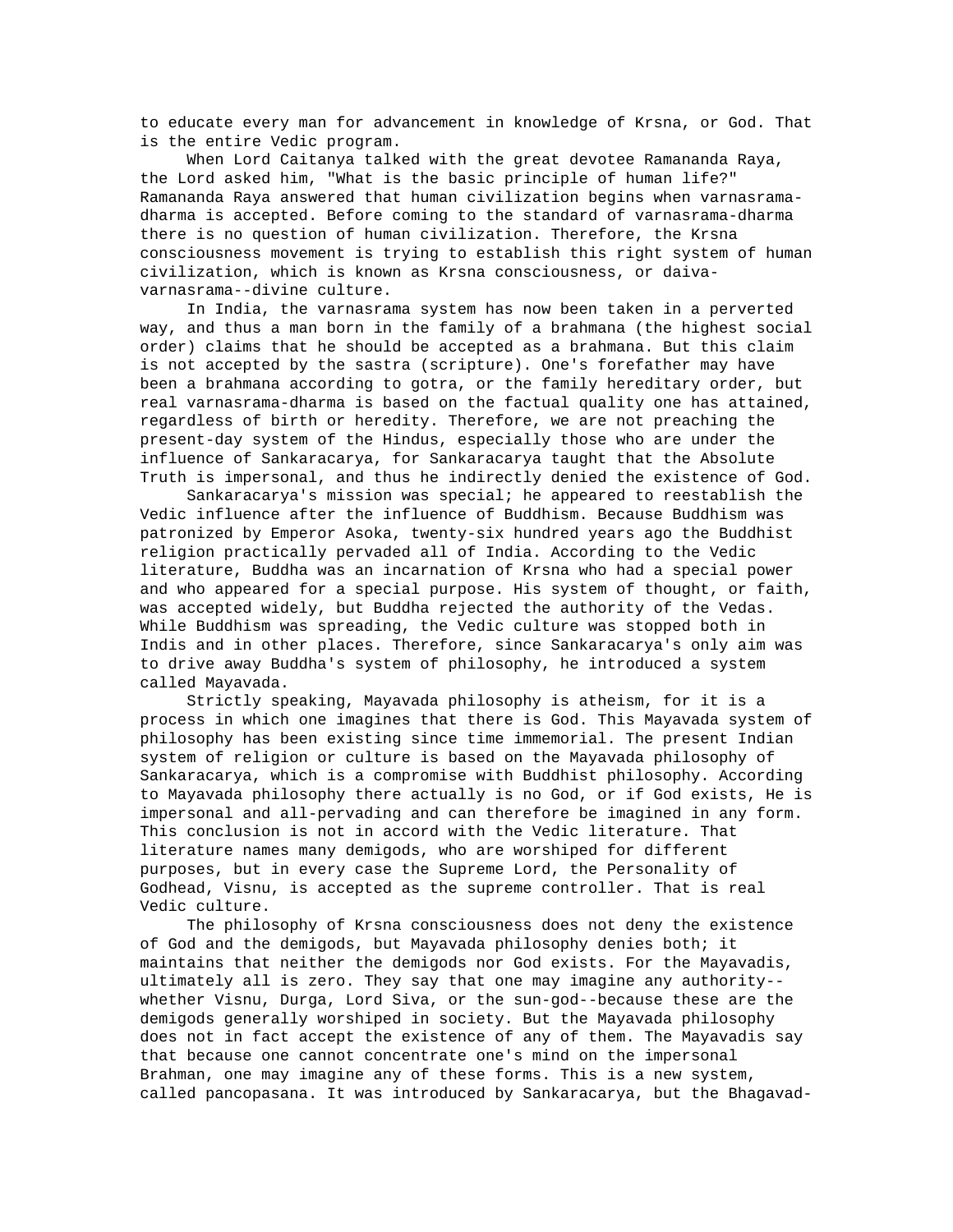gita does not teach any such doctrines, and therefore they are not authoritative.

 The Bhagavad-gita accepts the existence of the demigods. The demigods are described in the Vedas, and one cannot deny their existence, but they are not to be understood or worshiped according to the way of Sankaracarya. The worship of demigods is rejected in the Bhagavad-gita. The Gita (7.20) clearly states:

> kamals tais tair hrta jnanah prapadyante 'nya-devatah tam tam niamam asthaya prakrtya niatah svaya

 "Those whose minds are distorted by material desires surrender unto demigods and follow the particular rules and regulations of worship according to their own natures." Furthermore, in the Bhagavad-gita (2.44), Lord Krsna states:

> bhogaisvarya-prasaktanam tayapahrta-cetasam vyavasayatmika buddhih samadhau na vidhiyate

 "In the minds of those who are too attached to sense enjoyment and material opulence, and who are bewildered by such things, the resolute determination for devotional service does not take place." Those who are pursuing the various demigods have been described as hrta jnanah, which means "those who have lost their sense." That is also further explained in the Bhagavad-gita (7.23):

> antavat tu phalam tesam tad bha vaty aipa-medhasam devan deva-yajo yanti mad-bhakta yanti mam api

 "Men of small intelligence worship the demigods, and their fruits are limited and temporary. Those who worship the demigods go to the planets of the demigods, but My devotees reach My supreme abode." The rewards given by the demigods are temporary, because any material facility must act in connection with the temporary body. Whatever material facilities one gets, whether by modern scientific methods or by deriving benedictions from the demigods, will be finished with the body. But spiritual advancement will never be finished.

 People should not think that we are preaching a sectarian religion. No. We are simply preaching how to love God. There are many theories about the existence of God. The atheist, for example, will never believe in God. Atheists like Professor Jacques Monod, who won the Nobel prize, declare that everything is chance (a theory already put forward long ago by atheistic philosophers of India such as Carvaka). Then other philosophies, such as the karma-mimamsa philosophy, accept that if one goes on doing his work nicely and honestly, automatically the result will come, without need for one to refer to God. For evidence, the proponents of such theories cite the argument that if one is diseased with an infection and takes medicine to counteract it, the disease will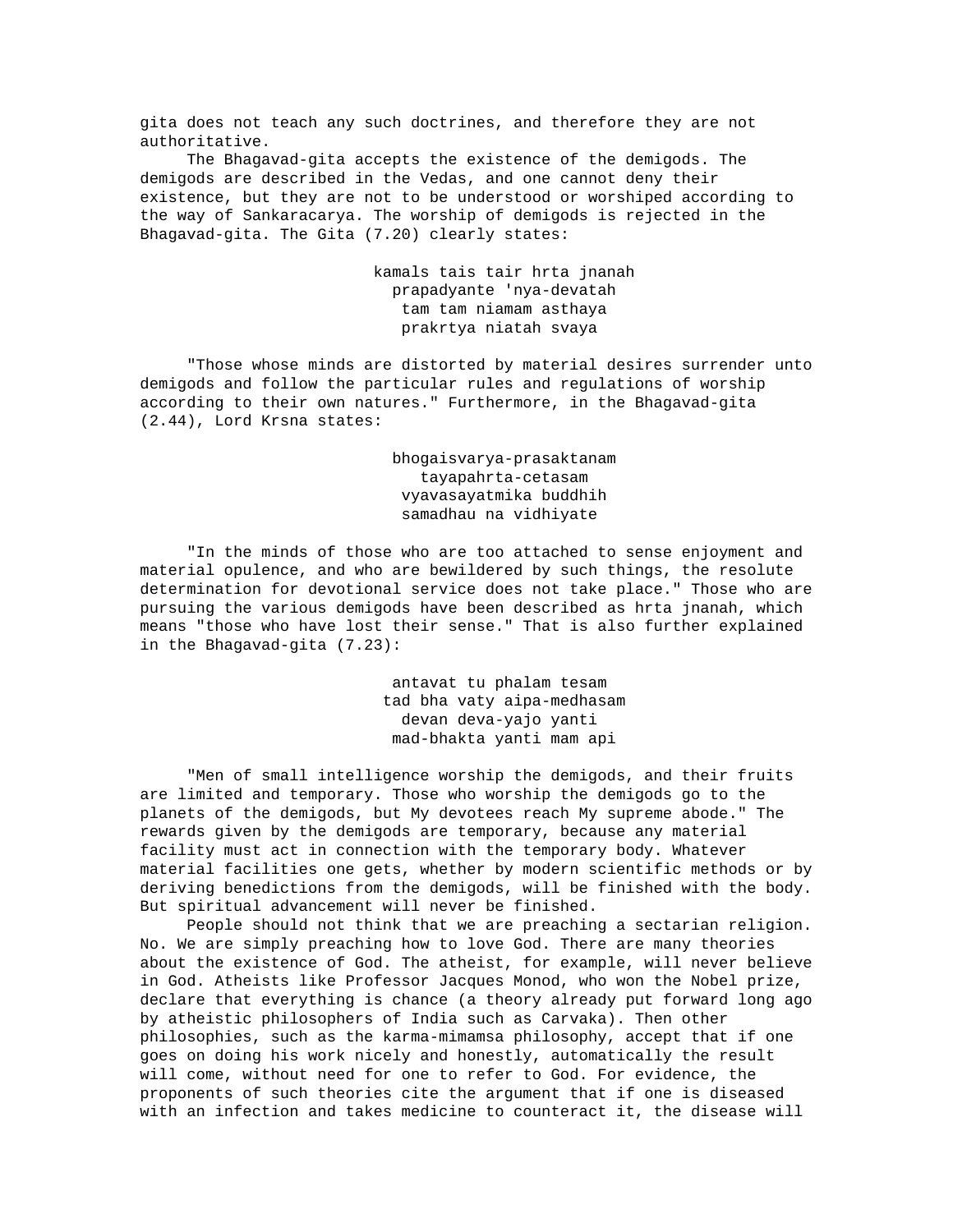be neutralized. But our argument in this connection is that even if one gives a man the best medicine, he still may die. The results are not always predictable. Therefore, there is a higher authority, daivanetrena, a supreme director. Otherwise, how is it that the son of a rich and pious man becomes a hippie in the street or that a man who works very hard and becomes rich is told by his doctor, "Now you may not eat any food, but only barley water"?

 The karma-mimamsa theory holds that the world is going on without the supreme direction of God. Such philosophies say that everything takes place by lust (kama-haitukam). By lust a man becomes attracted to a woman, and by chance there is sex, and the woman becomes pregnant. There is actually no plan to make the woman pregnant, but by a natural sequence when a man and a woman unite, a result is produced. The atheistic theory, which is described in the Sixteenth Chapter of the Bhagavad-gita as asuric, or demoniac, is that actually everything is going on in this way, because of chance and resulting from natural attraction. This demoniac theory supports the idea that if one wants to avoid children, he may use a contraceptive method.

 Actually, however, there is a great plan for everything--the Vedic plan. The Vedic literature gives directions regarding how men and women should unite, how they should beget children, and what the purpose of sex life is. Krsna says in the Bhagavad-gita that sex life sanctioned by the Vedic order, or sex life under the direction of the Vedic rules and regulations, is bona fide and is acceptable to Him. But chance sex life is not acceptable. If by chance one is sexually attracted and there are children, they are called varna-sankara, unwanted population. That is the way of the lower animals; it is not acceptable for humans. For humans, there is a plan. We cannot accept the theory that there is no plan for human life or that everything is born of chance and material necessity.

 Sankaracarya's theory that there is no God and that one can go on with his work and imagine God in any form just to keep peace and tranquillity in society is also more or less based on this idea of chance and necessity. Our way, however, which is completely different, is based on authority. It is this divine varnasrama-dharma that Krsna recommends, not the caste system as it is understood today. This modern caste system is now condemned in India also, and it should be condemned, for the classification of different types of men according to birth is not the Vedic or divine caste system.

 There are many classes of men in society--some men are engineers, some are medical practitioners, some are chemists, tradesmen, businessmen, and so on. These varieties of classes are not to be determined by birth, however, but by quality. No such thing as the caste-by-birth system is sanctioned by the Vedic literature, nor do we accept it. We have nothing to do with the caste system, which is also at present being rejected by the public in India. Rather, we give everyone the chance to become a brahmana and thus attain the highest status of life.

 Because at the present moment there is a scarcity of brahmanas, spiritual guides, and ksatrias, administrative men, and because the entire world is being ruled by sudras, or men of the manual laborer class, there are many discrepancies in society. It is to mitigate all these discrepancies that we have taken to this Krsna consciousness movement. If the brahmana class is actually reestablished, the other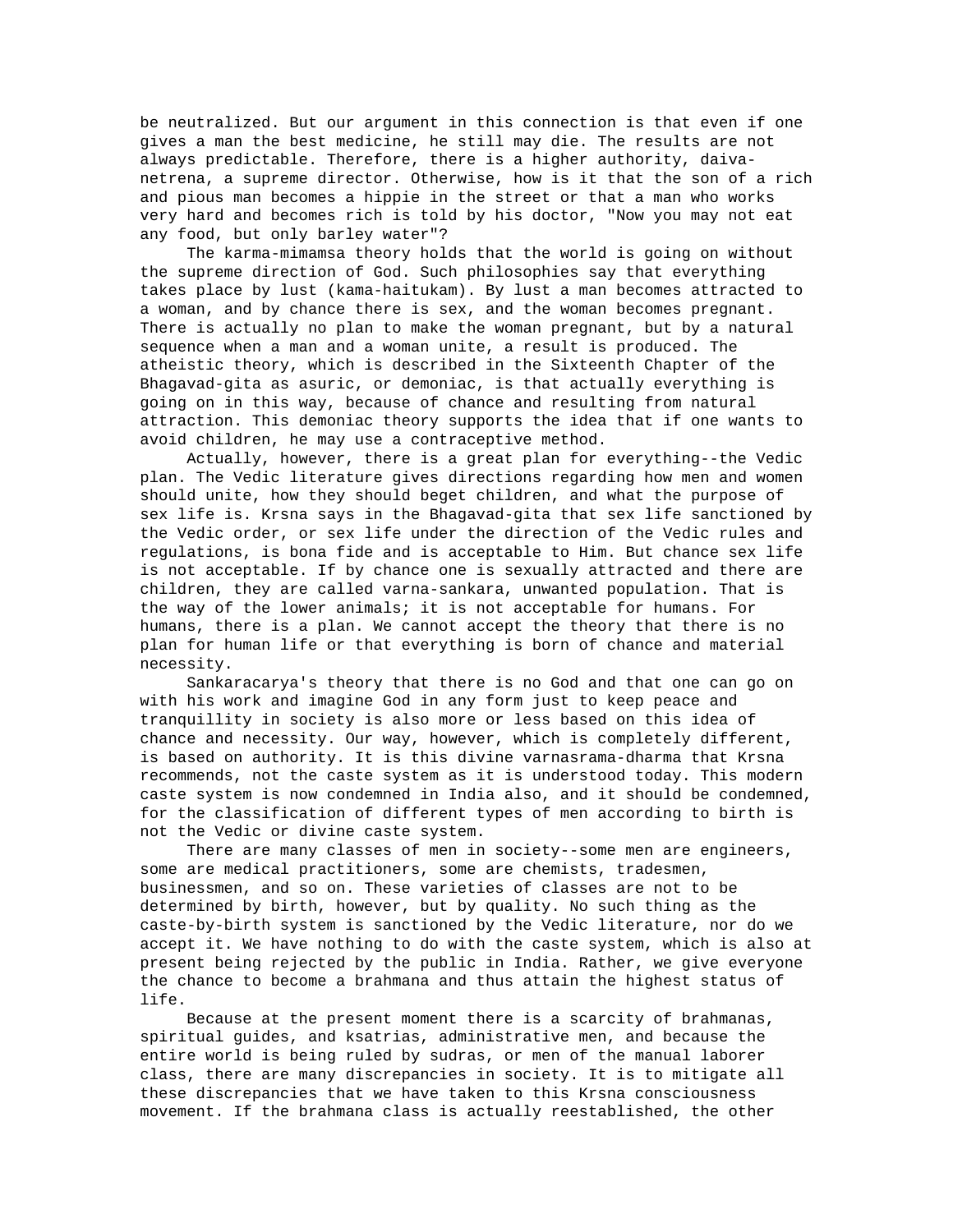orders of social well-being will automatically follow, just as when the brain is perfectly in order, the other parts of the body, such as the arms, the belly, and the legs, all act very nicely.

 The ultimate goal of this movement is to educate people in how to love God. Caitanya Mahaprabhu approves the conclusion that the highest perfection of human life is to learn how to love God. The Krsna consciousness movement has nothing to do with the Hindu religion or any system of religion. No Christian gentleman will be interested in changing his faith from Christian to Hindu. Similarly, no Hindu gentleman of culture will be ready to change to the Christian faith. Such changing is for men who have no particular social status. But everyone will be interested in understanding the philosophy and science of God and taking it seriously. One should clearly understand that the Krsna consciousness movement is not preaching the so-called Hindu religion. We are giving a spiritual culture that can solve all the problems of life, and therefore it is being accepted all over the world.

Chapter Four

#### Understanding Krsna and Christ

Krsna, Christos, Christ

In 1974, near ISKCON's center in Frankfurt am Main, West Germany, Srila Prabhupada and several of his disciples took a morning walk with father Emmanuel Jungclaussen, a Benedictine monk from Niederalteich Monastery. Noticing that Srila Prabhupada was carrying meditation beads similar to the rosary, Father Emmanuel explained that he also chanted a constant prayer: "Lord Jesus Christ, be merciful unto us." The following conversation ensued.

Srila Prabhupada: What is the meaning of the word Christ? Father Emmanuel: Christ comes from the Greek word Christos, meaning "the anointed one."

Srila Prabhupada: Christos is the Greek version of the word Krsna. Father Emmanuel: This is very interesting.

Srila Prabhupada: When an Indian person calls on Krsna, he often says, "Krsta." Krsta is a Sanskrit word meaning "attraction." So when we address God as "Christ," "Krsta," or "Krsna," we indicate the same allattractive Supreme Personality of Godhead. When Jesus said, "Our Father, who an in heaven, sanctified be Thy name," that name of God was "Krsta" or "Krsna." Do you agree?

Father Emmanuel: I think Jesus, as the son of God, has revealed to us the actual name of God: Christ. We can call God "Father," but if we want to address Him by His actual name, we have to say "Christ." Srila Prabhupada: Yes. "Christ" is another way of saying Krsta, and "Krsta" is another way of pronouncing Krsna, the name of God. Jesus said that one should glorify the name of God, but yesterday I heard one theologian say that God has no name--that we can call Him only "Father." A son may call his father "Father," but the father also has a specific name. Similarly, "God" is the general name of the Supreme Personality of Godhead, whose specific name is Krsna. Therefore whether you call God "Christ," "Krsta," or "Krsna," ultimately you are addressing the same Supreme Personality of Godhead.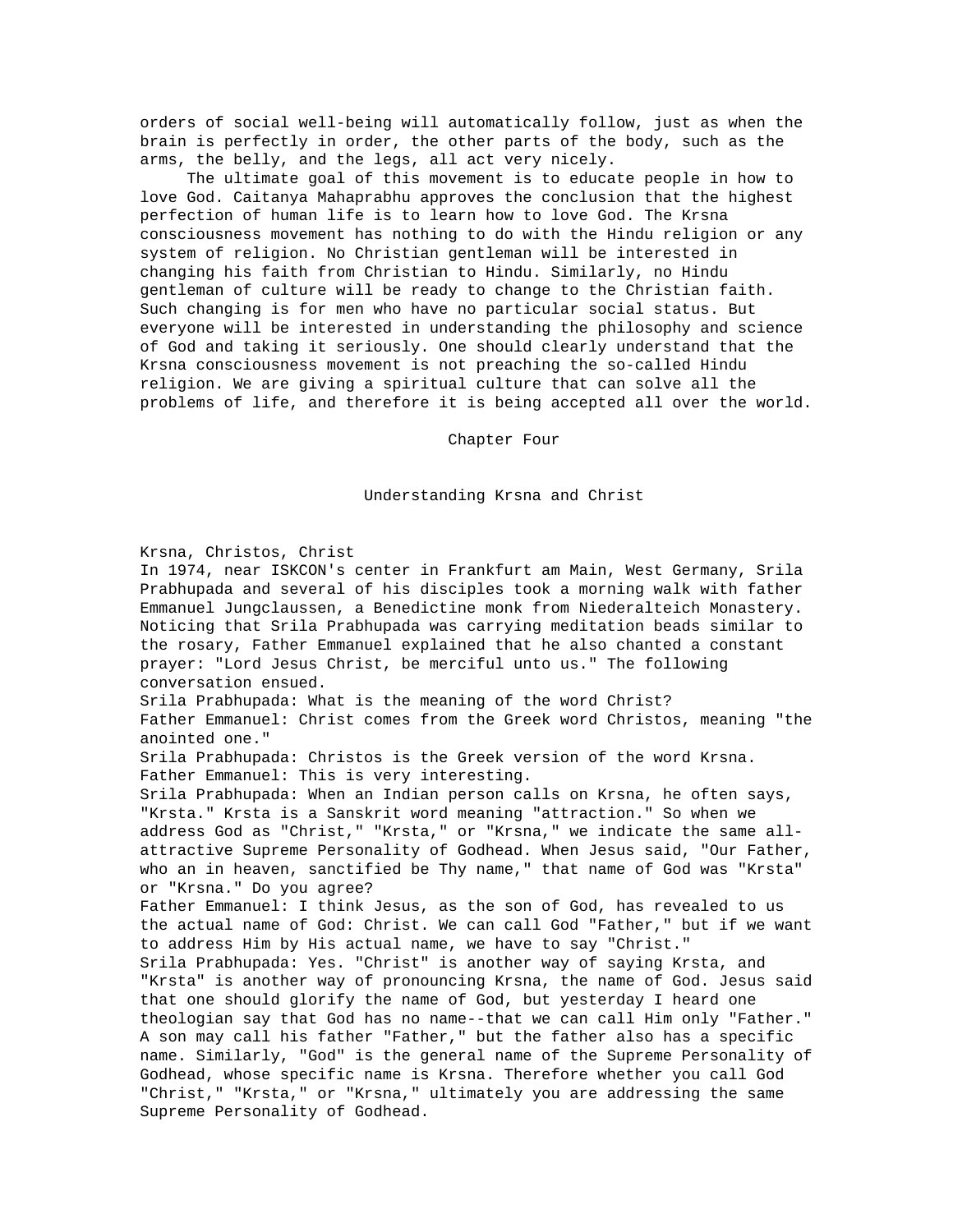Father Emmanuel: Yes, if we speak of God's actual name, then we must say, "Christos." In our religion, we have the Trinity: the Father, Son, and the Holy Spirit. We believe we can know the name of God only by revelation from the Son of God. Jesus Christ revealed the name of the father, and therefore we take the name Christ as the revealed name of God.

Srila Prabhupada: Actually, it doesn't matter--Krsna or Christ--the name is the same. The main point is to follow the injunctions of the Vedic scriptures that recommend chanting the name of God in this age. The easiest way is to chant the maha-mantra: Hare Krsna, Hare Krsna, Krsna Krsna, Hare Hare/ Hare Rama, Hare Rama, Rama Rama, Hare Hare. Rama and Krsna are names of God, and Hare is the energy of God. So when we chant the maha-mantra, we address God together with His energy. This energy is of two kinds, the spiritual and the material. At present we are in the clutches of the material energy. Therefore we pray to Krsna that He may kindly deliver us from the service of the material energy and accept us into the service of the spiritual energy. That is our whole philosophy. Hare Krsna means, "O energy of God, O God [Krsna], please engage me in Your service." It is our nature to render service. Somehow or other we have come to the service of material things, but when this service is transformed into the service of the spiritual energy, then our life is perfect. To practice bhakti-yoga [loving service to God] means to become free from designations like "Hindu," "Muslim," "Christian," this or that, and simply to serve God. We have created Christian, Hindu, and Muhammadan religions, but when we come to a religion without designations, in which we don't think we are Hindus or Christians or Muhammadans, then we can speak of pure religion, or bhakti. Father Emmanuel: Mukti?

Srila Prabhupada: No, bhakti. When we speak of bhakti, mukti [liberation from material miseries] is included. Without bhakti there is no mukti, but if we act on the platform of bhakti, then mukti is included. We learn this from the Bhagavad-gita (14.26):

> mam ca yo 'vyabhicarena bhakti-yogena sevate sa gunan samatityaitan brahma-bhuyaya kalpate

 "One who engages in full devotional service, who does not fall down under any circumstance, at once transcends the modes of material nature and thus comes to the level of Brahman." Father Emmanuel: Is Brahman Krsna?

Srila Prabhupada: Krsna is Parabrahman. Brahman is realized in three aspects: as impersonal Brahman, as localized Paramatma, and as personal Brahman. Krsna is personal, and He is the Supreme Brahman, for God is ultimately a person. In the Srimad-Bhagavatam (1.2.11), this is confirmed:

> vadanti tat tattva-vidas tattvam yajjnanam advayam brahmeti paramatmeti bhagavan iti sabdyate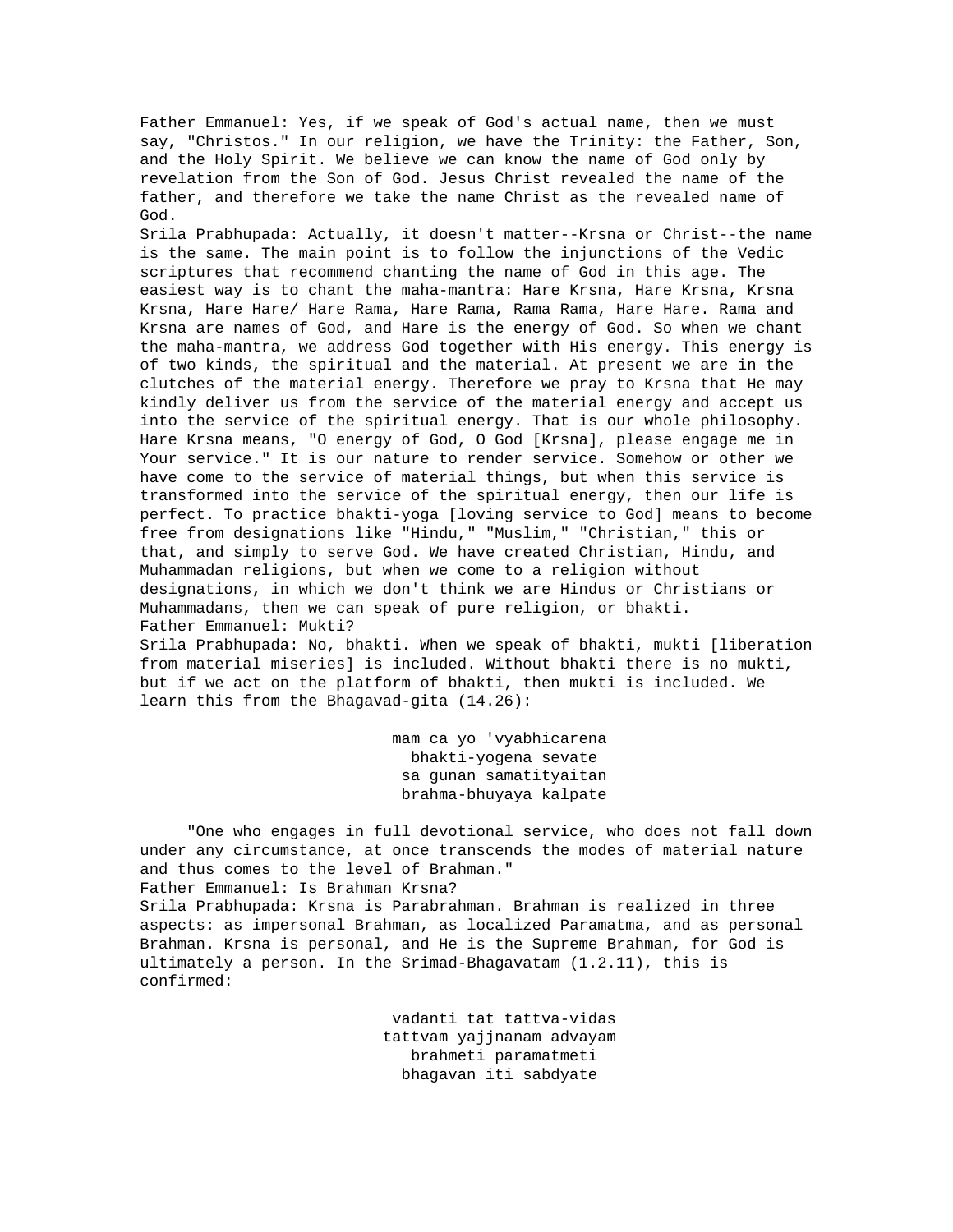"Learned transcendentalists who know the Absolute Truth call this nondual substance Brahman, Paramatma, or Bhagavan." The feature of the Supreme Personality is the ultimate realization of God. He has all six opulences in full: He is the strongest, the richest, the most beautiful, the most famous, the wisest, and the most renounced. Father Emmanuel: Yes, I agree.

Srila Prabhupada: Because God is absolute, His name, His form, and His qualities are also absolute, and they are nondifferent from Him. Therefore to chant God's holy name means to associate directly with Him. When one associates with God, one acquires godly qualities, and when one is completely purified, one becomes an associate of the Supreme Lord. Father Emmanuel: But our understanding of the name of God is limited. Srila Prabhupada: Yes, we are limited, but God is unlimited. And because He is unlimited, or absolute, He has unlimited names, each of which is God. We can understand His names as much as our spiritual understanding is developed.

Father Emmanuel: May I ask a question? We Christians also preach love of God, and we try to realize love of God and render service to Him with all our heart and all our soul. Now, what is the difference between your movement and ours? Why do you send your disciples to the Western countries to preach love of God when the gospel of Jesus Christ is propounding the same message?

Srila Prabhupada: The problem is that the Christians do not follow the commandments of God. Do you agree?

Father Emmanuel: Yes, to a large extent you're right.

Srila Prabhupada: Then what is the meaning of the Christians' love for God? If you do not follow the orders of God, then where is your love? Therefore we have come to teach what it means to love God: if you love Him, you cannot be disobedient to His orders. And if you're disobedient, your love is not true.

 All over the world, people love not God but their dogs. The Krsna consciousness movement is therefore necessary to teach people how to revive their forgotten love for God. Not only the Christians, but also the Hindus, the Muhammadans, and all others are guilty. They have rubber-stamped themselves "Christian," "Hindu," or "Muhammadan," but they do not obey God. That is the problem. Visitor: Can you say in what way the Christians are disobedient?

Sri1a Prabhupada: Yes. The first point is that they violate the commandment "Thou shalt not kill" by maintaining slaughterhouses. Do you agree that this commandment is being violated?

Father Emmanuel: Personally, I agree.

Srila Prabhupada: Good. So if the Christians want to love God, they must stop killing animals.

Father Emmanuel: But isn't the most important point--

Srila Prabhupada: If you miss one point, there is a mistake in your calculation. Regardless of what you add or subtract after that, the mistake is already in the calculation, and everything that follows will also be faulty. We cannot simply accept that part of the scripture we like, and reject what we don't like, and still expect to get the result. For example, a hen lays eggs with its back part and eats with its beak. A farmer may consider, "The front part of the hen is very expensive because I have to feed it. Better to cut it off." But if the head is missing there will be no eggs anymore, because the body is dead. Similarly, if we reject the difficult part of the scriptures and obey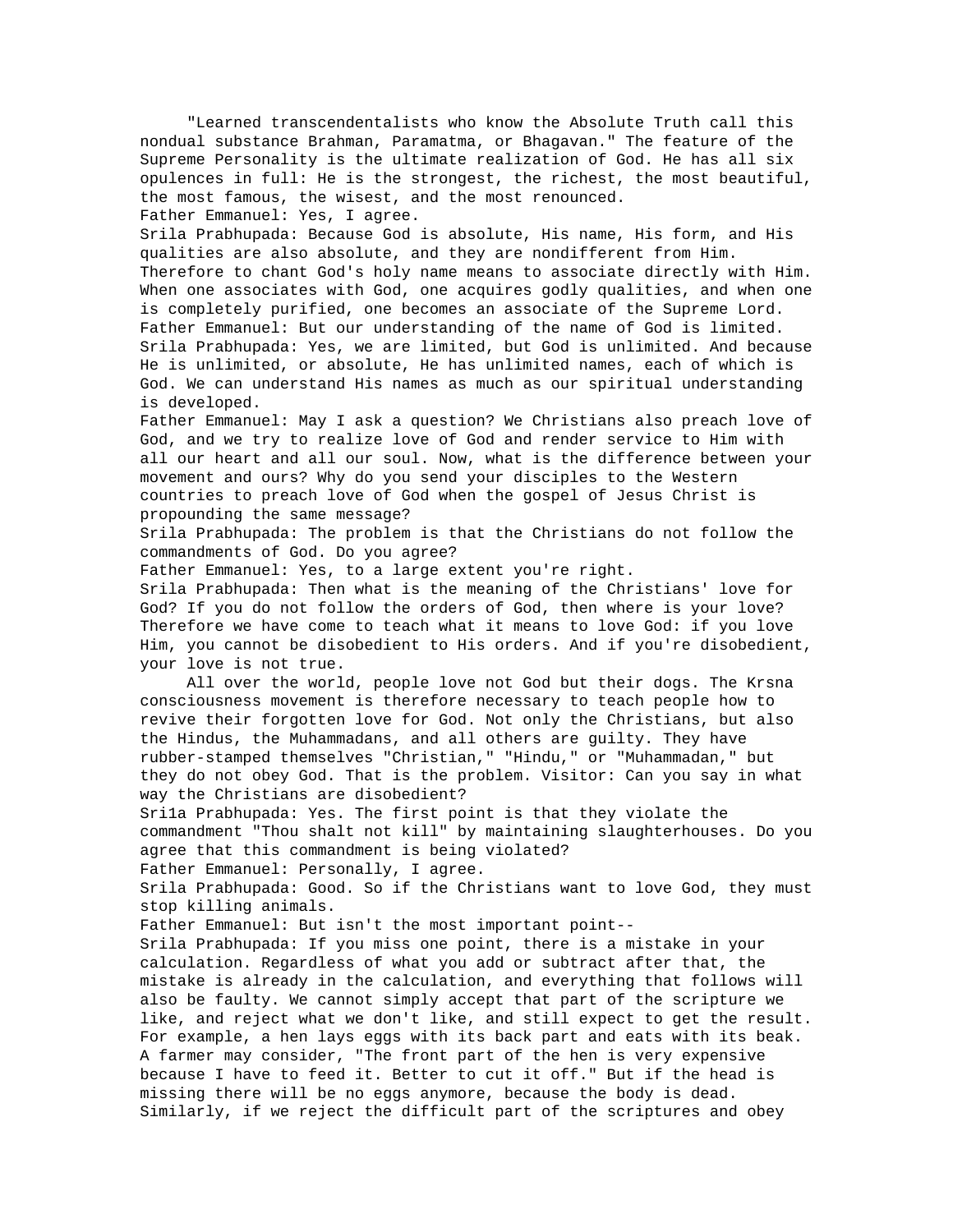the part we like, such an interpretation will not help us. We have to accept all the injunctions of the scripture as they are given, not only those that suit us. If you do not follow the first order, "Thou shalt not kill," then where is the question of love of God? Visitor: Christians take this commandment to be applicable to human beings, not to animals. Srila Prabhupada: That would mean that Christ was not intelligent enough to use the right word: murder. There is killing, and there is murder. Murder refers to human beings. Do you think Jesus was not intelligent enough to use the right word--murder--instead of the word killing? Killing means any kind of killing, and especially animal killing. If Jesus had meant simply the killing of humans, he would have used the word murder. Father Emmanuel: But in the Old Testament the commandment "Thou shalt not kill" does refer to murder. And when Jesus said, "Thou shalt not

kill," he extended this commandment to mean that a human being should not only refrain from killing another human being, but should also treat him with love. He never spoke about man's relationship with other living entities, but only about his relationship with other human beings. When he said, "Thou shalt not kill," he also meant in the mental and emotional sense--that you should not insult anyone or hurt him, treat him badly, and so on.

Srila Prabhupada: We are not concerned with this or that testament but only with the words used in the commandments. If you want to interpret these words, that is something else. We understand the direct meaning. "Thou shalt not kill" means, "The Christians should not kill." You may put forth interpretations in order to continue the present way of action, but we understand very clearly that there is no need for interpretation. Interpretation is necessary if things are not clear. But here the meaning is clear. "Thou shalt not kill" is a clear instruction. Why should we interpret it?

Father Emmanuel: Isn't the eating of plants also killing? Srila Prabhupada: The Vaisnava philosophy teaches that we should not even kill plants unnecessarily. In the Bhagavad-gita (9.26) Krsna says:

> patram puspam phalam toyam yo me bhaktya prayacchati tad aham bhakty-upahrtam asnami prayatatmanah

 "If someone offers Me with love and devotion a leaf, a flower, a fruit, or a little water, I will accept it." We offer Krsna only the kind of food He demands, and then we eat the remnants. If offering vegetarian food to Krsna were sinful, then it would be Krsna's sin, not ours. But God is apapa-viddha--sinful reactions are not applicable to Him. He is like the sun, which is so powerful that it can purify even urine--something impossible for us to do. Krsna is also like a king, who may order a murderer to be hanged but who himself is beyond punishment because he is very powerful. Eating food first offered to the Lord is also something like a soldier's killing during wartime. In a war, when the commander orders a man to attack, the obedient soldier who kills the enemy will get a medal. But if the same soldier kills someone on his own, he will be punished. Similarly, when we eat only prasada [the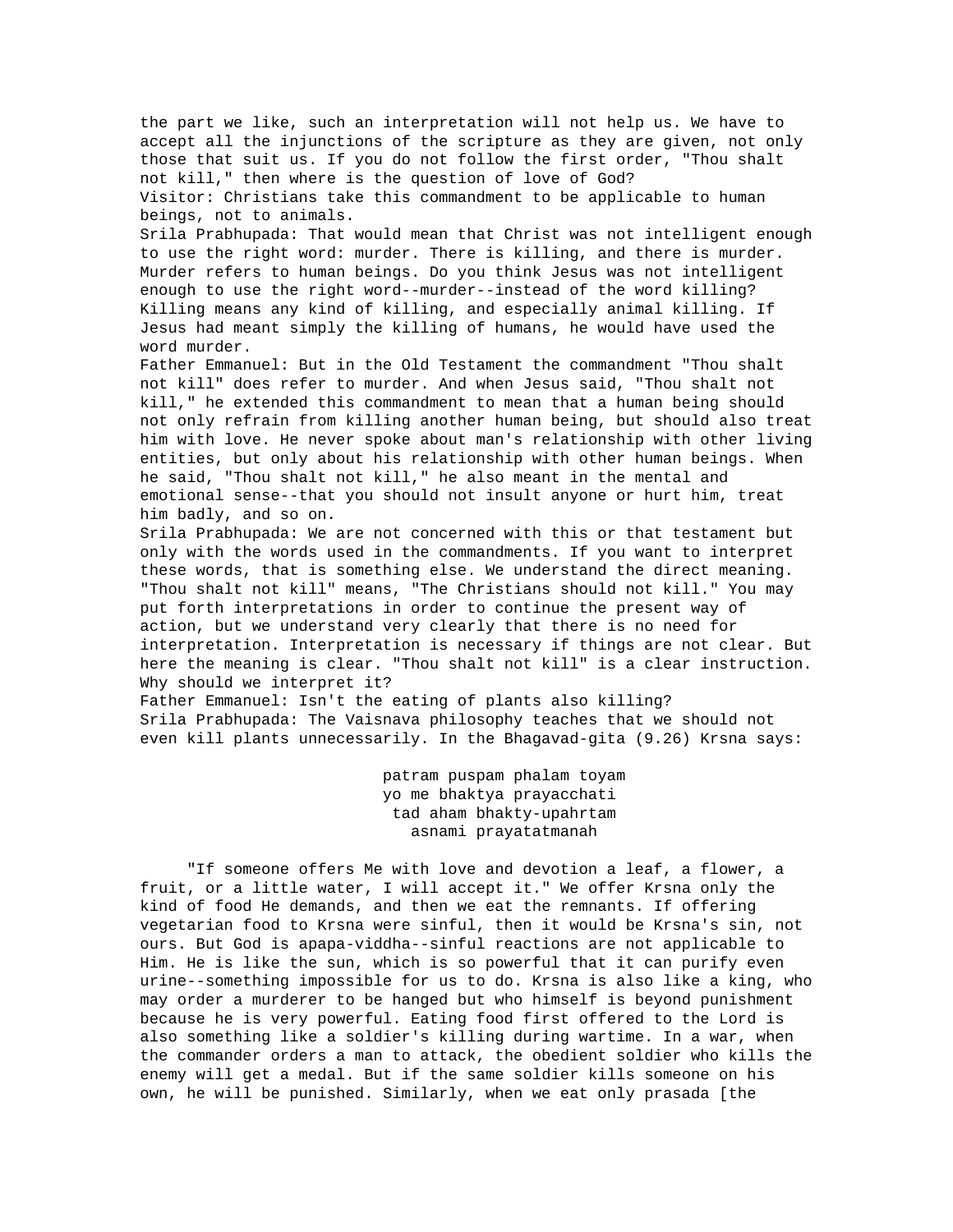remnants of food offered to Krsna], we do not commit any sin. This is confirmed in the Bhagavad-gita (3.13):

> yajna-sistasinah santo mucyante sarva-kilbisaih bhunjate te tv agham papa ye pacanty atma-karanat

 "The devotees of the Lord are released from all kinds of sins because they eat food that is first offered for sacrifice. Others, who prepare food for personal sense enjoyment, verily eat only sin." Father Emmanuel: Krsna cannot give permission to eat animals? Srila Prabhupada: Yes--in the animal kingdom. But the civilized human being, the religious human being, is not meant to kill and eat animals. If you stop killing animals and chant the holy name Christ, everything will be perfect. I have not come to teach you, but only to request you to please chant the name of God. The Bible also demands this of you. So let's kindly cooperate and chant, and if you have a prejudice against chanting the name Krsna, then chant "Christos" or "Krsta"--there is no difference. Sri Caitanya said: namnam akari bahudha nija-sarva-saktih. "God has millions and millions of names, and because there is no difference between God's name and Himself, each one of these names has the same potency as God." Therefore, even if you accept designations like "Hindu," "Christian," or "Muhammadan," if you simply chant the name of God found in your own scriptures, you will attain the spiritual platform. Human life is meant for self-realization--to learn how to love God. That is the actual beauty of man. Whether you discharge this duty as a Hindu, a Christian, or a Muhammadan, it doesn't matter--but discharge it!

### Father Emmanuel: I agree.

Srila Prabhupada [pointing to a string of 108 meditation beads]: We always have these beads, just as you have your rosary. You are chanting, but why don't the other Christians also chant? Why should they miss this opportunity as human beings? Cats and dogs cannot chant, but we can, because we have a human tongue. If we chant the holy names of God, we cannot lose anything; on the contrary, we gain greatly. My disciples practice chanting Hare Krsna constantly. They could also go to the cinema or do so many other things, but they have given everything up. They eat neither fish nor meat nor eggs, they don't take intoxicants, they don't drink, they don't smoke, they don't partake in gambling, they don't speculate, and they don't maintain illicit sexual connections. But they do chant the holy name of God. If you would like to cooperate with us, then go to the churches and chant, "Christ," "Krsta," or "Krsna." What could be the objection?

Father Emmanuel: There is none. For my part, I would be glad to join you.

Srila Prabhupada: No, we are speaking with you as a representative of the Christian church. Instead of keeping the churches closed, why not give them to us? We would chant the holy name of God there twenty-four hours a day. In many places we have bought churches that were practically closed because no one was going there. In London I saw hundreds of churches that were closed or used for mundane purposes. We bought one such church in Los Angeles. It was sold because no one came there, but if you visit this same church today, you will see thousands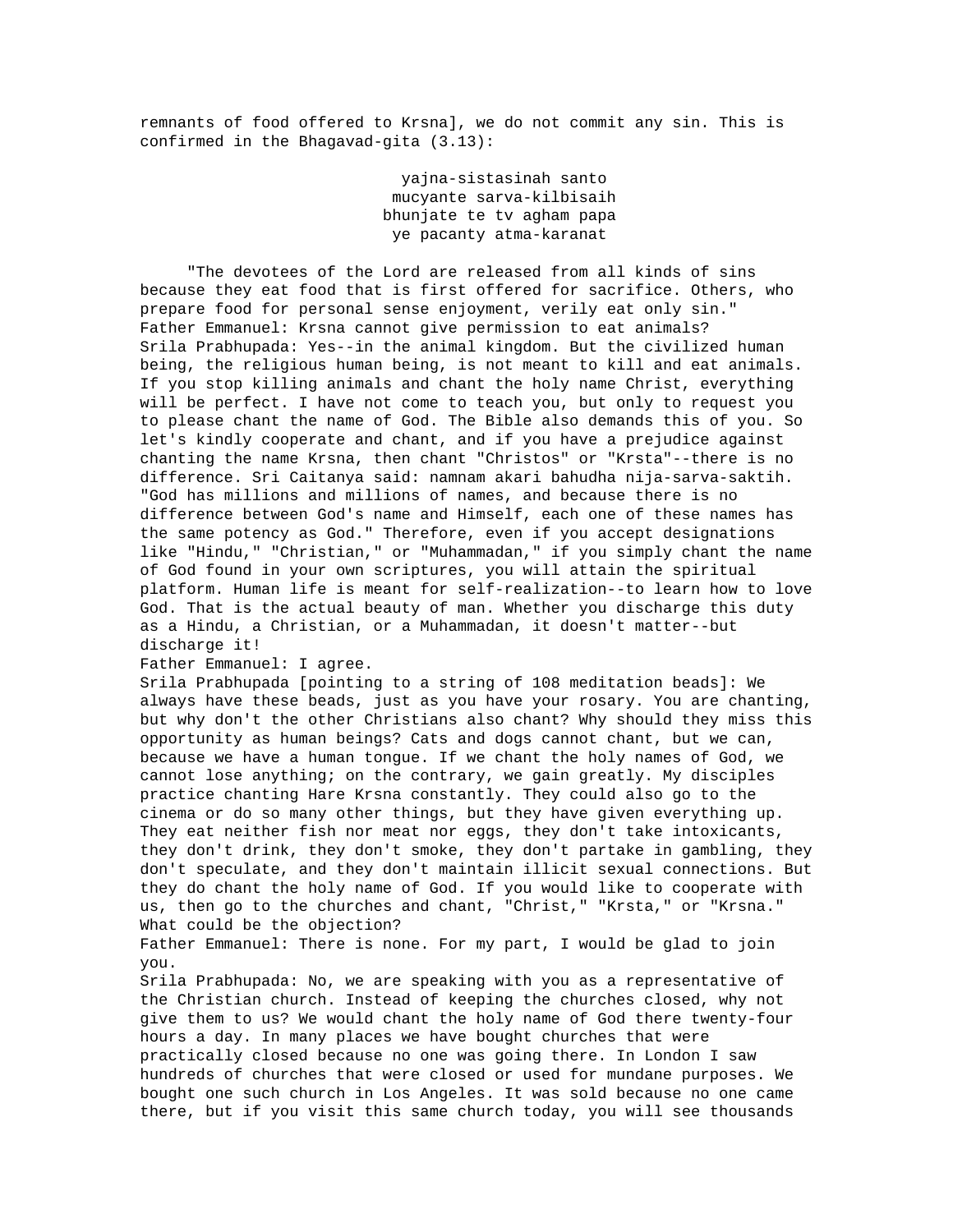of people. Any intelligent person can understand what God is in five minutes; it doesn't require five hours. Father Emmanuel: I understand. Srila Prabhupada: But the people do not. Their disease is that they don't want to understand. Visitor: I think understanding God is not a question of intelligence, but a question of humility. Srila Prabhupada: Humility means intelligence. The humble and meek own the kingdom of God. This is stated in the Bible, is it not? But the philosophy of the rascals is that everyone is God, and today this idea has become popular. Therefore no one is humble and meek. If everyone thinks that he is God, why should he be humble and meek? Therefore I teach my disciples how to become humble and meek. They always offer their respectful obeisances in the temple and to the spiritual master, and in this way they make advancement. The qualities of humbleness and meekness lead very quickly to spiritual realization. In the Vedic scriptures it is said, "To those who have firm faith in God and the spiritual master, who is His representative, the meaning of the Vedic scriptures is revealed." Father Emmanuel: But shouldn't this humility be offered to everyone else, also? Srila Prabhupada: Yes, but there are two kinds of respect: special and ordinary. Sri Krsna Caitanya taught that we shouldn't expect honor for ourselves, but should always respect everyone else, even if he is disrespectful to us. But special respect should be given to God and His pure devotee. Father Emmanuel: Yes, I agree. Srila Prabhupada: I think the Christian priests should cooperate with the Krsna consciousness movement. They should chant the name Christ or Christos and should stop condoning the slaughter of animals. This program follows the teachings of the Bible; it is not my philosophy. Please act accordingly and you will see how the world situation will change. Father Emmanuel: I thank you very much. Srila Prabhupada: Hare Krsna. Jesus Christ Was a Guru The spiritual leader of the Hare Krsna movement here recognizes Lord Jesus Christ as "the son of God, the representative of God... our guru... our spiritual master," yet he has some sharp words for those who currently claim to be Christ's followers... The Srimad-Bhagavatam states that any bona fide preacher of God consciousness must have the qualities of titiksa (tolerance) and karuna (compassion). In the character of Lord Jesus Christ we find both these qualities. He was so tolerant that even while he was being crucified, he didn't condemn anyone. And he was so compassionate that he prayed to God to forgive the very persons who were trying to kill him. (Of course, they could not actually kill him. But they were thinking that he could be killed, so they were committing a great offense.) As Christ was being crucified he prayed, "Father, forgive them. They know not what they are doing." A preacher of God consciousness is a friend to all living beings.

Lord Jesus Christ exemplified this by teaching, "Thou shalt not kill." But the Christians like to misinterpret this instruction. They think the animals have no soul, and therefore they think they can freely kill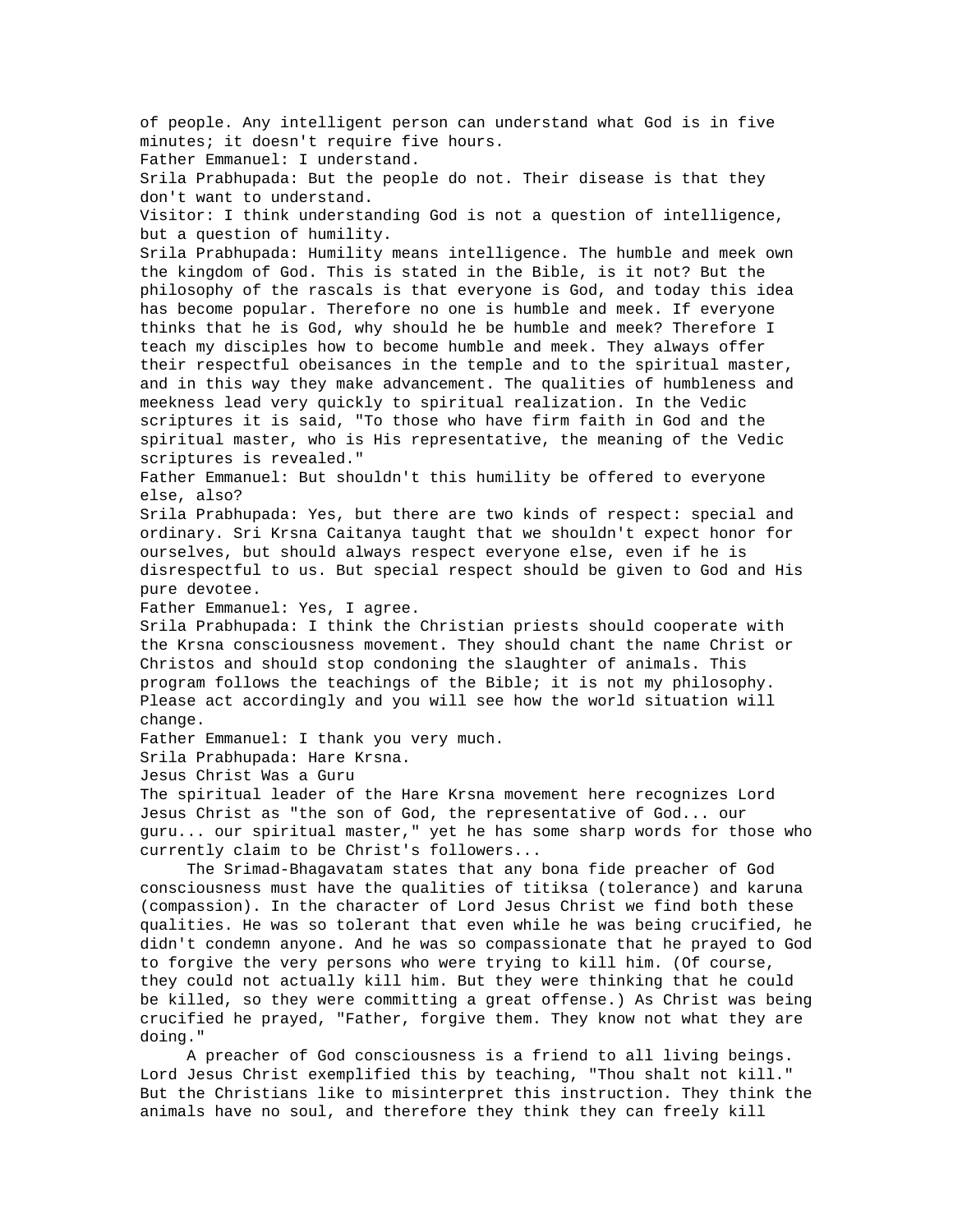billions of innocent animals in the slaughterhouses. So although there are many persons who profess to be Christians, it would be very difficult to find one who strictly follows the instructions of Lord Jesus Christ.

 A Vaisnava is unhappy to see the suffering of others. Therefore, Lord Jesus Christ agreed to be crucified--to free others from their suffering. But his followers are so unfaithful that they have decided, "Let Christ suffer for us, and we'll go on committing sin." They love Christ so much that they think, "My dear Christ, we are very weak. We cannot give up our sinful activities. So you please suffer for us."

 Jesus Christ taught, "Thou shalt not kill." But his followers have now decided, "Let us kill anyway," and they open big, modern, scientific slaughterhouses. "If there is any sin, Christ will suffer for us." This is a most abominable conclusion.

 Christ can take the sufferings for the previous sins of his devotees. But first they have to be sane: "Why should I put Jesus Christ into suffering for my sins? Let me stop my sinful activities."

 Suppose a man--the favorite son of his father--commits a murder. And suppose he thinks, "If there is any punishment coming, my father can suffer for me." Will the law allow it? When the murderer is arrested and says, "No, no. You can release me and arrest my father; I am his pet son," will the police officials comply with that fool's request? He committed the murder, but he thinks his father should suffer the punishment! Is that a sane proposal? "No. You have committed the murder; you must be hanged." Similarly, when you commit sinful activities, you must suffer--not Jesus Christ. This is God's law.

 Jesus Christ was such a great personality--the son of God, the representative of God. He had no fault. Still, he was crucified. He wanted to deliver God consciousness, but in return they crucified him- they were so thankless. They could not appreciate his preaching. But we appreciate him and give him all honor as the representative of God.

 Of course, the message that Christ preached was just according to his particular time, place, and country, and just suited for a particular group of people. But certainly he is the representative of God. Therefore we adore Lord Jesus Christ and offer our obeisances to him.

 Once, in Melbourne, a group of Christian ministers came to visit me. They asked, "What is your idea of Jesus Christ?" I told them, "He is our guru. He is preaching God consciousness, so he is our spiritual master." The ministers very much appreciated that.

 Actually, anyone who is preaching God's glories must be accepted as a guru. Jesus Christ is one such great personality. We should not think of him as an ordinary human being. The scriptures say that anyone who considers the spiritual master to be an ordinary man has a hellish mentality. If Jesus Christ were an ordinary man, then he could not have delivered God consciousness.

"Thou Shalt Not Kill" or "Thou Shalt Not Murder"?

At a monastic retreat near Paris, in July of 1973, Srila Prabhupada talked with Cardinal Jean Danielou: "... the Bible does not simply say, `Do not kill the human being.' It says broadly, `Thou shalt not kill.'... why do you interpret this to suit your own convenience?" Srila Prabhupada: Jesus Christ said, "Thou shalt not kill." So why is it that the Christian people are engaged in animal killing?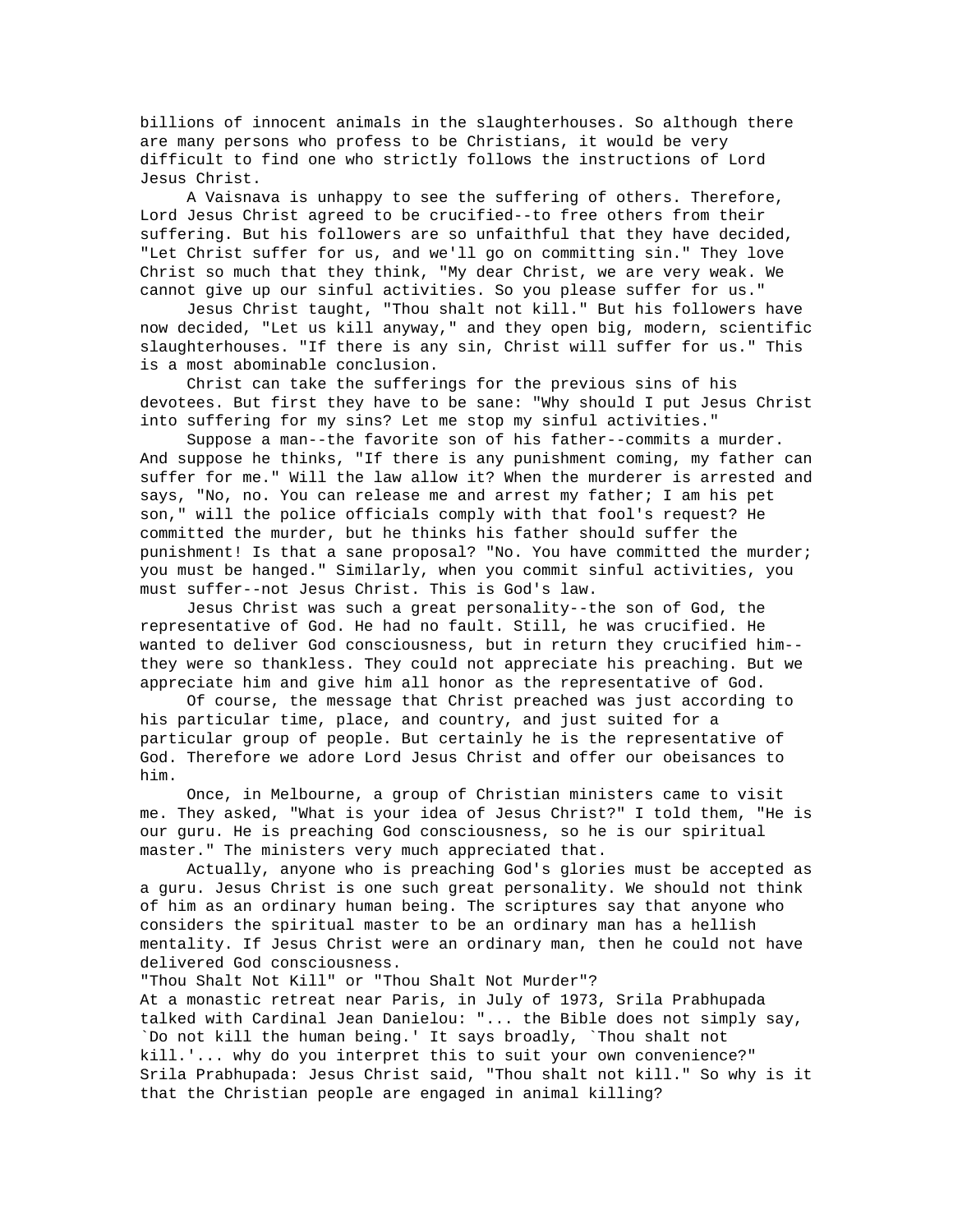Cardinal Danielou: Certainly in Christianity it is forbidden to kill, but we believe that there is a difference between the life of a human being and the life of the beasts. The life of a human being is sacred because man is made in the image of God; therefore, to kill a human being is forbidden. Srila Prabhupada: But the Bible does not simply say, "Do not kill the human being." It says broadly, "Thou shalt not kill." Cardinal Danielou: We believe that only human life is sacred. Srila Prabhupada: That is your interpretation. The commandment is "Thou shalt not kill." Cardinal Danielou: It is necessary for man to kill animals in order to have food to eat. Srila Prabhupada: No. Man can eat grains, vegetables, fruits, and milk. Cardinal Danielou: No flesh? Srila Prabhupada: No. Human beings are meant to eat vegetarian food. The tiger does not come to eat your fruits. His prescribed food is animal flesh. But man's food is vegetables, fruits, grains, and milk products. So how can you say that animal killing is not a sin? Cardinal Danielou: We believe it is a question of motivation. If the killing of an animal is for giving food to the hungry, then it is justified. Srila Prabhupada: But consider the cow: we drink her milk; therefore, she is our mother. Do you agree? Cardinal Danielou: Yes, surely. Srila Prabhupada: So if the cow is your mother, how can you support killing her? You take the milk from her, and when she's old and cannot give you milk, you cut her throat. Is that a very humane proposal? In India those who are meat-eaters are advised to kill some lower animals like goats, pigs, or even buffalo. But cow killing is the greatest sin. In preaching Krsna consciousness we ask people not to eat any kind of meat, and my disciples strictly follow this principle. But if, under certain circumstances, others are obliged to eat meat, then they should eat the flesh of some lower animal. Don't kill cows. It is the greatest sin. And as long as a man is sinful, he cannot understand God. The human being's main business is to understand God and to love Him. But if you remain sinful, you will never be able to understand God--what to speak of loving Him. Cardinal Danielou: I think that perhaps this is not an essential point. The important thing is to love God. The practical commandments can vary from one religion to the next. Srila Prabhupada: So, in the Bible God's practical commandment is that you cannot kill; therefore killing cows is a sin for you. Cardinal Danielou: God says to the Indians that killing is not good, and he says to the Jews that... Srila Prabhupada: No, no. Jesus Christ taught, "Thou shalt not kill." Why do you interpret this to suit your own convenience? Cardinal Danielou: But Jesus allowed the sacrifice of the Paschal Lamb. Srila Prabhupada: But he never maintained a slaughterhouse. Cardinal Danielou: [Laughs.] No, but he did eat meat. Srila Prabhupada: When there is no other food, someone may eat meat in order to keep from starving. That is another thing. But it is most sinful to regularly maintain slaughterhouses just to satisfy your tongue. Actually, you will not even have a human society until this cruel practice of maintaining slaughterhouses is stopped. And although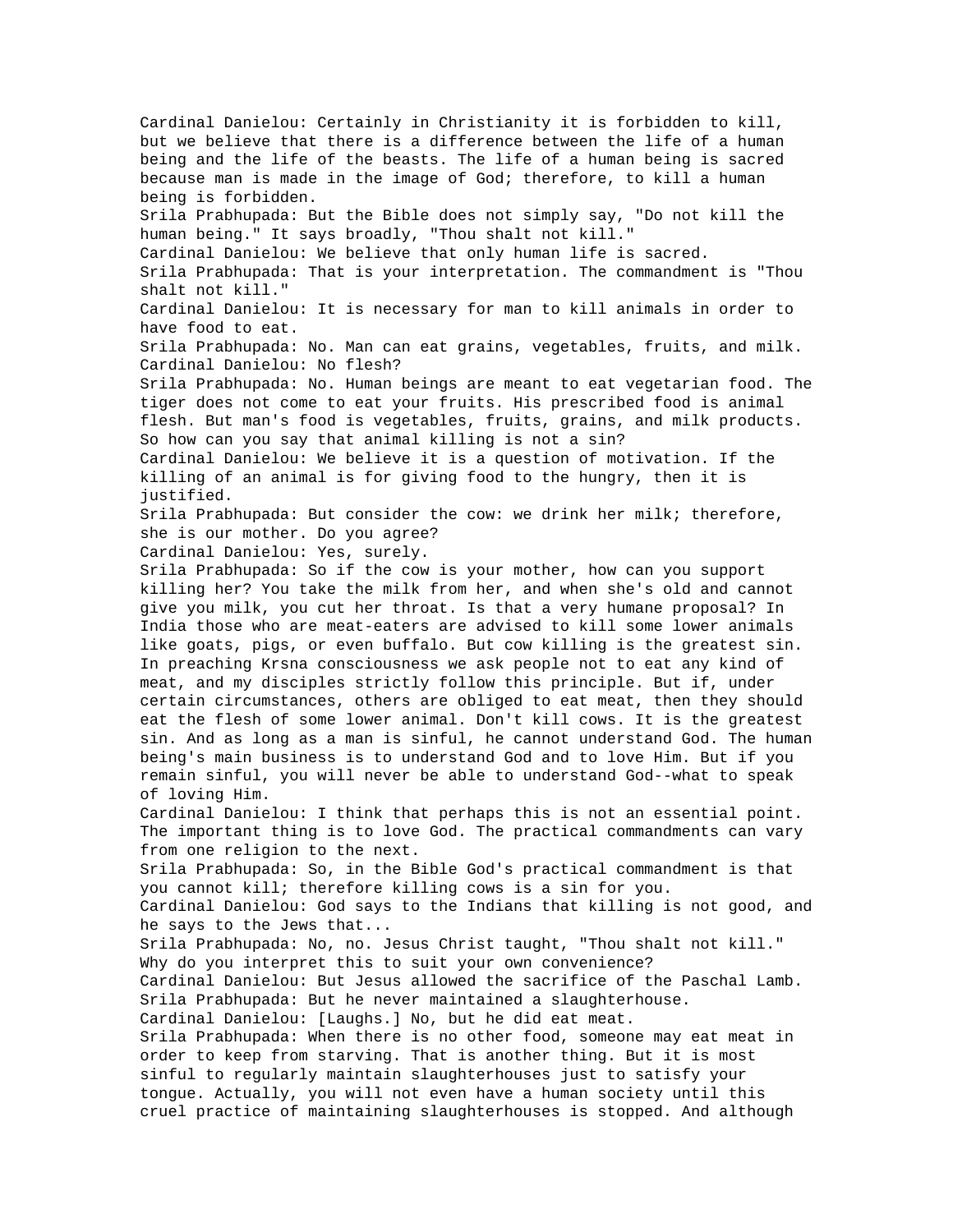animal killing may sometimes be necessary for survival, at least the mother animal, the cow, should not be killed. That is simply human decency. In the Krsna consciousness movement our practice is that we don't allow the killing of any animals. Krsna says, patram puspam phalam toyam yo me bhaktya-prayacchati: "Vegetables, fruits, milk, and grains should be offered to Me in devotion." (Bhagavad-gita 9.26) We take only the remnants of Krsna's food (prasadam). The trees offer us many varieties of fruits, but the trees are not killed. Of course, one living entity is food for another living entity, but that does not mean you can kill your mother for food. Cows are innocent; they give us milk. You take their milk--and then kill them in the slaughterhouse. This is sinful.

Student: Srila Prabhupada, Christianity's sanction of meat-eating is based on the view that lower species of life do not have a soul like the human being's.

Srila Prabhupada: That is foolishness. First of all, we have to understand the evidence of the soul's presence within the body. Then we can see whether the human being has a soul and the cow does not. What are the different characteristics of the cow and the man? If we find a difference in characteristics, then we can say that in the animal there is no soul. But if we see that the animal and the human being have the same characteristics, then how can you say that the animal has no soul? The general symptoms are that the animal eats, you eat; the animal sleeps, you sleep; the animal mates, you mate; the animal defends, and you defend. Where is the difference?

Cardinal Danielou: We admit that in the animal there may be the same type of biological existence as in men, but there is no soul. We believe that the soul is a human soul.

Srila Prabhupada: Our Bhagavad-gita says sarva-yonisu, "In all species of life the soul exists." The body is like a suit of clothes. You have black clothes; I am dressed in saffron clothes. But within the dress you are a human being, and I am also a human being. Similarly, the bodies of the different species are just like different types of dress. There are soul, a part and parcel of God. Suppose a man has two sons, not equally meritorious. One may be a Supreme Court judge and the other may be a common laborer, but the father claims both as his sons. He does not make the distinction that the son who is a judge is very important and the worker-son is not important. And if the judge-son says, "My dear father, your other son is useless; let me cut him up and eat him," will the father allow this?

Cardinal Danielou: Certainly not, but the idea that all life is part of the life of God is difficult for us to admit. There is a great difference between human life and animal life.

Srila Prabhupada: That difference is due to the development of consciousness. In the human body there is developed consciousness. Even a tree has a soul, but a tree's consciousness is not very developed. If you cut a tree it does not resist. Actually, it does resist, but only to a very small degree. There is a scientist named Jagadish Chandra Bose who has made a machine which shows that trees and plants are able to feel pain when they are cut. And we can see directly that when someone comes to kill an animal, it resists, it cries, it makes a horrible sound. So it is a matter of the development of consciousness. But the soul is there within all living beings.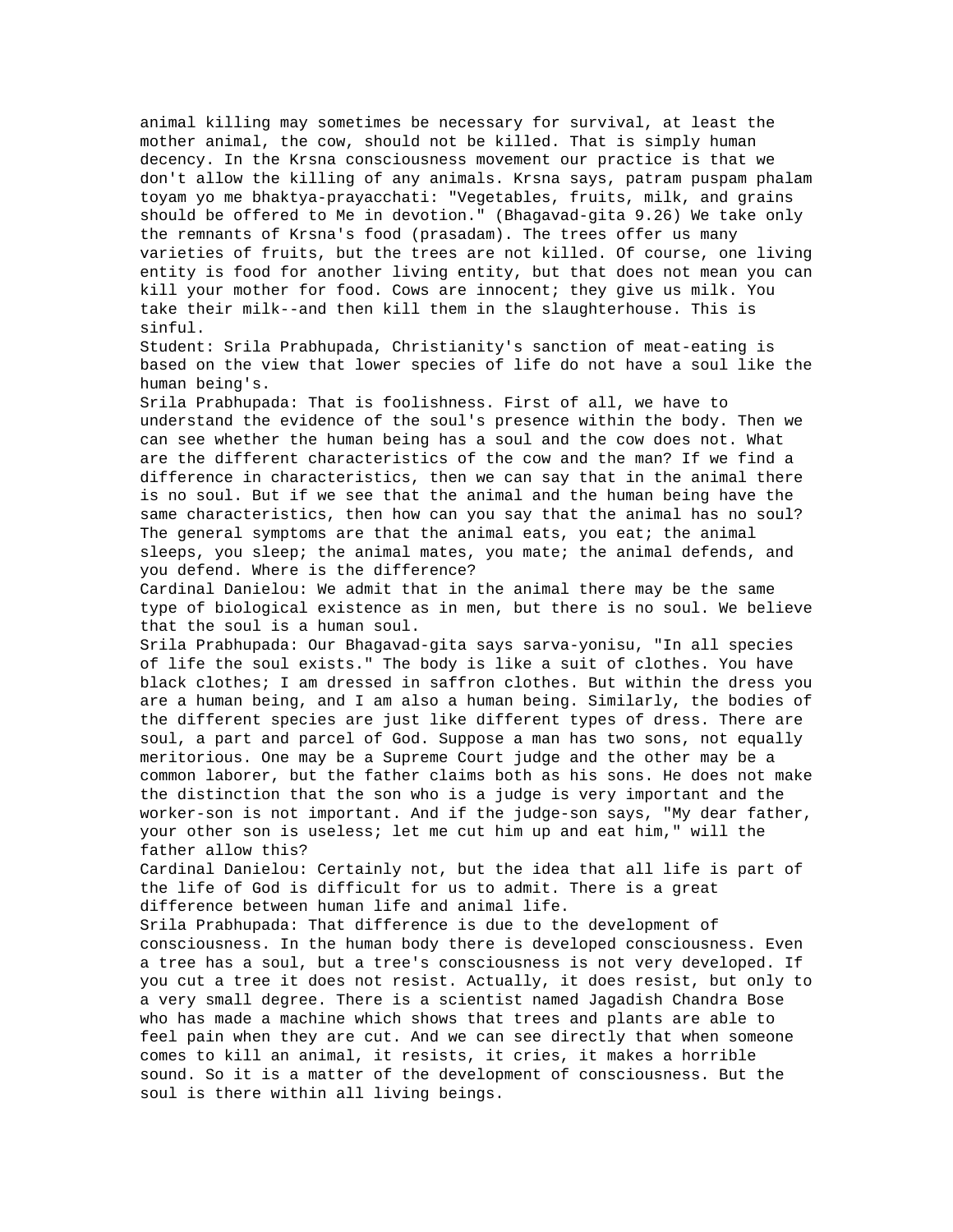Cardinal Danielou: But metaphysically, the life of man is sacred. Human beings think on a higher platform than the animals do. Srila Prabhupada: What is that higher platform? The animal eats to maintain his body, and you also eat in order to maintain your body. The cow eats grass in the field, and the human being eats meat from a huge slaughterhouse full of modern machines. But just because you have big machines and a ghastly scene, while the animal simply eats grass, this does not mean that you are so advanced that only within your body is there a soul and that there is not a soul within the body of the animal. That is illogical. We can see that the basic characteristics are the same in the animal and the human being. Cardinal Danielou: But only in human beings do we find a metaphysical search for the meaning of life. Srila Prabhupada: Yes. So metaphysically search out why you believe that there is no soul within the animal--that is metaphysics. If you are thinking metaphysically, that's all right. But if you are thinking like an animal, then what is the use of your metaphysical study? Metaphysical means "above the physical" or, in other words, "spiritual." In the Bhagavad-gita Krsna says, sarva-yonisu kaunteya: "In every living being there is a spirit soul." That is metaphysical understanding. Now either you accept Krsna's teachings as metaphysical, or you'll have to take a third-class fool's opinion as metaphysical. Which do you accept? Cardinal Danielou: But why does God create some animals who eat other animals? There is a fault in the creation, it seems. Srila Prabhupada: It is not a fault. God is very kind. If you want to eat animals, then He'll give you full facility. God will give you the body of a tiger in your next life so that you can eat flesh very freely. "Why are you maintaining slaughterhouses? I'll give you fangs and claws. Now eat." So the meat-eaters are awaiting such punishment. The animaleaters become tigers, wolves, cats, and dogs in their next life--to get more facility.

Chapter Five

Practicing Yoga in the Modern Age

### Superconsciousness

The goals of modern-day Western yoga enthusiasts are dwarfed by the achievements of India's ancient yogis, who, according to historical accounts, could become smaller than atoms and lighter than air and who could travel, unaided, anywhere in the universe. Yet even these superachievements, says Srila Prabhupada, are "only a step forward." How the true pinnacle of human consciousness, superconsciousness, is obtainable--here and now--is disclosed by Srila Prabhupada in the following talk given in 1967.

 Krsna consciousness is the highest yoga performance by trained devotional yogis. The yoga system, as is stated in the standard yoga practice formula given by Lord Krsna in the Bhagavad-gita, and as recommended in the Patanjali yoga discipline, is different from the nowadays practiced hatha-yoga as is generally understood in the Western countries.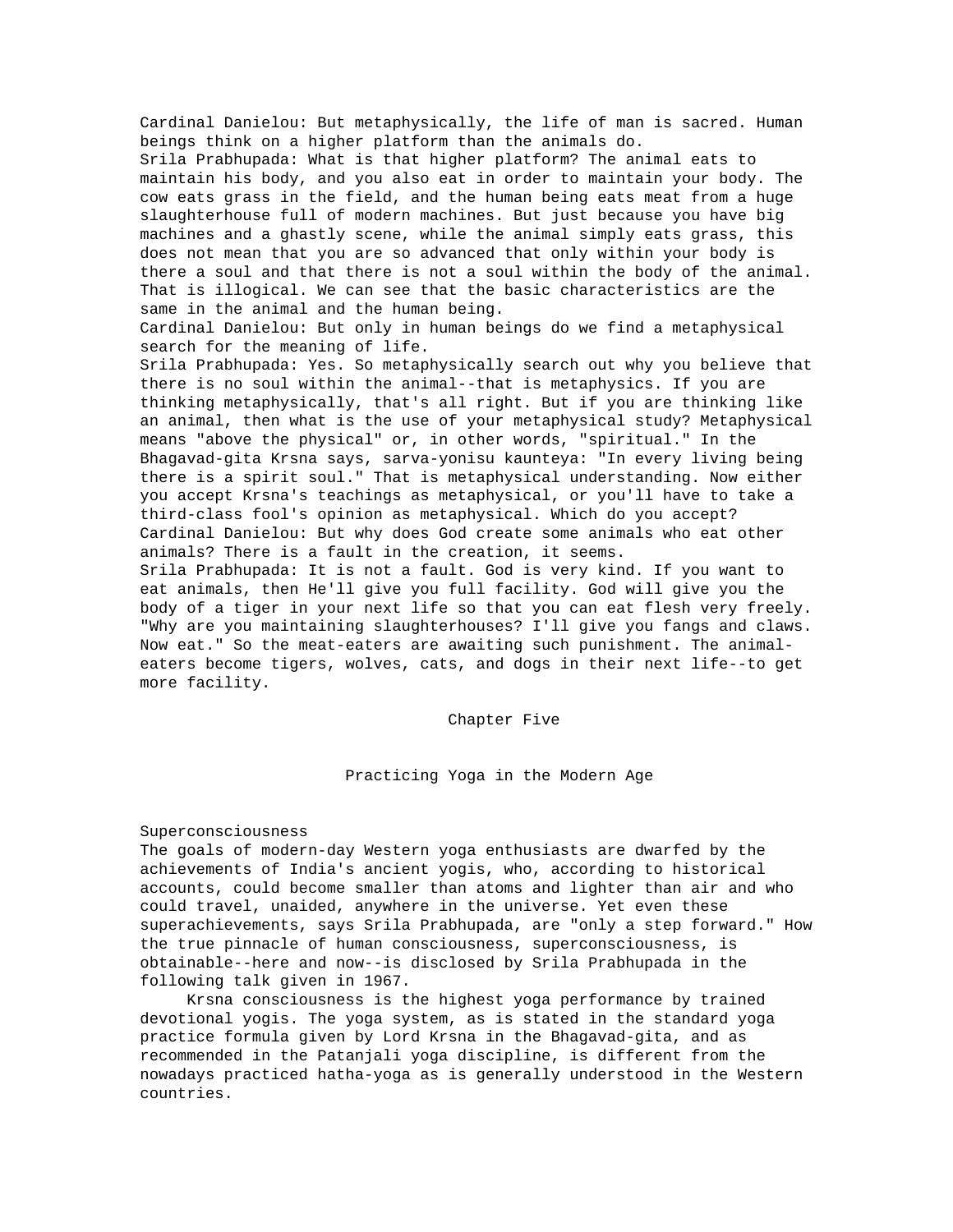Real yoga practice means to control the senses and, after such control is established, to concentrate the mind on the Narayana form of the Supreme Personality of Godhead, Sri Krsna. Lord Krsna is the original Absolute Personality, the Godhead, and all the other Visnu forms--with four hands, decorated with conch, lotus, club, and wheel- are plenary expansions of Krsna.

 In the Bhagavad-gita it is recommended that we should meditate upon the form of the Lord. For practicing concentration of the mind, one has to sit down in a secluded place sanctified by a sacred atmosphere, and the yogi should observe the rules and regulations of brahmacarya--to live a life of strict self-restraint and celibacy. No one can practice yoga in a congested city, living a life of extravagance, including unrestricted sex indulgence and adultery of the tongue.

 We have already stated that yoga practice means controlling the senses, and the beginning of controlling the senses is to control the tongue. You cannot allow the tongue to take all kinds of forbidden food and drink, and at the same time improve in the practice of yoga. It is a very regrettable fact that many stray, unauthorized so-called yogis now come to the West and exploit the leaning of the people toward yoga. Such unauthorized yogis even dare to say publicly that one can indulge in drinking and at the same time practice meditation.

 Five thousand years ago, in the Bhagavad-gita dialogue, Lord Krsna recommended the yoga practice to His disciple Arjuna, but Arjuna flatly expressed his inability to follow the stringent rules and regulations of yoga. One should be practical in every field of activity. One should not waste his valuable time simply in practicing some gymnastic feats in the name of yoga. Real yoga is to search out the four-handed Supersoul within one's heart and to see Him perpetually in meditation. Such continued meditation is called samadhi. If, however, one wants to meditate upon something void or impersonal, it will require a very long time to achieve anything by yoga practice. We cannot concentrate our mind on something void or impersonal. Real yoga practice is to fix the mind on the person of the four-handed Narayana who dwells in everyone's heart.

 Sometimes it is said that by meditation one will understand that God is seated within one's heart always, even when one does not know it. God is seated within the heart of everyone. Not only is He seated in the heart of the human being, but He is also within the hearts of the cats and dogs. The Bhagavad-gita certifies this with the declaration that Isvara, the supreme controller of the world, is seated in the heart of everyone. He is present not only in everyone's heart, but also within the atoms. No place is vacant; no place is without the presence of the Lord.

 The feature of the Lord by which He is present everywhere is called the Paramatma. Atma means the individual soul, and Paramatma means the individual Supersoul. Both atma and Paramatma are individual persons. The difference between them, however, is that the atma, or soul, is present only in one particular place, whereas the Paramatma is present everywhere.

 In this connection, the example of the sun is very nice. An individual person may be situated in one place, but the sun, even though a specific individual entity, is present over the head of every individual person. In the Bhagavad-gita this is very nicely explained. Therefore, even though the qualities of all entities, including the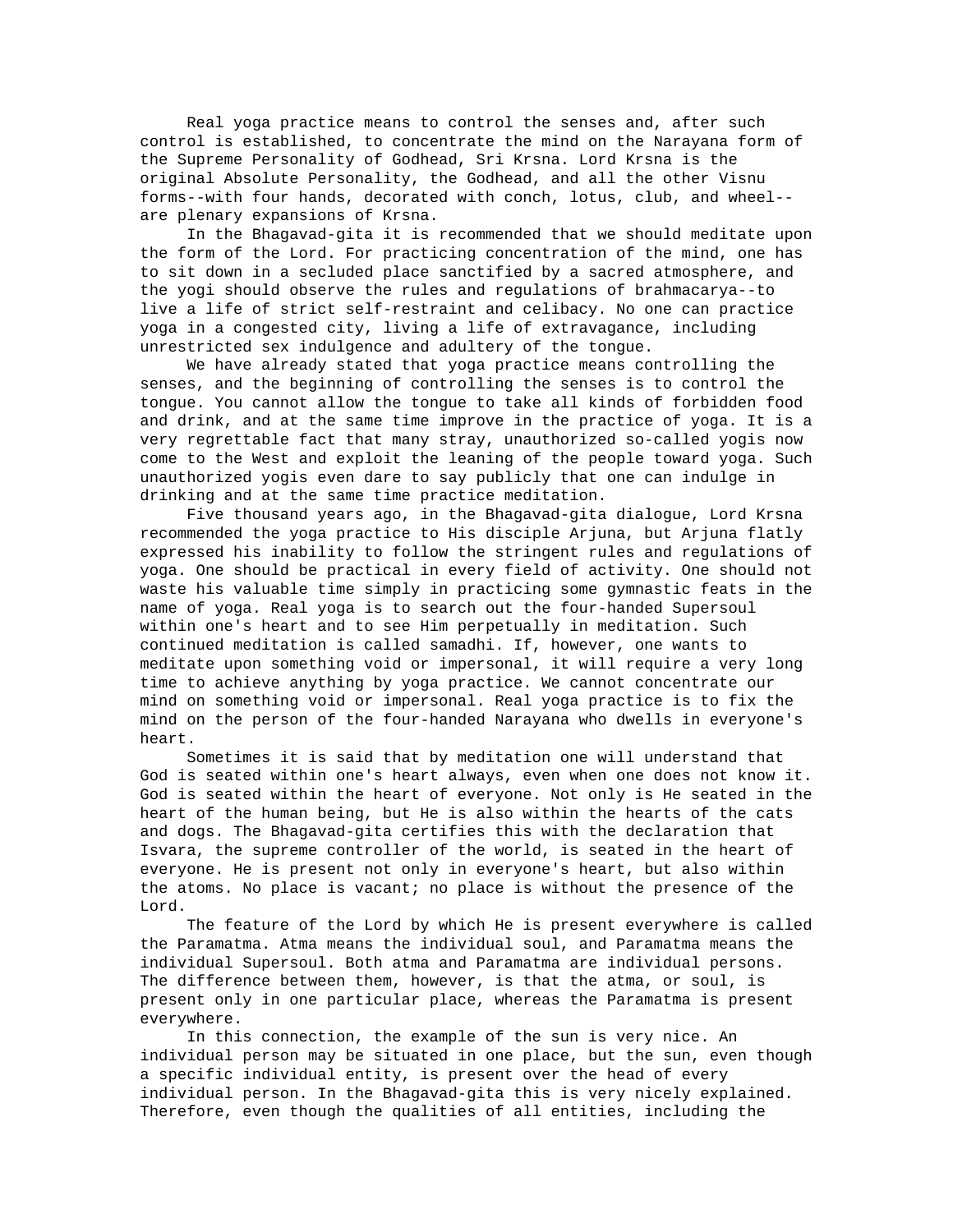Lord, are equal, the Supersoul is different from the individual soul by quantity of expansion. The Lord, or Supersoul, can expand Himself into millions of different forms, while the individual soul cannot do so.

 The Supersoul, being seated in everyone's heart, can witness everyone's activities, past, present, and future. In the Upanisads the Supersoul is said to be sitting with the individual soul as a friend and witness. As a friend He is always anxious to get the individual soul back home, back to Godhead. As a witness, He is the endower of all benedictions that result from the individual's actions. The Supersoul gives the individual soul all facility for achieving whatever he may desire. But He instructs His friend, so that he may ultimately give up all other engagements and simply surrender unto God for perpetual bliss and eternal life, full of knowledge. This is the last instruction of the Bhagavad-gita, the most authorized and widely read book on all forms of yoga.

 The last word of the Bhagavad-gita, as stated above, is the last word in the matter of perfecting the yoga system. It is further stated in the Bhagavad-gita that a person who is always absorbed in Krsna consciousness is the topmost yogi. What is this Krsna consciousness?

 Just as the individual soul is present by his consciousness throughout the whole body, so the Supersoul, or Paramatma, is present throughout the whole creation by His superconsciousness. This superconsciousness cannot be imitated by the individual soul, who has limited awareness: I can understand what is going on within my limited body, but I cannot feel what is going on in another's body. I am present all over my body by my consciousness, but I am not present in any other's body by my consciousness. However, the Supersoul, or Paramatma, being present within everyone, situated everywhere, is conscious of every existence. The theory that the soul and the Supersoul are one is not acceptable, because the individual soul's consciousness cannot act in superconsciousness. This superconsciousness can only be achieved by dovetailing individual consciousness with the superconsciousness; and this dovetailing process is called surrender, or Krsna consciousness.

 From the teachings of the Bhagavad-gita we learn very clearly that Arjuna in the beginning did not want to fight with his relatives, but after understanding the Bhagavad-gita, when he dovetailed his consciousness with the superconsciousness of Krsna, his consciousness was Krsna consciousness. A person in full Krsna consciousness acts by the dictation of Krsna, and so Arjuna agreed to fight the Battle of Kuruksetra.

 In the beginning of Krsna consciousness this dictation of the Lord is received through the transparent medium of the spiritual master. When one is sufficiently trained and acts with submissive faith and love for Krsna, under the direction of the bona fide spiritual master, the dovetailing process becomes more firm and accurate. At this stage Krsna dictates from within. From without, the devotee is helped by the spiritual master, the bona fide representative of Krsna, and from within the Lord helps the devotee as caitya-guru, being seated within the heart of everyone.

 Simply to understand that God is seated in everyone's heart is not perfection. One has to be acquainted with God from within and without and thus act in Krsna consciousness. This is the highest perfectional stage for the human form of life, and the topmost stage in all yoga systems.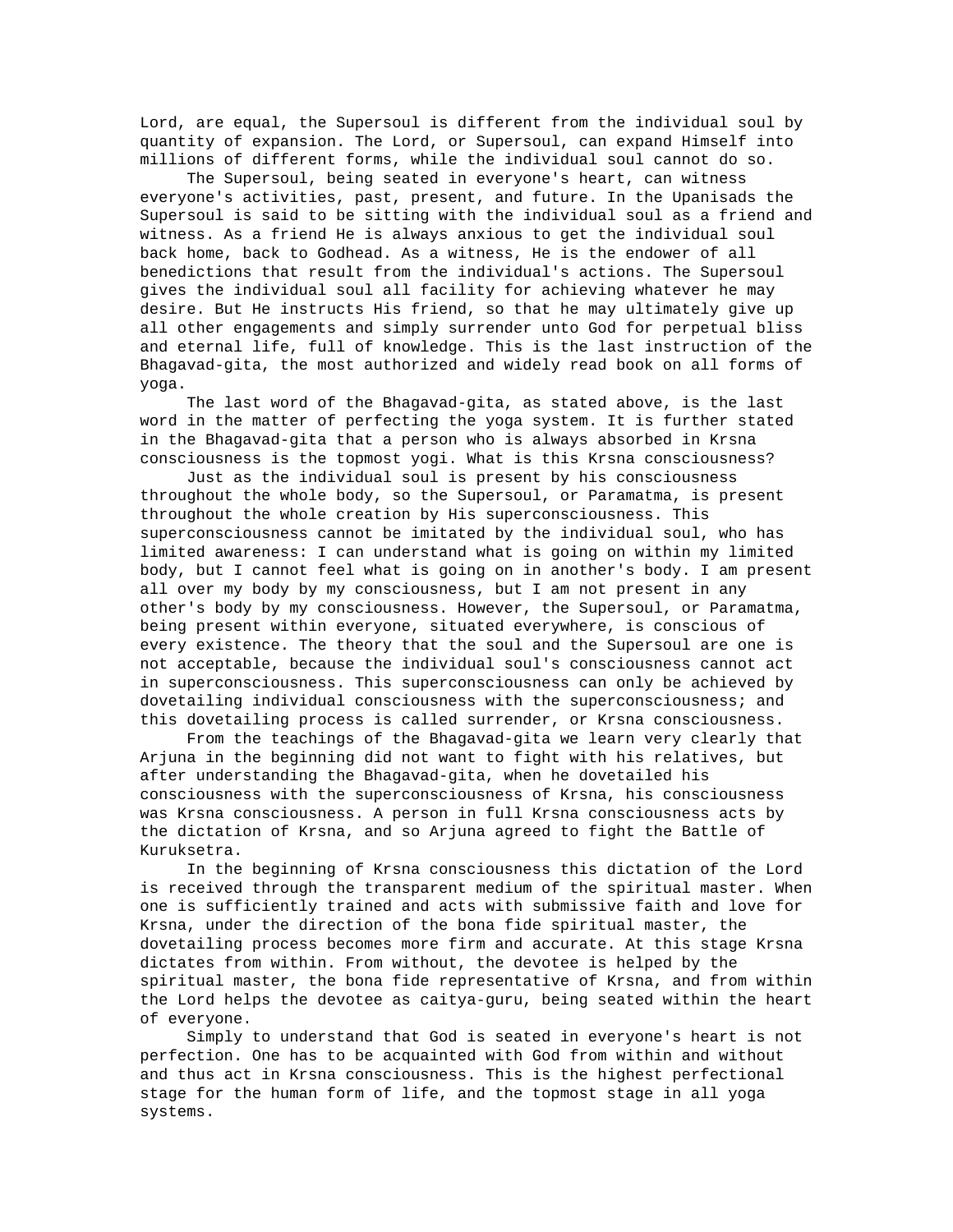For a perfect yogi there are eight kinds of superachievements: 1. One can become smaller than an atom.

2. One can become bigger than a mountain.

3. One can become lighter than the air.

4. One can become heavier than any metal.

 5. One can achieve any material effect he likes (create a planet, for example).

6. One can control others like the Lord can.

7. One can freely travel anywhere within (or beyond) the universe.

 8. One can choose his own time and place of death, and take rebirth wherever he may desire.

 But when one rises to the perfectional stage of receiving dictation from the Lord, one is above the stage of the material achievements above mentioned.

 The breathing exercise of the yoga system that is generally practiced is just the beginning of the system. Meditation on the Supersoul is just a step forward. Achievement of wonderful material success is also only a step forward. But to attain direct contact with the Supersoul and to take dictation from Him is the highest perfectional stage.

 The breathing exercises and meditational practices of yoga are very difficult in this age. They were difficult even five thousand years ago, or else Arjuna would not have rejected the proposal of Krsna. This age of Kali is called a fallen age. At the present moment, people in general are short-living and very slow in understanding self-realization, or spiritual life. They are mostly unfortunate, and as such, if someone is a little bit interested in self-realization, he is misguided by so many frauds. The only actual way to realization of the perfect stage of yoga is to follow the principles of the Bhagavad-gita as they were practiced by Lord Caitanya Mahaprabhu. This is the simplest and highest perfection of yoga practice.

 Lord Caitanya practically demonstrated Krsna consciousness yoga simply by chanting the holy names of Krsna, as they are mentioned in the Vedanta, the Srimad-Bhagavatam, and many important Puranas. The largest number of Indians follow this yoga practice, and in the United States and other countries also it is gradually growing in many cities. It is very easy and practical for this age, especially for those who are serious about success in yoga. No other process can be successful in this age.

 The meditational process in right earnest was possible in the Golden Age, Satya-yuga, because the people at that time lived for a hundred thousand years on the average.

 In the present age, however, if you want success in practical yoga, take to the chanting of Hare Krsna, Hare Krsna, Krsna Krsna, Hare Hare/ Hare Rama, Hare Rama, Rama Rama, Hare Hare, and feel for yourself how you are making progress. One should know for himself how much he is progressing in yoga practice.

 In the Bhagavod-gita this practice of Krsna consciousness is described as raja-vidya, the king of all erudition; raja-guhyam, the most confidential system of spiritual realization; pavitram, the purest of all that is pure; susukham, very happily performed; and avyayam, inexhaustible.

 Those who have taken to this most sublime bhakti-yoga system, this practice of devotional service in transcendental love of Krsna, can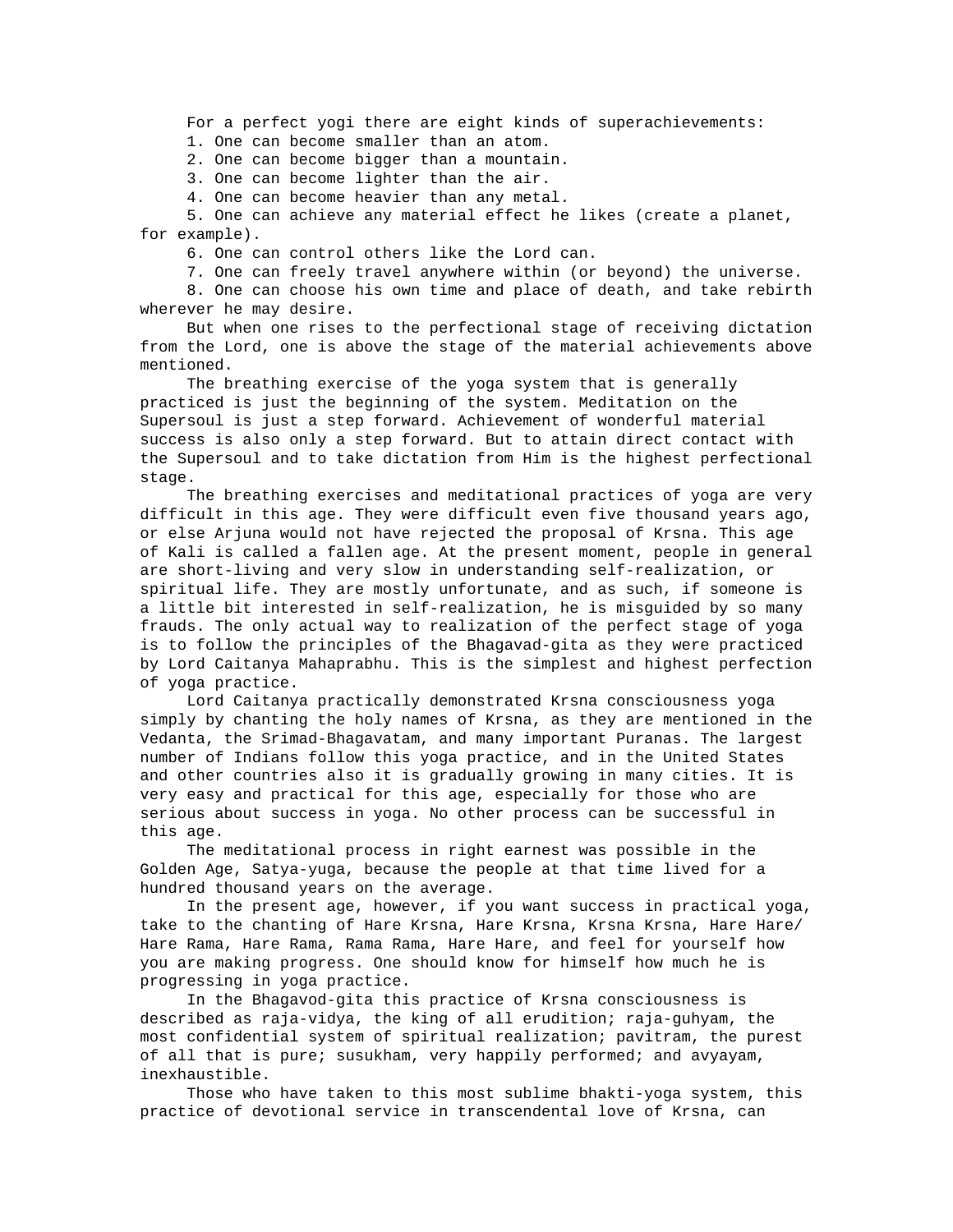testify to how they are nicely enjoying its happy and easy execution. Yoga means controlling the senses, and bhakti-yoga means purifying the senses. When the senses are purified, they are also, automatically, controlled. You cannot stop the activities of the senses by artificial means, but if you purify the senses, not only are they kept back from rubbish engagement, but also they become positively engaged in transcendental service to the Lord.

 Krsna consciousness is not manufactured by us through mental speculation. It is prescribed in the Bhagavad-gita, which says that when we think in Krsna, chant in Krsna, live in Krsna, eat in Krsna, talk in Krsna, hope in Krsna, and sustain in Krsna, we return to Krsna, without any doubt. And this is the substance of Krsna consciousness. The Appearance of Lord Caitanya

Only five hundred years ago Lord Caitanya Mahaprabhu, a great saint and mystic, prophesied that the Hare Krsna mantra would resound throughout every town and village in the world. At a time when Western man was directing his exploratory spirit toward studying the physical universe and circumnavigating the globe, in India Sri Caitanya was inaugurating and masterminding a revolution directed inward. His movement swept the subcontinent, gained millions of followers, and profoundly influenced the future of religious and philosophical thinking, both in India and the West. In the following talk, presented in November 1969 at London's Conway Hall, Srila Prabhupada describes the divine appearance of Sri Caitanya.

 Sri Caitanya Mahaprabhu, the golden avatara, appeared in India nearly five hundred years ago. It is the custom in India that when a child is born, an astrologer is called for. When Lord Krsna, the Supreme Personality of Godhead, appeared five thousand years ago, Gargamuni was called by His father, and he said, "This child formerly incarnated in three complexions, such as red and golden, and now He has appeared in blackish color." Krsna's color is described in the scriptures as blackish, just like the color of a cloud. Lord Caitanya is understood to be Krsna appearing in golden complexion.

 There is much evidence in Vedic literature that Caitanya Mahaprabhu is an incarnation of Krsna, and this is confirmed by scholars and devotees. In the Srimad-Bhagavatam it is confirmed that the incarnation of Krsna, or God, in this present age, Kali-yuga, will always engage in describing Krsna. He is Krsna, but as a devotee of Krsna He describes Himself. And in this age His bodily complexion will not be blackish. This means that it may be white, it may be red, or it may be yellow, because these four colors--white, red, yellow, and black--are the colors assumed by the incarnations for the different ages. Therefore, since the red, white, and blackish colors were already taken by former incarnations, the remaining color, golden, is assumed by Caitanya Mahaprabhu. His complexion is not blackish, but He is Krsna.

 Another feature of this avatara is that He is always accompanied by His associates. In the picture of Caitanya Mahaprabhu one will find that He is always followed by many devotees chanting. Whenever God incarnates He has two missions, as stated in the Bhagavad-gita. There Krsna says, "Whenever I appear, My mission is to deliver the pious devotees and to annihilate the demons." When Krsna appeared, He had to kill many demons. If we see a picture of Visnu we will notice that He has a conchshell, lotus flower, club, and disc. These last two items are meant for killing demons. Within this world there are two classes of men--the demons and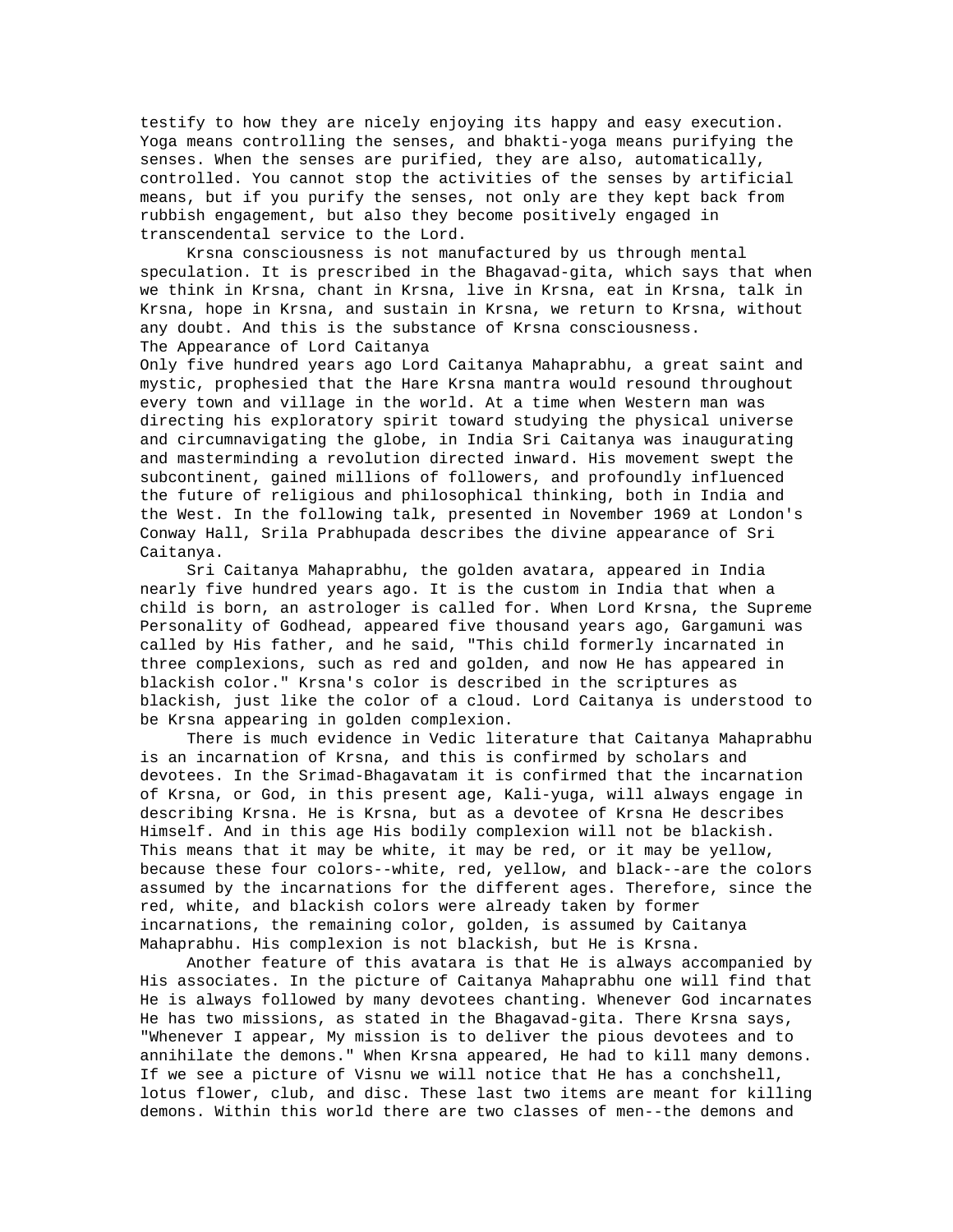the devotees. The devotees are called demigods; they are almost like God because they have godly qualities. Those who are devotees are called godly persons, and those who are nondevotees, atheists, are called demons. So Krsna, or God, comes with two missions: to give protection to the devotees and to destroy the demons. In this age Caitanya Mahaprabhu's mission is also like that: to deliver the devotees and to annihilate the nondevotees, the demons. But in this age He has a different weapon. That weapon is not a club or disc or lethal weapon-- His weapon is the sankirtana movement. He killed the demoniac mentality of the people by introducing the sankirtana movement. That is the specific significance of Lord Caitanya. In this age people are already killing themselves. They have discovered atomic weapons with which to kill themselves, so there is no need for God to kill them. But He appeared to kill their demonic mentality. That is possible by this Krsna consciousness movement.

 Therefore, in the Srimad-Bhagavatam it is said that this is the incarnation of God in this age. And who worships Him? The process is very simple. Just keep a picture of Lord Caitanya with His associates. Lord Caitanya is in the middle, accompanied by His principal associates- -Nityananda, Advaita, Gadadhara, and Srivasa. One simply has to keep this picture. One can keep it anywhere. It is not that one has to come to us to see this picture. Anyone can have this picture in his home, chant this Hare Krsna mantra, and thus worship Lord Caitanya. That is the simple method. But who will capture this simple method? Those who have good brains. Without much bother, if one simply keeps a picture of Sri Caitanya Mahaprabhu at home and chants Hare Krsna, then one will realize God. Anyone can adopt this simple method. There is no expenditure, there is no tax, nor is there any need to build a very big church or temple. Anyone, anywhere, can sit down on the road or beneath a tree and chant the Hare Krsna mantra and worship God. Therefore it is a great opportunity. For example, in business or political life one sometimes finds a great opportunity. Those who are intelligent politicians take a good opportunity and make a success of it the first time it comes. Similarly, in this age, those who have sufficient intelligence take to this sankirtana movement, and they advance very quickly.

 Lord Caitanya is called "the golden avatara." Avatara means "descending, coming down." Just as one may come down from the fifth story or the one-hundredth story of a building, an avatara comes down from the spiritual planets in the spiritual sky. The sky we see with our naked eyes or with a telescope is only the material sky. But beyond this there is another sky, which is not possible to see with our eyes or instruments. That information is in the Bhagavad-gita; it is not imagination. Krsna says that beyond the material sky is another sky, the spiritual sky.

 We have to take Krsna's word as it is. For example, we teach small children that beyond England there are other places, called Germany, India, etc., and the child has to learn about these places from the version of the teacher because they are beyond his sphere. Similarly, beyond this material sky there is another sky. One cannot experiment to find it, any more than a small child can experiment to find Germany or India. That is not possible. If we want to get knowledge, then we have to accept authority. Similarly, if we want to know what is beyond the material world then we have to accept the Vedic authority, otherwise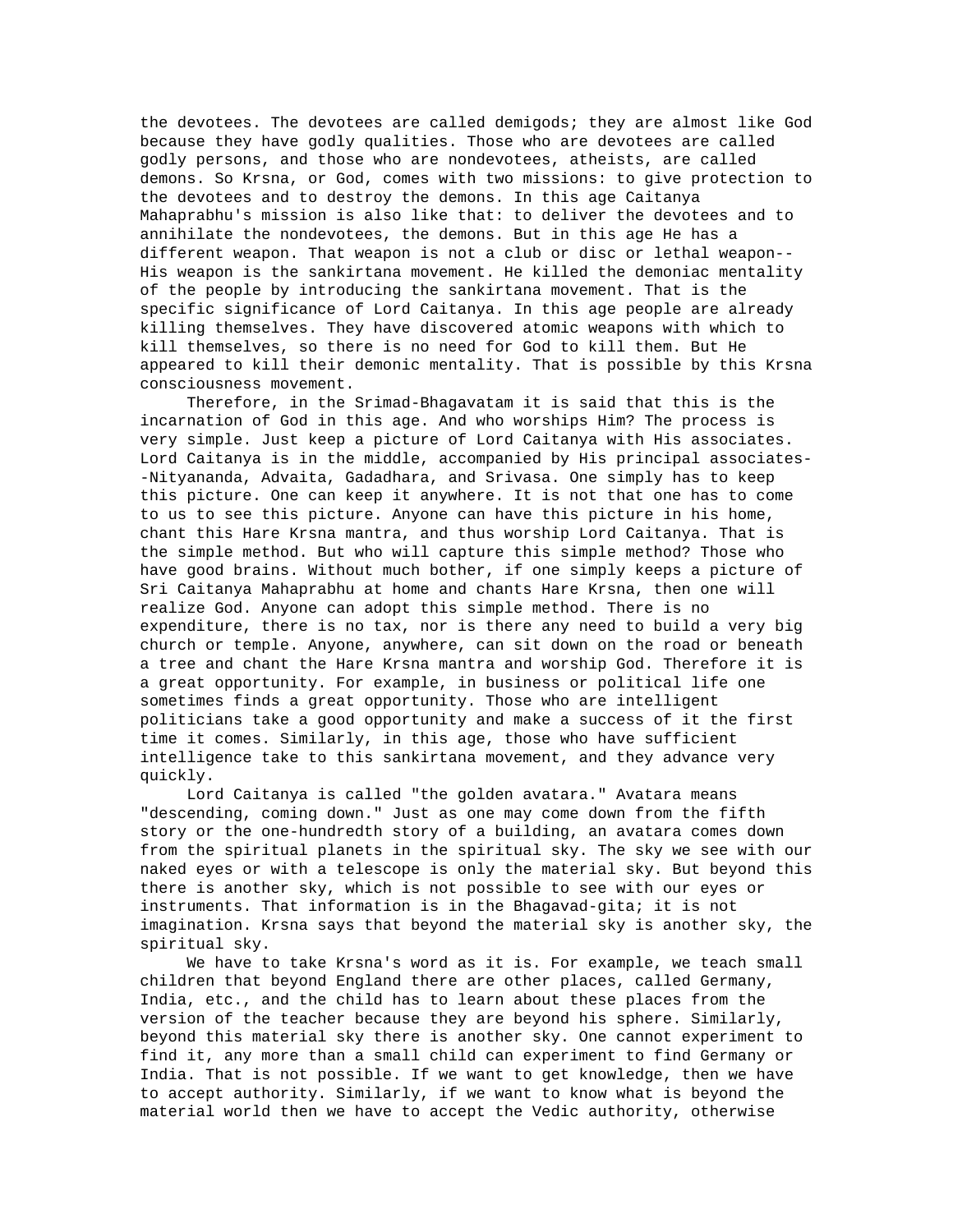there is no possibility of knowing. It is beyond material knowledge. One cannot go to the far planets in this universe, what to speak of going beyond this universe. The estimation is that in order to go to the highest planet of this universe with modern machinery one would have to travel for forty thousand light-years. So we cannot even travel within this material sky. Our lifetime and means are so limited that we cannot have proper knowledge of even this material world.

 In the Bhagavad-gita, when Arjuna asked Krsna, "Will you kindly explain the extent to which Your energies are working?" the Supreme Lord gave him so many instances, and at the end He finally said, "My dear Arjuna, what shall I explain about My energies? It is not actually possible for you to understand. But you can just imagine the expansion of My energies: this material world, which consists of millions of universes, is a display of only one fourth of My creation." We cannot estimate the position of even one universe, and there are millions of universes. Then beyond that is the spiritual sky, and there are millions of spiritual planets. All this information is available from the Vedic literature. If one accepts Vedic literature, then he can get this knowledge. If one doesn't accept it, there is no other means. That is our choice. Therefore, according to Vedic civilization, whenever an acarya speaks he immediately gives references from the Vedic literature. Then others will accept it: "Yes, it is correct." In a law court the lawyer gives references from past judgments of the court, and if his case is tight, the judge accepts. Similarly, if one can give evidence from the Vedas, then it is understood that his position is factual.

 The avatara for this age, Lord Caitanya, is described in Vedic literature. We cannot accept anyone as an avatara unless he has the symptoms described in the scriptures. We do not whimsically accept Lord Caitanya as an avatara on the basis of votes. Nowadays it has become a fashion that any man can come and say that he is God or an incarnation of God, and some fools and rascals will accept it: "Oh, he is God." We do not accept an avatara like that. We take evidence from the Vedas. An avatara must conform to descriptions in the Vedas. Then we accept him; otherwise no. For each avatara there is a description in the Vedas: He will appear at such and such a place, in such and such a form, and He will act like this. That is the nature of Vedic evidence.

 In the Srimad-Bhagavatam there is a list of the avataras, and there is mention of Lord Buddha's name. This Srimad-Bhagavatam was written five thousand years ago, and it mentions different names for future times. It says that in the future the Lord would appear as Lord Buddha, his mother's name would be Anjana, and he would appear in Gaya. So Buddha appeared twenty-six hundred years ago, and the Srimad-Bhagavatam, which was written five thousand years ago, mentioned that in the future he would appear. Similarly, there is mention of Lord Caitanya, and similarly the last avatara of this Kali-yuga is also mentioned in the Bhagavatam. It is mentioned that the last incarnation in this age is Kalki. He will appear as the son of a brahmana whose name is Visnu-yasa, in a place called Sambhala. There is a place in India with that name, so perhaps it is there that the Lord will appear.

 So an avatara must conform to the descriptions in the Upanisads, Srimad-Bhagavatam, Mahabharata, and other Vedic literatures. And on the authority of Vedic literature and the commentary of great, stalwart gosvamis like Jiva Gosvami, who was the greatest scholar and philosopher in the world, we can accept Lord Caitanya as an incarnation of Krsna.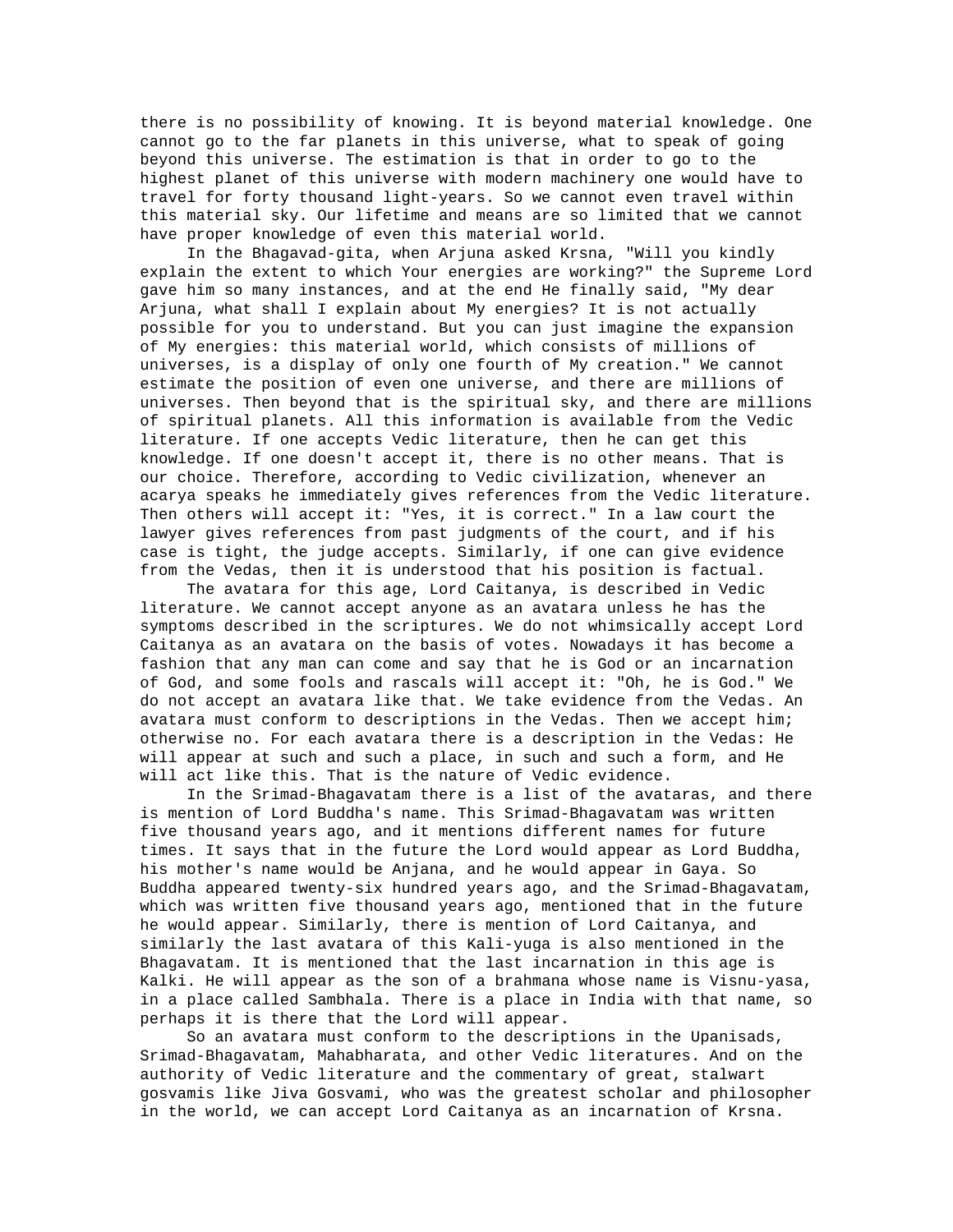Why did Lord Caitanya appear? In the Bhagavad-gita Lord Krsna says, "Give up all other engagements and simply engage in My service. I will give you protection from all results of sinful actions." In this material world, in conditional life, we are simply creating sinful reactions. That's all. And because of sinful reactions, we have received this body. If our sinful reactions stopped we would not have to take a material body; we should get a spiritual body.

 What is a spiritual body? A spiritual body is a body which is free from death, birth, disease, and old age. It is an eternal body, full of knowledge and bliss. Different bodies are created by different desires. As long as we have desires for different kinds of enjoyment, we have to accept different kinds of material bodies. Krsna, God, is so kind that He awards whatever we want. If we want a tiger's body, with tigerlike strength and teeth with which to capture animals and suck fresh blood, then Krsna will give us the opportunity. And if we want the body of a saintly person, a devotee engaged only in the service of the Lord, then He will give us that body. This is stated in the Bhagavad-gita.

 If a person engaged in yoga, the process of self-realization, somehow or other fails to complete the process, he is given another chance; he is given birth in a family of a pure brahmana or a rich man. If one is fortunate enough to take birth in such a family, he gets all facilities to understand the importance of self-realization. From the very beginning of life our Krsna conscious children are getting the opportunity to learn how to chant and dance, so when they are grown up they will not change, but instead will automatically make progress. They are very fortunate. Regardless of whether he is born in America or Europe, a child will advance if his father and mother are devotees. He gets this opportunity. If a child takes birth in a family of devotees, this means that in his last life he had already taken to the yoga process, but somehow or other he could not finish it. Therefore the child is given another opportunity to make progress under the care of a good father and mother so that he will again advance. In this way, as soon as one completes his development of God consciousness, then he no longer has to take birth in this material world, but returns to the spiritual world.

 Krsna says in the Bhagavad-gita: "My dear Arjuna, if one understands My appearance, disappearance, and activities, simply because of this understanding he is given the opportunity to take birth in the spiritual world after giving up this body." One has to give up this body--today, tomorrow, or maybe the day after that. One has to. But a person who has understood Krsna will not have to take another material body. He goes directly to the spiritual world and takes birth in one of the spiritual planets. So Krsna says that as soon as one gets this body- -it doesn't matter if it is from India or the moon or the sun or Brahmaloka or anywhere within this material world--one should know that it is due to his sinful activities. There are degrees of sinful activities, so according to the degree of sinfulness, one takes a material body. Therefore our real problem is not how to eat, sleep, mate, and defend--our real problem is how to get a body that is not material but spiritual. That is the ultimate solution to all problems. So Krsna guarantees that if one surrenders unto Him, if one becomes fully Krsna conscious, then He will give one protection from all reactions to sinful life.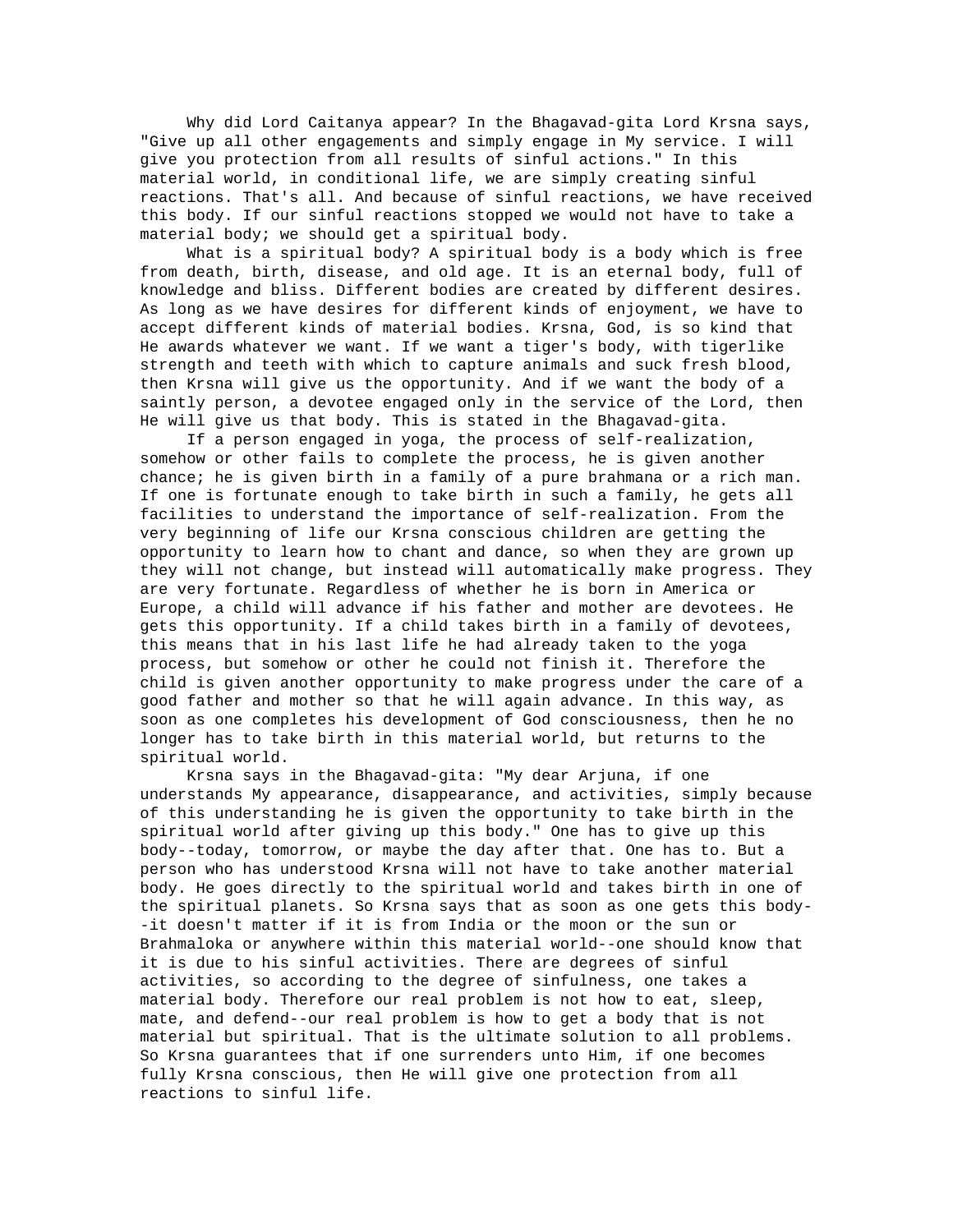This assurance was given by Krsna in the Bhagavad-gita, but there were many fools who could not understand Krsna. In the Bhagavad-gita they are described as mudhas. Mudha means "rascal," and Krsna says in the Gita, "They do not know what I actually am." So many people misunderstood Krsna. Although Krsna gave us this message of the Bhagavad-gita so that we could understand Him, many people missed the opportunity. Therefore Krsna, out of His compassion, came again, as a devotee, and showed us how to surrender unto Krsna. Krsna Himself came to teach us how to surrender. His last instruction in the Bhagavad-gita is to surrender, but people--mudhas, rascals--said, "Why should I surrender?" Therefore, although Caitanya Mahaprabhu is Krsna Himself, this time He teaches us practically how to execute the mission of the Bhagavad-gita. That's all. Caitanya Mahaprabhu is teaching nothing extraordinary, nothing beyond the process of surrendering to the Supreme Personality of Godhead, which was already taught in the Bhagavad-gita. There is no other teaching, but the same teaching is presented in different ways so that different kinds of people may take it and take the opportunity to approach God.

 Caitanya Mahaprabhu gives us the opportunity to reach God directly. When Rupa Gosvami, the principal disciple of Lord Caitanya, first saw Caitanya Mahaprabhu, he was a minister in the government of Bengal but wanted to join Caitanya Mahaprabhu's movement. So he gave up his position as a minister, and after joining, when he surrendered, he offered a nice prayer to Lord Caitanya. This prayer says:

> namo maha-vadanyaya krsna-prema-pradaya te krsnaya krsna-caitanya namne gaura-tvise namah

 "My dear Lord, You are the most munificent of all the incarnations." Why? Krsna-prema-pradaya te: "You are directly giving love of God. You have no other purpose. Your process is so nice that one can immediately learn to love God. Therefore You are the most munificent of all incarnations. And it is not possible for any personality other than Krsna Himself to deliver this benediction; therefore I say that You are Krsna." Krsnaya krsna-caitanya-namne: "You are Krsna, but You have assumed the name Krsna Caitanya. I surrender unto You."

 So this is the process. Caitanya Mahaprabhu is Krsna Himself, and He is teaching how to develop love of God by a very simple method. He says simply to chant Hare Krsna.

> harer nama harer nama harer namaiva kevalam kalau nasty eva nasty eva nasty eva gatir anyatha

 "In this age, simply go on chanting the Hare Krsna mantra. There is no other alternative." People are embarrassed by so many methods of realization. They cannot take to the actual ritualistic processes of meditation or yoga; it is not possible. Therefore Lord Caitanya says that if one takes up this process of chanting, then immediately he can reach the platform of realization.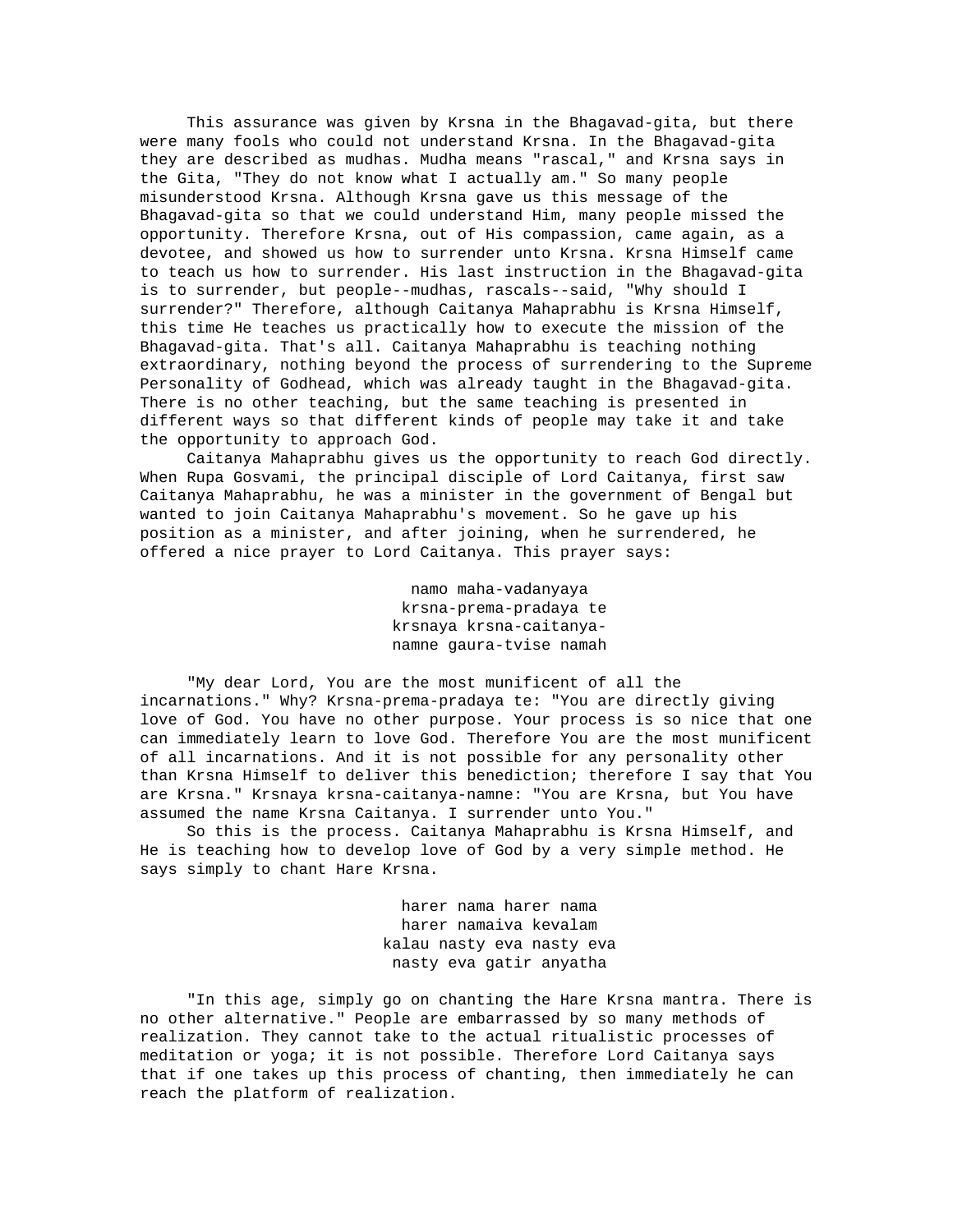The chanting process offered by Lord Caitanya for achieving love of God is called sankirtana. Sankirtana is a Sanskrit word. Sam means samyak--"complete." And kirtana means "glorifying" or "describing." So complete description means complete glorification of the Supreme, or the Supreme Complete Whole. It is not that one can describe anything or glorify anything and that will be kirtana. From the grammatical point of view that may be kirtana, but according to the Vedic system, kirtana means describing the supreme authority, the Absolute Truth, the Supreme Personality of Godhead. That is called kirtana.

 This devotional service begins with the method of sravana. Sravana means "hearing," and kirtana means "describing." One should describe, and another should hear. Or the same man himself can both describe and hear. He does not need anyone else's help. When we chant Hare Krsna, we chant and hear. This is complete. This is a complete method. But what is that chanting and hearing? One must chant and hear about Visnu, Krsna. Not of anything else. Sravanam kirtanam visnoh: one can understand Visnu, the all-pervading Absolute Truth, the Supreme Personality of Godhead, by the method of hearing.

We have to hear; if one simply hears, that is the beginning. One does not need any education or development of material knowledge. Just like a child: as soon as he hears, immediately he can respond and dance. So by nature God has given us these nice instruments--ears--so that we can hear. But we must hear from the right source. That is stated in the Srimad-Bhagavatam. One must hear from those who are devoted to the Supreme Personality of Godhead. They are called satam. If one hears from the right source, from a realized soul, then it will act. And these words of God, or Krsna, are very relishable. If one is intelligent enough, he will listen to what is spoken by the realized soul. Then very soon he will be released from material entanglements.

 This human life is meant for advancing on the path of liberation. That is called apavarga, freedom from entanglement. We are all entangled. Our acceptance of this material body means that we are already entangled. But we should not progress in the process of entanglement. That process is called karma. As long as the mind is absorbed in karma, we will have to accept a material body. At the time of death, our mind may be thinking, "Oh, I could not complete this work. Oh, I am dying! I have to do this. I have to do that." This means that Krsna will give us another chance to do it, and so we will have to accept another body. He will give us the chance: "All right. You could not do it. Now do it. Take this body." Therefore the Srimad-Bhagavatam says, "These rascals have become madly intoxicated; because of intoxication they are doing something they should not have done." What are they doing? Maharaja Dhrtarastra is a very good example. Maharaja Dhrtarastra was cunningly planning to kill the Pandavas in order to favor his own sons, so Krsna sent His uncle, Akrura, to advise him not to do that. Dhrtarastra understood Akrura's instructions, but he said, "My dear Akrura, what you are saying is quite right, but it does not stand in my heart, so I cannot change my policy. I have to follow this policy and let whatever happens take place."

 So when men want to satisfy their senses, they become mad, and in this madness they'll do anything and everything. For example, there have been many instances in material life where someone has become mad after something and has committed a criminal act such as murder. The person could not check himself. Similarly, we are accustomed to sense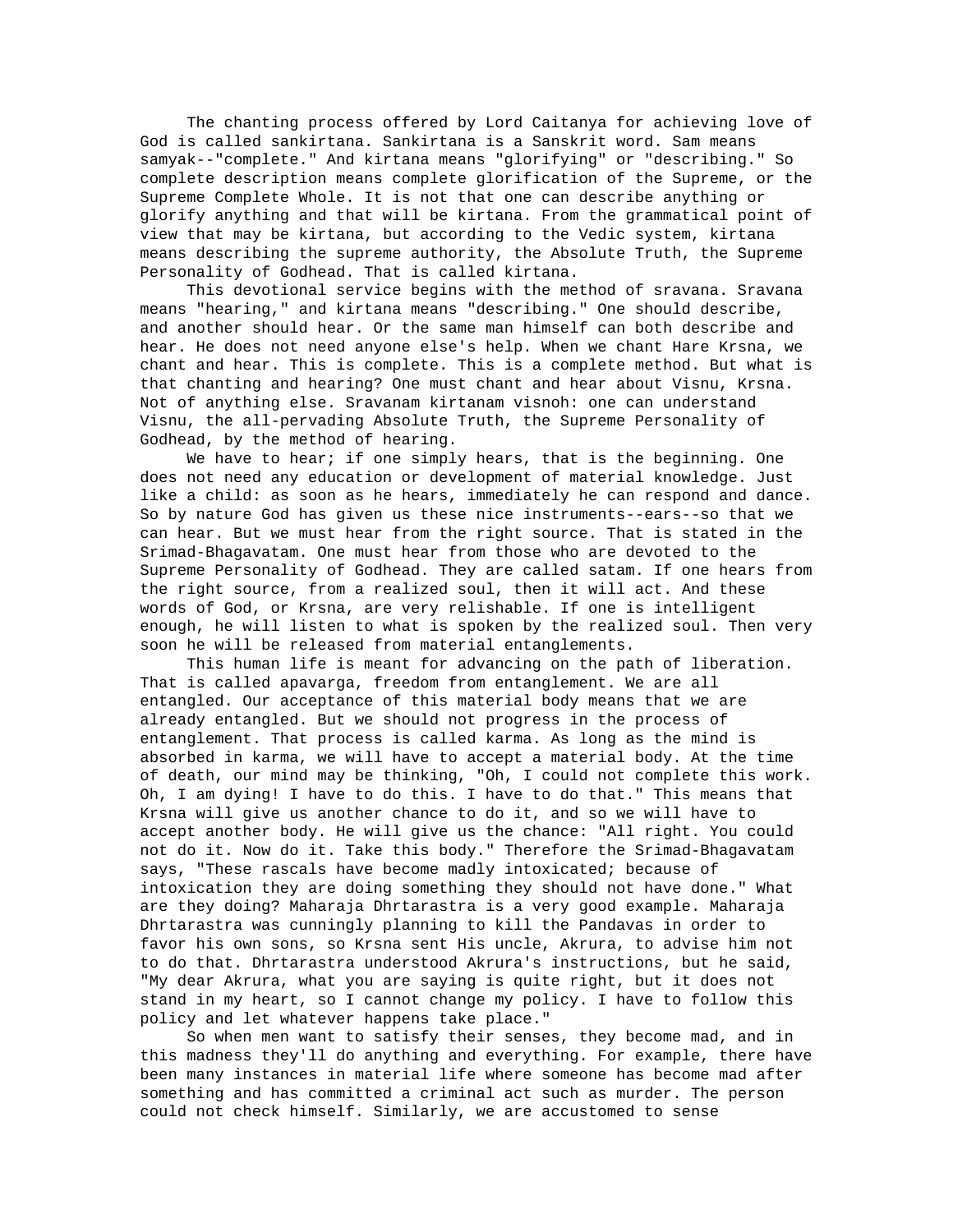gratification. We are mad, and therefore our minds are fully absorbed in karma. This is very unfortunate, because our body, although temporary, is the reservoir of all misfortunes and miseries; it is always giving us trouble. These matters are to be studied. We should not be mad. Human life is not meant for that. The defect of the present civilization is that people are mad after sense gratification. That is all. They do not know the real value of life, and therefore they are neglecting the most valuable form of life, this human form.

 When this body is finished there is no guarantee what kind of body one will take next. Suppose in my next life I by chance get the body of a tree. For thousands of years I will have to stand up. But people are not very serious. They even say, "What is that? Even if I have to stand up, I shall forget." The lower species of life are situated in forgetfulness. If a tree were not forgetful it would be impossible for it to live. Suppose we were told, "You stand up for three days here!" Because we are not forgetful, we would become mad. So, by nature's law, all these lower species of life are forgetful. Their consciousness is not developed. A tree has life, but even if someone cuts it, because its consciousness is not developed, it does not respond. So we should be very careful to utilize this human form of life properly. The Krsna consciousness movement is meant for achieving perfection in life. It is not a bluff or exploitation, but unfortunately people are accustomed to being bluffed. There is a verse by an Indian poet: "If one speaks nice things, people will quarrel with him: `Oh, what nonsense you are speaking.' But if he bluffs them and cheats them, they will be very glad." So if a bluffer says, "Just do this, give me my fee, and within six months you will become God," then they will agree: "Yes, take this fee, and I shall become God within six months." No. These cheating processes will not solve our problem. If one actually wants to solve the problems of life in this age, then he has to take to this process of kirtana. That is the recommended process.

> harer nama harer nama harer namaiva kevalam kalau nasty eva nasty eva nasty eva gatir anyatha

 In this age, Kali-yuga, one cannot execute any process of selfrealization or perfection of life other than kirtana. Kirtana is essential in this age.

 In all Vedic literatures it is confirmed that one must meditate on the Supreme Absolute Truth, Visnu, not on anything else. But there are different processes of meditation recommended for different ages. The process of mystic yogic meditation was possible in Satya-yuga, when men lived for many thousands of years. Now people will not believe this, but in a previous age there were people who lived for one hundred thousand years. That age was called Satya-yuga, and the meditation of mystic yoga was possible at that time. In that age the great yogi Valmiki Muni meditated for sixty thousand years. So that is a long-term process, which is not possible to execute in this age. If one wishes to conduct a farce, that is another matter. But if one actually wants to practice such meditation, it takes an extremely long time to perfect. In the next age, Treta-yuga, the process of realization was to perform the various ritualistic sacrifices recommended in the Vedas. In the next age,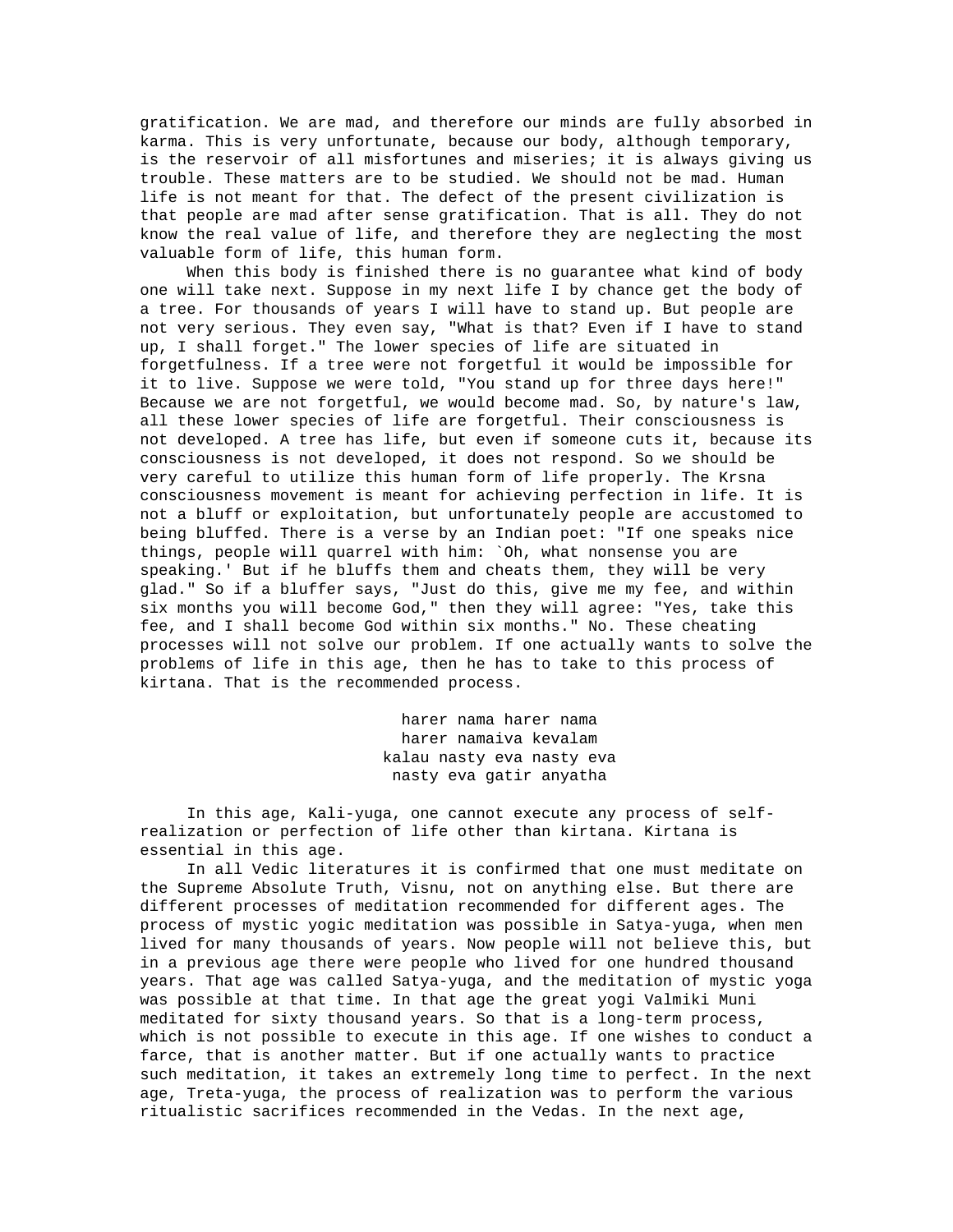Dvapara-yuga, the process was temple worship. In this present age the same result can be achieved by the process of hari-kirtana, glorification of Hari, Krsna, the Supreme Personality of Godhead.

 No other kirtana is recommended. This hari-kirtana was started five hundred years ago in Bengal by Lord Caitanya. In Bengal there is competition between the Vaisnavas and the saktas. The saktas have introduced a certain type of kirtana called kali-kirtana. But in the Vedic scriptures there is no recommendation of kali-kirtana. Kirtana means hari-kirtana. One cannot say, "Oh, you are Vaisnava. You can perform hari-kirtana. I shall perform siva-kirtana or devi-kirtana or ganesa-kirtana." No. The Vedic scriptures do not authorize any kirtana other than hari-kirtana. Kirtana means hari-kirtana, the glorification of Krsna.

 So this process of hari-kirtana is very simple: Hare Krsna, Hare Krsna, Krsna Krsna, Hare Hare/ Hare Rama, Hare Rama, Rama Rama, Hare Hare. Actually there are only three words: Hare, Krsna, and Rama. But they are very nicely arranged for chanting so that everyone can take the mantra and chant Hare Krsna, Hare Krsna, Krsna Krsna, Hare Hare. Since we have started this movement in the Western countries, Europeans, Americans, Africans, Egyptians, and Japanese are all chanting. There is no difficulty. They are chanting very gladly, and they are getting the results. What is the difficulty? We are distributing this chanting free of charge, and it is very simple. Simply by chanting, one can have selfrealization, God realization, and when there is God realization, then nature realization is included also. For example, if one learns one, two, three, four, five, six, seven, eight, nine, and zero, then he has studied the entirety of mathematics, because mathematics means simply changing the places of these ten figures. That's all. Similarly, if one simply studies Krsna, then all his knowledge is perfect. And Krsna is easily understood simply by chanting this mantra, Hare Krsna. So why not take this opportunity?

 Take this opportunity that is being offered to human society. It is very ancient and scientific. It is not that it is a concoction that will last for only three or four years. No. In the Bhagavad-gita Krsna Himself says, "This philosophy is inexhaustible and indestructible. It is never lost or destroyed." It may be covered for the time being, but it is never destroyed. Therefore it is called avyayam. Vyaya means "exhaustion." For example, one may have a hundred dollars, and if they are spent one after another, the next day it will come to zero. That is vyaya, exhaustible. But Krsna consciousness is not like that. If you cultivate this knowledge of Krsna consciousness, then it will increase. That is certified by Lord Caitanya Mahaprabhu. Anandam-budhi-vardhanam. Ananda means "pleasure," "transcendental bliss," and ambudhi means "ocean." In the material world we see that the ocean does not increase. But if one cultivates Krsna consciousness, then his transcendental bliss will simply increase. Anandambudhi-vardhanam. And I shall always remind everyone that the process is very simple. Anyone can chant, anywhere, without taxation or loss, but the gain is very great.

 Sri Caitanya Mahaprabhu has explained this kirtana movement in His Siksastaka. Siksa means "instruction," and astaka means "eight." He has given us eight verses to help us understand this Krsna consciousness movement, and I shall explain the first of these instructions. The Lord says, ceto-darpana-marjanam: one should cleanse the heart. I have explained this several times, but it does not become monotonous. It is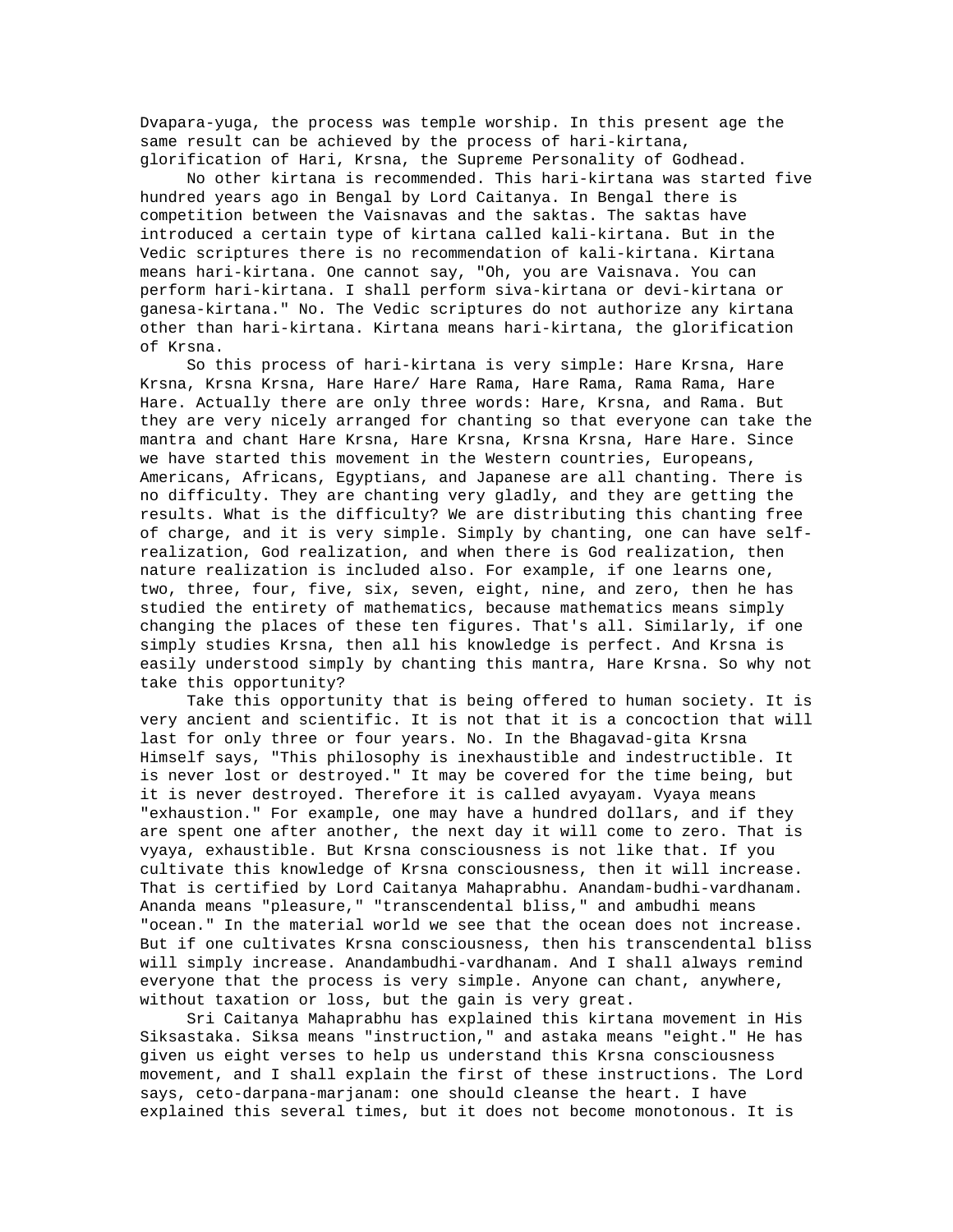just like the chanting of Hare Krsna; it does not become tiresome. Our students can chant the Hare Krsna mantra twenty-four hours a day, and they will never get tired. They will continue to dance and chant. And anyone can try it; because it is not material, one will never get tired of chanting Hare Krsna. In the material world, if one chants anything, any favorite name, for three, four, or ten times, he will get tired of it. That is a fact. But because Hare Krsna is not material, if one chants this mantra, he will never get tired. The more one chants, the more his heart will be cleansed of material dirt and the more the problems of his life within this material world will be solved.

 What is the problem of our lives? That we do not know. Modern education never gives enlightenment about the real problem of life. That is indicated in the Bhagavad-gita. Those who are educated and are advancing in knowledge should know what is the problem of life. This problem is stated in the Bhagavad-gita: one should always see the inconveniences of birth, death, old age, and disease. Unfortunately no one pays attention to these problems. When a man is diseased he thinks, "All right. Let me go to the doctor. He will give me some medicine, and I will be cured." But he does not consider the problem very seriously. "I did not want this disease. Why is there disease? Is it not possible to become free from disease?" He never thinks that way. This is because his intelligence is very low-grade, just like that of an animal. An animal suffers, but it has no sense. If an animal is brought to a slaughterhouse and sees that the animal before him is being slaughtered, he will still stand there contentedly eating the grass. This is animal life. He does not know that next time it will be his turn and he will be slaughtered. I have seen it. In a Kali temple I have seen that a goat was standing there ready to be sacrificed and another goat was very happily eating the grass.

 Similarly, Maharaja Yudhisthira was asked by Yamaraja, "What is the most wonderful thing in this world? Can you explain?" So Maharaja Yudhisthira answered, "Yes. The most wonderful thing is that at every moment one can see that his friends, his fathers, and his relatives have died, but he is thinking, `I shall live forever."' He never thinks that he will die, just as an animal never thinks that at the next moment he may be slaughtered. He is satisfied with the grass, that's all. He is satisfied with the sense gratification. He does not know that he is also going to die.

 My father has died, my mother has died, he has died, she has died. So I will also have to die. Then what is after death? I do not know. This is the problem. People do not take this problem seriously, but the Bhagavad-gita indicates that that is real education. Real education is to inquire why, although we do not want to die, death comes. That is real inquiry. We do not want to become old men. Why does old age come upon us? We have many problems, but this is the sum and substance of all of them.

 In order to solve this problem, Lord Caitanya Mahaprabhu prescribes the chanting of Hare Krsna. As soon as our heart is cleansed by chanting this Hare Krsna mantra, the blazing fire of our problematic material existence is extinguished. How is it extinguished? When we cleanse our heart we will realize that we do not belong to this material world. Because people are identifying with this material world, they are thinking, "I am an Indian, I am an Englishman, I am this, I am that." But if one chants the Hare Krsna mantra, he will realize that he is not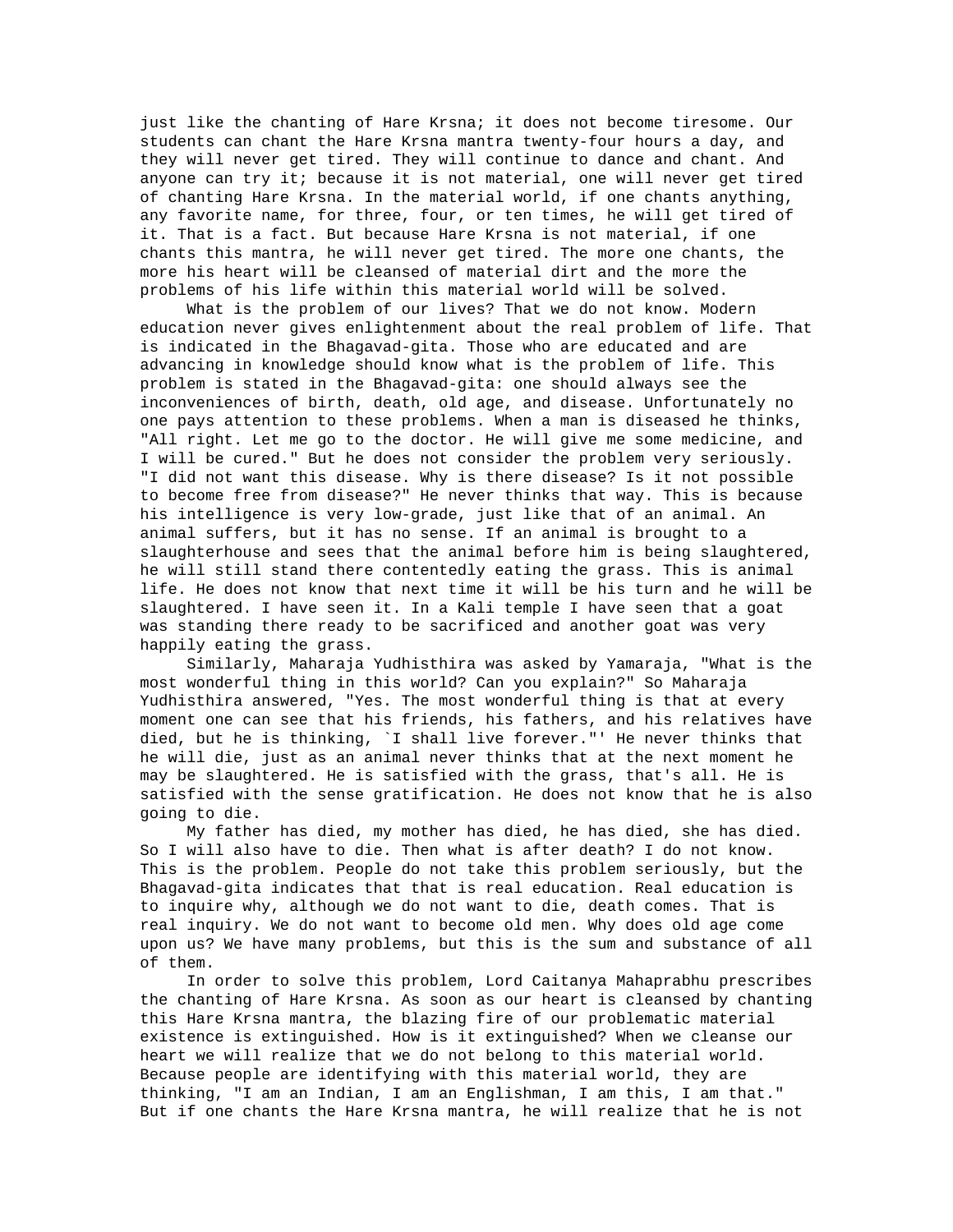this material body. "I do not belong to this material body or this material world. I am a spirit soul, part and parcel of the Supreme. I am eternally related with Him, and I have nothing to do with the material world." This is called liberation, knowledge. If I don't have anything to do with this material world, then I am liberated. And that knowledge is called brahma-bhuta.

 A person with this realization has no duty to perform. Because we are now identifying our existence with this material world, we have so many duties. The Srimad-Bhagavatam says that as long as there is no self-realization, we have so many duties and debts. We are indebted to the demigods. The demigods are not merely fictitious. They are real. There are demigods controlling the sun, the moon, and the air. Just as there are directors of government departments, so for the heating department there is the sun-god, for the air department there is Varuna, and similarly there are other departmental demigods. In the Vedas they are described as controlling deities, so we cannot neglect them. Also, there are great sages and philosophers who have given us knowledge, and we are indebted to them. So as soon as we take birth we are indebted to so many living entities, but it is impossible to liquidate all these debts. Therefore the Vedic literature recommends that one take shelter of the lotus feet of Krsna. And Krsna says, "If one takes shelter of Me, then he doesn't have to take shelter of anyone else."

 Therefore those who are Krsna conscious devotees have taken shelter of Krsna, and the beginning is hearing and chanting. Sravanam kirtanam visnoh. So our fervent, humble request to everyone is to please accept this chanting. This movement of Krsna consciousness was introduced by Lord Caitanya five hundred years ago in Bengal, and now all over India and especially in Bengal there are millions of followers of Caitanya Mahaprabhu. Now this movement is starting in the Western countries, so just be very serious in understanding it. We do not criticize any other religion. Don't take it in that way. We have no business criticizing any other process of religion. Krsna consciousness is giving people the most sublime religion--love of God. That's all. We are teaching to love God. Everyone is already loving, but that love is misplaced. We love this boy or this girl or this country or that society or even the cats and dogs, but we are not satisfied. So we must place our love in God. If one places one's love in God, he will be happy.

 Don't think that this Krsna consciousness movement is a new type of religion. Where is the religion which does not recognize God? One may call God "Allah" or "Krsna" or something else, but where is that religion which does not recognize God? We are teaching that one should simply try to love God. We are attracted by so many things, but if our love is reposed in God, then we will be happy. We don't have to learn to love anything else; everything else is automatically included. Just try to love God. Don't try to love just trees or plants or insects. This will never satisfy. Learn to love God. That is Caitanya Mahaprabhu's mission; that is our mission.

Chanting the Hare Krsna Mantra

Although "Hare Krsna" has become a househoid word, practically nobody knows what it means. Is it merely a repetitious incantation designed to hypnotize its practitioners? Is it a form of escapism? Or is it a genuine meditation that can actually summon higher a wareness? In this short essay, recorded on his first LP in late 1966, Srila Prabhupada illuminates the inner meaning of the Hare Krsna mantra.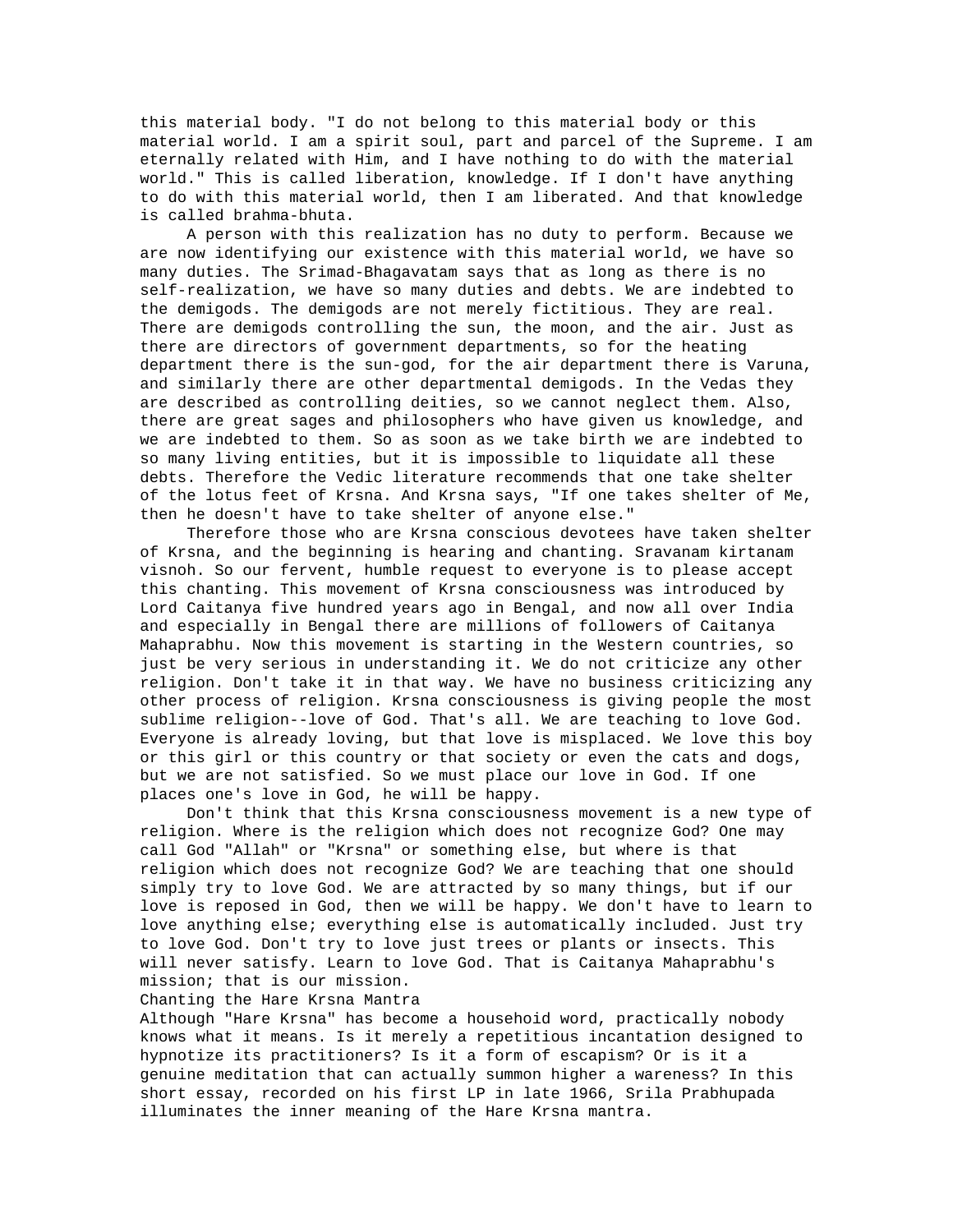The transcendental vibration established by the chanting of Hare Krsna, Hare Krsna, Krsna Krsna, Hare Hare/ Hare Rama, Hare Rama, Rama Rama, Hare Hare is the sublime method for reviving our transcendental consciousness. As living spiritual souls, we are all originally Krsna conscious entities, but due to our association with matter from time immemorial, our consciousness is now adulterated by the material atmosphere. The material atmosphere, in which we are now living, is called maya, or illusion. Maya means "that which is not." And what is this illusion? The illusion is that we are all trying to be lords of material nature, while actually we are under the grip of her stringent laws. When a servant artificially tries to imitate the all-powerful master, he is said to be in illusion. We are trying to exploit the resources of material nature, but actually we are becoming more and more entangled in her complexities. Therefore, although we are engaged in a hard struggle to conquer nature, we are ever more dependent on her. This illusory struggle against material nature can be stopped at once by revival of our eternal Krsna consciousness.

 Hare Krsna, Hare Krsna, Krsna Krsna, Hare Hare is the transcendental process for reviving this original, pure consciousness. By chanting this transcendental vibration, we can cleanse away all misgivings within our hearts. The basic principle of all such misgivings is the false consciousness that I am the lord of all I survey.

 Krsna consciousness is not an artificial imposition on the mind. This consciousness is the original, natural energy of the living entity. When we hear this transcendental vibration, this consciousness is revived. This simplest method of meditation is recommended for this age. By practical experience also, one can perceive that by chanting this maha-mantra, or the Great Chanting for Deliverance, one can at once feel a transcendental ecstasy coming through from the spiritual stratum. In the material concept of life we are busy in the matter of sense gratification, as if we were in the lower, animal stage. A little elevated from this status of sense gratification, one is engaged in mental speculation for the purpose of getting out of the material clutches. A little elevated from this speculative status, when one is intelligent enough, one tries to find out the supreme cause of all causes--within and without. And when one is factually on the plane of spiritual understanding, surpassing the stages of sense, mind, and intelligence, he is then on the transcendental plane. This chanting of the Hare Krsna mantra is enacted from the spiritual platform, and thus this sound vibration surpasses all lower strata of consciousness--namely sensual, mental, and intellectual. There is no need, therefore, to understand the language of the mantra, nor is there any need for mental speculation nor any intellectual adjustment for chanting this mahamantra. It is automatic, from the spiritual platform, and as such, anyone can take part in the chanting without any previous qualification. In a more advanced stage, of course, one is not expected to commit offenses on the grounds of spiritual understanding.

 In the beginning, there may not be the presence of all transcendental ecstasies, which are eight in number. These are: (1) being stopped as though dumb, (2) perspiration, (3) standing up of hairs on the body, (4) dislocation of voice, (5) trembling, (6) fading of the body, (7) crying in ecstasy, and (8) trance. But there is no doubt that chanting for a while takes one immediately to the spiritual platform, and one shows the first symptom of this in the urge to dance along with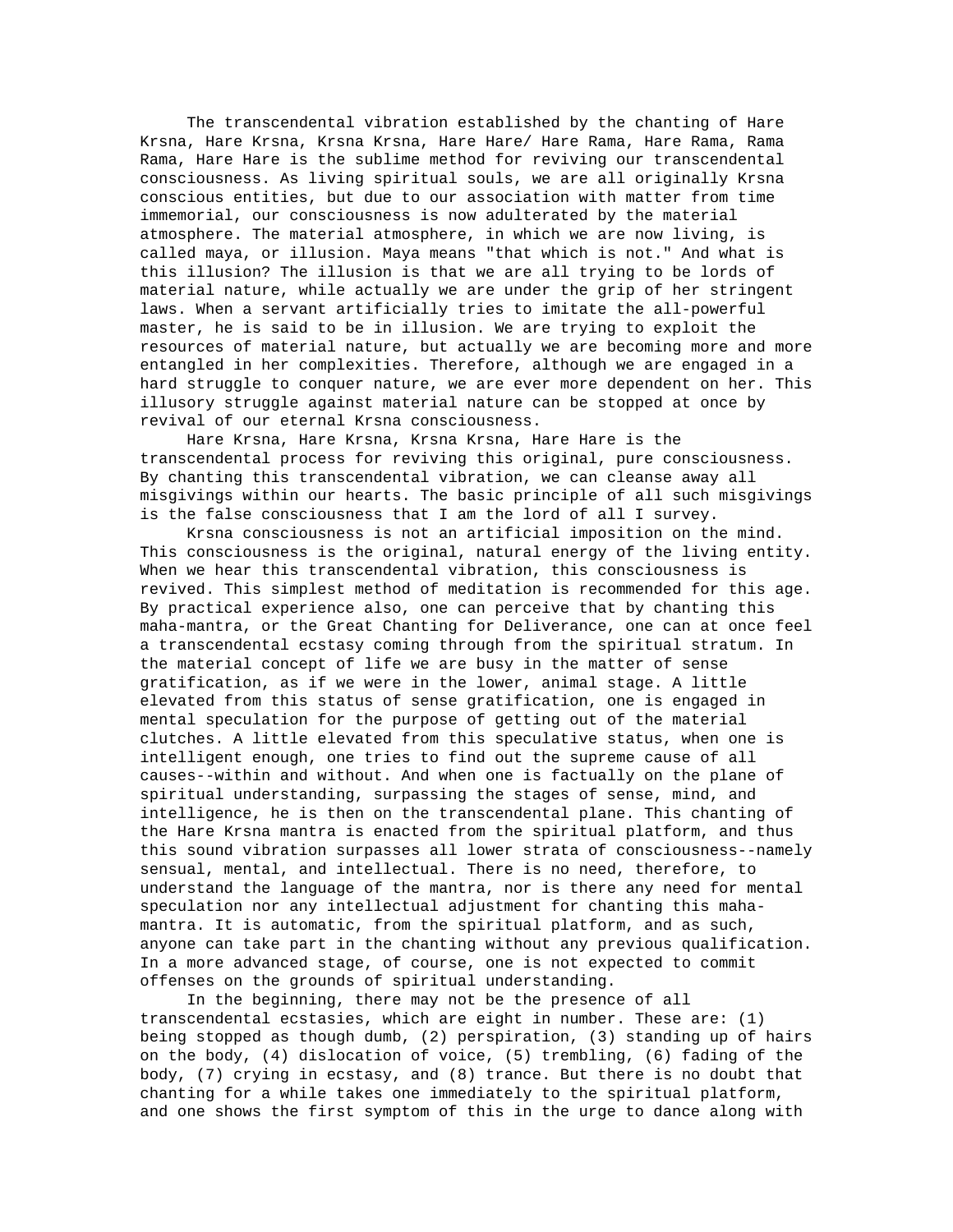the chanting of the mantra. We have seen this practically. Even a child can take part in the chanting and dancing. Of course, for one who is too entangled in material life, it takes a little more time to come to the standard point, but even such a materially engrossed man is raised to the spiritual platform very quickly. When the mantra is chanted by a pure devotee of the Lord in love, it has the greatest efficacy on hearers, and as such this chanting should be heard from the lips of a pure devotee of the Lord, so that immediate effects can be achieved. As far as possible, chanting from the lips of nondevotees should be avoided. Milk touched by the lips of a serpent has poisonous effects.

 The word Hara is the form of addressing the energy of the Lord, and the words Krsna and Rama are forms of addressing the Lord Himself. Both Krsna and Rama mean "the supreme pleasure," and Hara is the supreme pleasure energy of the Lord, changed to Hare in the vocative. The supreme pleasure energy of the Lord helps us to reach the Lord.

 The material energy, called maya, is also one of the multienergies of the Lord. And we, the living entities, are also the energy, marginal energy, of the Lord. The living entities are described as superior to material energy. When the superior energy is in contact with the inferior energy, an incompatible situation arises; but when the superior marginal energy is in contact with the superior energy, Hara, it is established in its happy, normal condition.

 These three words, namely Hare, Krsna, and Rama, are the transcendental seeds of the maha-mantra. The chanting is a spiritual call for the Lord and His energy, to give protection to the conditioned soul. This chanting is exactly like the genuine cry of a child for its mother's presence. Mother Hara helps the devotee achieve the Lord Father's grace, and the Lord reveals Himself to the devotee who chants this mantra sincerely.

 No other means of spiritual realization is as effective in this age of quarrel and hypocrisy as the chanting of the maha-mantra: Hare Krsna, Hare Krsna, Krsna Krsna, Hare Hare/ Hare Rama, Hare Rama, Rama Rama, Hare Hare.

Krsna Consciousness--the Yoga for the Modern Age Nowadays, we find yoga being taught in numerous courses and touted in mass-market books as a means to achieve health, lose weight, develop mental powers over others, achieve success in making money, or incease sexual potency. But real yoga is something entirely different. Here, Srila Prabhupada lets us in on some ancient secrets about the real thing.

> ceto-darpana-marjanam bhava-mahadavagni-nirvapanam sreyah-kairava-candrika-vitaranam vidya-vadhu-jivanam anandambudhi-vardhanam pratipadam purnamrtasvadanam sarvatma-snapanam param vijayate sri-krsna-sankirtanam

 All glories to the sankirtana movement. Param vijayate sri-krsnasankirtanam. Lord Caitanya Mahaprabhu, when He was only a sixteen-yearold boy, introduced this sankirtana movement five hundred years ago in Navadvipa, India. It was not that He manufactured some religious system, just as nowadays so many religious systems are being manufactured. Actually, religion cannot be manufactured. Dharmam-tu saksad bhagavatpranitam. Religion means the codes of God, the laws of God, that's all. Certainly we cannot live without obeying the state laws, and similarly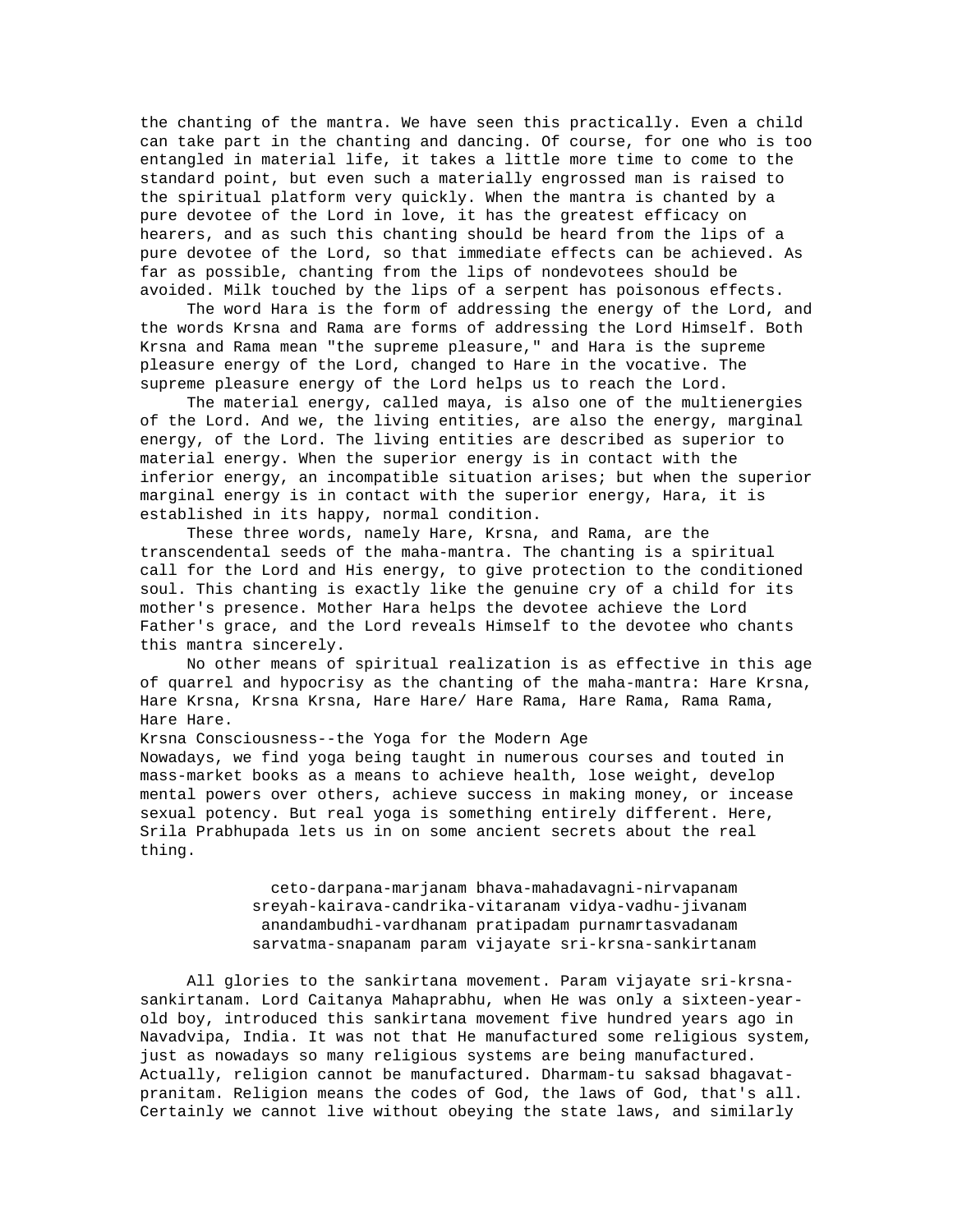we cannot live without obeying the laws of God. And in the Bhagavad-gita (4.7) the Lord says that whenever there are discrepancies in the prosecution of religious activities (yada yada hi dharmasya glanir bhavati bharata) and there is a predominance of irreligious activities (abhyutthanam adharmasya), at that time I (Krsna) appear (tadatmanam srjamy aham). And in the material world we can see the same principle demonstrated, for whenever there is disobedience of state laws, there is the advent of some particular state officer or policeman to "set things right."

 Lord Caitanya Mahaprabhu is worshiped by the Gosvamis. There were six Gosvamis: Rupa Gosvami, Sanatana Gosvami, Raghunatha Bhatta Gosvami, Jiva Gosvami, Gopala Bhatta Gosvami, and Sri Raghunatha dasa Gosvami. There are three meanings of go. Go means "land," go means "cow,"and go means "senses." And svami means "master." So gosvami means that they were masters of the senses. When one becomes master of the senses, or gosvami, he can make progress in spiritual life. That is the real meaning of svami. Svami means that one is not servant of the senses, but master of them.

 One of these six Gosvamis, Rupa Gosvami, was the head, and he compiled a nice verse in honor of Lord Caitanya Mahaprabhu. He says:

> anarpita-carim cirat karunayavatirnah kalau samarpayitum unnatojjvala-rasam sva-bhakti-sriyam harih purata-sundara-dyuti-kadamba-sandipitah sada hrdaya-kandare sphuratu vah saci-nandanah (Caitanya-caritamrta, Adi 1.4)

 Kalau means this age, this age of Kali, the Iron Age, which is very much contaminated, an age of quarrel and disagreement. Rupa Gosvami says that in this age of Kali, when everything is disagreement and quarrel, "You have descended to offer the highest love of God." Samarpayitum unnatojjvala-rasam: and not only the topmost, but a very brilliant rasa, or transcendental humor. Purata-sundara-dyuti: Your complexion is just like gold, like the luster of gold. "You are so kind that I bless everyone [the Gosvamis can bless because they are masters of the senses] that this form of the Lord, Lord Caitanya Mahaprabhu, may always remain dancing in everyone's heart."

 When Rupa Gosvami first met Lord Caitanya Mahaprabhu at Prayaga, Lord Caitanya was chanting and dancing in the street, "Hare Krsna, Hare Krsna." At that time also Rupa Gosvami offered one prayer. Namo mahavadanyaya krsna-prema-pradaya te: "Oh, You are the most munificent of all incarnations because You are distributing love of Godhead." Krsnaprema-pradaya te/ krsnaya krsna-caitanya-namne gaura-tvise namah: "You are Krsna Himself, because if You were not Krsna You could not distribute krsna-prema, or love of God, for love of Krsna is not so easily acquired. But You are distributing this love freely to everyone."

 In this way the sankirtana movement was inaugurated in Bengal, India, in Navadvipa. In this sense, the Bengalis are very fortunate that in their country this movement was inaugurated by Lord Caitanya, who predicted:

> prthivite ache yata nagaradi grama sarvatra pracara haibe mora nama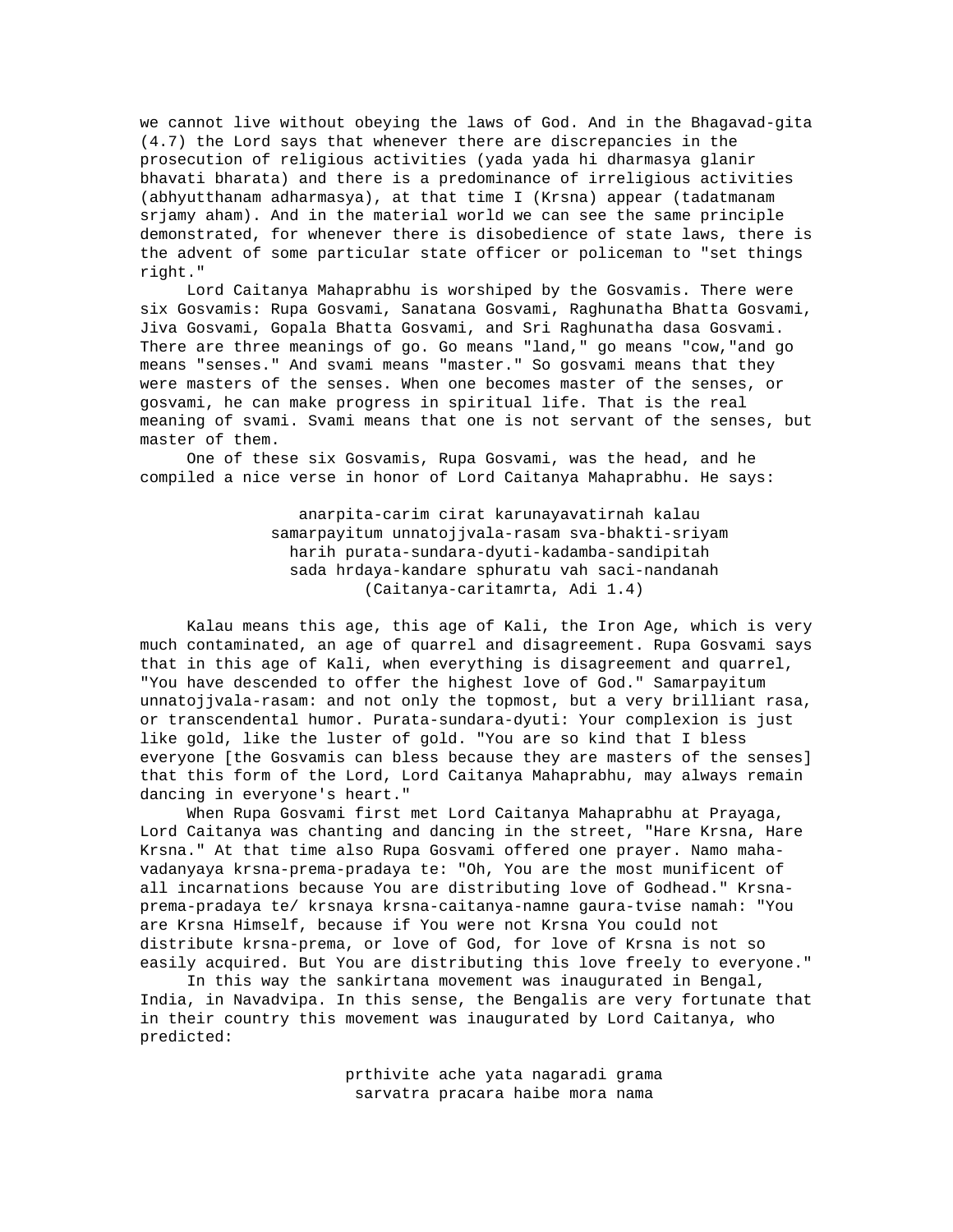"In all the villages and towns all over the world, everywhere, this sankirtana movement will be preached." That is His prediction.

 So by the grace of Lord Caitanya, this movement is already introduced in the Western countries, beginning from New York. Our sankirtana movement was first introduced in New York in 1966. At that time I came and began to chant this Hare Krsna mantra in Tompkins Square. I was chanting there for three hours with a small mrdanga (drum), and these American boys assembled and gradually joined, and so it is increasing. First of all it was started in a New York storefront, 26 Second Avenue, then we started our branches in San Francisco, Montreal, Boston, Los Angeles, Buffalo, Columbus. We now [1970] have twenty-four branches, including one in London and one in Hamburg. In London they are all American boys and girls, and they are preaching. They are not sannyasis, nor are they Vedantists, nor Hindus, nor Indians, but they have taken this movement very seriously. Even in the London Times there was an article headlined, "Krsna Chant Startles London." So we have many in the movement now. All my disciples, at least in this country, are Americans and Europeans. They are chanting, dancing, and distributing a magazine, Back to Godhead. Now we have published many books--the Srimad-Bhaga vatam, Bhagavad-gita As It Is, Teachings of Lord Caitanya, and Isopanisad. It is not that this movement is simply a sentimental movement. Don't think that these boys are dancing out of some religious sentiment or fanaticism. No. We have the highest philosophical and theosophical background.

 As an illustration, let us consider Caitanya Mahaprabhu. While He was preaching, He went to Benares, the seat of Mayavadi sannyasis. The followers of Sankaracarya are mostly seen in Benares. When Caitanya Mahaprabhu was there, He was chanting and dancing. Some of the people very much appreciated this, and so He quickly became famous. One prominent sannyasi, Prakasananda Sarasvati, leader of many thousands of Mayavadi sannyasis, was informed: "Oh, from Bengal one young sannyasi has come. He is so nicely chanting and dancing." Prakasananda Sarasvati was a great Vedantist, and he did not like the idea. He said, "Oh, he is a pseudo sannyasi. He is chanting and dancing, and this is not the business of a sannyasi. A sannyasi should always engage himself in the study of philosophy and the Vedanta."

 Then one of the devotees who did not like the remarks of Prakasananda Sarasvati came back and informed Lord Caitanya that He was being criticized. So the devotee arranged a meeting of all the sannyasis, and there was a philosophical discussion on the Vedanta between Prakasananda Sarasvati and Lord Caitanya Mahaprabhu. These accounts and philosophical discussions are given in our Teachings of Lord Caitanya. It is remarkable that Prakasananda himself with all his disciples became Vaisnavas.

 Similarly, Caitanya Mahaprabhu had a great discussion with Sarvabhauma Bhattacarya, the greatest logician of that time, who was also Mayavadi, impersonalist, and he was also converted. So Caitanya Mahaprabhu's movement is not mere sentimentalism. There is a very rich background if one wants to understand this sankirtana movement through philosophy and logic. There is ample opportunity, for this movement is based on science and on the authority of the Vedas. But it is all simplified. That is the beauty of this movement. Whether one is a great scholar or philosopher or a child, he can take part without any difficulty. Other systems of self-realization, the jnana process or yoga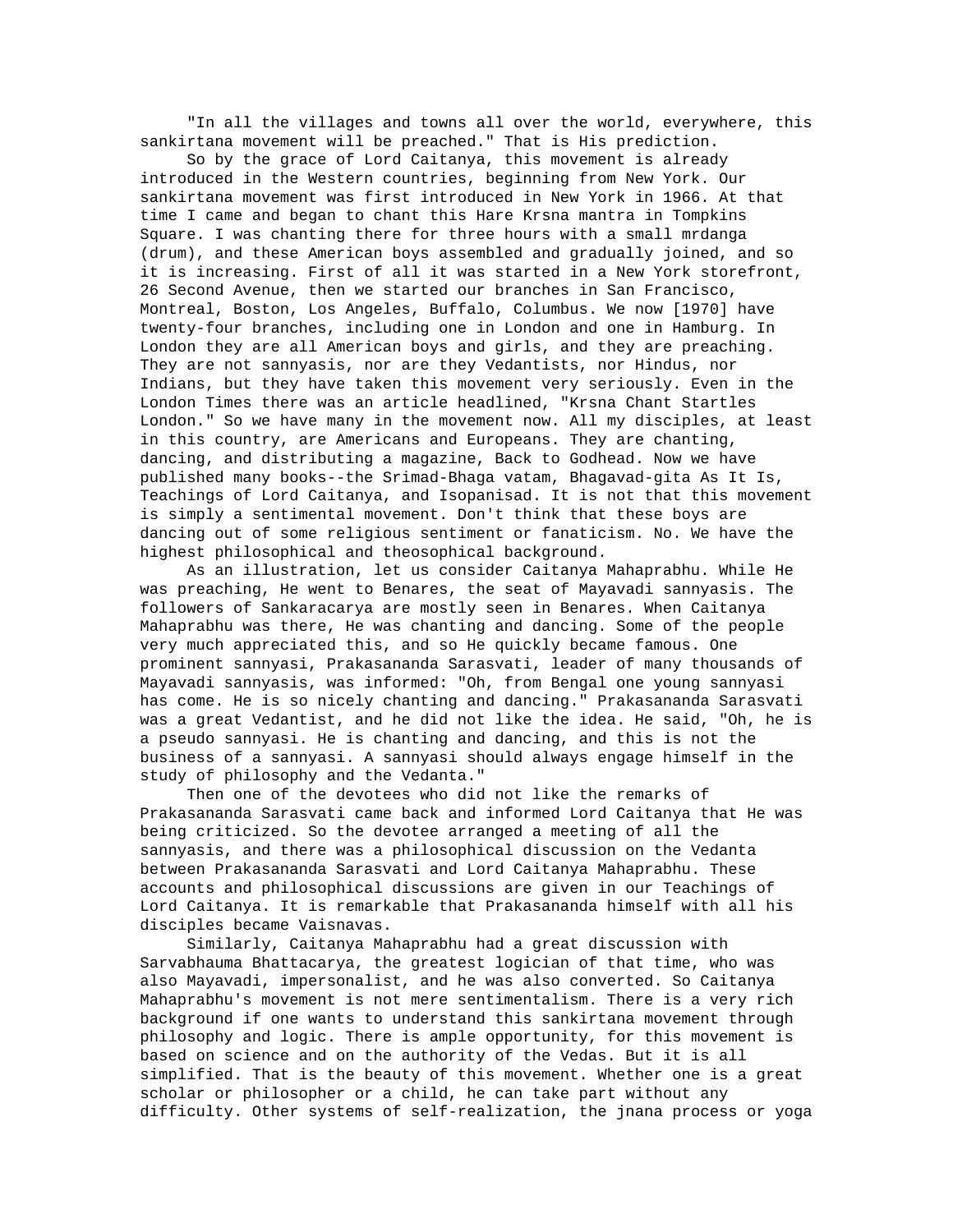process, are also recognized, but it is not possible to practice them in this age. That is the verdict of the Vedas:

> krte yad dhyayato visnum tretayam yajato makhaih dvapare paricaryayam. kalau tad dhari-kirtanat (Srimad-Bhagavatam 12.3.52)

 In the Satya-yuga, the Golden Age, it was possible to execute the meditation process. For instance, Valmiki Muni meditated for sixty thousand years to get perfection. But where is our old age? Besides that, for the meditation process, as described in the Bhagavad-gita, one has to select a secluded place, he has to execute it alone, he has to sit down in a rigid posture, he has to lead a life of complete celibacy, and so on. There are many rules and regulations. Thus astanga-yoga meditation is not possible. If one is satisfied by imitating, that is a different thing, but if one wants perfection, then he has to execute all the eight stages of astanga-yoga. If this is not possible, then it is a waste of time.

 What is the ultimate goal of the yoga process or meditation? Contact with the Supreme, the Supersoul, the Supreme Lord, is the aim and object of all yoga processes. Similarly, philosophical research, the jnana process, also aims at understanding the Supreme Brahman. These are recognized processes, undoubtedly, but according to authoritative description, they are not practical in this Iron Age of Kali. Therefore one has to take to this process of hari-kirtana. Anyone can practice without prequalification. One doesn't have to study philosophy or Vedanta. This was the purport of Lord Caitanya's meeting with Prakasananda Sarasvati.

 When the Vedanta philosophy was thoroughly discussed between Lord Caitanya and Prakasananda Sarasvati, Prakasananda Sarasvati first of all asked Caitanya Mahaprabhu, "I understand that You were a very good scholar in Your early life. [Lord Caitanya was actually a very great scholar. His name was Nimai Pandita, and at the age of sixteen He defeated a great scholar from Kashmir, Kesava Kasmiri.] And I understand that You are a great Sanskrit scholar, and that especially in logic You are a very learned scholar. You were also born in a brahmana family, and now You are a sannyasi. How is it that You are chanting and dancing and not reading the Vedanta?" This was the first question asked by Prakasananda Sarasvati, and Lord Caitanya replied, "Yes, the reason is that when I was initiated by My spiritual master, he said that I am fool number one. `You don't discuss the Vedanta,' he told Me. `You will simply spoil Your time. Just take to this chanting of Hare Krsna, and You will be successful.' " That was his reply. Of course, Caitanya Mahaprabhu was not a fool, and certainly the Vedanta is not for fools. One needs sufficient education, and one must attain a certain status before he can understand the Vedanta. In each and every word there are volumes of meanings, and there are many commentaries by Sankaracarya and Ramanujacarya, huge volumes in Sanskrit. But how can we understand Vedanta? It is not possible. It may be possible for one person or two persons to understand, but for the mass of people it is not possible. Nor is it possible to practice yoga. Therefore, if one takes to Caitanya Mahaprabhu's method, chanting Hare Krsna, the first installment of gain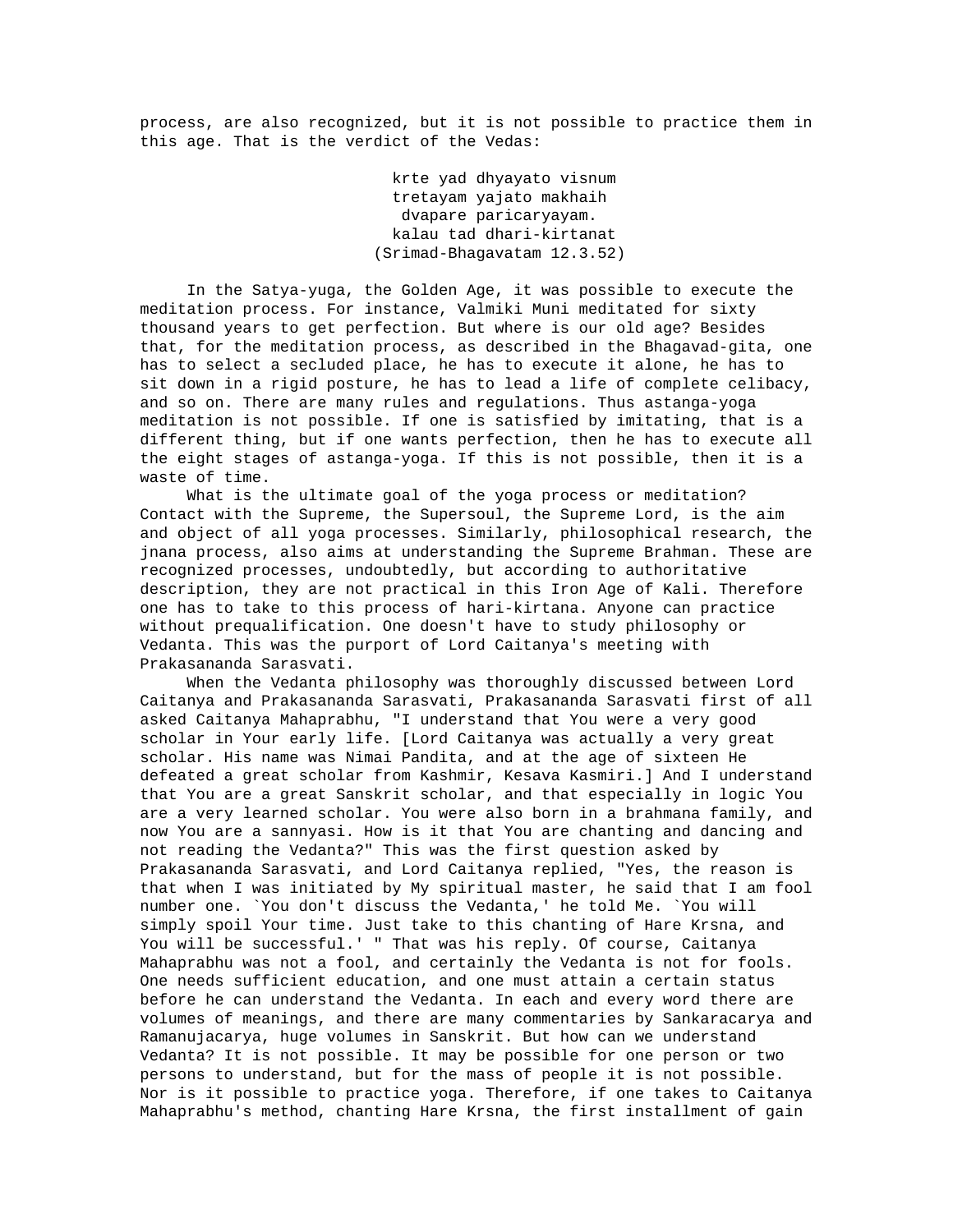will be ceto-darpana-marjanam: all the dirty things will be cleansed from the heart simply by chanting. Chant. There is no expenditure and there is no loss. If one simply chants for one week, he will see how much he will progress in spiritual knowledge.

 We are attracting many students simply by chanting, and they are understanding the entire philosophy and becoming purified. This Society's movement started only four years ago, in 1966, and we have so many branches already. The American boys and girls are taking it very seriously, and they are happy. Ask any one of them. Ceto-darpanamarjanam. They are cleansing the dirty things from the heart, simply by chanting Hare Krsna, Hare Krsna, Krsna Krsna, Hare Hare/ Hare Rama, Hare Rama, Rama Rama, Hare Hare.

 The next point is bhava-mahadavagni-nirvapanam: as soon as the heart is cleansed of all dirt y things, then all the problems of material existence are immediately solved. This world has been compared to davagni, which means a blazing fire in the forest. In this material existence no one wants unhappiness, but it comes by force. That is the law of material nature. No one wants fire, but wherever we go in a city the fire brigade is always active. There is always fire. Similarly, there are many things that no one wants. No one wants death--there is death. No one wants disease--there is disease. No one wants old age- there is old age. They are there, against our will, against our desire.

 Thus we should consider the state of this material existence. This human form of life is meant for understanding, not for wasting valuable life like animals by eating, sleeping, mating, and defending. That is not advancement of civilization. The Bhagavatam says that this body is not meant for working hard simply for sense gratification.

> nayam deho deha-bhajam nr-loke kastan kaman arhate vid-bhujam ye (SB. 5.5.1)

 To work very hard and satisfy oneself by sense gratification is the business of hogs, not human beings. The human being should learn tapasya. Especially in India, so many great sages, so many great kings, and so many brahmacaris and sannyasis have passed their lives in great tapasya in order not to go further to sleep. Lord Buddha was a prince who gave up everything and engaged himself in tapasya. This is life. When King Bharata, under whose name India was named Bharata-varsa, was twenty-four years old, he gave up his kingdom, his young wife, and young children and went away for tapasya. When Lord Caitanya Mahaprabhu was only twenty-four, He gave up His young wife, mother, everything. There are many, many examples. India is the land of tapasya, but we are forgetting that. Now we are making it the land of technology. It is surprising that India is now no longer propagating this tapasya, for India is the land of dharma: dharma-ksetre kuru-ksetre.

 But it is not only in India; everywhere in this age of iron everything is degraded, degraded in this sense: prayenalpayusah sabhya kalav asmin yuge janah (SB. 1.1.10). In this age of Kali the duration of life is diminished, and men are not moved to understand selfrealization, and if they are, they are invariably misled by so many deceitful leaders. The age is very corrupt. Therefore Caitanya Mahaprabhu's process of chanting Hare Krsna is the best and the simplest method.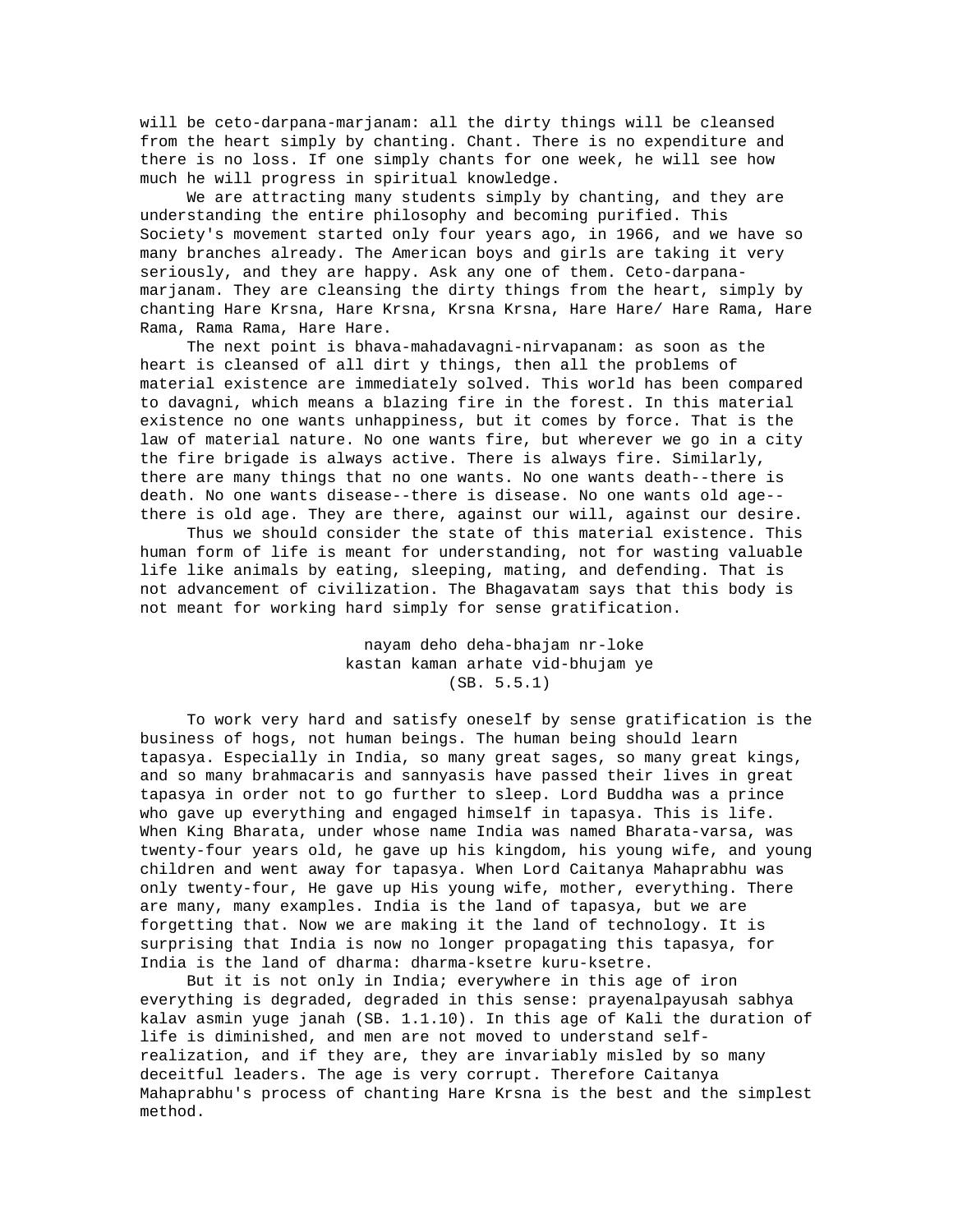harer nama harer nama harer namaiva kevalam kalau nasty eva nasty eva nasty eva gatir anyatha

 "In this age of Kali there is no other religion than glorifying the Lord by utterance of His holy name, and that is the injunction of all the revealed scriptures. There is no other way, there is no other way, there is no other way." This verse appears in the Brhan-naradiya Purana. Harer nama harer nama harer namaiva kevalam. Simply chant Hare Krsna. There is no other alternative. Kalau nasty eva nasty eva nasty eva gatir anyatha. In this age, Kali, there is no other alternative for selfrealization. So we have to accept it.

 There is another similar verse in the Srimad-Bhagavatam. In the Twelfth Canto, Third Chapter, Pariksit Maharaja was informed by Sukadeva Gosvami of the faults of this age, and now all the symptoms of the age of Kali are apparent. In the conclusive portion, however, Sukadeva Gosvami said, kaler dosa-nidhe rajann asti hy eko mahan gunah: "My dear king, this age, Kali, is full of faulty things, but there is one good opportunity." What is that? Kirtanad eva krsnasya mukta-sangah param vrajet: "Simply by chanting this Hare Krsna mantra one can become liberated and go back to Godhead."

 This is practical and authorized, and one can also test himself to see how he is advancing simply by chanting. This Krsna consciousness movement is not something new, something that we have introduced or manufactured. It is authorized on the Vedic principles, authorized by acaryas like Caitanya Mahaprabhu and others. And the method is very simple; there is no loss. We are not charging anything, we are not asking for fees and giving the people some secret mantra and promising them that within six months they will become God. No. This is open for everyone--children, women, girls, boys, old people--everyone can chant and see the results.

 To further this end we not only are establishing New Vrndavana, our farm project in West Virginia, but are establishing other spiritual communities, such as New Navadvipa and New Jagannatha Puri. We have already started New Jagannatha Puri in San Francisco, and the Rathayatra festival is going on. This year there will be a great ceremony of Ratha-yatra in London also. There will be three cars, for Jagannatha, Subhadra, and Balarama, and they will be taken to the River Thames. And America has imported New England and New York, so why not New Vrndavana? We should especially establish this New Vrndavana, because Lord Caitanya recommended, aradhyo bhagavan vrajesa-tanayas tad-dhama vrndavanam: " Krsna, the son of Nanda Maharaja, in the Vrndavana-dhama of Vrajabhumi, is the supreme worshipable Deity, and His place Vrndavana is also worshipable." The Western boys and girls are taking to Krsna consciousness, and they should have a place like Vrndavana. Swami Kirtanananda, who went to Vrndavana with me two years ago, knows what Vrndavana is like, so I have instructed him to construct at least seven temples. In Vrndavana, there are five thousand temples of Radha-Krsna, but the most important temples are seven, established by the Gosvamis. Our program is to live in New Vrndavana, depend on agriculture and cows as an economic solution, and peacefully execute Krsna consciousness, chant Hare Krsna--that is the Vrndavana scheme. Yuktahara-viharasya...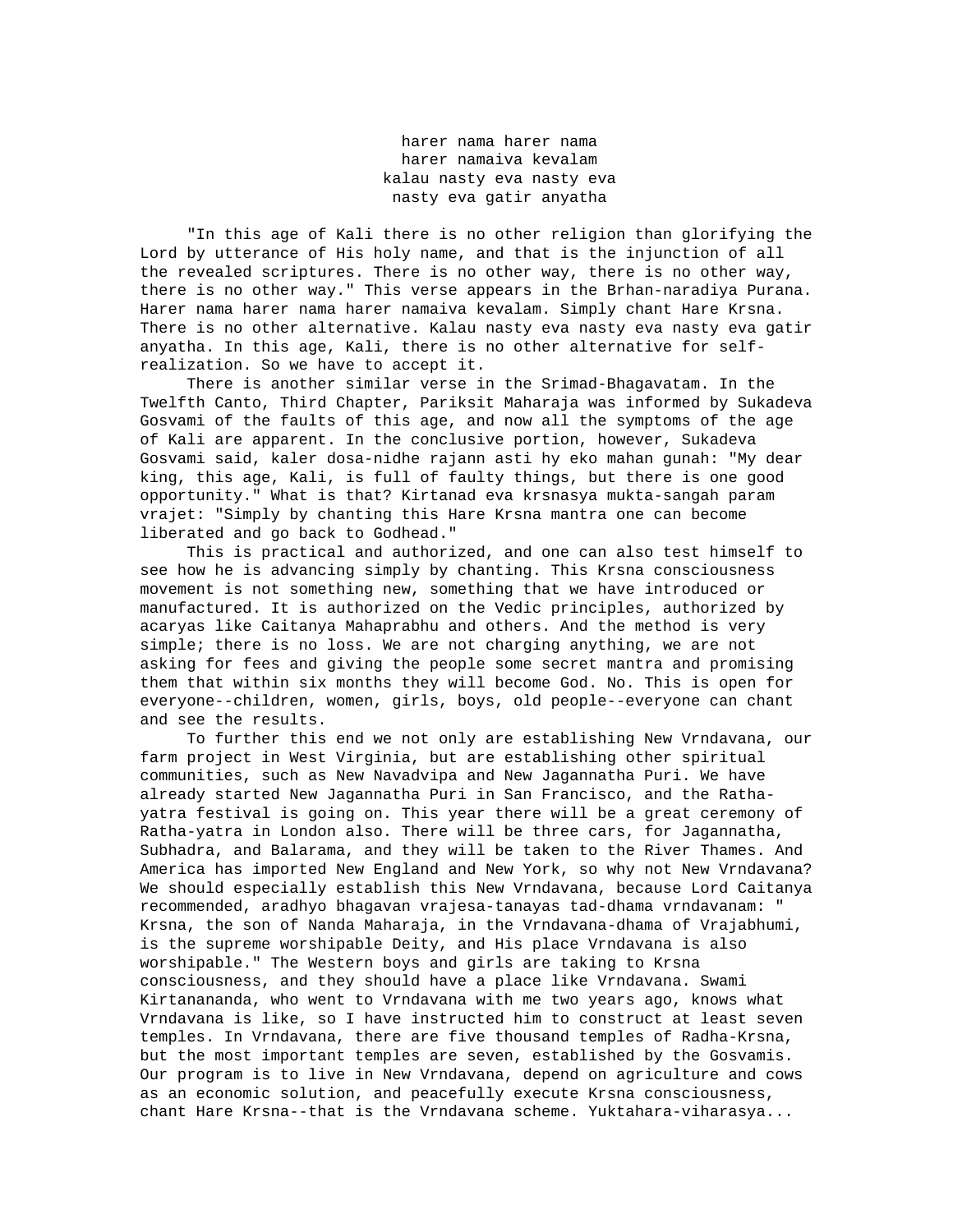yogo bhavati duhkha-ha (Bhagavad-gita 6.17). This human form of life isn't meant for increasing artificial needs. We should be satisfied just to maintain the body and soul together, and the rest of the time we should enhance our Krsna consciousness, so that after leaving this body we won't have to take another material body, but will be able to go back home, back to Godhead. That should be the motto of human life.

 Material life means eating, sleeping, mating, and defending, and spiritual life means something more than this. This is also the difference between animal life and human life. In animal life, the common formula is eating, sleeping, mating, and defending. A dog eats, a man also eats. A man sleeps, and a dog also sleeps. A man has sex life, and the dog also has sex life. The dog defends in his own way, and man also defends in his own way, maybe by atomic bombs. These four principles are common to human beings and animals, and advancement of these four principles is not human civilization but animal civilization. Human civilization means athato brahma-jijnasa. In the Vedanta-sutra the first aphorism is athato brahma jijnasa: "Now is the time for inquiry about Brahman." That is human life. As long as one is not spiritually inquisitive, jijnasuh sreya uttamam, he is an animal, because he lives according to these four principles, that's all. He must be inquisitive to know what he is and why he is put into these miseries of birth, death, old age, and disease. Is there any remedy? These matters should be questioned. That is human life; that is spiritual life.

 Spiritual life means human life, and material life means animal life. That's all. We have to make the adjustments that are recommended in the Bhagavad-gita. Yuktahara-viharasya. For instance, because I am going to be a spiritual man does not mean that I shall give up eating. Rather, my eating should be adjusted. The Bhagavad-gita describes what class of food is first class, in goodness, and what class of food is in passion, and third class, in ignorance. We have to raise ourselves to the sattvic (goodness) platform of human civilization, then revive our transcendental consciousness, or Krsna consciousness. Everything is there in the sastras. Unfortunately, we do not consult them.

> evam prasanna-manaso bhagavad-bhakti-yogatah bhagavat-tattva-vijnanam mukta-sangasya jayate (SB. 1.2.20)

 Unless one is liberated from the clutches of these three modes of material nature, he cannot understand God. Prasanna-manasah. One must be a Brahman-realized soul. Brahma-bhutah prasannatma na socati na kanksati (Bg. 18.54). These injunctions are there, so one should take advantage of these sastras and preach. That is the responsibility of intelligent men. The mass of people know that God is great, but they do not know how great God actually is. That we will find in the Vedic literature. That is our duty in this iron age. That is hari-kirtana, param vijayate srikrsna-sankirtanam: glorification of the Supreme.

Meditation and the Self Within

Can meditation solve our everyday problems? Is there life after death? Can drugs heip us achieve self-realization? During a visit to South Africa in 1976, Srila Prabhupada answered these and other questions for interviewer Bill Faill of the Durban Natal Mercury.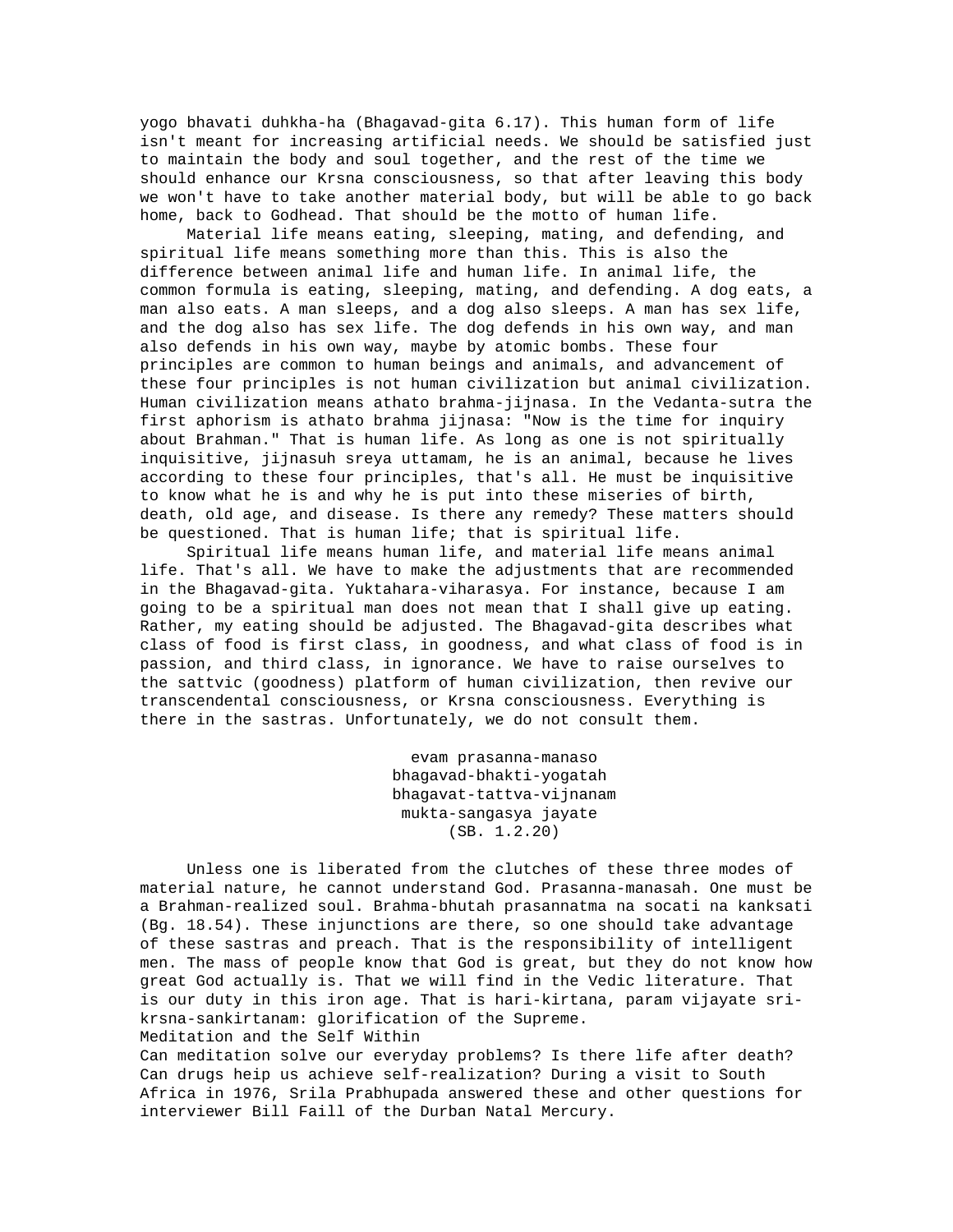Srila Prabhupada: Krsna is a name for God that means "all-attractive." Unless one is all-attractive he cannot be God. So Krsna consciousness means God consciousness. All of us are small particles of God, equal in quality with Him. Our position as living entities is like that of a small particle of gold in relation to a large quantity of gold. Mr. Faill: Are we something like sparks in a fire? Srila Prabhupada: Yes. Both the fire and the spark are fire, but one is big, and the other is very small. Unlike the relationship between the spark and the fire, however, our relationship with God is eternal, although at the present moment we have forgotten that relationship due to contact with the material energy. We are facing so many problems only because of this forgetfulness. If we can revive our original God consciousness, then we shall become happy. This is the sum and substance of Krsna consciousness. It is the best process by which to revive our original God consciousness. There are different processes of selfrealization, but in the present age of Kali, people are very fallen, and they require the simple process of Krsna consciousness. Now they are thinking that so-called material advancement is the solution to their problems, but this is not a fact. The real solution is to get out of the material condition entirely by becoming Krsna conscious. Because God is eternal, we are also eternal, but in the material condition we are thinking, "I am this body," and therefore we must repeatedly change from body to body. This is due to ignorance. Actually we are not our bodies but spiritual sparks, parts and parcels of God. Mr. Faill: Then the body is just like a vehicle for the soul? Srila Prabhupada: Yes. It is just like a motorcar. Just as you go from one place to another in a car, so due to mental concoction in the material condition of life, we are going from one position to another, trying to become happy. But nothing will make us happy unless we come to our real position, which is that we are all parts and parcels of God and that our real business is to associate with God and help all living entities by cooperating with Him. Civilized human life species of life. So if we don't take advantage of this civilized human life to understand who God is, who we are, and what our relationship is, but instead simply waste our life like cats and dogs, going here and there looking for sense gratification, then we will have missed a great opportunity. The Krsna consciousness movement is meant to teach people how to take full advantage of the human form of life by trying to understand God and our relationship with Him.

Mr. Faill: If we don't make the most of this life, do we get a second chance, in another life?

Srila Prabhupada: Yes. According to your desires at the time of death, you get another body. That body is not guaranteed to be a human body, however. As I've already explained, there are 8,400,000 different forms of life. You can enter any of them, according to your mental condition at death. What we think of at the time of death depends on how we act during our life. As long as we are in material consciousness, our actions are under the control of the material nature, which is being conducted in three modes: goodness, passion, and ignorance. These modes are like the three basic colors--yellow, red, and blue. Just as one can mix red, yellow, and blue to produce millions of colors, the modes of nature are being mixed to produce many varieties of life. To stop the repetition of birth and death in different forms of life, we must transcend the covering of material nature and come to the platform of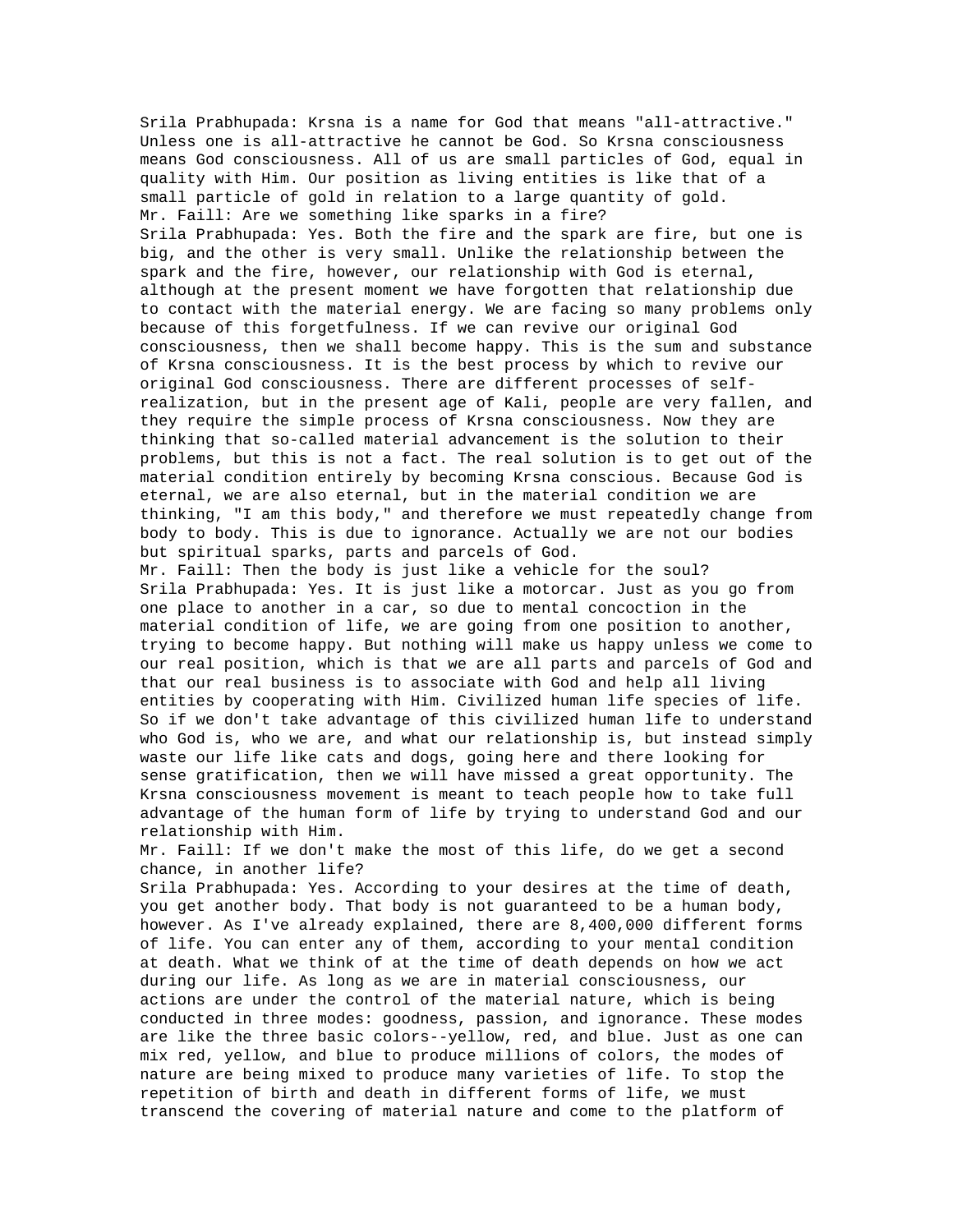pure consciousness. But if we do not learn the transcendental science of Krsna consciousness, then at death we must transfer to another body, either better or worse than our present one. If we cultivate the mode of goodness, then we are promoted to the higher planetary system, where there is a better standard of life. If we cultivate the mode of passion, then we will remain at the present stage. But if out of ignorance we commit sinful activities and violate nature's laws, then we will be degraded to animal or plant life. Then again we must evolve to the human form, a process that may take millions of years. Therefore a human being must be responsible. He must take advantage of the rare opportunity of human life by understanding his relationship with God and acting accordingly. Then he can get out of the cycle of birth and death in different forms of life and go back home, back to Godhead. Mr. Faill: Do you think transcendental meditation is helping people? Srila Prabhupada: They do not know what real meditation is. Their meditation is simply a farce--another cheating process by the so-called svamis and yogis. You're asking me if meditation is helping people, but do you know what meditation is?

Mr. Faill: A stilling of the mind--trying to sit in the center without swinging either way.

Srila Prabhupada: And what is the center?

Mr. Faill: I don't know.

Srila Prabhupada: So everyone is talking very much about meditation, but no one knows what meditation actually is. These bluffers use the word "meditation," but they do not know the proper subject for meditation. They're simply talking bogus propaganda.

Mr. Faill: Isn't meditation valuable just to get people thinking right? Srila Prabhupada: No. Real meditation means to achieve a state in which the mind is saturated with God consciousness. But if you do not know what God is, how can you meditate? Besides, in this age people's minds are so agitated that they cannot concentrate. I have seen this so-called meditation; they are simply sleeping and snoring. Unfortunately, in the name of God consciousness or "self-realization," many bluffers are presenting nonstandard methods of meditation without referring to the authorized books of Vedic knowledge. They are simply practicing another type of exploitation.

Mr. Faill: What about some of the other teachers, like Ouspensky and Gurdjieff? In the past they brought to the West a message similar to yours.

Srila Prabhupada: We would have to study the particulars of their teachings to know whether they meet the Vedic standard. God consciousness is a science, just like medical science or any other science. It cannot be different because it is spoken by different men. Two plus two equals four everywhere, never five, or three. That is science.

Mr. Faill: Do you feel that others may have possibly taught the genuine method of God consciousness?

Srila Prabhupada: Unless I study their teachings in detail, it would be very difficult to say. There are so many bluffers.

Mr. Faill: Just doing it for money.

Srila Prabhupada: That's all. They have no standard method. Therefore we are presenting the Bhagavad-gita as it is, without any personal interpretation. This is standard.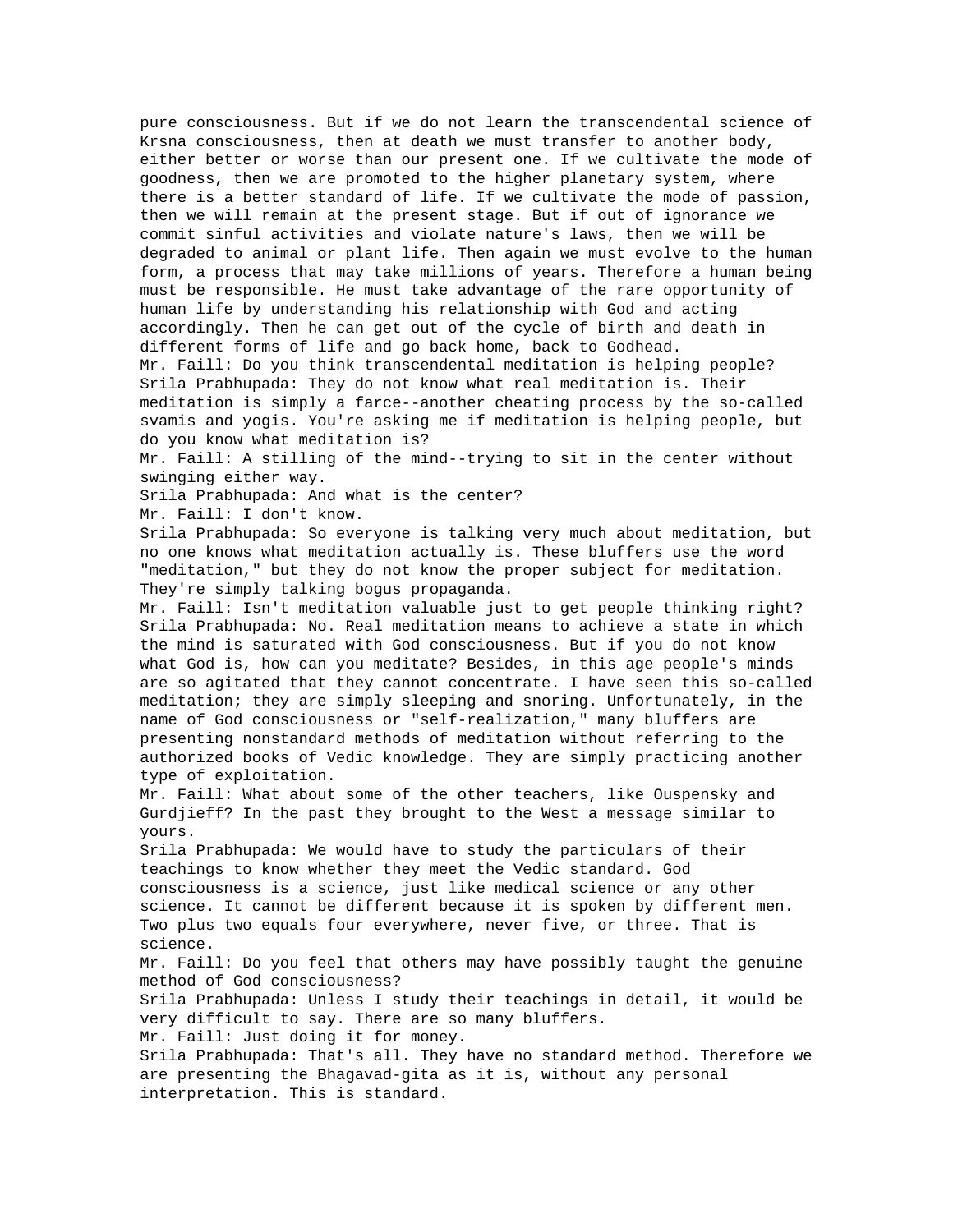Mr. Faill: Yes, if you begin dressing things up, you inevitably change them. Srila Prabhupada: Krsna consciousness is not a new process. It is very, very old--and standard. It cannot be changed. As soon as you try to change it, then the potency is lost. This potency is just like electricity. If you want to generate electricity, you must follow the standard regulations, arranging all the negative and positive poles properly. You cannot construct the generator whimsically and still produce electricity. Similarly, there is a standard method of understanding Krsna conscious philosophy from proper authorities. If we follow their instructions, then the process will act. Unfortunately, one of the dangerous diseases of modern man is that everyone wants to do things according to his own whims. No one wants to follow the standard way. Therefore everyone is failing, both spiritually and materially. Mr. Faill: Is the Krsna consciousness movement growing? Srila Prabhupada: Oh, yes, very much. You may be surprised to know that we are selling books in the tens of thousands. We have about fifty books, and many librarians and college professors are very appreciative of them, because until their publication there was no such literature in existence. It is a new contribution to the world. Mr. Faill: Krsna consciousness seems to involve shaving the head and wearing saffron robes. How can an ordinary man caught up in family life practice Krsna consciousness? Srila Prabhupada: The saffron robes and the shaven head are not essential, although they create a good mental situation, just as when a military man is dressed properly he gets energy--he feels like a military man. Does that mean that unless he is in uniform he cannot fight? No. In the same way, God consciousness cannot be checked--it can be revived in any circumstances--but certain conditions are helpful. Therefore we prescribe that you live in a certain way, dress in a certain way, eat in a certain way, and so on. These things are helpful for practicing Krsna consciousness, but they are not essential. Mr. Faill: Then one can be a student of Krsna consciousness while going about normal daily life? Srila Prabhupada: Yes. Mr. Faill: How about drugs? Can they help in the process of God realization? Srila Prabhupada: If drugs could help God realization, then drugs would be more powerful than God. How can we accept that? Drugs are chemical substances, which are material. How can something material help one realize God, who is all-spiritual? It is impossible. What one experiences from taking drugs is simply a kind of intoxication or hallucination; it is not God realization. Mr. Faill: Do you think the great mystics down through the ages have actually seen the spiritual spark you mentioned earlier? Srila Prabhupada: What do you mean by "mystic"? Mr. Faill: It's just a name given to people who have had an experience of another level of reality. Srila Prabhupada: We don't use the word mystic. Our reality is God realization, which occurs when we come to the spiritual platform. As long as we have a bodily concept of life, our understanding is sense gratification, because the body is made of senses. When we progress from the bodily platform and we see the mind as the center of sense activity, we take the mind as the final stage of realization. That is the mental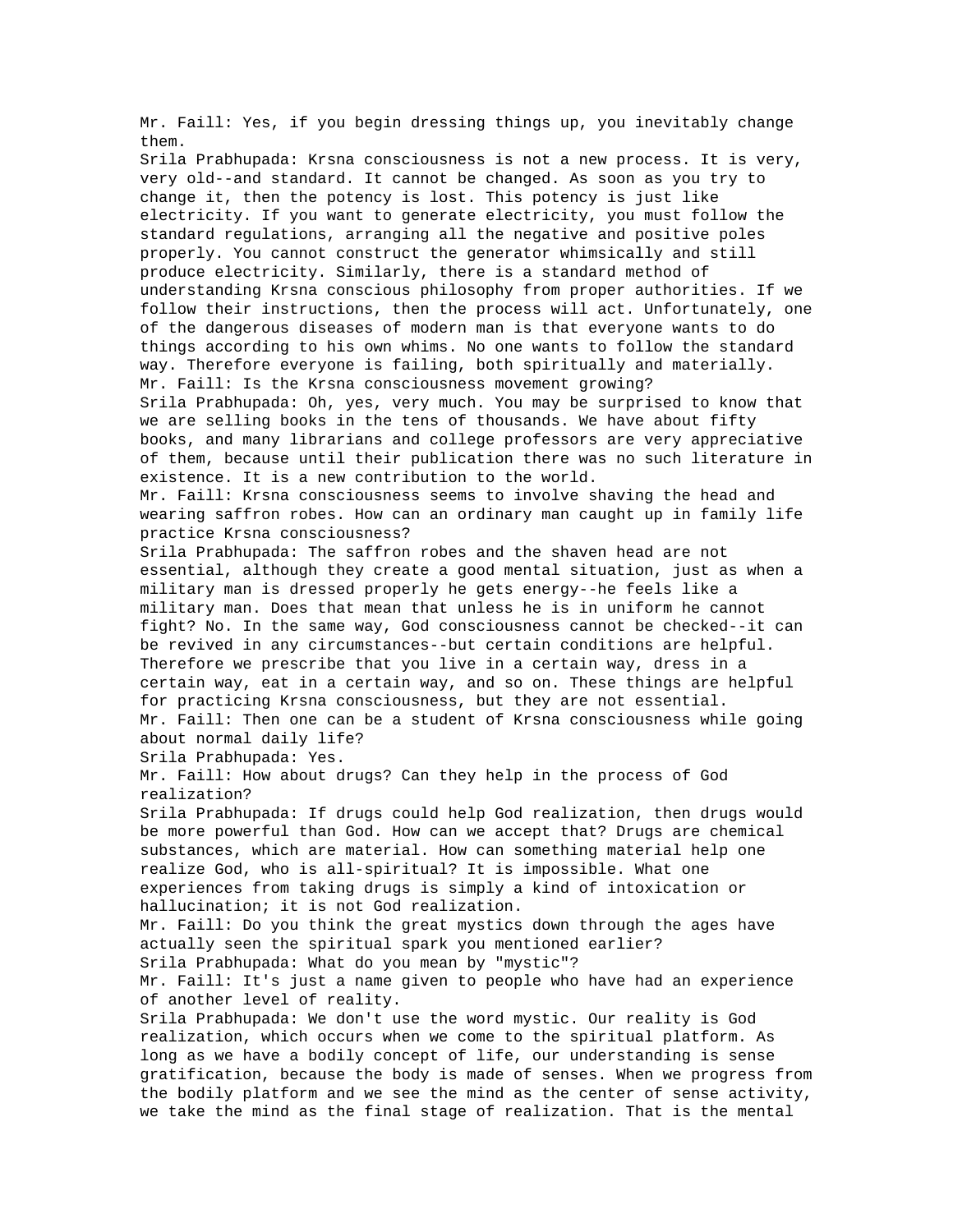platform. From the mental platform we may come to the intellectual platform, and from the intellectual platform we can rise to the transcendental platform. Finally we can rise above even the transcendental platform and come to the mature, spiritual platform. These are the stages of God realization. However, in this age, because people are so fallen, the sastras [scriptures] give the special recommendation that people come directly to the spiritual platform by chanting the holy names of God: Hare Krsna, Hare Krsna, Krsna Krsna, Hare Hare/ Hare Rama, Hare Rama, Rama Rama, Hare Hare. If we cultivate this practice on the spiritual platform, then immediately we can realize our spiritual identity. Then the process of God realization becomes successful very quickly.

Mr. Faill: Today a lot of people are saying that we must look inward for the truth rather than outward into the world of the senses. Srila Prabhupada: Looking inward means knowing that you are a spirit soul. Unless you understand that you are not the body but a soul, there is no question of looking inward.

 First we have to study, "Am I this body, or am I something within this body?" Unfortunately, this subject is not taught in any school, college, or university. Everyone is thinking, "I am this body." For example, in this country people everywhere are thinking, "I am South African, they are Indian, they are Greek," and so on. Actually, everyone in the whole world is in the bodily conception of life. Krsna consciousness starts when one is above this bodily conception. Mr. Faill: So the recognition of the spiritual spark comes first? Srila Prabhupada: Yes. Recognizing the existence of the spirit soul within the body is the first step. Unless one understands this simple fact, there is no question of spiritual advancement. Mr. Faill: Is it a question of just understanding it intellectually? Srila Prabhupada: in the beginning, yes. There are two departments of knowledge: theoretical and practical. First one must learn spiritual science theoretically; then, by working on that spiritual platform, one

comes to the point of practical realization. Unfortunately, today almost everyone is in the darkness of the bodily conception of life. Therefore this movement is very important, because it can lift civilized men out of that darkness. As long as they are in the bodily conception of life, they are no better than animals. "I am a dog," "I am a cat," "I am a cow." Animals think like this. As soon as someone passes, a dog will bark, thinking, "I am a dog. I have been appointed here as watchdog." Similarly, if I adopt the dog's mentality and challenge foreigners--"Why have you come to this country? Why have you come to my jurisdiction?"--then what is the difference between the dog and me?

Mr. Faill: There is none. To change the subject a little, is it necessary to follow certain eating habits to practice spiritual life? Srila Prabhupada: Yes, the whole process is meant to purify us, and eating is part of that purification. I think you have a saying, "You are what you eat," and that's a fact. Our bodily constitution and mental atmosphere are determined according to how and what we eat. Therefore the sastras recommend that to become Krsna conscious, you should eat remnants of food left by Krsna. If a tuberculosis patient eats something and you eat the remnants, you will be infected with tuberculosis. Similarly, if you eat krsna-prasadam, then you will be infected with Krsna consciousness. Thus our process is that we don't eat anything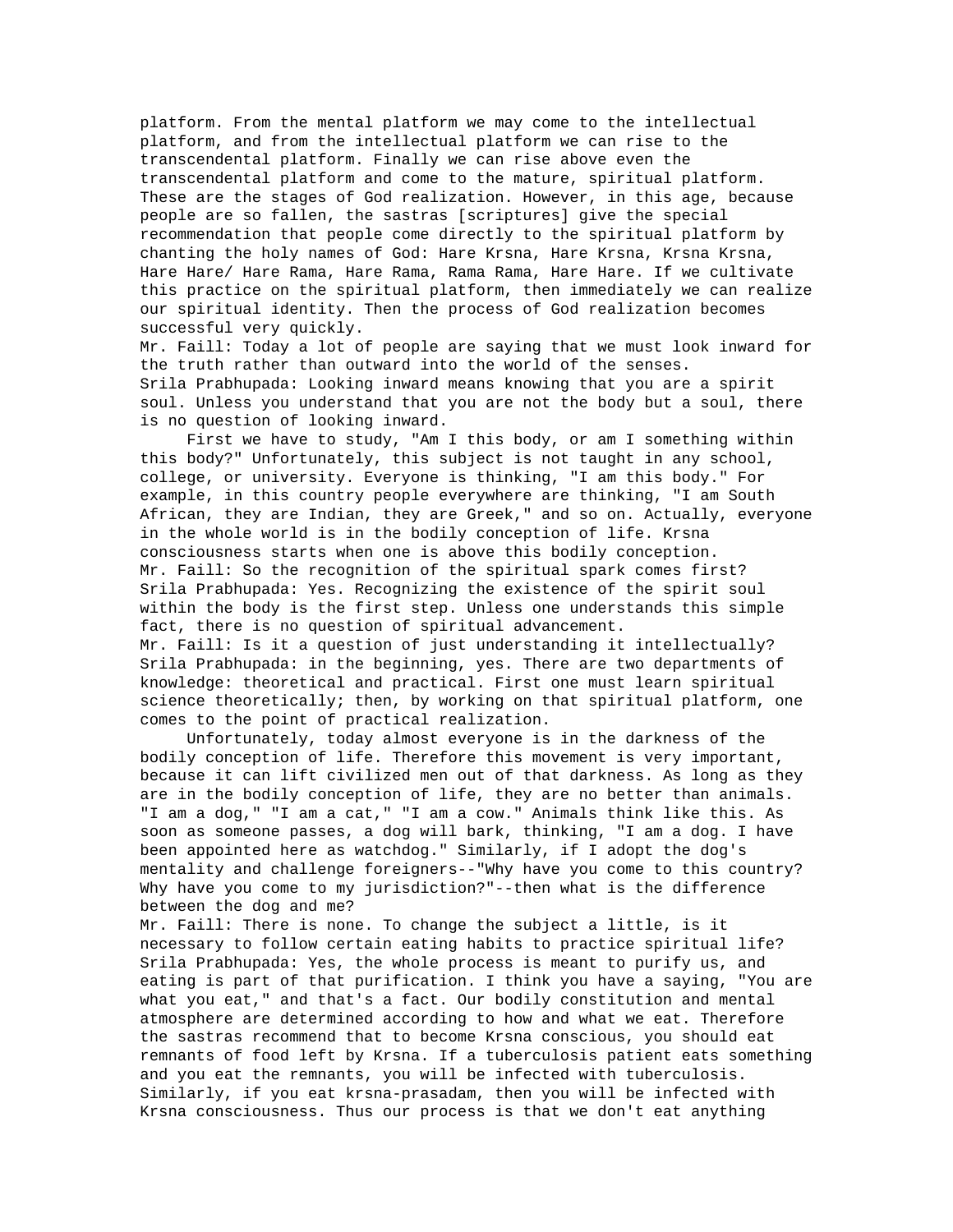immediately. First we offer the food to Krsna, then we eat it. This helps us advance in Krsna consciousness. Mr. Faill: You are all vegetarians? Srila Prabhupada: Yes, because Krsna is a vegetarian. Krsna can eat anything because He is God, but in the Bhagavad-gita (9.26) He says, "If one offers Me with love and devotion a leaf, a flower, fruit, or water, I will accept it." He never says, "Give Me meat and wine." Mr. Faill: How about the tobacco question? Srila Prabhupada: Tobacco is also an intoxicant. We are already intoxicated by being in the bodily conception of life, and if we increase the intoxication, then we are lost. Mr. Faill: You mean things like meat, alcohol, and tobacco just reinforce bodily consciousness? Srila Prabhupada: Yes. Suppose you have a disease and you want to be cured. You have to follow the instructions of a physician. if he says, "Don't eat this; eat only this," you have to follow his prescription. Similarly, we also have a prescription for being cured of the bodily conception of life: chanting Hare Krsna, hearing about Krsna's activities, and eating krsna-prasadam. This treatment is the process of Krsna consciousness.

Chapter Six

Finding Spiritual Solutions to Material Problems

Crime: Why and What to Do?

Every year the world spends more money on crime prevention and control. Yet despite these efforts crime rates are soaring, and notably in American public schools, crime has reached almost uncontrollable levels. In this July 1975 discussion with Lieutenant David Mozee, media relations offcer for the Chicago Police Department, Srila Prabhupada proposed an amazingly simple yet practical solution to the seemingly insurmountable problem of crime.

Lieutenant Mozee: I understand you have some ideas that could help us in our efforts to prevent crime. I'd be very interested to hear them. Srila Prabhupada: The difference between a pious man and a criminal is that one is pure in heart and the other is dirty. This dirt is like a disease in the form of uncontrollable lust and greed in the heart of the criminal. Today people in general are in this diseased condition, and thus crime is very widespread. When the people become purified of these dirty things, crime will disappear. The simplest process of purification is to assemble in congregation and chant the holy names of God. This is called sankirtana and is the basis of our Krsna consciousness movement. So, if you want to stop crime, then you must gather as many people as possible for mass sankirtana. This congregational chanting of the holy name of God will dissipate all the dirty things in everyone's heart. Then there will be no more crime. Lieutenant Mozee: Do you have any feelings about crime here in the United States as opposed to the crime in your own country of India? Srila Prabhupada: What is your definition of crime?

Lieutenant Mozee: Any trampling on the rights of one person by another person.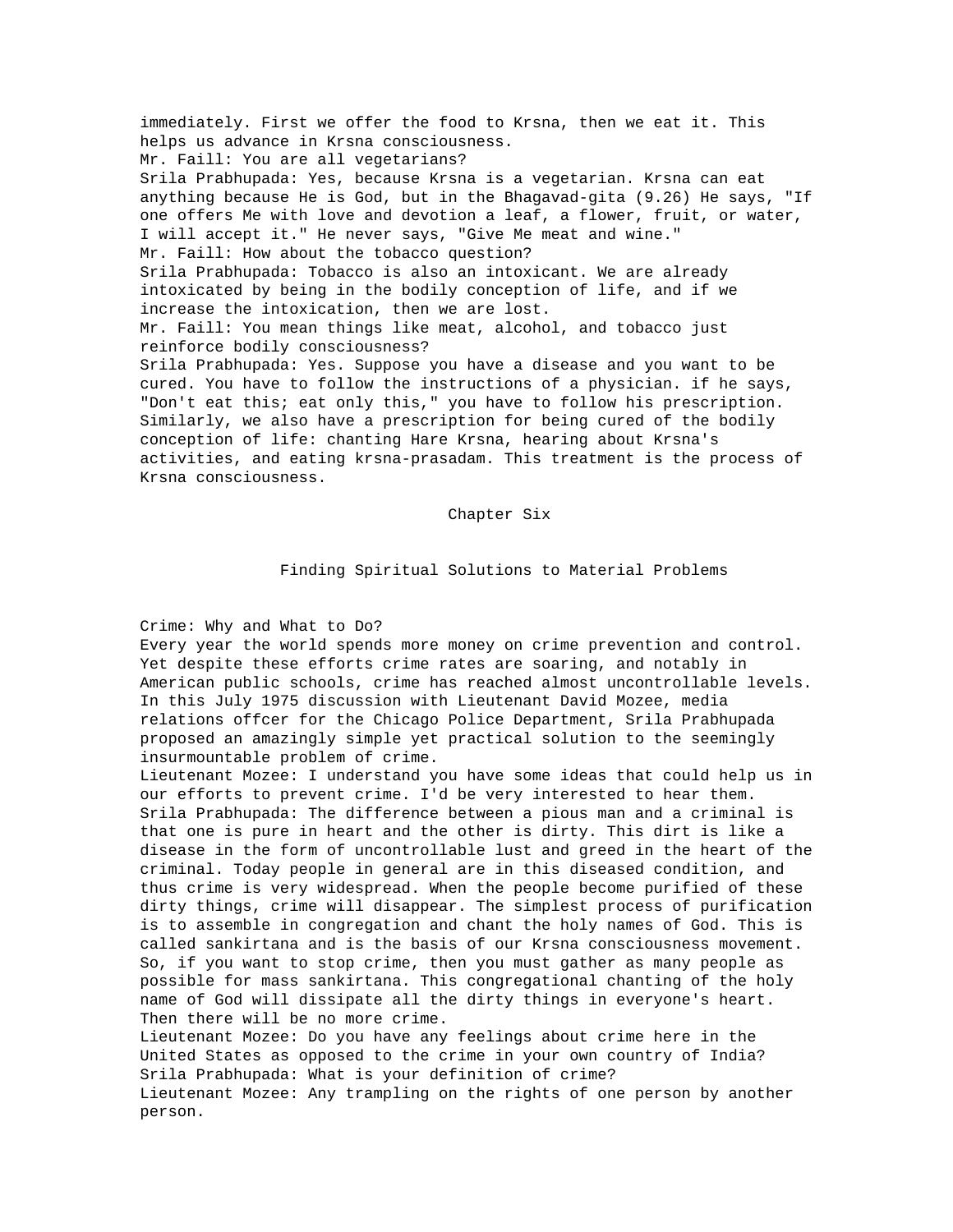Srila Prabhupada: Yes. Our definition is the same. In the Upanisads it is said, isavasyam idam sarvam: " Everything belongs to God." So, everyone has the right to utilize whatever is allotted to him by God, but one may not encroach upon others' property. if one does so, he becomes a criminal. Actually the first crime is that you Americans are thinking this land of America is yours. Although two hundred years ago it was not yours, you have come from other parts of the world and claimed it as your land. Actually it is God's land, and therefore it belongs to everyone, since everyone is a child of God. But the vast majority of people have no conception of God. Practically speaking, everyone is godless. Therefore they should be educated to love God. In America, your government has a slogan: "in God we trust." Is that correct? Lieutenant Mozee: Yes. Srila Prabhupada: But where is the education about God? To trust is very good, but simple trust will not endure unless it is backed up with scientific knowledge of God. One may know that he has a father, but unless he knows who his father is, his knowledge is imperfect. And that education in the science of God is lacking. Lieutenant Mozee: Do you feel that it's lacking only here in the United States? Srila Prabhupada: No. Everywhere. The age we live in is called Kaliyuga, the age of forgetting God. It is an age of misunderstanding and quarrel, and the people's hearts are filled with dirty things. But God is so powerful that if we chant His holy name we become purified, just as my disciples have become purified of their bad habits. Our movement is based on this principle of chanting the holy name of God. We give everyone the opportunity, without any distinction. They can come to our temple, chant the Hare Krsna mantra, take a little prasadam as refreshment, and gradually become purified. So if the governmental authorities give us some facilities, then we can hold mass sankirtana. Then, without a doubt, the whole society will change. Lieutenant Mozee: If I understand you correctly, sir, you are saying that we should emphasize a return to religious principles. Srila Prabhupada: Certainly. Without religious principles what is the difference between a dog and a man? Man can understand religion, but a dog cannot. That is the difference. So if human society remains on the level of dogs and cats, how can you expect a peaceful society? If you bring a dozen dogs and put them together in a room, will it be possible to keep them peaceful? Similarly, if human society is filled with men whose mentality is on the level of dogs, how can you expect peace? Lieutenant Mozee: If some of my questions sound disrespectful, it is only because I do not completely understand your religious beliefs. I mean no disrespect whatsoever. Srila Prabhupada: No, it is not a question of my religious beliefs. I am simply pointing out the distinction between human life and animal life. Animals cannot possibly learn anything about God, but human beings can. However, if human beings are not given the facility to learn about God, then they remain on the level of cats and dogs. You cannot have peace in a society of cats and dogs. Therefore, it is the duty of the governmental authorities to see that people are taught how to become God

conscious. Otherwise, there will be trouble, because without God consciousness there is no difference between a dog and a man: the dog eats, we eat; the dog sleeps, we sleep; a dog has sex, we have sex; a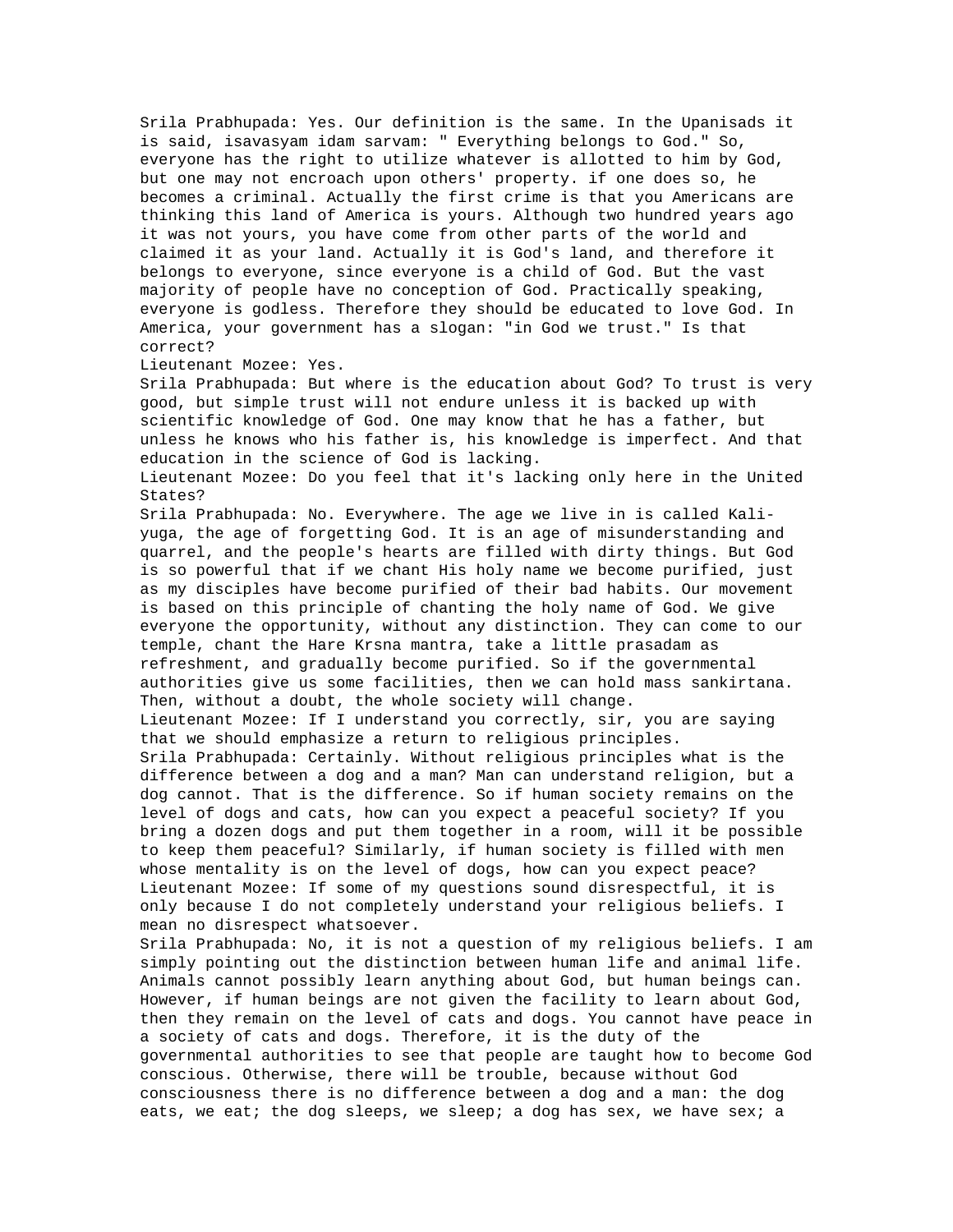dog tries to defend itself, and we also try to defend ourselves. These are the common factors. The only difference is that a dog cannot be instructed about his relationship with God, but a man can. Lieutenant Mozee: Wouldn't peace be a precursor to a return to religion? Must we not first have peace? Srila Prabhupada: No, no, that is the difficulty. At the present moment, no one actually knows the meaning of religion. Religion means to abide by the laws of God, just as good citizenship means to abide by the laws of the government. Because no one has any understanding of God, no one knows the laws of God or the meaning of religion. This is the present status of people in today's society. They are forgetting religion, taking it to be a kind of faith. Faith may be blind faith. Faith is not the real description of religion. Religion means the laws given by God, and anyone who follows those laws is religious, whether a Christian, a Hindu, or a Muslim. Lieutenant Mozee: With all due respect, isn't it true that in India, where religious customs have been followed for centuries upon centuries, we are seeing not a return to but a drawing away from spiritual life? Srila Prabhupada: Yes, but it is due only to bad leadership. Otherwise, the vast majority of the Indian people are fully conscious of God, and they try to follow the laws of God. Here in the West, even big college professors do not believe in God or in life after death. But in India, even the poorest man believes in God and in a next life. He knows that if he commits sins he will suffer and if he acts piously he will enjoy. To this day, if there is a disagreement between two villagers, they will go to the temple to settle it, because everyone knows that the opposite parties will hesitate to speak lies before the Deities. So in most respects, India is still eighty-percent religious. That is the special privilege of taking birth in India, and the special responsibility also. Sri Caitanya Mahaprabhu has said,

> bharata-bhumite haila manusya janma yara janma sarthaka kari 'kara para-upakara (Caitanya-caritamrta, Adi 9.41)

 Anyone who has taken birth in India should make his life perfect by becoming Krsna conscious. Then he should distribute Krsna consciousness all over the world.

Lieutenant Mozee: Sir, there is a Christian parable that says it is easier for a camel to go through the eye of a needle than for a rich man to come before the throne of God. Do you think the wealth of the United States and other Western countries is a block to spiritual faith? Srila Prabhupada: Yes. Too much wealth is a block. Krsna states in the Bhagavad-gita (2.44):

> bhogaisvarya-prasaktanam tayapahrta-cetasam vyavasayatmika buddhih samadhau na vidhiyate

 If one is materially very opulent, he forgets God. Therefore too much material wealth is a disqualification for understanding God. Although there is no absolute law that only the poor man can understand God, generally if one is extraordinarily rich, his only ambition is to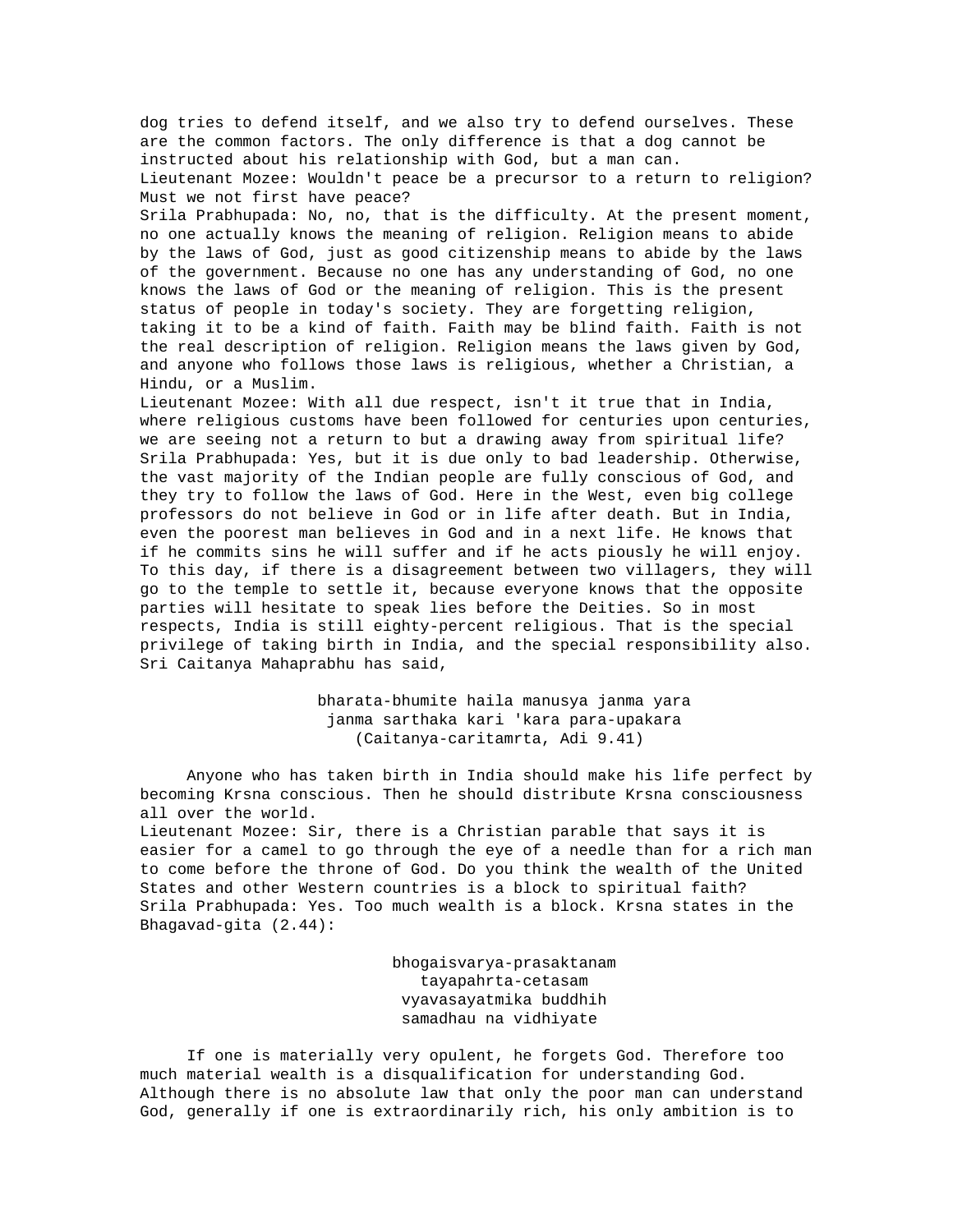acquire money, and it is difficult for him to understand spiritual teachings. Lieutenant Mozee: In America, those who belong to the Christian faith also believe these things. I don't see any vast differences between the spiritual beliefs of one religious group and another. Srila Prabhupada: Yes, the essence of all religion is the same. Our proposal is that whatever religious system one follows, he should try to understand God and love Him. If you are a Christian, we do not say, "That is no good; you must become like us." Our proposition is that whether you are a Christian, Muslim, or Hindu, simply try to understand God and love Him. Lieutenant Mozee: If I could return to my original purpose for coming, might I ask what advice you could give to assist us in reducing crime? I recognize that the first and foremost way would be a return to God, as you say--there's no doubt about that--but is there something that we could immediately do to diminish this spreading criminal mentality? Srila Prabhupada: Yes. As I've already outlined in the beginning of our talk, you should give us the facility to chant the holy name of God and distribute prasada. Then there will be a tremendous change in the population. I came alone from India, and now I have many followers. What did I do? I asked them to sit down and chant the Hare Krsna mantra, and aftemard I distributed a little prasadam. If this is done on a mass scale, the entire society will become very pleasing. This is a fact. Lieutenant Mozee: Would you want to start the program in an area of affluence or an area of poverty? Srila Prabhupada: We do not draw such distinctions. Any place easily available to all kinds of men would be very suitable to hold sankirtana. There is no restriction that only the poor men need the benefit but the rich do not. Everyone needs to be purified. Do you think criminality exists only in the poorer section of society? Lieutenant Mozee: No. But I meant to ask whether there would be more of a beneficial influence--more of a strengthening of the community--if the program were held in a poorer area rather than an affluent area. Srila Prabhupada: Our treatment is for the spiritually diseased person. When a person is afflicted with a disease, there are no distinctions between a poor man and a rich man. They are both admitted to the same hospital. Just as the hospital should be in a place where both the poor man and the rich man can easily come, the location of the sankirtana facility should be easily accessible to all. Since everyone is materially infected, everyone should be able to take advantage. The difficulty is that the rich man thinks he's perfectly healthy, although he's the most diseased of all. But as a policeman, you well know that there's criminality among rich men and poor men alike. So our chanting process is for everyone, because it cleanses the heart, regardless of the man's opulence or poverty. The only way to permanently change the criminal habit is to change the heart of the criminal. As you well know, many thieves are arrested numerous times and put into jail.

Although they know that if they commit theft they will go to jail, still they are forced to steal, because of their unclean hearts. Therefore without cleansing the heart of the criminal, you cannot stop crime simply by more stringent law enforcement. The thief and the murderer already know the law, yet they still commit violent crimes, due to their unclean hearts. So our process is to cleanse the heart. Then all the troubles of this material world will be solved.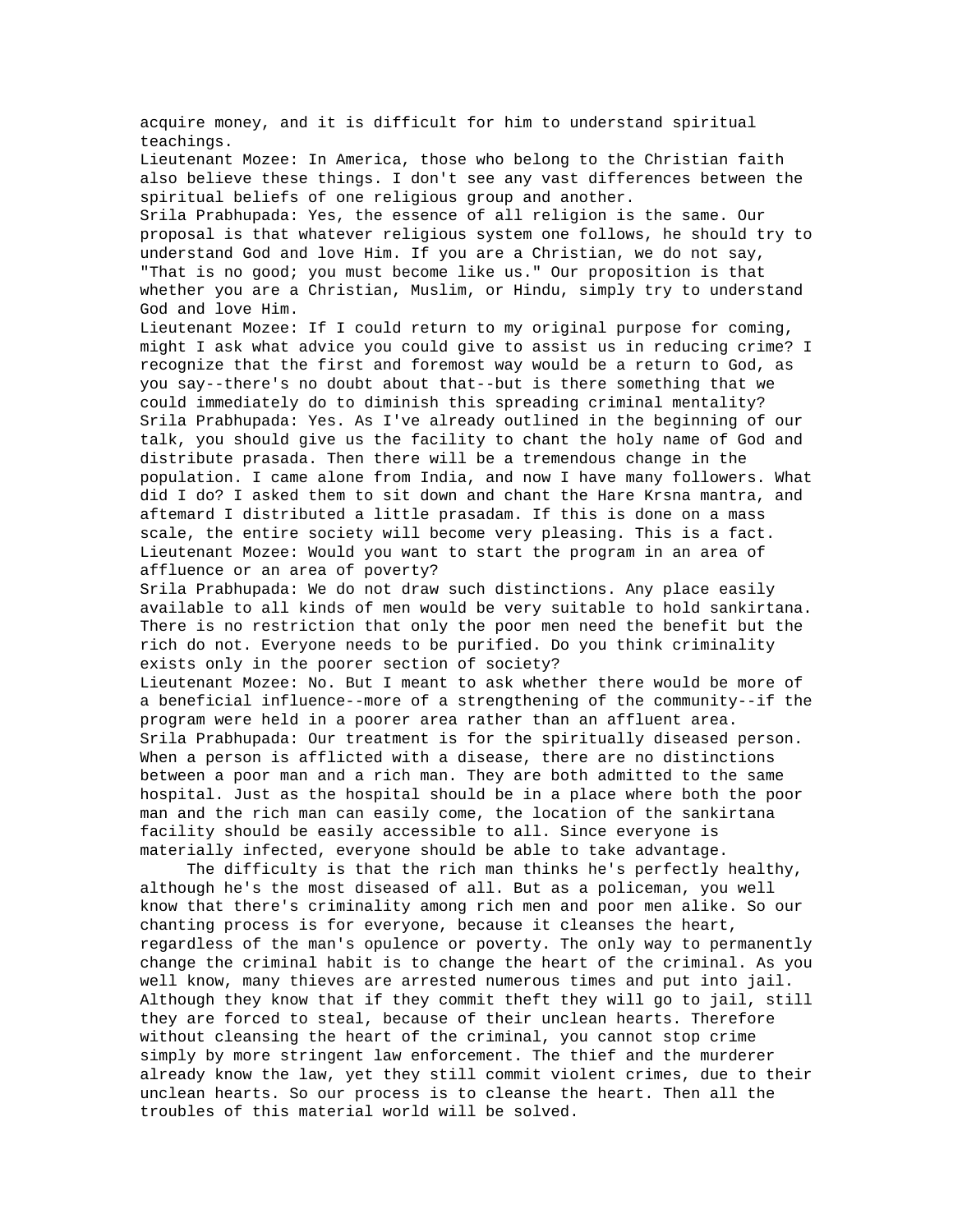Lieutenant Mozee: That's a very difficult task, sir. Srila Prabhupada: It is not difficult. Simply invite everyone: "Come, chant Hare Krsna, dance, and take sumptuous prasadam." What is the difficulty? We are doing this at our centers, and people are coming. But because we have very little money, we can hold sankirtana only on a small scale. We invite everyone, and gradually people are coming to our centers and becoming devotees. If the government would give us a large facility, however, we could expand unlimitedly. And the problem is big; otherwise why are there national news articles asking what to do? No civil state wants this criminality. That's a fact. But the leaders do not know how to stop it. If they listen to us, however, we can give them the answer. Why crime? Because people are godless. And what to do? Chant Hare Krsna and take prasadam. If you like, you can adopt this process of sankirtana. Otherwise, we will continue conducting it on a small scale. We are just like a poor medical man with a small private practice who could open a big hospital if he were given the facility. The government is the executor. If they take our advice and adopt the process of sankirtana, then the problem of crime will be solved.

Lieutenant Mozee: There are many Christian organizations in the United States that give the holy communion. Why doesn't this work? Why is this not cleansing the heart?

Srila Prabhupada: To speak frankly, I find it difficult to find even one real Christian. The so-called Christians do not abide by the Bible's order. One of the ten commandments in the Bible is, "Thou shalt not kill." But where is that Christian who does not kill by eating the flesh of the cow? The process of chanting the Lord's holy name and distributing prasadam will be effective if carried out by persons who are actually practicing religion. My disciples are trained to strictly follow religious principles, and therefore their chanting of the holy name of God is different from others'. Theirs is not simply a rubberstamped position. They have realized the purifying power of the holy name through practice.

Lieutenant Mozee: Sir, isn't the difficulty that although a small circle of priests and devotees may follow the religious principles, those on the fringe deviate and cause trouble? For example, assume that the Hare Krsna movement grows to gigantic proportions, as Christianity has. Wouldn't you then have a problem with people on the fringe of the movement who professed to be followers but were actually not? Srila Prabhupada: That possibility is always there, but all I am saying is that if you are not a true Christian, then your preaching will not be effective. And because we are strictly following religious principles, our preaching will be effective in spreading God consciousness and alleviating the problem of crime.

Lieutenant Mozee: Sir, let me thank you for your time. I will deliver this tape recording to my superiors. Hopefully, it will be effective, as you are effective.

Srila Prabhupada: Thank you very much.

Human Society or Animal Society?

In an interview with India's Bhavan's Journal in August 1976, Srila Prabhupada asked, "How can there be happiness or peace in animal society? They want to keep people like animals, and they are making a United Nations.... simply a dog's race. The dog is running on four legs, and you are running on four wheels--that's all. And you think that the four-wheel race is advancement of civilization!"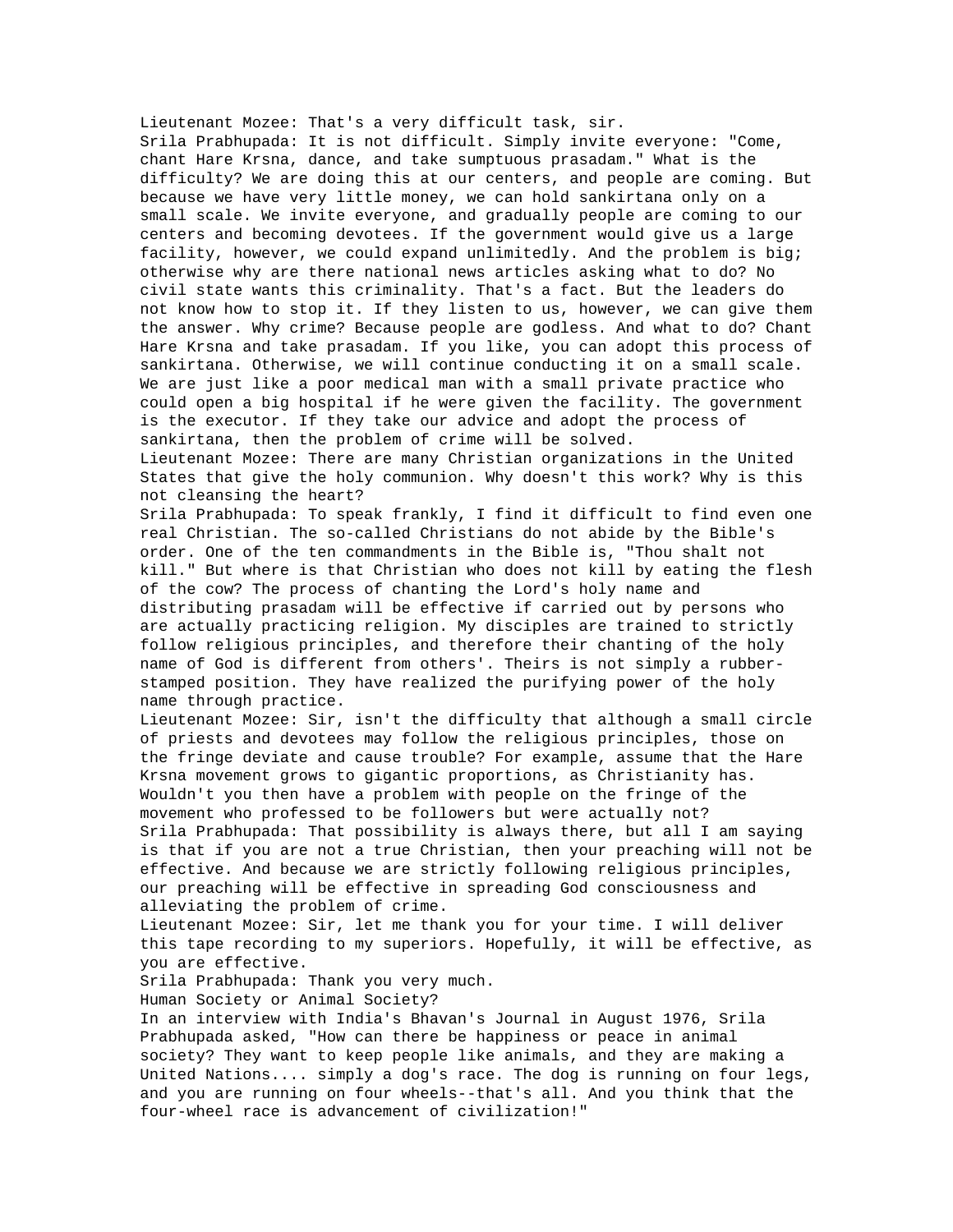Interviewer: The first question is this: Is the influence of religion on the wane? And if so, does this factor account for the increase in corruption and the widespread deterioration of moral values? Srila Prabhupada: Yes, religion is on the wane. This is predicted in the Srimad-Bhagavatam (12.2.1):

> tatas canudinam dharmah satyam saucam ksama daya kalena balina rajan nanksyaty ayur balam smrtih

 "In the Kali-yuga [the present age of quarrel and hypocrisy] the following things will diminish: religion, truthfulness, cleanliness, mercy, duration of life, bodily strength, and memory."

 These are human assets, which make the human being distinct from the animal. But these things will decline. There will be no mercy, there will be no truthfulness, memory will be short, and the duration of life will be cut short. Similarly, religion will vanish. That means that gradually we will come to the platform of animals. Interviewer: Religion will vanish? We'll become animals? Srila Prabhupada: Especially when there is no religion, it is simply animal life. Any common man can distinguish that the dog does not understand what religion is. The dog is also a living being, but he is not interested in understanding the Bhagavad-gita or the Srimad-Bhagavatam. He is not interested. That is the distinction between man and dog: the animal is not interested.

 So when the human beings become uninterested in religious things, then they are animals. And how can there be happiness or peace in animal society? They want to keep people like animals, and they are making a United Nations. How is it possible? United animals, society for united animals? These things are going on.

Interviewer: Do you see any hopeful signs?

Srila Prabhupada: At least they have detected that religion is declining. That is good. "Declining" means they are going to be animals. In logic it is said that man is a rational animal. When the rationality is missing, then he is simply an animal, not a human being. In human society either you become Christian, Muhammadan, Hindu, or Buddhist; it doesn't matter. There must be some system of religion. Human society without religion is animal society. This is a plain fact. Why are people so unhappy now? Because there is no religion. They are neglecting religion.

 One gentleman has written me that Tolstoy once said, "Unless dynamite is put underneath the church, there cannot be any peace." Even now the Russian government is very strictly against God consciousness, because they think that religion has spoiled the whole social atmosphere.

Interviewer: It seems there could be some truth in that.

Srila Prabhupada: The religious system might have been misused, but that does not mean that religion should be avoided. Real religion should be taken. It does not mean that because religion has not been properly executed by the so-called priests, religion should be rejected. If my eye is giving me some trouble on account of a cataract, it does not mean that the eye should be plucked out. The cataract should be removed. That is Krsna consciousness.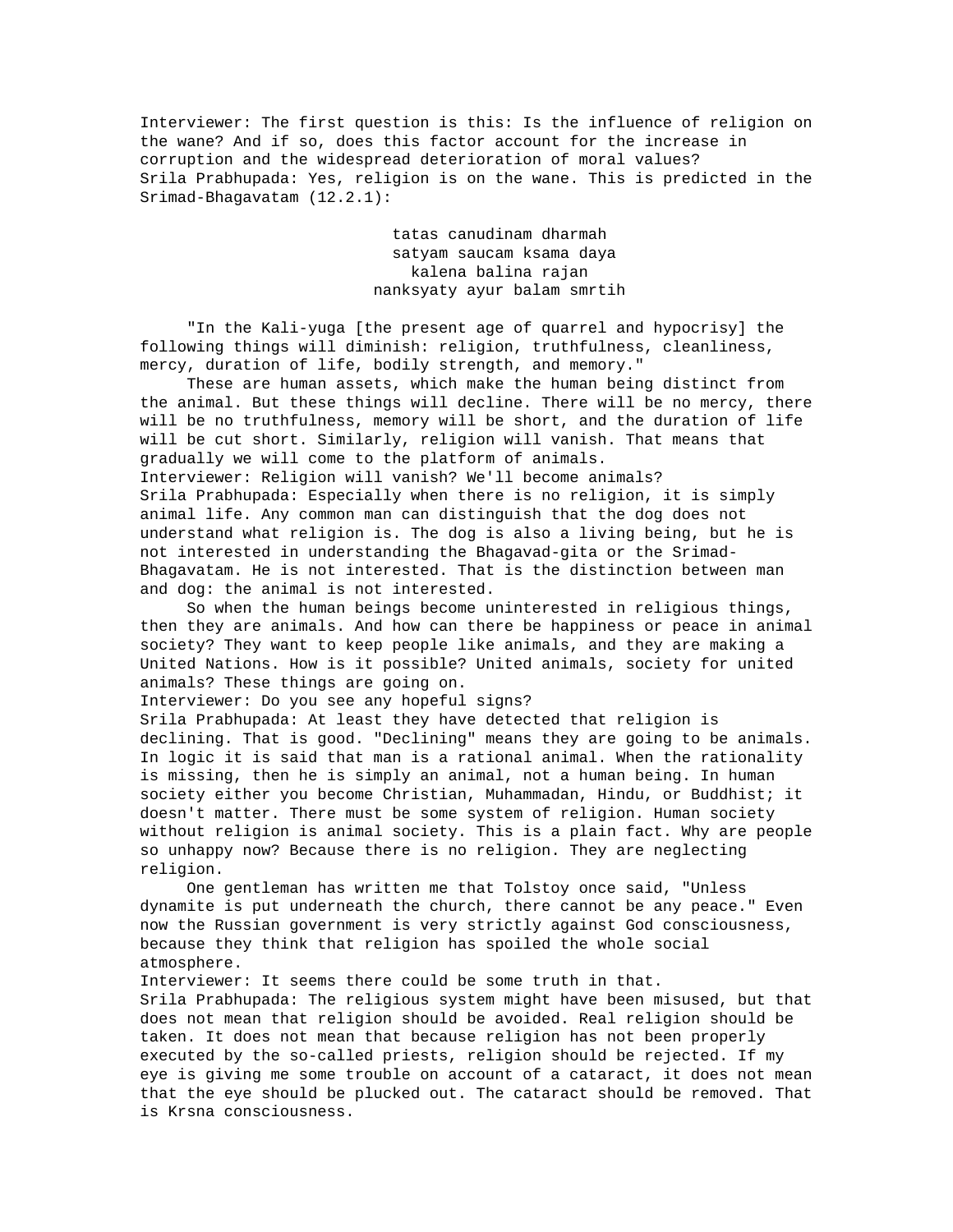Interviewer: I think history shows that many people have misused religion. Isn't that a fact? Srila Prabhupada: These people have no conception of God, and they are preaching religion. What is religion? Dharmam tu saksad bhagavatpranitam: "The path of religion is directly enunciated by the Supreme Lord." They have no conception of God--they do not know what God is--and they are professing some religion. How long can it go on artificially? It will deteriorate.

 That has become the present condition. They have no idea of God, so how will they know what is the order of God? Religion means the order of God. For example, law means the order of the state. If there is no state, then where is the order? We have a clear conception of God-- Krsna. He is giving His order, and we accept it. It is clear religion. If there is no God, no conception of God, no order of God, then where is religion? If there is no government, then where is the law? Interviewer: Well, there wouldn't be any law. It would be an outlaw society.

Srila Prabhupada: Outlaw--everyone is an outlaw, manufacturing his own concocted system of religion. That is going on.

 Just ask--in any religious system, what is their conception of God? Can anyone tell clearly? No one can tell. But we shall immediately say,

> venum kvanantam ara vinda-dalayataksam barhavatamsam asitambuda-sundarangam kandarpa-koti-kamaniya-visesa-sobham govindam adi-purusam tam aham bhajami

 "I worship Govinda, the primeval Lord, who is adept in playing on His flute, whose blooming eyes are like lotus petals, whose head is bedecked with a peacock's feather, whose figure of beauty is tinged with the hue of blue clouds, and whose unique loveliness charms millions of Cupids." (Brahma-samhita 5.30) Immediately, we can give a description of God.

 If there is no idea of God, then what kind of religion is that? Interviewer: I don't know.

Srila Prabhupada: It is bogus. People have no conception of God, and therefore they have no understanding of religion. That is the decline, and because religion is declining, the human beings are becoming more and more like animals.

 "Animal" means that one has no memory. A dog comes when there are some eatables; I say "Hut!" and he goes away. But again he comes--he has no memory. So when our memory of God is reducing, that means that our human qualities are reducing. In the Kali-yuga these human qualities will be reduced. That means that people are becoming like cats and dogs. Interviewer: Here's the second question: "The traditional charge against Vedic culture is that it is fatalistic, that it makes people slaves to the belief in predestination, and that it therefore inhibits progress. How far is this charge true?"

Srila Prabhupada: What is that progress? Is a dog's jumping progress? Is that progress? A dog is running here and there on four legs, and you are running here and there on the four wheels of the automobile. Is that progress? That is not the Vedic system. According to the Vedic system, the human being has a certain amount of energy, and since the human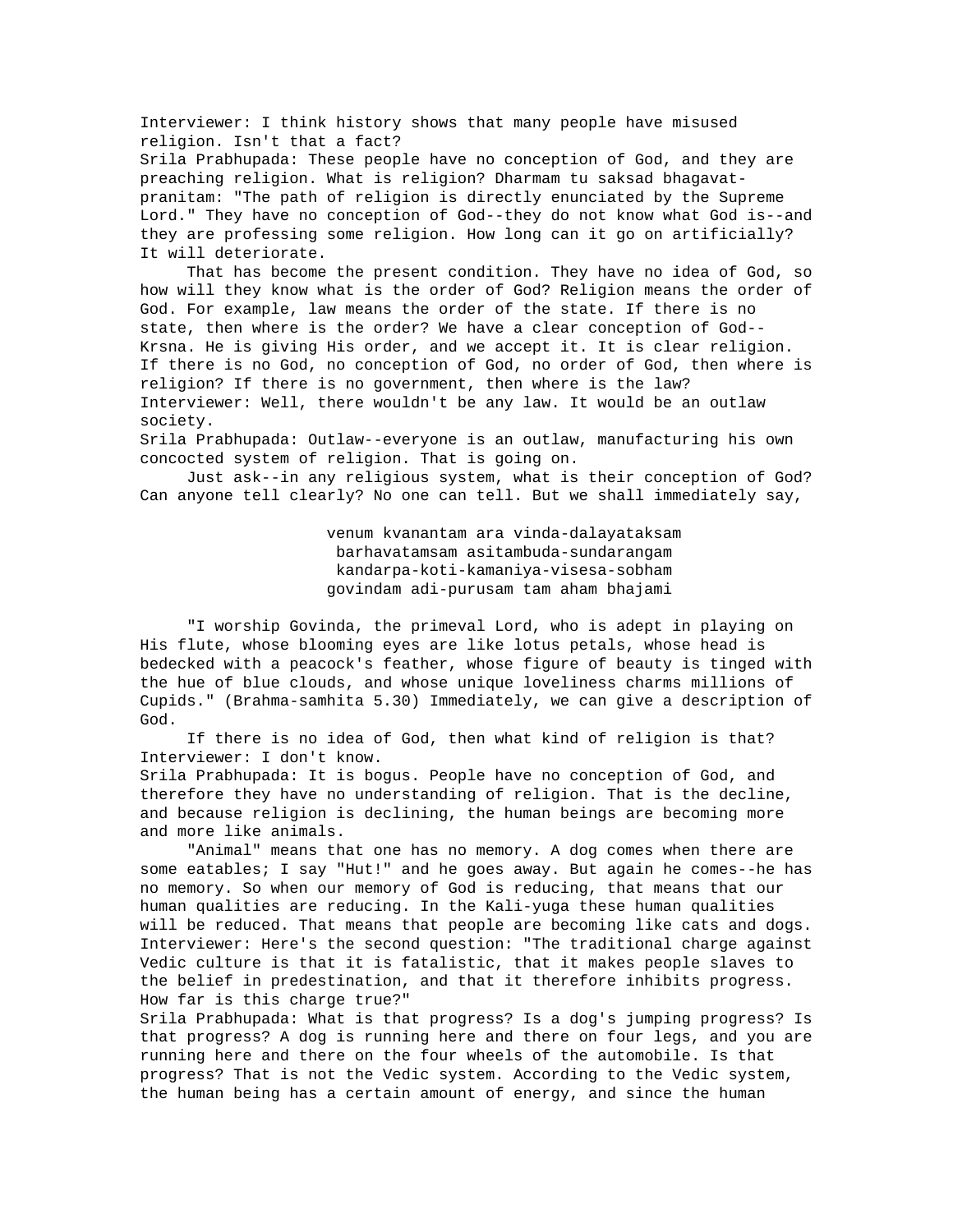being has better consciousness than the animals, the energy of the human beings is more valuable than the energy of the animals. Interviewer: Probably no one would dispute that the human being has more freedom or, I suppose, responsibility than the animals. Srila Prabhupada: So human energy should be utilized for spiritual advancement, not that the energy should be employed to compete with the dog. The saintly person is not busy like the dog. Today people think that "dog-ness" is life, but actual life is spiritual progress. Therefore, the Vedic literature says,

> tasyaiva hetoh prayateta kovido na labhyate yad bhramatam upary adhah tal labhyate duhkha vad anyatah sukham kalena sarvatra gabhira-ramhasa

 "Persons who are actually intelligent and philosophically inclined should endeavor only for that purposeful end which is not obtainable even by wandering from the topmost planet [Brahmaloka] down to the lowest planet [Patala]. As far as happiness derived from sense enjoyment is concerned, it can be obtained automatically in the course of time, just as in the course of time we obtain miseries, even though we do not desire them." (Srimad-Bhagavatam 1.5.18)

Interviewer: Could you explain that a little further? Srila Prabhupada: The human being should exert his energy for that thing which he did not get in many, many lives. In many, many lives the soul has been in the forms of dogs, or demigods, or cats, birds, beasts, and many others. There are 8,400,000 different types of bodies. So this transmigration of the soul is going on. The business in every case is

sense gratification.

Interviewer: Which means?

Srila Prabhupada: For example, the dog is busy for sense gratification: where is food, where is shelter, where is a female, where is defense? The man is also doing the same business, in different ways. This business is going on, life after life. Even a small insect is trying for the same thing. Birds, beasts, fish--everywhere the same struggle is going on. Where is food, where is sex, where is shelter, and how to defend? The Vedic literature says that these things we have done for many, many lives, and that if we don't get out of this struggle for existence, we will have to do them again for many, many lives. Interviewer: I'm beginning to see.

Srila Prabhupada: Yes, so these things should be stopped. Therefore, Prahlada Maharaja makes this statement:

> sukham aindriyakam daitya deha-yogena dehinam sarvatra labhyate daivad yatha duhkham ayatnatah

 "My dear friends born of demoniac families, the happiness perceived with reference to the sense objects by contact with the body can be obtained in any form of life, according to one's past fruitive activities. Such happiness is automatically obtained without endeavor, just as we obtain distress." (SB. 7.6.3)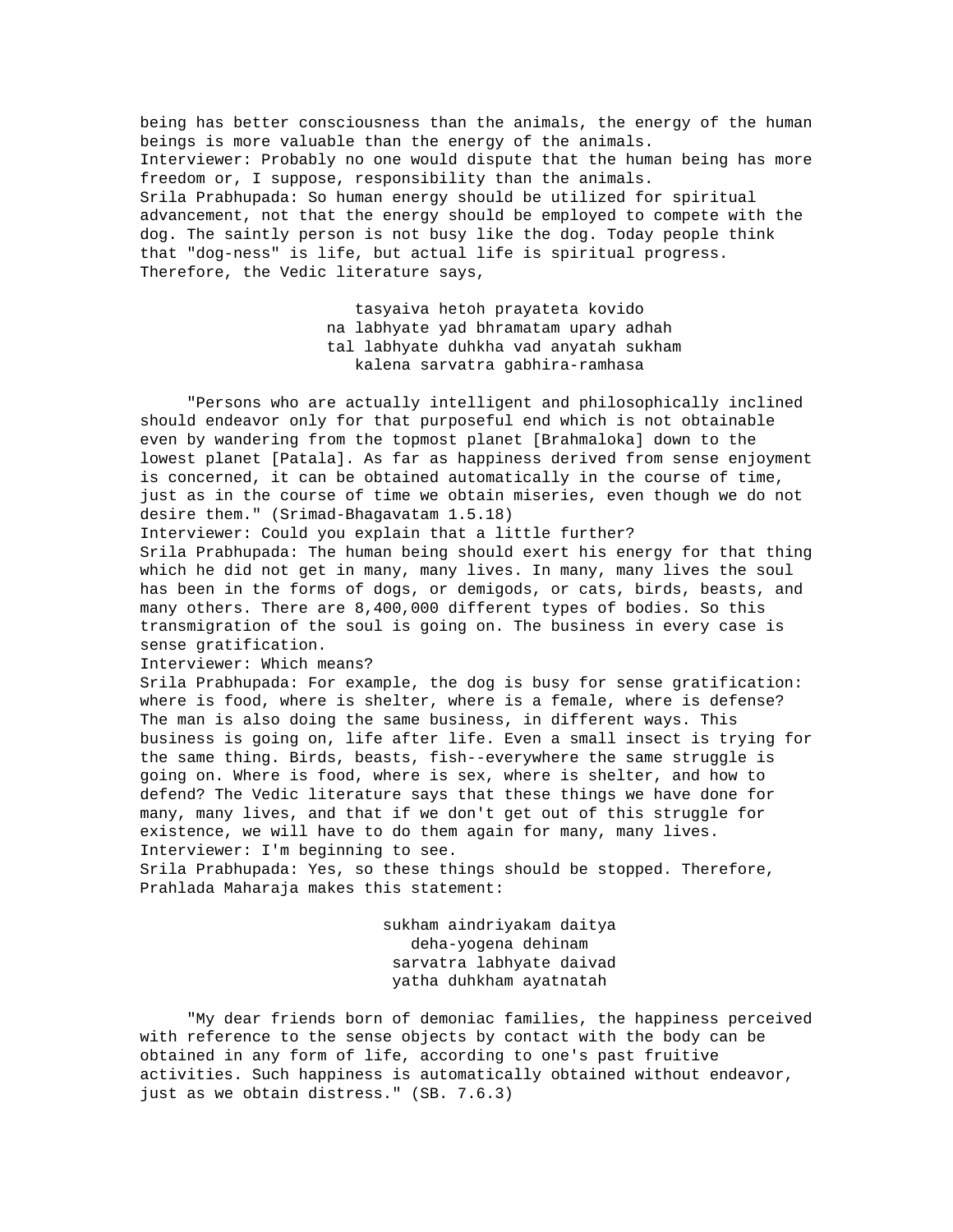A dog has a body, and I have a body. So, my sex pleasure and the dog's sex pleasure--there is no difference. The pleasure derived out of sex is the same. A dog is not afraid of having sex pleasure on the street before everyone, and we hide it. That's all. People are thinking that to have sex pleasure in a nice apartment is advanced. However, that is not advanced. And they are making a dog's race for this so-called advancement. People do not know that according to whatever kind of body one has acquired, the pleasure is already stored up.

Interviewer: What do you mean, "the pleasure is already stored up"? Srila Prabhupada: That is called destiny. A pig has got a certain type of body, and his eatable is the stool. You cannot change it. The pig will not like to eat halvah [a dessert made of sweetened, buttery toasted grains]. It is not possible. Because he has a particular type of body, he must eat like that. Can any scientist improve the standard of living of the pig?

Interviewer: I doubt it.

Srila Prabhupada: Therefore, Prahlada Maharaja says that it is already stored up. The pleasure is basically the same, but a little different according to the body. The uncivilized man in the jungle is having the same thing.

 Now people are thinking that civilization means constructing skyscraper buildings. But Vedic civilization says, No, that is not advancement. The real advancement of human life is self-realization, how much you have realized your self. Not that you have constructed skyscraper buildings.

Interviewer: But wouldn't what you're saying make sense to most people? Srila Prabhupada: Sometimes people misunderstand. In a high court, a judge is sitting soberly, apparently doing nothing, and he is getting a high salary. Someone else is thinking, "I am working so hard in the same court, rubber-stamping--and not getting one tenth the salary of the judge." He is thinking, "I am so busy, working so hard, and I am not getting as good a salary as the man who is just sitting on the bench." The situation is like that: the Vedic civilization is meant for selfrealization, not for a dog's race.

Interviewer: Still, isn't it usually considered honorable to work hard, to struggle, and eventually "get ahead" in life?

Srila Prabhupada: The karmis, fruitive workers, have been described in the Bhagavad-gita as mudhas, asses. Why are they compared to the asses? Because the ass works very hard with loads on his back, and in return his master gives him only a little morsel of grass. He stands at the door of the washerman and eats grass while again the washerman loads his back. He doesn't have the sense to think, "If I go out of the cottage of the washerman, I can get grass anywhere. Why am I carrying so much?" Interviewer: That brings to mind some people I know.

Srila Prabhupada: The fruitive worker is like that. He is very busy in the office, and if you want to see him he will say, "I am very busy." So what is the result of your being so busy? He takes two pieces of toast and one cup of tea. And for this purpose you are so busy? He does not know why he is busy. In the account books he will find that the balance was one million dollars and now it has become two million. He is satisfied with that, but he will take only two pieces of toast and one cup of tea, and still he will work very hard. That is what is meant by karmi. Asses--they work like asses, without any aim in life.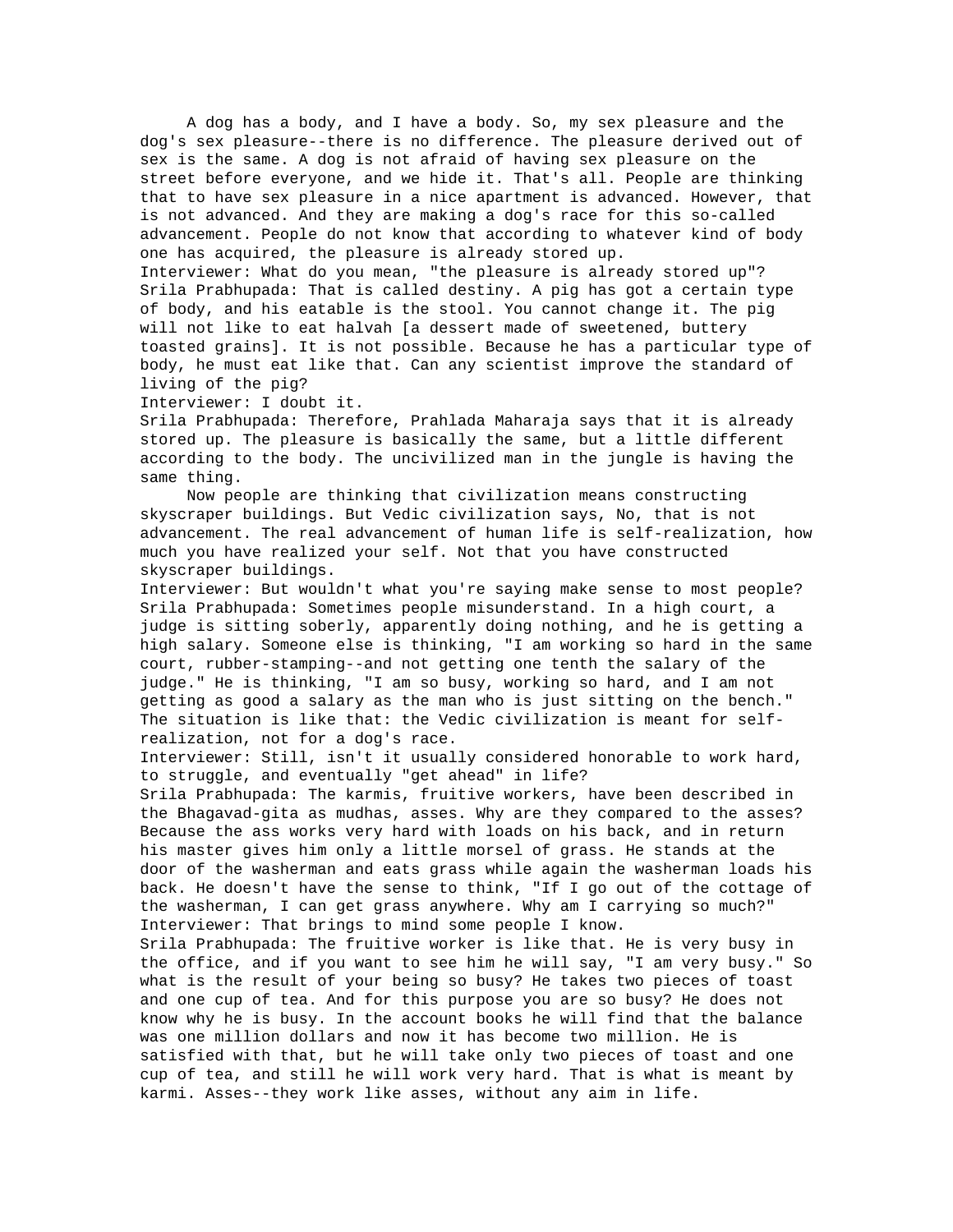But Vedic civilization is different. The accusation is not correct- -people in Vedic civilization are not at all lazy. They are busy for a higher subject matter. Prahlada Maharaja stresses that this busy-ness is so important that it should begin from one's very childhood. Kaumara acaret prajnah: one should not lose a second's time. That is Vedic civilization. The asses see, "These men are not working like I am"--like dogs and asses--and they consider that we are escaping. Yes, escaping your fruitless endeavor. The Vedic civilization is meant for selfrealization.

Interviewer: Could you give us more of an idea what the Vedic civilization is like?

Srila Prabhupada: The Vedic civilization begins from the varnasrama system. In the varnasrama system there is this arrangement: brahmanas [intellectuals, advisors], ksatriyas [administrators], vaisyas [merchants, farmers], sudras [workers], brahmacaris [celibate students], grhasthas [householders], vanaprasthas [retired married people], and sannyasis [renounced monks].

 The ultimate goal is that Krsna, the Supreme Lord, should be worshiped. So if you worship Krsna, then you fulfill all your occupational duties, either as a brahmana, ksatriya, vaisya, sudra, brahmacari, anything. Take to it immediately--take to Krsna consciousness. This is so important.

Interviewer: If people really knew about a life-style that was more natural, more fulfilling, what would be the problem? They actually would, as you say, take to it.

Srila Prabhupada: But they do not know, and therefore there is no religion, simply a dog's race. The dog is running on four legs, and you are running on four wheels--that's all. And you think that the fourwheel race is the advancement of civilization.

 Therefore, modern civilization is practically said to do nothing. Whatever is obtainable by destiny you will get, wherever you are. Rather, take to Krsna consciousness. The example is given by Prahlada Maharaja that you do not want anything distasteful and yet it comes upon you. Similarly, even if you do not want happiness which you are destined, it will come upon you. You should not waste your energy for material happiness. You cannot get more material happiness than you are destined.

Interviewer: How can you be so sure of that?

Srila Prabhupada: How shall I believe it? Because you get some distressful condition, although you do not want it. For instance, President Kennedy died by the hand of his own countryman. Who wanted it, and why did it come? He was a great man, he was protected by so many, and still he was destined to be killed. Who can protect you?

 So if the distressful condition comes upon me by destiny, then the opposite position--happiness--will also come. Why shall I waste my time for this rectification? Let me use my energy for Krsna consciousness. That is intelligent. You cannot check your destiny. Everyone will experience a certain amount of happiness and a certain amount of distress. No one is enjoying uninterrupted happiness. That is not possible.

 Just as you cannot check your distress, so you cannot check your happiness. It will come automatically. So don't waste your time for these things. Rather, you should utilize your time for advancing in Krsna consciousness.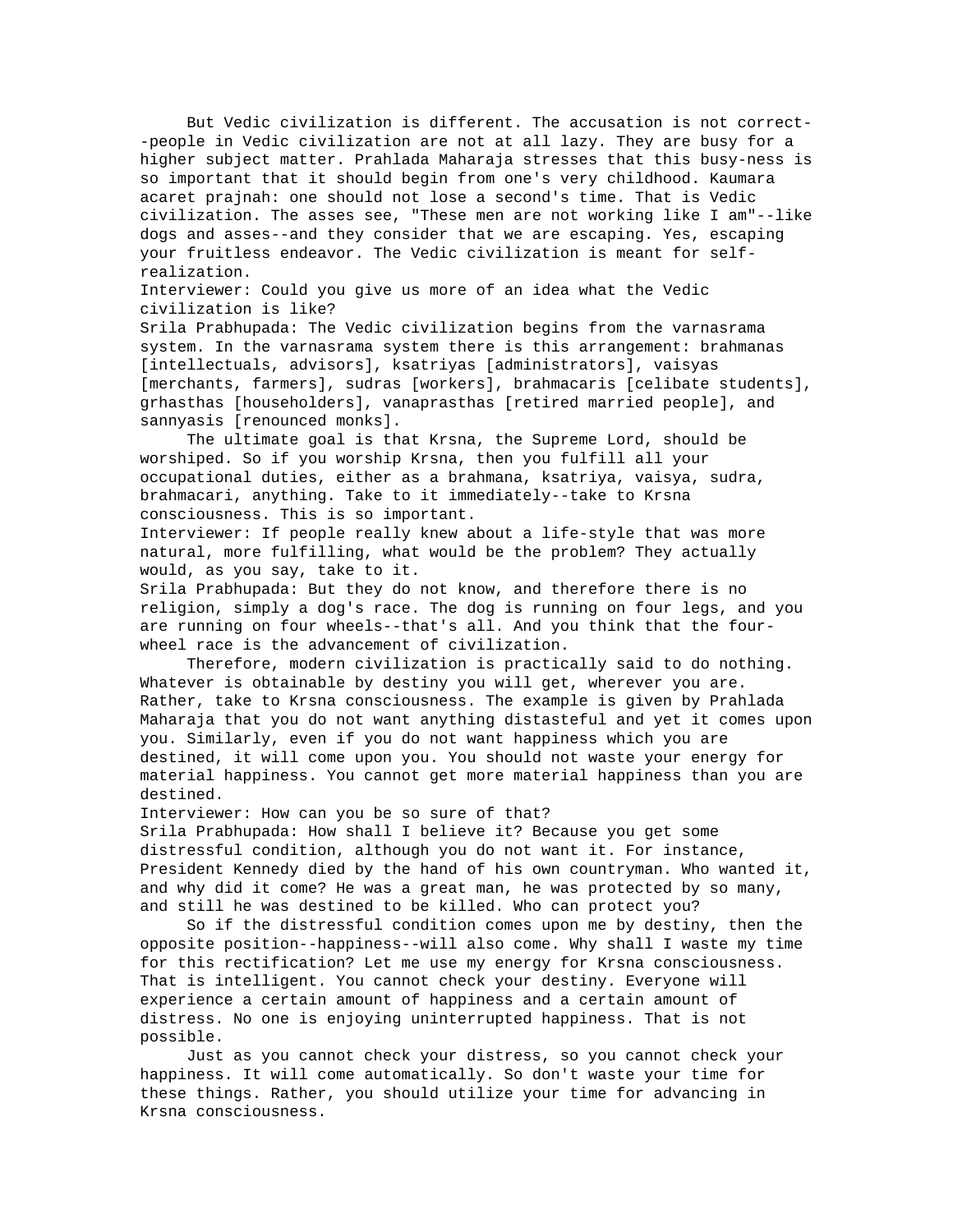Interviewer: Would a Krsna conscious person not try for progress? Srila Prabhupada: The thing is that if you try for progress vainly, then what is the use of that? If it is a fact that you cannot change your destiny, then what is the use of trying? We will be satisfied with the amount of happiness and distress we are destined.

 Vedic civilization is meant for realization of God. That is the point. You'll still find in India that during important festivals many millions of people are coming to take bath in the Ganges, because they are interested in how to become liberated. They are not lazy. They are going thousands of miles, two thousand miles away to take bath in the Ganges. They are not lazy, but they are not busy in the dog's race. Rather, they are busy right from their childhood trying to become selfrealized. Kaumara acaret prajno dharman bhagavatan iha. They are so busy that they want to begin the business from their very childhood. So it is the wrong conception to think that they are lazy. Interviewer: Then the question may be raised that if destiny cannot be checked, then why not let every newborn child simply run around like an animal, and whatever is destined to happen to him will happen? Srila Prabhupada: No, the advantage is that you can train him spiritually. Therefore it is said, tasyaiva hetoh prayateta kovidah: you should engage your energy for self-realization. Ahaituky apratihata: devotional service, Krsna consciousness, cannot be checked. Just as material destiny cannot be checked, your advancement in spiritual life cannot be checked if you endeavor for it.

 Actually, Krsna will change destiny--but only for His devotee. He says, aham tvam sarva-papebhyo moksayisyami: "I shall give you all protection from all reactions of sinful activities." (Bhagavad-gita 18.66)

 For instance, if one is condemned by the law court to be hanged, no one can check it. Even the same judge who has given this verdict cannot check it. But if the defendant begs for the mercy of the king, who is above all the laws, then the king can check it.

 Therefore, our business is to surrender to Krsna. If we artificially want to be more happy by economic development, that is not possible. So many men are working so hard, but does it mean that everyone will become a Henry Ford or a Rockefeller? Everyone is trying his best. Mr. Ford's destiny was to become a rich man, but does it mean that every other man who has worked as hard as Ford will become a rich man like Ford? No. This is practical. You cannot change your destiny simply by working hard like an ass or a dog. But you can utilize that energy for improving your Krsna consciousness.

Interviewer: Exactly what is Krsna consciousness? Could you tell us more?

Srila Prabhupada: Love of God--that is Krsna consciousness. If you have not learned to love God, then what is the meaning of your religion? When you are actually on the platform of love of God, you understand your relationship with God--"I am part and parcel of God." Then you extend your love to the animal, also. If you actually love God, then your love for the insect is also there. You understand, "This insect has a different body, but he is also part and parcel of my father; therefore, he is my brother." Then you cannot maintain a slaughterhouse. If you maintain a slaughterhouse and disobey the order of Christ, "Thou shalt not kill," and you proclaim yourself Christian or Hindu, that is not religion. Then it is simply a waste of time--because you do not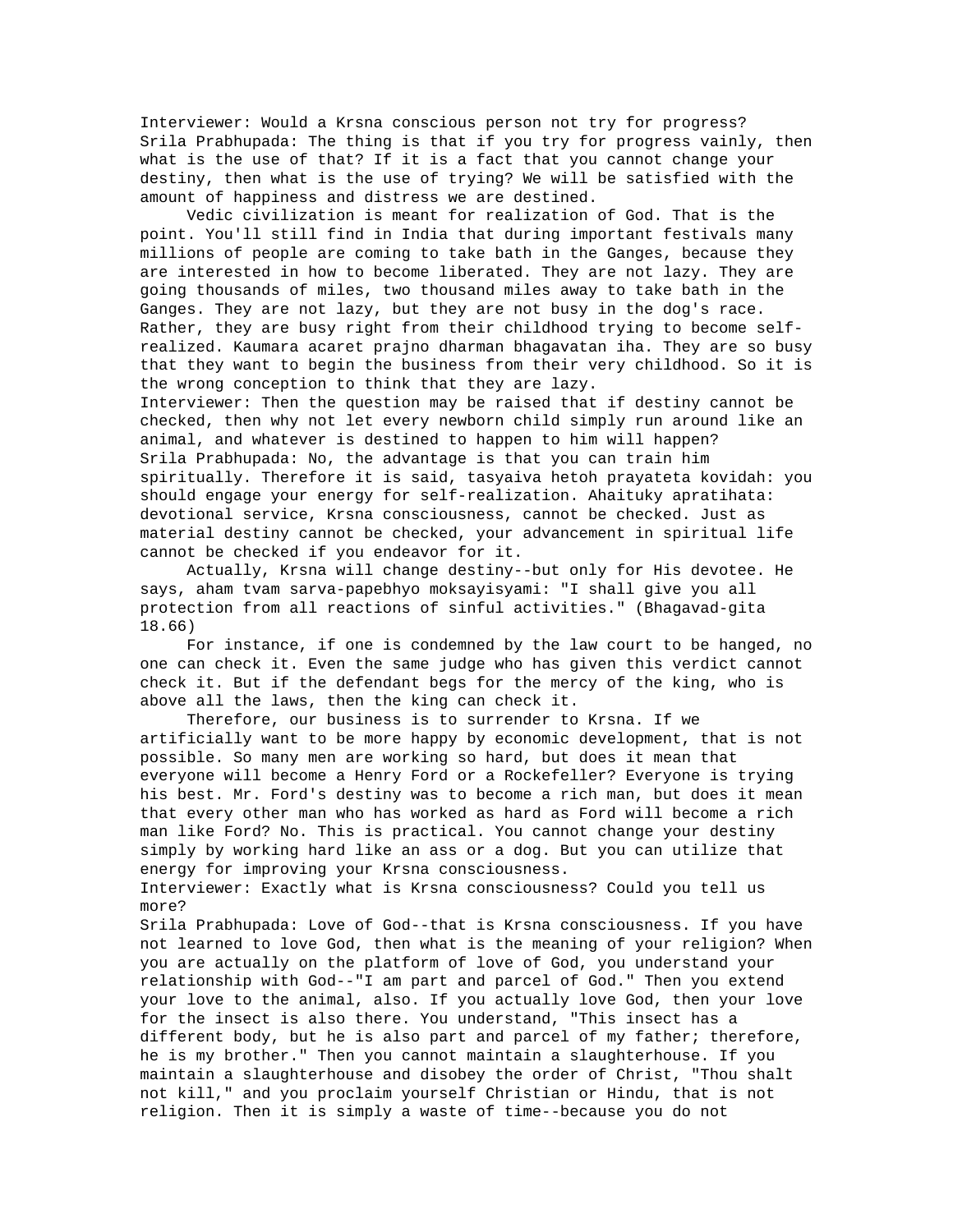understand God; you have no love for God, and you are labeling yourself under some sect, but there is no real religion. That is going on all over the world.

Interviewer: How can we cure the situation?

Srila Prabhupada: Krsna is the Supreme Personality of Godhead. If you do not accept that Krsna is the supreme entity, then try to understand. That is education: there is someone supreme; Krsna is not Indian; He is God. The sun rises first in India, but that does not mean that the sun is Indian; similarly, although Krsna appeared in India, now He has come to the Western countries, through this Krsna consciousness movement. Altruism: Temporary and Eternal

In 1972, the South Indian state of Andhra Pradesh was stricken by a severe drought that affected millions. Hoping that the International Society for Krishna Consciousness would provide assistance, T. L. Katidia, Secretary of the Andhra Pradesh Relief Fund Committee, wrote to Srila Prabhupada. Srila Prabhupada responded with this surprising and edifying letter.

Revered Swamiji,

 The residents of the twin cities are happy to have this opportunity to meet you and your esteemed followers. You may be aware that due to inadequate rainfall during the last two years and its complete failure this year, more than half of our state [Andhra Pradesh, a state in southern India] is in the grip of a serious drought. With a view to supplement governmental efforts to combat this evil, a Central Voluntary Organization of citizens drawn from various walks of life has been set up. The members of this organization surveyed the areas affected by drought. The situation is pathetic. There are villages where drinking water is not available for miles. Due to scarcity of fodder, the cattle owners are parting with their cattle for a nominal price. Many of the stray cattle are dying away due to unavailability of fodder and water. The food problem is also very serious. Due to high prices of food grains on the open market, purchase of grains at market prices is beyond the reach of poor villagers, with the result that at least five to six million people are hardly having one meal a day. There are many who are on the verge of starvation. The entire situation is most pathetic and heartrending.

 We therefore appeal to your revered self to consider how your Society could best come to the rescue of these millions of souls who are in unimaginable distress. The Committee would like to suggest that members of your Society appeal to the bhaktas [devotees] attending your discourses to contribute their mite to the Andhra Pradesh Relief Fund.

 The Committee is prepared to send some of its representatives along with members of your Society wherever you wish to distribute prasada to the hungry millions in the state.

 As manava-seva is madhava-seva ["Service to man is service to God"], the Committee is confident that even a little effort by your gracious Society will go a long way in mitigating the sufferings of hundreds and thousands of people.

 Yours ever in the service of the Lord, T. L. Katidia, Secretary Andhra Pradesh Relief fund Committee Hyderabad, India My dear Mr. Katidia,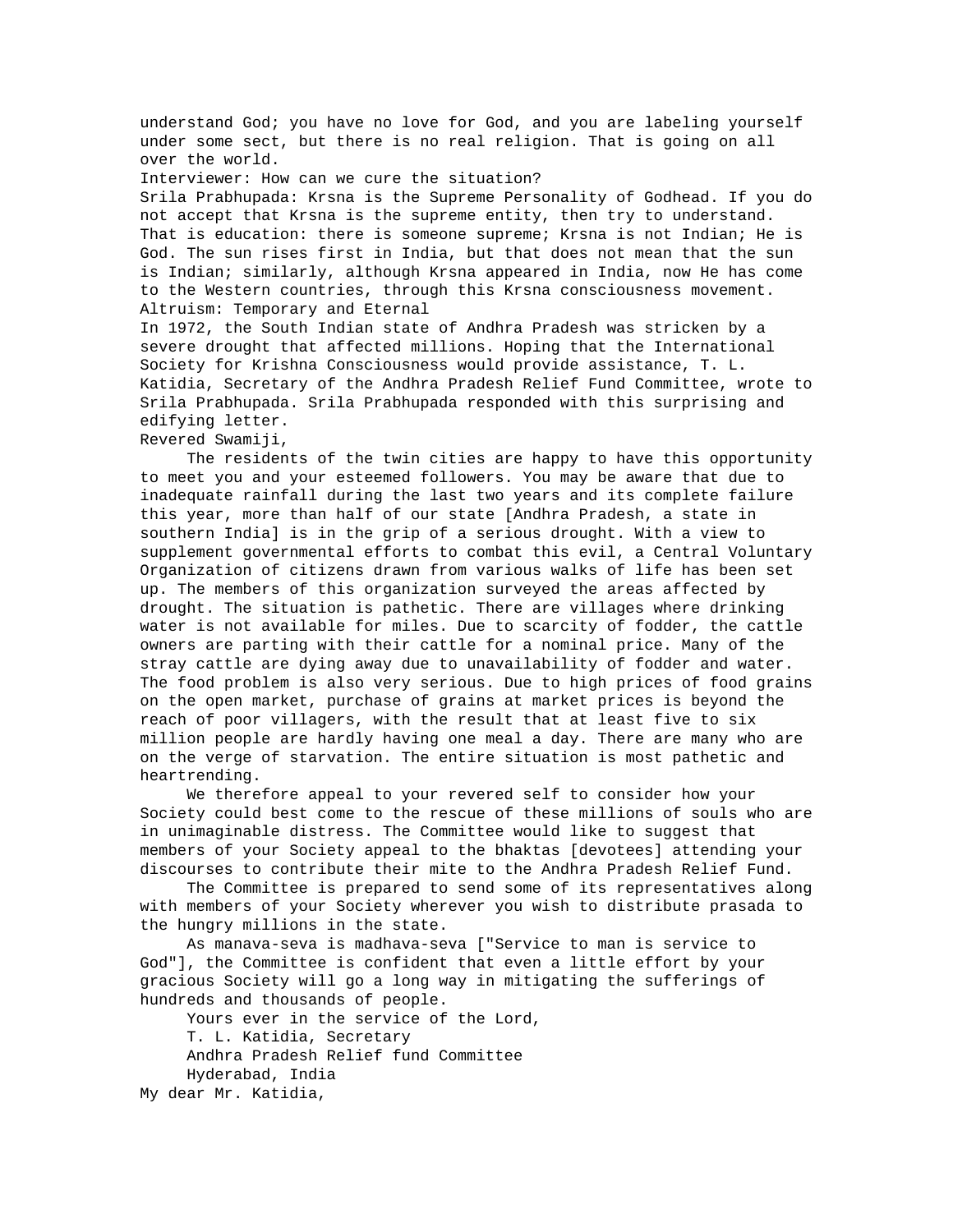Please accept my greetings. With reference to your letter and your personal interview, I beg to inform you that without pleasing the Supreme Personality of Godhead, no one can become happy. Unfortunately people do not know who God is and how to make Him happy. Our Krsna consciousness movement is therefore meant to present the Supreme Personality of Godhead directly to the people. As stated in the Srimad-Bhaga vatam, Seventh Canto, Sixth Chapter: tuste ca tatra kim alabhyam ananta adye/ kim tair guna-vyatikarad iha ye sva-siddhah.

 The idea stated in this verse is that by pleasing the Supreme Personality of Godhead, we please everyone, and there is no question of scarcity. Because people do not know this secret of success, they are making their own independent plans to be happy. However, it is not possible to achieve happiness in this way. On your letterhead I find many important men in this country who are interested in relieving the sufferings of the people, but they should know for certain that without pleasing the Supreme Personality of Godhead all their attempts will be futile. A diseased man cannot live simply on the strength of the help of an expert physician and medicine. If this were so, then no rich man would ever die. One must be favored by Krsna, the Supreme Personality of Godhead.

 Therefore if you want to perform relief work simply by collecting funds, I think that it will not be successful. You have to please the supreme authority, and that is the way to success. For example, due to the performance of sankirtana here, the rain has begun to fall after a drought of two years. The last time we performed a Hare Krsna Festival in Delhi, there was imminent danger of Pakistan's declaring war, and when a newspaper man approached me for my opinion, I said there must be fighting because the other party was aggressive. However, because of our sankirtana movement, India emerged victorious. Similarly, when we held a festival in Calcutta, the Naxalite [Communist] movement stopped. These are facts. Through the sankirtana movement we can not only get all facilities for living, but also at the end can go back home, back to Godhead. Those who are of a demoniac nature cannot understand this, but it is a fact.

 I therefore request you, as leading members of society, to join this movement. There is no loss on anyone's part for chanting the Hare Krsna mantra, but the gain is great. According to Bhagavad-gita (3.21), what is accepted by leading men is also accepted by common men:

> yad yad acarati sresthas tat tad evetaro janah sa yat pramanam kurute lokas tad anuvartate

 "Whatever action a great man performs, common men follow in his footsteps. And whatever standards he sets by exemplary acts, all the world pursues."

 The sankirtana movement of Krsna consciousness is very important. Therefore, through you I wish to appeal to all the leading men of India to accept this movement very seriously and give us all facility to spread this movement throughout the world. Then there will be a very happy condition, not only in India but all over the world.

 Hoping this will meet you in good health, Your ever well-wisher,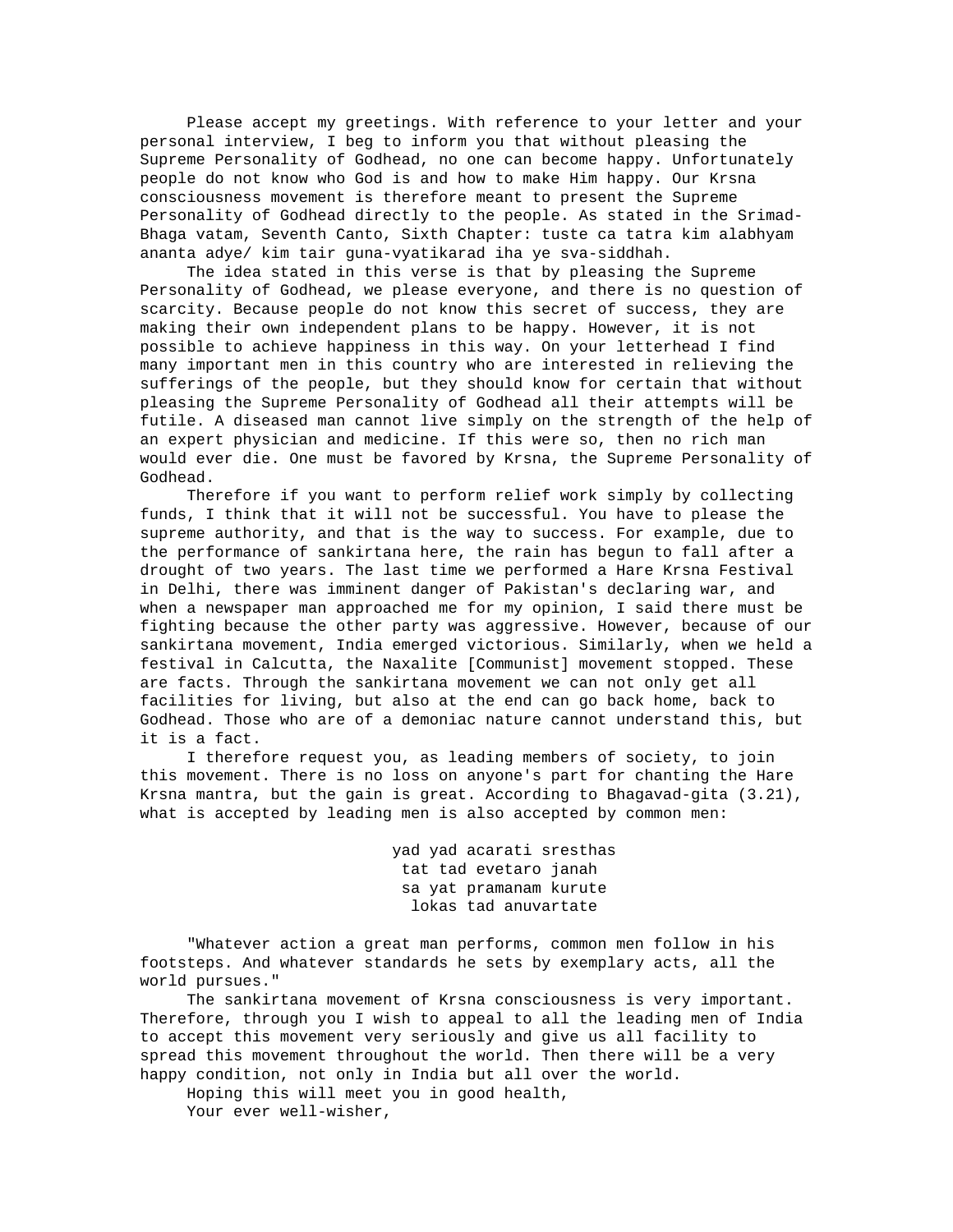A. C. Bhaktivedanta Swami

Declaring Our Dependence on God

For many, the American bicentennial was a great occasion for celebration. In March 1976, in Mayapur, India, the editors of Back to Godhead conducted a special interview with Srila Prabhupada, who took a hard look at American slogans such as "All men are created equal," "In God we trust," and "One nation under God."

Back to Godhead: Thomas Jefferson put the basic philosophy of the American Revolution into the Declaration of Independence. The important men of the day who signed this document agreed that there are certain very obvious or self-evident truths, the first of which is that all men are created equal. By this they meant that all men are equal before the law and have an equal opportunity to be protected by the law. Srila Prabhupada: Yes, in that sense men are, as you say, created equal.

BTG: Another point in the Declaration of Independence is that all men are endowed by God with certain natural rights that cannot be taken away from them. These are the rights of life, liberty, and...

Srila Prabhupada: But animals also have the right to life. Why don't animals also have the right to live? The rabbits, for instance, are living in their own way in the forest. Why does the government allow hunters to go and shoot them?

BTG: They were simply talking about human beings.

Srila Prabhupada: Then they have no real philosophy. The narrow idea that my family or my brother is good, and that I can kill all others, is criminal. Suppose that for my family's sake I kill your father. Is that philosophy? Real philosophy is suhrdam sarva-bhutanam: friendliness to all living entities. Certainly this applies to human beings, but even if you unnecessarily kill one animal, I shall immediately protest, "What nonsense are you doing?"

BTG: The founders of America said that another natural right is the right to liberty, or freedom--freedom in the sense that the government doesn't have the right to tell you what kind of job you have to do. Srila Prabhupada: If the government is not perfect, it should not be allowed to tell people what to do. But if the government is perfect, then it can.

BTG: The third natural right they mentioned was that every human being has the right to pursue happiness.

Srila Prabhupada: Yes. But your standard of happiness may be different from my standard. You may like to eat meat; I hate it. How can your standard of happiness be equal to mine?

BTG: So should everyone be free to try to achieve whatever standard of happiness he wants?

Srila Prabhupada: No, the standard of happiness should be prescribed according to the qualities of the person. You must divide the whole society into four groups: those with brahmana qualities, those with ksatriya qualities, those with vaisya qualities, and those with sudra qualities. Everyone should have good facility to work according to his natural qualities.

 You cannot engage a bull in the business of a horse, nor can you engage a horse in the business of a bull. Today practically everyone is getting a college education. But what is taught at these colleges? Mostly technical knowledge, which is sudra education. Real higher education means learning Vedic wisdom. This is meant for the brahmanas. Alone, sudra education leads to a chaotic condition. Everyone should be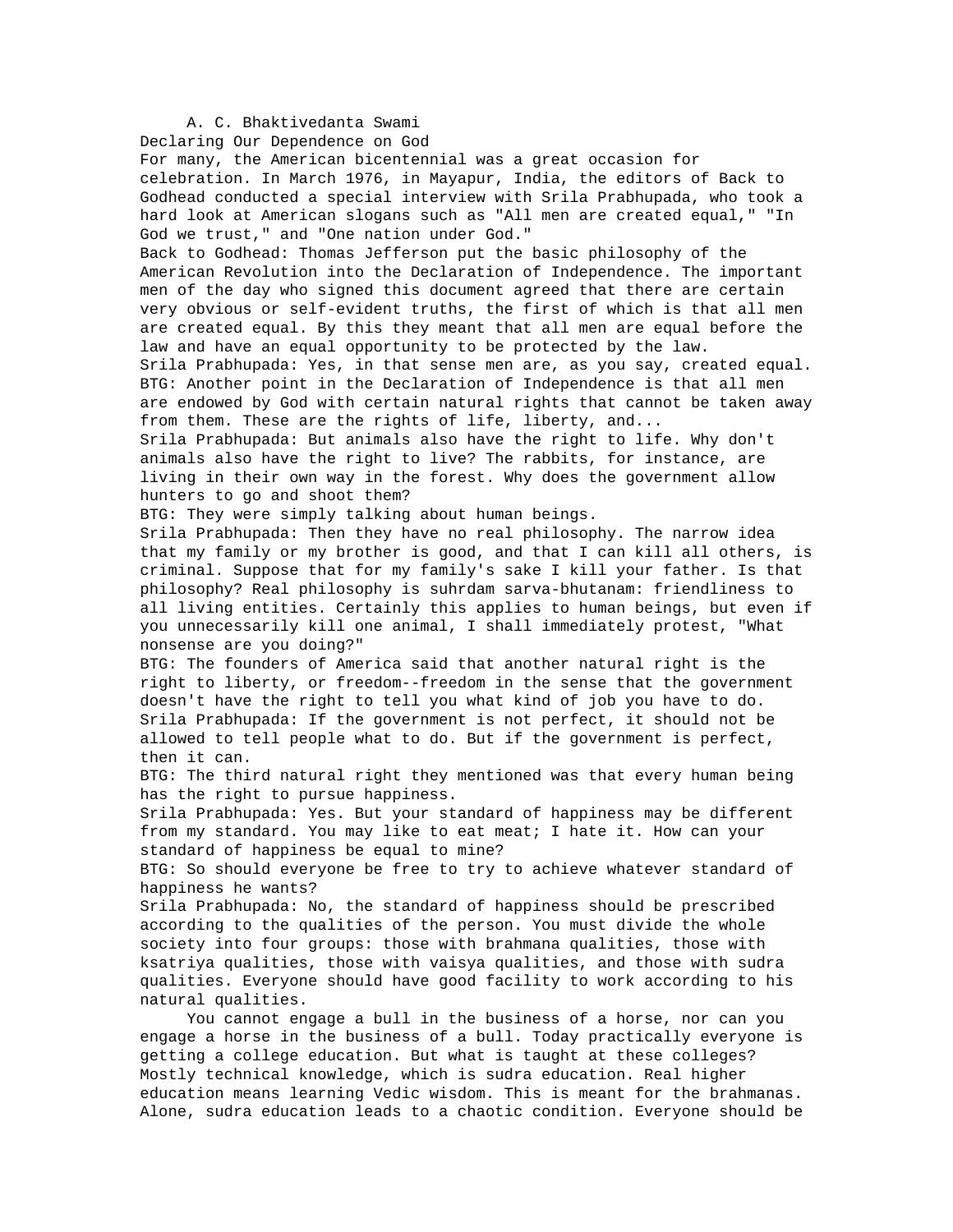tested to find out which education he is suited for. Some sudras may be given technical education, but most sudras should work on the farms. Because everyone is coming to the cities to get an education, thinking, "We can get more money," the agriculture is being neglected. Now there is scarcity because no one is engaged in producing nice foodstuffs. All these anomalies have been caused by bad government. It is the duty of the government to see that everyone is engaged according to his natural qualities. Then people will be happy.

BTG: So if the government artificially puts all men into one class, then there can't be happiness.

Srila Prabhupada: No, that is unnatural and will cause chaos. BTG: America's founding fathers didn't like classes, because they'd had such bad experience with them. Before the revolution, Americans had been ruled by monarchs, but the monarchs would always become tyrannical and unjust.

Srila Prabhupada: Because they weren't trained to be saintly monarchs. In Vedic civilization, boys were trained from the very beginning of life as first-class brahmacaris [celibate students]. They went to the gurukula, the school of the spiritual master, and learned self-control, cleanliness, truthfulness, and many other saintly qualities. The best of them were later fit to rule the country.

 The American Revolution has no special significance. The point is that when people become unhappy, they revolt. That was done in America, that was done in France, and that was done in Russia.

BTG: The American revolutionaries said that if a government fails to rule the people properly, then the people have the right to dissolve that government.

Srila Prabhupada: Yes. Just as in Nixon's case: they pulled him down. But if they replace Nixon with another Nixon, then what is the value? They must know how to replace Nixon with a saintly leader. Because people do not have that training and that culture, they will go on electing one Nixon after another and never become happy. People can be happy. The formula for happiness is there in the Bhagavad-gita. The first thing they must know is that the land belongs to God. Why do Americans claim that the land belongs to them? When the first settlers went to America, they said, "This land belongs to God; therefore we have a right to live here." So why are they now not allowing others to settle on the land? What is their philosophy? There are so many overpopulated countries. The American government should let those people go to America and should give them facility to cultivate the land and produce grains. Why are they not doing that? They have taken others' property by force, and by force they are checking others from going there. What is the philosophy behind this?

BTG: There is no philosophy.

Srila Prabhupada: Roguism is their philosophy. They take the property by force, and then they make a law that no one can take another's property by force. So they are thieves. They cannot restrict God's property from being occupied by God's sons. America and the other countries in the United Nations should agree that wherever there is enough land, it may be utilized by the human society for producing food. The government can say, "All right, you are overpopulated. Your people can come here. We will give them land, and they can produce food." We would see a wonderful result. But will they do that? No. Then what is their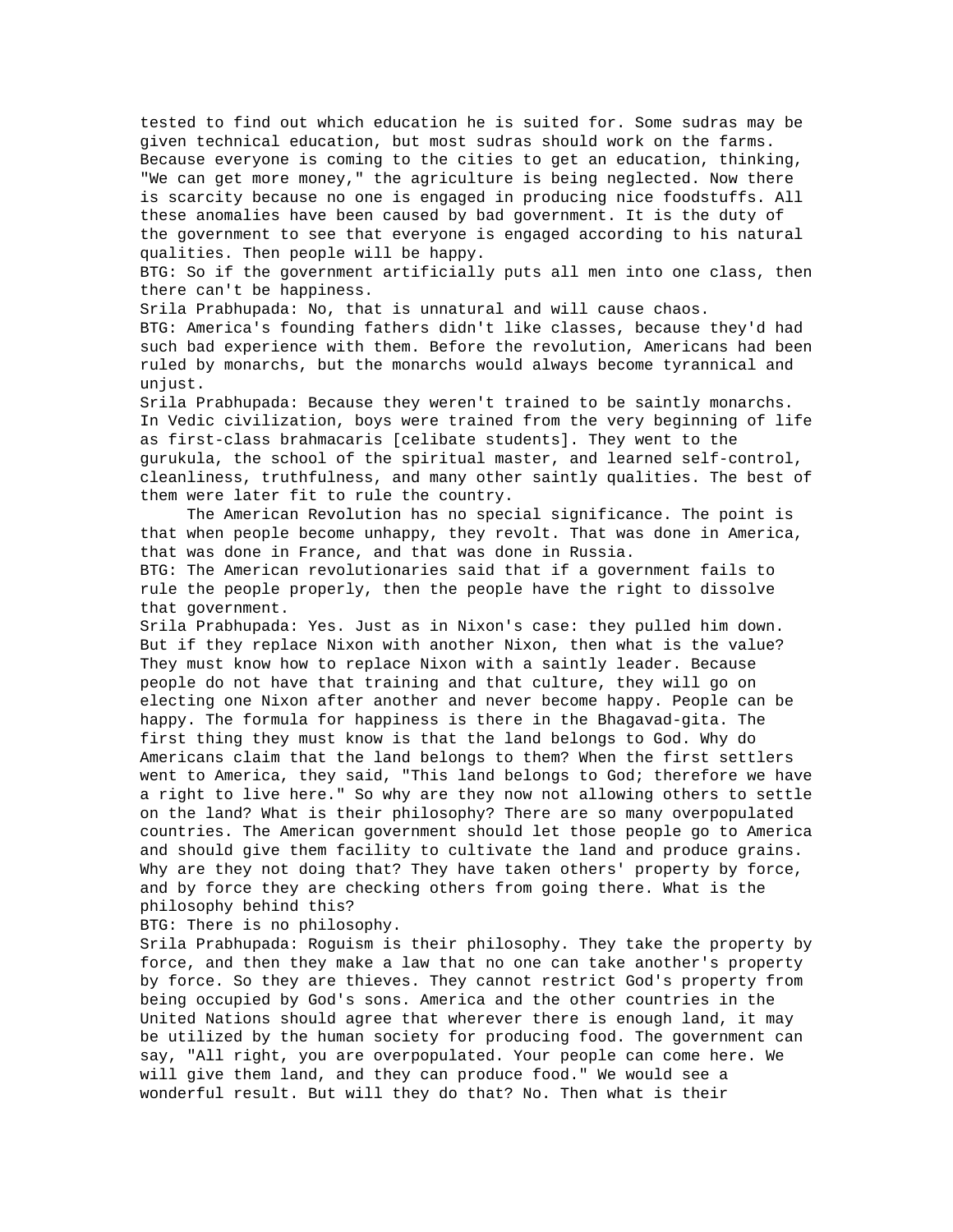philosophy? Roguism. "I will take the land by force, and then I won't allow others to come here." BTG: One American motto is "One nation under God." Srila Prabhupada: Yes, that is Krsna consciousness. There should be one nation under God, and one world government under God as well. Everything belongs to God, and we are all His sons. That philosophy is wanted. BTG: But in America people are very much afraid of a central government because they think that whenever there's a strong government there will always be tyranny. Srila Prabhupada: If the leaders are properly trained, there cannot be tyranny. BTG: But one of the premises of the American system of government is that if a leader has too much power, he will inevitably become corrupt. Srila Prabhupada: You have to train him in such a way that he cannot become corrupt! BTG: What is that training process? Srila Prabhupada: That training is the varnasrama-dharma. Divide the society according to quality and train people in the principle that everything belongs to God and should be used in the service of God. Then there really can be "one nation under God." BTG: But if society is divided into different groups, won't there be envy? Srila Prabhupada: No, no. Just as in my body there are different parts that work together, so the society can have different parts working for the same goal. My hand is different from my leg. But when I tell the hand, "Bring a glass of water," the leg will help. The leg is required, and the hand is required. BTG: But in the Western world we have a working class and a capitalist class, and there is always warfare going on between the two. Srila Prabhupada: Yes. The capitalist class is required, and the working class is also required. BTG: But they are fighting. Srila Prabhupada: Because they are not trained up; they have no common cause. The hand and the leg work differently, but the common cause is to maintain the body. So if you find out the common cause for both the capitalists and the workers, then there will be no fighting. But if you do not know the common cause, then there will always be fighting. BTG: Revolution? Srila Prabhupada: Yes. BTG: Then the most important thing is to find the common cause that people can unite on? Srila Prabhupada: Yes, just like in our Krsna conscious society you come to consult me about every activity, because I can give you the common cause. Otherwise, there will be fighting. The government should be very expert to know the aim of life--the common cause--and they should train the people to work for the common cause. Then they will be happy and peaceful. But if people simply elect rascals like Nixon, they will never find a common cause. Any rascal can secure votes by some arrangement, and then he becomes the head of the government. The candidates are bribing, they are cheating, they are making propaganda to win votes. Somehow or other they get votes and capture the prime post. This system is bad. BTG: So if we don't choose our leaders by popular election, how will society be governed?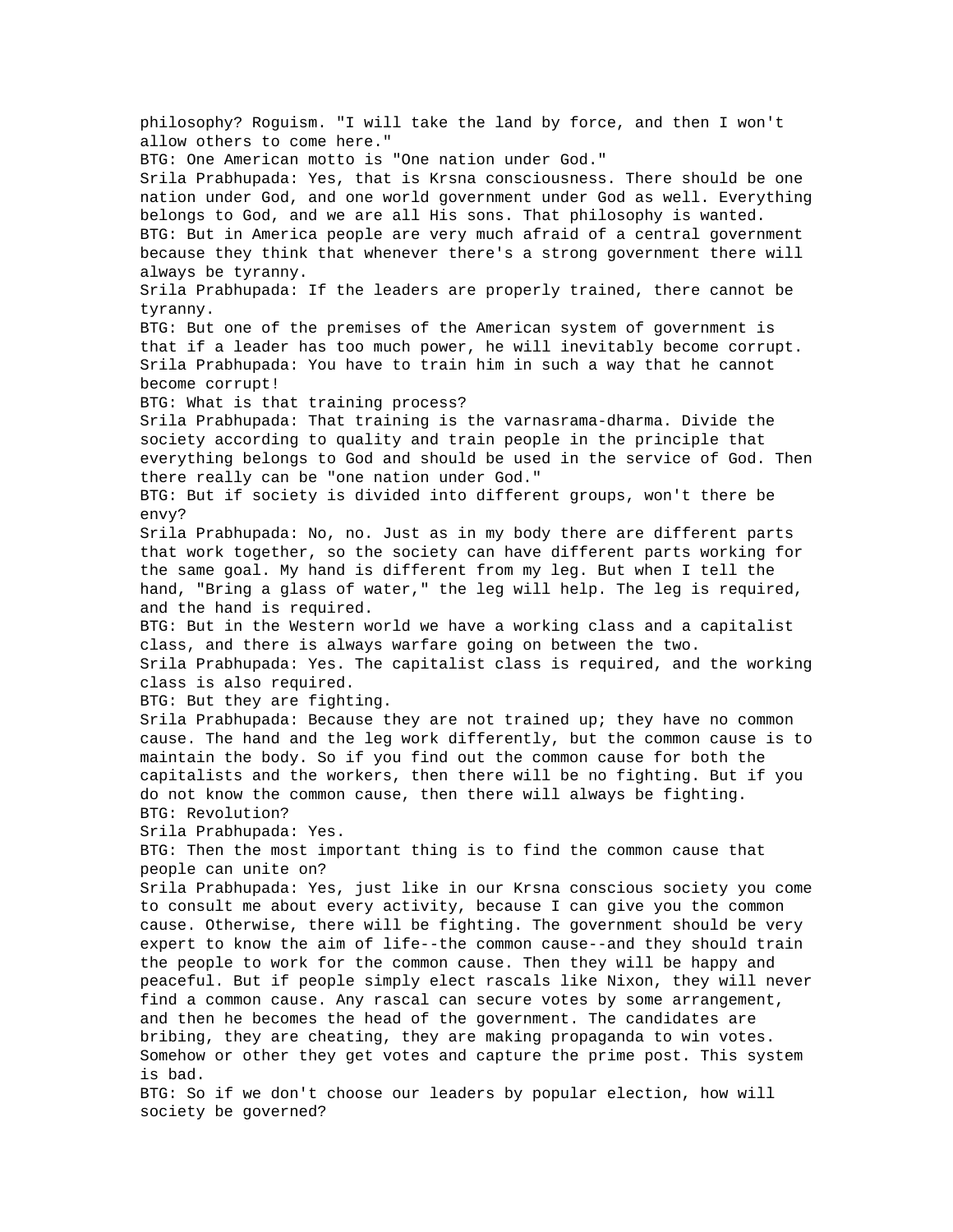Srila Prabhupada: You require brahmanas, ksatriyas, vaisyas, and sudras. Just as when you want to construct a building, you require engineers. You don't want sweepers. Isn't that so? What will the sweeper do? No, there must be engineers. So if you follow the division of varnasrama, only ksatriyas are allowed to govern. And for the legislative assembly- the senators--only qualified brahmanas. Now the butcher is in the legislative assembly. What does he know about making laws? He is a butcher, but by winning votes he becomes a senator. At the present moment, by the principle of vox populi, a butcher goes to the legislature. So everything depends on training. In our Krsna conscious society, we're actually doing that, but in the case of politics, they forget it. There cannot be just one class. That is foolishness, because we have to engage different classes of men in different activities. If we do not know the art, then we will fail, because unless there is a division of work, there will be havoc. We have discussed all the responsibilities of the king in the Srimad-Bhagavatam. The different classes in society should cooperate exactly as the different parts of the body do. Although each part is meant for a different purpose, they all work for one cause: to maintain the body properly. BTG: What is the actual duty of the government?

Srila Prabhupada: To understand what God wants and to see that society works toward that aim. Then people will be happy. But if the people work in the wrong direction, how can they be happy? The government's duty is to see that they are working in the right direction. The right direction is to know God and to act according to His instructions. But if the leaders themselves do not believe in the supremacy of God, and if they do not know what God wants to do, or what He wants us to do, then how can there be good government? The leaders are misled, and they are misleading others. That is the chaotic condition in the world today. BTG: In the United States there has traditionally been the separation of church and state.

Srila Prabhupada: I am not talking about the church. Church or no church--that is not the point. The main thing is that the leaders have to accept that there is a supreme controller. How can they deny it? Everything in nature is going on under the Supreme Lord's control. The leaders cannot control nature, so why don't they accept a supreme controller? That is the defect in society. In every respect, the leaders are feeling that there must be a supreme controller, and yet they are still denying Him.

BTG: But suppose the government is atheistic...

Srila Prabhupada: Then there cannot be good government. The Americans say they trust in God. But without the science of God, that trust is simply fictitious. First take the science of God very seriously, then put your trust in Him. They do not know what God is, but we do. We actually trust in God.

 They're manufacturing their own way of governing. And that is their defect. They will never be successful. They are imperfect, and if they go on manufacturing their own ways and means, they will remain imperfect. There will always be revolutions--one after another. There will be no peace.

BTG: Who determines the regulative principles of religion that people should follow?

Srila Prabhupada: God. God is perfect. He does that. According to the Vedic version, God is the leader of all living entities (nityo nityanam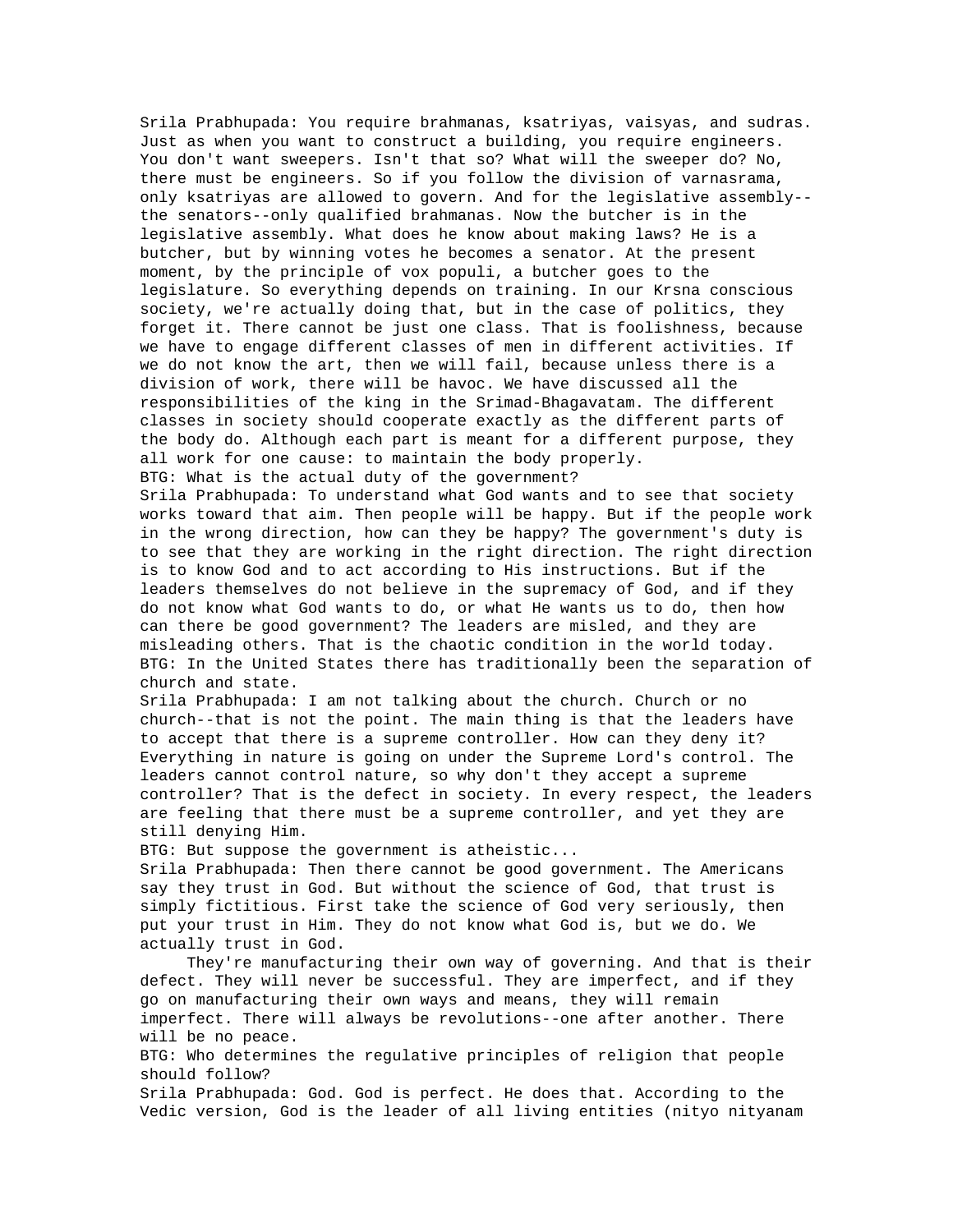cetanas cetananam). We are different from Him because He is all-perfect and we are not. We are very small. We have the qualities of God, but in very small quantity. Therefore we have only a little knowledge--that's airplane, but you cannot manufacture a mosquito. God has created the mosquito's body, which is also an "airplane." And that is the difference between God and us: we have knowledge, but it is not as perfect as God's. So the leaders of the government have to consult God; then they will rule perfectly.

BTG: Has God also devised the most perfect government?

Srila Prabhupada: Oh, yes. The ksatriyas ruled the government in Vedic times. When there was a war, the king was the first to fight. Just like your George Washington: he fought when there was a war. But what kind of president is ruling now? When there is a war, he sits very securely and telephones orders. He's not fit to be president. When there is war, the president should be the first to come forward and lead the battle. BTG: But if man is small and imperfect, how can he execute God's perfect orders for a perfect government?

Srila Prabhupada: Although you may be imperfect, because you are carrying out my order, you're becoming perfect. You have accepted me as your leader, and I accept God as my leader. In this way society can be governed perfectly.

BTG: So good government means first of all to accept the Supreme Being as the real ruler of the government?

Srila Prabhupada: You cannot directly accept the Supreme Being. You must accept the servants of the Supreme Being--the brahmanas or Vaisnavas [devotees of the Lord]--as your guides. The government men are ksatriyas--the second class. The ksatriyas should take advice from the brahmanas or Vaisnavas and make laws accordingly. The vaisyas should carry out the ksatriyas' orders in practice. And the sudras should work under these three orders. Then society will be perfect. The Peace Formula

Amid the antiwar protests of late 1966, Srila Prabhupada put out a mimeographed leaflet (among the very first of his publications in America) from his small storefront temple on New York's Second Avenue. Srila Prabhupada's followers and sympathizers handed this leaflet out by the thousands on the streets of New York, and later in San Francisco, Montreal, and other cities. His "Peace Formula" was an entirely new approach to the antiwar question, and for thousands of Americans, it provided the perfect solution.

 The great mistake of modern civilization is to encroach upon others' property as though it were one's own and to thereby create an unnecessary disturbance of the laws of nature. These laws are very strong. No living entity can violate them. Only one who is Krsna conscious can easily overcome the stringency of the laws of nature and thus become happy and peaceful in the world.

 As a state is protected by the department of law and order, so the state of Universe, of which this earth is only an insignificant fragment, is protected by the laws of nature. This material nature is one of the different potencies of God, who is the ultimate proprietor of everything that be. This earth is, therefore, the property of God, but we, the living entities, especially the so-called civilized human beings, are claiming God's property as our own, under both an individual and collective false conception. If you want peace, you have to remove this false conception from your mind and from the world. This false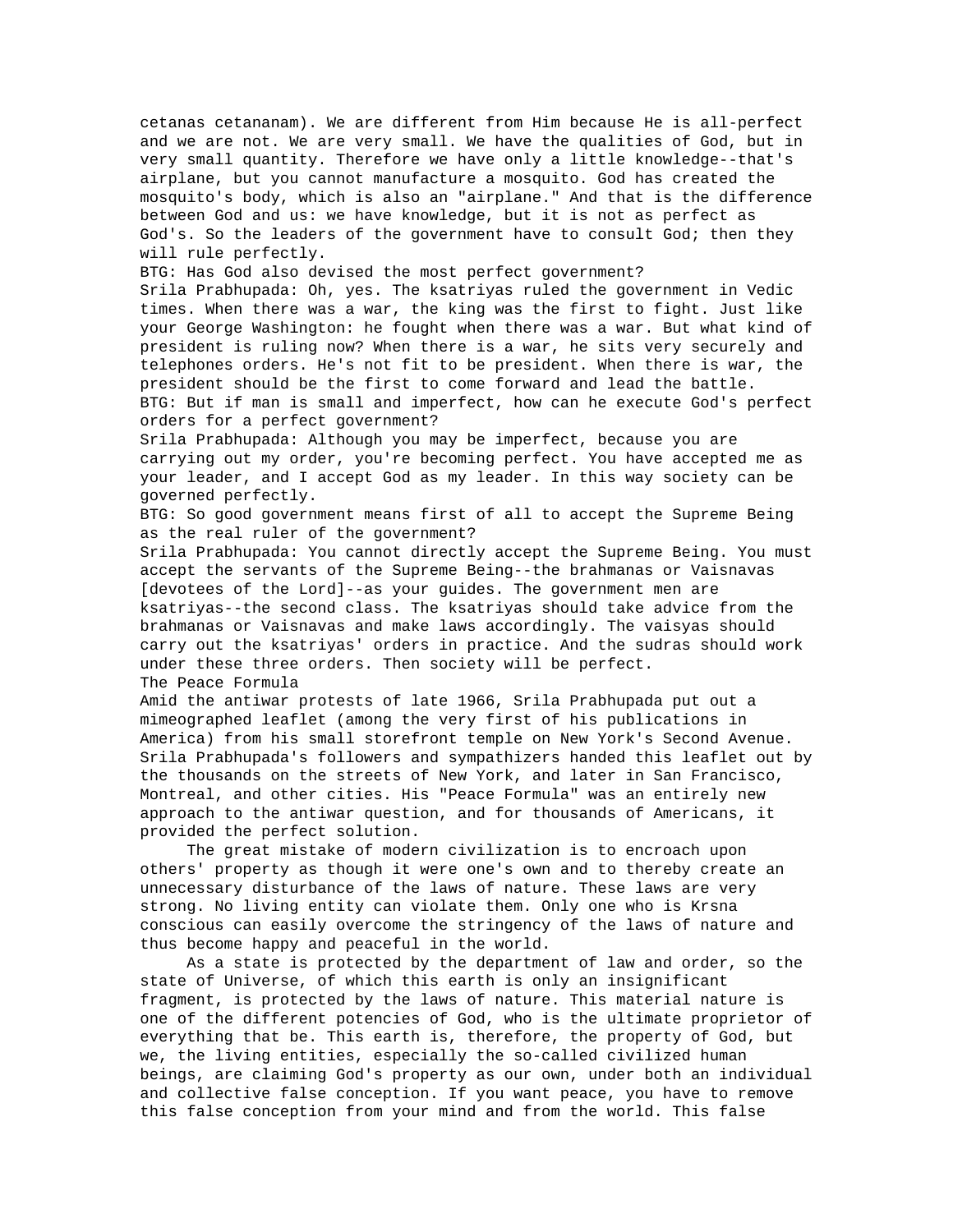claim of proprietorship by the human race on earth is partly or wholly the cause of all disturbances of peace on earth.

 Foolish and so-called civilized men are claiming proprietary rights on the property of God because they have now become godless. You cannot be happy and peaceful in a godless society. In the Bhagavad-gita Lord Krsna says that He is the factual enjoyer of all activities of the living entities, that He is the Supreme Lord of all universes, and that He is the well-wishing friend of all beings. When the people of the world know this as the formula for peace, it is then and there that peace will prevail.

 Therefore, if you want peace at all, you will have to change your consciousness into Krsna consciousness, both individually and collectively, by the simple process of chanting the holy name of God. This is a standard and recognized process for achieving peace in the world. We therefore recommend that everyone become Krsna conscious by chanting Hare Krsna, Hare Krsna, Krsna Krsna, Hare Hare/ Hare Rama, Hare Rama, Rama Rama, Hare Hare.

 This is practical, simple, and sublime. Four hundred and eighty years ago this formula was introduced in India by Lord Sri Caitanya, and now it is available in your country. Take to this simple process of chanting as above mentioned, realize your factual position by reading the Bhagavad-gita As It Is, and reestablish your lost relationship with Krsna, God. Peace and prosperity will be the immediate worldwide result. Spiritual Communism

In 1971, during his historic visit to the Soviet Union, Srila Prabhupada was introduced to Professor Grigoriy Kotovsky, head of the India Department at the U.S.S.R. Academy of Sciences and chairman of the Indian studies department at the University of Moscow. As they sat informally in Dr. Kotovsky's office, the spiritual leader and the communist scholar vigorously discussed topics of mutual concern, and Srila Prabhupada proposed a radical reformation within modern communism. Srila Prabhupada: The other day I was reading the paper, Moscow News. There was a Communist congress, and the President declared, "We are ready to take others' experience to improve." So I think the Vedic concept of socialism or communism will much improve the idea of communism. For example, in a socialistic state the idea is that no one should starve; everyone must have his food. Similarly, in the Vedic concept of grhastha [householder] life it is recommended that a householder see that even a lizard or a snake living in his house should not starve. Even these lower creatures should be given food, and certainly all humans should. It is recommended that the grhastha, before taking his lunch, stand on the road and declare, "If anyone is still hungry, please come! Food is ready!" If there is no response, then the proprietor of the household takes his lunch. Modern society takes the people as a whole as the proprietor of a certain state, but the Vedic conception is isavasyam idam sarvam--everything is owned by isa, the supreme controller. Tena tyaktena bhunjithah--you may enjoy what is allotted to you by Him. Ma grdhah kasya svid dhanam: but do not encroach upon others' property. This is the Isopanisad--Veda. The same idea is explained in the different Puranas. There are many good concepts in the Vedic literature about communism. So I thought that these ideas should be distributed to your most thoughtful men. Therefore I was anxious to speak.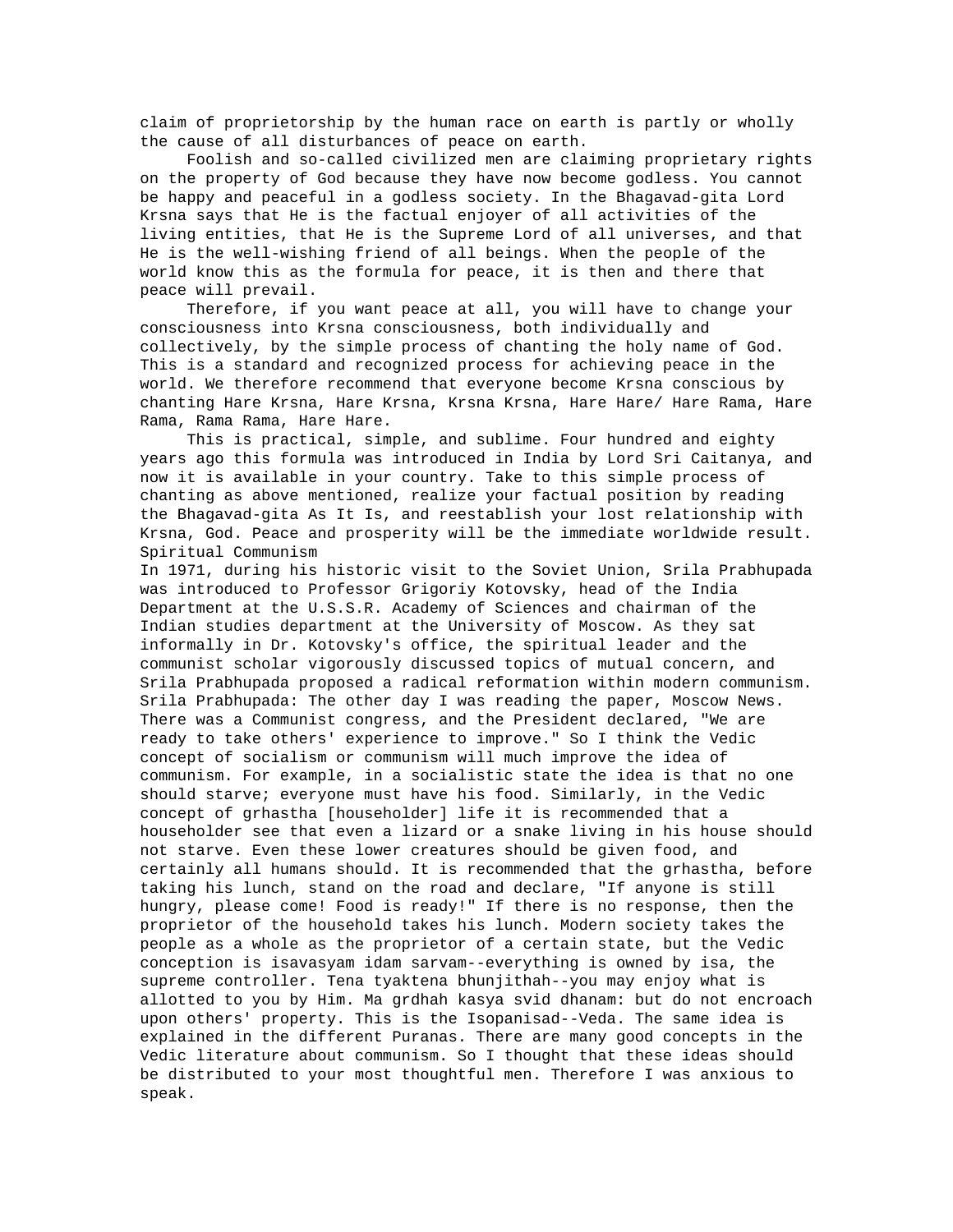Prof. Kotovsky: It is interesting that here in our country there is now great interest in the history of old, old thought. From this point of view, our Institute translated into Russian and published many literary monuments of great Indian culture. You will be interested to discover that we published some of the Puranas and parts of the Ramayana. There are volumes in Russian of Mahabharata and also a second edition of Mahabharata, translated in full. We have also published the full translation of Manu-smrti with Sanskrit commentaries. Interest in these publications was so great that they sold out in a week. They are now completely out of stock. It was impossible to get them in the book market after a month. There is great interest among reading people here in Moscow and the U.S.S.R. toward ancient Vedic culture, and from this point of view we published many such books.

Srila Prabhupada: Among these Puranas, the Srimad-Bhagavatam is called the Maha-Purana.

Prof. Kotovsky: Maha-Purana.

Srila Prabhupada: Yes. We have translated the full text--first we present the original Sanskrit text, its transliteration, the English equivalent for each word, then the translation, and then a purport, or explanation of the verse. In this way, there are eighteen thousand verses in Srimad-Bhagavatam. We are translating everything literally. You can see. Each and every verse is being done like that for the whole Bhagavata Purana. The opinion of the acaryas, the great saintly sages who are the preachers of the Bhagavata philosophy, is nigama-kaipataror galitam phalam: this is the ripened fruit of the Vedic desire tree (Srimad-Bhagavatam 1.1.3). It is accepted by all the Indian scholars, and Lord Caitanya especially preached this Bhagavatam. So we have the complete Bhagavatam in its English translation. If you want to see it, I can show you.

Prof. Kotovsky: It seems to me that in the Moscow and Leningrad libraries we have nearly all the major texts of ancient Indian culture, beginning from the Vedas, the original texts in Sanskrit. For instance, in the Leningrad branch of our Institute there are six or eight editions of Manu-smrti. This Institute was founded in Imperial Russia in Leningrad, so in Leningrad we now have a branch of our Institute dealing mainly with the history of Asiatic culture. You will find here an account of what is being translated and what studies are being done on the history of Indian religion and also the state of Indian religion, Hinduism, in Hindu India today.

Srila Prabhupada: Hinduism is a very complex topic.

Prof. Kotovsky: Oh, yes. [They laugh.] Really, to my understanding, it is not a religion, from the European point of view; it is a way of life- -religion, philosophy, a way of life, whatever you want. Srila Prabhupada: This word Hindu is not a Sanskrit word. It was given by the Muhammadans. You know that there is a river, Indus, which in Sanskrit is called Sindhu. The Muhammadans pronounce s as h. Instead of Sindhu, they made it Hindu. So Hindu is a term that is not found in the Sanskrit dictionary, but it has come into use. But the real cultural institution is called varnasrama. There are four varnas (social divisions)--brahmana, ksatriya, vaisya, and sudra--and four asramas (spiritual divisions)--brahmacarya, grhastha, vanaprastha, and sannyasa. According to the Vedic concept of life, unless people take to this system or institution of four varnas and four asramas, actually they do not become civilized human beings. One has to take this process of four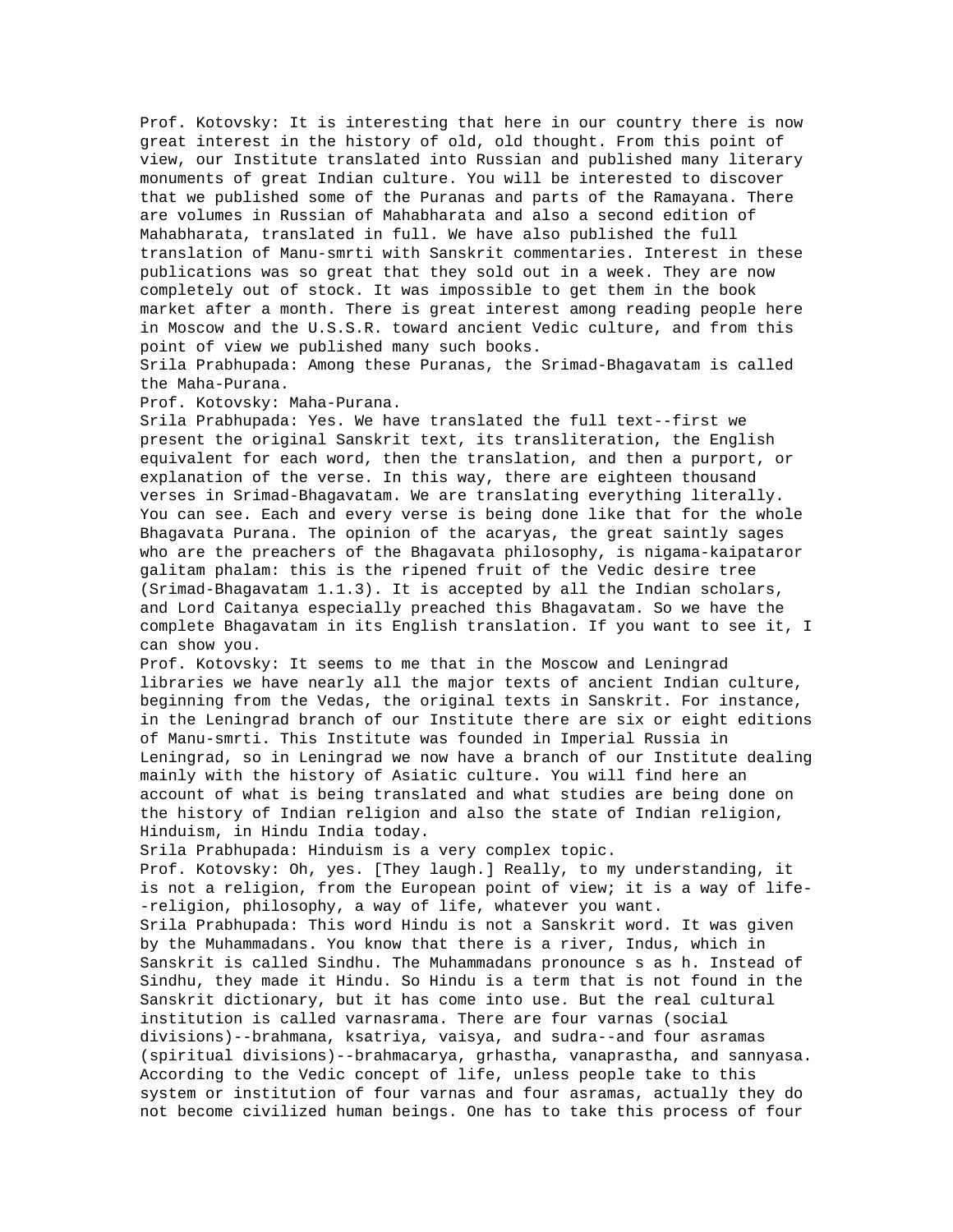divisions of social orders and four divisions of spiritual orders; that is called varnasrama. India's culture is based on this age-old Vedic system.

Prof. Kotovsky: Varnasrama.

Srila Prabhupada: Varnasrama. And in the Bhagavad-gita--perhaps you have read the Bhagavad-gita?

Prof. Kotovsky: Yes.

Srila Prabhupada: There, in the Bhagavad-gita (4.13), is the statement catur-varnyam maya srstam: this system was created by Visnu [God]. So since varnasrama is a creation of the Supreme, it cannot be changed. It is prevalent everywhere. It is like the sun. The sun is a creation of the Supreme. The sunshine is there in America, in Russia, and in India- everywhere. Similarly, this varnasrama system is prevalent everywhere in some form or another. Take, for example, the brahmanas, the most intelligent class of men. They are the brains of the society. The ksatriyas are the administrative class; then the vaisyas are the productive class, and the sudras are the worker class. These four classes of men are prevalent everywhere under different names. Because it is created by the original creator, so it is prevalent everywhere, varnasrama-dharma.

Prof. Kotovsky: It is interesting that in the opinion of some European and old Russian scholars, this varnasrama system is a later creation, and if you would read the old texts of Vedic literature, you would find a much more simple and agrarian society. It is the opinion of these scholars that the varnasrama system was introduced in Indian society in the late age of the Vedic era but not from the beginning. And if you would analyze the old texts, you would find that in the old classical India it was not so prevalent.

Srila Prabhupada: As far as we are concerned, it is mentioned in the Bhagavad-gita. Catur-varnyam maya srstam. The Bhagavad-gita was spoken five thousand years ago, and in the Bhagavad-gita it is said, "This system of the Bhagavad-gita was spoken by Me to the sun-god." So if you take an estimation of that period, it comes to forty million years ago. Can the European scholars trace back history five thousand years? Can they go back forty million years? We have evidence that this varnasrama system has been current at least five thousand years. The varnasrama system is also mentioned in the Visnu Purana (3.8.9). Varnasramacaravata purusena parah puman. That is stated in the Visnu Purana. Varnasrama-dharma is not a phenomenon of a historical period calculated in the modern age. It is natural. In the Srimad-Bhagavatam the comparison is given that just as in the body there are four divisions- the brain division, the arms division, the belly division, and the leg division--so by nature's way these four divisions are existing in the social body. There exist a class of men who are considered the brain, a class of men who are considered the arms of the state, a class of men who are called the productive class, and so on. There is no need of tracing history; it is naturally existing from the day of creation. Prof. Kotovsky: You have said that in any society there are four divisions, but they are not so easy to distinguish. For instance, one can group together different social classes and professional groups into four divisions in any society; there is no difficulty. The only difficulty is, for instance, in the socialistic society--in our country and other socialist societies--how you can distinguish the productive group from the workers.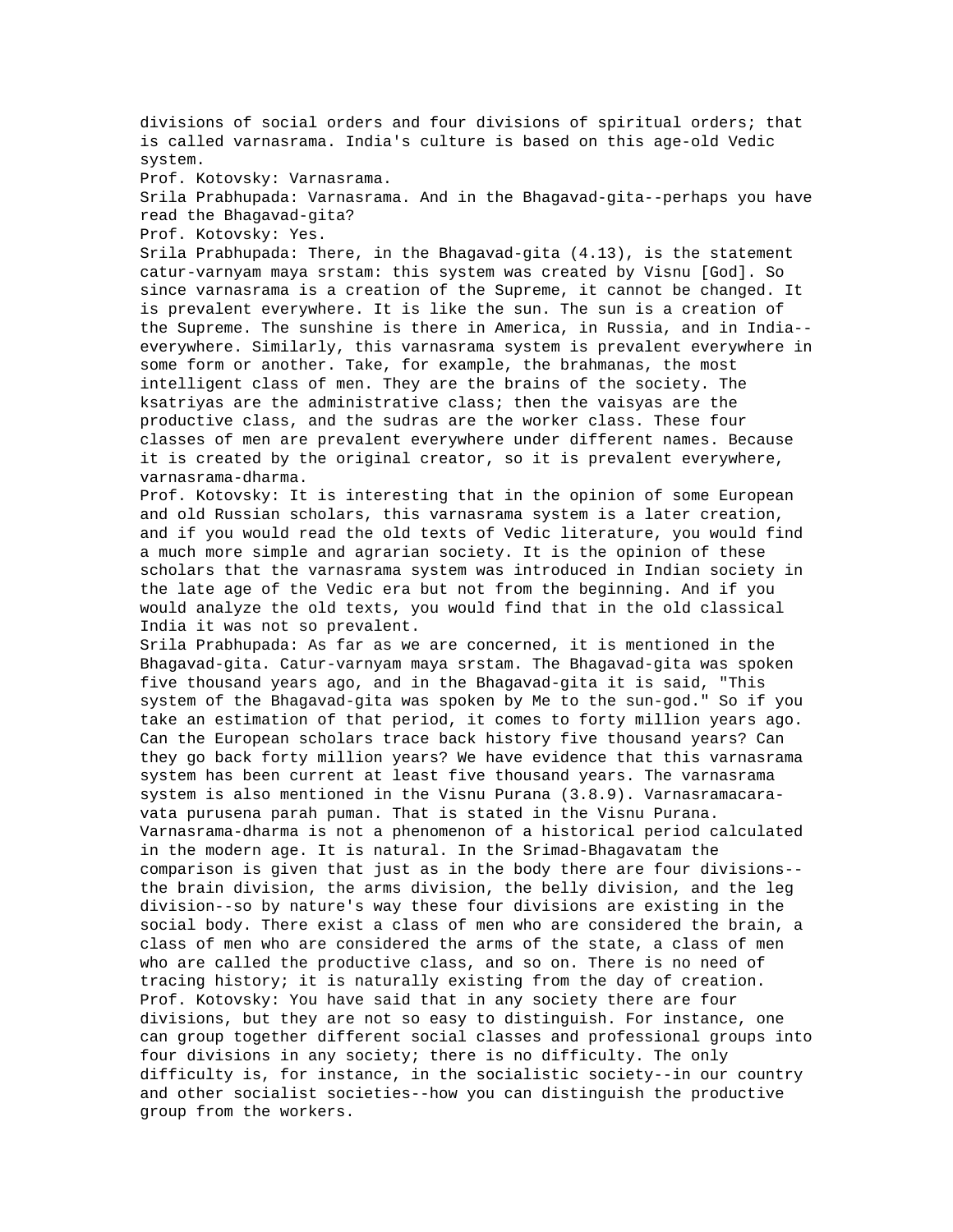Srila Prabhupada: For example, we belong to the intellectual class of men. This is a division. Prof. Kotovsky: Intelligent class, brahmanas. And you can also put together all the intelligentsia in that department. Srila Prabhupada: Yes. Prof. Kotovsky: And then the administrative class. Srila Prabhupada: Yes. Prof. Kotovsky: But who are the vaisyas and sudras? That is the difficulty. Because all others are workers--factory workers, collective farm workers, and so on. So from this point of view there is a great distinction, in my opinion, between socialist society and all societies preceding socialism, because in modern Western society you can group all social and professional classes in these particular class divisions- brahmanas, ksatriyas, vaisyas, and sudras: intellectuals, productive class, owners of the productive system (factory owners, for instance), and menial workers. But here you have no vaisyas because you have administrative staffs in factories, and you can call them ksatriyas, and then there are the sudras, the workers themselves, but no intermediate class. Srila Prabhupada: That is stated. Kalau sudra-sambha vah. In this age practically all men are sudras. But if there are simply sudras, the social order will be disturbed. In spite of your state of sudras, the brahmana is found here, and that is necessary. If you do not divide the social order in such a way, there will be chaos. That is the scientific estimation of the Vedas. You may belong to the sudra class, but to maintain social order you have to train some of the sudras to become brahmanas. Society cannot depend on sudras. Nor can you depend on the brahmanas. To fulfill the necessities of your body, there must be a brain, arms, a stomach, and legs. The legs, the brain, and the arms are all required for cooperation to fulfill the mission of the whole body. So in any society you can see that unless there are these four divisions, there will be chaos. It will not work properly. It will be maya, and there will be disturbances. The brain must be there, but at the present moment there is a scarcity of brains. I am not talking of your state or my state; I am taking the world as a whole. Formerly the Indian administration was a monarchy. For example, Maharaja Pariksit was a ksatriya king. Just before his death, he renounced his royal order. He came to the forest to hear about self-realization. If you want to maintain the peace and prosperity of the whole world society, you must create a very intelligent class of men, a class of men expert in administration, a class of men expert in production, and a class of men to work. That is required; you cannot avoid it. That is the Vedic conception, mukha-bahuru-pada jah (Srimad-Bhagavatam 11.17.13). Mukha means "the face," bahu means "the arms," uru means "the waist," and pada, "the legs." Whether you take this state or that state, unless there is a smooth, systematic establishment of these four orders of life, the state or society will not run very smoothly. Prof. Kotovsky: Generally it seems to me that this whole varnasrama system to some extent created a natural division of labor in the ancient society. But now division of labor among people in any society is much more complicated and sophisticated. So it is very confusing to group them into four classes. Srila Prabhupada: Confusion has come to exist because in India, at a later day, the son of a brahmana, without having the brahminical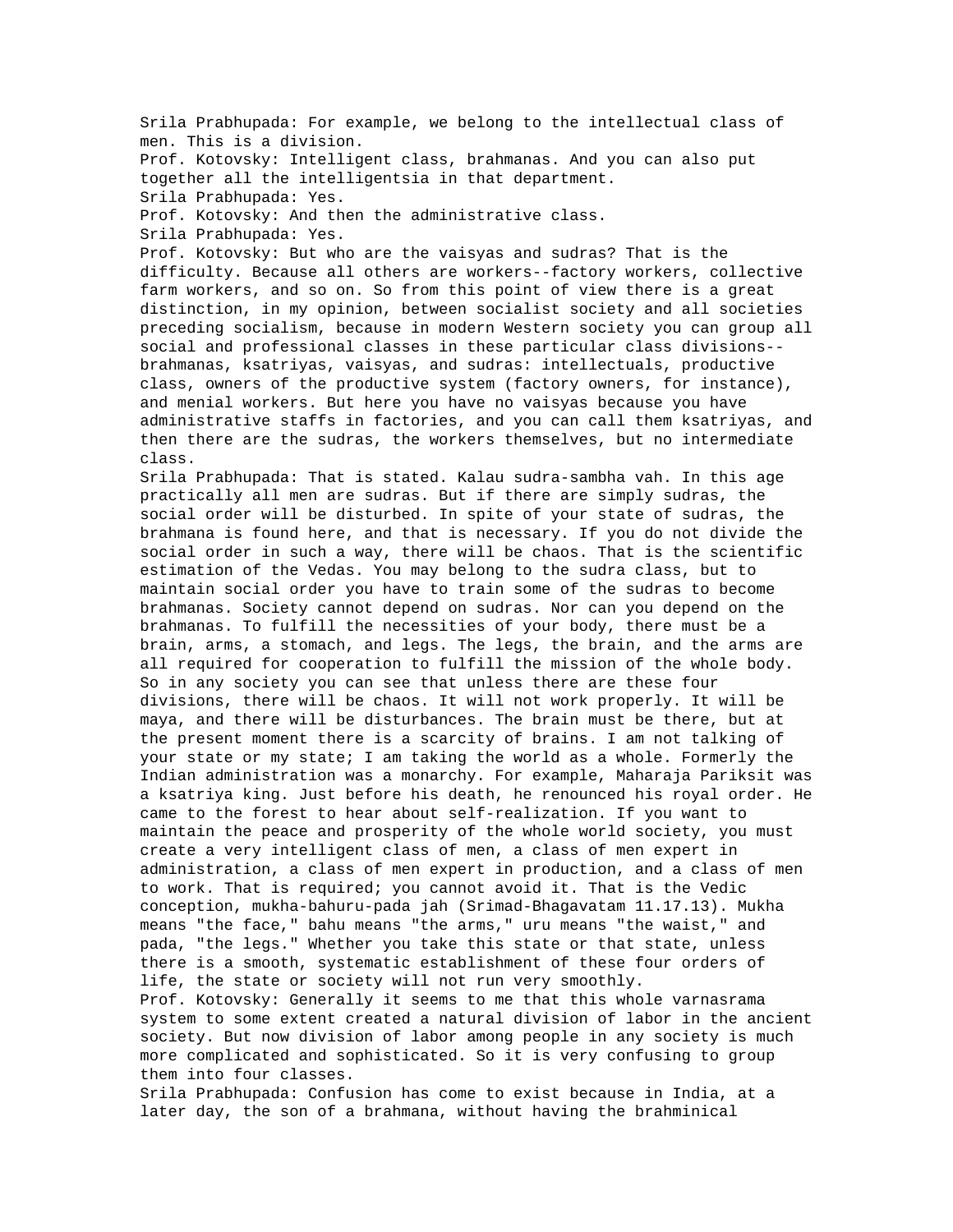qualifications, claimed to be a brahmana; and others, out of superstition or a traditional way, accepted him as a brahmana. Therefore the Indian social order was disrupted. But in our Krsna consciousness movement we are training brahmanas everywhere, because the world needs the brain of a brahmana. Although Maharaja Pariksit was a monarch, he had a body of brahmanas and learned sages to consult, an advisory body. It is not that the monarchs were independent. In history it is found that if some of the monarchs were not in order, they were dethroned by the brahminical advisory council. Although the brahmanas did not take part in politics, they would advise the monarch how to execute the royal function. This is not too far in the past. How long ago was Asoka? Prof. Kotovsky: That would be equal to what we call, in our terminology, ancient and medieval India.

Srila Prabhupada: Yes.

Prof. Kotovsky: In old and feudal India--you are right--it was very open, and the major part of the high administrative staff in the legislative department were brahmanas. Even in the Mogul era there were brahmanas to advise the Muslim emperors and administrators. Srila Prabhupada: That is a fact--the brahmanas were accepted. They formed the advisory committee of the king. For example, Candragupta, the Hindu king, was in the age of Alexander the Great. Just before Candragupta, Alexander the Great went from Greece into India and conquered a portion. When Candragupta became emperor, he had Canakya as his prime minister. Perhaps you have heard this name Canakya? Prof. Kotovsky: Yes.

Srila Prabhupada: Yes, he was a great brahmana politician, and it is by his name that the quarter of New Delhi where all the foreign embassies are grouped together is called Canakya Puri. Canakya Pandita was a great politician and brahmana. He was vastly learned. His moral instructions are still valuable. In India, schoolchildren are taught Canakya Pandita's instructions. Although he was the prime minister, Canakya Pandita maintained his brahmana spirit; he did not accept any salary. If a brahmana accepts a salary, it is understood that he has become a dog. That is stated in the Srimad-Bhagavatam. He can advise, but he cannot accept employment. So Canakya Pandita was living in a cottage, but he was actually the prime minister. This brahminical culture and the brahminical brain is the standard of Vedic civilization. The Manu-smrti is an example of the standard of brahminical culture. You cannot trace out from history when the Manu-smrti was written, but it is considered so perfect that it is the Hindu law. There is no need for the legislature to pass a new law daily to adjust social order. The law given by Manu is so perfect that it can be applicable for all time. It is stated in Sanskrit to be tri-kaladau, which means "good for the past, present, and future."

Prof. Kotovsky: I am sorry to interrupt you, but to my knowledge all of Indian society in the second half of the eighteenth century was, by order of the British administration, under a law divergent from Hindu law. There was a lot of change. The actual Hindu law that was used by the Hindus was quite different from the original Manu-smrti. Srila Prabhupada: They have now made changes. Even our late Pandit Jawaharlal Nehru introduced his own Hindu code. He introduced the right of divorce in marriage, but this was not in the Manu-samhita. There are so many things they have changed, but before this modern age the whole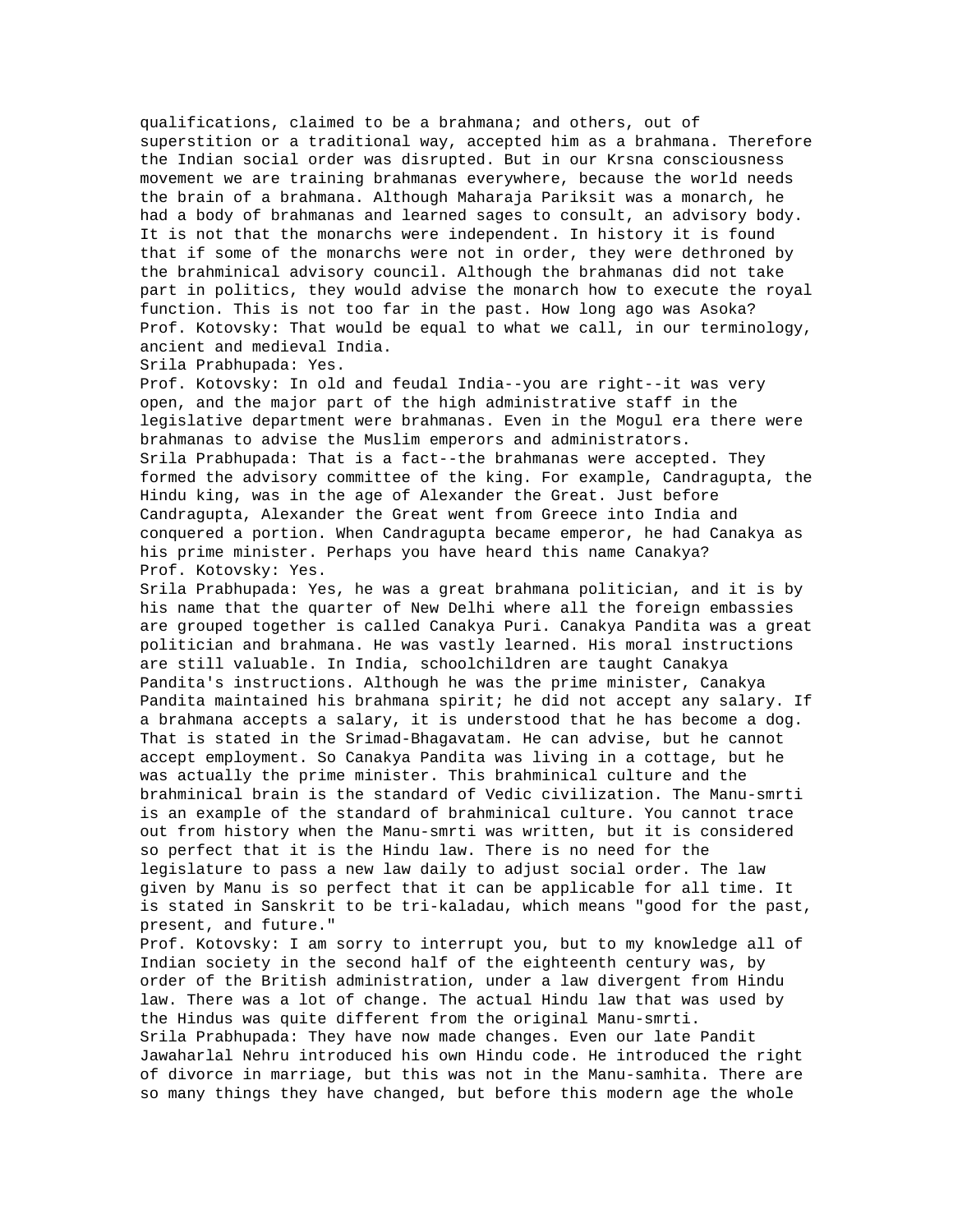human society was governed by the Manu-smrti. Strictly speaking, modern Hindus are not strictly following the Hindu scriptures.

 But our point is not to try to bring back the old type of Hindu society. That is impossible. Our idea is to take the best ideas from the original idea. For example, in the Srimad-Bhagavatam there is a description of the communist idea. It is described to Maharaja Yudhisthira. If there is something good, a good experience, why shouldn't you adopt it? That is our point of view. Besides that, modern civilization is missing one all-important point--the aim of human life. Scientifically, the aim of human life is self-realization, atma-tattva. It is said that unless the members of human society come to the point of self-realization, they are defeated in whatever they do. Actually it is happening in modern society, despite all economic advancement and other advancement: instead of keeping peace and tranquillity, they are fighting--individually, socially, politically, and nationally. If we think about it in a cool-headed way, we can see that in spite of much improvement in many branches of knowledge, we are keeping the same mentality that is visible in the lower animal society. Our conclusion, according to the Srimad-Bhagavatam, is that this human body is not meant for working hard for sense gratification. But people do not know anything beyond that. They do not know about the next life. There is no scientific department of knowledge to study what happens after this body is finished. That is a great department of knowledge.

 In the Bhagavad-gita (2.13) it is said, dehino 'smin yatha-dehe. Deha means "this body." Dehinah means "the one who owns this body." Dehino 'smin yatha dehe kaumaram yauvanamjara. The dehi, the owner of the body, is within, and the body is changing from one form to another. The child has a certain type of body that changes to another type when he is older. But the owner of the body still exists throughout. Similarly, when this body is completely changed, we accept another body. People do not understand this. We are accepting different bodies, even in this life, from babyhood to childhood to boyhood to youth. That is a fact--everyone knows it. I was a child, but that childhood body is no more. I have a different body now. What is the difficulty in understanding that when this body will be no more, then I will have to accept another body? It is a great science.

Prof. Kotovsky: As you know, there are two quite opposite approaches to this problem. The approach is slightly different according to different religions, but at the same time, any religion recognizes and searches for the change-of-place experience, or transmigration of spirit. In Christian religion, in Judaism, in...

Srila Prabhupada: I am not talking religions with you. I am talking science and philosophy. One religion may accept one way; that is not our concern. We are concerned with the point that if the owner of the body is permanent in spite of different changes of body, there should be no difficulty in understanding that when this body changes entirely, the owner of the body will have another body.

Prof. Kotovsky: Another approach is that there is no separation. There are no two phenomena--the body and the owner of the body are the same. Srila Prabhupada [emphatically]: No.

Prof. Kotovsky: When the body dies, the owner also dies.

Srila Prabhupada: No, no. But why is there no department of knowledge in the university to study this fact scientifically? That is my proposition--they are lacking. It may be as you say or it may be as I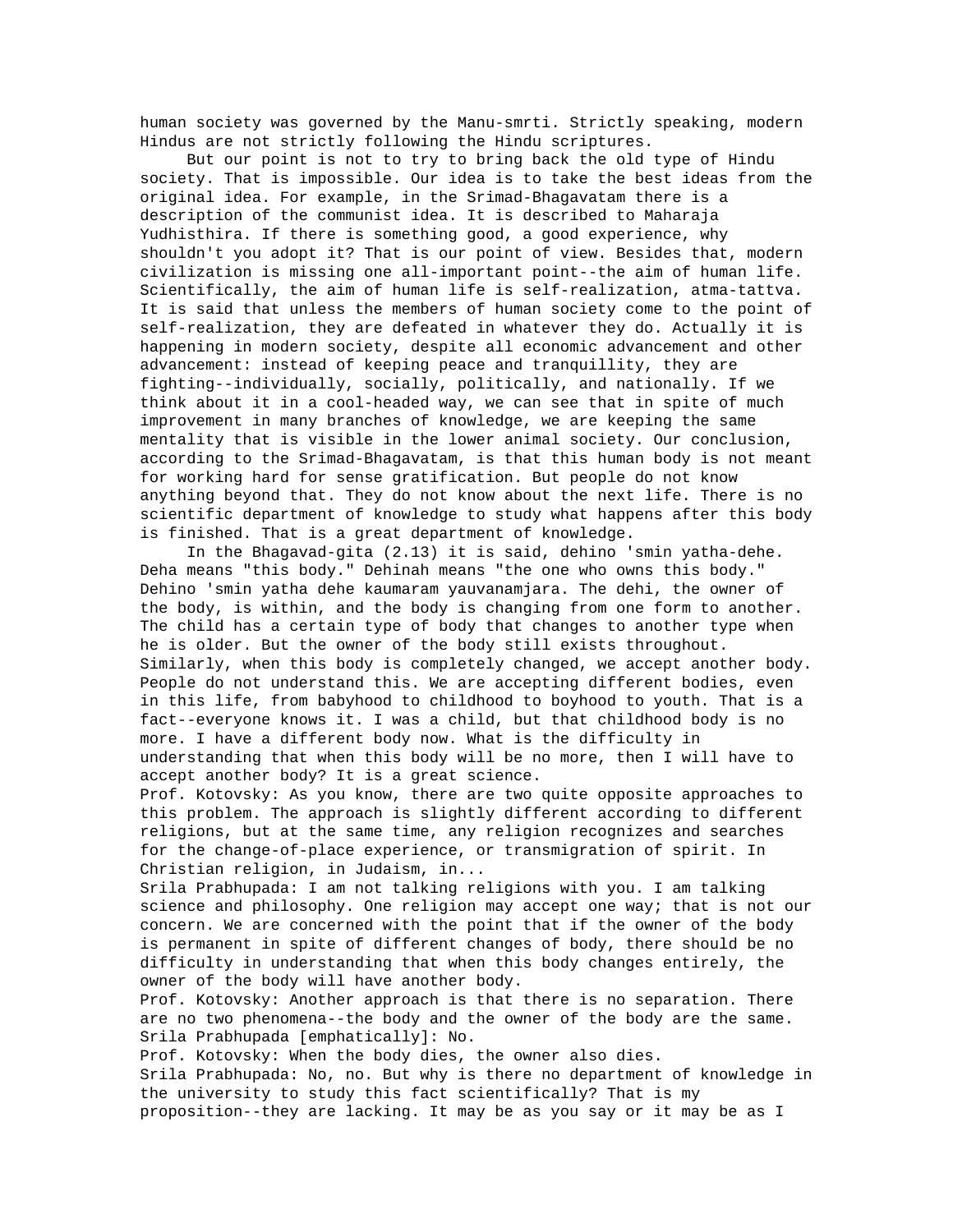say, but there must be a department of knowledge to study this. Recently a cardiologist in Toronto, a doctor, has accepted that there is a soul. I had some correspondence with him, and he strongly believes that there is a soul. So there is another point of view, but our process is to accept knowledge from authority. We have Krsna's statement on this subject, and He is authoritative. Krsna is accepted as the authority by all the acaryas. The Bhagavad-gita is accepted by scholarly and philosophical circles all over the world. Krsna says:

> dehino 'smin yatha dehe kaumaram yau vanam jara tatha dehantara-praptir dhiras tatra na muhyati

 "Just as the soul gives up the childhood body and comes to the boyhood body and then to youth, the soul also gives up this body and accepts another body." (Bg. 2.13) This statement is given by Krsna, the greatest authority according to our tradition of knowledge. We accept such a statement without argument. That is the way of Vedic understanding.

Prof. Kotovsky: The difficulty is that our approach is that we do not believe in anything without argument. We can believe only things based on argument.

Srila Prabhupada: Yes, that is allowed. That is stated in the Bhagavadgita (4.34). Tad viddhi pranipatena pariprasnena sevaya. Pariprasna, argument, is allowed--but not in the challenging spirit, but rather with the spirit to understand. Argument is not denied. But as far as Vedic statements are concerned, they are infallible, and the scholars of the Vedas accept them in that way. For example, cow dung is the stool of an animal. Now, the Vedic statement is that as soon as you touch the stool of any animal--even if you touch your own stool--you are impure and have to purify yourself by taking a bath. According to the Hindu system, after evacuating one has to take a bath.

Prof. Kotovsky: That is quite understandable hygienic knowledge. Srila Prabhupada: Yes.

Prof. Kotovsky: Yes, that is right.

Srila Prabhupada: But in another place it is stated that cow dung, although the stool of an animal, is pure. Even if you apply it to an impure place, that place becomes purified. This is superficially contradictory. In one place it is said that the stool of an animal is impure and as soon as you touch it you have to be purified, and in another place it says that cow dung is pure. According to our knowledge, it is contradictory--but still it is accepted by those who are followers of the Vedas. And the fact is that if you analyze cow dung, you will find that it contains all antiseptic properties. Prof. Kotovsky: This I don't know.

Srila Prabhupada: Yes, one professor in a medical college analyzed it, and he found it full of antiseptic properties. So Vedic statements, even if found contradictory, if analyzed scrutinizingly will prove correct. There may be an exception. But it is accepted, and when scientifically analyzed and examined, it is found to be correct. Prof. Kotovsky: Yes, if you analyze from the scientific point of view, that is right.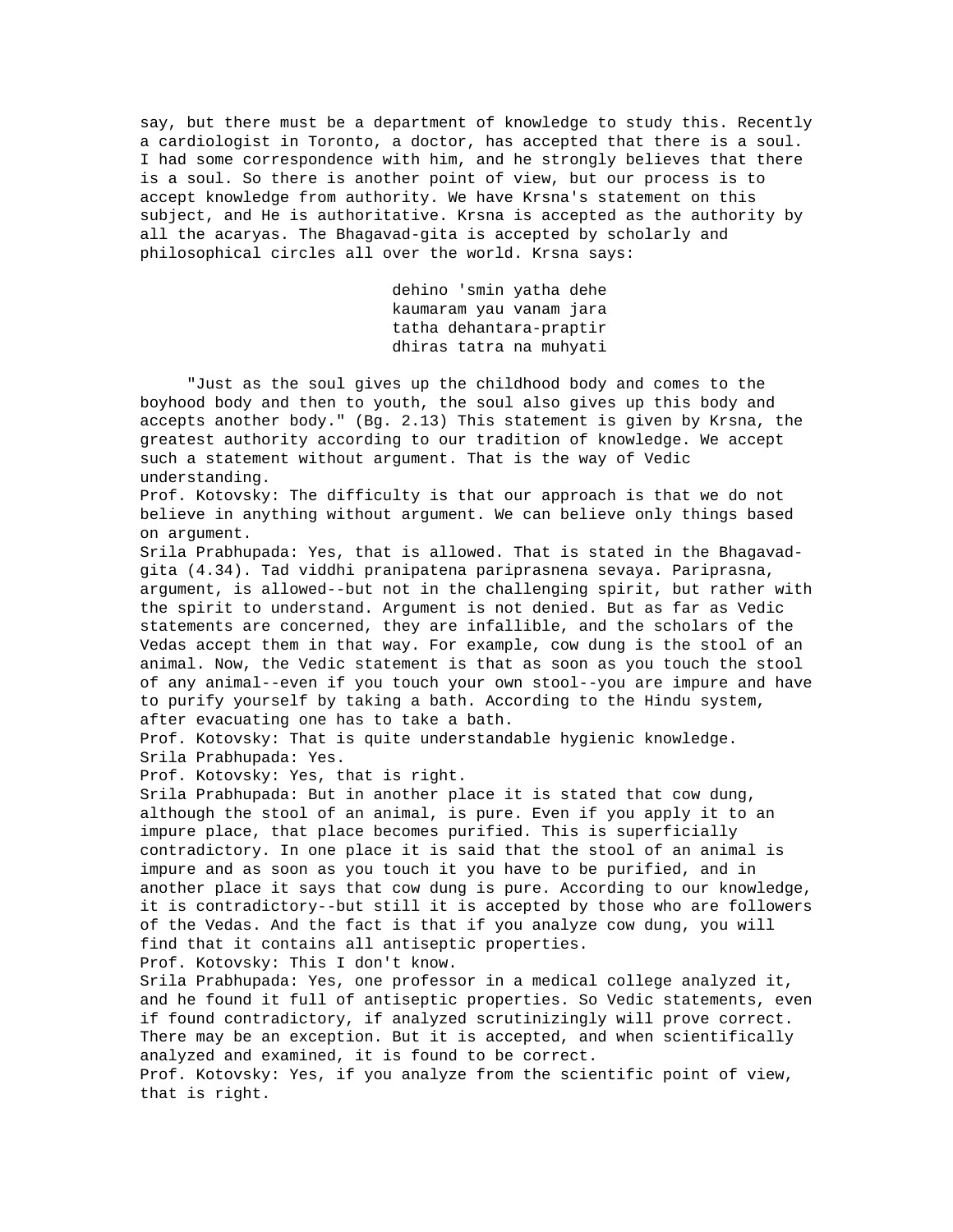Srila Prabhupada: There are other instances--for example, the conchshell. The conchshell is the bone of an animal, and according to Vedic instruction if you touch the bone of an animal you become impure and have to take a bath. But this conchshell is kept in the Deity room, because it is accepted as pure by the Vedas. My point is that we accept Vedic laws without argument. That is the principle followed by scholars. If you can substantiate your statements by quotations from the Vedas, then they are accepted. You are not required to substantiate them in other ways. There are different kinds of pramanas, or evidences. Proof by Vedic quotation is called sruti-pramana. As in the legal court if you can give statements from the law book your statement is accepted, so all statements you give, if supported by sruti-pramanas, are accepted by scholars. I think you know the Vedas are known as srutis. Prof. Kotovsky: Yes. Srila Prabhupada:

> sruti-smrti-puranadi pancaratra- vidhim vina aikantiki harer bhaktir utpatayaiva kaipate (Brahma-yamala)

 Any system we accept must be supported by evidences of sruti, smrti, the Puranas, and Pancaratra. That which is not proved by these pramanas is a disturbance.

Prof. Kotovsky: Could I just say one thing? What is in the Vedas could also have been proved in a scientific way. Today, suppose there is a scientific laboratory. What is said by that lab is true. That it is true you accept, without going into the propriety of it. Suppose you have a scientific workshop or institution; if this workshop or scientific institution says, "This is not good," the general body will take it for granted: "Yes. The scientific body has said so, so it is understood." Srila Prabhupada: Similarly, Vedic authoritative statements are accepted by the acaryas [great teachers]. India is governed by the acaryas-- Ramanujacarya, Madhvacarya, Sankaracarya. They accept the Vedas, and their followers accept them. The benefit is that I do not waste my time to research whether cow dung is pure or impure; rather, because it is stated in the Vedas to be pure, I accept it. I save my time by accepting the sruti-pramana. In that way there are different statements in the Vedas for sociology and politics or anything, for veda means "knowledge."

> sarvasya caham hrdi sannivisto mattah smrtirjnanam apohanam ca vedais ca sarvair aham eva vedyo vedanta-krd veda-vid eva caham (Bg.15.15)

 Prof. Kotovsky: May I put one question to you? Have you many branches of your society in the world? Srila Prabhupada: Yes. Prof. Kotovsky: Where is your main center, and where are the branches of the Krsna consciousness society?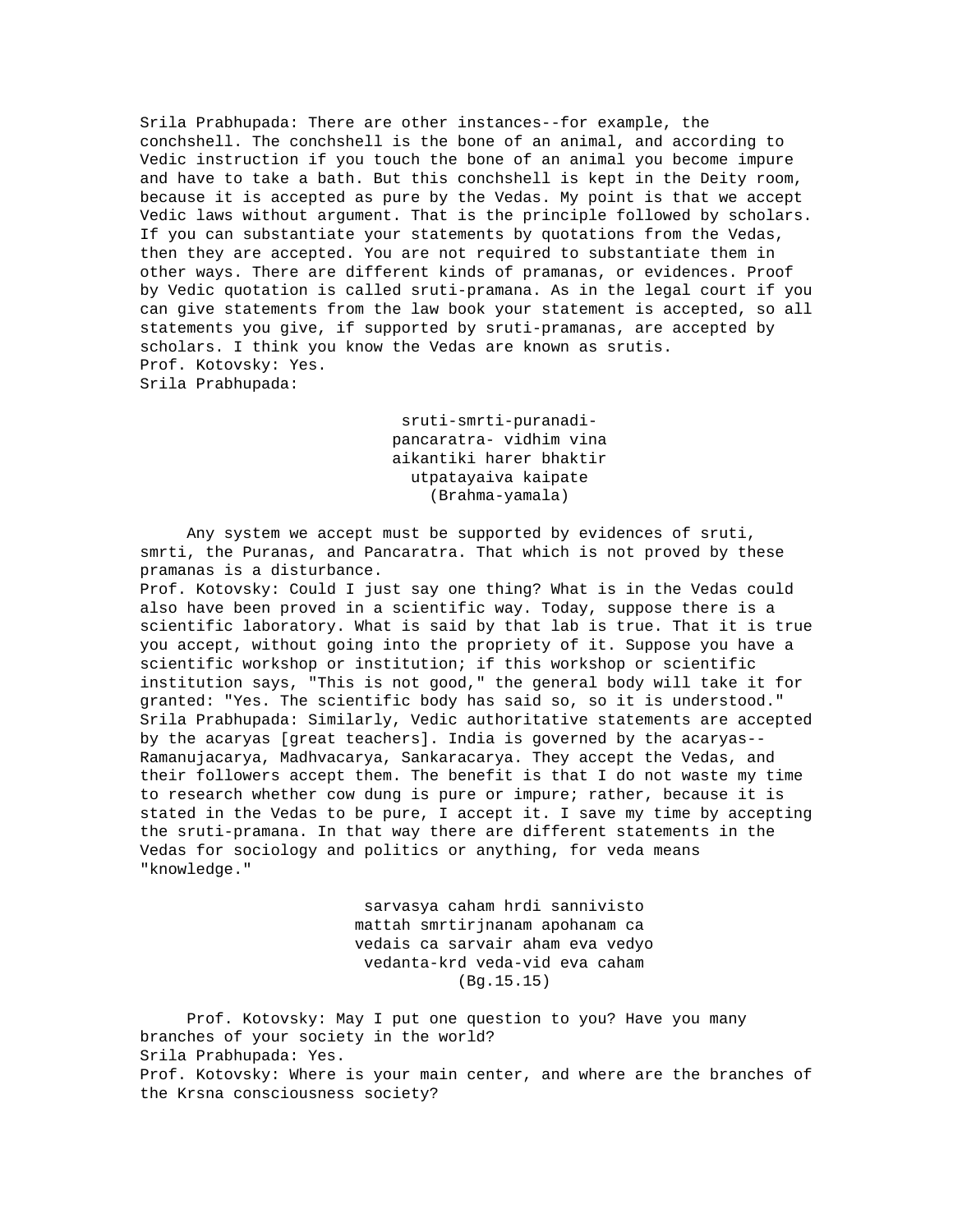Srila Prabhupada: Of course, I have over sixty-five branches. accepted the principles. Just like these boys. [Srila Prabhupada points to his two secretaries.] Prof. Kotovsky: But does that mean that these students abstain from normal Western, European universities? For instance, can a normal student from one of the various universities who is attending lectures in the normal way also be initiated and admitted to your community? Srila Prabhupada: If you want to live in our community and be initiated, we welcome you. If not, come try to understand our philosophy, read our books--there are so many books, magazines, questions, and answers. Try to understand the philosophy. It is not that all of a sudden a student comes and becomes our disciple. He first of all comes, associates, and tries to understand. We do not canvass. He voluntarily says that he wants to be a disciple. Prof. Kotovsky: What happens if, for instance, one is not a student but a young worker or the young son of a farmer? Would he renounce his whole life and join your community in a given center? How would he maintain himself in his day-to-day life, in material life? Srila Prabhupada: As I told you, this propaganda is meant for creating brahmanas all over the world, because the brahmana element is lacking. One who seriously comes to us has to become a brahmana, so he should adopt the occupation of a brahmana and give up the occupation of a ksatriya or sudra. But if one wants to keep his profession and also at the same time understand our movement, that is allowed. We have many professors following our movement. There is Howard Wheeler, a professor at Ohio State University. He is my disciple. He is continuing with his professorship, but almost all the money he is getting he is spending for this Krsna consciousness. Grhasthas, those who are in householder life outside, are expected to contribute fifty percent of their income for our society, keep twenty-five percent for family, and keep twenty-five percent for personal emergencies. But Lord Caitanya Mahaprabhu teaches that it does not matter whether one is a grhastha (householder), or in the renounced order, or a brahmana, or a sudra. Lord Caitanya says, "Anyone who understands the science of Krsna becomes My spiritual master." The actual words in Bengali are kiba vipra, kiba nyasi, sudra kene naya. Do you understand a little Bengali? Prof. Kotovsky: A little. Srila Prabhupada: Yes, as a vibration. Yei krsna-tattva-vetta, sei `guru' haya. "Anyone who understands the science of Krsna can become a spiritual master." (Caitanya-caritamrta, Madhya 8.128) Prof. Kotovsky: But by creating brahmanas from different social classes of society, you deny the old prescription of the Hindu scriptures. Srila Prabhupada: No, I establish it. Prof. Kotovsky: According to all scriptures--the Puranas, etc.--every member of one of these four classes of varnas has to be born within it. Srila Prabhupada: No, no, no, no. Prof. Kotovsky: That is the foundation of all the varnas... Srila Prabhupada: No, no. I am sorry. Prof. Kotovsky: The foundation of all the varnas... Srila Prabhupada: You have spoken incorrectly. With great respect I beg to submit that you are not speaking correctly. In the Bhagavad-gita (4.13) it is stated, catur-varnyam maya-srstam guna-karma-vibhagasah. "These four orders of brahmanas, ksatriyas, vaisyas, and sudras were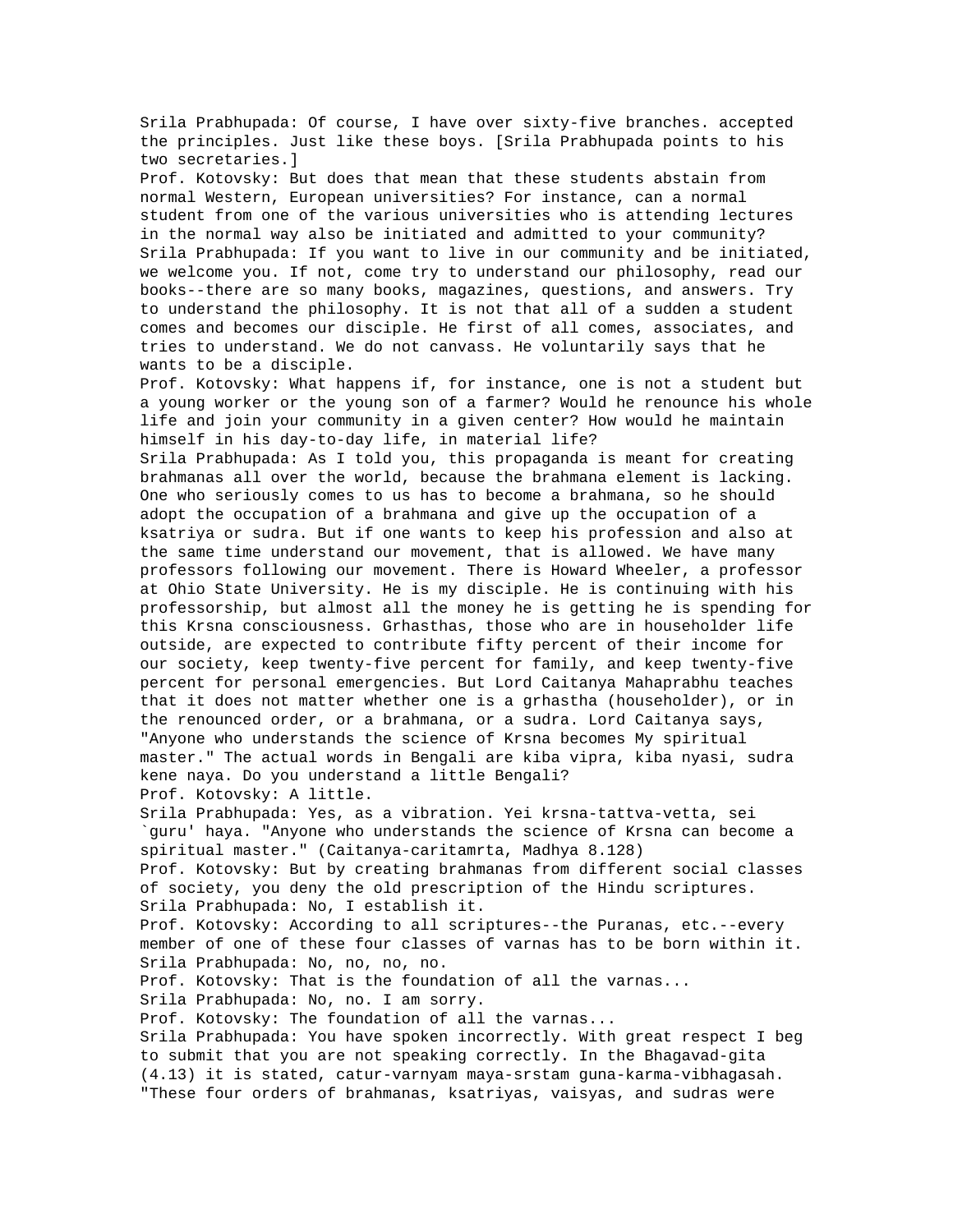created by Me according to quality and work." There is no mention of birth. Prof. Kotovsky: I agree with you that this is the addition of later brahmanas who tried to perpetuate these qualities. Srila Prabhupada: That has killed the Indian culture. Otherwise there would have been no necessity of the division of part of India into Pakistan. Not only that, but from the historical point of view this whole planet was Bharata-varsa, and it was controlled by one flag up to the time of Maharaja Pariksit. Then it gradually separated. This is history. Lately they have separated Pakistan. So Bharata-varsa is now crippled into a small piece of land. Otherwise, according to Vedic scripture, this whole planet is called Bharata-varsa. Formerly it was named Ilavrta-varsa. But since Emperor Bharata ruled this planet, it is called Bharata-varsa. So this culture, Krsna consciousness, was always existent. Consider any religion--Christian, Muhammadan, Jewish. They are at most two to three thousand years old. But you cannot trace out the beginning of this Vedic scripture. It is therefore called sanatana, eternal. This culture is for this whole human society. It is not a religious faith. Religious faith you can change, but real dharma you cannot change. Try to understand Krsna. In the Bhagavad-gita (18.66) He says, sarva-dharman parityajya mam ekam saranam vraja: "Give up all other forms of religion and just surrender to Me." That is real knowledge--to surrender to the Supreme. You or I--anyone--is surrendered to someone. That is a fact. Our life is by surrender, is it not? Do you disagree with this point? Prof. Kotovsky: To some extent you surrender. Srila Prabhupada: Yes, to the full extent. Prof. Kotovsky: You have to surrender to the society, for instance. To the whole people. Srila Prabhupada: Yes, to the whole people, or to the state or to the king or the government or whatever you say. This surrender must be there. Prof. Kotovsky: The only difficulty is that we cannot half surrender to a government or a king. The principal difference is of surrender to a king, to a person, or to the society. Srila Prabhupada: No, that is only a change of color. But the principle of surrender is there. Whether you surrender to monarchy, democracy, aristocracy, or dictatorship, you have to surrender; that is a fact. Without surrender there is no life. It is not possible. So we are educating people to surrender to the Supreme, wherefrom you get all protection, just as Krsna says (sarva-dharman parityajya mam ekam saranam vraja). No one can say, "No, I am not surrendered to anyone." Not a single person. The difference is where he surrenders. The ultimate surrendering object is Krsna. Therefore in the Bhagavad-gita (7.19) Krsna says, bahunam janmanam ante jnanavan mam prapadyate: "After surrendering to so many things birth after birth, when one is factually wise he surrenders unto Me." Vasudevah sarvam iti sa mahatma sudurlabhah: "Such a mahatma is very rare." Prof. Kotovsky: But at the same time it seems to me that surrender is to be accompanied by revolt. The history of mankind has proved that mankind has developed only by revolt against some kind of surrender. In the medieval age there was the French Revolution. It was revolt against surrender. But this revolution itself was surrender to the rank and file of the people. You are agreed?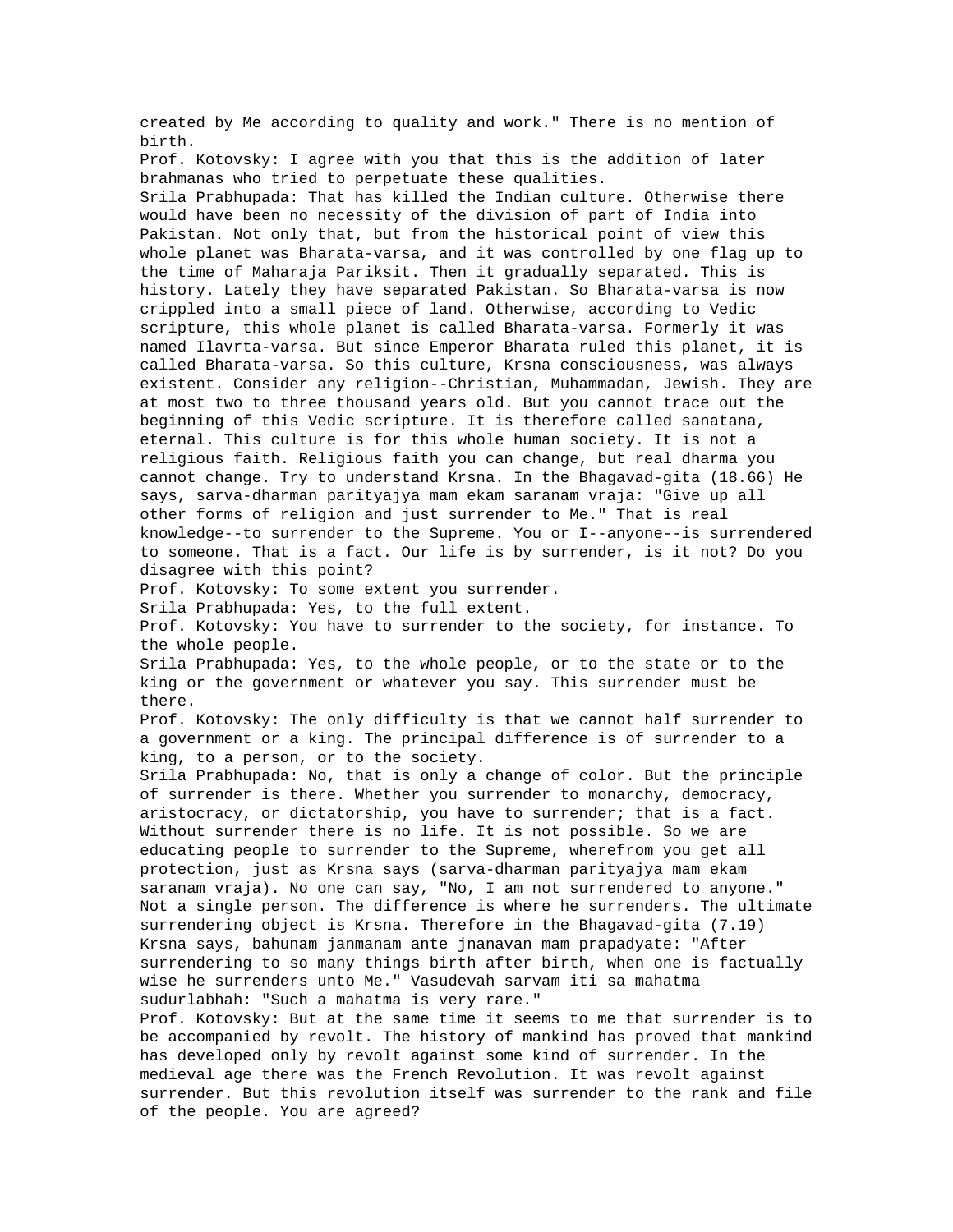Srila Prabhupada: Yes. Prof. Kotovsky: So it is not enough to come to a full stop. Surrender is to be accompanied with revolt against some and surrender to other people. Srila Prabhupada: But the surrender will be fully stopped when it is surrender to Krsna. Prof. Kotovsky: Ah, ah. Srila Prabhupada: That is full stop--no more surrender. Any other surrender you have to change by revolution. But when you come to Krsna, then it is sufficient. You are satisfied. I'll give you an example: a child is crying, and people move him from one lap to another. Oh, he does not stop. But as soon as the baby comes to the lap of his mother... Prof. Kotovsky: It stops. Srila Prabhupada: Yes, full satisfaction. So this surrender, these changes, will go on in different categories. But the sum total of all this surrender is surrender to maya. Therefore, in the Bhagavad-gita it is said that this surrender, neglecting Krsna, is all maya. Either you surrender to this or to that, but final surrender is surrender to Krsna; then you will be happy. The process of surrender is there, but surrender to Krsna keeps one quite satisfied, transcendentally. Prof. Kotovsky: Haven't you come across hostile attitudes to your teachings from orthodox Hindus or brahmanas in India? Srila Prabhupada: We have subdued them. Prof. Kotovsky: Ah. Srila Prabhupada: Any orthodox Hindu may come and challenge, but we have our weapons--the Vedic literatures. So no one has come. Even Christian priests in America love me. They say, "These boys are American, Christian, Jewish, and now they are so much after God. But we could not deliver them." They are admitting it. Their fathers and their parents come to me, offer their obeisances, and say, "Swamiji, it is our great fortune that you have come here to teach God consciousness." So on the contrary, I have been well received. In India also, since you inquired of India, all other sects are admitting that before me many kinds of svamis went to the Western countries, but they could not convert even a single person to Krsna consciousness. They are admitting that. As far as I am concerned, I don't take any credit, but I am confident that because I am presenting the Vedic knowledge as it is, without adulteration, it is being effective. That is my confidence. If you have the right medicine and you administer it to a patient, you must be sure that he will be cured. Prof. Kotovsky: How many out of your one thousand disciples do you have in India itself? How many of your community do you have in India? Srila Prabhupada: In India? Prof. Kotovsky: Yes. Srila Prabhupada: In India there are many Krsna conscious persons- hundreds, thousands, millions. In India there is no question. There is not a single Hindu who is not Krsna conscious. Prof. Kotovsky: Yes, I understand. Srila Prabhupada: Vaisnavas. This is called the Vaisnava cult. You have been in India, so as it is commonly known, there are many millions of Vaisnavas. For example, this gentleman [an Indian gentleman present] is the commander of Air India airlines. He is not my disciple, but he is a Vaisnava, Krsna conscious. Similarly, in India there are millions of Krsna conscious persons. There are even Muhammadans who are Krsna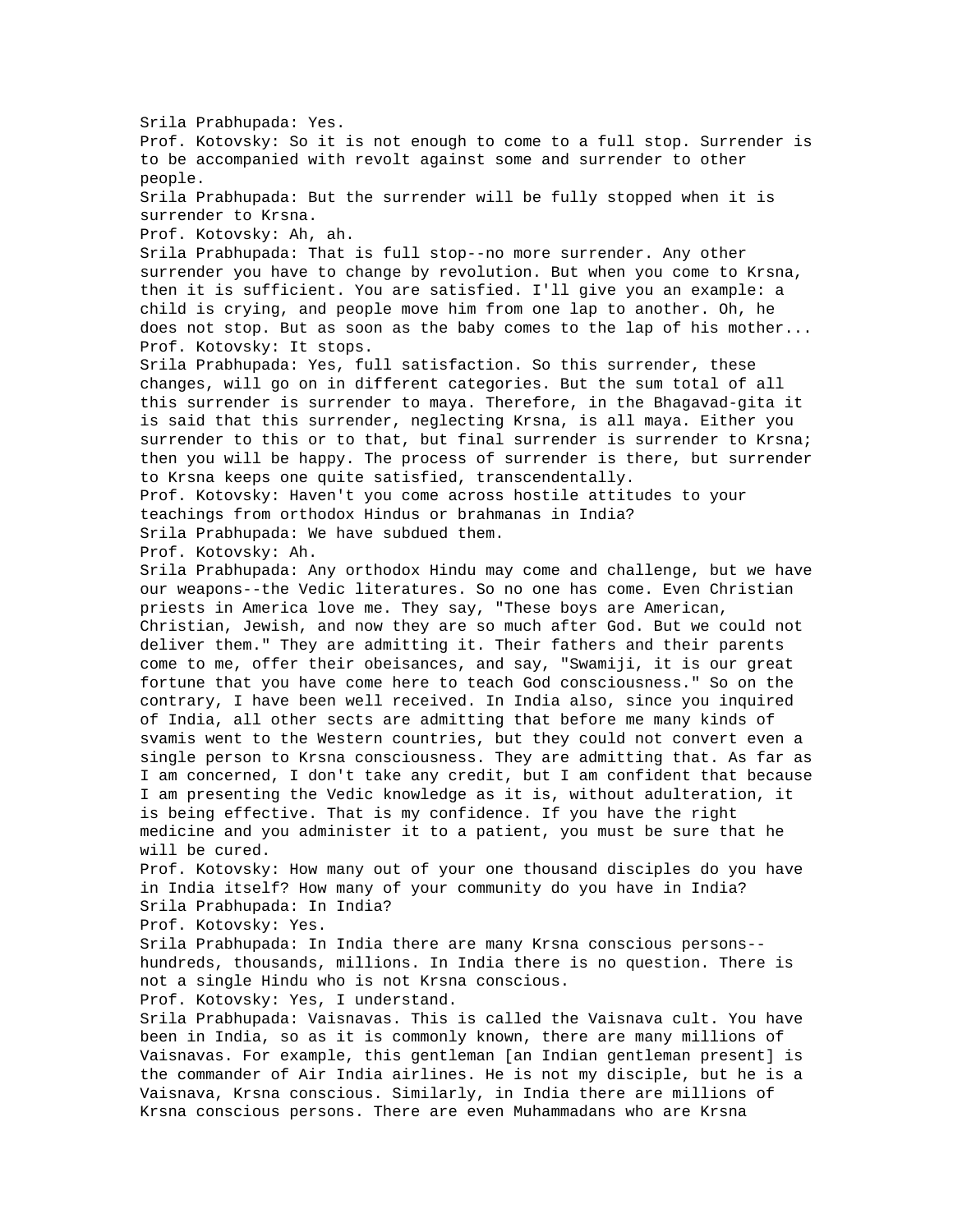conscious. At Gorakhpur University there is a Muhammadan professor who is a great devotee of Lord Krsna. So this is natural. It is said in the Caitanya-caritamrta that Krsna consciousness is everywhere, in everyone's heart. It simply has to be awakened by this process. That is all. It is there in your heart also. It is not that it is foreign to you. In everyone's heart there is Krsna consciousness. By this process we have to awaken it. It is just like the way the sun rises. It is not that all of a sudden the sun comes from nowhere. It is there, but it rises in the morning. Similarly, this Krsna consciousness is everywhere, but some way or another it is now covered. By this process it is reawakened and aroused by association. Prof. Kotovsky: You came yesterday to Moscow. Have you seen something here in Moscow? Srila Prabhupada: No, I am not very much interested in sight-seeing. Prof. Kotovsky: But in any case, just to stay in an old-style hotel is not interesting--not many people to see. And you are leaving the day after tomorrow? Srila Prabhupada: That is my program. Prof. Kotovsky: You are leaving for the United States or for Europe? Srila Prabhupada: Yes, for Europe. Paris. And we have two very big ceremonies in London and San Francisco. They are making arrangements for the Ratha-yatra Car Festival. This car festival is observed in Jagannatha Puri. You have been to Jagannatha Puri? Prof. Kotovsky: Yes, the car festival has been held from immemorial times. A very old tradition. Huge cars. Srila Prabhupada: Yes, and it has now been introduced in the Western countries in London and San Francisco, and gradually maybe we will introduce it in other countries also. Prof. Kotovsky: In London there is a large Indian community. Srila Prabhupada: No, no. This is organized by the Englishmen and Americans. The Indian communities in London and San Francisco are trying to become--you know the word? Sahib? Prof. Kotovsky: [Laughs.] Westernized. [They both laugh.] A very great social anthropologist at the university has written something very interesting. He says there are two processes--the process of Westernization among brahmanas, mainly the upper class, and the process called Sanskritization, which is the process of adopting brahmana rituals, etc., by so-called lower classes, even untouchables. It is a very interesting process in India just now. But India's position, unfortunately, is problematic. Srila Prabhupada: The difficulty is that India is nowhere. They are trying to imitate Western life, but from a materialistic or technical point of view, they are one hundred years back. Prof. Kotovsky: Yes, that is right. But what to do for India? Srila Prabhupada: There is one thing I am experiencing. If India's spiritual asset is distributed, that will increase India's honor. Because everywhere I go, people still adore Indian culture. If this treasure-house of India's spiritual knowledge is properly distributed, at least people outside of India will understand that they are getting something from India. Prof. Kotovsky: Of course, you're right. The Indian cultural heritage is to be made known everywhere. But at the same time, in what way would this benefit the Indian masses themselves? They are sitting in India, and they have nothing to gain from the spreading of the Indian cultural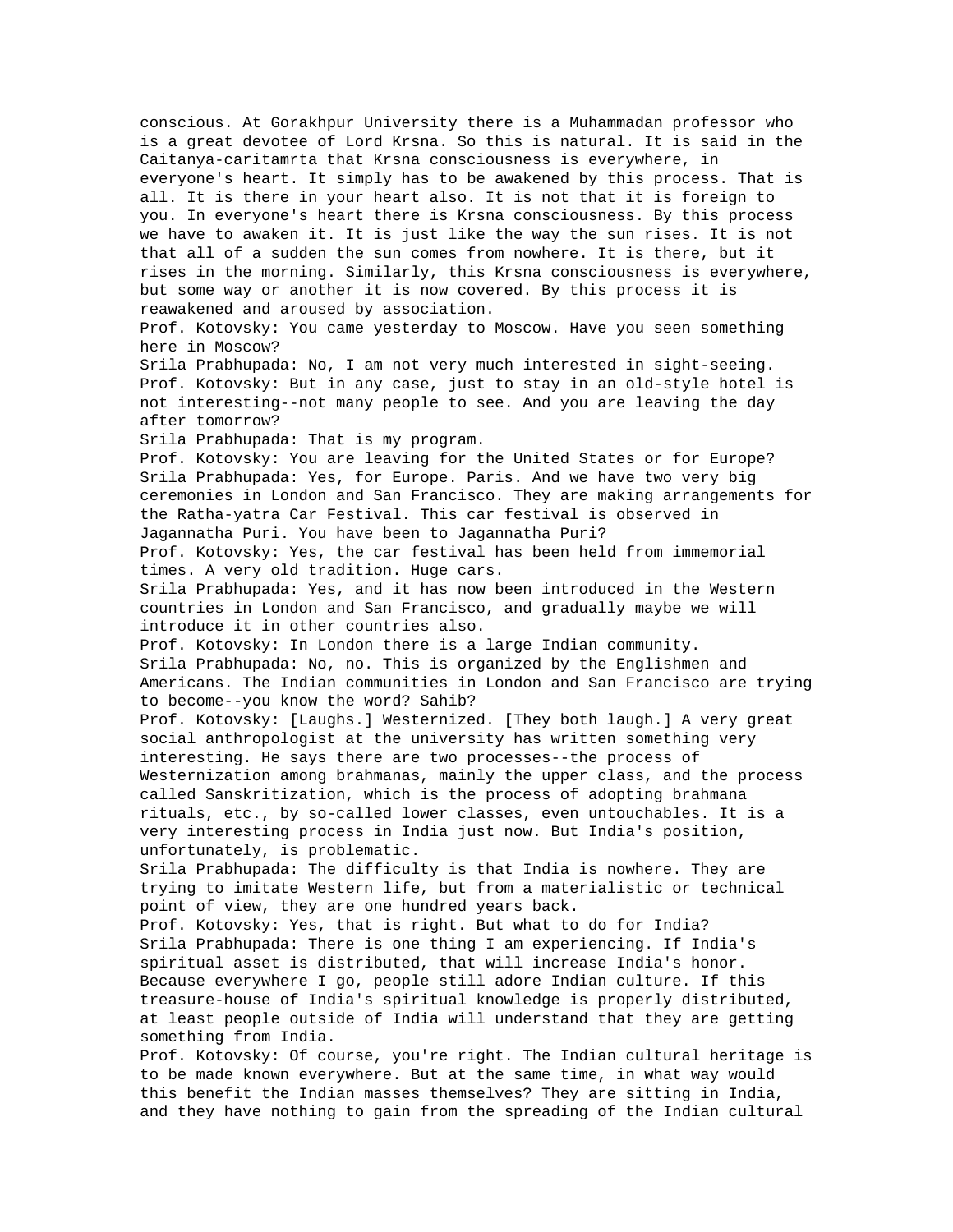heritage all over the world. Indian villages have to have fertilizers, tractors, etc. Srila Prabhupada: Yes, we do not object to that. Prof. Kotovsky: Yes, I don't think you can object, but at the same time, something has to be done in India. One may call it Westernization, but this introduction to an industrial technological revolution is needed in all fields of Indian life--agriculture, industry, etc. Srila Prabhupada: Arjuna, before understanding the Bhagavad-gita, was a fighter, and after understanding the Bhagavad-gita he remained a fighter. So we don't want to change the position. For example, you are a respectable professor, a teacher. We don't say that you must change your position. We have come to convince you about our philosophy. That is all. Arjuna was refusing to fight. "Krsna, I don't want to kill my relatives. I do not want this kingdom." But he was taught the Bhagavadgita, and at the end when Krsna inquired, "What is your decision now?" he said, karisye vacanam ta va--"Yes, I shall act as You say." (Bg.18.72) That means that his consciousness changed. He was a fighter, and he remained a fighter, but he changed his consciousness. We want that. We don't want to disturb the present condition of society. We are not against technology. No, but we try to make one understand this Krsna consciousness. That is our program. Prof. Kotovsky: Of course, at the same time the final goal of any consciousness is to change the society--to make it a better society. Srila Prabhupada: That is automatic. Prof. Kotovsky: I am not really so happy that the ultimate goal is not to disturb society, because in modern society there are many things to be changed through consciousness. Srila Prabhupada: That preliminary change is to follow rules and regulations of austerity. For example, don't take intoxicants. Prof. Kotovsky: No indulging in intoxicants--simplicity, etc. Srila Prabhupada: So if one takes to this process... Prof. Kotovsky: Then the others will come automatically. Srila Prabhupada: One's whole life will change, because these four things--illicit sex life, intoxicants, meat-eating and gambling--are very great impediments to social improvement. Prof. Kotovsky: That will automatically make life simpler, because a person who does not indulge in illicit sex, intoxicants, and such other things has to lead a comparatively simple life. Srila Prabhupada: The other day I was speaking in Bombay with a respectable gentleman. I was telling him that Krsna says:

> mam hi partha vyapasritya ye 'pi syuh papa-yonayah striyo vaisyas tatha sudras te 'pi yanti param gatim

 "Even those who are lowborn [papa-yonayah]--stri, vaisyas, and sudras--are also included by accepting Me. By accepting My shelter they are also elevated to the transcendental position." (Bg. 9.32) Now why have the higher classes of Hindu society neglected this injunction of the Bhagavad-gita? Suppose one is papa-yonayah, lowborn. Krsna says that he can be "elevated to the transcendental position if he accepts Me." Why wasn't this message propagated by the higher class of people so that the so-called lowborn could be elevated? Why did they reject them? The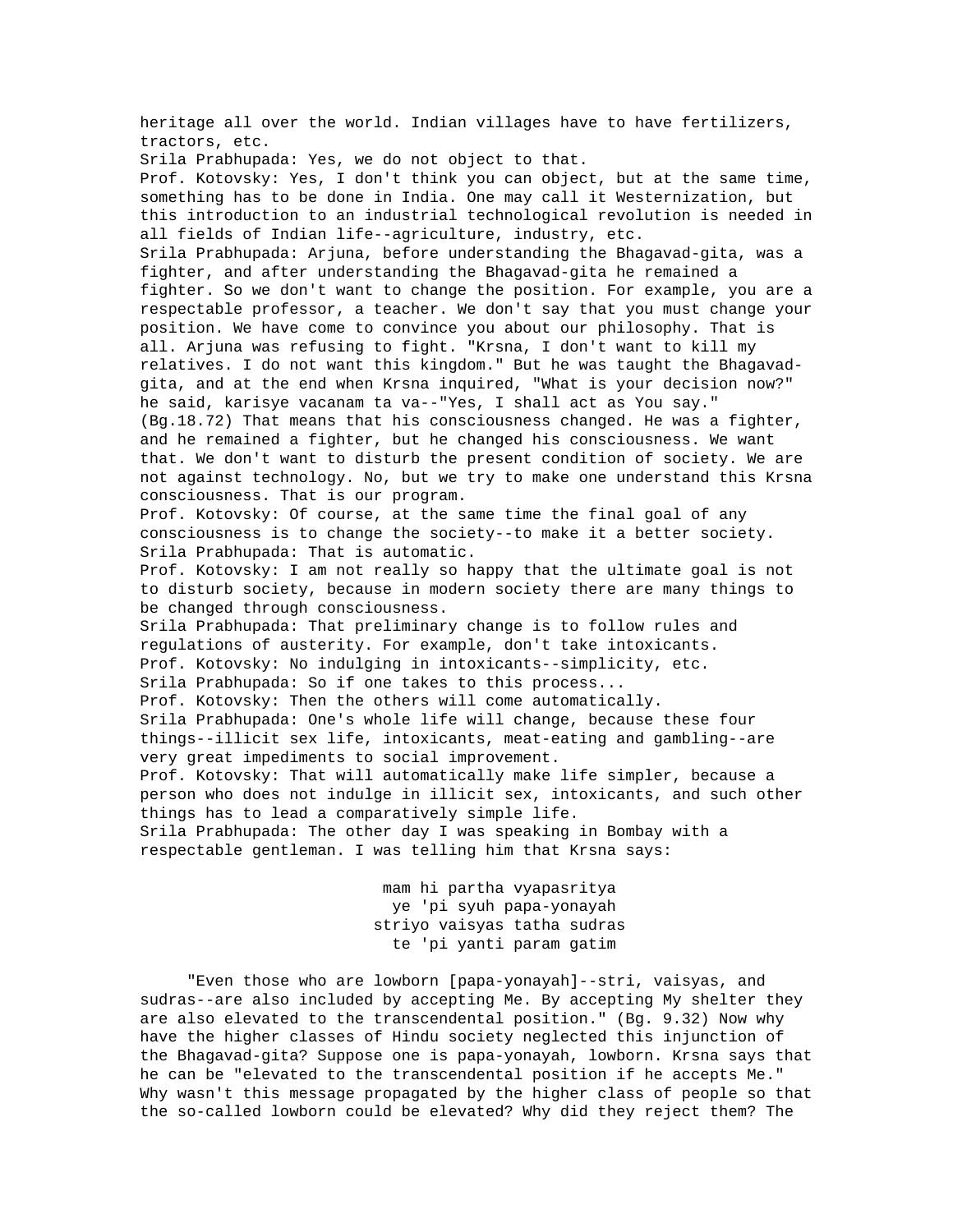result was that instead of accepting the Muhammadans, the Indians rejected them, and now they are partitioned off. They have become eternal enemies of India. So for the first time we are trying to elevate persons to the higher position of Krsna consciousness, even if one is lowborn. Because the soul is pure. In the Vedas it is said that the soul is untouched by any material contamination; it is simply temporarily covered. This covering should be removed. Then one becomes pure. That is the mission of human life--to uncover ourselves from this material environment, come to spiritual understanding, and surrender to Krsna. Then life is perfect.

The Tiny World of Modern Science

In April 1973, during a long morning walk at Venice Beach, in Los Angeles, Srila Prabhupada turned to the subject of modern science and scientists. With philosophical rigor, profound common sense, and disarming frankness, he exposed the narrowmindedness and illogic behind the scientists' commonly accepted theories about the origin of life. The students on hand included Dr. Thoudam Singh, an organic chemist, who captured the dialogue on tape.

Srila Prabhupada: The whole world of science and technology is running on the false idea that life is born from matter. We cannot allow this nonsensical theory to go unchallenged. Life does not come from matter. Matter is generated from life. This is not theory; it is fact. Science is based on an incorrect theory; therefore all its calculations and conclusions are wrong, and people are suffering because of this. When all these mistaken modern scientific theories are corrected, people will become happy. So we must challenge the scientists and defeat them. Otherwise they will mislead the entire society.

 Matter changes in six phases: birth, growth, maintenance, production of by-products, dwindling, and death. But the life within matter, the spirit soul, is eternal; it goes through no such changes. Life appears to be developing and decaying, but actually it is simply passing through each of these six phases until the material body can no longer be maintained. Then the old body dies, and the soul enters a new body. When our clothing is old and worn, we change it. Similarly, one day our bodies become old and useless, and we pass on to a new body.

 As Krsna says in the Bhagavad-gita (2.13), dehino 'smin yatha dehe kaumaram yau vanam jara/ tatha dehantara-praptih: "As the embodied soul continually passes, in this body, from boyhood to youth to old age, the soul similarly passes into another body at death." And a little later (2.18): antavanta ime deha nityasyoktah saririnah. This means that only the material body of the indestructible and eternal entity is subject to destruction. This material body is perishable, but the life within the body is nitya, eternal.

 According to the Vedas, the measurement of the soul within the body is one ten-thousandth part of the tip of a hair. This is very small; in fact, it is atomic. Yet because of that atomic spiritual energy, my body is working. Is it so difficult to understand? Suppose a man thinks himself very stout and strong. Why is he stout and strong? Only because within his body is a small spiritual spark. But as soon as the spiritual spark is gone, his body dies, and his strength and vigor become void. If scientists say that matter is the cause and origin of life, then let them bring just one dead man back to life by injecting him with chemicals. But this they cannot do.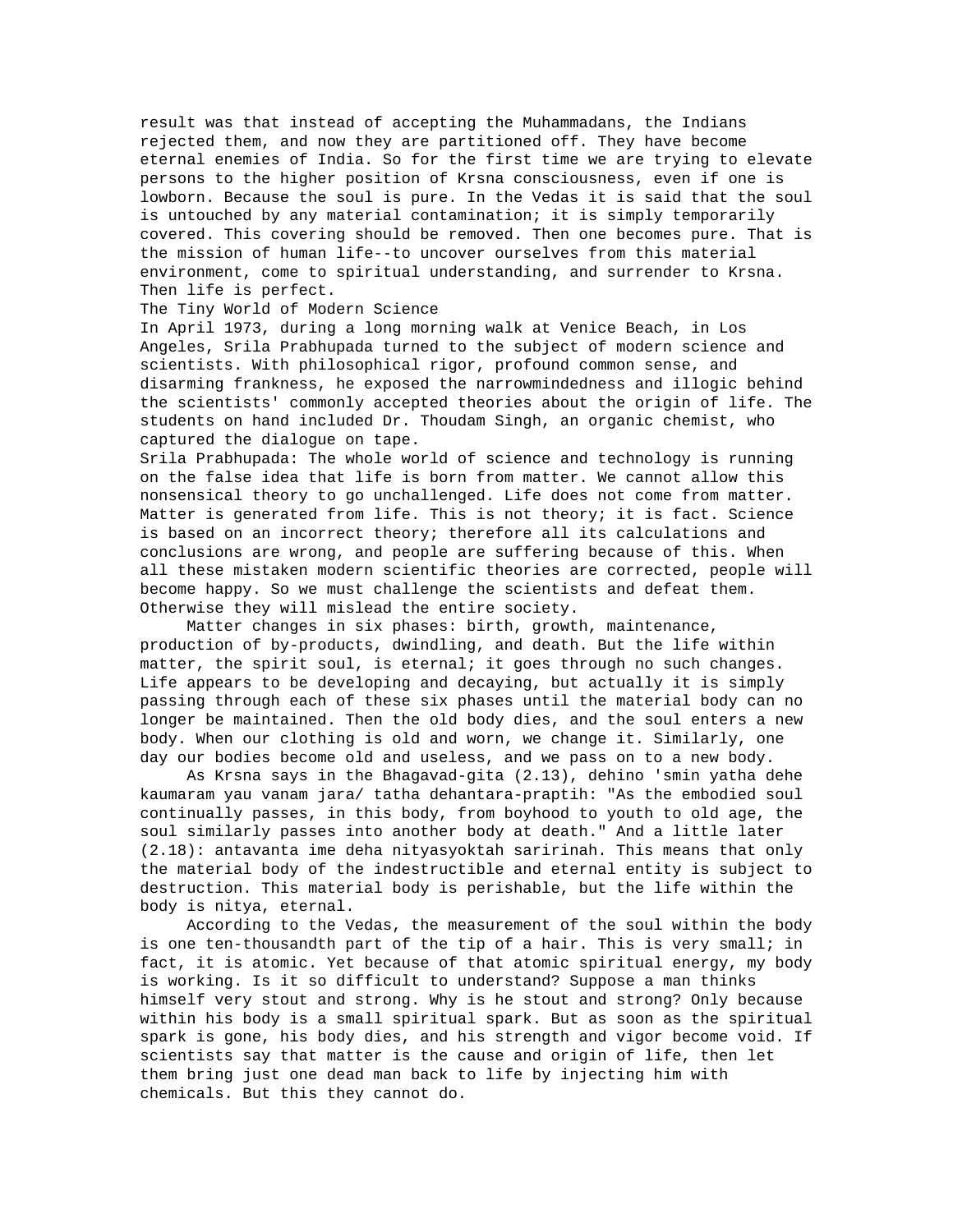Dr. Singh: Since scientists cannot see the spirit soul, they say its existence is very doubtful. Srila Prabhupada: How can they see it? It is too small to see. Where is such seeing power? Dr. Singh: Still, they want to sense it by some means. Srila Prabhupada: If you inject just one grain of deadly poison into someone, he immediately dies. No one can see the poison or how it acts. But the poison is acting nevertheless. In the same way, the Vedas say that because the minute particle called the soul is within the body, the whole body is working nicely. If I pinch myself, I immediately feel it, because I am conscious all over my skin. But as soon as the soul is absent, which is the case when my body dies, you can take this same skin and cut it and chop it, and no one will protest. Why is this simple thing so hard to understand? ls this not detecting spirit? Dr. Singh: That is the soul. But what about God? Srila Prabhupada: First of all let us understand the soul. The soul is a small God. If you understand the sample, then you can understand the whole.

 Now here is matter. [Srila Prabhupada points at a dead tree with his cane.] Formerly leaves and twigs were growing from this tree. Why are they not growing now? Can the scientists answer this question? Karandhara dasa: They would say the chemical composition has changed. Srila Prabhupada: All right, then if they are so advanced in knowledge of chemistry, they must supply the proper chemicals to make branches and leaves grow again.

Brahmananda Swami: Knowledge means that one must be able to demonstrate his theory. They should be able to show in their laboratories that life is caused by a combination of chemicals.

Srila Prabhupada: Yes, the scientific method means first observation, then hypothesis, and then demonstration. But these scientists cannot demonstrate their hypothesis. They simply observe and then speak nonsense.

 Scientists say that the chemicals are the cause of life. But all the chemicals that were there when the tree was living are still present. And life energy is also there. There are thousands of microbes in the tree, and they are all living entities. No one can claim that life energy is lacking in the body of this tree.

Dr. Singh: But what about the life energy of the tree itself? Srila Prabhupada: Yes, that is the difference. The living force is individual, and the particular individual living entity which was the tree has left. This must be the case, since all the chemicals that are necessary to support life are still there yet the tree is dead.

 Here is another example: suppose I am living in an apartment, and then I leave it. I am gone, but many other living entities remain there- -ants, spiders, and so forth. It is not true that simply because I have left the apartment, it can no longer accommodate life. Other living entities are still living there. It is simply that I--an individual living being--have left. The chemicals in the tree are like the apartment; they are simply the environment for the individual living force--the soul--to act through. Thus the scientists will never be able to produce life in the chemical laboratory.

 The so-called scientists say that life begins from chemicals. But the real question is, "Where have the chemicals come from?" The chemicals come from life, and this means that life has mystic power. For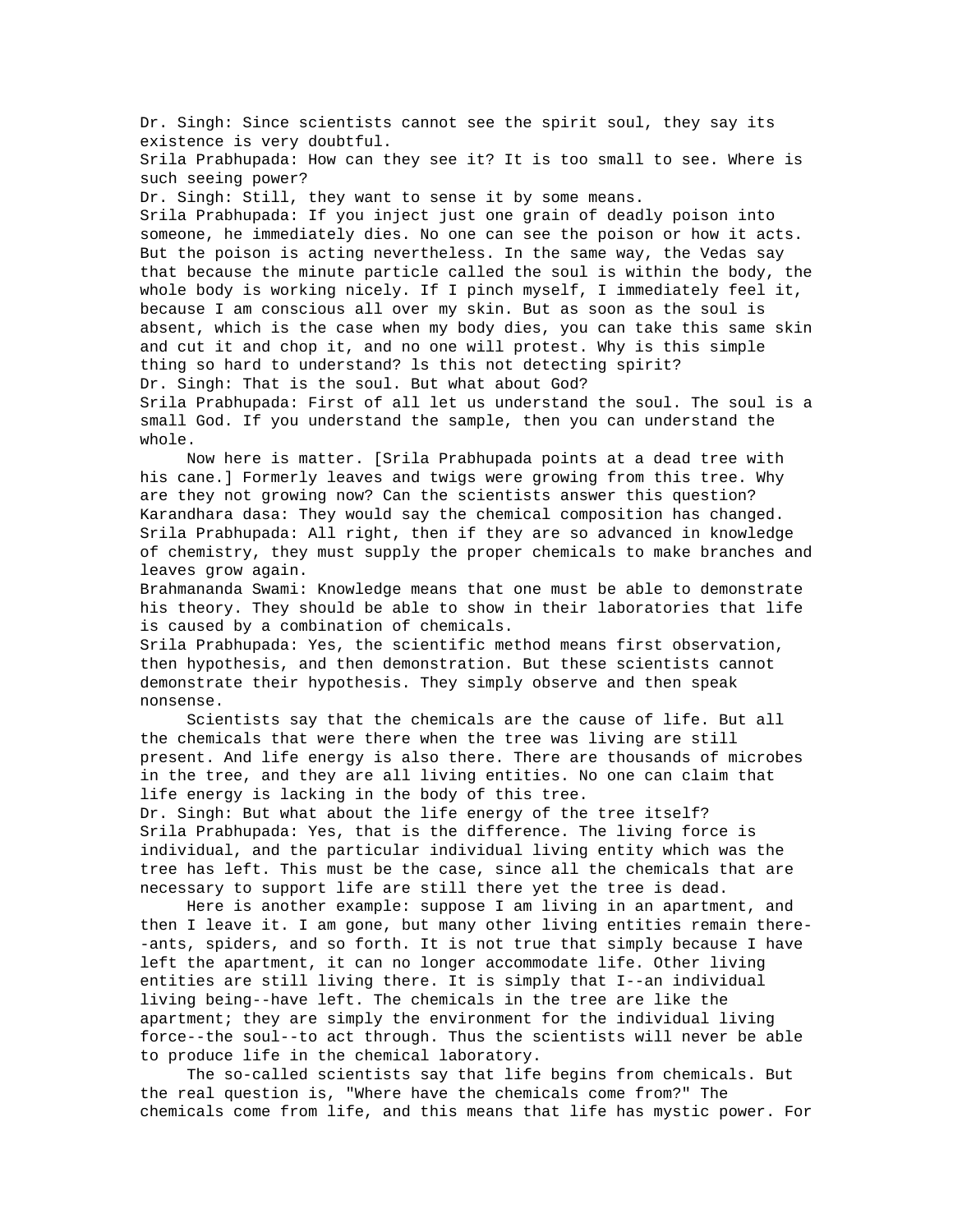example, an orange tree contains many oranges, and each orange contains chemicals--citric acid and others. So where have these chemicals come from? Obviously they have come from the life within the tree. The scientists are missing the origin of the chemicals. They have started their investigation from the chemicals, but they cannot identify the origin of the chemicals. Chemicals come from the supreme life--God. Just as the living body of a man produces many chemicals, the supreme life (the Supreme Lord) is producing all the chemicals found in the atmosphere, in the water, in humans, in animals, and in the earth. And that is called mystic power. Unless the mystic power of the Supreme Lord is accepted, there is no solution to the problem of the origin of life. Dr. Singh: The scientists will reply that they cannot believe in mystic power.

Srila Prabhupada: But they must explain the origin of the chemicals. Anyone can see that an ordinary tree is producing many chemicals; they cannot deny it. But how does it produce them? Since they cannot answer this, they must accept that the living force has mystic power. I cannot explain how my fingernail is growing out of my finger; it is beyond the power of my brain. In other words, it is growing by inconceivable potency, or acintya-sakti. So if acintya-sakti exists in an ordinary being, imagine how much acintya-sakti God possesses.

 The difference between God and me is that although I have the same potencies as God, I can produce only a small quantity of chemicals, whereas He can produce enormous quantities. I can produce a little water in the form of perspiration, but God can produce the seas. Analysis of one drop of seawater gives you the qualitative analysis of the sea, without any mistake. Similarly, the ordinary living being is part and parcel of God, so by analyzing the living beings we can begin to understand God. In God there is great mystic potency. God's mystic potency is working swiftly, exactly like an electric machine. Machines operate by certain energy, and they are so nicely made that all the work is done simply by pushing a button. Similarly, God said, "Let there be creation," and there was creation. Considered in this way, the workings of nature are not very difficult to understand. God has such wonderful potencies that the creation, on His order alone, immediately takes place.

Brahmananda Swami: Scientists don't accept God or acintya-sakti. Srila Prabhupada: That is their rascaldom. God exists, and His acintyasakti also exists.

Karandhara dasa: Scientists say that life was created biochemically. Srila Prabhupada: And I say to them: "Why don't you create life? Your biology and chemistry are very advanced, so why don't you create life?" Karandhara dasa: They say they will create life in the future. Srila Prabhupada: When in the future? If the scientists know the creative process, why can't they create life now? If life has a biochemical origin, and if biologists and chemists are so advanced, then why can't they create life in their laboratories? When this crucial point is raised, they say, "We shall do it in the future." Why in the future? That is nonsense. Trust no future, however pleasant. What is the meaning of their advancement? They are talking nonsense. Karandhara dasa: They say that they are right on the verge of creating

life.

Srila Prabhupada: But that is also the future, in a different way. They must accept that they still do not know the truth about the origin of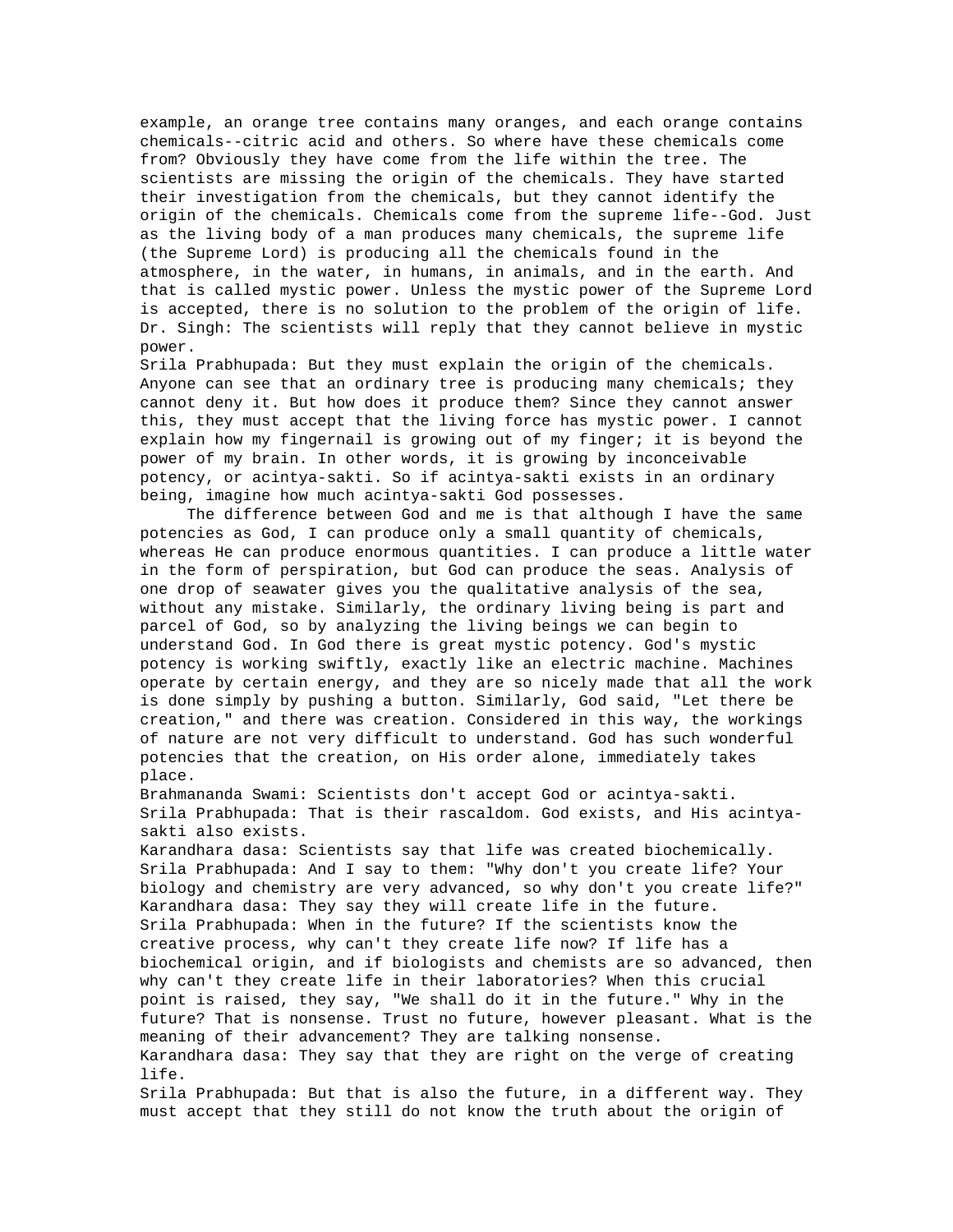life. Since they are expecting to be able to create life in the future, presently their knowledge must be imperfect. Their proposal is something like giving someone a postdated check. Suppose I owe you ten thousand dollars and I say, "Yes, I will pay you the entire sum with this postdated check. Is that all right?" If you are intelligent, you will can see something tangible." Similarly, the scientists cannot produce even a single blade of grass by biochemistry, yet still they claim that life is produced from matter. What is this nonsense? Is no one questioning this? We can prove that life began from life. Here is the proof: when a father begets a child, the father is living, and the child is living. But where is the scientist's proof that life comes from matter? We can prove that life begins from life, and we can also prove that the original life is Krsna. But what evidence exists that a child is ever born out of a dead stone? The scientists cannot prove that life comes from matter. They are leaving that aside for the future. Karandhara dasa: The basis of what the scientists call "scientific integrity" is that they talk only about what they can experience through their senses.

Srila Prabhupada: Then they are suffering from what we call "Doctor Frog's philosophy." There was once a frog who had lived all his life in a well. One day a friend visited him and informed him of the existence of the Atlantic Ocean.

 "Oh, what is this Atlantic Ocean?" asked the frog in the well. "It is a vast body of water," his friend replied. "How vast? ls it double the size of this well?" "Oh, no, much larger," his friend replied. "How much larger? Ten times the size?"

 In this way the frog went on calculating. But what was the possibility of his ever understanding the depths and fur reaches of the great ocean? Our faculties, experience, and powers of speculation are always limited. The frog was always thinking in terms relative to his well. He had no power to think otherwise. Similarly, the scientists are estimating the Absolute Truth, the cause of all causes, with their imperfect senses and minds, and thus they are bound to be bewildered. The essential fault of the so-called scientists is that they have adopted the inductive process to arrive at their conclusions. For example, if a scientist wants to determine whether or not man is mortal by the inductive process, he must study every man to try to discover if some or one of them may be immortal. The scientist says, "I cannot accept the proposition that all men are mortal. There may be some men who are immortal. I have not yet seen every man. Therefore how can I accept that man is mortal?" This is called the inductive process. And the deductive process means that your father, your teacher, or your guru says that man is mortal, and you accept it.

Dr. Singh: So there is an ascending process of gaining knowledge and a descending process?

Srila Prabhupada: Yes. The ascending process will never be successful, because it relies on information gathered through the senses, and the senses are imperfect. So we accept the descending process.

 God cannot be known by the inductive process. Therefore He is called adhoksaja, which means "unknowable by direct perception." The scientists say there is no God, because they are trying to understand by direct perception. But He is adhoksaja; therefore the scientists are ignorant of God because they are missing the method of knowing Him. In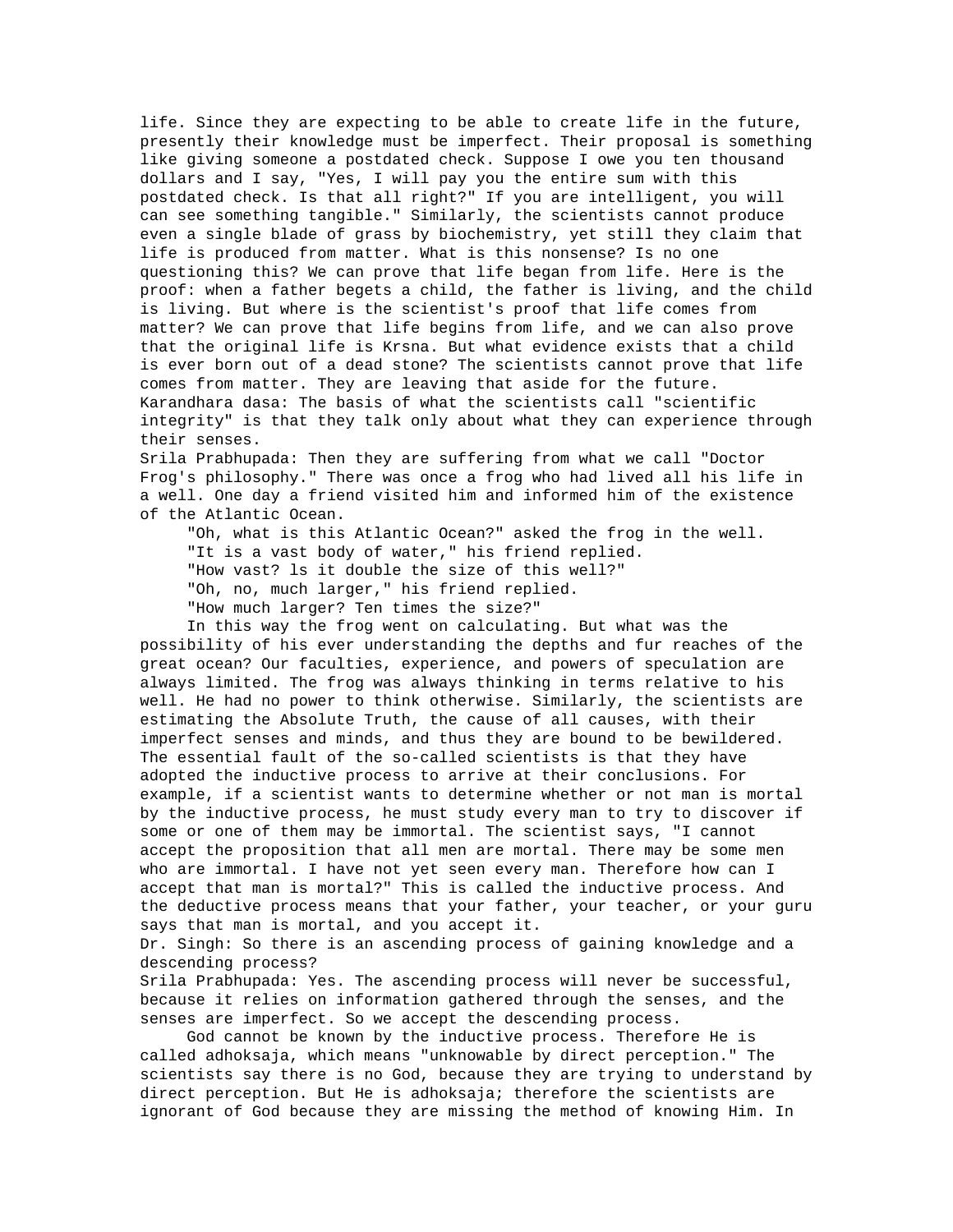order to understand transcendental science, one must approach a bona fide spiritual master, hear from him submissively, and render service to him. Lord Krsna explains this in the Bhagavad-gita (4.34): tad viddhi pranipatena pariprasnena sevaya.

Dr. Singh: There is a scientific journal called Nature. It contains articles concerning natural products like plants and animals, but it does not mention God--only nature.

Srila Prabhupada: We may correctly observe that plants are being produced by nature, but we must ask, "What has produced nature?" To ask this question is intelligence.

Dr. Singh: The scientists don't think about that. Srila Prabhupada: So they are fools. As soon as we speak of nature, the next question should be, "Whose nature?" For instance, I speak of my nature, and you speak of your nature. Therefore, as soon as nature is mentioned, the next inquiry should be, "Whose nature?"

 Nature means energy, and as soon as you speak of energy, you must accept that there is a source of that energy. For example, the source of electric energy is the electric powerhouse. Electricity is not produced automatically. We must install a powerhouse and a generator. Similarly, in the Vedas it is said that material nature is working under Krsna's direction.

Dr. Singh: So do you mean to say that science has started from an intermediate point--not from the original point?

Srila Prabhupada: Yes, that is it exactly. They are ignorant of the origin. The scientists start from one point--but where does that point come from? That they do not know, in spite of vast research. One has to accept that the original source is God, who is full of all mystic powers and from whom everything emanates. He Himself says in the Bhagavad-gita (10.8): aham sarvasya prabhavo mattah sarvam pravartate, "I am the source of all spiritual and material worlds. Everything emanates from Me." Our conclusions are not based on blind faith; they are most scientific. Matter comes from life. In life--in the origin--there are unlimited material resources; that is the great mystery of creation.

 Modern scientific research is just like Sankhya philosophy, which analyzes material elements. Sankhya means "to count." We are also Sankhya philosophers to some extent, because we count and analyze the material elements; this is land, this is water, this is air, this is sunshine, this is fire. Furthermore, I can count my mind, my intelligence, and my ego. Beyond my ego, however, I cannot count. But Krsna says that there is existence beyond the ego, and that existence is the living force--the spirit soul. This is what the scientists do not know. They think that life is merely a combination of material elements, but Krsna denies this in the Bhagavad-gita (7.5). Apareyam itas tv anyam prakrtim viddhi me param: "Besides this inferior nature there is a superior energy of Mine." The inferior energy is the material elements, and the superior energy is the living entity.

> bhumir apo 'nalo vayuh kham mano buddhir eva ca ahankara itiyam me bhinna prakrtir astadha

 "Earth, water, fire, air, ether, mind, intelligence, and false ego- -all together these eight comprise My separated material energies." (Bg.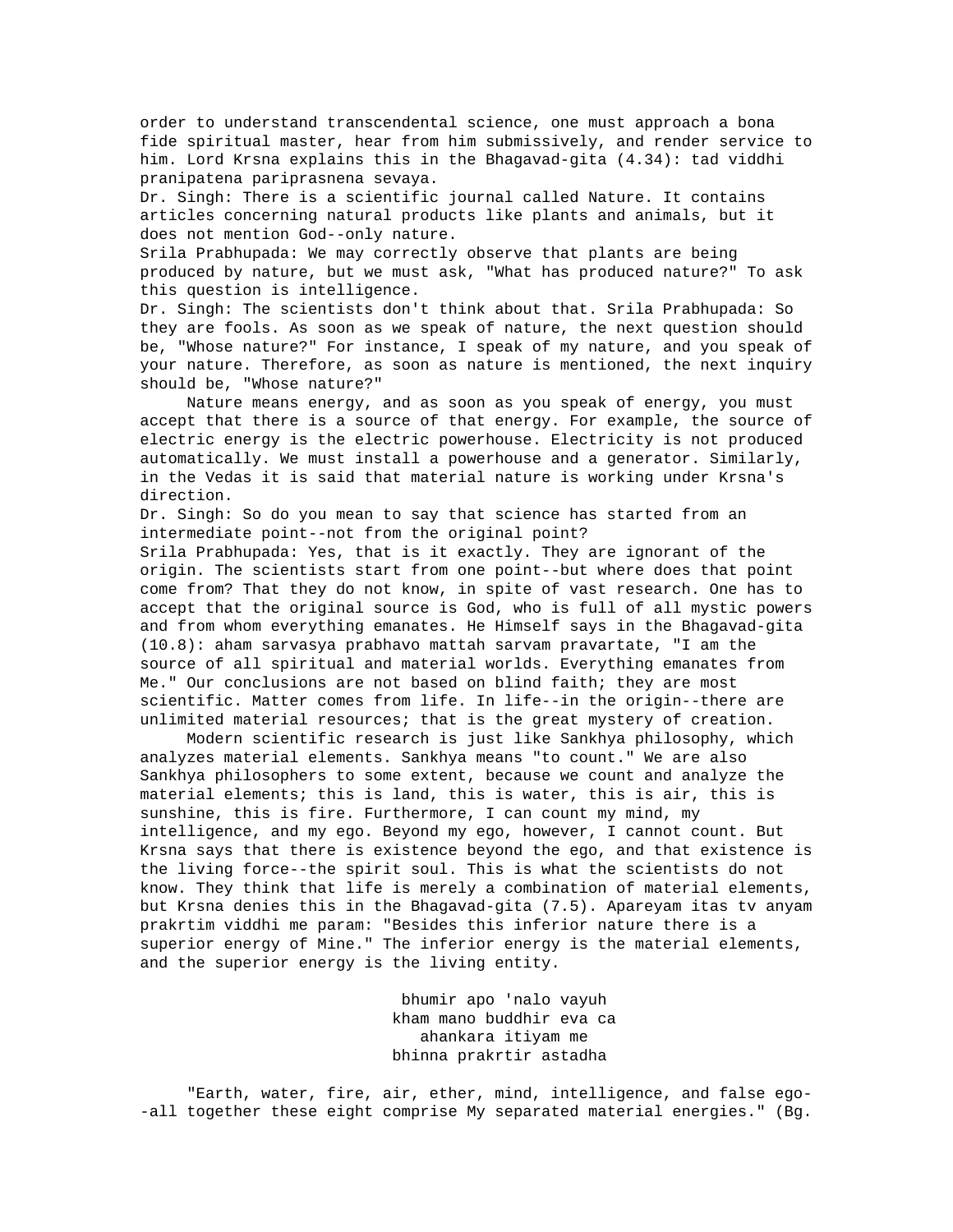7.4) Krsna explains here in the Bhagavad-gita that vayu (gas) comes from Him, and that finer than the gases is kham (ether). Finer than ether is the mind, finer than the mind is intelligence, and finer than the intelligence is the soul. But the scientists do not know this. They can perceive only gross things. They mention vayu, but where does the vayu come from? Where does the gas come from?

Dr. Singh: That they cannot answer.

Srila Prabhupada: But we can answer. We have the knowledge that gas comes from kham, or ether, and ether comes from mind, mind comes from intelligence, and intelligence comes from Krsna's superior energy, the spirit soul.

Dr. Singh: Are both inferior and superior energies studied in Sankhya philosophy?

Srila Prabhupada: No. Sankhya philosophers do not know of superior energy. They simply analyze the material elements, just as the scientists do. Neither the scientists nor the Sankhya philosophers know anything of the spirit soul. They are simply analyzing Krsna's material energy.

Dr. Singh: They are analyzing the creative material elements? Srila Prabhupada: Material elements are not creative! The soul is creative. No one can create life with only matter, and matter cannot create itself. You, a living entity, can mix hydrogen and oxygen to create water. But matter itself has no creative energy. If you place a bottle of hydrogen near a bottle of oxygen, will they automatically combine, without your help?

Dr. Singh: No. They must be mixed.

Srila Prabhupada: Yes, the superior energy--the living entity--is required. Oxygen and hydrogen are inferior energy, but when the superior energy mixes them, then they can become water.

 Inferior energy has no power unless superior energy is involved. This sea [indicating the Pacific Ocean] is calm and quiet. But when superior force--air--pushes it, high waves are created. The sea has no power without the superior force. Similarly, there is another force superior to the air, and another, and another, until we arrive at Krsna, the most superior force. This is real research. Suppose a railroad train is just starting to move. The engine pushes one car, which pushes another, and so on, until the entire train is moving. And the whole motion originates with the engineer, a living entity. Similarly, in the cosmic creation, Krsna gives the first push, and then, by means of many successive pushes, the entire cosmic manifestation comes into being. This is explained in the Bhagavad-gita (9.10): mayadhyaksena prakrtih suyate sa-caracaram. "This material nature is working under My direction, O son of Kunti, and is producing all moving and unmoving beings." And a little later:

> sarva-yonisu kaunteya murtayah sambha vanti yah tasam brahma mahad yonir aham bija-pradah pita

 "All species of life are made possible by birth in material nature, and I am the seed-giving father." (Bg. 14.4) For example, if we sow a banyan seed, a huge tree eventually grows up and produces millions of new seeds. Each of these seeds, in turn, produces another tree with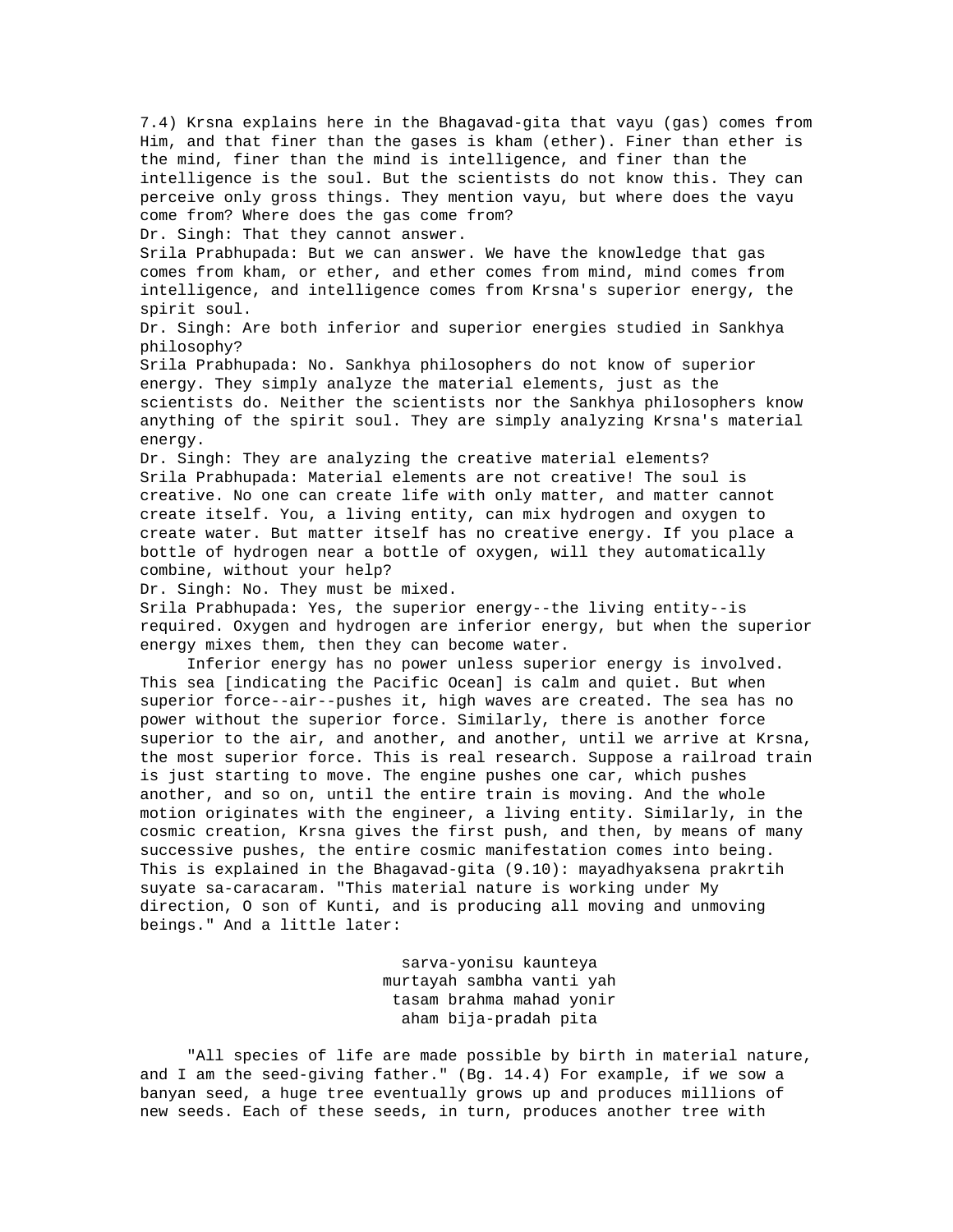millions of new seeds, and so on. So Krsna is the original seed-giving father.

 Unfortunately, the scientists only observe the immediate cause; they do not perceive the remote cause. There are two causes--the immediate cause and the remote cause. Krsna is described in the Vedas as sarva-karana-karanam, the cause of all causes. If you understand the cause of all causes, then you understand everything. Yasmin vijnate sarvam evam vijnatam bhavati: "If you know the original cause, the later, subordinate causes are automatically known." Although the scientists are searching after the original cause, when the Vedas, which contain perfect knowledge, give the original cause, they won't accept. They keep to their partial, imperfect knowledge. Dr. Singh: Scientists are worried about energy sources, and now they are working to utilize solar energy for cooking, lighting, and various other purposes. They are hoping that when they exhaust all other energy sources, they will be able to use solar energy. Srila Prabhupada: This is not a very new theory. Everyone knows that

because the roots of trees store the sun's energy, it is possible to get fire from a tree. These scientists are tiny creatures, but they are very proud. We don't give them credit, because they are simply stating what everyone knows. As soon as you cut a tree, you cannot get fire from it. It has to be dried in the sun. When the energy is gathered from the sun, the tree can be utilized for fire. Actually everything is being maintained by the sun's energy, but the scientists don't know where the sun's energy comes from. In the Bhagavad-gita (15.12) Krsna says:

> yad aditya-gatam tejo jagad bhasayate 'khilam yac candramasi yac cagnau tat tejo viddhi mamakam

 "The splendor of the sun, which dissipates the darkness of this whole world, comes from Me. And the splendor of the moon and the splendor of fire are also from Me."

 Again, Krsna says, jyotisam ra vir amsuman: "Of lights I am the radiant sun." (Bg. 10.21) Also, in the Eleventh Chapter of the Bhagavadgita Arjuna tells Krsna, sasi-surya-netram: "The sun and moon are among Your great, unlimited eyes." This knowledge is contained in the Bhagavad-gita, but scientists cannot attain this knowledge by their speculation. Can they?

Dr. Singh: It is not possible.

Srila Prabhupada: And what is their knowledge? The scriptures say that even if you counted all the grains of sand on earth, you still would not be able to understand God. All this material counting does not mean that you have the capacity to understand the unlimited. But it is even beyond their capacity to count all the material things. Why are the scientists so proud of their energy and capacities? They do not even know of the material things, and what to speak of the spiritual. As far as scientists and other living entities are concerned, their knowledge is limited. But this is not so for Krsna. If we receive knowledge from Krsna, that knowledge is perfect. In the scriptures we receive information that there are nine hundred thousand species of life existing within the ocean. The information given in the scriptures is exact, because it comes from Krsna, and as Krsna Himself says: "As the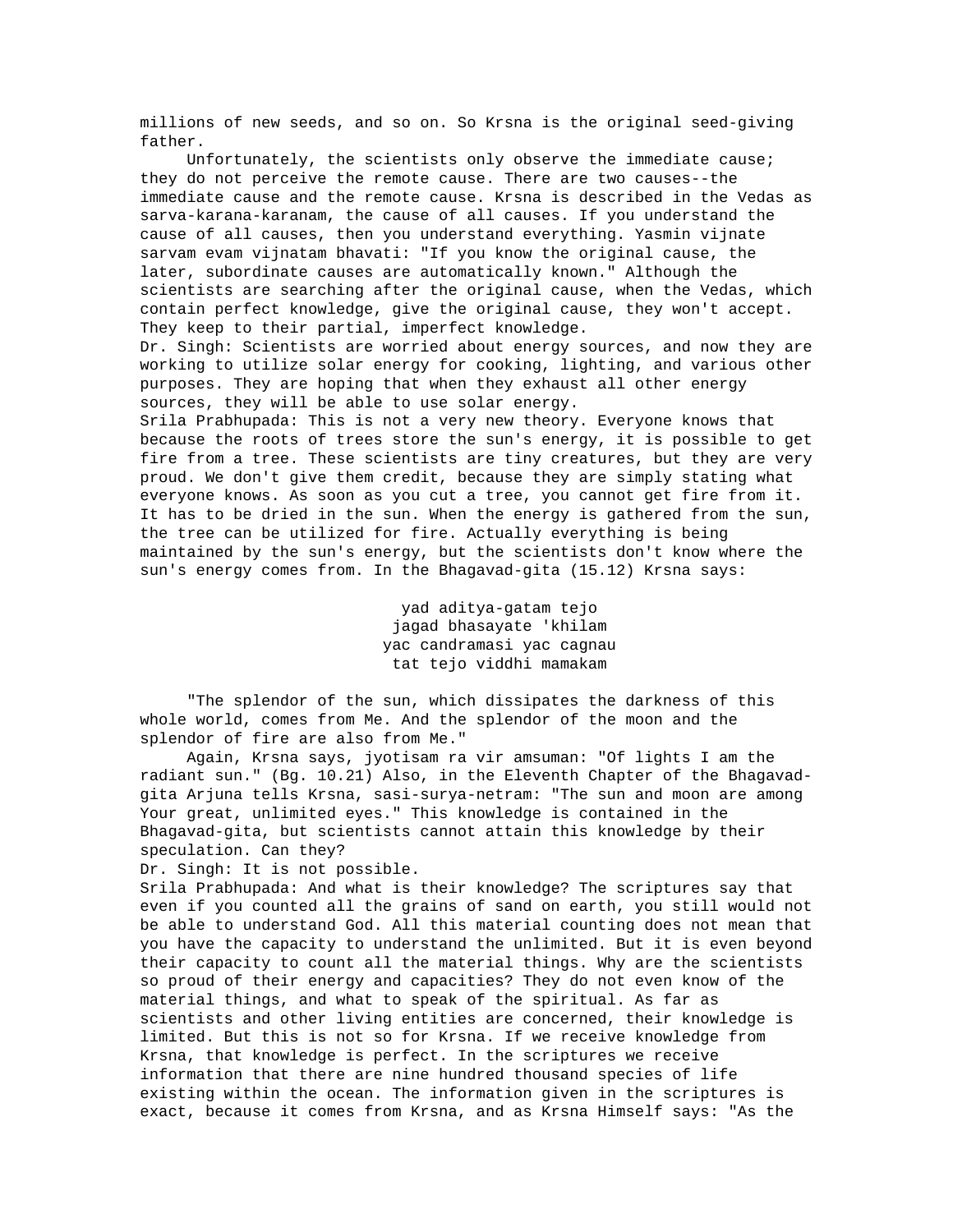Supreme Personality of Godhead, I know everything that has happened in the past, all that is happening in the present, and all things that are yet to come." (Bg. 7.26)

Dr. Singh: We have to take knowledge from the supreme knower. Srila Prabhupada: for perfect knowledge we have to approach a superior person, a guru. One may try to learn a subject by reading books at home, but he can learn much better by going to college and approaching a professor. In the same way, we have to approach a guru. Of course, if we encounter a false guru, our knowledge is false. But if our guru is perfect, our knowledge is perfect. We accept Krsna as our guru. If He is perfect in knowledge, our knowledge is also perfect. As far as we're concerned, we do not have to be perfect in ourselves, but if we receive knowledge from the perfect, our knowledge is perfect. We cannot say that we understand that there are nine hundred thousand species of life in the ocean because we have studied the entire ocean. Rather, we say that we take this information from scriptures, and therefore it is perfect. This is the Vedic process.

 Scientists may carry out much research work, but however great a scientist may be, his senses are imperfect. Therefore he cannot have perfect knowledge. What is the value of our eyes? We cannot see without sunlight, nor can we see small things without a microscope. Our eyes are imperfect, and the instruments our eyes have discovered are also imperfect. How, then, is it possible to get perfect knowledge? Because the living entity is limited, his knowledge is limited. A child may know that two plus two equals four, but when he speaks of higher mathematics, we do not take him seriously. The senses through which a scientist acquires knowledge are limited and imperfect; therefore his knowledge is limited and imperfect. In his ignorance he may claim to know everything, but that is simply nonsense.

 A blind man may lead another blind man, but what does it avail them when they both fall into a ditch? The laws of nature bind us hand and foot, yet we think we are free to speculate. This is illusion. Although conditioned by so many of nature's laws, the rascals think they are free. Yet if there is a cloud, they cannot see the sun. What power have we to see? Only when nature's laws give us some facility are we able to see. Indeed, we can only experiment under certain conditions, and if the conditions are not favorable, our experiments fail. Why then are we so proud of experimental knowledge?

 Why experiment? Things are already there. The sun's energy is there, given by God for us to use. What else is there to know? So many apples fall from trees. What further need is there to explain the law of gravity? Actually the scientists are lacking in common sense. They are simply concerned with "scientific" explanations. They say the law of gravity works only under certain conditions, but who has made these conditions? When Krsna appeared as Lord Ramacandra, He threw stones on the water, and the stones floated. The law of gravity did not work in that case. Therefore the law of gravity works only under the direction of the Supreme Lord. The law in itself is not final. A king may give a law, but he can change that law immediately. The ultimate law-giver is Krsna, and a law will only work by His will. Scientists try to explain God's will in so many ways, but because they are conditioned by maya, illusion, they can only talk like a person haunted by ghosts. Tell me, what is the scientific explanation that accounts for all the varieties of trees?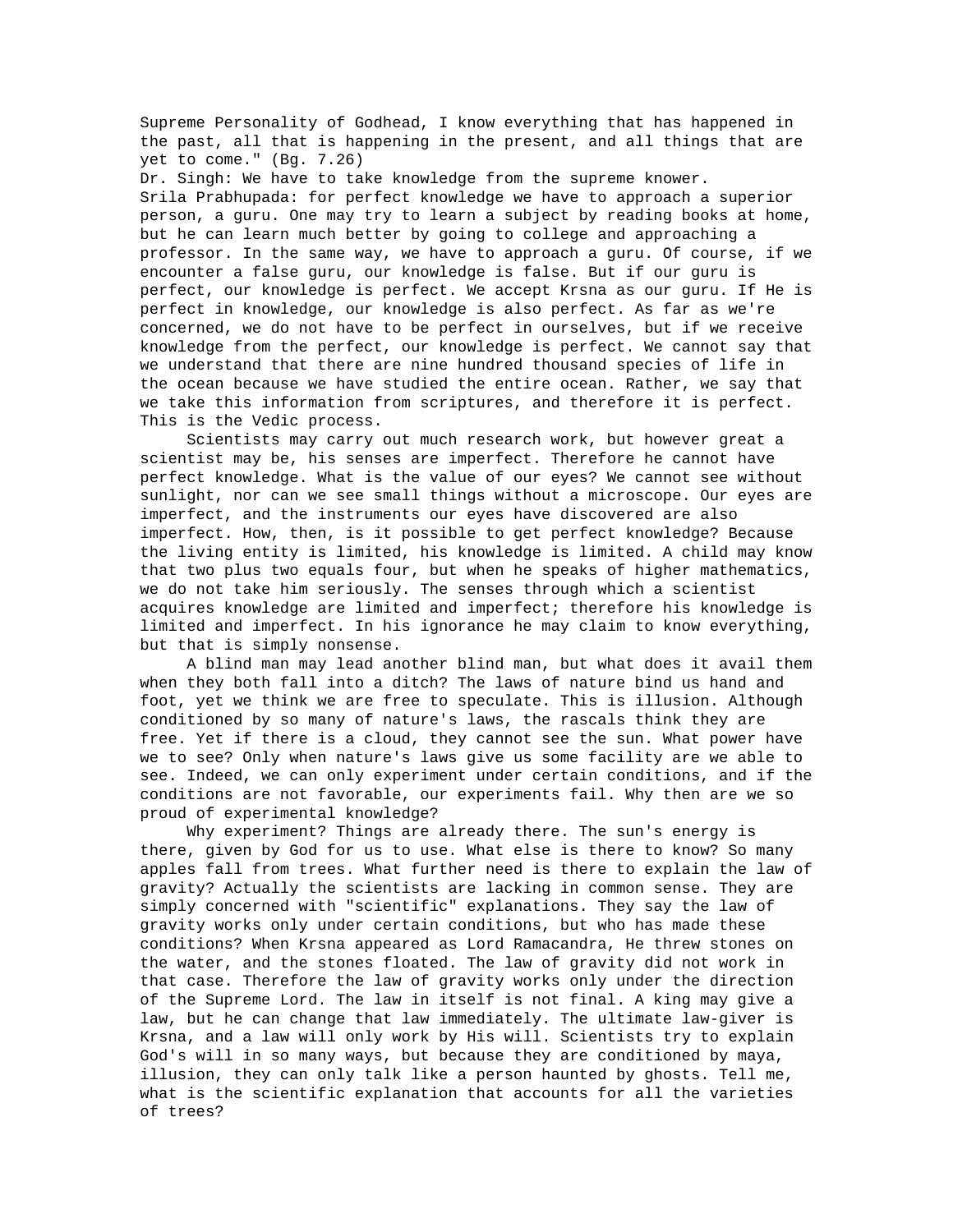Karandhara dasa: They say that nature mutates and makes these varieties. Srila Prabhupada: Then it must be nature's will. And what is that will? Does the land have any will? Karandhara dasa: Well, they are very vague on that point. Srila Prabhupada: That means that they do not have perfect knowledge. They do not know that behind nature is the will of Krsna. Dr. Singh: They explain that the chemical composition of these different plants is different. Srila Prabhupada: That's all right, but who made these chemical compositions? As soon as you say "chemical composition," you immediately require a God. Karandhara dasa: They say there is no need for a God, because if you mix two chemicals together... Srila Prabhupada: God or not, there must be some will. There must be some consciousness. Two chemicals mix and produce such and such. Who mixes them? Consciousness is there. Well, that consciousness is Krsna. There is consciousness everywhere, and as soon as you accept that consciousness, you must accept consciousness as a person. Therefore, we speak of Krsna consciousness. In the Bhagavad-gita it is stated that consciousness is all-pervading. You may have consciousness, and I may have consciousness, but there is another consciousness, which is allpervading. My consciousness is limited to my body, and your consciousness is limited to yours, but there is another consciousness, which is within you, me, and everyone. That is Krsna consciousness.

 Actually everything in the world is relative. That is a scientific fact. Our bodies, lives, intelligence, and everything else are all relative. To us an ant may seem to have a very short life, but for the ant his life is about a hundred years in duration. That hundred years is relative to the body. Similarly, Brahma, who lives fantastically long from our point of view, only lives a hundred years from his point of view. This is relativity.

Karandhara dasa: Then the relativity is based upon our individual situation.

Srila Prabhupada: Yes. Therefore it is said that what is food for one is poison for another. People are thinking that because they cannot survive on the moon, no other living entities can. Everyone thinks of things in a relative way, in his own terms. This is the meaning of "frog philosophy." The frog is always thinking of things in relation to his well. He has no power to conceive of the Atlantic Ocean, because his well is his only experience. God is great, but we are thinking of God's greatness in our own terms, in terms of relative greatness. Some insects are born at night; they grow at night, have their children at night, and die at night. They never see the sun; therefore they conclude that there is no such thing as day. If you asked the insect about the morning, he would say, "There cannot be any morning." Similarly, when people hear of Brahma's long duration of life from the scriptures, they do not believe it. They say, "How can anyone live for such a long time?" In the Bhagavad-gita (8.17) Krsna states:

> sahasra-yuga-paryantam ahar yad brahmano viduh ratrim yuga-sahasrantam te 'ho-ratra-vido janah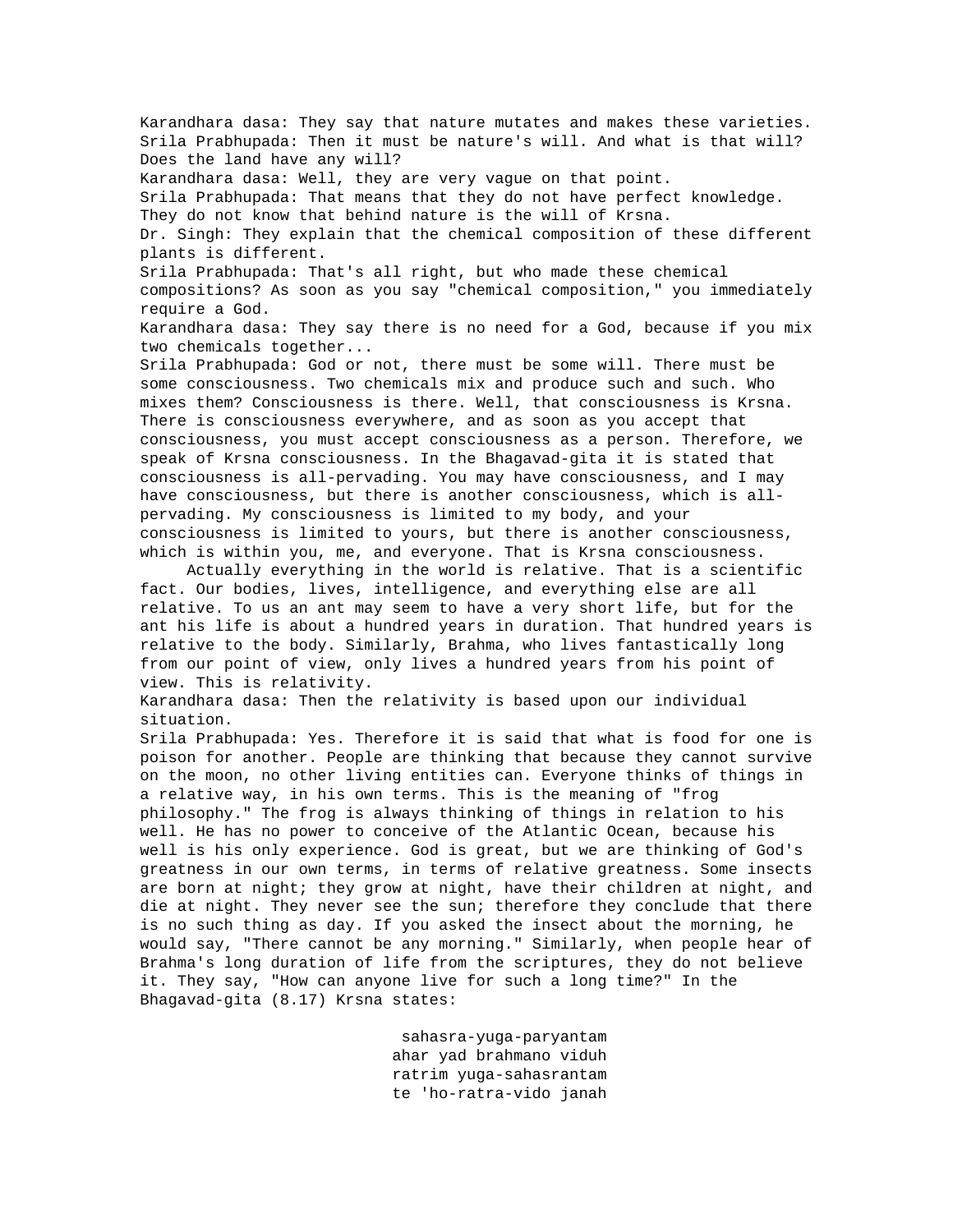"By human calculation, a thousand ages taken together is the duration of Brahma's one day. And such also is the duration of his night." Thus Brahma, by these calculations, lives for so many millions and trillions of years. We cannot believe this, although evidence is given in the scriptures. In other words, we conclude that Krsna talks nonsensically, while we speak as authorities. Even great scholars say that these scriptural statements are all mental speculations. Although these men are nothing but rascals, they pass for reputable scholars. They place themselves above God's position by attempting to refute or deny the statements of God in the revealed scriptures. In this way so many fools in the guise of scholars, scientists, and philosophers are misguiding the whole world. Dr. Singh: Of course, so much is being written about Darwin's theory. In any library there are hundreds of books on his theories. Srila Prabhupada: Do they accept or reject them? Dr. Singh: Generally they accept him, but there are some who are very critical. Srila Prabhupada: Darwin speaks about the evolution of the species of life, but he has no real information about spiritual evolution. Be knows nothing about the progress of the spirit soul from lower forms of life to higher forms. He claims that man has evolved from monkeys, but we can see that the monkey is not extinct. If the monkey is the immediate forefather of man, why is the monkey still existing? Dr. Singh: Darwin says that the species are not created independently but are descended from one another. Srila Prabhupada: If there is no question of independence, how can he abruptly begin with a certain species? He must explain how the original species came into existence. Karandhara dasa: Scientists claim that the earth was created by biological chemistry, and they refuse to teach that God created the earth, because they think everyone will consider them fools. Srila Prabhupada: If their biology and chemistry are so advanced, why don't they create something? They claim they may be able to create life in the future, but why in the future? Life is already created. Is science based on the future? We should trust no future, however pleasant we may think it will be. Everyone is thinking the future will be very pleasant, but what assurance do we have of this? They have to accept that they do not know what the truth actually is. They cannot even produce a spear of grass through their biological or chemical experiments. Nonetheless they are claiming that the creation is produced by some chemical or biological method. Why does no one question all this nonsense? Dr. Singh: In the ultimate analysis, when they consider the origin of life, they say that everything started from matter. In other words, living matter comes from nonliving matter. Srila Prabhupada: From where is this living matter coming now? Did it come from nonliving matter in the past and not at the present? How is the ant coming? Is it materializing from dirt? Even an ant does not come from inert matter. What proof do they have of such a theory? Darwin claims that in the distant past no really intelligent man existed, that man simply evolved from the apes. If there was no intelligent brain in the past, how is it that these Vedic scriptures were written thousands

and thousands of years ago? How do they explain a sage like Vyasadeva?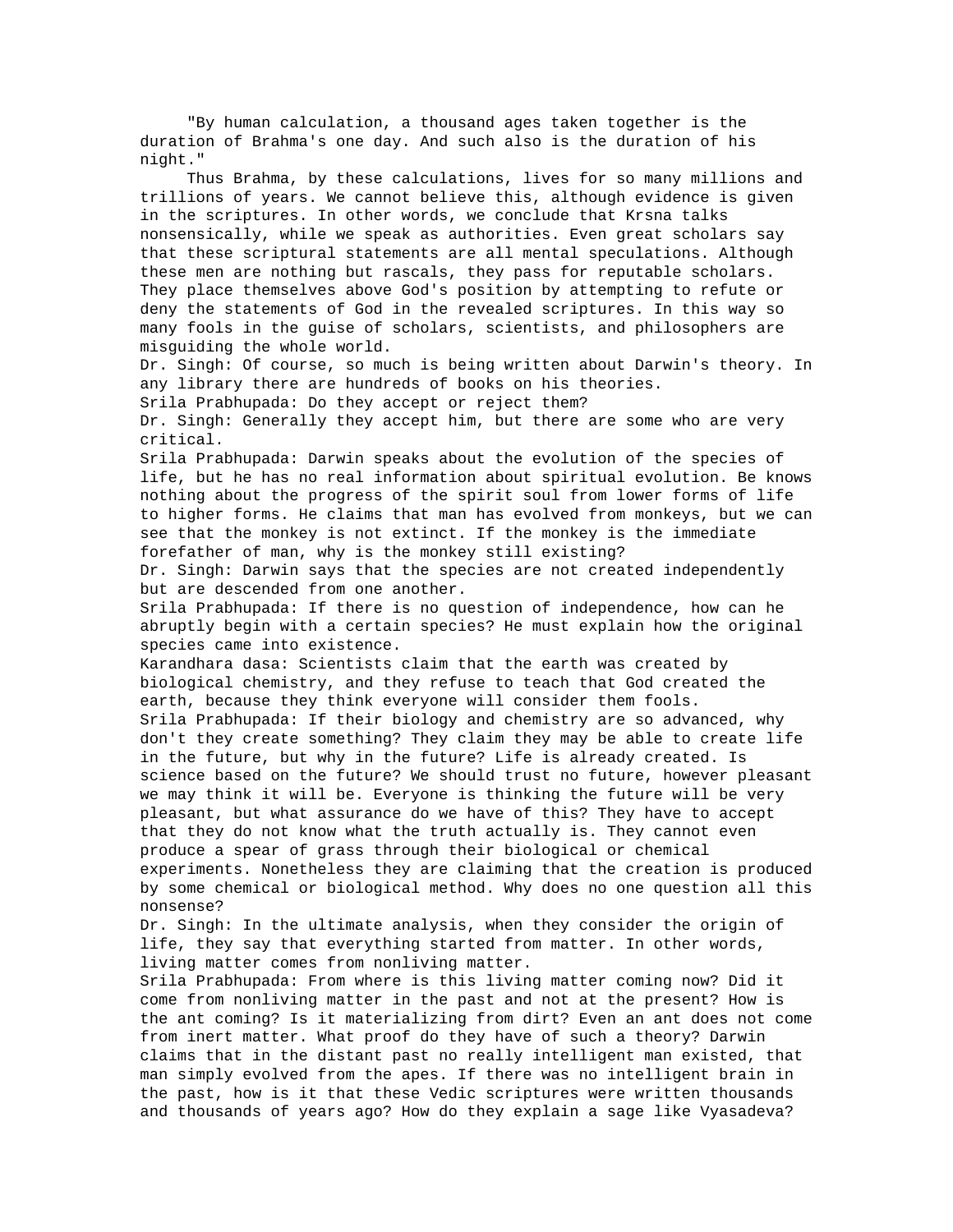Dr. Singh: They have no explanation. They simply say these are unknown forest sages. Srila Prabhupada: Vyasadeva may be unknown to them, but nonetheless he was there. How is it he got such a brain? He may be unknown to you or to me, but nonetheless his brain-work is there, his philosophy is there, his language, linguistics, poetic arrangements, and verbal strength. You may not know the person, but you can understand the brain. Dr. Singh: Weren't all the varieties of animals existing from the beginning? Srila Prabhupada: Yes. Simultaneous creation is verified by the Bhagavad-gita. All the varieties of animals and men as well as demigods were existing from the beginning. A living entity wants a certain type of body, and Krsna gives it to him. Because he desires things in a certain way, he associates with certain qualities of nature in matter. According to his association, he receives a particular type of body. The psychological forces, the mind, thinking, feeling, and willing determine the particular type of situation and body the living entity receives. The evolutionary process is there, but it is not an evolution of species. It is not that one species of life develops from another, for, as Krsna states:

> avyaktad vyaktayah sarvah prabha vanty ahar-agame ratry-agame praliyante tatraivavyakta-samjnake

 "When Brahma's day is manifest, this multitude of living entities comes into being, and at the arrival of Brahma's night they are all annihilated." (Bg. 8.18)

 The evolution is the spiritual evolution of the individual living entity through the various species of life. If one enters into the body of a fish, he has to undergo the evolutionary process step by step. If one is on the top of the stairs and somehow falls down, he again has to go up the evolutionary staircase step by step. Of course, the scientists are busy making so much research that they cannot understand this. If you tell them they are going to be trees in their next life, they think you are speaking nonsense. After all, what can we learn by research? When the cause of all causes is known, then everything knowable becomes known, and nothing remains unknown. As the Vedas state: yasmin vijnate sarvam evam vijnatam bhavati. If we know the Absolute Truth, all other truths become known, but if we don't know the Absolute Truth, we are in ignorance. One may not be an official scientist or philosopher, but he may challenge anyone and talk boldly if he only knows one thing--Krsna.

 This contemporary civilization is so proud of its independence, but actually it is so much dependent on oil. If the oil supply is stopped, then what will these rascal scientists do? They cannot do anything. Let them try to manufacture oil in their test tubes, enough oil to run their civilization on. At present there is a scarcity of water in India. What can the scientists do about this? They may know the chemical composition of water, but they cannot produce it when there is a great scarcity. They require the help of clouds, and all that is God's manipulation. Actually they cannot do anything. They have gone to the moon, but for all their labor they have simply taken away some dust and rocks. The rascal government exacts taxes and spends money unnecessarily. This is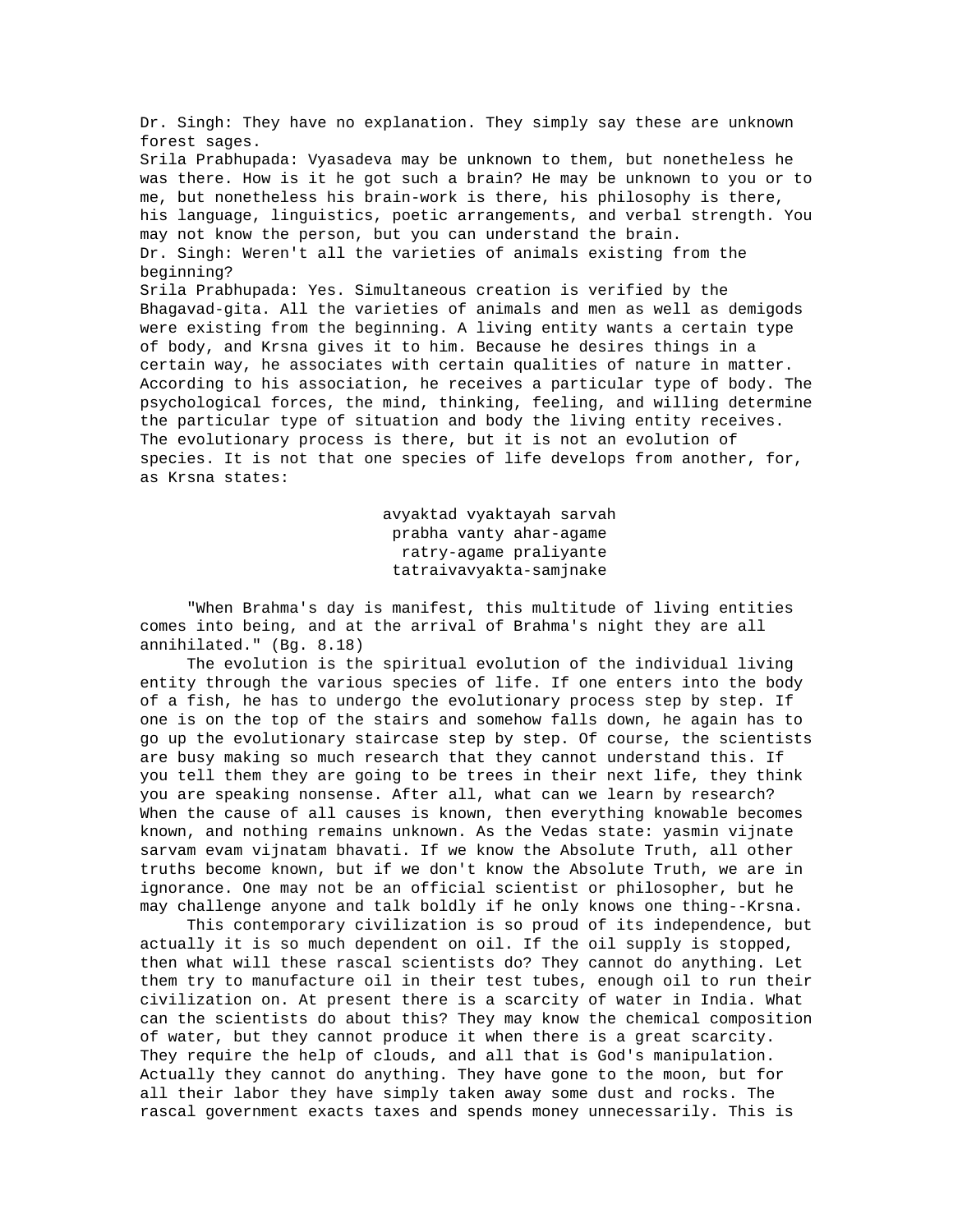their intelligence. It is a state of asses, that's all. The politicians have no sympathy or compassion. They do not consider that the hardearned money is coming from the public and that they are spending it by shooting big rockets off to other planets. All they do is promise to bring back more dust. First they may get a handful of dust, then they promise to bring back tons of dust. What is the meaning of all this? Karandhara dasa: They believe that there may be life on Mars. Srila Prabhupada: They may believe or not believe--what is the gain? What we do know is that life is here. They know this, yet they are engaged in fighting and in killing life. Here is life. Here is a human being. Life is here undoubtedly. But they are busy trying to destroy it with their big bombs. This is their scientific advancement. Dr. Singh: They are very curious to know what is going on, on other planets.

Srila Prabhupada: That means that for their childish curiosity they are spending so much money. They can spend so much to satisfy their curiosity, but when so many poverty-stricken countries ask them for help, they say there is no money. They are very proud to go to the moon, but why don't they take information how to go to Krsna's Goloka Vrndavana? If they go there, all their curiosity will be satisfied. They will learn that beyond this inferior energy there is indeed a superior, spiritual energy. This material energy cannot work independently. The spiritual energy has to join it. Material elements are not created of themselves. It is the soul that is creative. We may try to make something with matter, but matter does not create itself. Hydrogen and oxygen will come in contact only when moved by the superior energy. Only fools can expect the entire cosmic manifestation, which is only matter, to come into being automatically. We may have a nice car, but if there is no driver, what is its use? Unless a man knows how to work a machine, unless a man pushes a button, the machine does not work. Similarly, without the superior energy, the material energy cannot act. Behind this wonderful cosmic manifestation is the direction of a superior energy. All this information is given in the scriptures, but still people will not believe it.

 Actually everything is God's property, but people are claiming this property to be theirs or their country's. Now they are talking about the problem of overpopulation, but the fact is that God has supplied enough. Actually there is enough land and enough food if it is properly used. People are artificially creating problems, and the scientists are helping them by giving them so many destructive devices. They simply encourage the rascals and rogues who are trying to use up God's property. If you help a murderer or a thief, you also become a criminal. Is that not so? There is so much trouble in the world because the scientists are helping all the thieves and rogues. Thus they are all criminals. Stena eva sah. One who does not recognize the proprietorship of the Supreme Lord is a thief.

 Our mission is to bring these rascals to their senses. Now one must find out the means to do this. The rascals are suffering, but because they are sons of God they should not suffer. They do not know that there is God or that there is happiness. They know nothing of bliss or of eternal life. They are carrying on so much research and living for fifty, sixty, or seventy years. After that they do not know what is going to happen. They have no knowledge that life is eternal. Actually their position is like that of an animal. An animal does not know what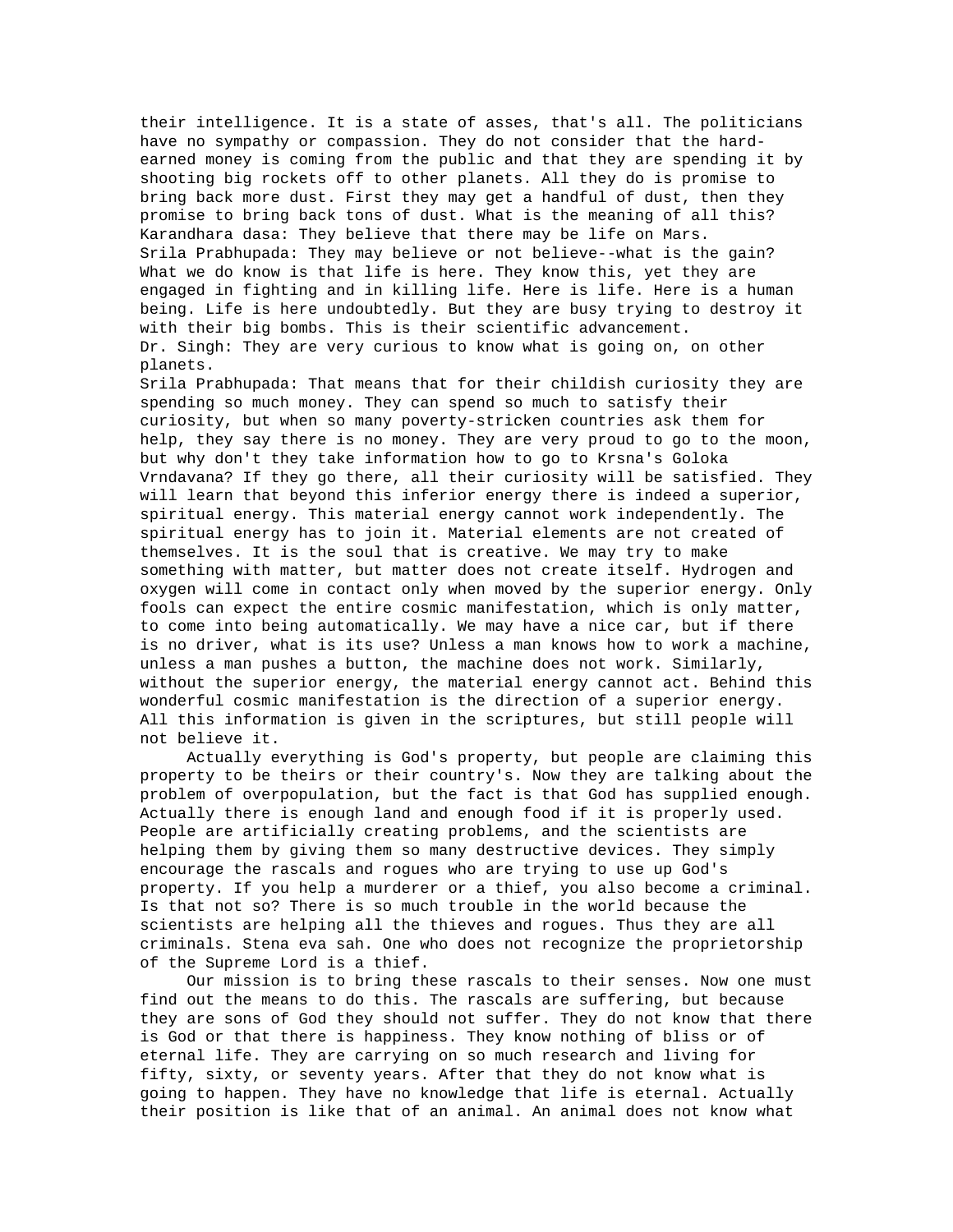is after death, nor does he actually contemplate death. He does not know why he is here, nor does he know the value of life. Under the influence of maya, the animal simply goes on eating, sleeping, defending, mating, and dying. That's all. People are endeavoring so hard, but for what purpose? They say that they are struggling so hard to make provisions for the next generation, but what are the provisions for? They cannot reply to that. This Krsna consciousness movement is meant to give real purpose to life by establishing Krsna, God, as the center of everything. It is therefore to the scientist's benefit to understand this important movement.

"Science of Self-Realization" by His Divine Grace A.C. Bhaktivedanta Swami Prabhupada.

COPYRIGHT NOTICE: This is an evaluation copy of the printed version of this book, and is NOT FOR RESALE. This evaluation copy is intended for personal non-commercial use only, under the "fair use" guidelines established by international copyright laws. You may use this electronic file to evaluate the printed version of this book, for your own private use, or for short excerpts used in academic works, research, student papers, presentations, and the like. You can distribute this evaluation copy to others over the Internet, so long as you keep this copyright information intact. You may not reproduce more than ten percent (10%) of this book in any media without the express written permission from the copyright holders. Reference any excerpts in the following way: "Excerpted from "Science of Self-Realization" by A.C. Bhaktivedanta Swami, courtesy of the Bhaktivedanta Book Trust International, www.Krishna.com ."

This book and electronic file is Copyright 1977-2003 Bhaktivedanta Book Trust International, 3764 Watseka Avenue, Los Angeles, CA 90034, USA. All rights reserved. For any questions, comments, correspondence, or to evaluate dozens of other books in this collection, visit the website of the publishers, www.Krishna.com.

Chapter Seven

Exploring the Spiritual Frontier

Srila Prabhupada Arrives in America

Several years after Srila Prabhupada first arrived in America, a disciple discovered the diary he had kept during his passage from India on the steamship Jaladuta. Inside was a poem, handwritten in Bengali, that Srila Prabhupada had written on board the ship just after it had arrived in Boston harbor. The poem beautifully captures Srila Prabhupada's first impressions of Western civilization and reveals his heartfelt determination to change the consciousness of America.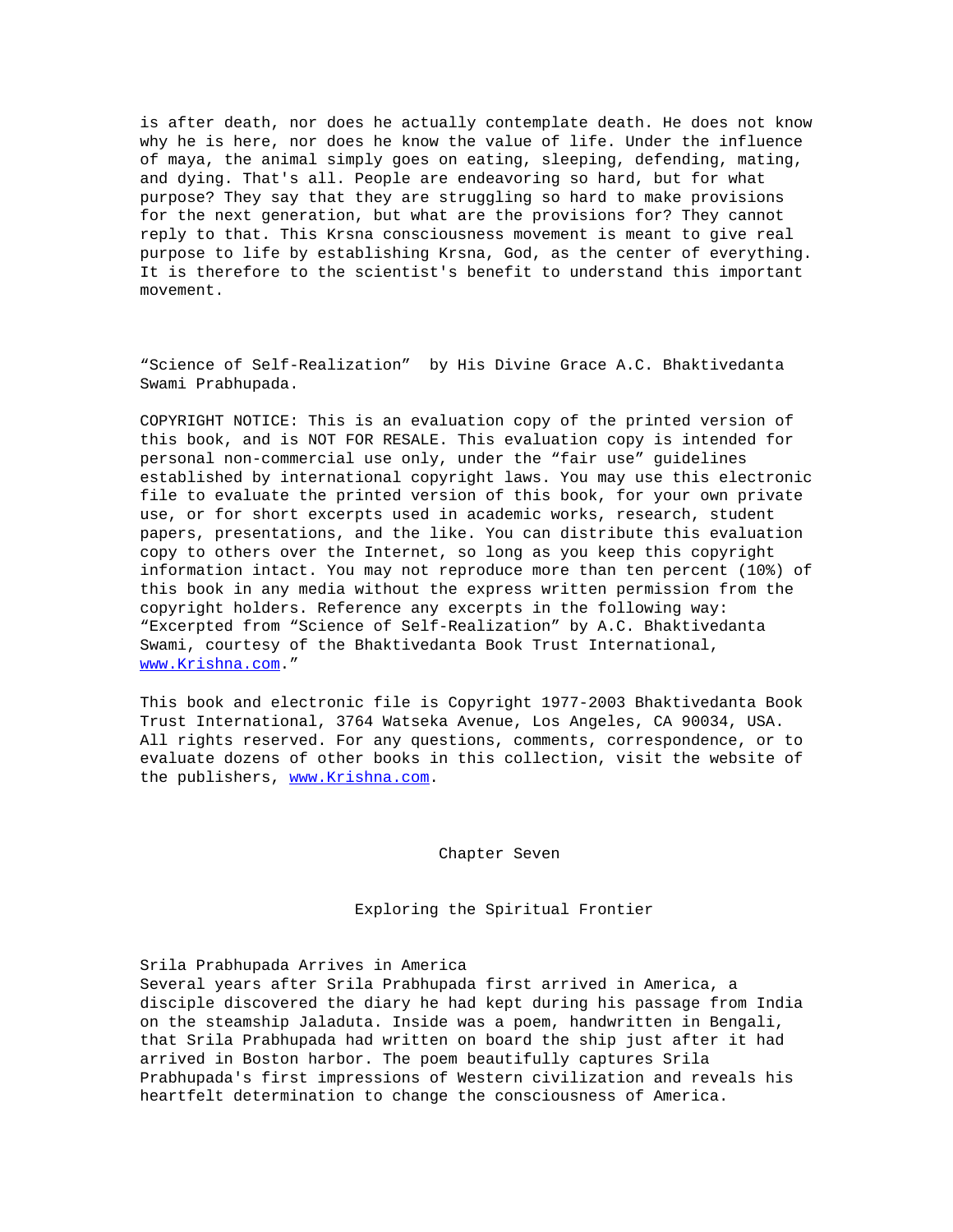My dear Lord Krsna, You are so kind upon this useless soul, but I do not know why You have brought me here. Now You can do whatever You like with me.

But I guess You have some business here, otherwise why would You bring me to this terrible place?

Most of the population here is covered by the material modes of ignorance and passion. Absorbed in material life, they think themselves very happy and satisfied, and therefore they have no taste for the transcendental message of Vasudeva. I do not know how they will be able to understand it.

But I know Your causeless mercy can make everything possible, because You are the most expert mystic.

How will they understand the mellows of devotional service? O Lord, I am simply praying for Your mercy so that I will be able to convince them about Your message.

All living entities have become under the control of the illusory energy by Your will, and therefore, if You like, by Your will they can also be released from the clutches of illusion.

I wish that You may deliver them. Therefore if You so desire their deliverance, then only will they be able to understand Your message. The words of the Srimad-Bhagavatam are Your incarnation, and if a sober person repeatedly receives them with submissive aural reception, then he will be able to understand Your message.

 It is said in the Srimad-Bhagavatam (1.2.17-21): "Sri Krsna, the Personality of Godhead, who is the Paramatma [supersoul] in everyone's heart and the benefactor of the truthful devotee, cleanses desire for material enjoyment from the heart of the devotee who relishes His messages, which are in themselves virtuous when properly heard and chanted. By regularly hearing the Bhagavatam and rendering service unto the pure devotee, all that is troublesome to the heart is practically destroyed, and loving service unto the glorious Lord, who is praised with transcendental songs, is established as an irrevocable fact. At the time loving service is established in the heart, the modes of passion [rajas] and ignorance [tamas], and lust and desire [kama] disappear from the heart. Then the devotee is established in goodness and he becomes happy. Thus established in the mode of goodness, the man rejuvenated by loving service to the Lord gains liberation from material association [mukti] and comes to know scientifically of the Personality of Godhead. Thus the knots of the heart and all misgivings are cut to pieces. The chain of fruitive actions [karma] is terminated when one sees the self as master."

He will become liberated from the influence of the modes of ignorance and passion and thus all inauspicious things accumulated in the core of the heart will disappear.

How will I make them understand this message of Krsna consciousness? I am very unfortunate, unqualified, and the most fallen. Therefore I am seeking Your benediction so that I can convince them, for I am powerless to do so on my own.

Somehow or other, O Lord, You have brought me here to speak about You. Now, my Lord, it is up to You to make me a success or failure as You like.

O spiritual master of all the worlds! I can simply repeat Your message, so if You like You can make my power of speaking suitable for their understanding.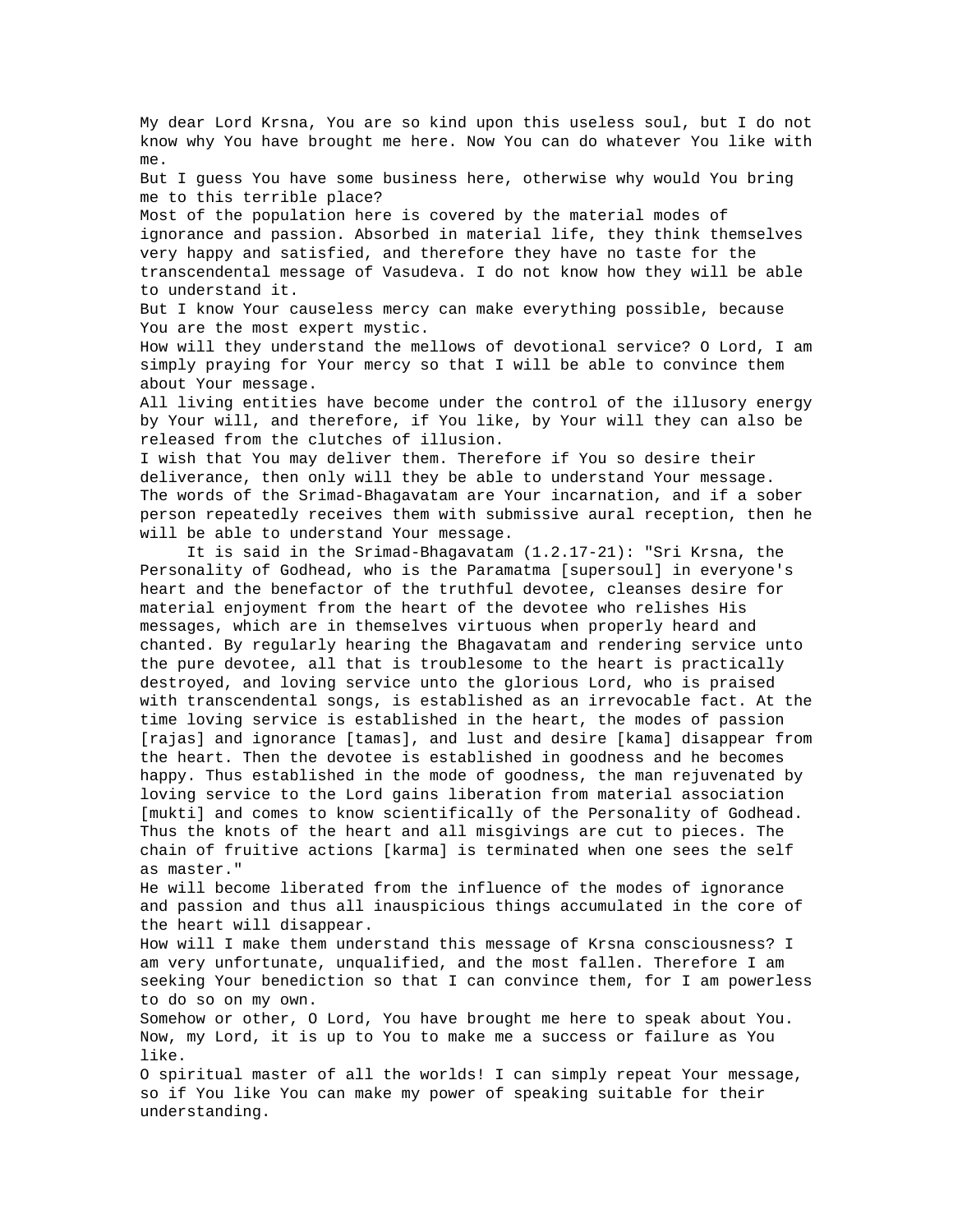Only by Your causeless mercy will my words become pure. I am sure that when this transcendental message penetrates their hearts they will certainly feel engladdened and thus become liberated from all unhappy conditions of life. O Lord, I am just like a puppet in Your hands. So if You have brought me here to dance, then make me dance, make me dance. O Lord, make me dance as You like. I have no devotion, nor do I have any knowledge, but I have strong faith in the holy name of Krsna. I have been designated as Bhaktivedanta, and now, if You like, You can fulfill the real purport of Bhaktivedanta. Signed--the most unfortunate, insignificant beggar A. C. Bhaktivedanta Swami, on board the ship Jaladuta, Commonwealth Pier, Boston, Massachusetts, U.S.A. Build Your Nation on the Spiritual Platform Asked to speak at the University of Nairobi in September 1972, Srila Prabhupada addressed an overflow crowd of students and government officials at the campus's Taifla (Independence) Hall. In his lecture he

advised citizens of the developing nation of Kenya, "... please develop spiritually , for spiritual development is sound development. Don't imitate the Americans and Europeans, who are living like cats and dogs. The atomic bomb is already there, and as soon as the next war breaks out, all their skyscrapers and everything else will be finished...."

 Ladies and gentlemen, thank you very much for kindly coming here to participate in this meeting for spreading Krsna consciousness. The Krsna consciousness movement is trying to bring human society to the point where everyone's life can become successful. The subject today is the real meaning of human life. We are trying to instruct the entire world about this meaning.

 Human life is attained after many, many millions of years species of life according to the Padma Purana. Life began with the aquatics, for we can understand from Vedic literature that at the beginning of creation the entire planet was merged in water. This material world is composed of five gross elements--earth, water, fire, air, and ether. Besides these there are three subtle elements--mind, intelligence, and ego. Behind these curtains is the spirit soul, which is covered by these eight elements. This information is given in the Bhagavad-gita.

 Human beings are not the only living entities to have a spirit soul. We are all spirit souls--beasts, birds, reptiles, insects, trees, plants, aquatics, and so on. The spirit soul is simply covered by different dresses, just as some of you are dressed in white clothes, some in green, some in red, etc. But we are not concerned with the dress; we are concerned with you as spirit soul. Thus it is said in the Bhagavad-gita (5.18):

> vidya-vinaya-sampanne brahmane ga vi hastini suni caiva svapake ca panditah sama-darsinah

 "The humble sage, by virtue of true knowledge, sees with equal vision a learned and gentle brahmana, a cow, an elephant, a dog, and a dog-eater."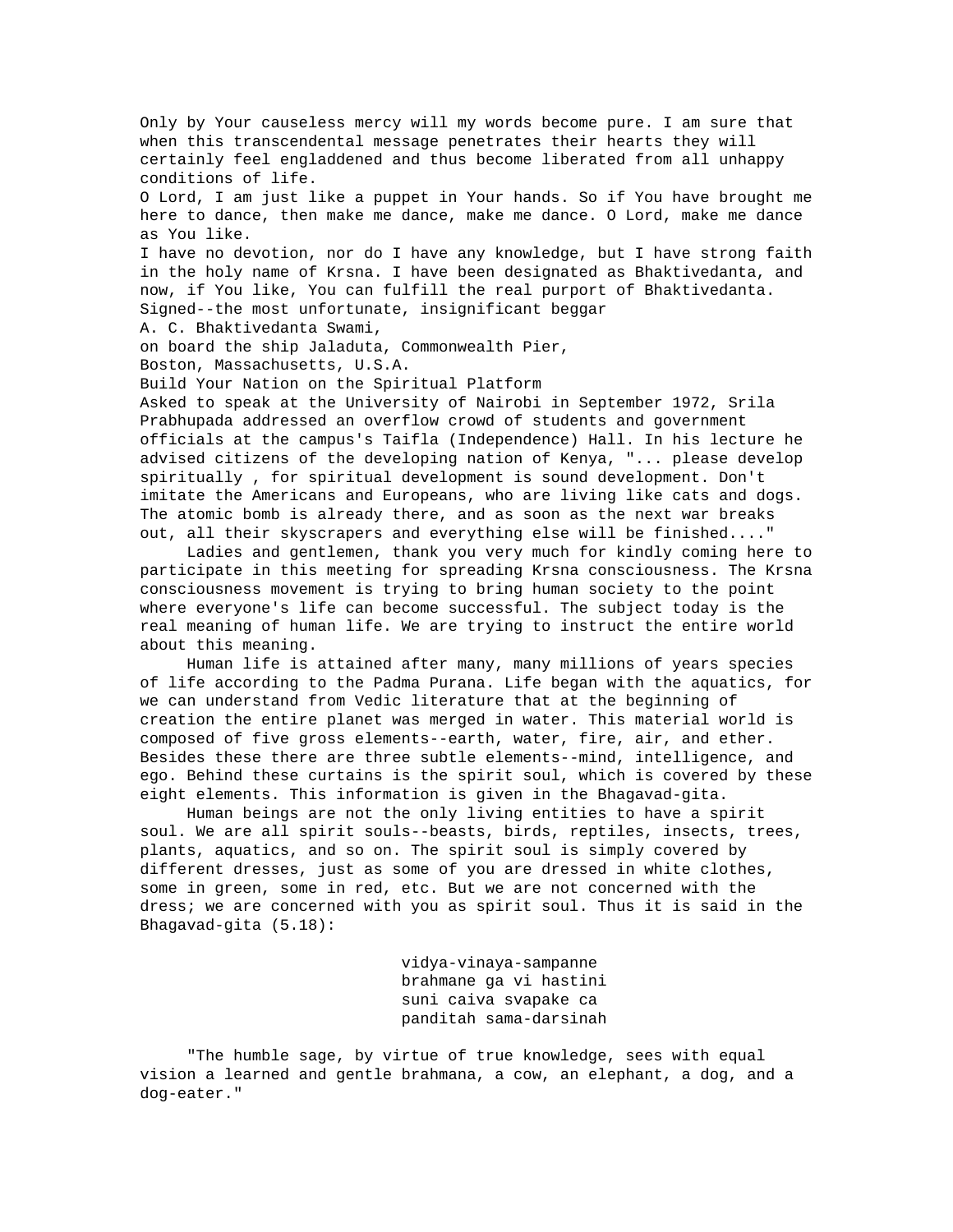The sage does not make any distinction on the basis of color, intelligence, or species. He sees every living entity as a small particle of spirit soul. It is stated:

> kesagra-sata-bhagasya satamsah sadrsatmakah jivah suksma-svarupo 'yam sankhyatito hi cit-kanah

 "There are innumerable particles of spiritual atoms, which are measured as one ten-thousandth of the upper portion of a hair." Because we have no instrument to measure the dimensions of the spirit soul, the small particle of spirit soul is measured in this way. In other words, the soul is so small that it is smaller than an atom. That small particle is within you, within me, within the elephant, within gigantic animals, in all men, in the ant, in the tree, everywhere. However, scientific knowledge cannot estimate the dimensions of the soul, nor can a doctor locate the soul within the body. Consequently material scientists conclude that there is no soul, but that is not a fact. There is a soul. The presence of the soul makes a difference between a living body and a dead body. As soon as the soul departs from the body, the body dies. It has no value. However great a scientist or a philosopher one may be, he must admit that as soon as the soul departs from the body, the body dies. It then has no value and has to be thrown away. We should try to understand this; the soul is valuable, not the body. The fact that the soul is transmigrating is explained in the Bhagavad-gita (2.22):

> vasamsi jirnani yatha vihaya na vani grhnati naro 'parani tatha sarirani vihaya jirnany anyani samyati na vani dehi

 "As a person puts on new garments, giving up old ones, similarly, the soul accepts new material bodies, giving up the old and useless ones."

When a suit becomes old, we give it up and accept another suit; similarly the soul is changing dresses according to desire. Because the soul is part and parcel of God, it has godly qualities. God is the supreme will, the supreme power, the supreme independent one, and we, being part and parcel of Him, have all these qualities in minute quantity. We have willing, thinking, feeling, and desiring. In the Vedas it is stated that God is the supreme living force among all living forces (cetanas cetananam). He is also supplying the necessities of all living entities.

 We living entities are innumerable; there is no limit to our number. God, however, is one. He is also living, as we are but we are minute particles of that living force. For example, a particle of gold is the same in quality as a gold mine. If we chemically analyze the ingredients in a small drop of water, we will find all of the ingredients that are to be found in the vast ocean. In a similar way, we are one with God, being His part and parcel. This godly particle, the soul, or the living force, is transmigrating from aquatics to trees and plants and then from trees and plants to insect life, then to reptile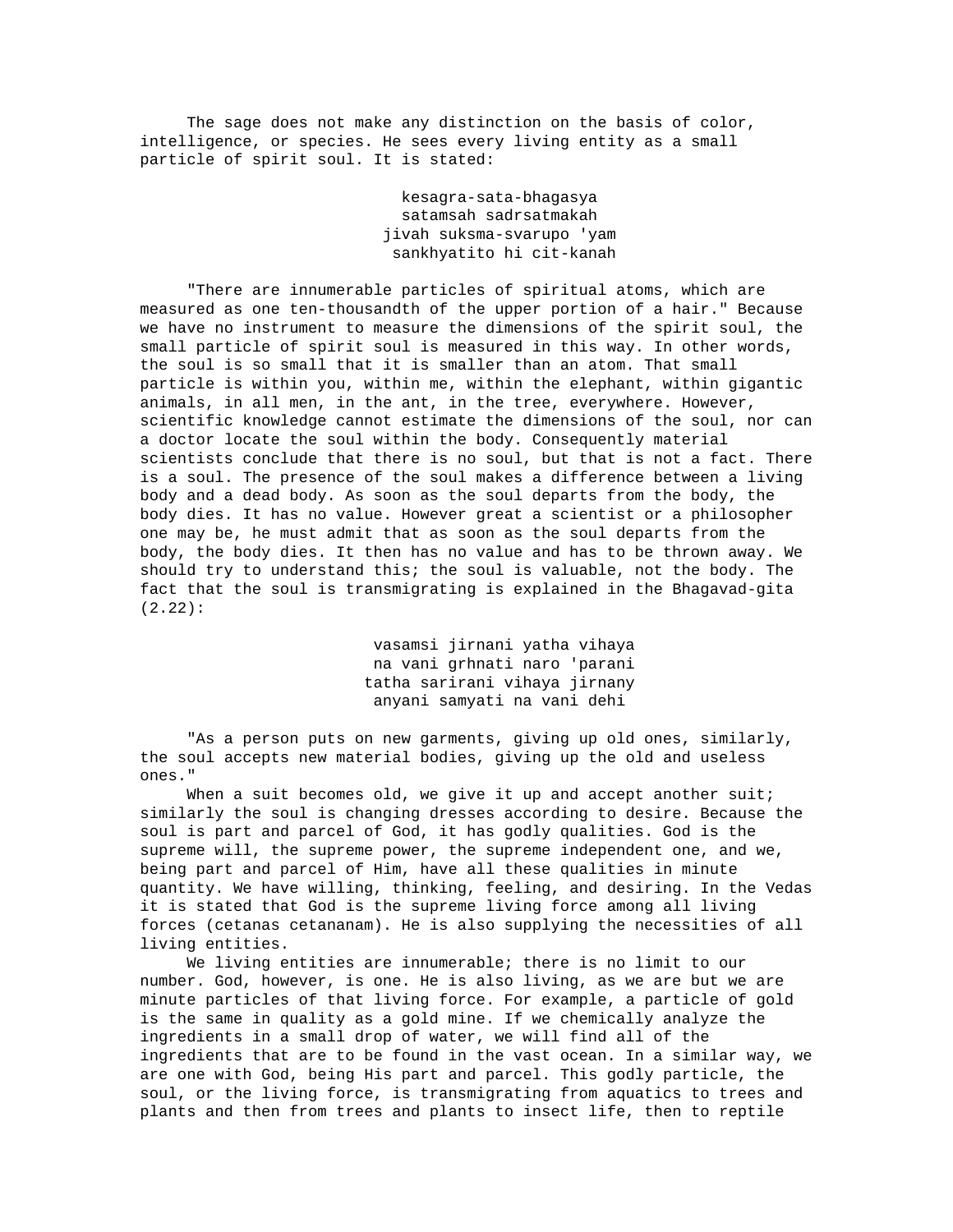life, then to the bodies of birds and beasts. Darwin's theory of evolution is but a partial explanation of the transmigration of the soul. Darwin has simply taken information from Vedic literature, but he has no conception of the soul. The difference is that the soul is transmigrating from aquatic life to plants and trees, then to insect life, then to bird life, then animal life, then human life, and within human life he moves from uncivilized life to civilized life, etc. The civilized life of a human being represents the culmination of evolution. Here is a junction: from this point we can again slide down into the cyclic process of evolution, or we can elevate ourselves to a godly life. The choice is up to us. This is indicated in the Bhagavad-gita.

 This human form of life actually means developed consciousness; therefore we should not waste our lives like cats, dogs, and hogs. That is the injunction. Although this body is perishable like a dog's or cat's body, it is different in that one can attain the highest perfection in this life. We are part and parcel of God, but somehow or other we have fallen into this material existence; now we have to evolve in such a way that we can go back home, back to Godhead. That is the highest perfection.

 There is actually another world, a spiritual world. As stated in the Bhagavad-gita (8.20):

> paras tasmat tu bhavo 'nyo 'vyakto 'vyaktat sanatanah yah sa sarvesu bhutesu nasyatsu na vinasyati

 "Yet there is another nature, which is eternal and is transcendental to this manifested and unmanifested matter. It is supreme and is never annihilated. When all in this world is annihilated, that part remains as it is."

 In this material nature, everything is created, it stays for some time, produces some by-products, dwindles, and finally vanishes. Our bodies are created at a certain moment by sexual intercourse. The semen of the father emulsifies and takes a pea form, and the living entity, or soul, takes shelter in that form, and because it takes shelter, it develops hands, legs, eyes, etc. This development is complete in the seventh month, and in the ninth month the human being comes out of the womb. It is because the soul is present that the child develops. If the soul is not present, there is no development, and the child is born dead. We can take this dead body and preserve it in chemicals, but it will not develop. Development means change of body. All of us have had baby bodies, but those bodies are no longer existing. The body of a baby develops into the body of a child, and that body develops into the body of a boy, and that body develops into a youth's body, which eventually turns into an old man's body. Finally the body completely vanishes. The whole cosmic manifestation, the gigantic form of this material world, is also working according to this same process. It is created at a certain point, it develops, it is maintained, and at a certain stage it is dissolved. That is the nature of the material world. It is manifest at a certain interval, and again it vanishes (bhutva bhutva praliyate).

 The word bhava means "nature." There is another nature, which never dissolves, which is eternal. As jivas, spirit souls, we are also eternal. This is verified in the Bhagavad-gita (2.20):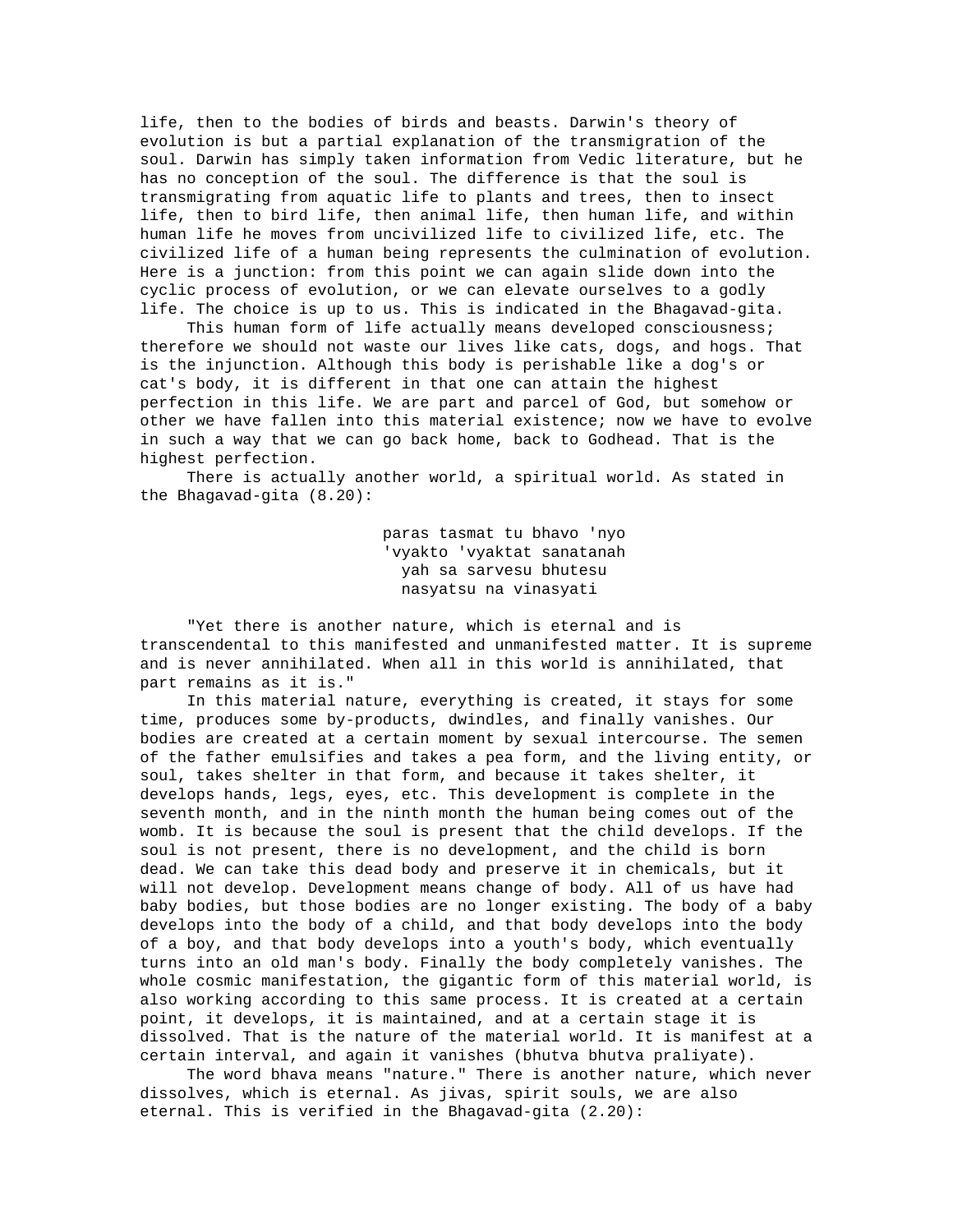na jayate mriyate va kadacin nayam bhutva bhavita va na bhuyah ajo nityah sasvato 'yam purano na hanyate hanyamane sarire

 "For the soul there is neither birth nor death. Nor, having once been, does he ever cease to be. He is unborn, eternal, ever-existing, undying, and primeval. He is not slain when the body is slain."

 Just as God has no birth or death, we spirit souls can have neither birth nor death, but because we think, "1 am this body," we consider that we are born and that we die. Such thinking is called maya, or illusion, and as soon as we get out of this illusion of identifying the soul with the body, we attain the stage called brahma-bhuta. When one realizes aham-brahmasmi, "I am not this body; I am spirit soul, part and parcel of the Supreme Brahman," he attains what is called Brahman realization. As soon as Brahman realization is attained, one becomes happy.

 Is this not a fact? If you understand clearly that you have no birth and death, that you are eternal, will you not become happy? Yes, certainly. Thus when one is Brahman realized, spiritually realized, he has no more to do with hankering or lamentation. The whole world is simply hankering and lamenting. You African people are now hankering to be like Europeans and Americans, but the Europeans have lost their empire, and now they are lamenting. So in this way one party is hankering and another is lamenting. Similarly, this material life is simply a combination of hankering and lamenting. We are hankering for those things which we do not possess, and we are lamenting for those things which we have lost. That is our material business. If we realize, however, that we are part and parcel of the Supreme Personality of Godhead (Parabrahman) and that we are Brahman, then we will transcend this hankering and lamenting.

 The so-called universal brotherhood or unity that the United Nations is trying to achieve is possible only when you come to the spiritual platform, or Brahman realization. Brahman realization is the aim of human life. One should not work like cats, dogs, and hogs. The hog is always very busy day and night trying to find stool, and when he finds it, he eats it and becomes sexually agitated and has sex without discrimination. A hog will have sex with its mother or sister or anyone else, and this is a hog's life. However, the scriptures indicate that the human form of life is not meant for working hard for sense gratification like cats, dogs, and hogs. It is meant for realizing, "I do not belong to this material world. I am spirit soul and am eternal, but somehow or other I have fallen into this conditional life of birth, old age, disease, and death." This human form of life is meant for making a solution to these four material miseries--birth, old age, disease, and death. That is the aim of human life. Just try to understand that human life is not meant for working very hard like hogs and then having some sense gratification and then all of a sudden dying.

 People who do not believe in the soul are in a most unfortunate condition. They do not know where they came from nor where they are going. Knowledge of the soul is the most important knowledge, but it is not discussed in any university. But what is the constitution of this body? What is the distinction between a dead body and a living body? Why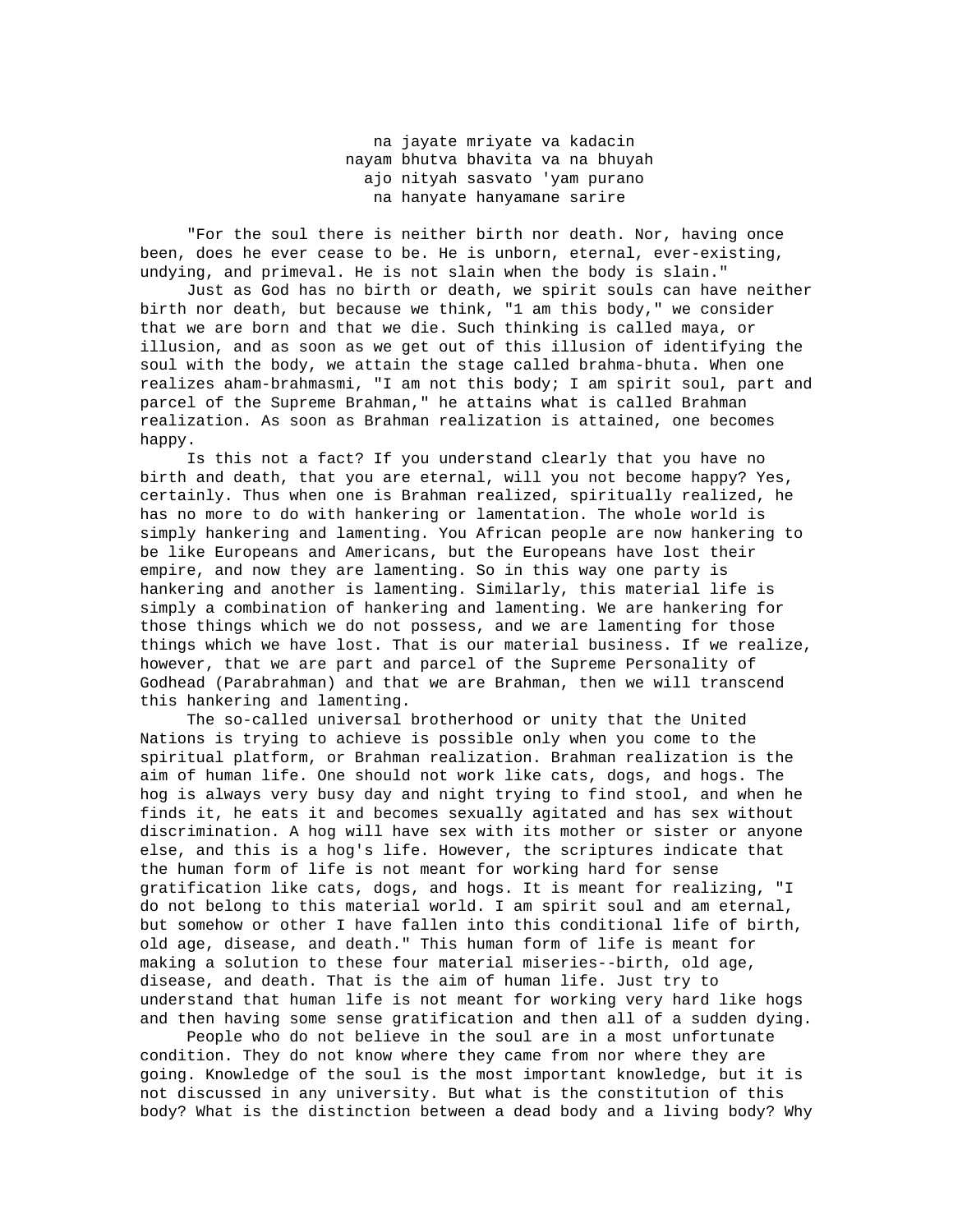is the body living? What is the condition of the body, and what is its value? No one is presently studying these questions, but by this Krsna consciousness movement we are trying to educate people so that they can understand that they are not these bodies but are spirit souls. The business of human life is different from the business of cats and dogs. That is our message.

 As far as the soul is concerned, the evolutionary process is going on, and we are struggling for existence, struggling to come to the point of eternal life. That eternal life is possible. If you try your best in this human form of life, in your next life you can get a spiritual body. Your spiritual body is already within you, and it will develop as soon as you become free from the contamination of this material existence. That is the aim of human life. People do not know what actual selfinterest is; it is to realize oneself, to realize, "I am part and parcel of God, and I have to return to the kingdom of God to join with God."

 Just as we have a social life here, God has a social life in the spiritual kingdom. You can join Him there. It is not that after this body is finished you become void. No. That is a wrong conception. In the Bhagavad-gita (2.12), Krsna told Arjuna on the Battlefield of Kuruksetra:

> na tu evahamjatu nasam na tvam nemejanadhipah na caiva na bhavisyamah sarve vayam atah param

 "Never was there a time when I did not exist, nor you, nor all these kings; nor in the future shall any of us cease to be."

 The process for attaining eternal life is very easy, and yet at the same time very difficult. It is difficult because people in the beginning do not believe in the existence of transmigration of the soul. However, if we simply take knowledge from the authorities, the process becomes very simple. Our process of Krsna consciousness is to take knowledge from Krsna, the most perfect being, and not from an ordinary being conditioned by the laws of material nature. Knowledge taken from a conditioned being is sure to be defective.

 What are the defects of the conditioned soul? He is sure to commit mistakes, sure to be illusioned, sure to cheat others, and sure to have imperfect senses. We cannot attain knowledge perfectly, because we want to cheat others and our senses are imperfect. Although our senses are imperfect, we are very proud of our eyes, and we want to see everything. Therefore someone says, "Can you show me God?" Actually the answer is yes. Why can't you see God at every moment? Krsna says, raso 'ham apsu kaunteya: "I am the taste of water." Everyone drinks water, and the taste is there--so if we think of this taste as God, we begin the process of God realization. Krsna also says, prabhasmi sasi-suryayoh: "I am the sunshine, and I am the moonshine." We all see the sunshine and moonshine every day, and if we think of how it is that the sun and moon are emanating light, we will ultimately reach God. There are so many similar instances. If you want to be God conscious and realize God yourself, it is not very difficult. You have simply to follow the prescribed methods. As stated in the Bhagavad-gita (18.55), tato mamtattvato jnatva. We must simply try to understand God in truth and try to understand His appearance, disappearance, and functions. When we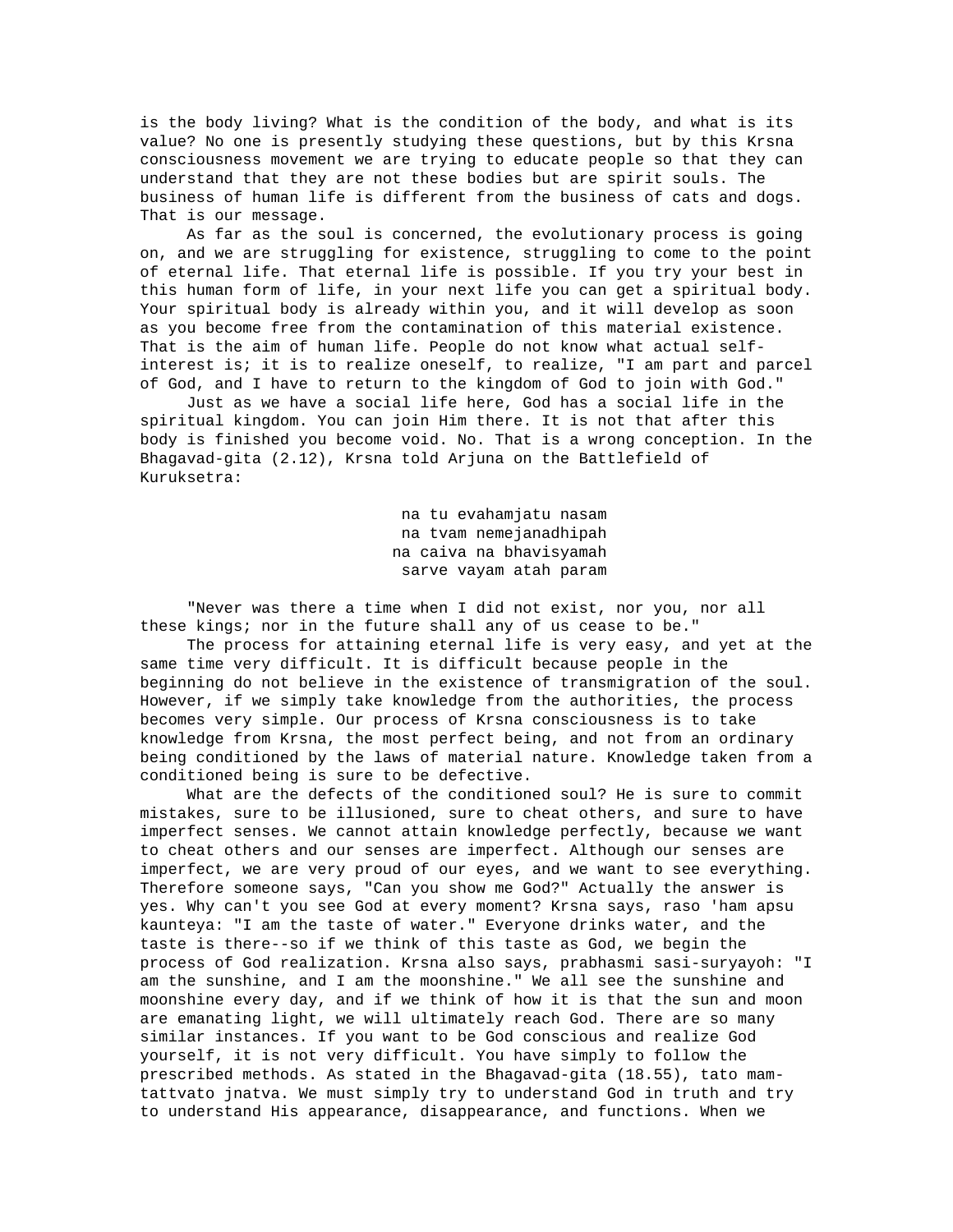understand Him in truth, we immediately enter the kingdom of God. After quitting this body, the person who understands God, or Krsna, does not come back again to accept another material body. Krsna says, mam eti: "He comes to Me." That is our aim.

 Therefore we should not waste our time living like cats and dogs. We should live comfortably, but at the same time we should be Krsna conscious, or God conscious. That will help us become happy. Without understanding God and without becoming God conscious, there is no possibility of peace and happiness. The way of peace and happiness is outlined in the Bhagavad-gita.

 If you really want to understand God, He is very easy to understand. God is the proprietor of everything. Isavasyam idam sarvam. Unfortunately we are thinking, "I am the proprietor." In your country, for instance, the British have sometimes claimed to be proprietors, and now you are claiming to be the proprietors--so who knows what will happen in the future? Actually no one knows who the real proprietor is. The land is there, and it is the property of God, but we are simply thinking, "I am the proprietor. I own this, and I own that." Actually, America existed before the Europeans came, but now the Americans are thinking, "We are the proprietors." Similarly, before them the Red Indians were thinking, "We are the proprietors." The fact is that no man is an actual proprietor; the proprietor is God.

> isavasyam idam sarvam yat kim ca jagatyam jagat tena tyaktena bhunjitha ma grdhah kasya svid dhanam

 "Everything animate or inanimate that is within the universe is controlled and owned by the Lord. One should therefore accept only those things necessary for himself, which are set aside as his quota, and one should not accept other things, knowing well to whom they belong." (Isopanisad 1)

 This realization is wanting. Krsna claims proprietorship over all forms--including American forms, African forms, cat forms, dog forms, tree forms, etc.--for in actuality He is the proprietor and the supreme father. If we simply realize this, we attain God realization. Actually, if we realize God as prescribed in the authorized books and Vedic literatures, we will find that there will no longer be quarrels between this party and that party. Everything will be peaceful.

 Everyone has the right to use God's property, just as a son has the right to live at the cost of his father. It is stated in the scriptures that even a small animal in the home must be given some food. That is spiritual communism. No one should remain hungry, not even a serpent. We are always afraid of serpents, but if we find a serpent to be living in our house, it is our duty to see that the serpent is also fed. This is the conception of God consciousness, or Krsna consciousness: samah sarvesu bhutesu. One who is transcendentally situated is equally disposed to every living entity. Thus the Bhagavad-gita points out that when one sees everyone equally, as part and parcel of the Supreme Lord, one actually begins his devotional life. This Krsna consciousness movement is trying in an authoritative way to make everyone understand what he is and what the aim of life is. This process of purification of the heart is very easily accomplished. One simply has to chant this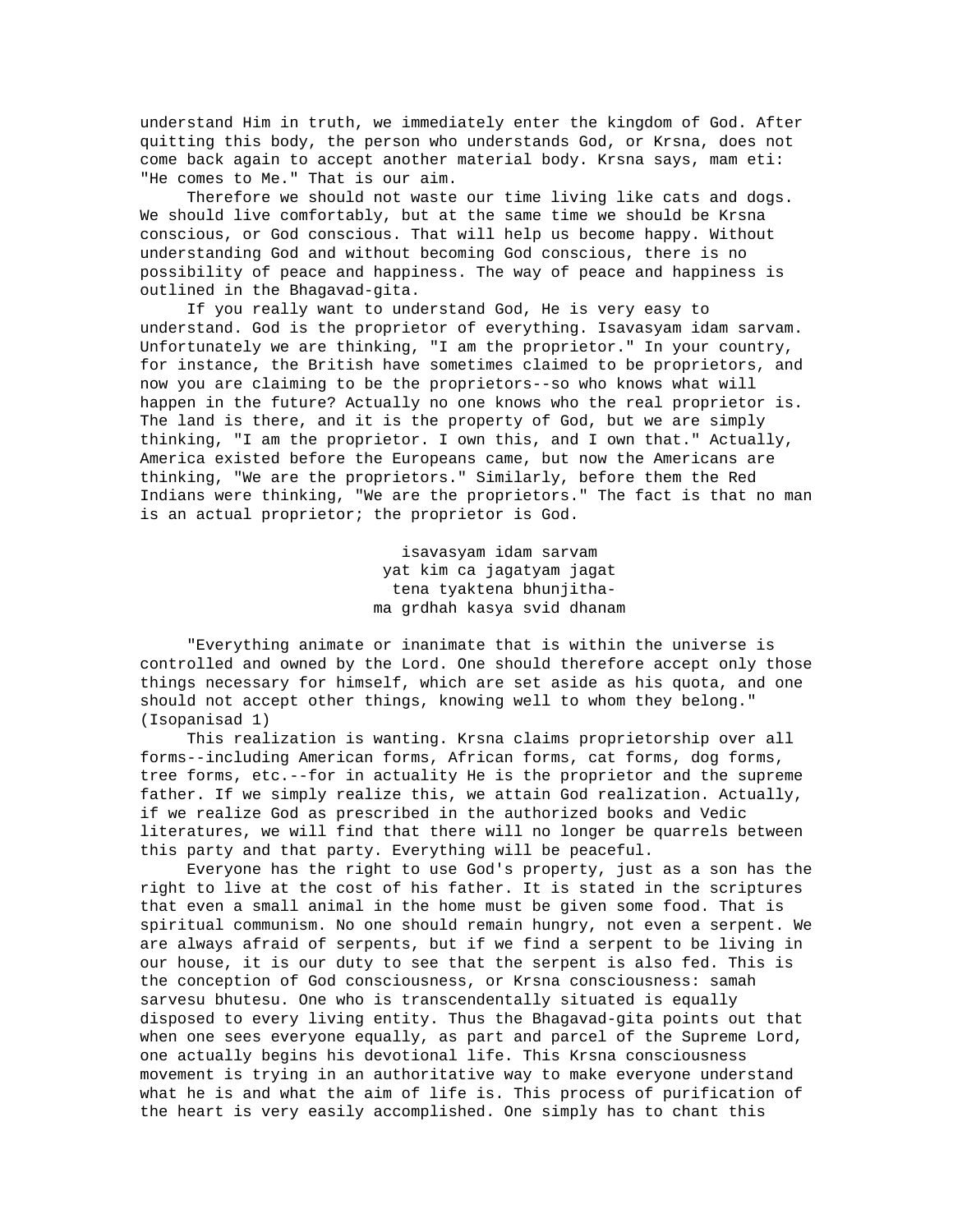maha-mantra--Hare Krsna, Hare Krsna, Krsna Krsna, Hare Hare/ Hare Rama, Hare Rama, Rama Rama, Hare Hare. It can actually be seen that in this movement there are boys and girls from different countries and different religions, but no one is concerned with any particular section, country, or religious body. We are simply concerned about knowing ourselves and our relationship with God.

 God is the supreme proprietor, and we are all His sons, or servitors. Therefore let us engage ourselves in the service of the Lord, as recommended in the Bhagavad-gita. As soon as we understand that God is the proprietor of everything, then all the troubles of the world will immediately be solved. This may take some time. It is not expected that everyone will understand this high philosophy, but if the intelligent people in every country try to understand it, that will be sufficient. In the Bhagavad-gita (3.21) it is stated:

> yad yad acarati sresthas tat tad evetaro janah sa yat pramanam kurute lokas tad anuvartate

 "Whatever action a great man performs, common men follow in his footsteps. And whatever standards he sets by exemplary acts, all the world pursues."

 We therefore invite the most intelligent men in the world to understand this Krsna conscious philosophy and try to distribute it all over the world. We have now come to these African countries, and I invite all intelligent Africans to come and understand this philosophy and distribute it. You are trying to develop yourselves, so please develop spiritually, for spiritual development is sound development. Don't imitate the Americans and Europeans, who are living like cats and dogs. Such civilizations built on the consciousness of sense gratification cannot stand. The atomic bomb is already there, and as soon as the next war breaks out, all their skyscrapers and everything else will be finished. Try to understand this from the real viewpoint of human life, the spiritual viewpoint. This is what this Krsna consciousness movement is about. We therefore request you to try to understand this philosophy. Thank you very much. Saintly Compassion

Every religion has its own saints, but all saints share one transcendent spiritual quality: compassion. Srila Prabhupada explains....

 Today I shall speak to you about the glorification of the holy name of God. This was discussed between Maharaja Pariksit and Sukadeva Gosvami in connection with a brahmana who was very fallen and addicted to all kinds of sinful activities but was saved simply by chanting the holy name. This is found in the Sixth Canto of the Srimad-Bhagavatam.

 The universal planetary systems are very nicely explained in the fifth Canto of the Srimad-Bhagavatam. Within the universe there are some planets which are hellish. Actually, not only the Bhagavatam but all religious scriptures contain descriptions of hell and heaven. In the Srimad-Bhagavatam you can find out where those hellish planets are and how distant they are from this planet, just as you can obtain information from modern astronomy. Astronomers have calculated how far the moon is from here and what the distance is between this planet and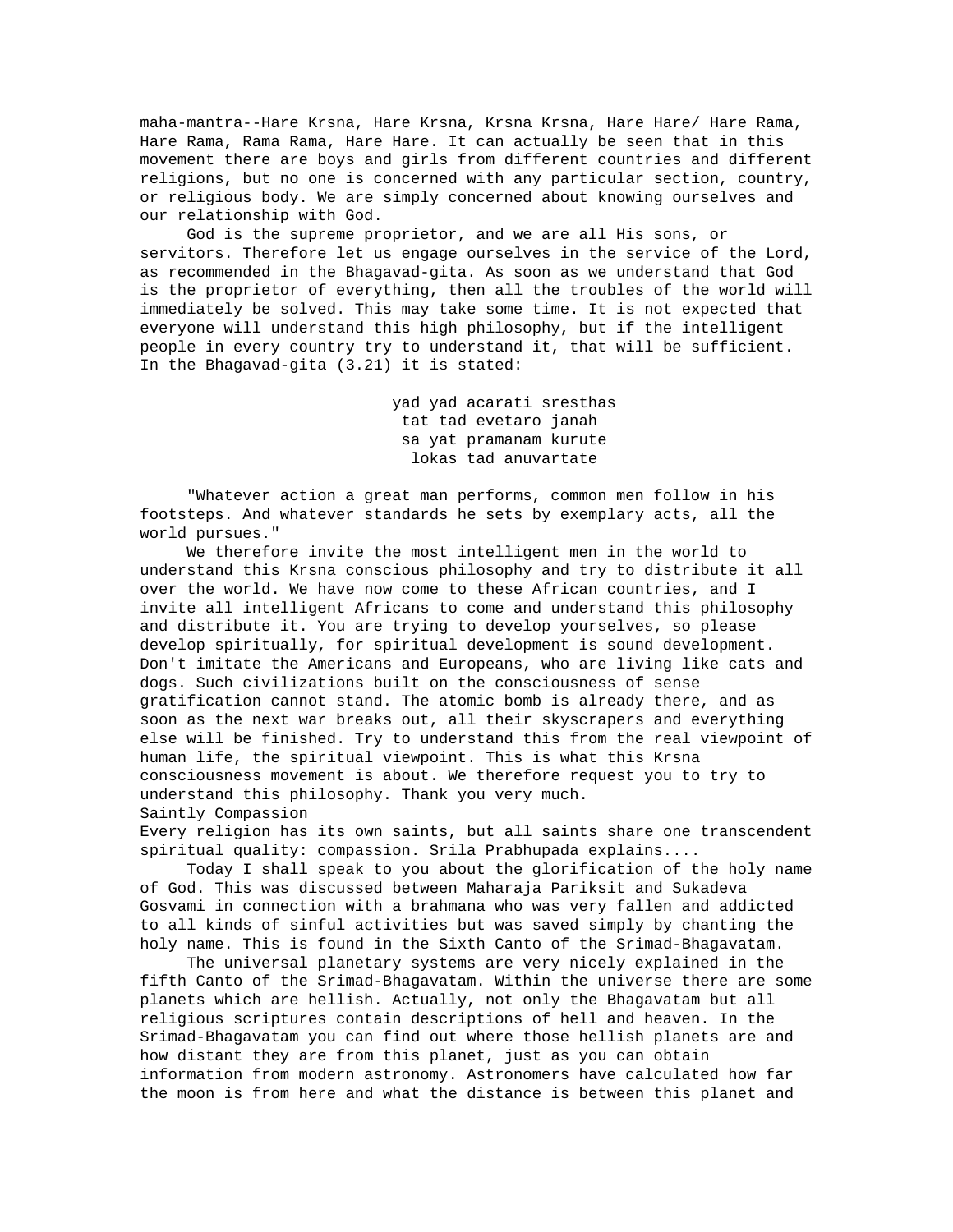the sun; similarly, the Bhagavatam contains descriptions of the hellish planets.

 We have experience of different atmospheric conditions even on this planet. In the Western countries near the North Pole, the climate is different than in India, which is near the equator. Just as there are differences in atmosphere and living conditions on this planet, similarly there are many planets which have different atmospheres and conditions of life.

 After hearing a description of the hellish planets from Sukadeva Gosvami, Pariksit Maharaja said,

> adhuneha maha-bhaga yathaiva narakan narah nanogra-yatanan neyat tan me vyakhyatum arhasi

 "Sir, I have heard from you about the hellish planets. Men who are very sinful are sent to those planets." (Srimad-Bhagavatam 6.1.6) Pariksit Maharaja is a Vaisnava [devotee], and a Vaisnava always feels compassion for others' distress. He is very afflicted by the miseries of others. When Lord Jesus Christ presented himself, for instance, he was greatly afflicted by the miserable conditions of the people. Regardless of which country or sect they belong to, all Vaisnavas, or devotees--any people who are God conscious, or Krsna conscious--are thus compassionate. Therefore to blaspheme a Vaisnava, a preacher of God's glories, is a great offense.

 Krsna, God, is never tolerant of offenses committed at the lotus feet of a Vaisnava. Krpambudhi: a Vaisnava is an ocean of mercy. Vanchakalpa-taru: everyone has desires, but a Vaisnava can fulfill all desires. Kalpa-taru means "desire tree." There is a tree in the spiritual world which is called a desire tree. In this material world, you get a particular type of fruit from a particular type of tree, but in Krsnaloka as well as in all the Vaikuntha planets, all the trees are spiritual and will fulfill all your desires. That is described in the Brahma-samhita: cintamani-prakara-sadmasu kalpa-vrksa.

 A Vaisnava is addressed as maha-bhaga, which means "fortunate." One who becomes a Vaisnava and is God conscious is understood to be greatly fortunate.

 Caitanya Mahaprabhu has explained that the living entities are rotating in different species of life, in different planetary systems all over the universe. A living entity can go anywhere--to hell or heaven--as he likes and as he prepares himself. There are many heavenly planets, many hellish species of life. The living entity is rotating, wandering through these species and creating bodies according to his mentality in the present life. As you sow, so shall you reap.

 Caitanya Mahaprabhu says that out of all these numberless living entities who are traveling in the material world, one is fortunate, not everyone. If everyone were fortunate, they would all have taken to Krsna consciousness. It is being distributed freely everywhere. But why are people not taking it? Because they are unfortunate. Therefore Caitanya Mahaprabhu says that only those who are fortunate take to this Krsna consciousness, and they get hopeful life, pleasant life, blissful life, a life of knowledge.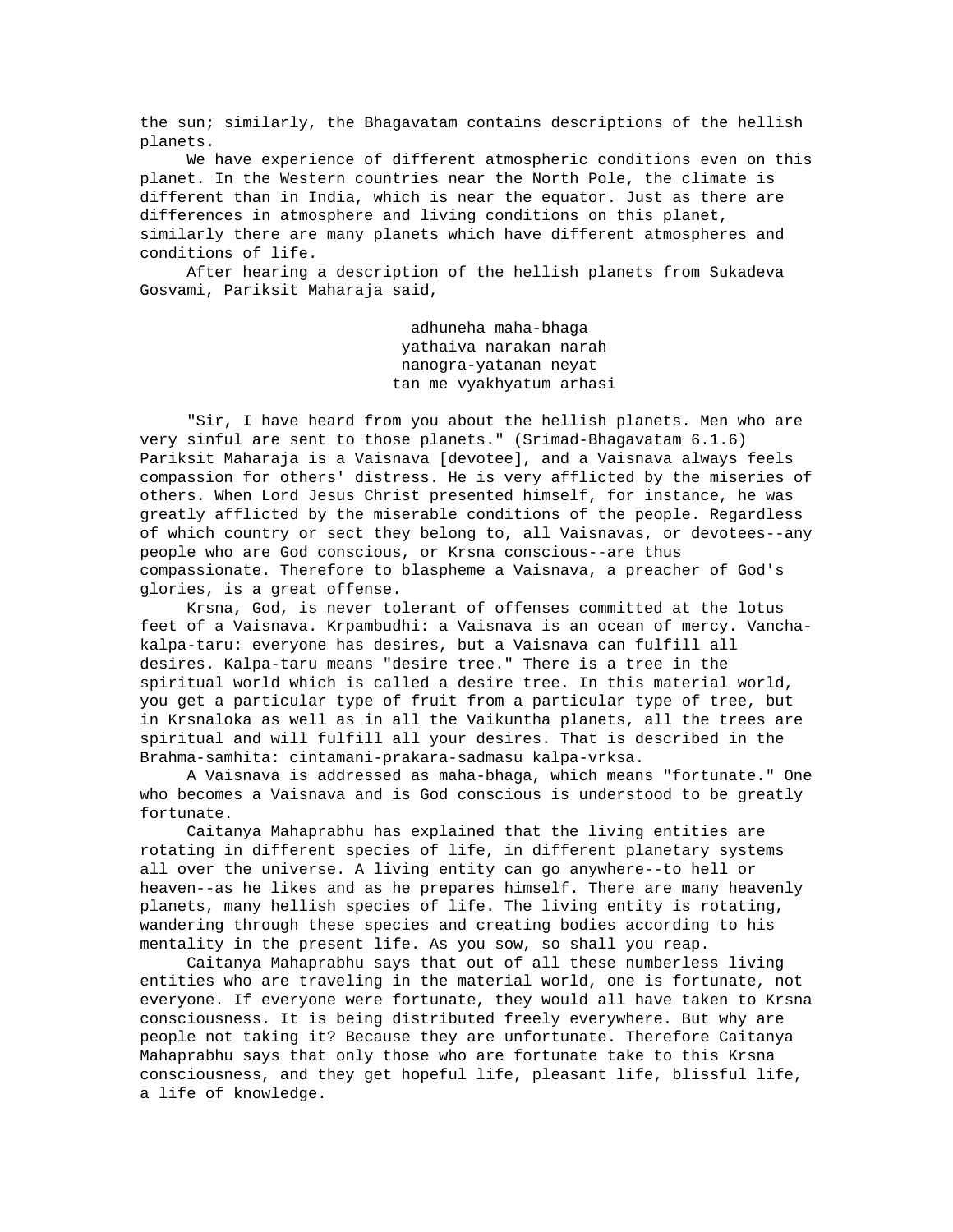It is the duty of a Vaisnava to go door to door to make the unfortunate people fortunate. A Vaisnava thinks, "How can these people be delivered from their hellish life?" That was Pariksit Maharaja's inquiry. "Sir," he said, "you have described that on account of one's sinful activities one is put into a hellish condition of life or in a hellish planetary system. Now, what are the countermethods by which such persons can be saved?" This is the question. When a Vaisnava comes, when God Himself comes, or when God's son or His very confidential devotees come, their only mission is to save the sinful men who are suffering. They have knowledge of how to do this.

When Prahlada Maharaja met Nrsimhadeva, he said:

 naivodvije para duratyaya vaitaranyas tvad-virya-gayana-mahamrta-magna-cittah soce tato vimukha-cetasa indriyartha maya-sukhaya bharam udvahato vimudhan

 "My dear Lord," Prahlada says, "I am not very anxious for my own deliverance." (SB. 7.9.43) Mayavadi philosophers are very careful that their personal salvation is not interrupted. They think, "If I go to preach in association with others, I may fall down, and my realization will be finished." Therefore they do not come. Only the Vaisnavas come, at the risk of falldown--but they do not fall down. They may even go to hell to deliver the conditioned souls. This is Prahlada Maharaja's mission. He says, naivodvije: "I am not very anxious about living in this material world."

 Prahlada Maharaja says further, "I have no anxiety for myself, because somehow or other I have been trained to be always Krsna conscious." Because he is Krsna conscious, he is confident that in his next life he is going to Krsna. It is stated in the Bhagavad-gita that if one executes the Krsna conscious regulative principles carefully, it is certain that he will reach the supreme destination in his next life.

 Prahlada Maharaja continues: "There is only one source of anxiety for me." Just see--although he had no anxiety for himself, he still had anxiety. He says, soce tato vimukha-cetasah: "I am anxious for those persons who are not Krsna conscious. That is my anxiety. for myself I have no anxiety, but I am thinking of those who are not Krsna conscious." Why aren't they Krsna conscious? Maya-sukhaya bharam udvahato vimudhan. These rascals have created a humbug civilization for temporary happiness.

 Maya-sukhaya. Actually this is a fact. We have a humbug civilization. So many cars are being manufactured every year, and for that purpose so many roads have to be excavated and prepared. This creates problem after problem. Therefore it is maya-sukhaya, illusory happiness, and yet we are trying to be happy in this way. We are trying to manufacture some way to be happy, but this only creates other problems.

 In your country you have the greatest number of cars, but that does not solve any problems. You have manufactured cars to help solve the problems of life, but I have experienced that this also creates more problems. When my disciple Dayananda wanted to take me to a doctor in Los Angeles, I had to take the trouble to travel thirty miles before I could even consult the doctor. Once you create cars, then you must travel thirty or forty miles to meet your friends.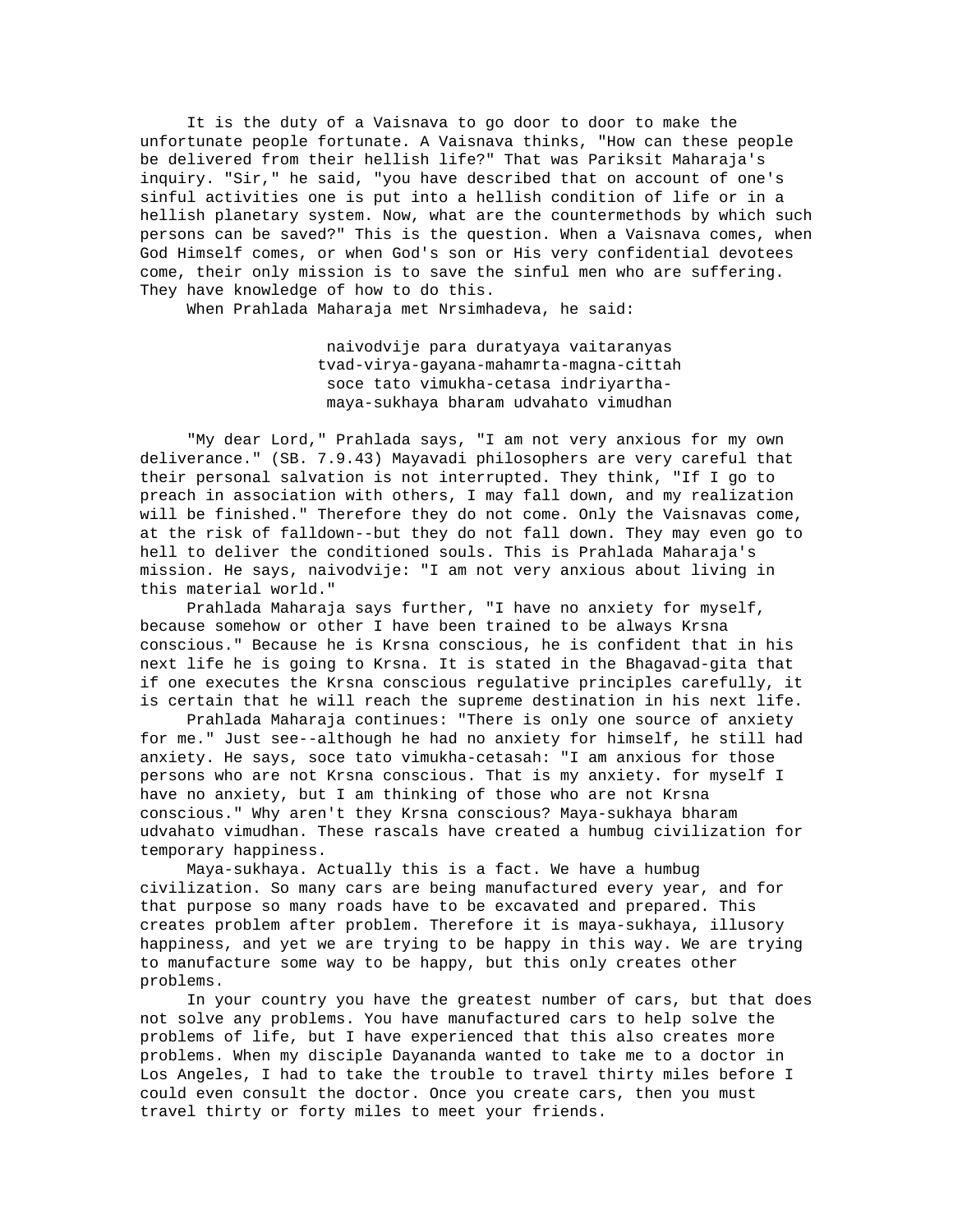You can fly from New York to Boston in one hour, but it takes even longer than that just to get to the airport. This situation is called maya-sukhaya. Maya means "false," "illusory." We are trying to create some very comfortable situation, but we have created another uncomfortable situation. This is the way of the material world; if we are not satisfied by the natural comforts offered by God and nature and we want to create artificial comforts, then we have to create some discomfort also. Most people do not know that. They think that they are creating a very comfortable situation, but actually they are traveling fifty miles to go to the office to earn a livelihood and fifty miles to come back. Because of such conditions, Prahlada Maharaja says that these vimudhans--these materialistic persons, these rascals--have created an unnecessary burden on themselves simply for temporary happiness. Vimudhan, maya-sukhaya bharam udvahato. Therefore, in Vedic civilization it is recommended that one free himself from material life, take sannyasa, the renounced order of life, and prosecute spiritual life with absolutely no anxiety.

 If one can execute Krsna consciousness in family life, that is very good. Bhaktivinoda Thakura was a family man, a magistrate. and still he executed devotional service so nicely. Dhruva Maharaja and Prahlada Maharaja were grhasthas, householders, but they trained themselves in such a way that even as householders they were faced with no interruption in their service. Therefore, Prahlada Maharaja says, "I have learned the art of always remaining in Krsna consciousness." What is that art? Tvad-virya-gayana-mahamrta-magna-cittah. Simply glorifying the victorious activities and pastimes of the Lord. Virya means "very heroic."

 Krsna's activities are heroic. You can read about them in Krsna, the Supreme Personality of Godhead. Krsna's name, His fame, His activities, His associates, and all other things related to Him are heroic. Prahlada Maharaja says in this connection, "I am certain that wherever I go, I can glorify Your heroic activities and be safe. There is no question of my falling down. But I am simply anxious for these persons who have created a type of civilization in which they are always busy working hard. I am thinking of them."

Prahlada says further:

 prayena deva munayah sva-vimukti-kama maunam caranti vijane na parartha-nisthah naitan vihaya krpanan vimumuksa eko nanyam tvad asya saranam bhramato 'nupasye

 "My dear Lord, there are many saintly persons and sages who are very interested in their own liberation." (SB. 7.9.44) Munayah means "saintly persons" or "philosophers." Prayena deva munayah sva-vimuktikamah: they are very interested in their own liberation. They try to live in solitary places like the Himalaya Mountains. They do not talk to anyone, and they are always afraid of mixing with ordinary people in the city and becoming disturbed or maybe even falling down. They think, "Better let me save myself."

 Prahlada Maharaja regrets that these great saintly persons do not come to the city, where people have manufactured a civilization of very hard work all day and night. Such saints are not very compassionate. He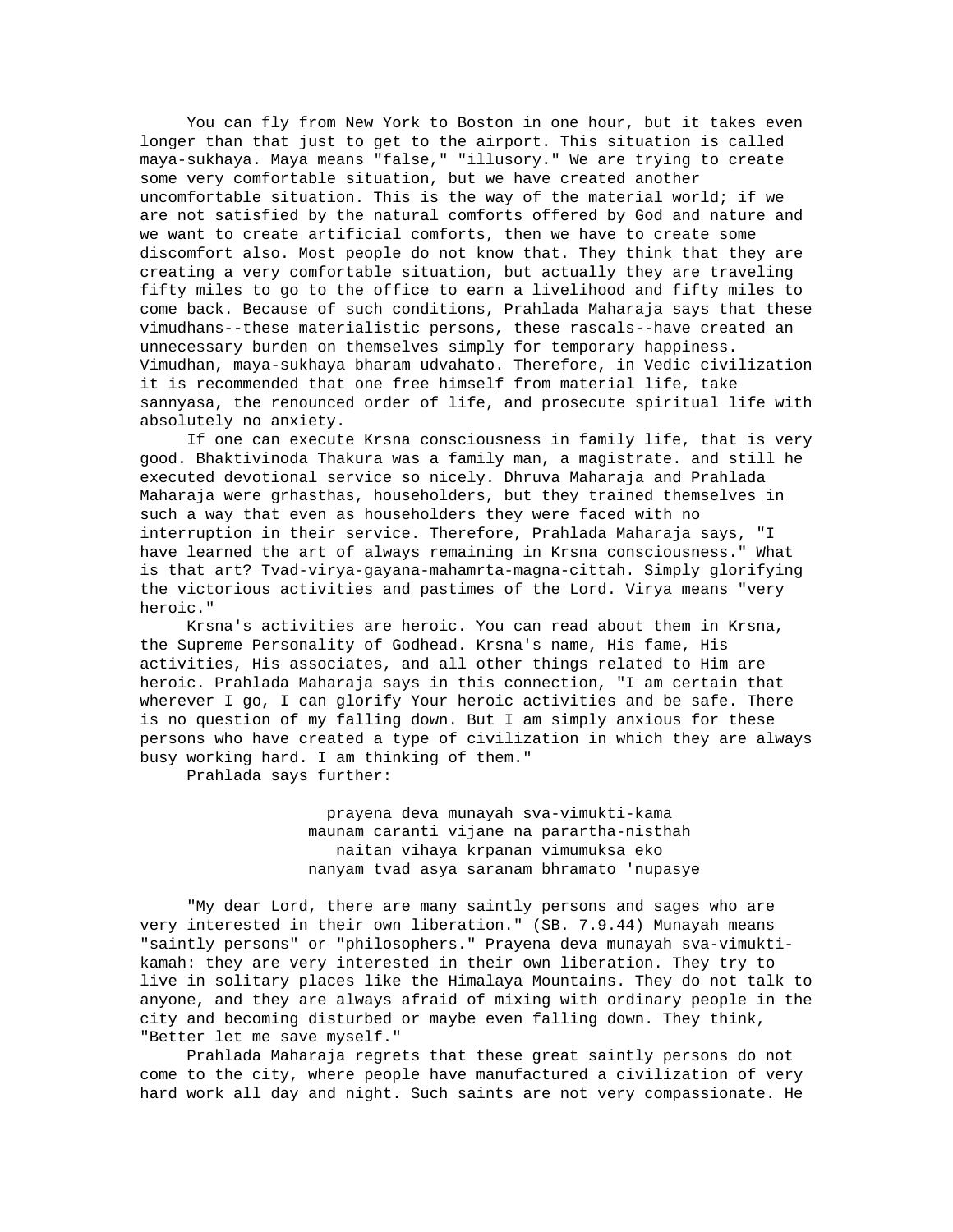says, "I am anxious for these fallen people who are unnecessarily working so hard simply for sense gratification."

 Even if there were some point in working that hard, such people do not know what it is. All they know is sex. Either they go to a naked dance or to a naked club or to this or that. Prahlada Maharaja says, naitan vihaya krpanan vimumuksa ekah: "My Lord, I do not need salvation alone. Unless I take all these fools with me, I shall not go." He refuses to go to the kingdom of God without taking all these fallen souls with him. This is a Vaisnava. Nanyam tvad asya saranam bhramato 'nupasye: "I simply want to teach them how to surrender unto You. That's all. That is my goal."

 The Vaisnava knows that as soon as one surrenders, one's path is clear. Naivodvije para duratyaya-vaitaranyas tvad-virya-gayana-mahamrtamagna-cittah: ` `Somehow or other, let them bow down before Krsna." This is a simple method. All you have to do is bow down before Krsna with faith and say, "My Lord Krsna, I was forgetful of You for so long, for so many lives. Now I have come to consciousness; please accept me." That's all. If one simply learns this technique and sincerely surrenders himself to the Lord, his path is immediately open. These are the philosophical thoughts of a Vaisnava. A Vaisnava is always thinking about how the fallen conditioned souls can be delivered. He is always involved in making plans in that way, just like the Gosvamis. What was the business of the six Gosvamis of Vrndavana, Lord Caitanya's direct disciples? That is stated by Srinivasa Acarya:

> nana-sastra-vicaranaika-nipunau sad-dharma-samsthapakau lokanam hita-karinau tribhuvane manyau saranyakarau radha-krsna-padara vinda-bhajananandena mattalikau vande rupa-sanatanau raghu-yugau sri-jiva-gopalakau

 "The six Gosvamis, namely, Sri Sanatana Gosvami, Sri Rupa Gosvami, Sri Raghunatha Bhatta Gosvami, Sri Raghunatha dasa Gosvami, Sri Jiva Gosvami, and Sri Gopala Bhatta Gosvami, are very expert in scrutinizingly studying the revealed scriptures with the aim of establishing eternal religious principles for the benefit of all human beings. They are always absorbed in the mood of the gopis and are engaged in the transcendental loving service of Radha and Krsna." (Sadgosvamy-astaka 2)

 With similar Vaisnava compassion, Pariksit Maharaja says to Sukadeva Gosvami: "You have described the different types of hellish conditions of life. Now, tell me how those who are suffering can be delivered. Kindly explain this to me.

> adhuneha maha-bhaga yathaiva narakan narah nanogra-yatanan neyat tan me vyakhyatum arhasi

 Nara means human beings, those who are fallen. Narakan narah/ nanogra-yatanan neyat tan me: "How can they be delivered from their fierce miseries and horrible pains?" That is a Vaisnava heart. Maharaja Pariksit says, "Somehow or other they have fallen down to this hellish life. But that does not mean that they should remain in that condition.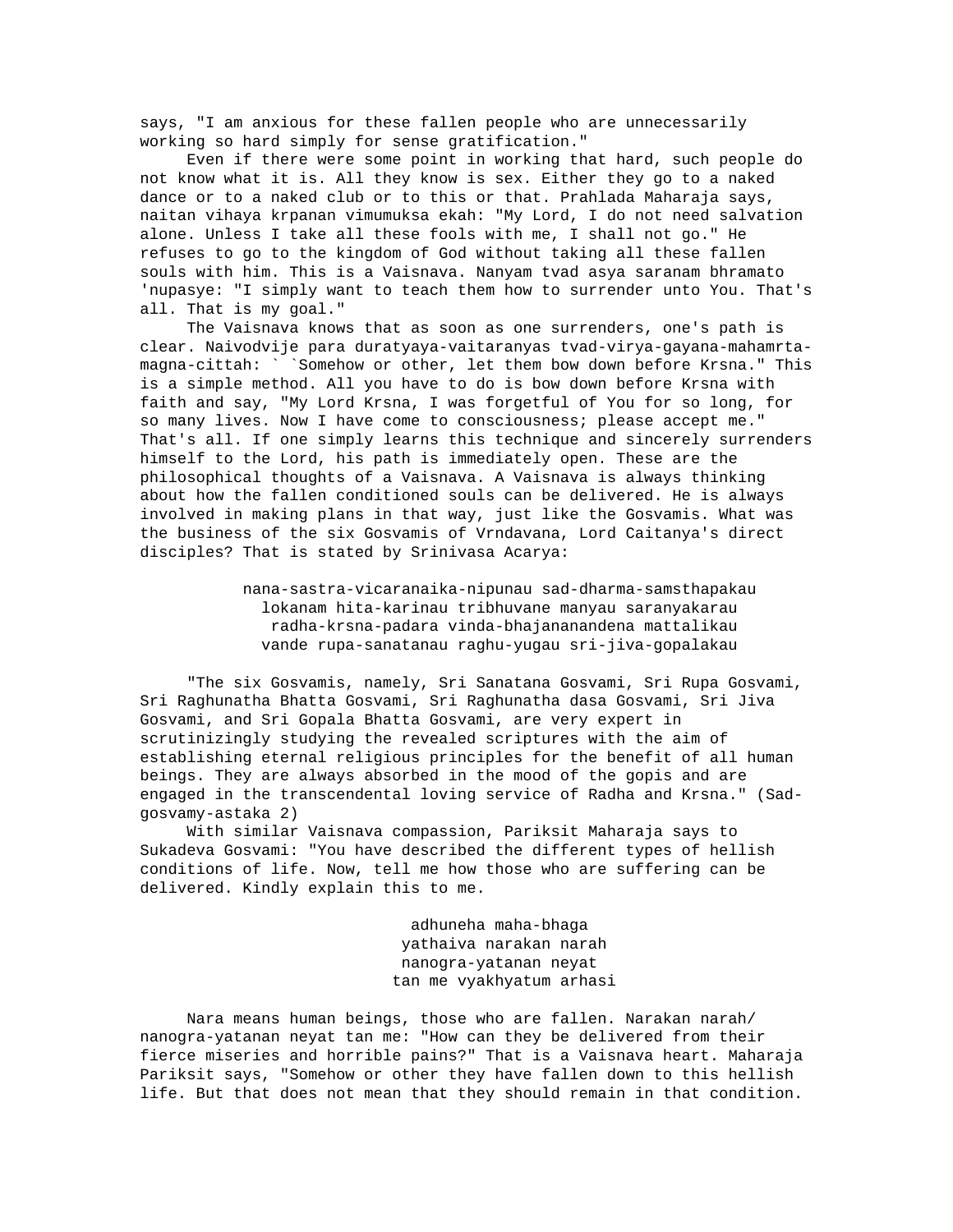There must be some means by which they can be delivered, so kindly explain that."

Sukadeva Gosvami replied:

 na ced ihaivapacitim yathamhasah krtasya kuryan mana-ukta-panibhih dhruvam sa vai pretya narakan upaiti ye kirtita me bhavatas tigma-yatanah

 "Yes, I've already described the different types of hellish conditions and very severe painful life, but one has to counteract it." (SB. 6.1.7)

 How can this be done? Sinful activities are committed in various ways. We can commit sinful activity or thus make a plan, thinking, "I shall kill that man." Either way, it is sinful. When the mind is thinking, feeling, and willing, then there is action.

 The other day I was reading in a book that if someone's dog barks at you when you are passing on the road, then that is an offense on the part of the dog-owner, according to law. No one should have to be scared by dogs barking, so one should take care of his dog. I read this. It is a law in your country. The dog is simply barking, but it is sinful. The dog is not responsible, because it is an animal, but because the owner of the animal has made the dog his best friend, he is responsible by law. If an outside dog enters your house, it may not be killed, but the owners of the dog may be prosecuted.

 Just as the barking of the dog is unlawful, so when you speak something offensive to others, that is also sinful. That is just like barking. Therefore sinful activities are committed in so many ways. Whether we think of sinful activities, or we speak something sinful, or we actually commit a sinful activity, they are all considered sinful activities. Dhruvam sa vai pretya narakan upaiti. One has to suffer punishment for such sinful activities.

 People do not believe in a next life, because they want to avoid this botheration. But we cannot avoid it. We must act according to the law, or we will be punished. Similarly, I cannot avoid God's law. That is not possible. I can cheat others, commit theft, and hide myself, thereby saving myself from the punishment of the state law, but I cannot save myself from the superior law, the law of nature. It is very difficult. There are so many witnesses. The daylight is witness, the moonlight is witness, and Krsna is the supreme witness. You cannot say, "I am committing this sin, but no one can see me."

 Krsna is the supreme witness sitting within your heart. He notes down what you are thinking and what you are doing. He also gives facility. If you want to do something to satisfy your senses, Krsna gives the facility for that action. That is stated in the Bhagavad-gita. Sarvasya caham hrdi sannivistah: "I am sitting in everyone's heart." Mattah smrtir jnanam apohanam ca: "From Me come remembrance, knowledge, and forgetfulness."

 In this way Krsna gives us a chance. If you want Krsna, then He will give you a chance to have Him, and if you don't want Krsna, then He will give you a chance to forget Him. If you want to enjoy life forgetting Krsna, forgetting God, then Krsna will give you all facility so that you can forget, and if you want to enjoy life with Krsna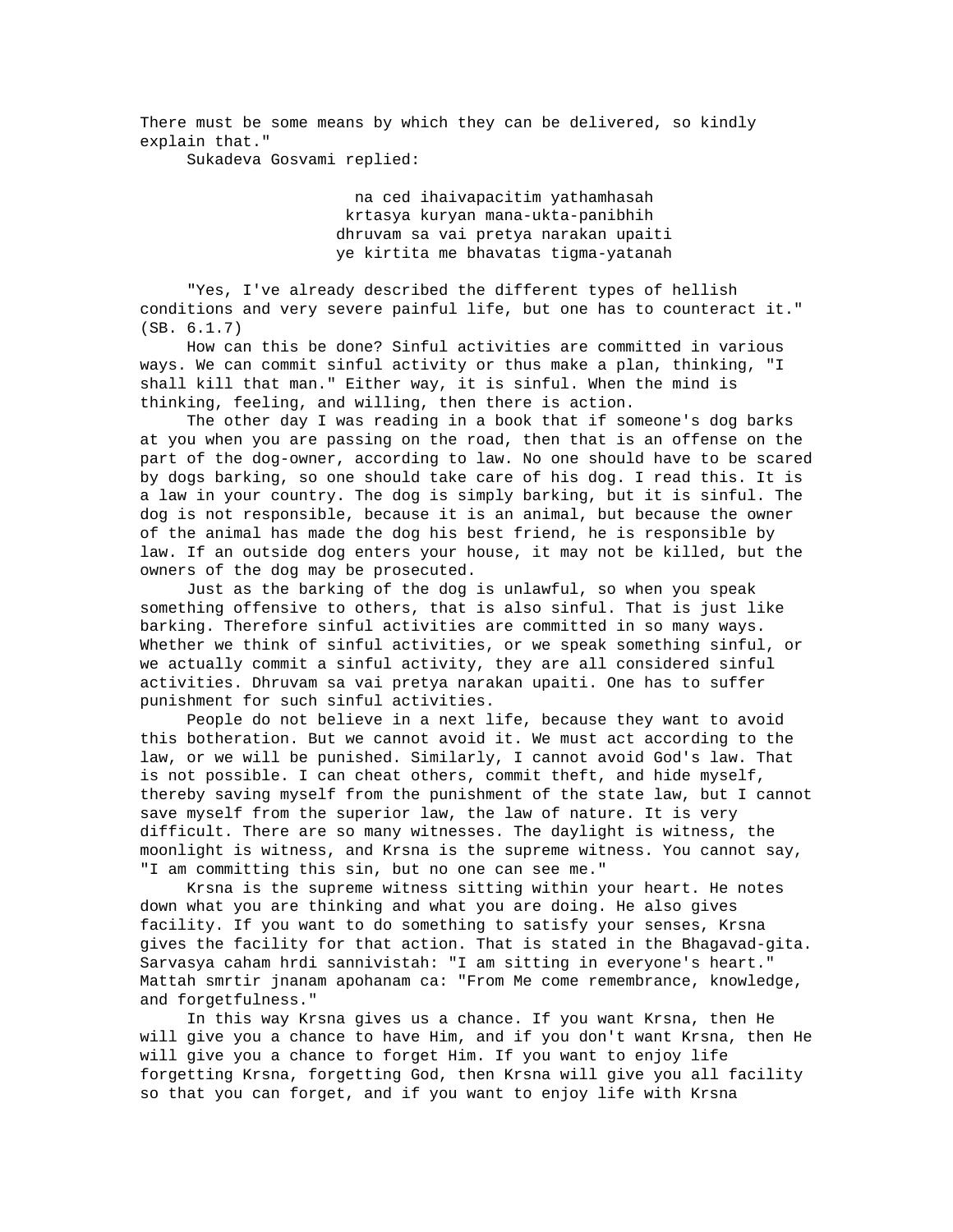consciousness, then Krsna will give you the chance to make progress in Krsna consciousness. That is up to you.

 If you think that you can be happy without Krsna consciousness, Krsna does not object to that. Yathecchasi tatha kuru. After advising Arjuna, He simply said, "Now I have explained everything to you. Whatever you desire you can do." Arjuna replied immediately, karisye vacanam tava: "Now I shall execute Your order." That is Krsna consciousness.

 God does not interfere with your little independence. If you want to act according to the order of God, then God will help you. Even if you fall down sometimes, if you become sincere--"From this time on I shall remain Krsna conscious and execute His orders"--then Krsna will help you. In all respects, even if you fall down, He will excuse you and give you more intelligence. This intelligence will say, "Don't do this. Now go on with your duty." But if you want to forget Krsna, if you want to become happy without Krsna, He will give you so many chances that you will forget Krsna life after life.

 Pariksit Maharaja says here, "It is not that if I say there is no God then there will be no God or I will not be responsible for what I do." That is the atheistic theory. Atheists do not want God, because they are always sinful--if they thought that there were God, then they would be forced to shudder at the thought of punishment. Therefore they deny the existence of God. That is their process. They think that if they do not accept God then there is no punishment and they can do whatever they like.

 When rabbits are being attacked by bigger animals, they close their eyes and think, "I am not going to be killed." But they are killed anyway. Similarly, we may deny the existence of God and the law of God, but still God and His law are there. In the high court you may say, "I don't care for the law of the government," but you will be forced to accept the government law. If you deny the state law, then you will be put into prison and be caused to suffer. Similarly, you may foolishly decry the existence of God--"There is no God" or "I am God"--but nevertheless you are responsible for all your actions, both good and bad.

 There are two kinds of activities--good and bad. If you act nicely and perform pious activities, then you get good fortune, and if you act sinfully, then you have to suffer. Therefore Sukadeva Gosvami says:

> tasmat puraivasv iha papa-niskrtau yateta mrtyor a vipadyatatmana dosasya drstva guru-lagha vam yatha bhisak cikitseta rujam nidana-vit (SB. 6.1.8)

 There are different kinds of atonement. If you commit some sin and counteract it by something else, that is atonement. There are examples of this in the Christian Bible. Sukadeva Gosvami says, "You should know that you are responsible, and according to the gravity of sinful life, you should accept some type of atonement as described in the sastras, the scriptures."

 Actually, just as when one is diseased he must go to a doctor and pay doctor bills as a form of atonement, according to the Vedic way of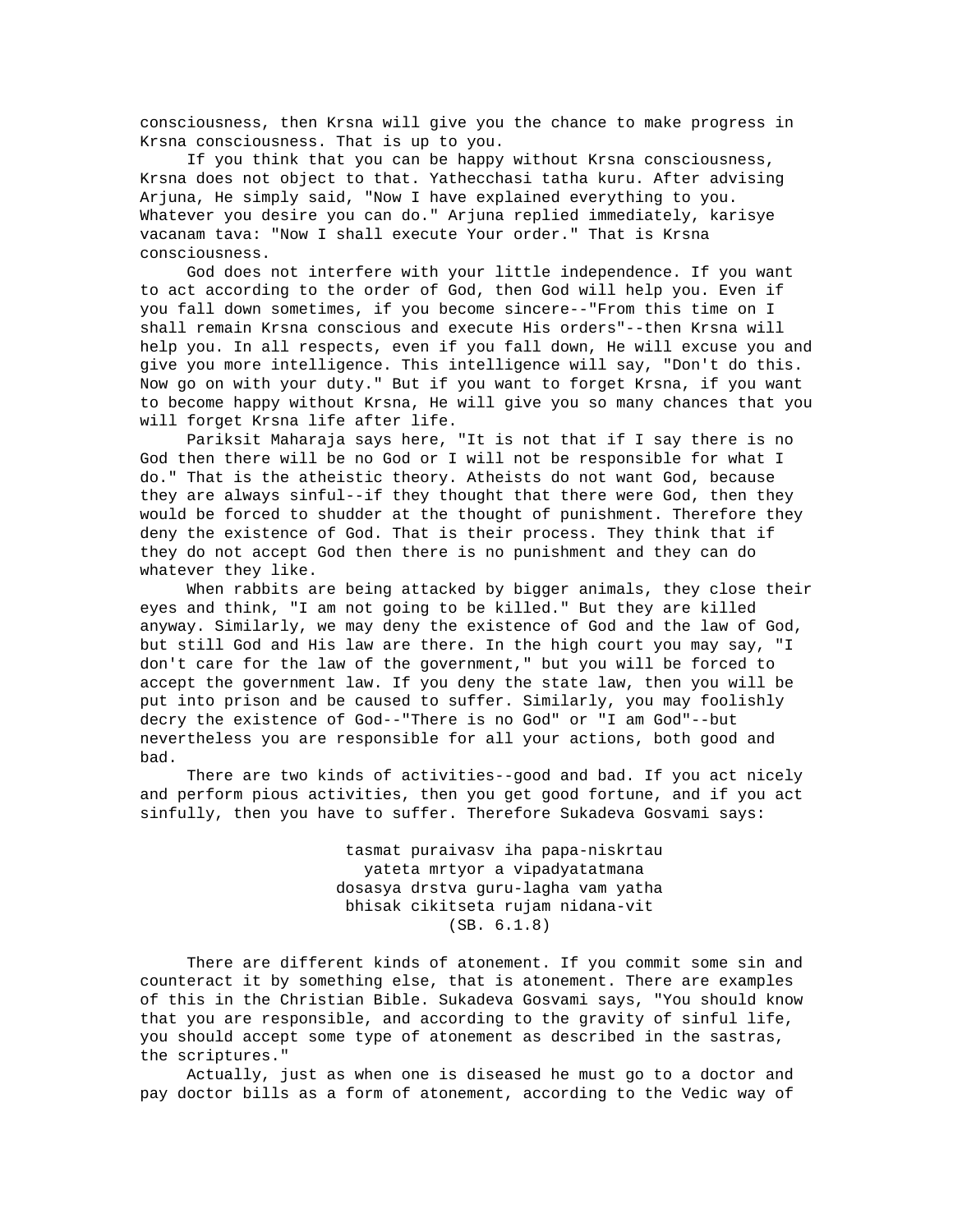life there is a class of brahmanas to whom one should go for the prescribed atonement according to the sins one commits.

 Sukadeva Gosvami says that one has to execute the prescribed atonement according to the gravity of one's sinful life. He continues the example: dosasya drstva guru-lagha vam yatha bhisak cikitseta rujam nidana-vit. When you consult a physician, he prescribes an inexpensive medicine or a costly medicine, according to the gravity of the disease. If you simply have a headache, he may prescribe an aspirin, but if you have something very severe, he immediately prescribes a surgical operation that will cost a thousand dollars. Similarly, sinful life is a diseased condition, so one must follow the prescribed cure to become healthy.

 Acceptance of the chain of birth and death is a diseased condition of the soul. The soul has no birth and death and no disease, because it is spirit. Krsna says in the Bhagavad-gita (2.20): najayate, the soul has no birth, and mriyate, it has no death. Nityah sasvato 'yam purano/ na hanyate hanyamane sarire. The soul is eternal and everlasting. It is not lost with the dissolution of this body. Na hanyate hanyamane sarire. Na hanyate means that it is not killed or destroyed, even after the destruction of this body.

 The missing point of modern civilization is that there is no educational system to instruct people on what happens after death. Thus we have the most defective education, because without this knowledge of what happens after death, one dies like an animal. The animal does not know that he is going to have another body; he has no such knowledge.

 Human life is not meant for becoming an animal. One should not simply be interested in eating, sleeping, sex life, and defense. You may have a very nice arrangement for eating, or many nice buildings for sleeping, or a very good arrangement for sex life, or a very good defense force to protect you, but that does not mean that you are a human being. That type of civilization is animal life. Animals are also interested in eating, sleeping, and sex life, and according to their own methods they defend also. Where, then, is the distinction between human life and animal life if you simply engage in these four principles of bodily nature?

 The distinction is made when a human being is inquisitive--"Why have I been put into this miserable condition? ls there any remedy for it? ls there any perpetual, eternal life? I do not want to die. I want to live very happily and peacefully. Is there a chance of this? What is that method? What is that science?" When these inquiries are there and steps are taken to answer these questions, that is human civilization; otherwise it is doggish civilization, animal civilization.

 Animals are satisfied if they can eat, sleep, have some sex life, and have some defense. Actually there is no defense, because no one can protect himself from the hands of cruel death. Hiranyakasipu, for instance, wanted to live forever, and so he underwent severe austerities. So-called scientists are now saying that we shall stop death by scientific methods. This is also another crazy utterance. That is not possible. You may make great advancement in scientific knowledge, but there is no scientific solution to these four problems--birth, death, old age, and disease.

 One who is intelligent will be eager to solve these four prime problems. No one wants to die. But there is no remedy. I have to die. Everyone is very anxious to stop the increase of population by employing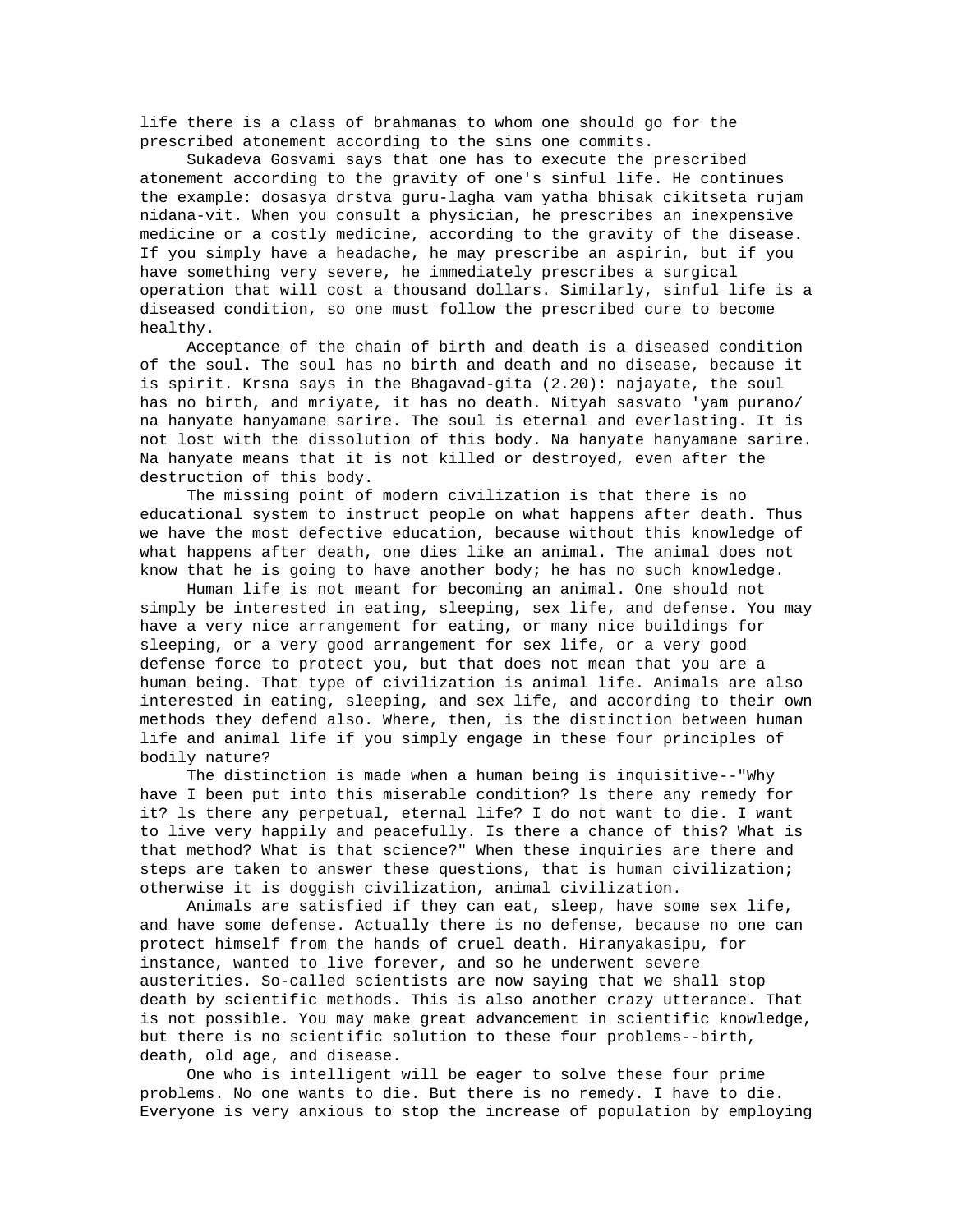so many contraceptive methods, but still, birth is going on. So there is no stoppage or birth. You may invent up-to-date medicines by your scientific methods, but you cannot stop disease. It is not possible just to take a tablet to put an end to disease.

 In the Bhagavad-gita it is said, janma-mrtyu jara-vyadhi-duhkhadosanudarsanam: one might think that he has solved all the problems of his life, but where is the solution to these four problems of birth, death, old age, and disease? That solution is Krsna consciousness.

Krsna also says in the same book,

 janma karma ca me divyam evam yo vetti tattvatah tyaktva deham punar janma naiti mam eti so 'rjuna (Bg. 4.9)

 Every one of us is giving up our body at every moment. The last phase of giving up this body is called death. But Krsna says, "If anyone understands My appearance and disappearance and My activities--not superficially, but in truth--after giving up this body he never again accepts a material body."

 What happens to such a person? Mam eti--he returns to Krsna. If you are to go to Krsna, then you have to prepare your spiritual body. That is Krsna consciousness. If you keep yourself in Krsna consciousness, then gradually you prepare your next body, a spiritual body, which will carry you immediately to Krsnaloka, the abode of Krsna, and you will become happy. You will live there perpetually and blissfully. Protecting Oneself from Illusion

In 1973 Srila Prabhupada received an unusual letter from a woman in California who had encountered two of his young disciples. She complained that they had "a very negative outlook toward the people they meet." Moved by her genuine concern, Srila Prabhupada took time out from his busy schedule to write her this thoughtful letter. Your Grace:

Please accept this letter with Love... K-Mart; San Fernando. We have talked with two of your boys at different times. Both had a very negative outlook toward the people they meet.

Do not believe this is in any way as it should be.

 These boys happen to represent God. This comes from within. Their outlook must have mercy. We realize this; therefore handpick these little peaces [sic] of heaven to place in the middle of these people. Or else it will defeat your purpose.

 Love Is. Let it be as it is; with Love or not at all. My prayers be with you... and I beg yours with me. Yours in God, Blessed Be, Lynne Ludwig

My dear Lynne Ludwig,

 Please accept my blessings. I beg to acknowledge receipt of your letter from California, and I have noted the contents carefully, although due to extensively traveling and preaching in a tour in India I have not had the opportunity to reply to you at length until now. Your complaint is that you have met two of my young disciples in California and they appeared to you to have "a very negative outlook toward the people they meet." Of course, I do not know the case and what the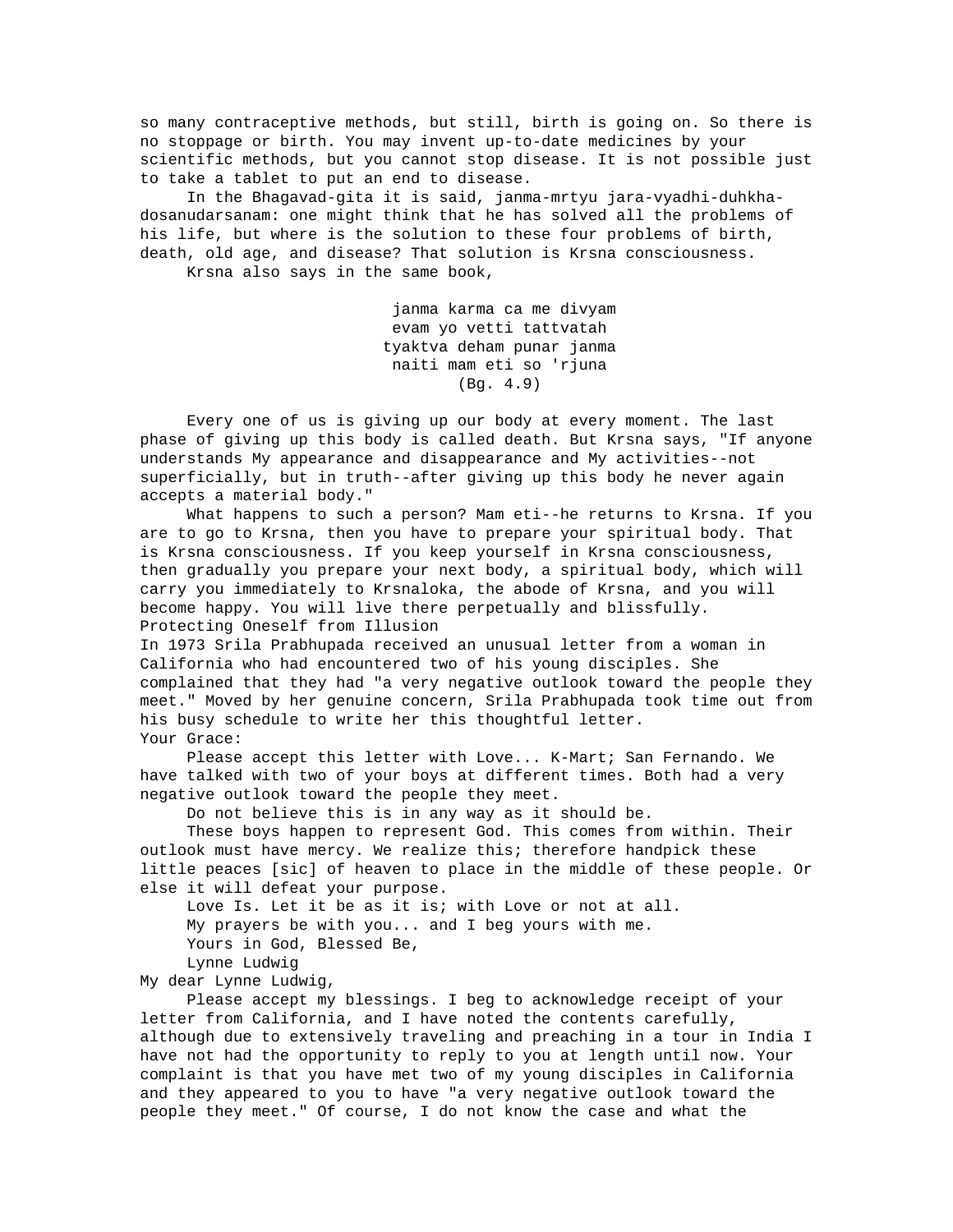circumstances are, but kindly forgive my beloved disciples for any unkindness or indiscretion on their part. After all, to give up one's life completely for serving the Lord is not an easy thing, and maya, or the illusory, material energy, tries especially hard to again entrap those who have left her service to become devotees. Therefore, in order to withstand the attack of maya and remain strong under all conditions of temptation, young or inexperienced devotees in the neophyte stage of devotional service will sometimes adopt an attitude against those things or persons which may possibly be harmful or threatening to their tender devotional creepers. They may even overindulge in such feelings just to protect themselves, and thus they will appear to some nondevotees, who are perhaps themselves still very much enamored by the material energy of maya, to be negative or pessimistic.

 But the actual fact is that this material world is a miserable, negative place, full of danger at every step; it is duhkhalayam asasvatam, a temporary abode of death, birth, disease, and old age, a home of suffering and pain only. To come to the platform of understanding these things as they are is not very common, and therefore persons who attain to it are described as "great souls."

> mam upetya punarjanma duhkhalayam asasvatam napnu vanti mahatmanah samsiddhim paramam gatah

 This means that those who have understood that the material worlds are places of misery and temporality (duhkhalayam asasvatam) never return here again, and because they are mahatmanah, the great souls, Krsna keeps them with Him because they have qualified themselves to escape this nasty place by becoming His pure devotees. This verse is spoken by Krsna, or God Himself, in the Bhagavad-gita (8.15). Who can be a more final authority? The point is that to make advancement in spiritual life, one must view everything material with a pessimistic eye unless it is utilized to serve and please Krsna. We are not very much hopeful for any lasting pleasure or satisfaction for our deepest cravings within this realm of gross matter.

 You refer to the word "love" several times in your letter, but the actual fact is that there is no love in this material world. That is false propaganda. What they call love here is lust only, or desire for personal sense gratification:

> kama esa krodha esa rajo-guna-samudbha vah mahasano maha-papma viddhy enam iha vairinam

 Krsna tells Arjuna, His disciple, that "It is lust only... which is the all-devouring, sinful enemy of this world." (Bg. 3.37) In the Vedic language there is no word for materialistic "love," as we call it in the present day. The word kama describes lust or material desire, not love, but the word that we find in the Vedas for actual love is prema, meaning one's love of God only. Outside of loving God there is no possibility of loving. Rather, there is lusty desire only. Within this atmosphere of matter, the entire range of human activities--and not only every activity of human beings but all living entities--is based upon, given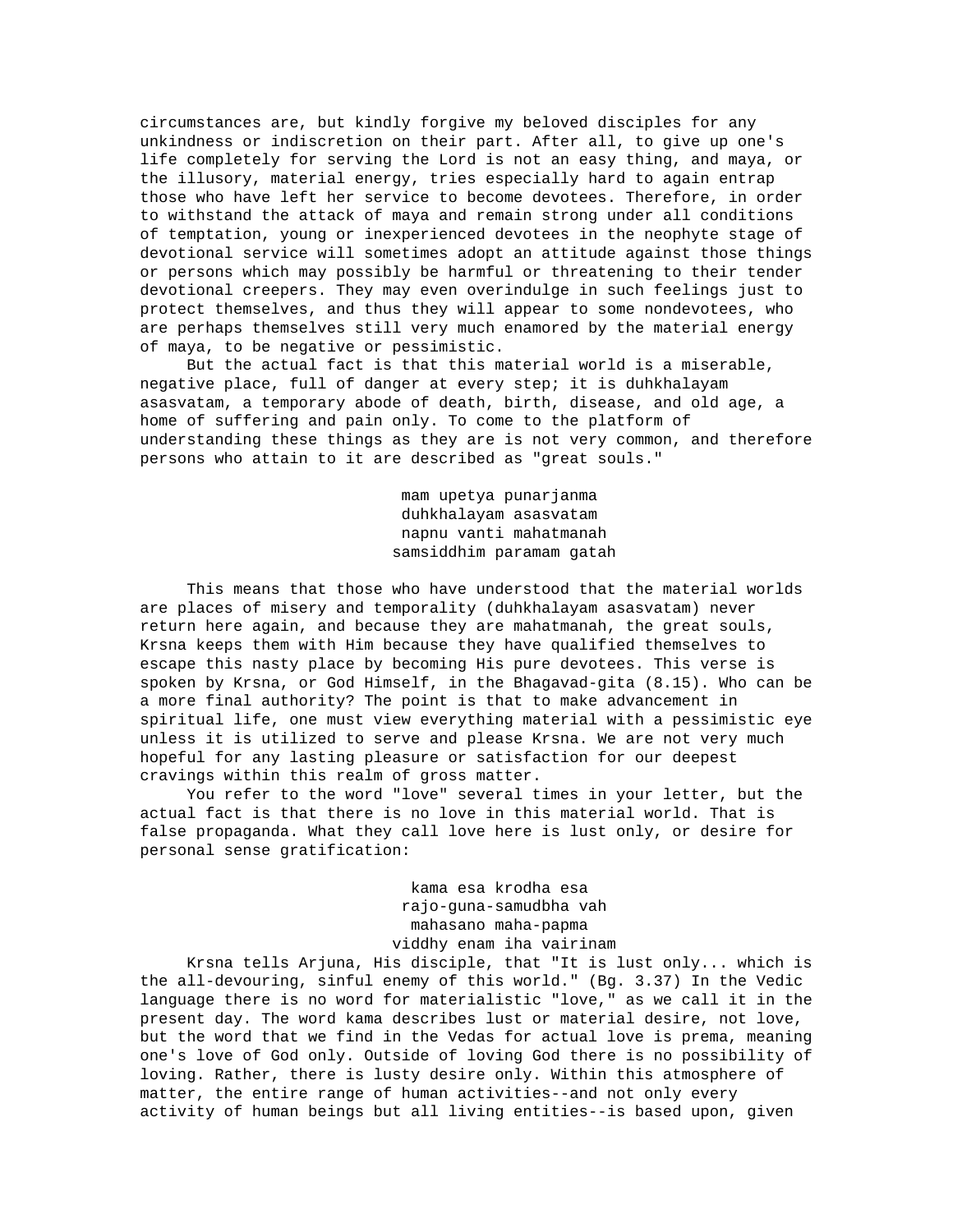impetus and thus polluted by sex desire, the attraction between male and female. For that sex life, the whole universe is spinning around--and suffering! That is the harsh truth. So-called love here means that "you gratify my senses, I'll gratify your senses," and as soon as that gratification stops, immediately there is divorce, separation, quarrel, and hatred. So many things are going on under this false conception of love. Actual love means love of God, Krsna.

 Everyone wants to repose his loving tendency in some object which is in his opinion worthy. But the question is one of ignorance only, because people have a poor fund of knowledge about where to find that supreme lovable object who is actually worthy to accept and reciprocate their love. People simply do not know. There is no proper information. As soon as you have some attachment for anything material, it will kick you upon the face, deteriorate, and disappoint you. It's bound to dissatisfy and frustrate you. That's a fact. But these young boys in your country, and all over the world, are accepting, "Yes, that is a fact," and they are getting the right information from Krsna:

> bahunam janmanam ante jnana van mam prapadyate vasudevah sarvam iti sa mahatma sudurlabhah

 "After many births and deaths, he who is actually wise surrenders unto Me, knowing Me to be the cause of all causes and all that is. Such a great soul is very rare." (Bg. 7.19) Again Krsna uses that word mahatma, great soul. Therefore our devotees that you have met are not ordinary boys and girls. No. They are to be considered actually wise, great souls because they have experienced in many births the miserable disease of material life and have become disgusted. Therefore they are seeking higher knowledge--they are seeking something better--and when they find Krsna and surrender unto Him, they become mahatmas, who are actually situated in knowledge. This material world is just like a prison house; it is a punishing place meant to bring us to that point of becoming disgusted, surrendering at last to Krsna, and going back to our original nature of eternal life in bliss and complete knowledge. Therefore it is to the credit of these devotees that they have done what is sudurlabhah, very rare among all men in human society.

 By surrendering to Krsna one will find the final object in which to invest his love: God. Love of God is present in everyone, just like fire in an unlit match, but it is covered over. But if one somehow or other develops his dormant love of God, and Krsna becomes his supreme adorable object, supreme friend, supreme master, or supreme lover, than he shall never again become disappointed or unhappy. Rather, because his loving propensity is rightfully placed:

> mac-citta mad-gata-prana bodhayantah parasparam kathayantas ca mam nityam tusyanti ca ramanti ca (Bg. 10.9)

 I he devotee whose life is surrendered to Krsna is always enjoying "great satisfaction and bliss," and he is constantly enlightened, always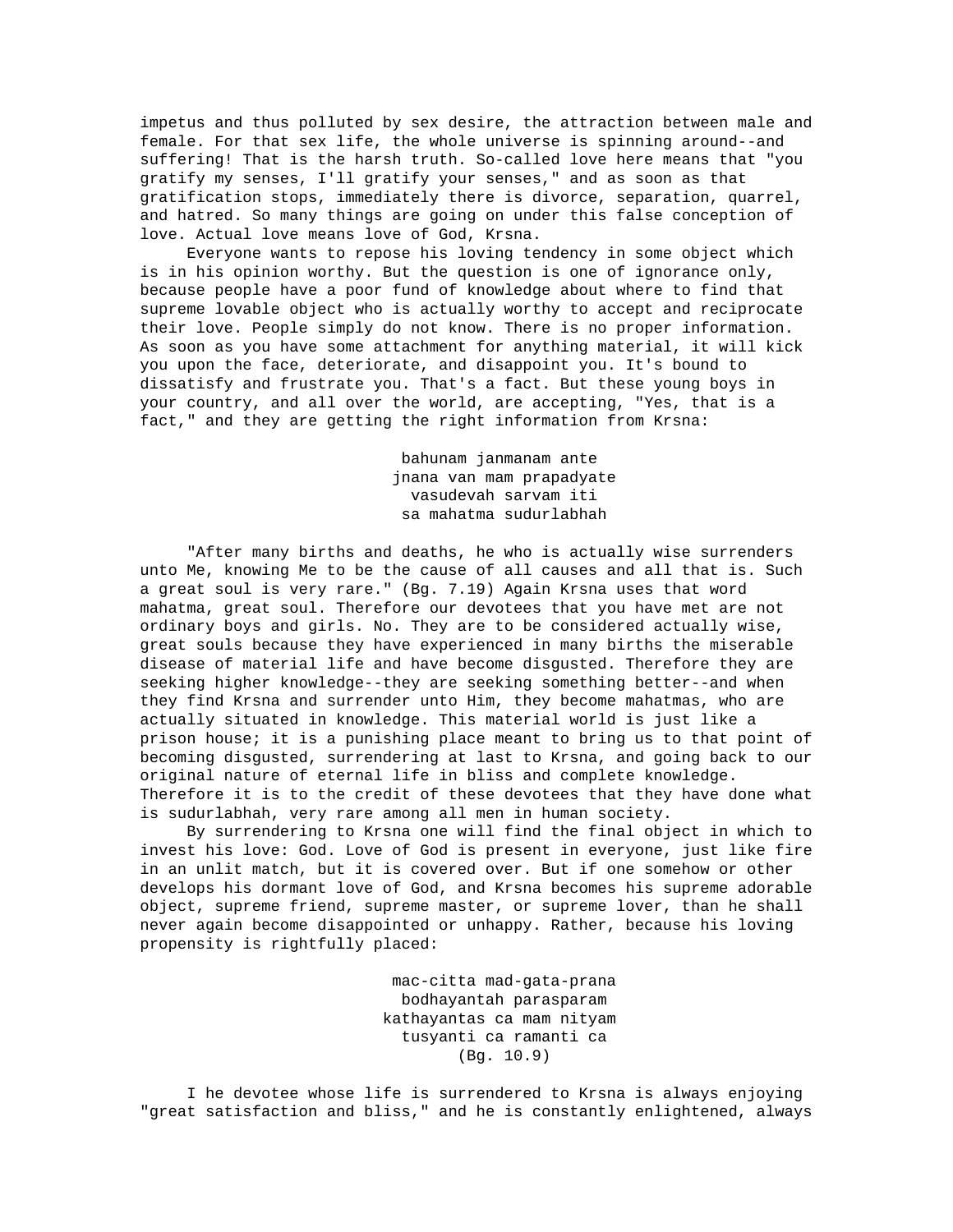positive, not negative, as you say. The advanced devotee is the friend of everyone. The yoga-yukto visuddhatma, purified soul engaged in loving devotional service to Krsna, is sarva-bhutatma-bhutatma, dear to everyone, and everyone is dear to him. In another place Krsna claims that yo mad-bhaktah sa me priyah, His devotee, who is very dear to Him, advesta sarva-bhutanam maitrah karuna eva ca, is not envious but is a kind friend to all living entities. The devotee is supposed to be, furthermore, equal to everyone (panditah sama-darsinah). He never discriminates, saying, "This one is good, this one is bad." No.

 These are descriptions of the more advanced stages of Krsna consciousness that devotees get by development of mature knowledge. At present many of our students are young boys. They are learning gradually, and the process is so effective, certain, and authorized that if they stick to it they will come to the right point, as you say, of loving. But that love is not material, so it should not be judged on the false, sentimental platform of ordinary, mundane dealings. That is our point. Therefore to say they are not loving may be true from the materialists' point of view. They have given up affection for family, friends, wife, country, race, and so on, which is all based upon the bodily concept of life, or flickering sense gratification. They have become a little detached from maya's love, or lust, and they want Krsna's love, or endless, fully rewarding love, but they have not yet developed to that point, that's all. We cannot expect that all of a sudden your countrymen, who are addicted to so many bad habits, will give up eating flesh, taking intoxicants, having illicit sex life, and so many other nasty things, and overnight become great, self-realized souls. That is not possible. That is utopian. But just being initiated as Krsna's devotee puts one in the topmost category of human society. Sa buddhiman manusyesu sa yuktah krtsna-karma-krt: "He is intelligent in human society. He is in the transcendental position, although engaged in all sorts of activities." And although such a devotee may not yet have advanced to the highest level of spiritual understanding, still he is to be considered the most exalted personality, regardless of any temporary frailties.

> api cet suduracaro bhajate mam ananya-bhak sadhur eva sa mantavyah samyag vyavasito hi sah

 "Even if a devotee commits the most abominable actions, he is to be considered saintly because he is properly situated." (Bg. 9.30) As you will say, "To err is human." Therefore in the neophyte stage we may always expect some discrepancies. Kindly see the thing in this light and forgive their small mistakes. The big thing is that they have given everything, even their lives, to Krsna--and that is never a mistake.

Your ever well-wisher,

 A. C. Bhaktivedanta Swami An Awareness of What Is Best and Most Beautiful

During May 1974, the noted Irish poet Desmond James Bernard O 'Grady visited Srila Prabhupada at his quarters in Rome, and the two had a lengthy and lively discussion. Among other things, the spiritual leader and the poet discussed personal identity and individual duty, putting an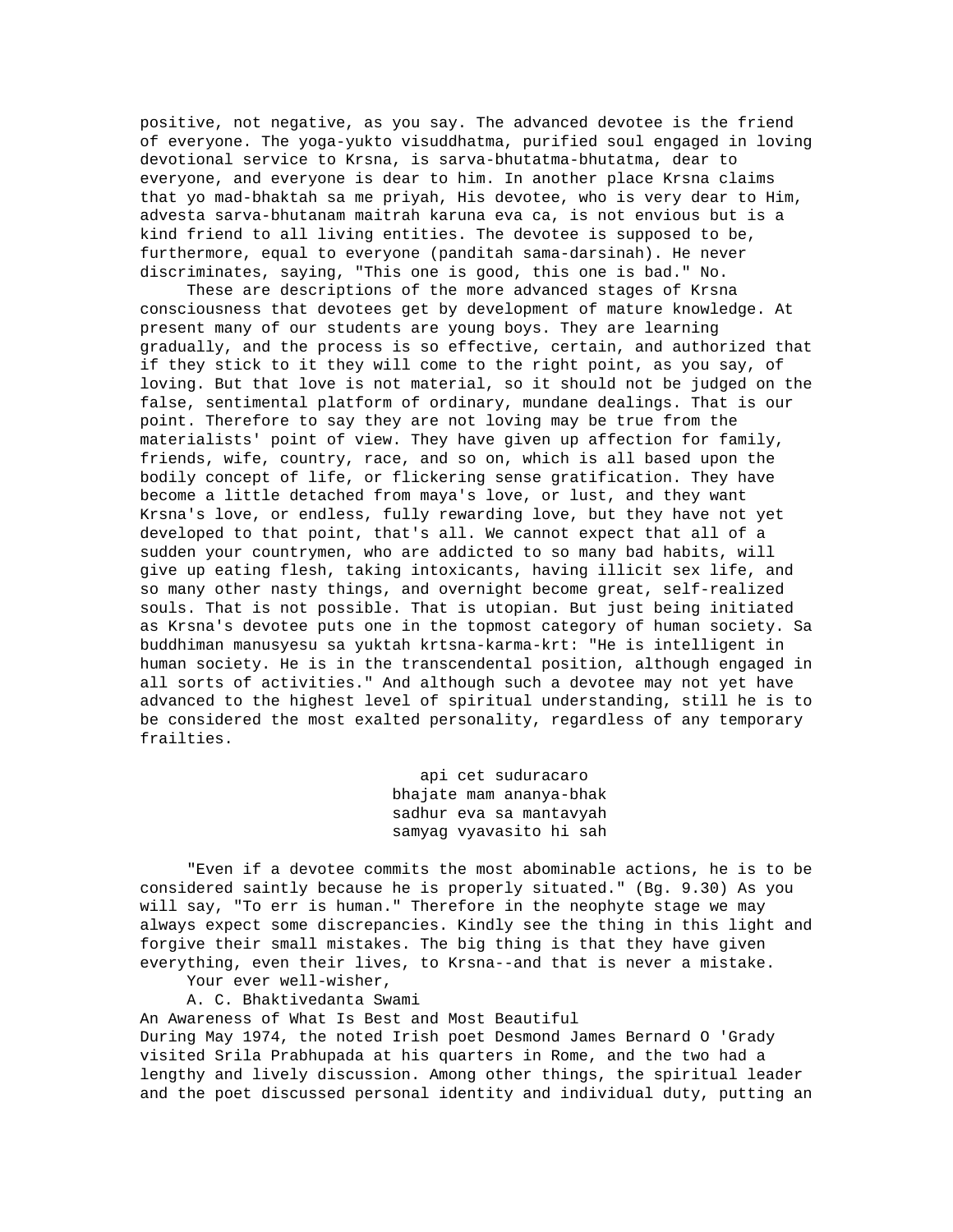end to war, modern education and its problems, life beyond time, and the essential nature of love. Mr. O'Grady: Your edition of the Bhagavad-gita is very nice. Srila Prabhupada: It is the fifth edition in two years. Mr. O'Grady: In which country has the Hare Krsna movement been the most successful? Srila Prabhupada: Everywhere. In Africa, America, Canada, Japan, China. But actually it has been most successful in America. Many Americans have taken to Krsna consciousness. Mr. O'Grady: What about here in Rome? Have you had problems with the police? Srila Prabhupada: We have problems everywhere. Police sometimes harass us, but usually they become tired and eventually don't do anything. [Laughter.] Mr. O'Grady: The system give up? That's marvelous. I feel very tired of the system myself. Something is wrong with the present state of affairs. Maybe you can give me some advice on how to beat the system. Srila Prabhupada: You Irish people! You are never tired of fighting. Mr. O'Grady: No. [Laughter.] It's inside us. Srila Prabhupada: Actually, the fighting has been going on constantly. Mr. O'Grady: Well, what do you suggest we do about it? I mean, is it morally correct for me to be sitting here... Srila Prabhupada: As long as we remain illusioned by the bodily conception of life, thinking we are these bodies, one man thinking "I am Irish," another thinking "I am Italian," "... American," "... Indian," and so on--as long as this goes on, the fighting will go on. You cannot stop fighting between dogs and cats. Why do they fight? The dog simply thinks, "I am a big dog." And the cat thinks, "I am a big cat." In the same way, if we think, "I am an Irishman" or "I am an Englishman," then we are no better than the cats and dogs. As long as people remain in a bodily conception of life, there will be fighting. Mr. O'Grady: What was Mahatma Gandhi fighting in the House of Commons? Srila Prabhupada: That was another dog-ism. There is no difference. A dog thinks, "I am a dog," because he has the body of a dog. If I am thinking that I am Indian because this body was born on Indian soil, then how am I different from the dog? The bodily conception of life is simply animalism. When we understand that we are not these bodies but are spirit souls, there will be peace. There cannot be any peace otherwise. Sa eva go-kharah. The Vedic literatures state that a person in the bodily concept of life is exactly like a cow or an ass. People have to transcend this inferior conception of the self. How is that done?

> mam ca yo 'vyabhicarena bhakti-yogena se vate sa gunan samatityaitan brahma-bhuyaya kalpate

 "One who engages in the spiritual activities of unalloyed devotional service at once transcends the modes of material nature and is elevated to the spiritual platform." (Bhagavad-gita 14.25)

 In our society, there are many Mexicans, Canadians, Indians, Jews, and Muslims, but they no longer consider themselves Muslims, Christians,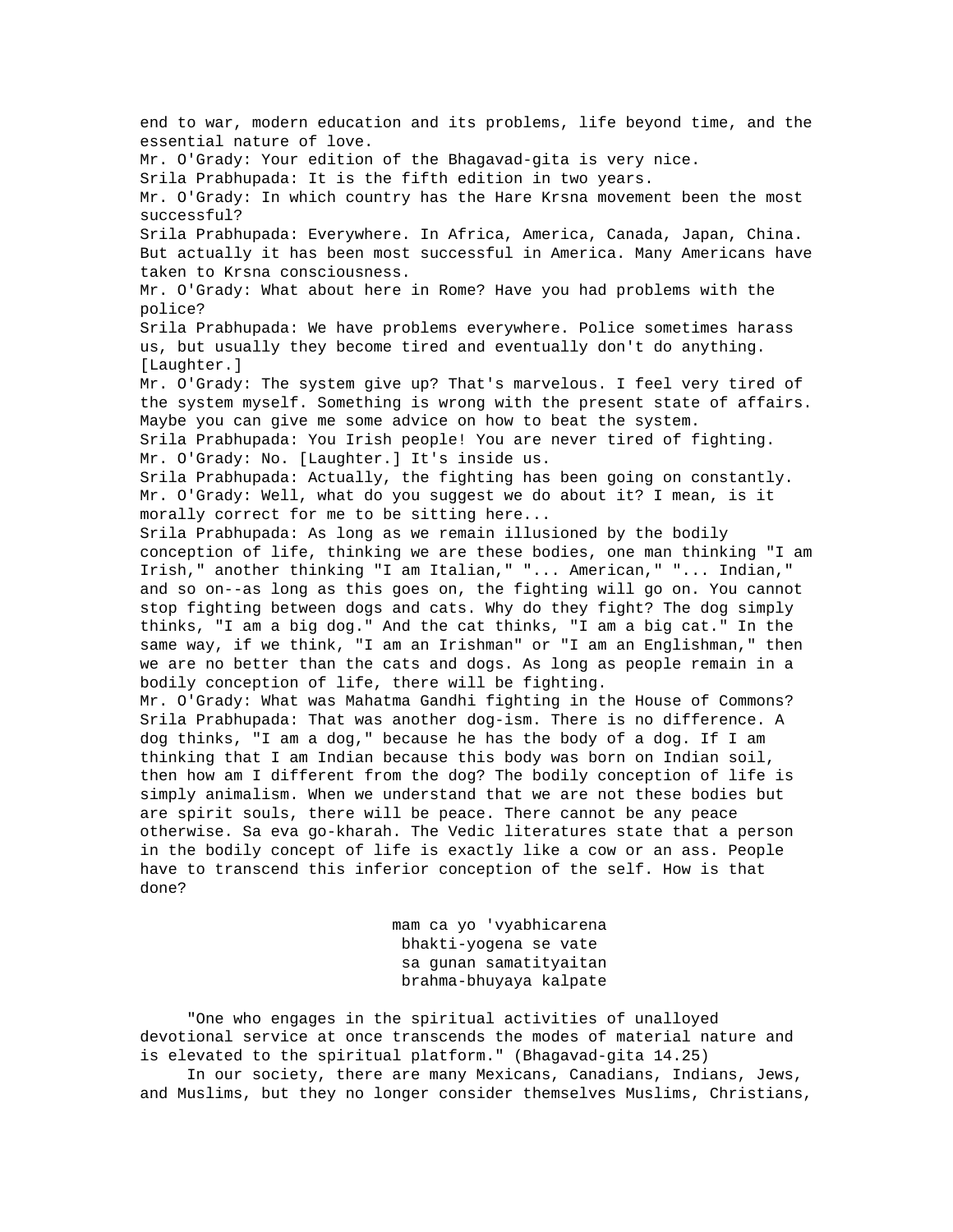Jews, or whatever. They are all servants of Krsna. That is Brahman realization. Mr. O'Grady: That's giving it a name also. Srila Prabhupada: Yes, a name must be there. But although, for example, your name is different from that of another Irishman, you nonetheless all feel that you are Irish. One's name may be different, but that doesn't matter. The quality should be one. That is required. When we acquire Krsna's quality, then, despite different names, there will be peace. That is called so 'ham. The names of different people in a nation may be different, but all the people feel the same nationality. Varieties may exist, but if the quality is the same, that is oneness, brahma-bhuta.

> brahma-bhutah prasannatma na socati na kanksati samah sarvesu bhutesu mad-bhaktim labhate param

 "One who is thus transcendentally situated at once realizes the Supreme Brahman. He never laments nor desires to have anything; he is equally disposed to every living entity. In that state he attains pure devotional service unto Me." (Bg. 18.54)

 This world is miserable for the materially infected person, but for the devotee, the entire world is as good as Vaikuntha. For the impersonalist, achieving the Brahman stage, becoming one with the Absolute, is the last word.

Mr. O'Grady: Is the Absolute external or internal? Srila Prabhupada: There is no external or internal. The Absolute is without duality.

Mr. O'Grady: OK, but on an individual level...

Srila Prabhupada: We are not absolute. When we are situated on the absolute platform, we are absolute. However, now we are in the relative world. The Absolute Truth is here also, but our senses are not sufficiently elevated to understand that Absolute Truth. As long as we are under the control of time, there is no question of becoming absolute.

Mr. O'Grady: So "absolute" means life beyond time? Srila Prabhupada: That is stated in the Bhagavad-gita (4.9):

> janma karma ca me divyam evam yo vetti tattvatah tyaktva deham punar janma naiti mam eti so 'rjuna

 "One who knows the transcendental nature of My appearance and activities does not, upon leaving the body, take his birth again in this material world, but attains My eternal abode, O Arjuna."

 That is absolute--going back home, back to Godhead. As long as one is in the material world and identifies with this body, he transmigrates from one body to another. That is not absolute. This is clearly stated here. When one goes back to the spiritual world, he attains the absolute position.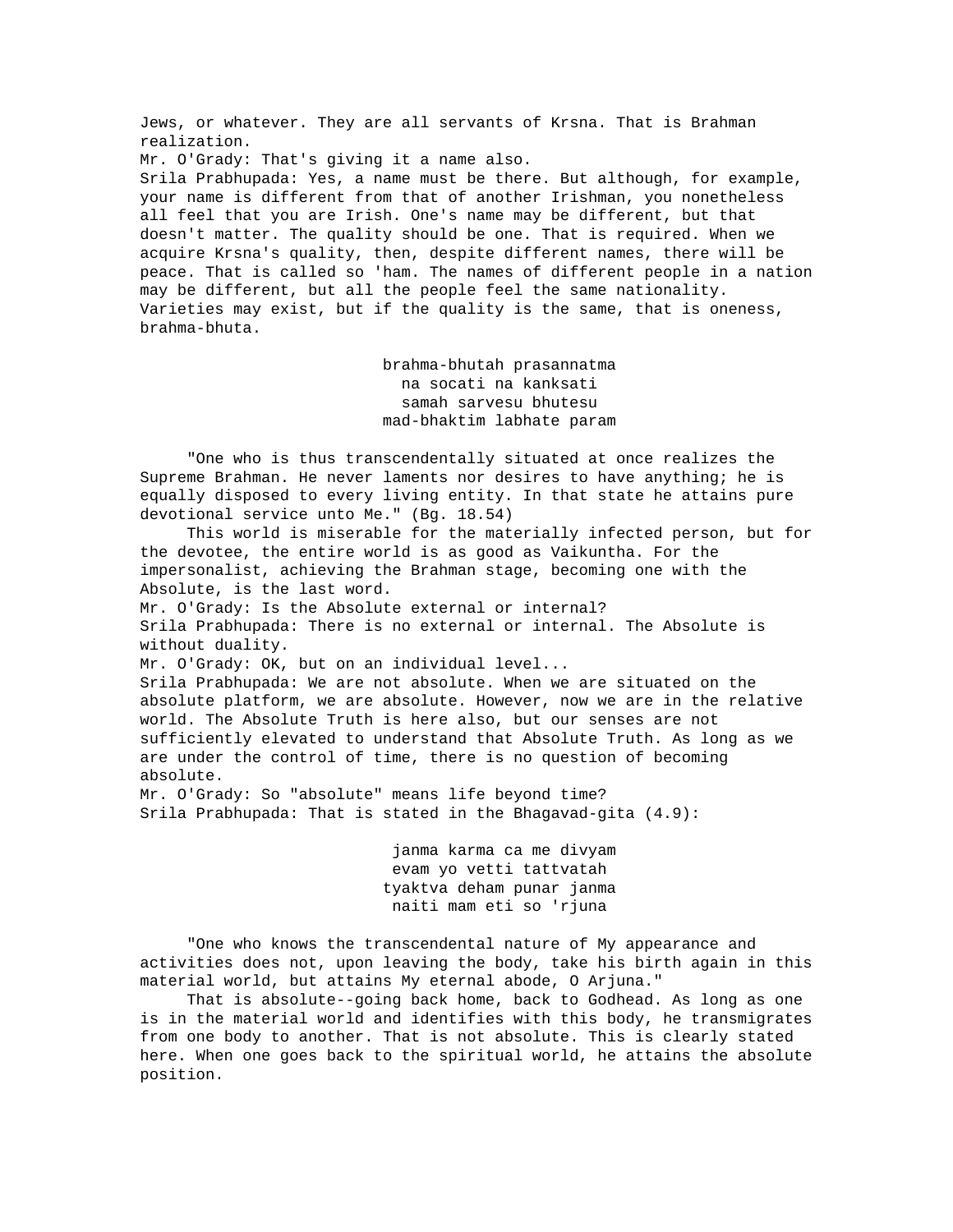Mr. O'Grady: All right, but this is my question: Is it sufficient for us to sit here--you sitting there and we as friends sitting with you engaging in the gentle art of conversation, while across the ocean... Srila Prabhupada: The point you have missed is that although you are sitting in one place and I am sitting in a different place, this difference does not affect our actual existence. We are both human beings. The conceptions of "Irishman," " Englishman," "Protestant," "Catholic," and so on are but different dresses. One has to become free from these designations. When one is thus free, he becomes purified.

> sarvopadhi-vinirmuktam tat-paratvena nirmalam hrsikena hrsikesa sevanam bhaktir ucyate (Bhakti-rasamrta-sindhu 1.1.12)

 When you have purified your senses and engaged those purified senses in the service of the master of the senses, Krsna, you have perfected your life. That is nonduality, and that is absolute. Mr. O'Grady: But the system insists that you think yourself American or Indian or African or whatever. Srila Prabhupada: Yes. Materialistic society means duality. Mr. O'Grady: But that is unavoidable. How can you avoid material existence? Srila Prabhupada: That is possible in Krsna consciousness. The lotus lives in the water but never touches the water. Mr. O'Grady: I don't think you can explain situations in one area with metaphors from another. How can you argue political problems in terms of vague spiritual concepts? Their nature is completely different. Srila Prabhupada: Sometimes a variety of examples helps us to understand or appreciate the problem better. In the vase there is a variety of flowers, and that variety helps us better appreciate the idea of flowers. From any point of view, Krsna can resolve all problems. Why just the problems of Irishmen or Englishmen? All problems. That is called unity in diversity. Our students come from different backgrounds, but because they are all in Krsna consciousness, they are unified. Mr. O'Grady: Very good. Yes, I accept that. I would like to know, though, that when you say "Krsna consciousness," is there any difference between that and Christ consciousness?Prabhupada: No, there is no difference. Christ came to preach the message of God. If you actually become Christ conscious, you become Krsna conscious. Mr. O'Grady: And does becoming Krsna conscious or God conscious mean becoming self-conscious? That is, conscious of who we really are? Srila Prabhupada: Yes, God consciousness includes self-consciousness, but self-consciousness is not necessarily God consciousness. Mr. O'Grady: But it may be? Srila Prabhupada: No. Mr. O'Grady: One may achieve consciousness of the God that is within. Srila Prabhupada: That means he is God conscious. You are now in the sunlight, and consciousness of the sun includes your ability to see

yourself. In the darkness you cannot see yourself. At night you can't even see your own hands or legs, but if you come before the sun, you see the sun and yourself also. Without sunlight, without God consciousness,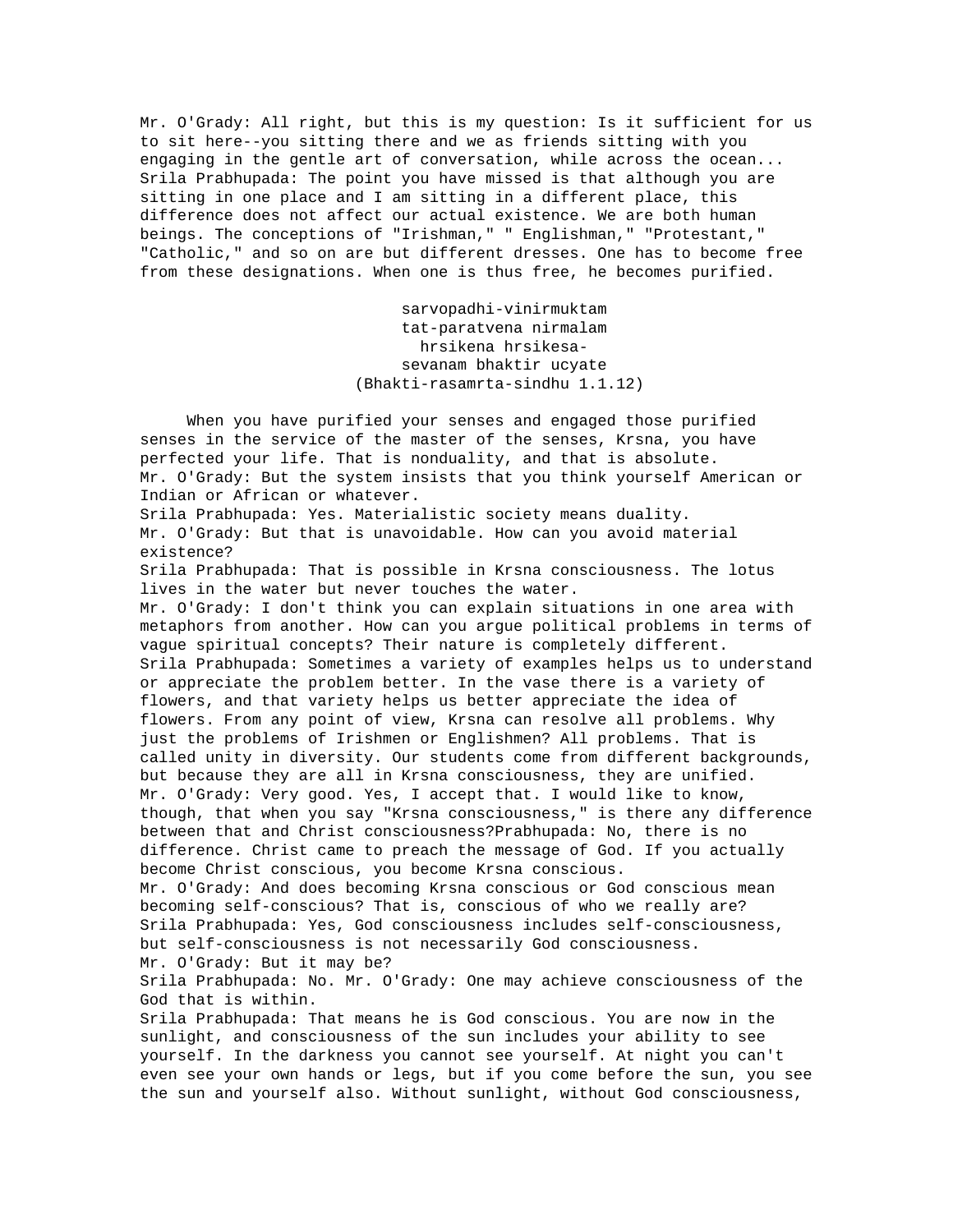self-consciousness is incomplete. However, God consciousness makes selfconsciousness very clear.

Mr. O'Grady: We meet a lot of young people in our teaching profession, and we don't try to teach them any kind of didactic salvation. We do try to direct them toward an awareness of what is best and what is most beautiful and what is most spiritually nourishing in the world about them--that is, insofar as the system allows us. Very frequently the students are not neutral enough to be in a spiritual condition; they are more in an emotional one. What we are faced with often is the basic question of "Who am I?" or, "What is it all about?"

Srila Prabhupada: Yes.

Mr. O'Grady: Or they ask, "Why am I here?" Srila Prabhupada: Yes, very good.

Mr. O'Grady: We are asked, "Why should I be here? Who are you, teacher, and what gives you the right to tell us what to think or what to be or what not to be? Why should I read Shakespeare? Why should I listen to Mozart? I prefer Bob Dylan." These kind of questions seem to emanate from a very disillusioned state of mind, and insecurity, and uncertainty, and a lack of credibility in the total structure of things as they are. Frequently we have to answer these questions in a cataclysmic sort of way. Rather than presenting direct answers, we must answer indirectly, taking account of the conditioning that prompted students to ask these questions in the first place. Do you think that we should try to reach them more directly?

Srila Prabhupada: You are talking about the problem of...

Mr. O'Grady: Modern education.

Srila Prabhupada: Yes. So many questions are there, but they are not answered by modern education. "Why have I come here? What is the purpose?" These questions should be answered perfectly. Therefore the Vedas enjoin: tad-vijnanartham sa gurum evabhigacchet. To find answers to all these questions, one must approach a bona fide spiritual master. Mr. O'Grady: What if you have none? What if we are told that Mr. Nixon is the bona fide spiritual master? What do we do?

Srila Prabhupada: No, no. [Laughter.] There is a standard for bona fide spiritual masters. You have only heard one line of the verse. Who is the spiritual master? That is the next line: srotriyam brahma-nistham. The word srotriyam refers to one who has heard from another bona fide source. A spiritual master is he who has taken the message from another qualified spiritual master. This is just like a medical man who has taken the knowledge of medical science from another medical man. Similarly, the bona fide spiritual master must come in a line of successive spiritual masters. The original spiritual master is God. Mr. O'Grady: Yes. Granted.

Srila Prabhupada: One who has heard from God explains the same message to his disciples. If the disciple doesn't change the message, he is a bona fide spiritual master. That is our process. We take lessons by hearing from Krsna, God, and from Him understand who is perfect. Or we hear from His representative, who does not contradict Krsna and who has realized His message. It is not that we speak one thing and do all nonsense. One who does so is not a spiritual master.

Mr. O'Grady: Now there's my poor old father, living west of Ireland. A simple old man, seventy-eight years now, your generation. He has gotten to the point at his age where he says, "They tell me, the priests, they tell me ultimately that it's God who knows. But I want to know who told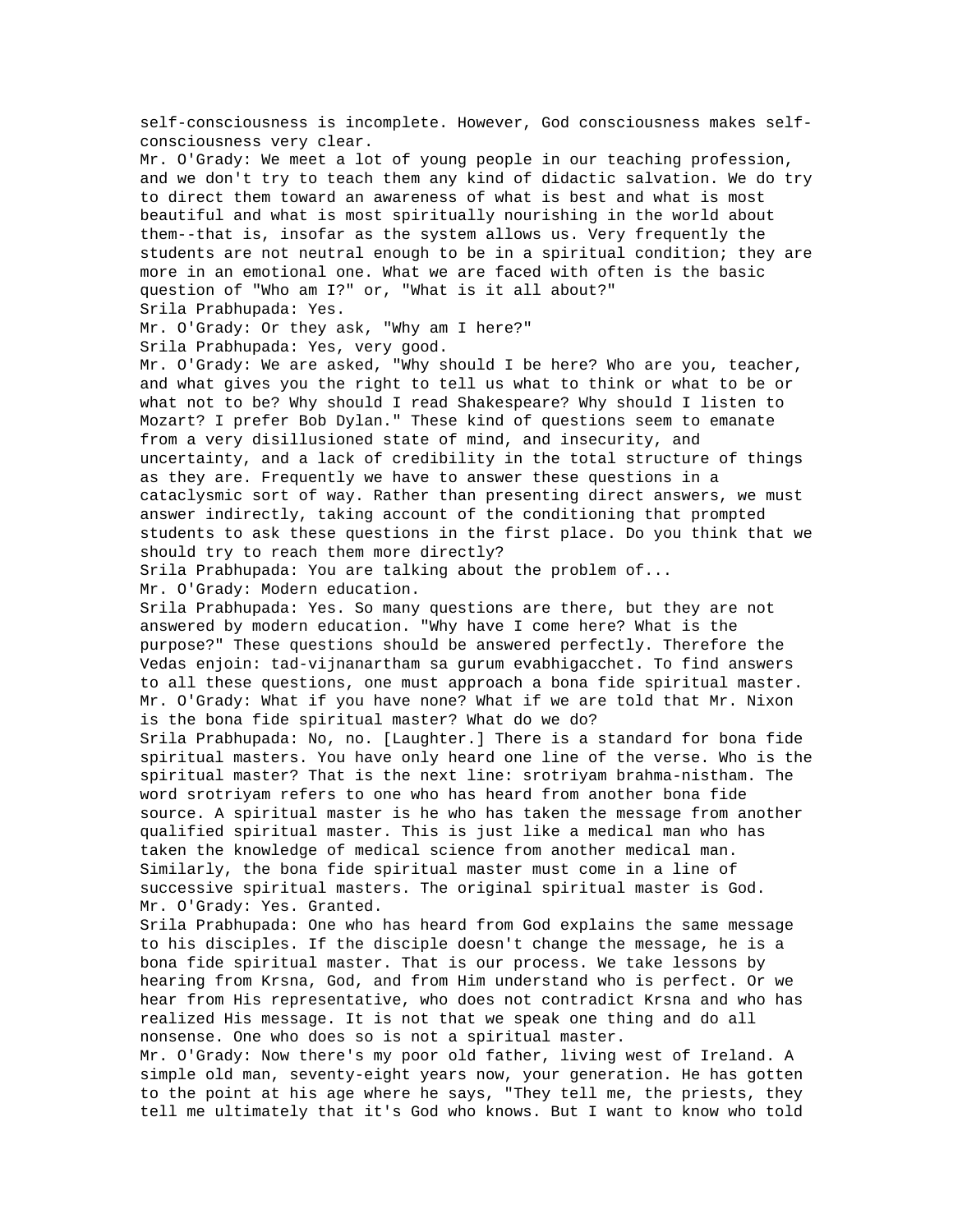God." Then he comes to me and says, "You went to school, and you read books. Tell me, who told God?" So I have no answer. That is the difference between seventy-eight and thirty-nine years. Srila Prabhupada: No, it is not a difference of age. The difference is knowledge. In the Brahma-sutra the question is raised: Who is God? First of all there is this question.

Mr. O'Grady: Who taught God?

Srila Prabhupada: No. First of all there is the question who is God. Then we shall ask who taught God. The Vedanta-sutra says, athato brahma jijnasa: now we should inquire who is God. Unless you know who God is, how can you raise the question of who instructed God? If you don't know God, the question does not arise who instructed God. Is this not so? Mr. O'Grady: Yes.

Srila Prabhupada: Who God is, is explained in the Brahma-sutra. Janmady asya yatah: God is He from whom everything emanates. That is God--the Supreme Being from whom everything emanates. Now, what is the nature of that Supreme Being? Is He a dead stone or a living entity? That is also explained. Janmady asya yato 'nvayad itaratas carthesv abhijnah svarat (Srimnad-Bhagavatam 1.1.1): the Supreme Being is fully cognizant of everything, directly and indirectly. Unless He is fully cognizant of everything, He cannot be God. Then the question that you raised comes, Who taught God? And that is also answered. Svarat: He is fully independent. He does not need to take lessons from anyone. That is God. If one needs to take lessons from others, he is not God. Krsna spoke the Bhagavad-gita, and He did not have to learn it from anyone. I had to learn it from my spiritual master, but Krsna did not have to learn it from anyone. One who does not need to take lessons from others is God. Mr. O'Grady: Where does human love come in?

Srila Prabhupada: Everything is coming from God. Being part and parcel of God, we manifest partial love because the original love is there in Him. Nothing can exist if it is not in God; therefore love is there in God.

Mr. O'Grady: And manifestations of love are manifestations of God? Srila Prabhupada: Unless the loving propensity is there in God, how can we manifest it? A son born of a particular father has the symptoms of the father. Because the loving propensity is in God, we have that same propensity.

Mr. O'Grady: Maybe love is generated in you by the need. Srila Prabhupada: No, there is no question of "maybe." We are defining God in absolute terms. Janmady asya yatah: God is He from whom everything has emanated. The fighting propensity is also there in God, but His fighting and His loving are absolute. In the material world we experience that fighting is just the opposite of loving, but in God the fighting propensity and the loving propensity are one and the same. That is the meaning of "absolute." We learn from the Vedic scriptures that when the so-called enemies of God are killed by God, they attain liberation.

Mr. O'Grady: Is it possible to arrive at this understanding of God alone?

Srila Prabhupada: No. Therefore we have cited this verse: tadvijnanartham sa gurum evabhigacchet. The word abhigacchet means "must." It is not possible alone. In Sanskrit grammar this is called the vidhilin form of a verb, and this form is used when there is no choice. The word abhigacchet means that one must approach a guru. That is the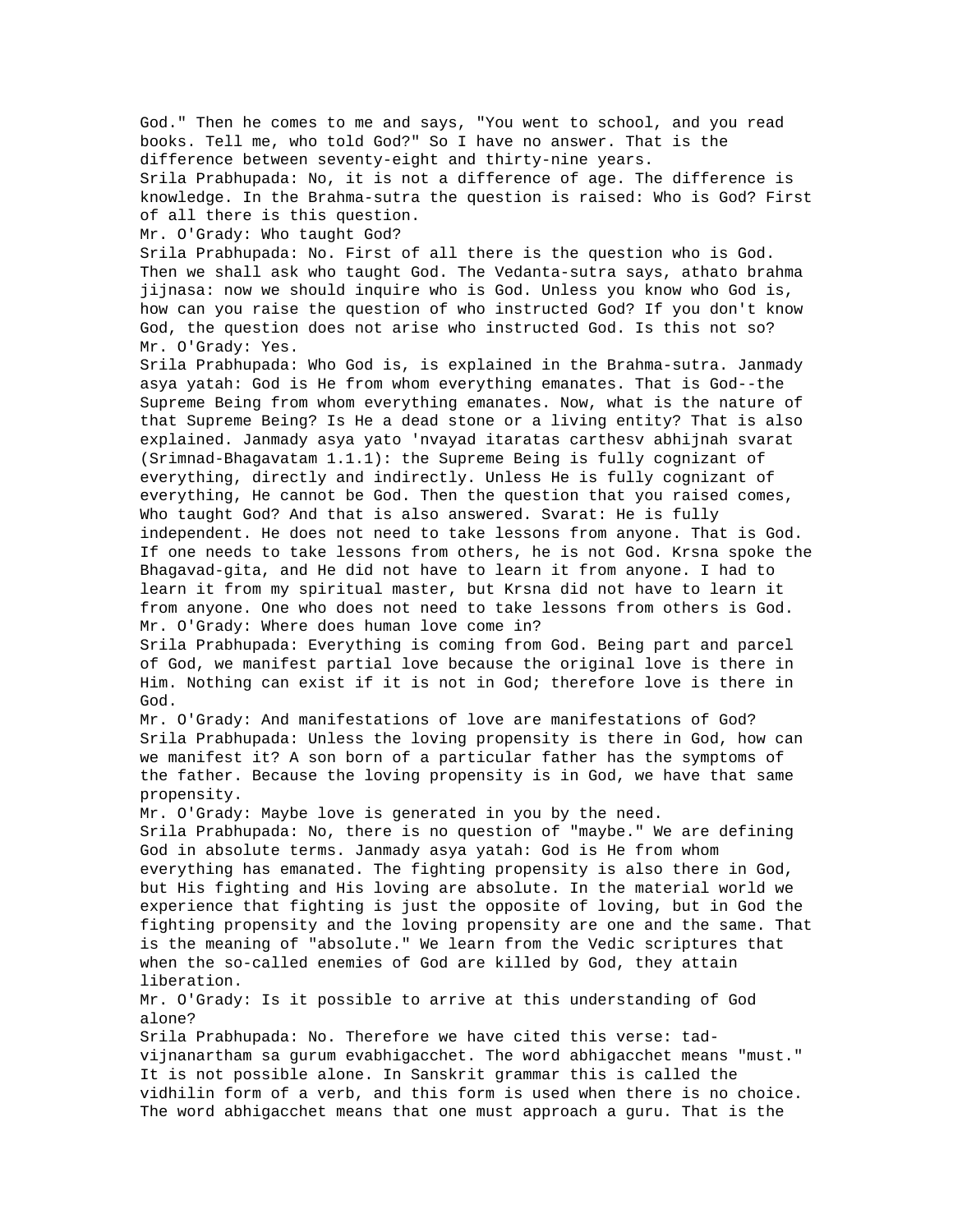Vedic version. Therefore in the Bhagavad-gita you will find that Arjuna was talking to Krsna, but when he saw that things were not being resolved, he surrendered himself to Krsna and accepted Him as his guru.

> karpanya-dosopahata-svabhavah prcchami tvam dharma-sammudha-cetah yac chreyah syan niscitam bruhi tan me sisyas te 'ham sadhi mam tvam prapannam

 "Now I am confused about my duty and have lost all composure because of weakness. In this condition I am asking You to tell me clearly what is best for me. Now I am Your disciple, and a soul surrendered unto You. Please instruct me." (Bg. 2.7) So here we can see that Arjuna is confused about his duty.

Mr. O'Grady: Is this duty to the self, to others, or to the state? Srila Prabhupada: A soldier's duty is to fight with the enemy. Arjuna was a soldier, and Krsna advised him, "The opposite party is your enemy, and you are a soldier. Why are you trying to be nonviolent? This is not good." Then Arjuna said, "Actually, I am confused. In this confusion I cannot make the right decision. I therefore accept You as my spiritual master. Please give me the proper lesson." In a chaotic condition, in a confused state of life, one should approach another, who is in full knowledge of the matter. You go to a lawyer to solve legal problems, and you go to a physician to solve medical problems. Everyone in the material world is confused about spiritual identity. It is therefore our duty to approach a bona fide spiritual master, who can give us real knowledge.

Mr. O'Grady: I am very confused.

Srila Prabhupada: So you must approach a spiritual master. Mr. O'Grady: And he makes a decision on how to help me stop this confusion?

Srila Prabhupada: Yes, the spiritual master is one who solves all confusion. If the spiritual master cannot save his disciple from confusion, he is not a spiritual master. That is the test.

> samsara-davanala-lidha-loka tranaya karunya-ghanaghanatvam praptasya kalyana-gunarna vasya vande guroh sri-caranara vindam

 This whole confused world is just like a blazing forest fire. In a forest fire all the animals are confused. They do not know where to go to save their lives. In the blazing fire of the material world, everyone is confused. How can that blazing forest fire be extinguished? It is not possible to utilize your man-made fire brigade, nor is it possible to simply pour buckets of water. The solution comes when rain from the clouds falls on the forest fire. Only then can the fire be extinguished. That ability is not in your hands, but is in the mercy of God. So, human society is in a confused state, and it cannot find a solution. The spiritual master is one who has received the mercy of God, and he can deliver the solution to the confused man. One who has received the mercy of God can become a spiritual master and deliver that mercy to others. Mr. O'Grady: The problem is to find this spiritual master.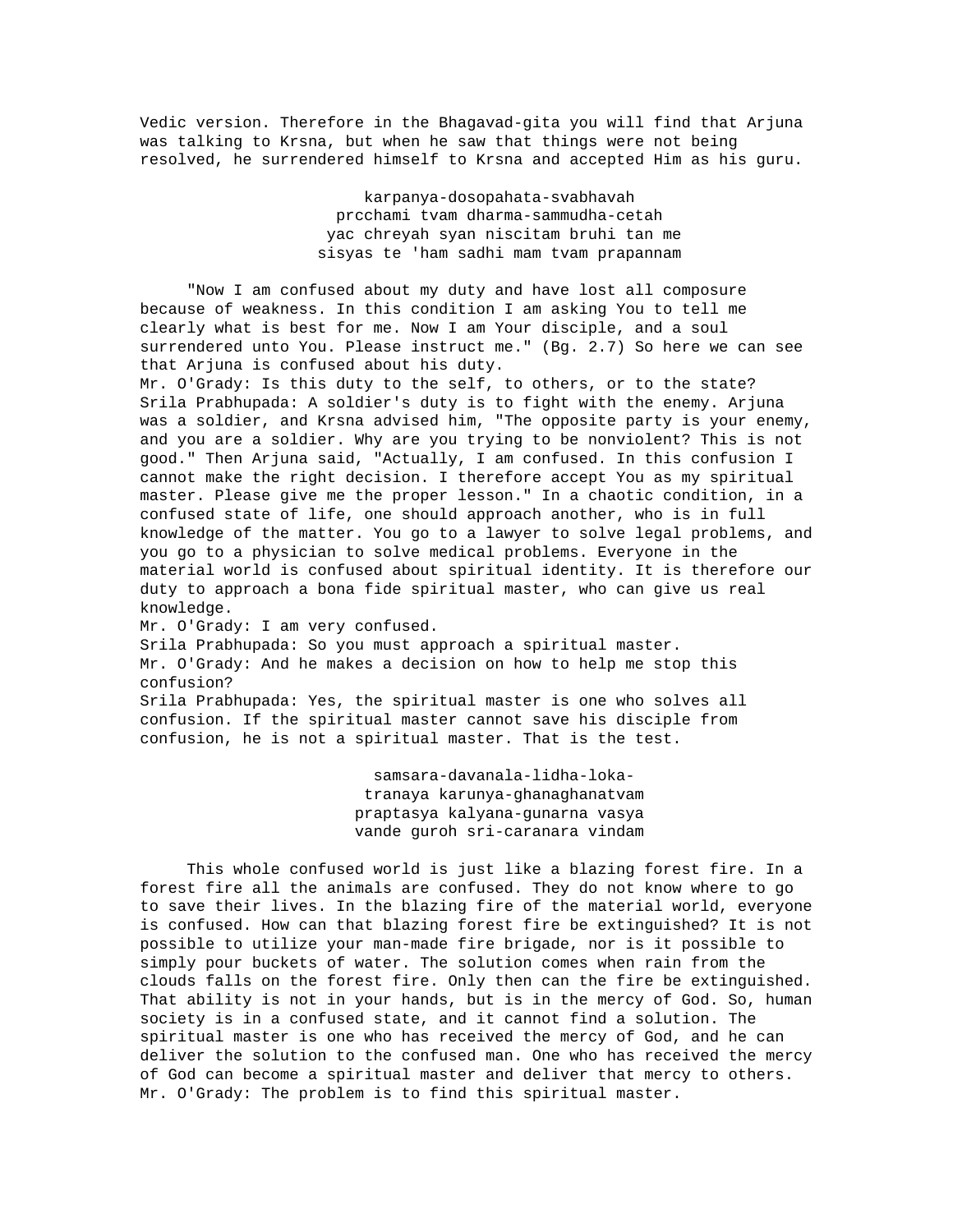Srila Prabhupada: That is not the problem. The problem is whether you are sincere. You have problems, but God is within your heart. Isvarah sarva-bhutanam. God is not far away. If you are sincere, God sends you a spiritual master. Therefore God is also called caitya-guru, the spiritual master within the heart. God helps from within and from without. Everything is thus described in the Bhagavad-gita. This material body is like a machine, but within the heart is the soul, and with the soul is the Supersoul, Krsna, who gives directions. The Lord says, "You wanted to do this; now here is the chance. Go and do it." If you are sincere, you say, "Now, God, I want You." Then He will give you directions. "Yes, now you come and get Me like this." This is His kindness. However, if we want something else, that is all right. We can have it. God is very kind. When I want something, He is in my heart directing me and telling me how to have it. So why should He not give directions on how to have a spiritual master? First of all we must again be eager to revive our God consciousness. Then God will give us a spiritual master.

Mr. O'Grady: Thank you very much.

Srila Prabhupada: Thank you very much. My request to you is this. You are a poet. Just describe God. You are expert in describing, and therefore I ask you to kindly describe God in your occupation. Then your life will be successful. And if one hears you, his life will also be successful. That is the injunction:

> idam hi pumsas tapasah srutasya va svistasya suktasya ca buddhi-dattayoh avicyuto 'rthah kavibhir nirupito yad uttamasloka-gunanu varnanam (Srimad-Bhagavatam 1.5.22)

 There are many leaders in society who are poets, scientists, religionists, philosophers, politicians, and so on. Those who are so expert are given this injunction: Your duty is to perfect your occupation by describing the glories of the Supreme Being. Mr. O'Grady: My experience is that, for some extraordinary reason, one is chosen to do a particular thing. Srila Prabhupada: That reason is given here. Avicyutah. The infallible choice is this: "Let them describe the glories of the Lord." Mr. O'Grady: But you were saying that the spiritual master is chosen. The spiritual master, the poet, the priest, is chosen by God. This person is chosen to write poems or paint pictures or make music. Srila Prabhupada: So when you compose music, compose music about God. That is your perfection. Mr. O'Grady: When one works for God in his line, then his line becomes his perfection?

Srila Prabhupada: Yes.

Mr. O'Grady: Thank you very much.

Chapter Eight

Attaining Perfection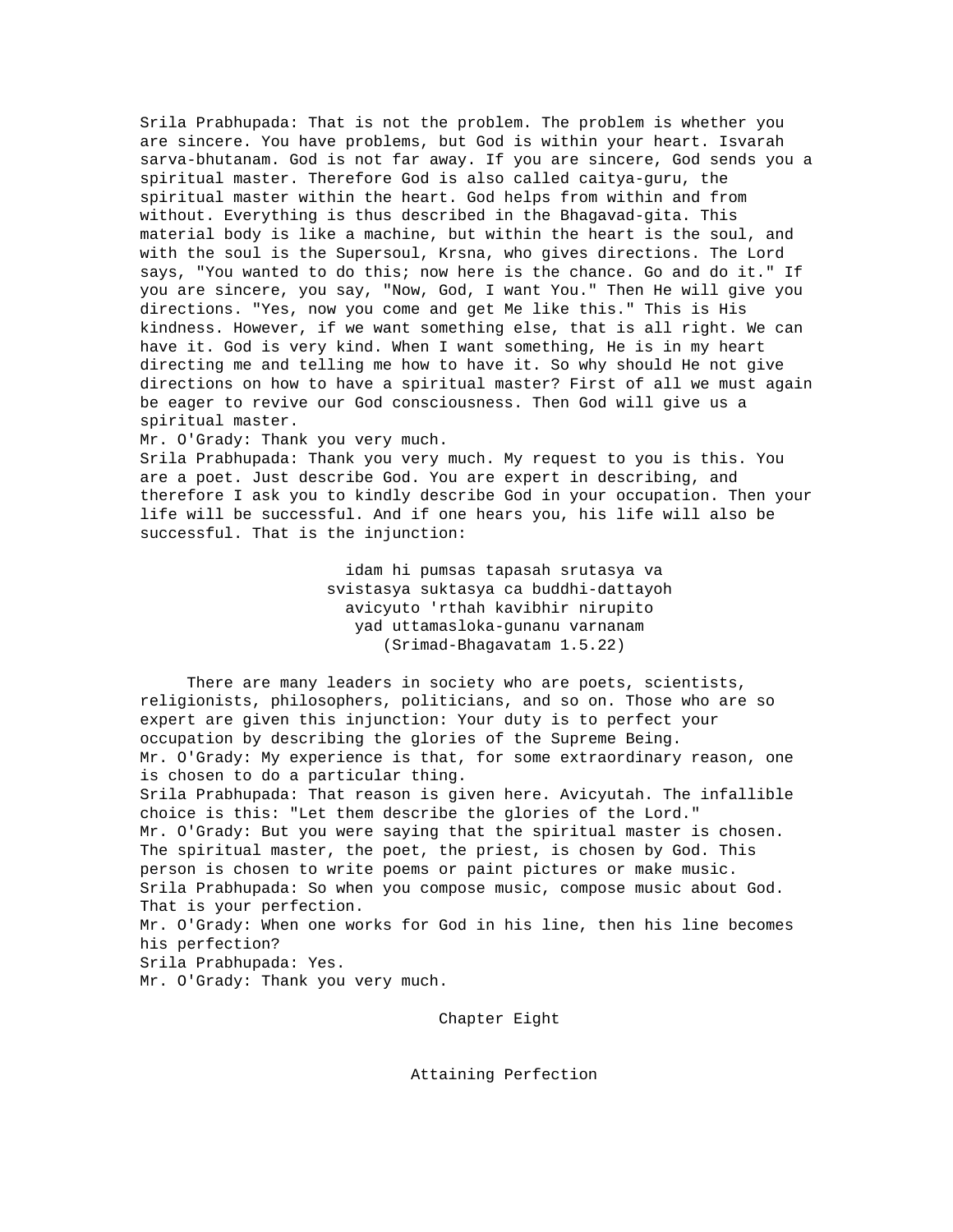## Knowing the Purpose of Life

Every thoughtful human being asks the fundamental question, "What is the purpose of life?" Unfortunately, our difficulty in finding ultimate meaning is compounded by the fact that thousands of conflicting philosophies, religions, and ideologies and their proponents compete for our loyalty. Here Srila Prabhupada provides some simple and enlightening guidance.

 Today's subject matter is our relationship with God. That is selfrealization. The sankirtana movement is the easiest process for selfrealization because it cleanses the heart. Our misunderstanding of our identity is due to the dust covering the mirror of the mind. In a mirror that is covered with dust one cannot see himself. But if it is very clear, then one can see himself. So meditation is a process for cleansing the heart. Meditation means to try to understand one's relationship with the Supreme.

 With everything with which we come in contact there is a relationship. Because I am now sitting on this cushion, the relationship is that I shall sit and the cushion will hold me. You have relationships. You are Englishmen or Indians, so there is a relationship with your society, with your family, with your friends. So what is our relationship with God?

 If you ask everyone, very few people will be able to explain their relationship with God. They say, "What is God? God is dead. I don't believe in God, not to speak of a relationship." Because these dirty things are covering their hearts, they cannot see. We have a relationship with everything--why do we not try to understand our relationship with God? Is that very intelligent? No. That is ignorance. All the creatures in this material world are covered by the three modes of material nature. Therefore they cannot see God. They cannot understand God, nor do they try to understand Him. But God is there. In England in the morning there is mist, so you cannot see the sun behind the fog. But does this mean that there is no sun? You cannot see it because your eyes are covered. But if you send a telegram to another part of the world, they will say, "Yes, the sun is here. We can see it. It is very dazzling, full of light." So when you deny the existence of God or you cannot ascertain your relationship with God, that means that you are lacking in knowledge. It is not that there is no God. We are lacking. The sun is not covered. The sun cannot be covered. The fog or the cloud or the mist does not have the power to cover the sun. How big the sun is! It is so many times bigger than this earth. And the clouds can cover at most ten or twenty or a hundred miles. So how can the clouds cover the sun? No. The clouds cannot cover the sun. They cover your eyes. When an enemy comes and a rabbit cannot defend himself, the rabbit closes his eyes and thinks, "My enemy is now gone." Similarly, we are covered by the external energy of God and are thinking, "God is dead."

 The Lord has three kinds of energies. In the Visnu Purana there are descriptions of the energy of the Supreme Lord. And in the Vedas also, in the Upanisads, there are descriptions of the energies of the Supreme Lord. Parasya saktir vividhaiva sruyate (Svetasvatara Upanisad 6.8). Sakti means "energy." The Lord has multienergies. The Vedas say, "God has nothing to do." We have to work because we have no other means to exist--we have to eat, we wish to enjoy this, that--but why should God work? God does not have to work. Then how can we say that God created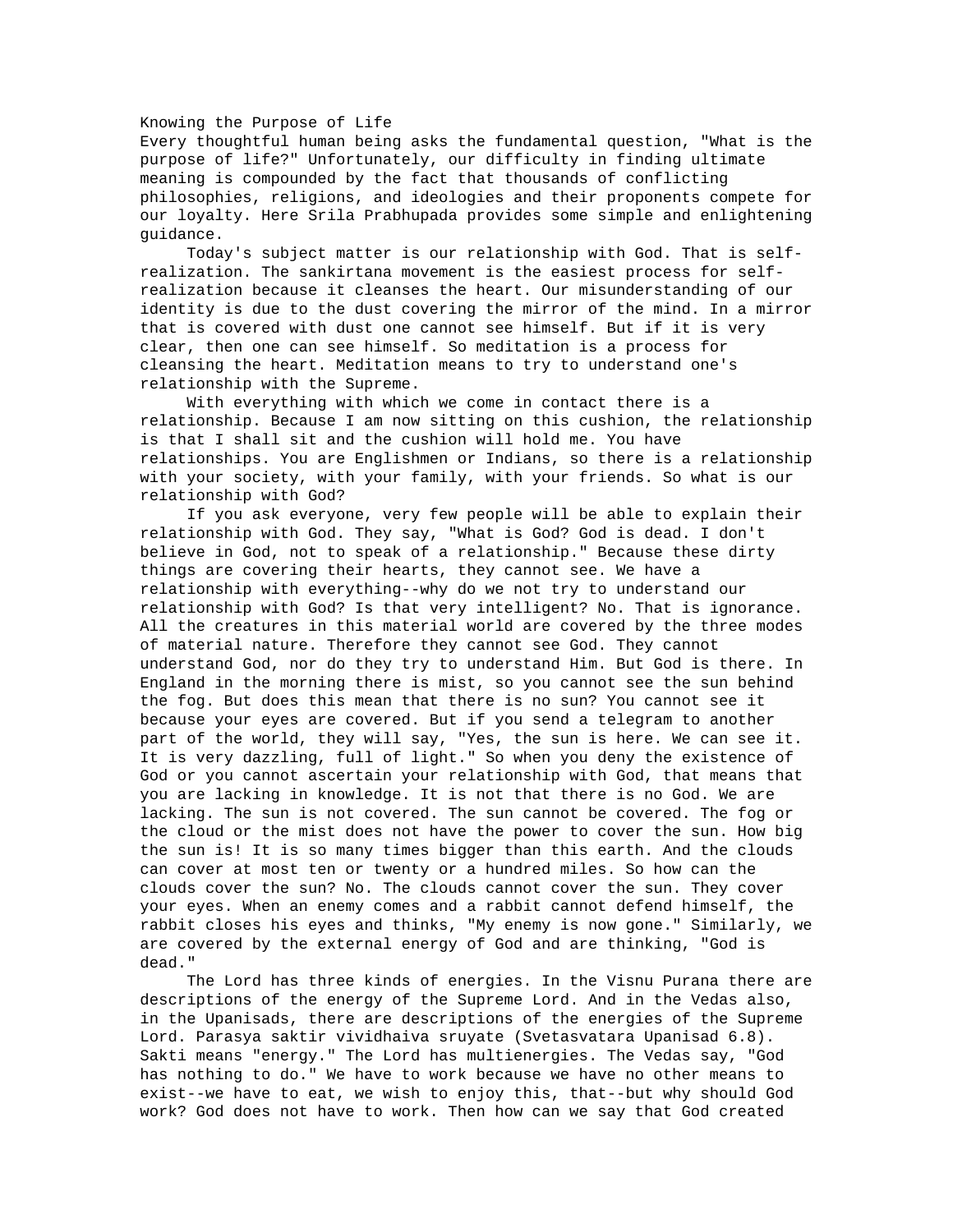this universe? Is that not work? No. Then how did it happen? His multifarious energies are so strong that they are acting naturally and are full of knowledge. We can see how a flower blooms and grows and systematically displays multicolors: one side a little spot, another side a little spot, white on one side, more white on the other side. The butterfly also exhibits such artistic symmetry. So this is all being painted, but in such a perfect way and so swiftly that we cannot see how. We cannot understand how it is being done, but it is being done by the energy of the Lord.

 It is due to a lack of knowledge that people say that God is dead, that there is no God, and that we have no relationship with God. These thoughts have been compared to the thoughts of a man haunted by a ghost. Just as a haunted man speaks all nonsense, when we become covered by the illusory energy of God we say that God is dead. But this is not a fact. Therefore, we need this chanting process to cleanse our heart. Take to this simple process of chanting the Hare Krsna mantra. In that way, in your family life, in your club, in your home, on the road--everywhere- chant Hare Krsna, and this darkness covering your heart, covering your real position, will be removed. Then you'll understand your real constitutional position.

 Lord Caitanya Mahaprabhu recommended: ceto-darpana-marjanam. Marjanam means "cleanse," and darpanam means "mirror." The heart is a mirror. It is like a camera. Just as a camera takes all kinds of pictures of days and nights, so also our heart takes pictures and keeps them in an unconscious state. Psychologists know this. The heart takes so many pictures, and therefore it becomes covered. We do not know when it has begun, but it is a fact that because there is material contact, our real identity is covered. Therefore ceto-darpana-marjanam: one has to cleanse his heart. There are different processes to cleanse the heart--the jnana process, the yoga process, the meditation process, pious activities. Karma also cleanses the heart. If one acts very piously, his heart will gradually be cleansed. But although these processes are recommended for cleansing the heart, in this age they are all difficult. To follow the path of philosophical knowledge one must become a very learned scholar, one must read so many books, one must go to learned professors and scholars and speculate. One must search out a person who has seen the light. So these are all philosophical processes. Meditation is also a recommended process. One should question, "What am I?" Just consider: Am I this body? No. Am I this finger? No, this is my finger. If you contemplate your leg, you will see, "Oh, this is my leg." Similarly, you will find everything to be "mine." And where is that "I"? Everything is mine, but where is that "I"? When one is searching for that "I," that is meditation. Real meditation means concentrating all the senses in that way. But that meditation process is very difficult. One must control the senses. The senses are dragging one outward, and one has to bring them inward for introspection. Therefore there are eight processes in the yoga system. The first is controlling the senses by regulative principles. Then sitting postures--that will help to concentrate the mind. If one sits leaning over, that will not help; if one sits up straight, that will help. Then controlling the breathing, then meditation, then samadhi. But today these are very, very difficult processes. No one can immediately perform them. The so-called yoga processes are fragmental--only the sitting postures and a few breathing exercises are practiced. But that cannot bring one to the perfectional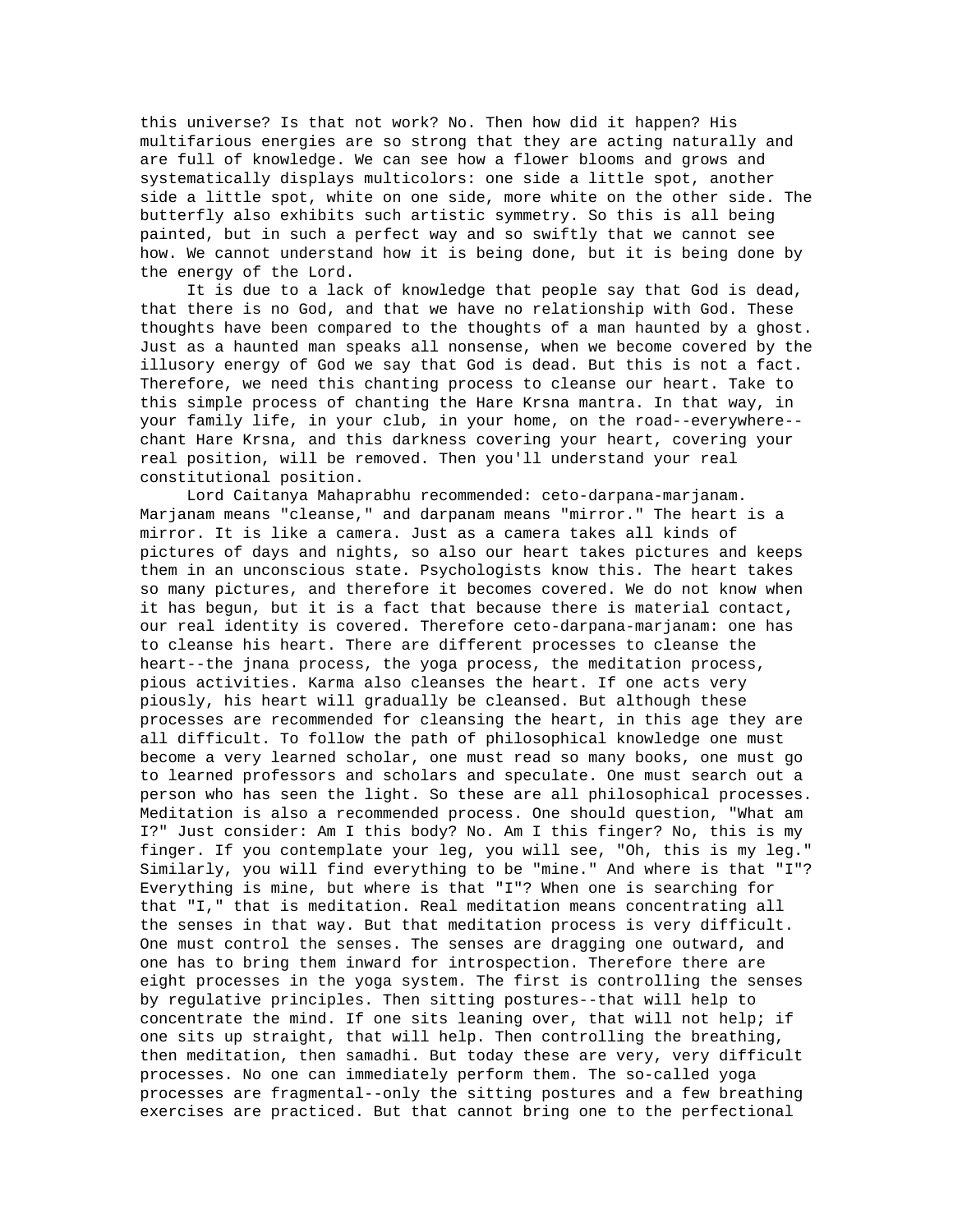stage. The actual yoga process, although a recommended Vedic process, is very difficult in this age. Similarly one can try to get knowledge by the speculative philosophical process: ` `This is Brahman, this is not Brahman, so what is Brahman? What is spirit soul?" Such empiric philosophical discussion is also recommended, but it is useless in this age.

 Therefore Caitanya Mahaprabhu--not only Caitanya Mahaprabhu but also the Vedic literature--says:

> harer nama harer nama harer namaiva kevalam kalau nasty eva nasty eva nasty eva gatir anyatha

 Kalau means "in this age." Nasty eva, nasty eva, nasty eva--three times nasty eva. Eva means "certainly," and nasti means "not." "Certainly not, certainly not, certainly not." What is that "certainly not"? One cannot realize oneself by karma. That is the first "certainly not." One cannot realize oneself by jnana. That is the second "certainly not." One cannot realize oneself by yoga. Certainly not. Kalau. Kalau means "in this age." Kalau nasty eva nasty eva nasty eva gatir anyatha. In this age one certainly cannot achieve success by any of these three methods. Then what is the recommended process? Harer nama harer nama harer namaiva kevalam. Simply chant the Hare Krsna mantra. Kevalam means "only." Simply chant Hare Krsna. It is the easiest and most sublime process. This is recommended, practical, and authorized. So take it. Accept it in any condition of life. Chant. There is no expenditure, there is no loss. We are not chanting a secret. No. It is open. And by chanting you will cleanse your heart.

 In this material world no one wants misery, but it comes. Unexpectedly, like a forest fire that starts without anyone's striking a match, it comes. No one wants a war, but war is fought. No one wants famine, but famine comes. No one wants pestilence, but it comes. No one wants fighting, but there is fighting. No one wants misunderstanding, but there is. Why? This is like a blazing fire in the forest. And it cannot be extinguished by fire engines. This blazing fire of problems cannot be extinguished by our so-called advancement of knowledge. No. That is not possible, Just as one cannot extinguish a forest fire by sending a fire engine or by bringing some water, the problems of our life cannot be solved by material processes.

 There are many examples. Prahlada Maharaja says, "My dear Lord, the father and mother are not actually the protectors of the children." The father and mother take care of their children; that is their duty. But they are not the ultimate protectors. When nature's law calls the child, the father and mother cannot protect him. Therefore although generally it is considered a fact that the father and mother are the protectors of the child, actually it is not a fact. If someone is sailing the ocean and he thinks he has a very nice seat, will that protect him? No. Still he may drown. A nice airplane is flying in the sky, everyone is safe, but all of a sudden it crashes. Nothing material can protect us. Suppose someone is diseased. He may engage a good physician who gives good medicine, but that will not guarantee that he will live. Then what is the ultimate guarantee? Prahlada Maharaja says, "My dear Lord, if You neglect someone, nothing can protect him."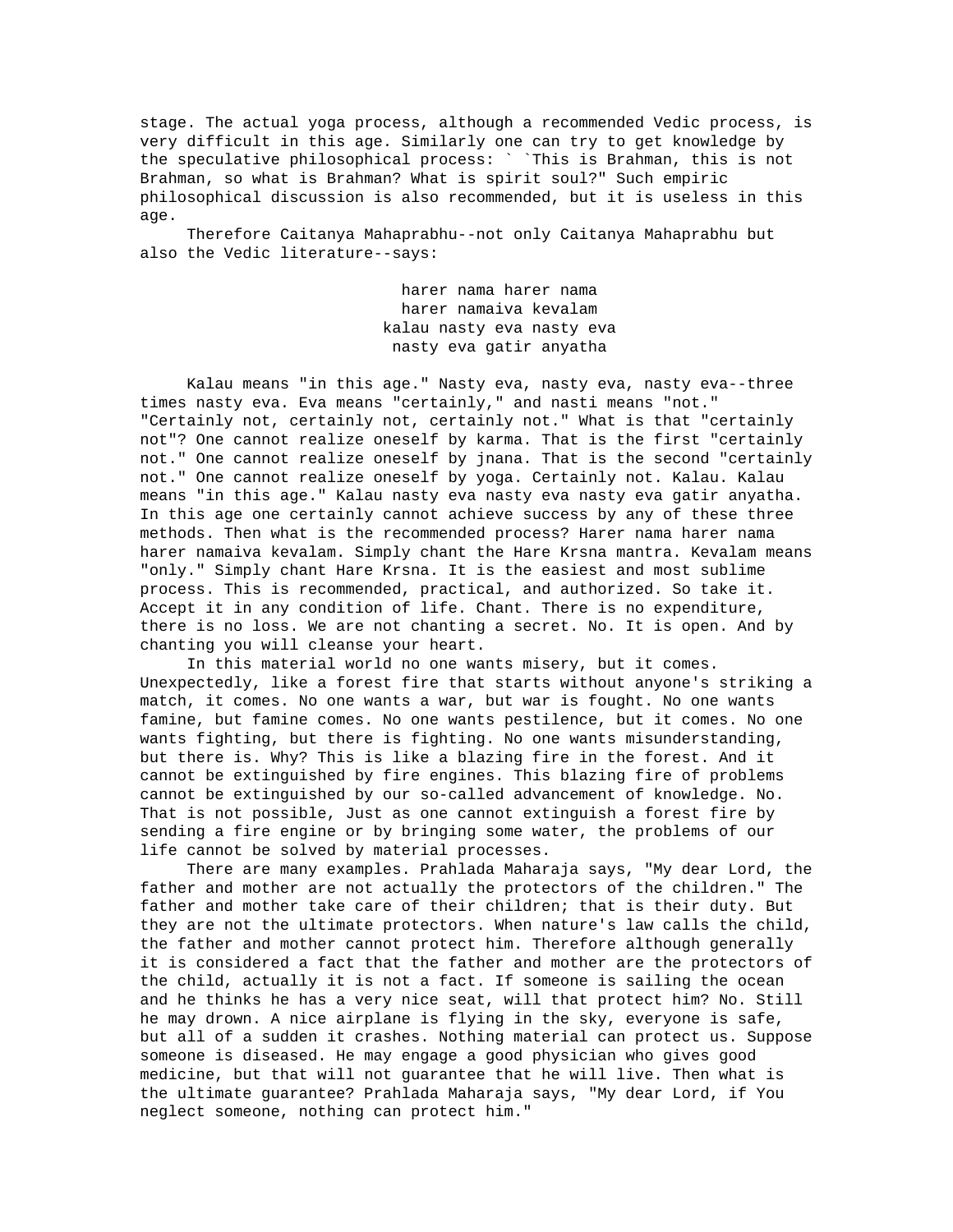This is our practical experience. We can invent so many methods to solve the problems presented by the laws of material nature, but they are not sufficient. They will never solve all the problems, nor will they give actual relief. This is the fact. Therefore Krsna says in the Bhagavad-gita, "Maya, this external energy, is very, very strong. No one can surpass it. It is almost impossible." Then how can one get free from this material nature? Krsna says, "Simply by surrendering unto Me one can get relief from the onslaught of material nature." That is a fact. So we have to cleanse the heart to learn what is our relationship with God.

 In the Katha Upanisad it is stated, nityo nityanam cetanas cetananam. The Supreme Absolute Personality of Godhead, or the Absolute Truth, is eternal. God is eternal, and we are also eternal. But the Vedas indicate that He is the supreme living creature. He is not dead. If He is not living, how is this world working? In the Bhagavad-gita Krsna says, "Under My supervision things are going on." In the Bible also it is said, "God created." That is a fact. Not that at one time there was a chunk and then this happened and then that. No. The Vedas tell us the actual facts, but we have to open our eyes to see. Cetodarpana-marjanam. That is the process of cleansing our hearts. When we cleanse our hearts, then we will be able to understand what Krsna and the Vedas say. We need to be purified. If a man is suffering from jaundice and you give him a piece of sugar candy, he will say that it is very bitter. But is sugar candy bitter? No, it is very sweet. And the medicine for jaundice is that sugar. Modern science prescribes this, and it is prescribed in the Vedic literature also. So if we take a great quantity of this sugar candy, then we will be relieved from jaundice. And when there is relief, then one says, "Oh, this is very sweet." So the modern jaundice of a godless civilization can be cured by this chanting of Hare Krsna. In the beginning it may appear bitter, but when one advances, then he will see how pleasing it is.

 As soon as one understands his identity, his relationship with God, then immediately he becomes happy. We are so full of miseries because we have identified ourselves with the material world. Therefore we are unhappy. Anxieties and fearfulness are due to our misidentifying with the material world. The other day I was explaining that one who identifies with this bag of bones and skin is like an animal. So by chanting Hare Krsna this misunderstanding will be cleansed. Cleansing of the heart means that one will understand that he does not belong to this material world. Aham brahmasmi: I am spirit soul. As long as one identifies oneself with England, with India, or with America, this is ignorance. Today you are an Englishman because you were born in England, but in your next life you may not take your birth in England; it may be in China or Russia or some other country. Or you may not get this human form of body. Today you are a nationalist, you are a very great follower of your country, but tomorrow if you stay in your country you may be a cow being taken to the slaughterhouse.

 So we have to thoroughly know our identity. Caitanya Mahaprabhu says that the actual identity of every living creature is that he is the eternal servant of God. If one thinks like that--"I am no one else's servant; my business is to serve God"--then he is liberated. His heart is immediately cleansed, and he is liberated. And after one has reached that, then all one's cares and anxieties in this world are over because one knows, "I am a servant of God. God will give me protection. Why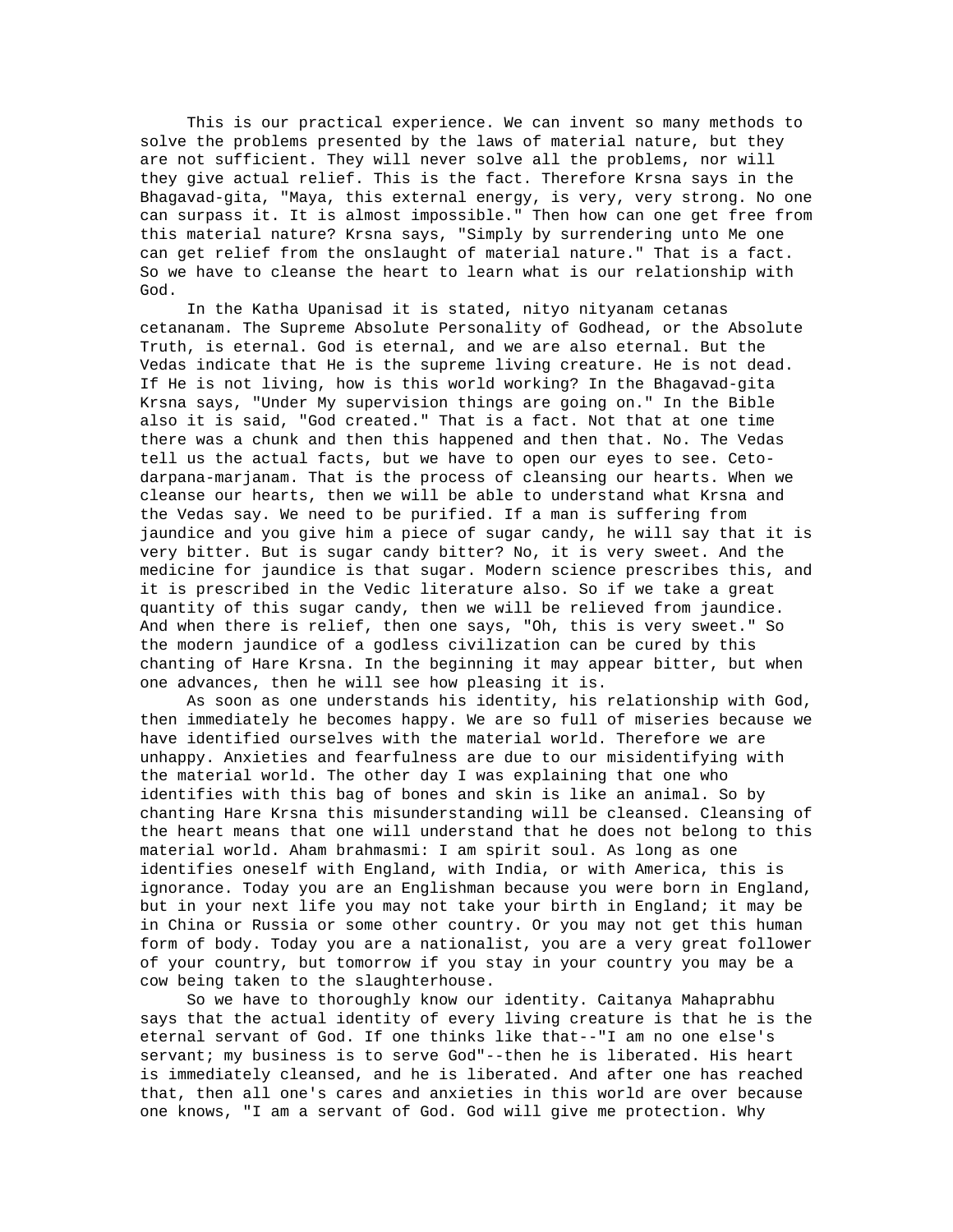should I worry about anything?" It is just like a child. A child knows that his mother and father will take care of him. He is free. If he should go to touch fire, his mother will take care of him: "Oh, my dear child, don't touch." The mother is always looking after him. So why don't you put your trust in God? Actually, you are under the protection of God.

 People go to church and say, "God, give us our daily bread." Actually, if He did not give it to us, we would not be able to live. That is a fact. The Vedas also say that the one Supreme Personality supplies all the necessities of every other living creature. God is supplying food for everyone. We human beings have our economic problem, but what economic problem is there in societies other than human society? The bird society has no economic problem. The species of life, and out of that, human society is very, very small. So they have created problems--what to eat, where to sleep, how to mate, how to defend. These are a problem to us, but the majority of creatures--the aquatics, the fish, the plants, the insects, the birds, the beasts, and the many millions upon millions of other living creatures--do not have such a problem. They are also living creatures. Don't think that they are different from us. It is not true that we human beings are the only living creatures and that all others are dead. No. And who is providing their food and shelter? It is God. The plants and animals are not going to the office. They are not going to the university to get technological education to earn money. So how are they eating? God is supplying. The elephant eats hundreds of pounds of food. Who is supplying? Are you making arrangements for the elephant? There are millions of elephants. Who is supplying?

 So the process of acknowledging that God is supplying is better than thinking, "God is dead. Why should we go to church and pray to God for bread?" In the Bhagavad-gita it is said, "Four kinds of people come to Krsna: the distressed, those who are in need of money, the wise, and the inquisitive." One who is inquisitive, one who is wise, one who is distressed, and one who is in need of money--these four classes of men approach God. "My dear God, I am very hungry. Give me my daily bread." That's nice. Those who approach God in this way are recommended as sukrtinah. Sukrti means "pious." They are pious. Although they are asking for money, for food, they are considered pious because they are approaching God. And others are just the opposite. They are duskrtinah, impious. Krti means "very meritorious," but the word duskrti indicates that their energy is being misused to create havoc. Just like the man who invented atomic weapons. He has a brain, but it has been misused. He has created something that is dreadful. Create something that will insure that man will no longer have to die. What is the use of creating something so that millions of people will immediately die? They will die today or tomorrow or after a hundred years. So what have the scientists done? Create something so that man will not die immediately, so that there will be no more disease, so that there will be no more old age. Then you will have done something. But the duskrtinas never go to God. They never try to understand God. Therefore their energy is misdirected.

 The gross materialists who ignore their relationship with God are described in the Bhagavad-gita as mudhas. Mudha means "ass," "donkey." Those who are working very, very hard to earn money are compared to the donkey. They will eat the same four capatis [whole-wheat bread-patties] daily, but they are unnecessarily working to earn thousands of dollars.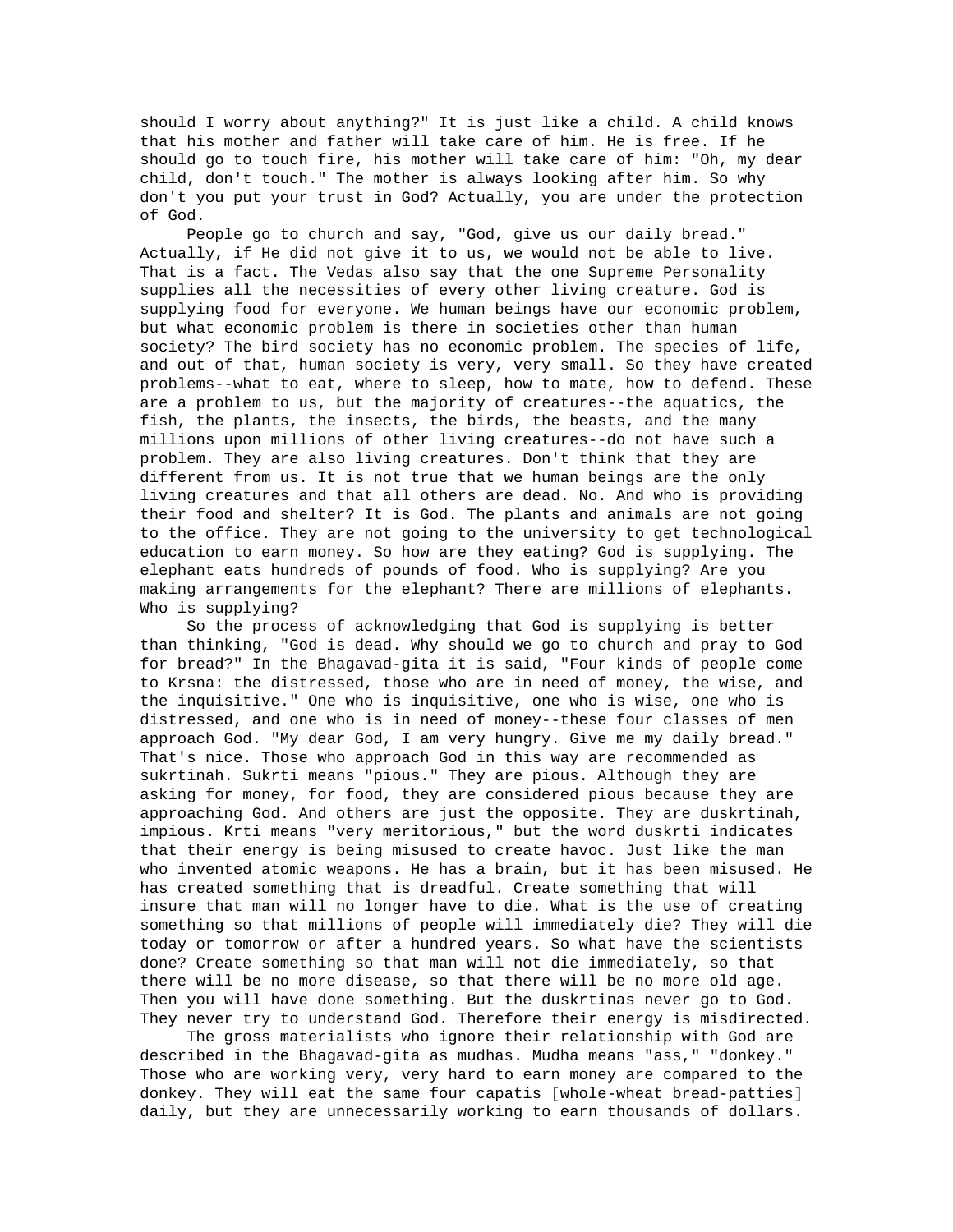And others are described as naradhama. Naradhama means "the lowest of mankind." The human form of life is meant for God realization. It is the right of man to try to realize God. One who understands Brahman, God, is a brahmana, not others. So that is the duty of this human form of life. In every human society there is some system that is called "religion" and by which one may try to understand God. It doesn't matter whether it is the Christian religion, the Muhammadan religion, or the Hindu religion. It doesn't matter. The system is to understand God and our relationship with Him. That's all. This is the duty of the human beings, and if this duty is ignored in human society, then it is animal society. Animals have no power to understand what is God and their relationship with God. Their only interests are eating, sleeping, mating, and defending. If we are only concerned with these things, then what are we? We are animals. Therefore the Bhagavad-gita says that those who ignore this opportunity are the "lowest of mankind." They got births and yet did not utilize it for God realization but simply for the animal propensities. Therefore they are naradhama, the lowest of mankind. And there are other persons who are very proud of their knowledge. But what is that knowledge? "There is no God. I am God." Their actual knowledge has been taken away by maya. If they are God, then how have they become dog? There are so many arguments against them, but they simply defy God. Atheism. Because they have taken to the process of atheism, their actual knowledge is stolen away. Actual knowledge means to know what is God and our relationship with God. If one does not know this, then it is to be understood that his knowledge has been taken away by maya.

 So in this way, if we try to understand our relationship with God, there are ways and means. There are books, and there is knowledge, so why not take advantage of them? Everyone should take advantage of this knowledge. Try to understand that in the Bhagavad-gita and other Vedic literatures, everywhere, it is said that God is great and that although we are qualitatively one with God, we are minute. The ocean and the minute particle of water have the same quality, but the quantity of salt in the drop of water and the quantity of salt in the ocean are different. They are qualitatively one but quantitatively different. Similarly, God is all-powerful, and we have some power. God creates everything, and we can create a small machine to fly, just like the small machines with which children play. But God can create millions of planets flying in the air. That is the qualification of God. You cannot create any planets. Even if you can create a planet, what is the benefit of that? There are millions of planets created by God. But you also have the creative power. God has power, and you have power. But His is so great that yours cannot compare to it. If you say, "I am God," that is foolishness. You can claim that you are God, but what acts have you performed so extraordinary that you can claim that you are God? This is ignorance. The knowledge of one who thinks himself God has been taken away by the spell of maya. So our relationship is that God is great and we are minute. In the Bhagavad-gita Krsna clearly says, "All living entities are My parts and parcels. Qualitatively they are one with Me, but quantitatively they are different." So we are simultaneously one with and different from God. That is our relationship. We are one because we have the same qualities as God. But if we study ourselves minutely, we will find that although we have some great qualities, God has them all in greater quantities.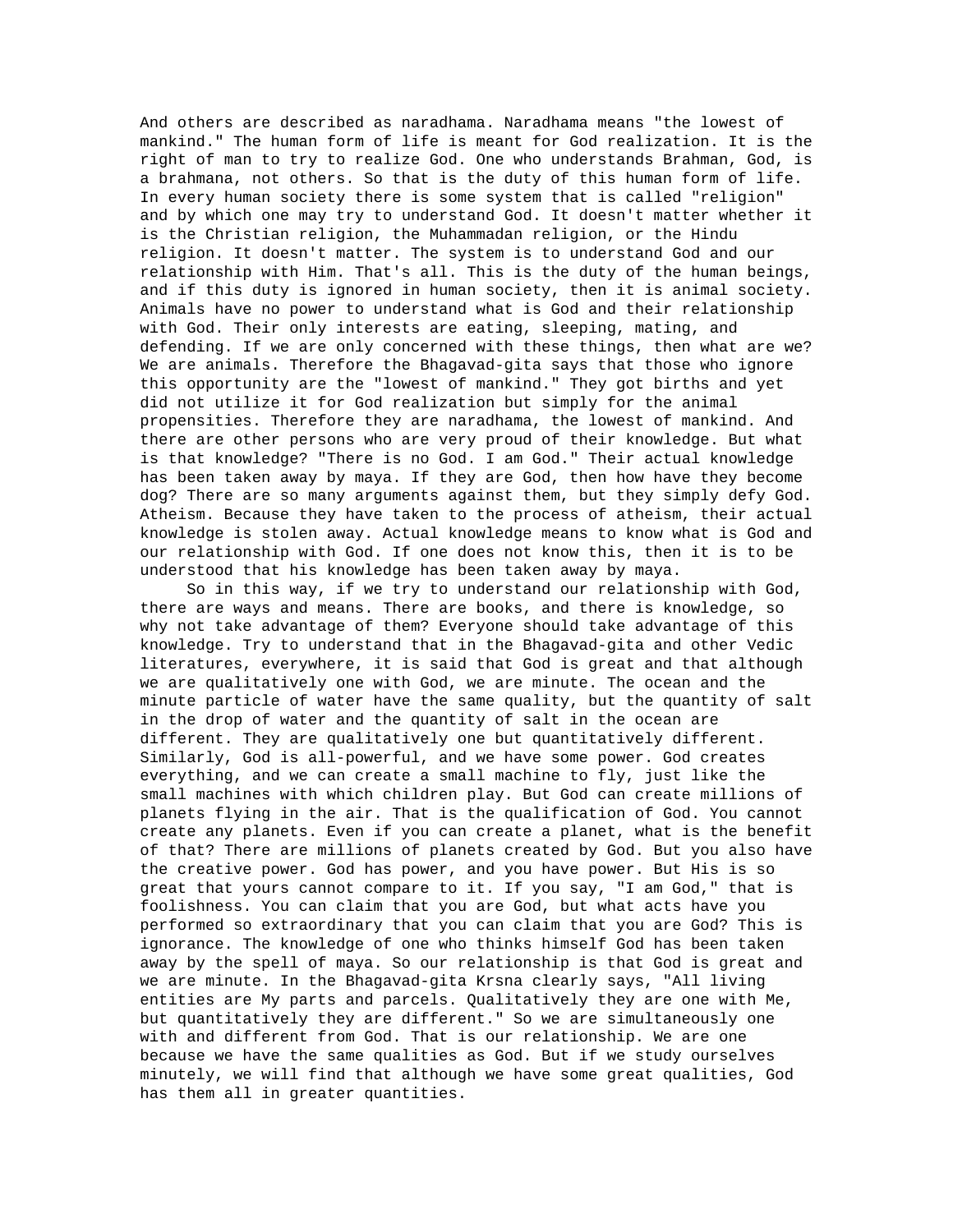We cannot have anything that is not in God. That is not possible. Therefore in the Vedanta-sutra it is said that everything that we have is also found in God. It is emanating from God. So our relationship is that because we are small, because we are minute, we are the eternal servitors of God. In this material world also, in ordinary behavior, we see that a man goes to serve another man because the other man is greater than he and can pay him a nice salary. So naturally the conclusion is that if we are small, our duty is to serve God. We have no other business. We are all different parts and parcels of the original entity.

 A screw that is connected with a machine is valuable because it is working with the whole machine. And if the screw is taken away from the machine, or if it is faulty, it is worthless. My finger is worth millions of dollars as long as it is attached to this body and is serving the body. And if it is cut off from this body, then what is it worth? Nothing. Similarly, our relationship is that we are very small particles of God; therefore our duty is to dovetail our energies with Him and cooperate with Him. That is our relationship. Otherwise we are worthless. We are cut off. When the finger becomes useless the doctor says, "Oh, amputate this finger. Otherwise the body will be poisoned." Similarly, when we become godless we are cut off from our relationship with God and suffer in this material world. If we try to join again with the Supreme Lord, then our relationship is revived. The Highest Love

"LOVE." Singers croon about it, poets exult in it, novelists weave complex tales about it. Movies and television are saturated with it. But is it real? In this lucid essay, Srila Prabhupada argues that the love we experience in this material world is based upon an illusion and is, like everything else here, temporary. Yet there is a "higher love"--one that is never imagined by mundane romanticists.

 If one protects the tender creeper of devotional service nicely, then gradually it will produce the fruit of unalloyed love for God. Unalloyed love for God means love that is not tinged by desire for material benefit, for mere philosophical understanding, nor for fruitive results. Unalloyed love is to know, "God is great, I am His part and parcel, and therefore He is my supreme lovable object." This consciousness is the highest perfection of human life and the ultimate aim of all methods of self-realization. If one reaches this point--God is my only beloved, Krsna is the only lovable object--then one's life is perfect. And when one tastes that transcendental relationship with Krsna, then one feels real happiness. The devotional creeper will then be so strongly protected that just by catching hold of it, one will be able to reach the supreme destination. If one climbs steadily up a tree, one eventually comes to the very top. Similarly, if one can achieve love of Godhead by catching that devotional creeper, there is no doubt that one will reach the transcendental abode of Krsna and will associate with Him personally, just as we are associating here, face to face.

 God is not fictional or imaginary. He is as real as we are. (Actually, we are under illusion; we are living as if this body were our factual self, although this body is not at all reality, but only a temporary manifestation.) We dare to presume that there is no God or that He has no form. This mental speculation is due to a poor fund of knowledge. Lord Krsna and His abode exist, and one can go there, reach Him, and associate with Him. That is a fact. Spiritual life means to be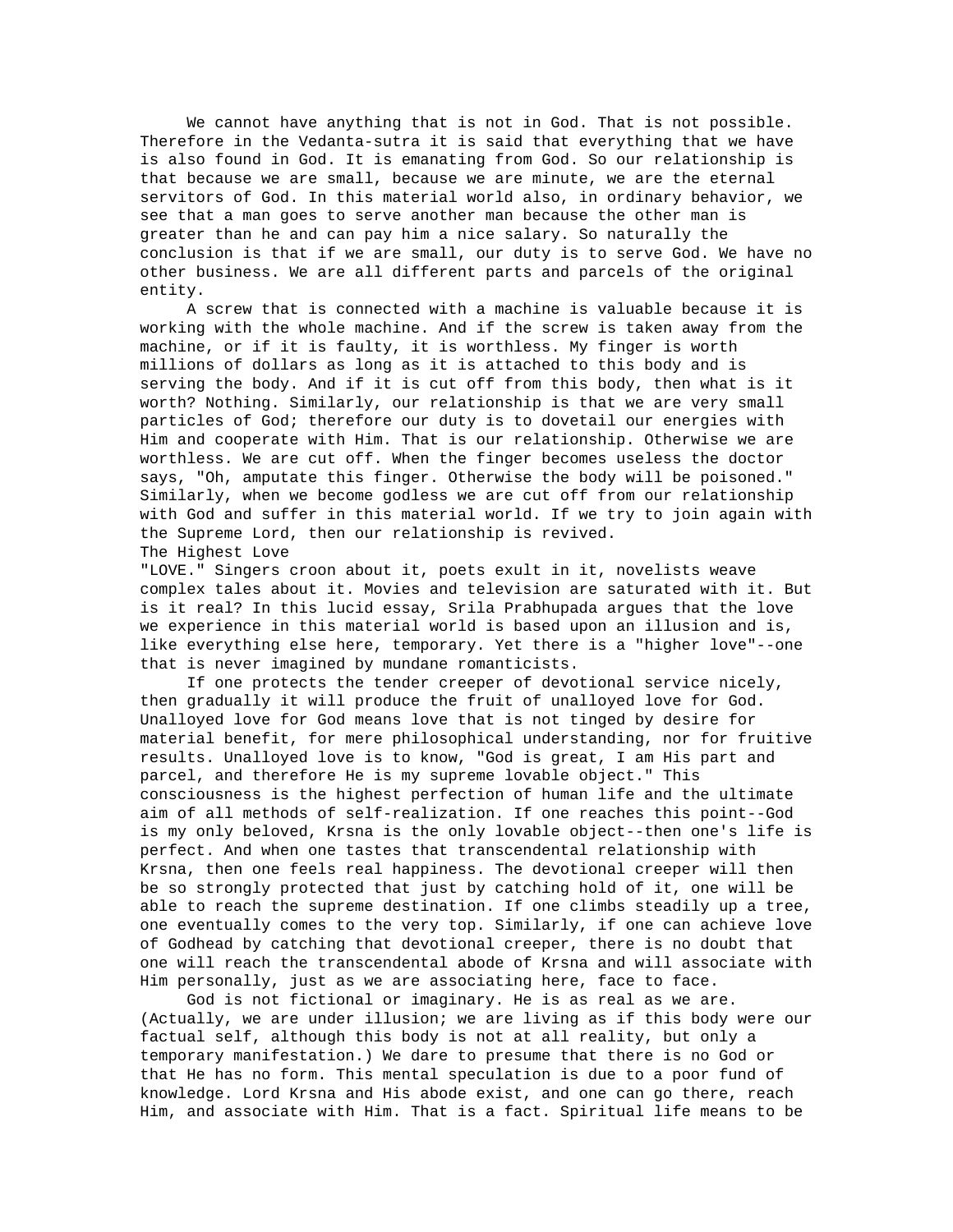in association with the Supreme Lord and to exist in bliss and knowledge eternally. Such eternal association means to play with Krsna, to dance with and love Krsna. Or Krsna can become your child--whatever you like.

 There are five primary relationships with Krsna: as a passive devotee, as a servant, as a friend, as a parent, and as a lover. The cows in Krsna's abode are also liberated souls. They are called surabhi cows. There are many popular pictures showing how Krsna loves the cows, how He embraces and kisses them. That passive relationship with Krsna is called santa. Their perfect happiness is achieved when Krsna comes and simply touches them.

 Other devotees are inclined to actually give service. They think, "Krsna wants to sit down. I will arrange a place for Him. Krsna wants to eat. I will get Him some nice food." And they actually make these arrangements. Other devotees play with Krsna as friends on equal terms. They do not know that Krsna is God; to them, Krsna is their lovable friend, and they cannot forget Him for a moment. All day and all night, they think of Krsna. At night, when they are sleeping they think, "Oh, in the morning I shall go and play with Krsna." And in the morning they go to Krsna's house and stand by while Krsna is decorated by His mother before going out to play with His friends in the fields. There is no other activity in Krsnaloka (Krsna's abode). There is no industry, no rushing to the office, or any such nonsense. There is sufficient milk and butter, and everyone eats plentifully. Krsna is very fond of His friends, and sometimes He enjoys stealing butter for them. One can actually live this way, and that is the perfection of existence. We should hanker for that perfectional stage of life. Krsna consciousness is the process to attain it.

 But as long as one has even a slight attachment for this material world, one has to remain here. Krsna is very strict. He does not allow anyone to enter into His association who has any tinge of the material conception of life. Bhakti must be free from material contamination. Do not think, "I am a very learned scholar. I shall find out what is the Absolute Truth by mental speculation." That is nonsense; one can go on and on speculating and will never find the source of all sources. It is said in the Brahma-samhita, "One can go on speculating about the Absolute Truth for millions and millions of years, and still it will not be revealed." One can rot in this material world as he is and can go on speculating, but that is not the right process. Here is the process- bhakti-yoga.

 Lord Caitanya says that to render devotional service to Krsna is the highest perfectional stage of life, and compared to this, other things for which people are hankering in this material world are like bubbles in the ocean. Generally, people are after rewards, and therefore they become religious. They say, "I am a Hindu," "I am a Christian," "I am a Jew," "I am Muhammadan," "I am this, I am that, and therefore I cannot change my religion. I cannot accept Krsna." This is called religiosity, dharma. With such a materialistic, sectarian idea of religion, they will rot in this material world, stuck to rituals and faith. They are under the impression that if they follow their religious principles, they will get material prosperity. Of course, if one sticks to any kind of religious faith, he will get facilities for material life.

 Why do people want this material prosperity? For sense gratification. They are thinking, "I shall have a very nice wife. I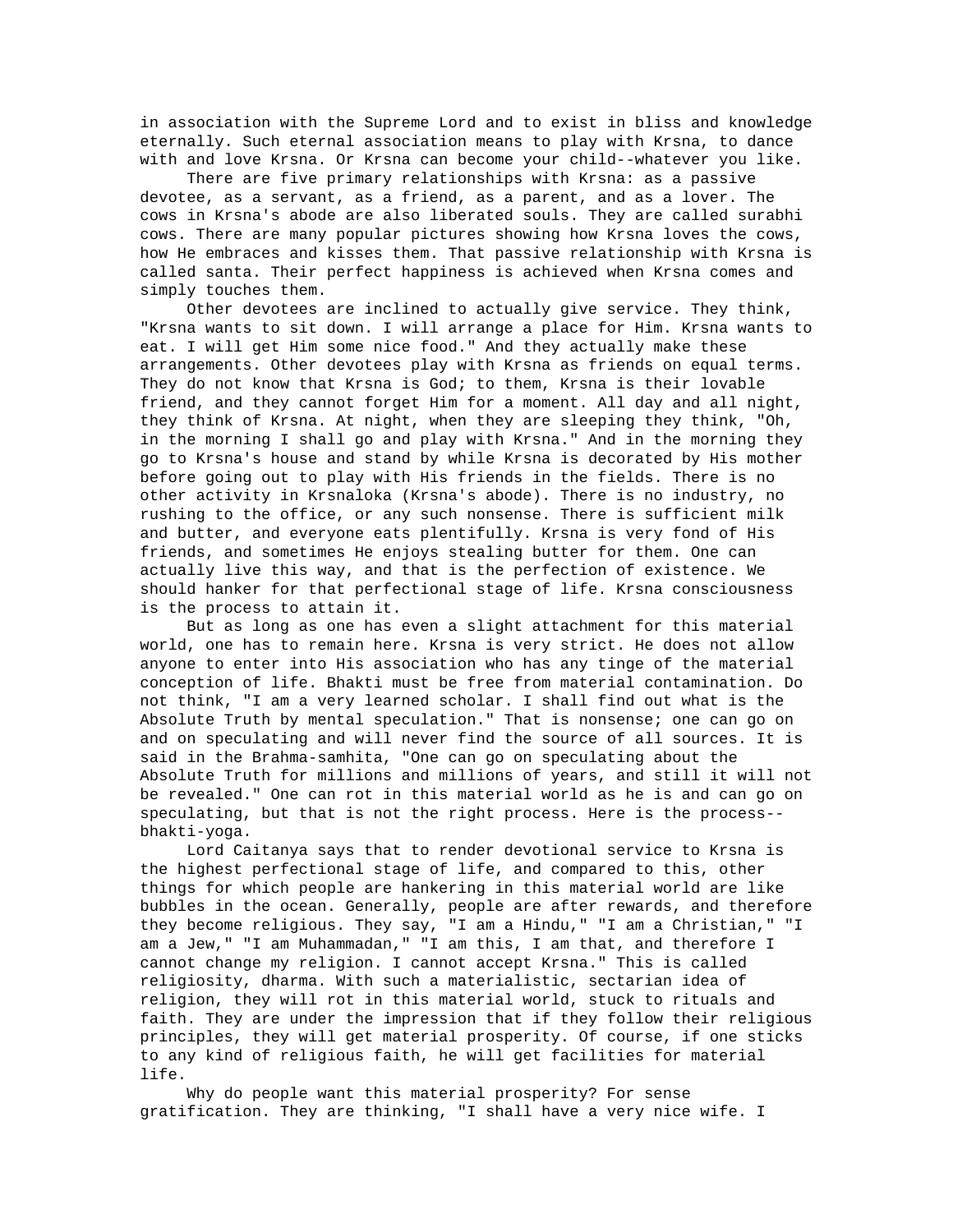shall have very good children. I shall have a very good post. I shall become president. I shall become prime minister." This is sense gratification. And when one is frustrated and has seen that to be rich or to attain the presidency cannot give him happiness, after squeezing out all the taste of sex life, when he is completely frustrated, then perhaps he takes to LSD and tries to become one with the void. But this nonsense cannot give happiness. Here is happiness: one must approach Krsna. Otherwise, it will end in LSD confusion and roaming in impersonal void concepts. People are frustrated. They must be frustrated if they do not have genuine spiritual life, because a person is spiritual by nature.

 How can anyone be happy without Krsna? Suppose one is thrown into the ocean. How can he be happy there? That is not for us. One may be a very good swimmer, but how long will he be able to swim? He eventually becomes tired and drowns. Similarly, we are spiritual by nature. How can we be happy in this material world? It is not possible. But men are trying to remain here, making so many temporary adjustments for survival. This patchwork is not happiness. If one really wants happiness, here is the process: one must attain love of Godhead. Unless one can love Krsna, unless one finishes with love for cats, dogs, country, nation, and society and instead concentrates his love on Krsna, there is no question of happiness. Rupa Gosvami has given a very nice example in this regard: there are many drugs that saturate one with ideas or hallucinations. But Rupa Gosvami says that unless one tastes that final drug of love of Godhead, krsna-prema, he will have to be captivated by meditation, impersonal monism, and so many other distractions.

 Caitanya Mahaprabhu describes that to attain unalloyed love of Krsna one has to execute devotional service, or Krsna consciousness. One has to engage oneself exclusively in serving Krsna. The highest perfectional stage of unalloyed devotion is to be free from all material desires, all mental speculation, and all fruitive activities. The basic principle of unalloyed devotion is that one cannot maintain any desire other than to become fully Krsna conscious. Even if one knows that all other forms of God are also Krsna, one should not worship any other form, but should concentrate on the Krsna form. Krsna has many forms, but one only has to worship Krsna in His form with the flute, as in the Radha-Krsna Deity. Simply concentrate on that form, and all mental speculation and fruitive activities will fall away. One has to cultivate Krsna consciousness favorably, and that means to execute service by which Krsna becomes satisfied. Krsna consciousness is not attained by manufacturing one's own way. I may think that I am doing something in Krsna consciousness, but who has sanctioned it? For instance, in the Bhagavad-gita, Arjuna hesitated to fight, for certain moral reasons, but he was viewing the situation from the platform of fruitive activities, on which one has to enjoy or suffer the results. He was considering that if he killed his family members, he would then be subjected to many reactions. This conclusion, however, was not sanctioned by Krsna. The law of action and reaction in the material world is called karma, but devotional service transcends karma.

 Unalloyed love must be free of all tinges of fruitive activities (karma) and all tinges of mental speculation and material desire. That unalloyed devotional service should be favorably fixed on Krsna. "Favorably" means in accordance with what He desires. Krsna desired that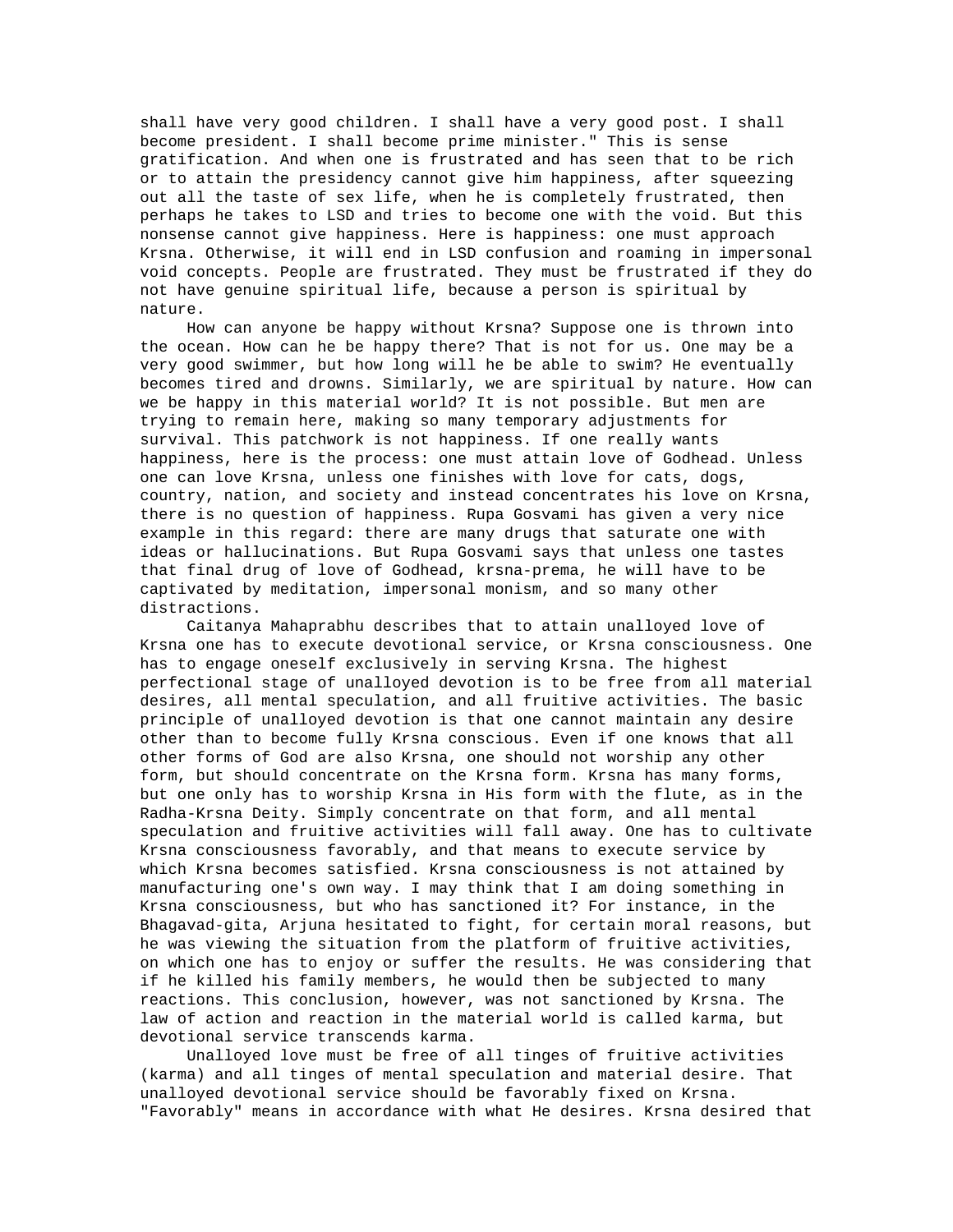the Battle of Kuruksetra take place; it was all arranged by Him. Arjuna was told, "You are thinking in your own way, but even if you do not fight, rest assured that because it has been arranged by Me, none of these warriors who are assembled here are going back to their homes. They will be killed here. It has already been arranged." God's desire is such that one cannot change it. Krsna has two qualities: He can protect, and He can also kill. If He wants to kill someone, there is no power in the world that can protect him, and if He protects someone, there is no power in the world that can kill him. Krsna's desire is supreme. Therefore, we have to dovetail our desires with Krsna's. Whatever Krsna desires, no one can make null and void because He is the Supreme Lord. Therefore, our duty is to dovetail our acts with Krsna's desire, not to manufacture an action and then declare: "I am doing this action in Krsna consciousness." We have to be very careful to ascertain whether Krsna actually wants it. Such authorized knowledge is instructed by the representative of Krsna. In our prayers of praise to the spiritual master we are singing daily, "If the spiritual master is satisfied, then God will be satisfied. And if one dissatisfies his spiritual master, then there is no way for him to please God."

 Therefore, as far as possible, one has to execute the order of one's spiritual master. That will enable one to progress. That is the essence of the favorable execution of Krsna consciousness. In my old age, I have come to America, and I am trying to teach Krsna consciousness, because my spiritual master gave me an order that I must do it. It is my duty. I do not know whether I shall be a success or failure. It doesn't matter; my duty is completed if I can present before you whatever I have heard from my spiritual master. This is called the favorable execution of Krsna consciousness. Those who are actually serious should take the order of Krsna through the representative of Krsna as their entire life and soul. One who sticks to this principle is sure to progress. Caitanya Mahaprabhu spoke in that way, and my spiritual master used to say, "The spiritual master is the transparent via medium." For example, I can see the letters of this book very nicely through these transparent eyeglasses, without which I cannot see because my eyes are defective. Similarly, our senses are all defective. We cannot see God with these eyes, we cannot hear Hare Krsna with these ears, we cannot do anything without the via medium of the spiritual master. Just as a defective eye cannot see without the via medium of spectacles, so one cannot approach the Supreme Lord without the transparent via medium of the spiritual master. "Transparent" means that the via medium must be free of contamination. If it is transparent, one can see through it.

 In unalloyed love of Godhead we have to engage our senses- sarvendriya, all the senses. This means that sex is also to be engaged in Krsna consciousness. The conception of God as a father or mother does not allow the engagement of one's sex in the service of the Lord because there is no sexual relationship with the father and mother. But in the conception of God as a lover, there is sexual engagement also. Therefore, Caitanya Mahaprabhu gave the most perfect information of our engagement with the Supreme Lord. In other religious conceptions of life, God is at the utmost taken as the father or mother. Many worshipers in India take goddess Kali to be the representation of God. Of course, that is not sanctioned, but the belief is there, and also in the Christian religion the conception of God is as a father. But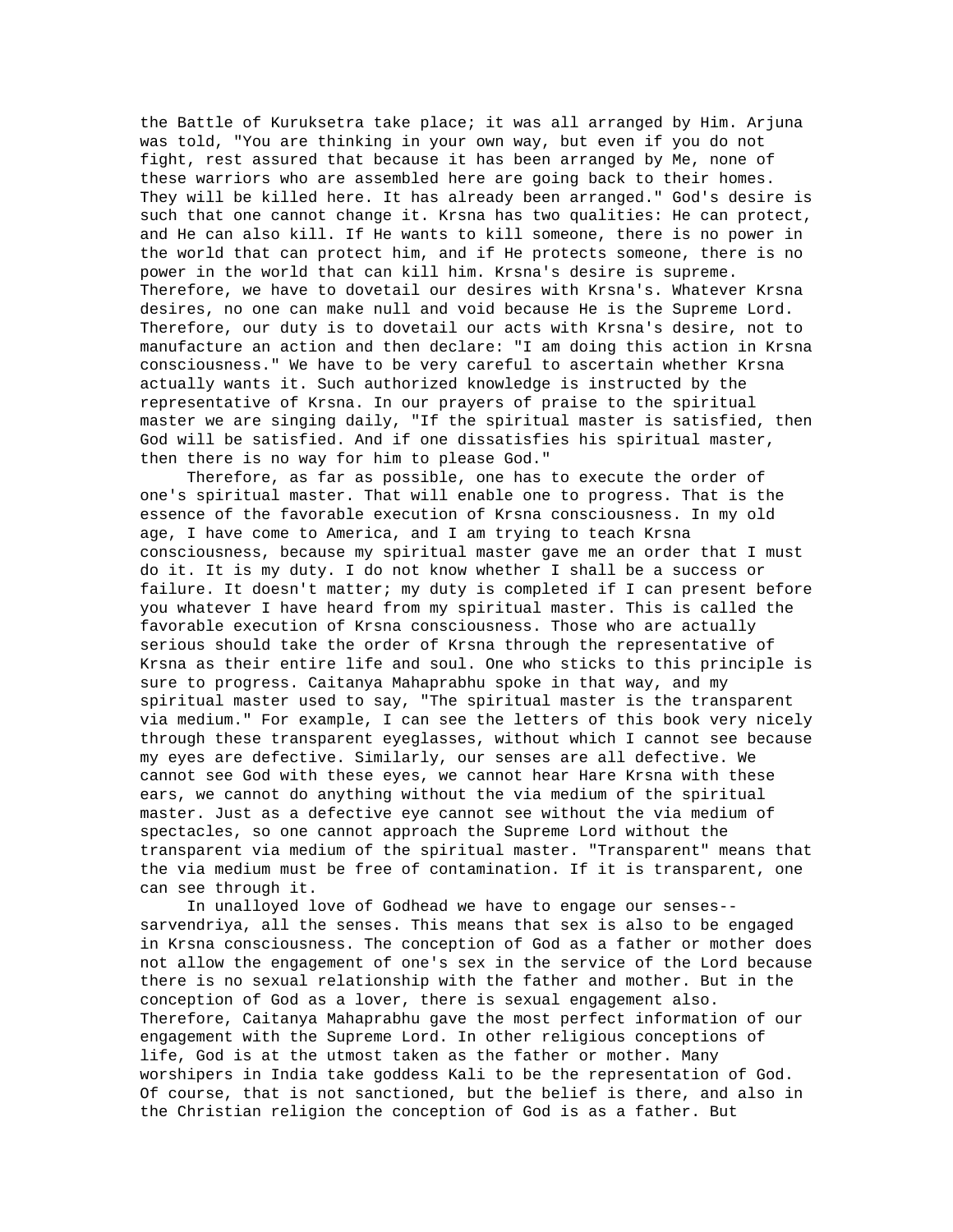Caitanya Mahaprabhu informs us that one can even have sexual engagement with the Lord. This information is Caitanya Mahaprabhu's unique contribution. In this material world, sexual engagement is considered to be the highest engagement, the greatest pleasure, although it exists only in a perverted form. No one, however, has conceived that there can be sexual engagement in the spiritual world. There is not a single instance of such theology anywhere in the entire world. This information is given for the first time by Caitanya Mahaprabhu: one can have the Supreme Personality of Godhead as one's husband, as one's lover. This is possible in the worship of Radha and Krsna, but no one, especially the impersonalists, can understand Radha-Krsna. The impersonalists have no idea; they cannot even conceive that God has form. But Caitanya Mahaprabhu says that not only does God have form, but He has sex life also. This is the highest contribution of Caitanya Mahaprabhu.

 One can serve the Supreme Lord in various relationships, but in the material world those relationships exist only as perverted reflections. What is our engagement in relationship to this material world? What are our ideas of society, friendship, and love? They are all based on the material conception of life. In our society, someone is engaged as a father or mother to a son, and others are engaged as husband and wife, lover and beloved. There are other rasas (relationships) also, such as to be engaged with another as an enemy. There are twelve different relationships, out of which five are predominant. The other seven are indirect relationships, such as, for example, to be someone's enemy. There is usually a relationship between enemies, even between a murderer and the one he murders. As far as our relationship with Krsna is concerned, however, even if one establishes a relationship as His enemy, then his life is successful. Therefore, when one engages his senses with Krsna, a relationship can be established in one of twelve different varieties, of which five varieties are direct and seven are indirect.

 When Krsna appeared in the arena of Kamsa, there were many big wrestlers prepared to kill Him. In fact, He was invited there to be killed. His enemy Kamsa thought, "Soon the boys will come. We have tried for sixteen years to kill them, but that boy Krsna could not be killed. But now I have invited Him as a guest, and when He arrives He will fight with these wrestlers, and they will kill Him." The demoniac or atheistic people are always thinking of Krsna, or God, in terms of killing Him. Therefore they present their theories that God is dead. They think that if God becomes dead, then they will be free to act however they please. But as far as their actual activities are concerned, God may be dead or alive, but God's agent, the material energy, is so strong that no one can freely do any wrong. As soon as anyone does something wrong, there is immediate punishment. It does not require the presence of God. God may be dead or alive, but the material energy is sufficient to punish anyone who violates the material laws, even to the slightest degree. God has set these conditions, but foolish people do not understand.

 Lord Caitanya, however, speaks of favorably engaging all the senses in the service of Krsna in pure devotional life. One should favorably engage one's senses and should do whatever Krsna wants. Yet even if one engages one's senses against the will of Krsna but still thinks of Krsna, that is also advantageous. The demon Putana, for example, thought of killing Krsna. Just as the occupation of godly persons is to serve God, so the demons and atheists are always prepared to kill God. Putana thought, "I shall kill Krsna. He is only a child." This is another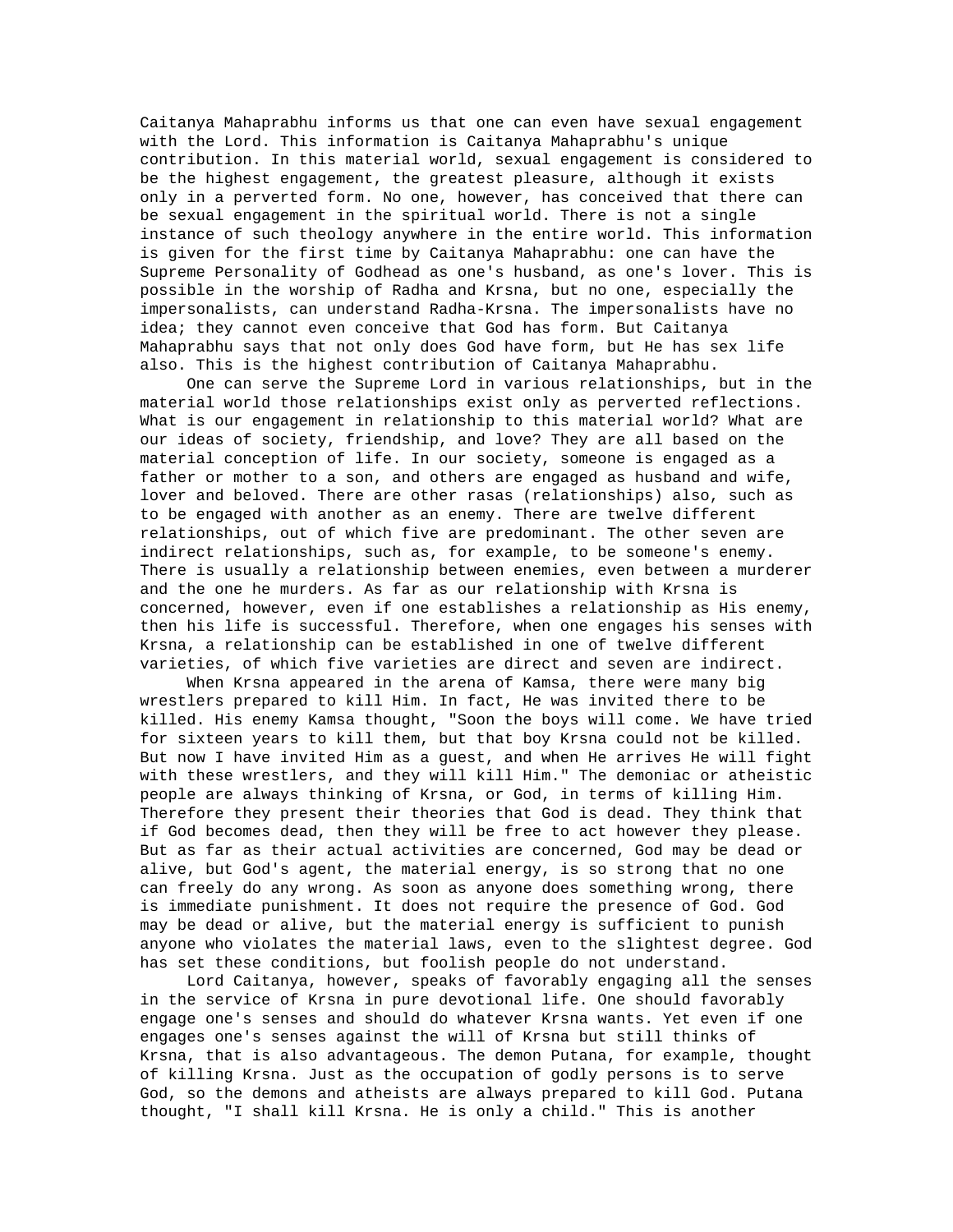mistake of the demoniac. They think Krsna, or God, to be an ordinary child or man. So in this way Putana was thinking: "Let me smear my breast with poison, and when the child goes to suck my milk, He will die." As we study this, we see that she approached Krsna as His enemy, and yet He accepted her as a friend because He is so merciful. He did not take the demoniac portion of her mentality, but He accepted her. Every living entity is conditioned, but Krsna is not. A doctor or psychiatrist treats madmen, but he does not become mad. Sometimes a patient may become angry with him or call him ill names, but the doctor is sober and simply treats him. Similarly, if someone regards Krsna as his enemy, Krsna does not become his enemy.

 Putana came to poison Krsna, but He took it otherwise. He thought, "I have sucked her breast milk. Therefore she has become My mother." Krsna treated her as His mother, and therefore she became liberated to the same position as Krsna's real mother, Yasoda. The conclusion is that the highest perfection is to establish a favorable relationship with Krsna, but even if one engages himself unfavorably, Krsna is so merciful that He at least gives one salvation. All the enemies killed by Krsna were immediately liberated.

 Two classes of men may merge into the impersonal brahmajyoti: those who are intentionally aspiring to merge into the impersonal brahmajyoti may enter, and those who are enemies of Krsna and are killed by Him may also do so. Therefore, the devotee concludes, Why should I accept a condition that is offered even to God's enemies?

 Caitanya Mahaprabhu recommends pure devotional service. There should be no desire to fulfill one's own material desires, there should be no attempt to understand Krsna by experimental philosophy, and there should be no fruitive activities to derive material benefits from Krsna. The only desire should be to serve Him favorably, as He desires. If Krsna wants something, then we should do it. Suppose I were to ask a disciple, "My dear student, please give me a glass of water." It is then his duty to give me a glass of water. If he thinks, "Prabhupada wants a glass of water, but why not give him something better? Why not a glass of hot milk?" that is not service. In his consideration, hot milk is very palatable and is better than water, yet because I have asked for water, he has to give me water, not milk. That is favorable service. One has to understand what Krsna wants. When there is that intimate relationship, then one can serve Krsna most favorably. And as long as there is not that intimate relationship, one must take information of what Krsna wants through the transparent medium of the spiritual master.

 A Vaisnava never thinks that he has a direct relationship with Krsna. Lord Caitanya says, "I am the servant of the servant of the servant of the servant--a hundred times the servant of the servant--of Krsna." We have to agree to be. come the servant of the servant of the servant. This is the process of disciplic succession, and if one wants real, transcendental love of God, then he has to adopt this process. Because people do not accept this process, they do not develop real love of God. They speak of God, but actually they do not love God; because there is no cultivation of pure devotional service, they love dog.

 We may say, "love of God," but unless we adopt this principle, then we will have to love dog, not God. That is the mistake. Caitanya Mahaprabhu says that if one really wants love of God, then one has to follow the process of pure devotional service. It is not that Caitanya Mahaprabhu is speaking out of His own mental concoction; His statements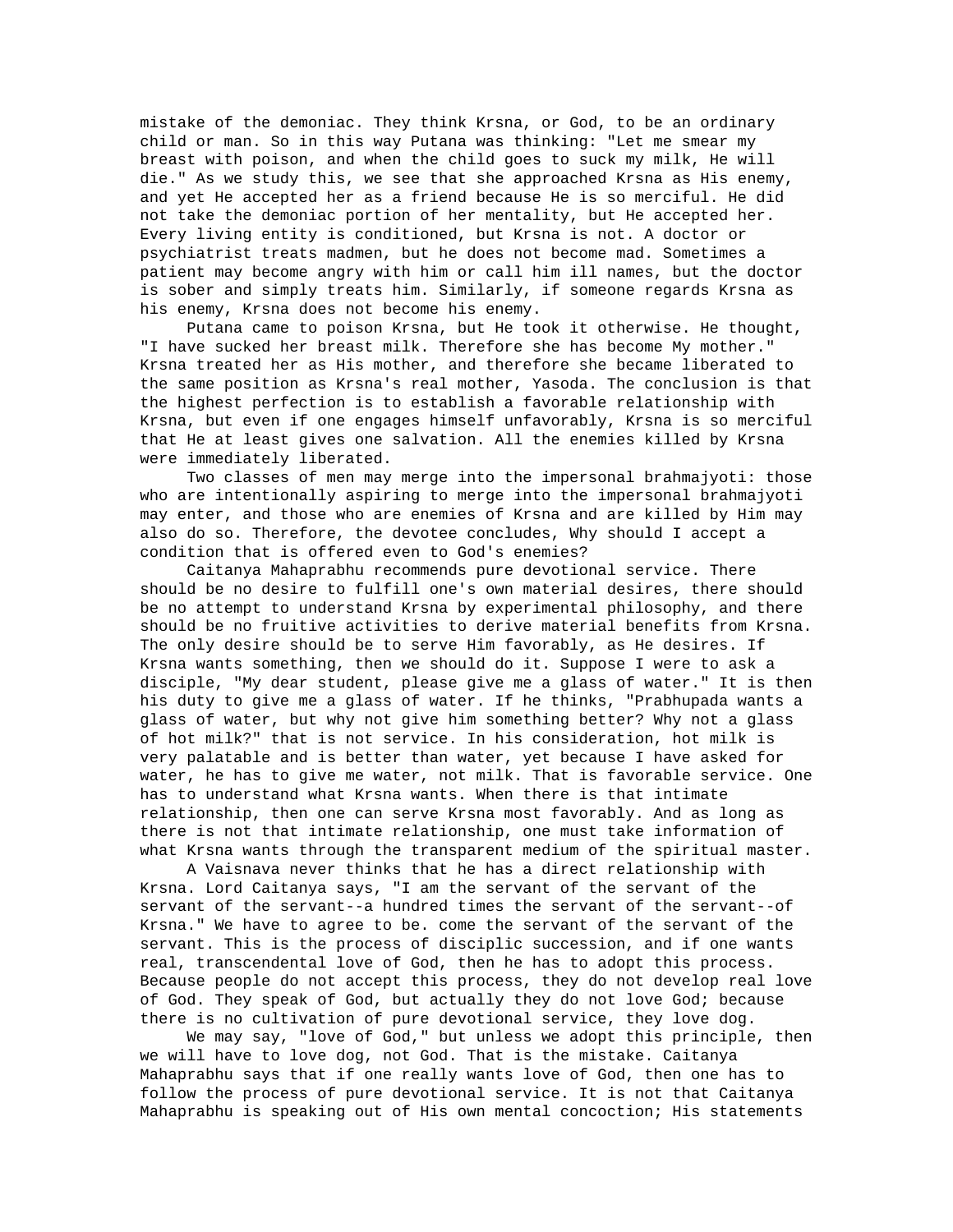are confirmed in Vedic scriptures such as the Narada-pancaratra and the Srimad-Bhagavatam. These two books, and the Bhagavad-gita, are very authentic scriptures meant for devotees. Caitanya Mahaprabhu quotes from a verse in the Narada-pancaratra: hrsikena hrsikesa-sevanam bhaktir ucyate. This is the definition of pure devotional service. Hrsikena hrsikesa-sevanam. Hrsikena means "by one's senses." We have to engage our senses; it is not that we engage only our minds. If someone says, "I am always thinking of Krsna," that is not pure devotional service. Meditation is thinking, but no one thinks of Krsna; they think of void or something impersonal. If someone is thinking of Krsna or Narayana or Visnu, as prescribed in the Vedic scriptures, that is real yoga; yoga meditation means to focus one's mind upon the Supersoul. The Supersoul is the representation of Krsna in the form of four-handed Narayana. Even Patanjali, an authority on the yoga system, prescribes meditation on Visnu. But just as people are manufacturing bogus religious processes, the so-called yogis of today have manufactured their own way of thinking of something void.

 But the Narada-pancaratra says, hrsikena hrsikesa-seva-nam: one must engage not only one's mind but one's senses. Engage the senses in the service of the master of the senses. These three Sanskrit words are very significant. Hrsikesa means "the Lord of the senses." So bhaktiyoga means to serve with the senses the Lord of the senses. The Lord of the senses is Krsna. We should always remember that we have our senses because we wanted to enjoy this material world, and therefore the Lord has given us a particular set of senses for our enjoyment. The hog has a particular type of body and senses because he wanted to enjoy eating stool. Similarly, a man has a particular type of body and senses because he wanted to enjoy something else. We have a particular set of conditioned senses with which to enjoy this material world, and this is what we have to purify. Our senses are original, but now they are covered by material desires. We have to cure ourselves and become free from such desires. When one's senses are no longer inclined toward material sense gratification, one's status is called pure devotion.

 From this verse of the Narada-pancaratra, we can understand that the spirit soul has original senses. However small a body it may have entered, the spirit soul is not impersonal; it has senses. Perhaps one may find a bug on one's book. It is so small, smaller than a pinpoint, but still it moves; it has all the senses. The small bacteria also move, and they have their senses. Originally, all living entities have senses. It is not that the senses have developed under certain material conditions. The atheistic theory is that under material conditions we have developed senses, that in the spiritual condition there are no senses, and that we are impersonal. By logic and reason, however, that cannot be so. A minute particle of spiritual force, even if it is smaller in size than an atom, has its senses. These senses, being covered by material elements, manifest themselves in a perverted way. We have to purify the senses, and when the senses are purified, we can engage them for the pleasure of the master of the senses. Krsna is the master and proprietor of the senses. Therefore, because we are part and parcel of the Supreme Lord, our senses are borrowed from Him; they are on rental. The best thing is to use the senses for His sense satisfaction, and not for our own. This is the process of pure Krsna consciousness.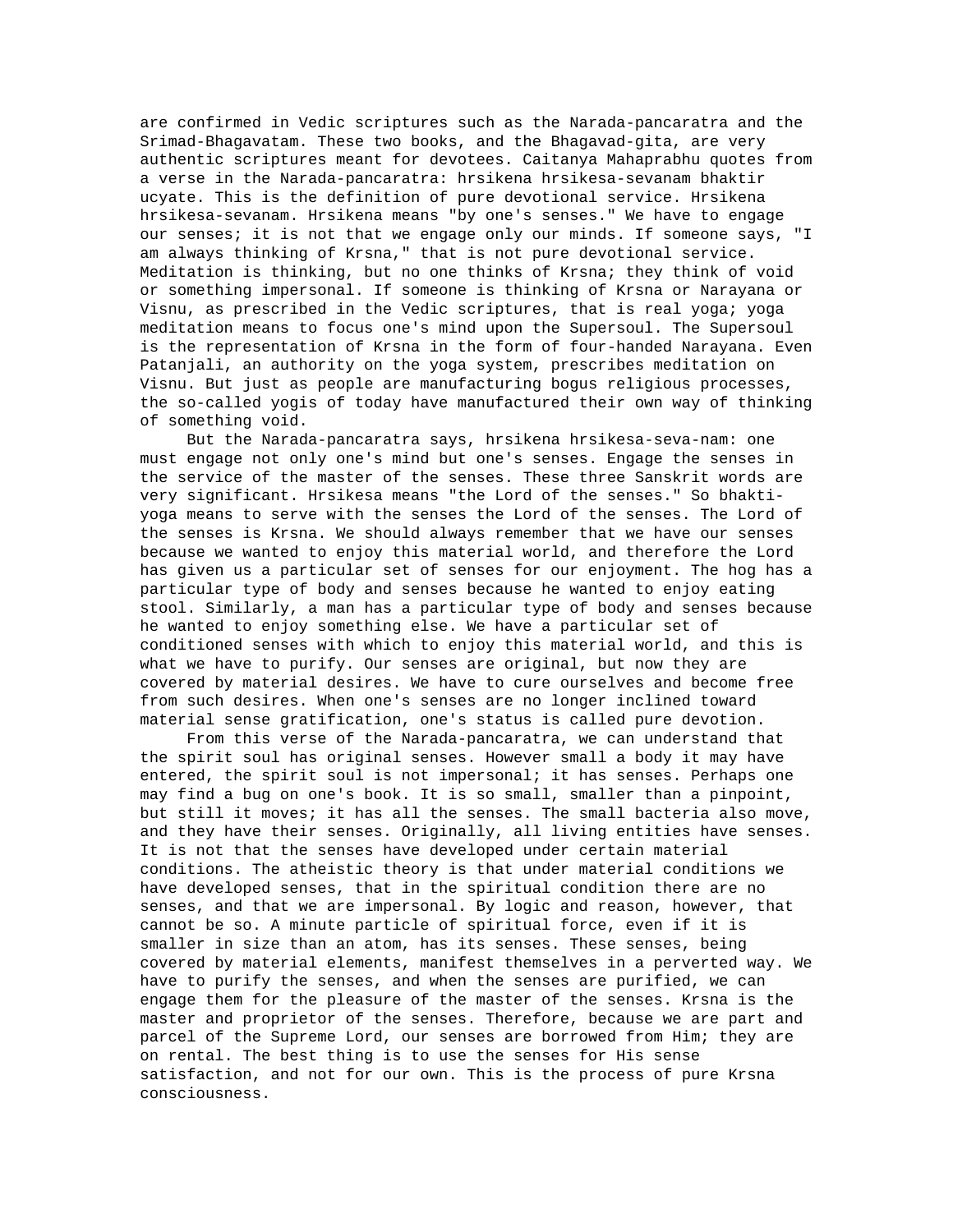From the Srimnad-Bhagavatam, Lord Caitanya gives an example of pure devotion: it is said in the Bhagavatam that Krsna is situated in everyone's heart. Therefore, just as rivers flow and their natural tendency is to reach the sea, so as soon as one hears the glories of the Lord, his soul is at once attracted toward the Supreme Lord. This is the beginning of pure devotional service. As soon as there is the chanting vibration, Hare Krsna, immediately Krsna's paraphernalia, Krsna's name, Krsna's fame, Krsna's abode, Krsna's associates--everything--all of a sudden become manifested within because He is present. This is the beginning of one's Krsna consciousness. To remember by reference to a context means that as soon as one hears a code word, one at once remembers all the information behind that code. Similarly, when our minds are attracted to Krsna and everything about Krsna simply by hearing a little glorification of His qualities, that is the beginning of pure Krsna consciousness. Then there is no more gati, or movement of the mind.

 It was just that way with the gopis: as soon as they heard the sound of Krsna's flute, they gave up everything. Some of them were lying down, some were working in their family affairs, some were taking care of their children, but as soon as they heard Krsna's flute, they forgot everything and rushed to Him. Their husbands, their brothers, and their fathers said, "Why are you going and leaving your duty?" But they did not care--they simply left. There is no impediment and no stumbling block in that merge of the mind with Krsna. This is the beginning of pure devotion.

 Purusottama means Krsna. The word purusa means "enjoyer." The conditioned living entities are false enjoyers, imitation enjoyers. Here in this material world, all living entities are acting as purusas. The more exact meaning of purusa is "male." The male is considered to be the enjoyer, and the female is considered to be the enjoyed. In the material world, whether one has a male or a female body, everyone has the propensity to enjoy, and therefore everyone is called purusa. But actually the only purusa is the Supreme Lord. We living entities are His energy, and He is the supreme enjoyer. We are not purusa. Energies are employed for enjoyment, and we are energies, instruments of the Supreme Person. Therefore Purusottama is the supreme transcendental person, Krsna. When our pure devotion for the Supreme Personality of Godhead is employed and there are no impediments or stumbling blocks, that is the symptom of pure Krsna consciousness.

 There is no ambition or motive in pure Krsna consciousness. Every other transcendental function or mode of worship is backed by a motive: someone wants salvation, someone wants material prosperity, someone wants to go to a higher planet, someone wants to go to Krsnaloka. These ambitions should not be there. A pure devotee has no such ambitions. A pure devotee does not even desire to go to the supreme abode of Krsna. Of course, he goes, but he has no desire. He simply wants to engage himself fully in Krsna's service.

 There are different kinds of salvation. There is salokya liberation, to live on the same planet as the Supreme Lord. The residents of the Vaikuntha planets live on the same planet as the Supreme Personality of Godhead. Sarsti liberation means to have almost the same opulence as Narayana. The liberated individual soul can appear just like Narayana, with four hands, the four emblems, almost the same bodily features, the same opulence, the same ornaments, the same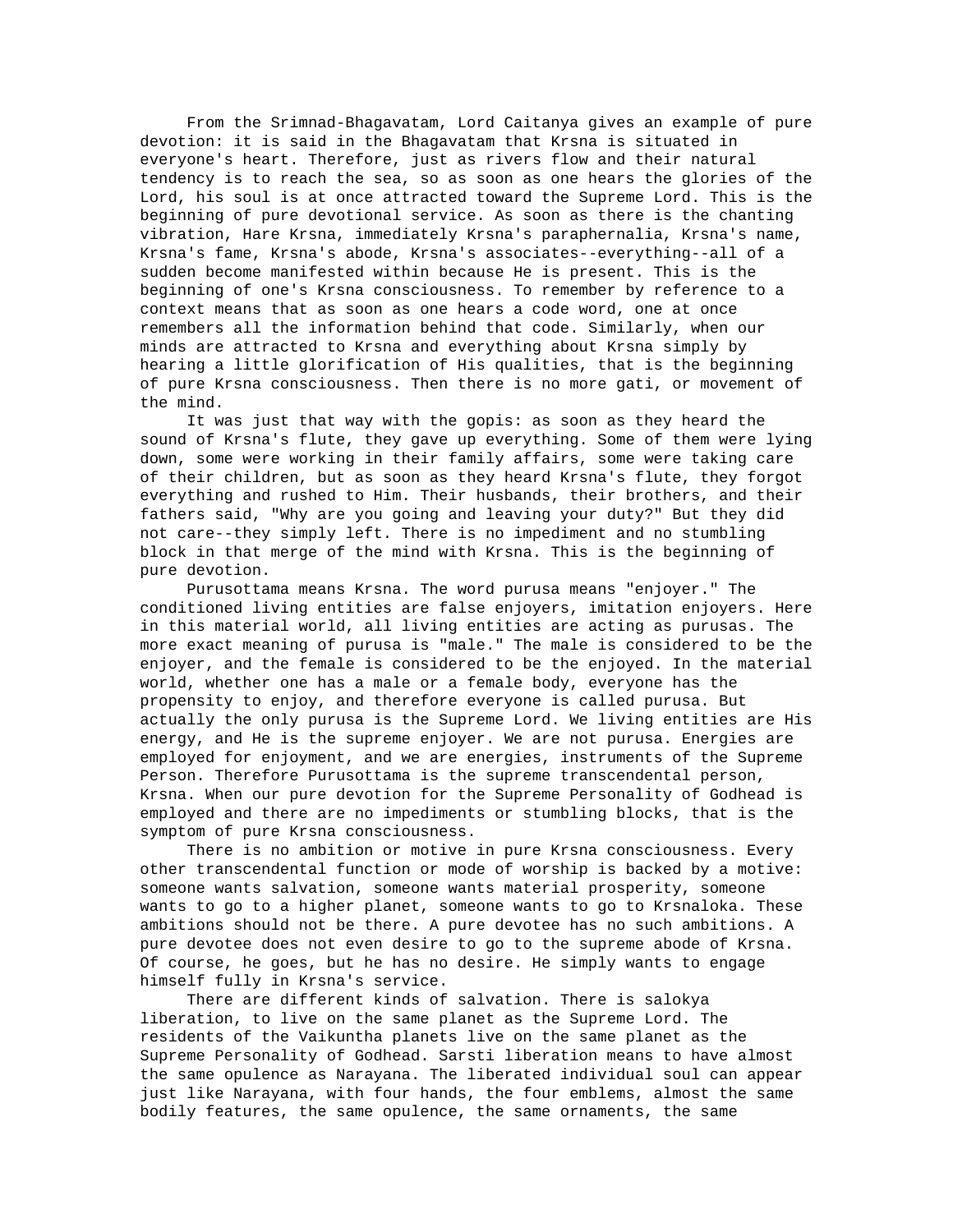buildings, everything. Sarupya means to have the same form or features. Samipya means never to be far away but always to be associated with the Supreme Lord. For example, just as we are sitting together, so one can associate with the Lord. This is called samipya-mukti, the liberation of being nearer. Pure devotees, however, do not accept these various forms of liberation. They only want to be engaged in Krsna's service. They are not concerned with any kind of liberation. Those who are actually Krsna conscious achieve the association of the Supreme Lord, but they do not desire it; their only ambition is to be engaged in the transcendental loving service of the Lord. The highest perfection of devotional service, or Krsna consciousness, is exhibited when a devotee refuses to accept any benediction or profit from the Supreme Lord. Prahlada Maharaja was offered whatever he liked, he had only to ask for it, but he said, "My Lord, I am Your eternal servant. It is my duty to serve You, so how can I accept any benefit from it? Then I would not be Your servant; I would be a merchant." He replied in that way, and that is the sign of a pure person. Krsna is so kind that He fulfills all the desires of a devotee, even if he wants material benedictions. If at the bottom of the devotee's heart there is some desire, He also fulfills that. He is so kind. But the sublime position of bhakti-yoga, or devotional service, is that a pure devotee refuses to accept the various kinds of liberation, even if offered by the Supreme Lord.

 If one has material desires or motives within himself, and for fulfillment of such desires he engages himself in devotional service, the result will be that he will never get pure love of God. If one is thinking, "I am engaged in Krsna consciousness, in Krsna's devotional service, because I want such and such an opulence," that desire may be fulfilled, but he will never get such unalloyed love of Krsna as the gopis had. If one has a motive, even though he discharges his devotional duty, he still will not be able to reach the stage of pure love of Godhead. In a verse from the Bhakti-rasamrta-sindhu, Rupa Gosvami says, "As long as one desires some material benefit [bhukti], or even if he wants salvation [mukti], then he must take those ghostly representations." As long as that maya exists within one's heart, how can one enjoy the spiritual bliss derived from pure love of Godhead? In other words, if one has material desires, or even a desire for salvation, he cannot attain pure love of Godhead. Pure devotion is devoid of all desires--it is simply to render loving service for its own sake.

 There is a nice example in the life of Rupa Gosvami. Rupa Gosvami and his brother Sanatana Gosvami were living separately in Vrndavana and going on with their bhajana, devotional service. Rupa was living in the forest, and there was no facility for cooking nice food or begging from the village for a capati to eat. Rupa Gosvami was the younger brother, and he thought, "If I could get some foodstuffs, then I could prepare nice dishes and offer them to Krsna and invite my elder brother." He had that desire. The next moment, a nice girl about twelve years old came and delivered an abundance of foodstuffs--milk, flour, ghee, etc. That is the Vedic system; sometimes householders present foodstuffs to mendicants and sages in the renounced order of life. Rupa Gosvami was very glad that Krsna had sent so many things and that he could now prepare a feast. He prepared a feast and then invited his elder brother.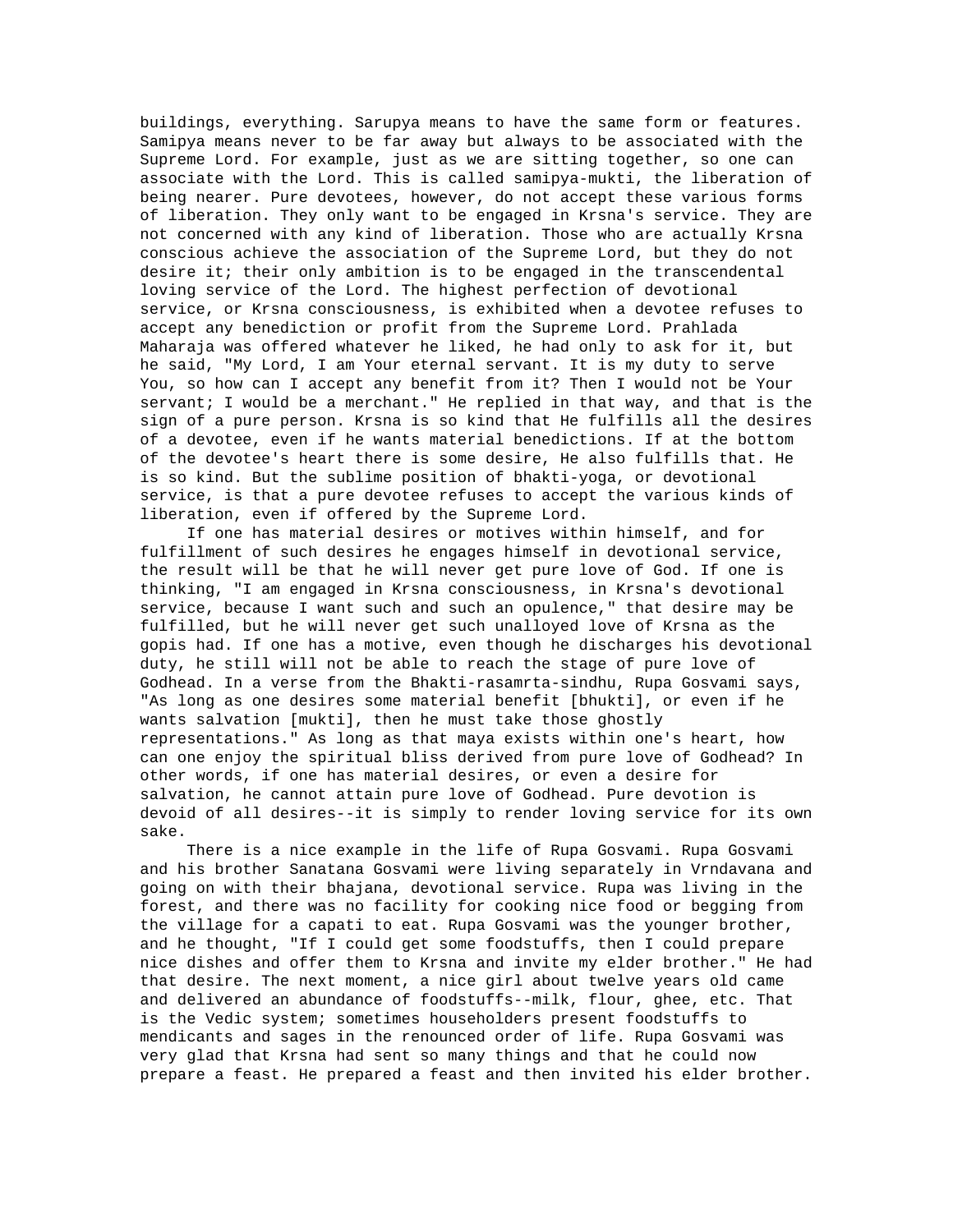When Sanatana Gosvami came, he was astonished. "How have you secured such things? You have prepared such a nice feast in this forest. How is it possible?"

 So Rupa Gosvami explained, "In the morning I desired for it, and by chance Krsna sent me all these things. A nice girl came, and she offered it to me." He was describing the girl: "A very nice girl."

 Then Sanatana said, "This nice girl is Radharani. You have taken service from Radharani, the Lord's eternal consort. It is a great blunder." That is their philosophy. They would not accept service from the Lord. They simply wanted to render service. But Krsna is so clever that He also wants to serve His devotee. He looks for an opportunity to serve His devotee. This is spiritual competition. A pure devotee does not want anything from Krsna; he simply wants to serve Him. And Krsna also looks for the opportunity to serve His devotee. Krsna is always as anxious to please His devotee as the devotee is to please Him.

 This is the transcendental world. On the absolute plane, there is no exploitation. Everyone wants to serve; no one wants to take service. In the transcendental world, everyone wants to give service. You want to give service to me, and I want to give service to you. This is such a nice attitude. This material world means that I want to pickpocket you, and you want to pickpocket me. That's all. This is the material world. We should try to understand it. In the material world, everyone wants to exploit his friend, his father, his mother, everyone. But in the transcendental world, everyone wants to serve. Everyone has Krsna as the central point of serving, and all the devotees, either as friends or servants or parents or lovers of Krsna, all want to serve Him. And at the same time, Krsna also wants to serve them. This is a transcendental relationship; the main function is service, although there is no necessity of service, for everyone is full. There is no hunger, there is no necessity of eating, but still everyone offers nice things to eat. This is the transcendental world. Unless we attain the stage of simply serving Krsna or His devotee, we cannot relish the transcendental pleasure of service. If we have any motive, then that sense will never be awakened. Without a motive, without desire for personal sense gratification, service should be rendered to the Supreme Lord and His devotees.

## The Perfection of Self-realization

In this concluding chapter, Srila Prabhupada discusses the ultimate goal of the science of self-realization--full realization of the Supreme Self, Krsna. The development of self-realization begins with the understanding that the selfis not material--not a physical body--but pure spiritual energy. Next, one realizes that the pure, spiritual self is eternally a part of the Supreme Self, Krsna. Finally one learns how to live fully in that eternal, blissful, transcendental relationship. One who has attained this state has attained life's supreme perfection.

 When Krsna was on this earth, all the residents of Vrndavana loved Him. Indeed, they knew nothing but Krsna. They did not know whether Krsna is God or not God, nor were they disturbed by such thoughts as, "I shall love Krsna if He is God." Their attitude was one of pure love, and they thought, "He may or may not be God--it doesn't matter. We love Krsna, that's all." This then is the platform of real, unalloyed love. When one thinks, "If Krsna is God, I shall love Him," it should be known that this is not the platform of pure love but of conditional love. While on earth, Krsna exhibited extraordinary powers, and the vraja-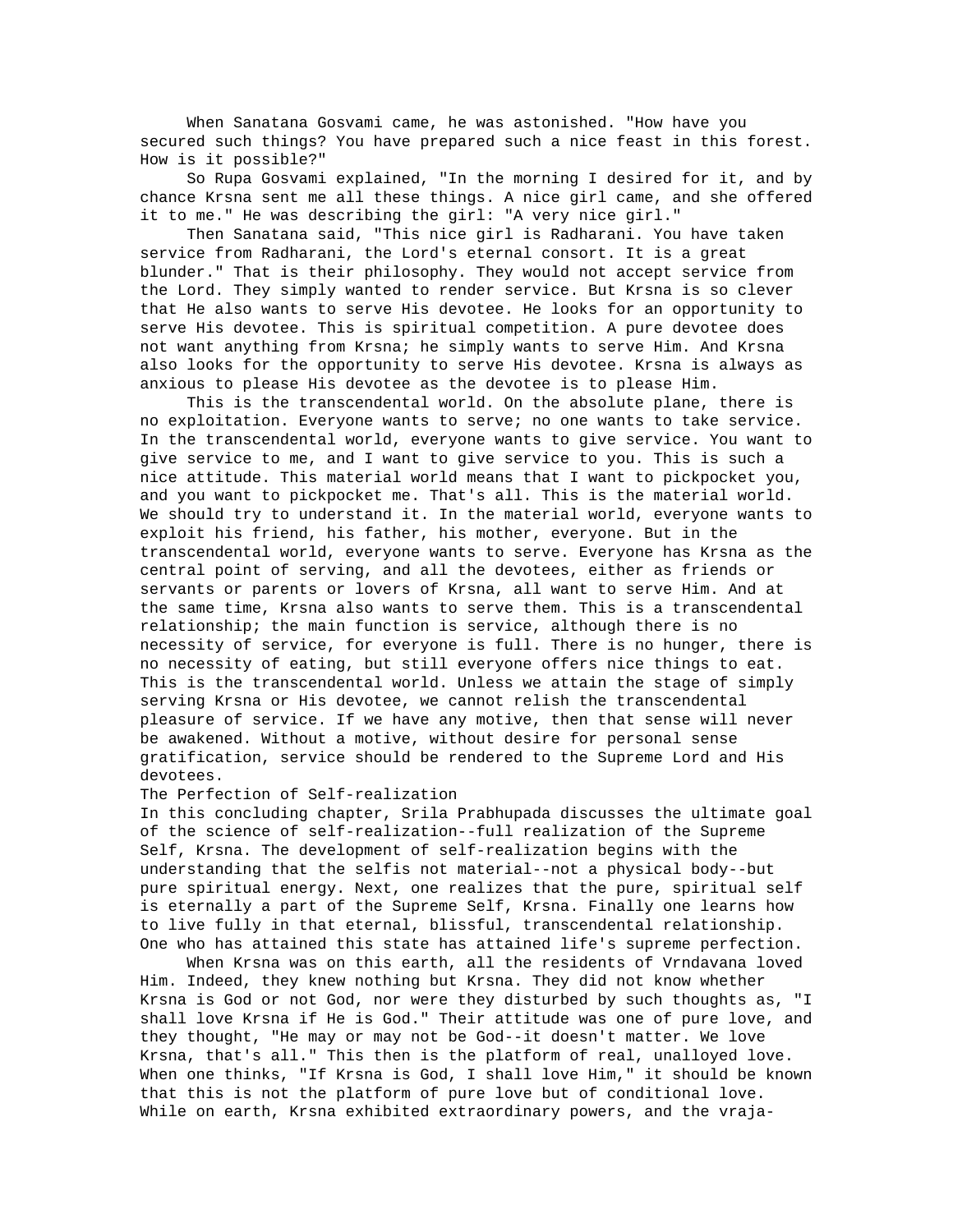vasis, the residents of Vrndavana, often thought, "Oh, Krsna is such a wonderful child. Maybe He is some demigod." They thought in this way because people were generally under the impression that the demigods were all-powerful. Within the material world the demigods are powerful, but people are not aware that Krsna is above all of them. The highest of the demigods, Brahma, gave his opinion of this matter in the verse isvarah paramah krsnah sac-cid-ananda-vigrahah: "Krsna is the supreme controller, and His body is full of knowledge, bliss, and eternality." Little did the residents of Vrndavana know of Krsna's power as the ultimate controller and master of all the demigods. What is noteworthy is that their love for Him was not subject to such considerations.

 As the residents of Vrndavana loved Krsna unconditionally, similarly Krsna loved them unconditionally. Vraja-jana-vallabha, girivara-dhari. When the inhabitants of Vrndavana stopped performing sacrifices to Lord Indra, the chief demigod of the heavens, they placed themselves in a very dangerous position. Indra became very angry and sent powerful clouds that rained over Vrndavana incessantly for seven days. The whole area began to flood, and the inhabitants became very disturbed. Although He was only seven years old, Krsna saved the inhabitants of Vrndavana by lifting Govardhana Hill and holding it up as an umbrella to shield the village. Lord Krsna thus taught the demigod Indra that his disturbances could be stopped simply by His little finger. Seeing this, Lord Indra bowed down before Krsna.

 Thus Krsna also became known as Gopijana-vallabha, which indicates that His only business is to protect the gopijana. This Krsna consciousness movement aims at teaching people how to become gopijanas, or pure lovers of Krsna. When we reach that stage of pure love of God, the Lord will save us from any danger, even if it means His lifting a hill or a mountain. Krsna did not have to practice some yoga system in order to lift Govardhana Hill. As God, He is all-powerful, even as a child. He played like a child and dealt with others like a child, but when there was need, He manifested Himself as God Almighty. That is the nature of Krsna, or God: He does not have to practice meditation or follow some system of yoga in order to become God. He is not a manufactured type of God, but is God eternally.

 Although He is God, He enjoys loving relationships with His devotees, and in order to satisfy His devotees, He often takes roles that appear to be subsidiary. Krsna often likes being the child of a devotee, and thus He became the beloved child of Yasoda, Yasoda-nandana. Because He is God and everyone worships Him, no one chastises Him. However, Krsna enjoys being chastised by His devotee father and mother, and because Krsna takes pleasure in being chastised, the devotees also take up the role, saying, "All right, I shall become Your father and chastise You." Similarly, when Krsna wants to fight, one of His devotees becomes the demon Hiranyakasipu and fights with Him. In this way, all Krsna's activities are carried out in connection with His devotees. If we aspire to become such associates of Krsna, we must develop Krsna consciousness, awareness of Krsna.

 Yasoda-nandana vraja-jana-ranjana. Krsna's only business is satisfying the vraja-janas, and their only business is satisfying Krsna. This is the reciprocation of love. Yamuna-tiravana-cari: Krsna, the Supreme Personality of Godhead, wanders on the banks of the Yamuna to please the gopis, the cowherd boys, the birds, the bees, and the cows and calves. These are not ordinary birds, bees, cows, calves, or men;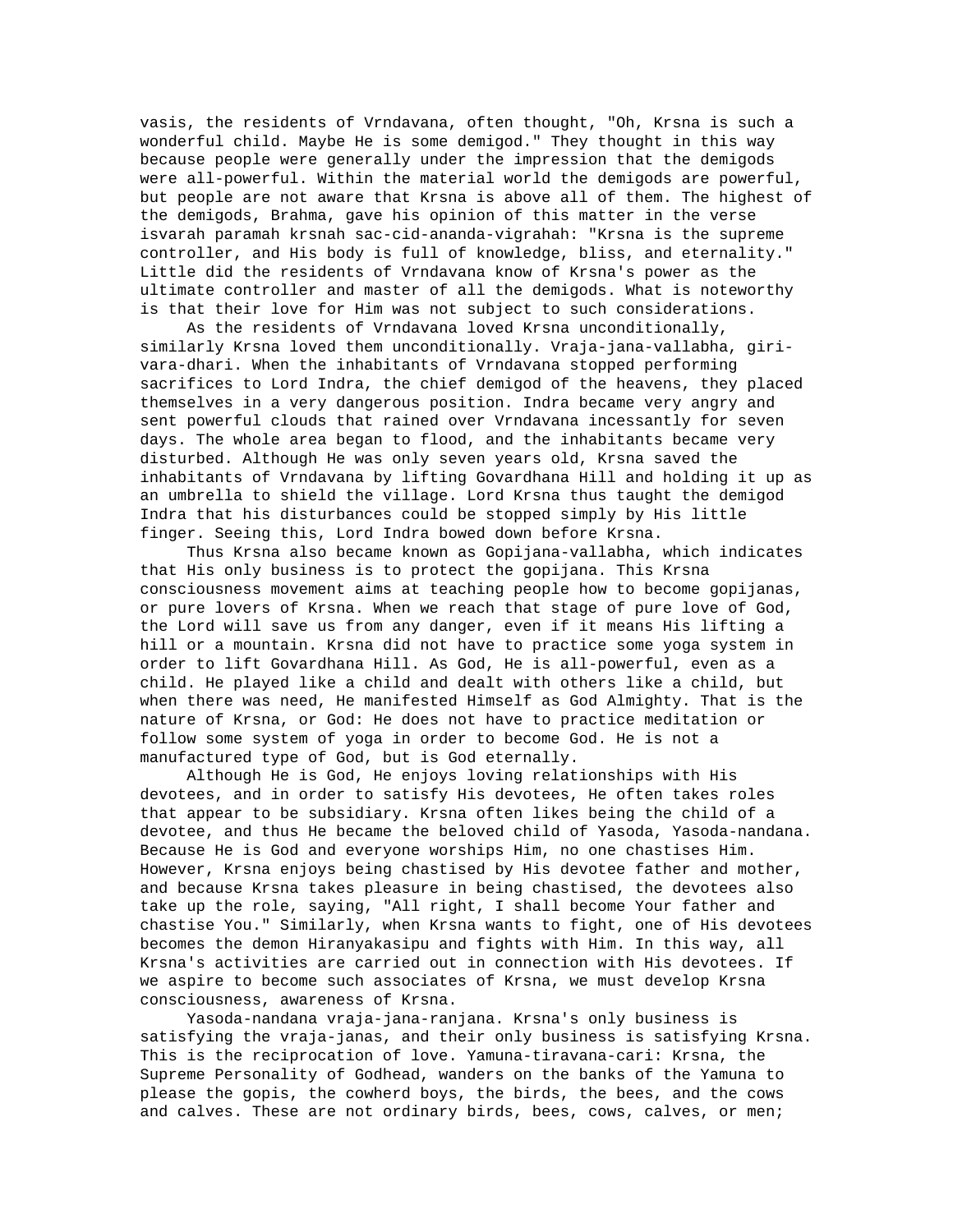they have all reached the summit of self-realization and thus, after many, many lives, have attained a position whereby they can play with Krsna. This Krsna consciousness movement can enable everyone to go to Krsnaloka and become Krsna's associate as a friend, servant, father, or mother. Krsna is agreeable to take any of these positions in relation to His devotee. How He does so is all described in our book Teachings of Lord Caitanya. To realize our relationship with Krsna, we have but to follow in the footsteps of Lord Caitanya and His chief associates, the six Gosvamis--Sri Rupa, Sanatana, Sri Jiva, Gopala, Raghunatha dasa, and Raghunatha Bhatta. These Gosvamis were always engaged in chanting Hare Krsna and dancing in ecstasy. They taught that when one is merged in krsna-kirtana, or the chanting of the holy names of Krsna, he merges into the ocean of love of Krsna. As soon as the sound of Krsna's name is vibrated, one can immediately merge into the ocean of love. That is the sign of pure devotion. Thus at kirtanas the six Gosvamis would merge immediately into the ocean of love of Godhead.

 The six Gosvamis were dear not only to the other devotees of Lord Caitanya Mahaprabhu but to the nondevotees as well. A pure devotee's position is that he has no enemy because he is not envious. A pure devotee is always open to everyone, and he does not discriminate that this person can be allowed to chant Hare Krsna and that person should not be allowed. On the material platform, which is a platform of dualism, there are differences between high and low, man and woman, and this or that, but on the spiritual platform there are no such distinctions. The pure devotee, seeing everything with an equal mind, is therefore nonenvious. Because he is nonenvious, he is worshipable. Indeed, it may even be said that a person is worshipable simply if he is nonenvious, for it is only possible to be nonenvious on the spiritual platform. This is also the verdict of the Bhagavad-gita (5.18-19):

> vidya-vinaya-sampanne brahmane gavi hastini suni caiva svapake ca panditah sama-darsinah ihaiva tairjitah sargo yesam samye sthitam manah nirdosam hi samam brahma tasmad brahmani te sthitah

 "The humble sage, by virtue of true knowledge, sees with equal vision a learned and gentle brahmana, a cow, an elephant, a dog, and a dog-eater. Those whose minds are established in sameness and equanimity have already conquered the conditions of birth and death. They are flawless like Brahman, and thus they are already situated in Brahman."

 Such a position can be obtained by one who has acquired the mercy of Lord Caitanya. Upon obtaining His mercy, a person can deliver suffering humanity from material contamination. Because the six Gosvamis were such devotees, we offer our respectful obeisances unto them with the mantra: vande rupa-sanatanau raghu-yugau sri-jiva-gopalakau. The six Gosvamis were expert in scrutinizingly studying all the scriptures with the aim to establish real religion in the world. They left many books to guide us, the most famous of which is Sri Rupa Gosvami's Bhaktirasamrta-sindhu (The Nectar of Devotion), which gives the neophyte devotee initial direction. The Gosvamis always worked very hard, day and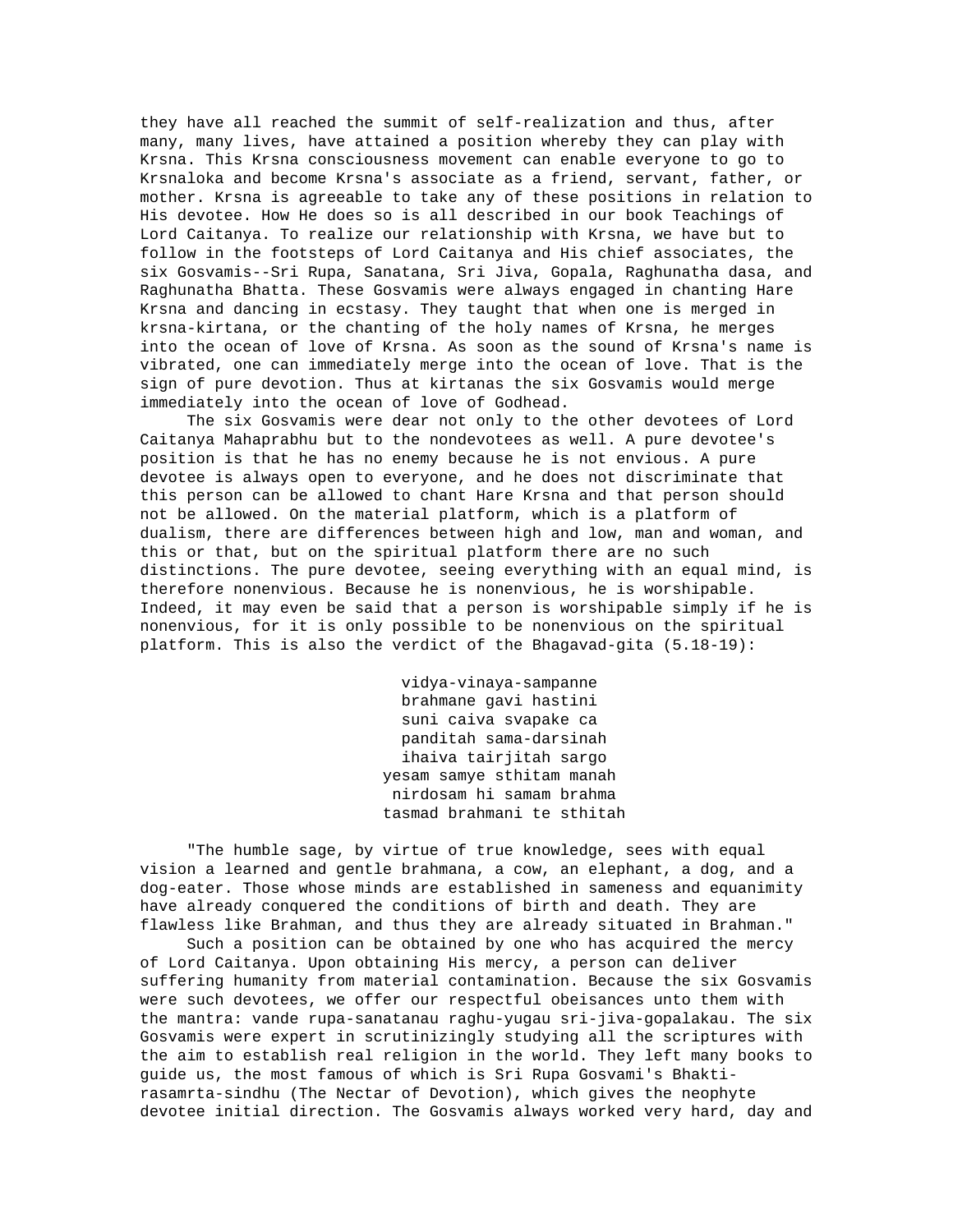night, and their business was simply writing books, chanting, and dancing. Indeed, they were practically released from the bodily necessities of eating, sleeping, mating, and defending themselves out of fear. There was no question of mating at all, nor was there any question of fearing or defending, for they were totally absorbed in Krsna. At most they used to sleep one and a half hours daily, and they ate practically nothing. Whenever they felt hungry, they would simply go to a householder's home and beg one or two pieces of bread.

 The mission of such saintly persons is but to make suffering humanity happy by elevating everyone to spiritual consciousness. In the material world, everyone is trying to exploit one another--one nation is trying to exploit another nation, one society is trying to exploit another, one businessman is trying to exploit another, etc. This is called the struggle for existence, and out of it the people who are struggling have invented a law called "Might is right," but we can actually see that even the most powerful must struggle, just as in the current world situation. There is a great struggle going on between Russia, America, and China. Because of such struggle, everyone is suffering. Indeed, the very struggle for existence means suffering. The pure devotees of Krsna, however, are interested not in exploiting others but in helping people become happy, and therefore they are worshiped on all planets. Canakya Pandita even said that a rich man and a learned man cannot be compared, for a rich man may be honored in his own country or on his own planet, but a learned man, a devotee of God, is honored wherever he goes.

 Nor for a devotee is there a distinction between heaven and hell, because Krsna is with him in both places. Where there is Krsna, there is no question of hell; every place is Vaikuntha. Haridasa Thakura, for instance, did not enter the Jagannatha temple at Puri, for he was born in a Muhammadan family, and the Hindus opposed the Muhammadans' entering the temple. Haridasa Thakura did not let this disturb him, however. He thought, "Oh, why should I go and disturb them? I shall chant here." Consequently Lord Caitanya, who is Lord Jagannatha Himself, came daily to see Haridasa. This is the power of a pure devotee: he doesn't have to go to Jagannatha; Jagannatha comes to him. Lord Caitanya Mahaprabhu used to go see Haridasa Thakura daily when the Lord was going to bathe in the sea. The Lord would enter Haridasa's cottage and ask, "Haridasa, what are you doing?" and Haridasa would reply, "Please come in, my Lord." This then is the actual position of a devotee. Therefore Krsna says that worship of His devotee is even more valuable than worship of Himself. The devotee is actually able to deliver Krsna, for he knows the science of Krsna consciousness, the science of hearing Krsna's words, eating krsna-prasadam, and enjoying Krsna. The impersonalists and voidists may preach dry philosophical treatises on aham brahmasmi-- "I am spirit"- but ultimately who will be attracted? What is the difference between someone who thinks, "I am a stone," and someone who thinks, "I am void"? Why should we become stone, wood, or void? Our actual position should be in reciprocating loving affairs with Krsna.

 The spark of love for Krsna is struck by the spiritual master, the pure devotee. As for myself, my spiritual master, His Divine Grace Om Visnupada Bhaktisiddhanta Sarasvati Gosvami Prabhupada, ordered me to take up the responsibility of spreading Krsna consciousness in the Western world. His Divine Grace had a great desire to preach Lord Caitanya's message in the West, and my success is both his grace and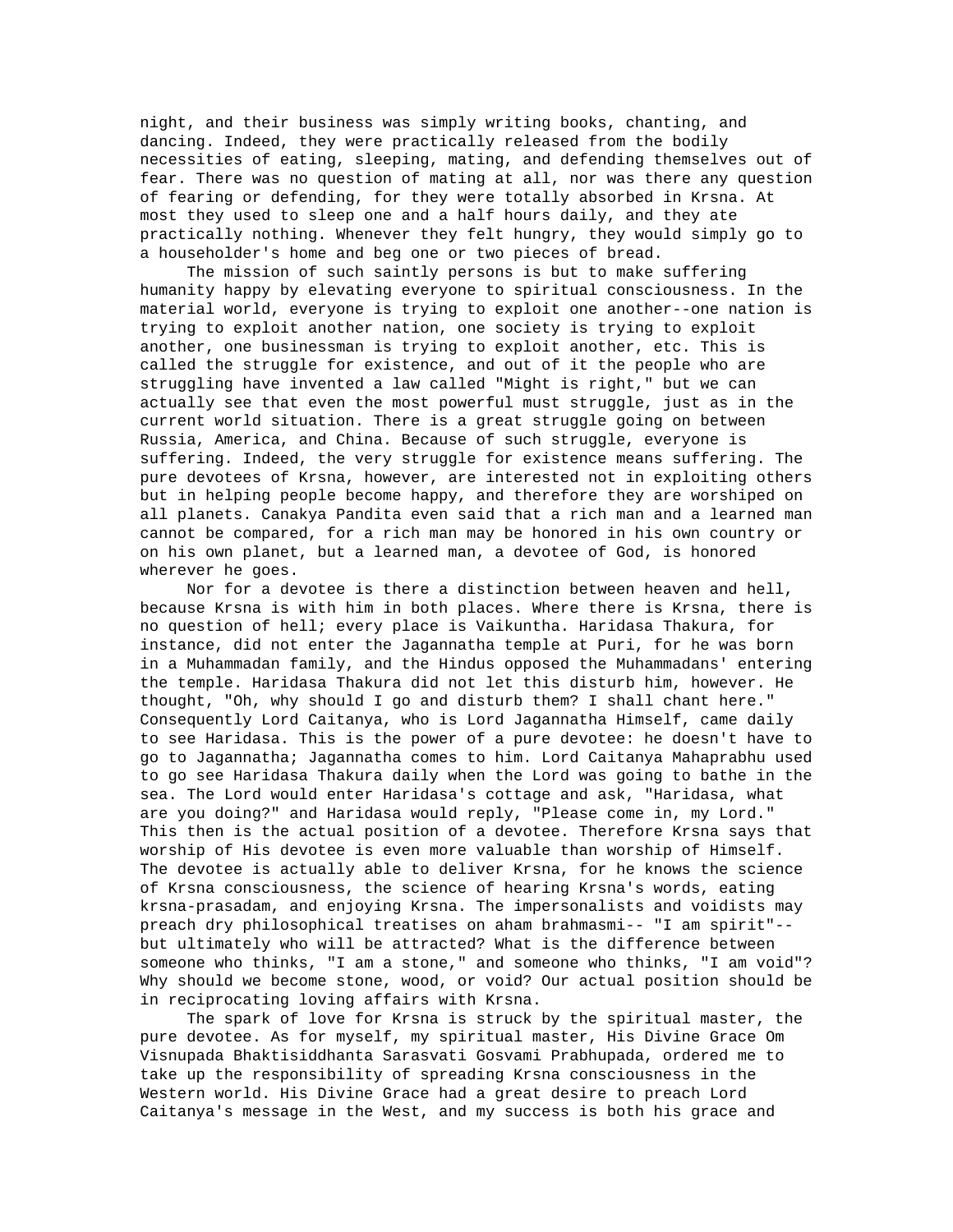pleasure. When I first met my spiritual master, I was a very young man in India, a nationalist, engaged in a very responsible office. But although I did not want to go, one of my friends, who is still living in Calcutta, forcibly took me to His Divine Grace. I was reluctant to see him because in our home our father used to receive many sannyasis and I was not very satisfied with their dealings. I thought that Bhaktisiddhanta Sarasvati Gosvami Maharaja might be a similar man, and if he were, what business would I have in seeing him? But my friend took me forcibly. "Why not see him?" he asked. I finally relented and went with him, and I profited.

 On my first visit, His Divine Grace said that it was necessary for educated boys like me to go to foreign countries and preach the gospel of Caitanya Mahaprabhu. I replied that India was a foreign-dominated nation and that no one would hear our messages. Actually, at the time foreigners considered Indians very insignificant because in the face of so many independent nations India was still dependent, being dominated by Britain. At the time there was one Bengali poet who actually lamented that even uncivilized nations were independent, whereas India was dependent on the British. His Divine Grace convinced me that dependence and independence are simply temporary conditions, and he pointed out that because we are concerned with the eternal benefit of humanity, we should take up this challenge of Caitanya Mahaprabhu. This meeting with His Divine Grace, my Guru Maharaja, took place in 1922, half a century ago.

 I was officially initiated in 1933, just three years before the passing of Guru Maharaja from this mortal world. At the last moment, just a fortnight before his passing away, he wrote me a letter repeating his instructions. He specifically said that I should try to preach this gospel among English-speaking people. After receiving this letter, I sometimes dreamed that Guru Maharaja was calling me and that I was leaving home and following him. I was dreaming in this way and thinking, "I have to give up my home. My Guru Maharaja wants me to give up my home and take sannyasa." At the same time I thought, "This is horrible. How can I leave my home? My wife? My children?" This is called maya. Actually I did not want to give up my home life, but Guru Maharaja made me give it up. Following his orders, I left my home, including a few children, but now Guru Maharaja has given me many nice children all over the world. Thus by serving Krsna no one becomes a loser, and this is an example from my own practical experience.

When I left India alone in 1965, I feared that I would have a great deal of trouble. The Indian government would not allow me to take any money out of the country, so I came with only a few books and forty rupees. I arrived in New York City in such a condition, but it was all by the grace of Guru Maharaja and Krsna. Everything happens by the combined mercy of Krsna and the spiritual master. In the Caitanyacaritamrta it is stated that the mercy of Krsna and guru are combined. This is the secret of the success of this Krsna consciousness movement. Krsna is always within us, and consequently He knows everything about our purposes, and He gives us the opportunity to work as we decide. If we decide to enjoy this material world, Krsna gives us the intelligence to become a very shrewd businessman or a popular politician or a cunning man so that we can earn money and enjoy ourselves. According to the standards of material life, many people are becoming great. They begin as very poor men and soon, by good fortune, become millionaires. We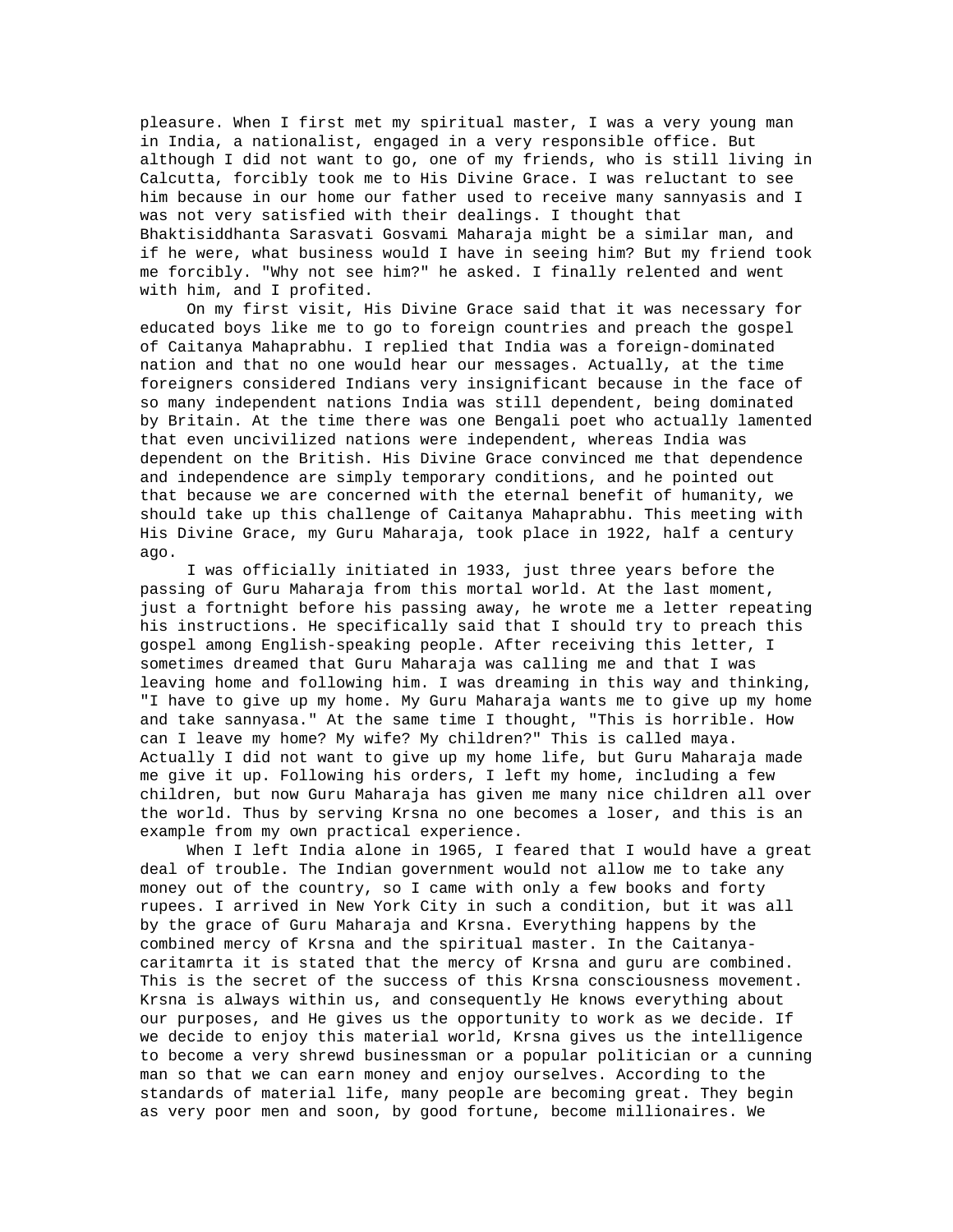Should not think, however, that they are attaining such success by their own puny endeavors. Without intelligence, no one can improve, and that intelligence is given by Krsna. In the Bhagavad-gita Krsna states that He is seated in everyone's heart as the Supersoul and that by His will a man can remember, and by His will a man can forget. Krsna supplies forgetfulness and remembrance according to the living entity's desire. If we want to forget Krsna and enjoy the material world, He will give us the necessary intelligence so that we can forget Him for good.

 Many people are thinking, "I can enjoy this material world very nicely. Everyone is having such a good time. There is no reason I can't enjoy myself as much as they." This idea is illusion because there is no real enjoyment in the material world. We may rise to a very high position like President Kennedy. We may be very good-looking, very famous, very intelligent, and well educated, very wealthy and very powerful, and we may have a very beautiful wife and children and hold the highest position in the country--but at any moment we are subject to be shot down. This is the nature of the material world: we have to face danger at every step. There is no question of having pleasure without impediments. Even when the pleasures are earned, they are earned after a great deal of struggle and sacrifice, and whatever pleasure may be acquired is temporary, for in the material world there is no pleasure that can give us constant and unending enjoyment. Only Krsna can give us that.

 Therefore Krsna instructs in the Bhagavad-gita that it is the welfare of every living entity to give up this nonsensical material activity and just surrender unto Him. Unfortunately, in this age people are so attracted by the glitter of material nature, to illusion, or maya, that they are not very interested. Krsna even declares that if one surrenders unto Him, He will give all protection from all sinful reactions, but still people are so attached that they cannot do it. People always fear that by surrendering to Krsna they will lose something, just as I feared losing my family by going to the Western world and preaching. But Krsna is so kind that if He takes anything away, He will reward us a thousandfold.

 The spiritual master is also kind in that he begs from door to door, country to country, town to town: "My dear ladies and gentlemen, my dear boys and girls, please take to Krsna consciousness." In this way he renders very confidential service to Krsna. Krsna is the Supreme Lord who gives the orders, and the spiritual master executes those orders; therefore the spiritual master is very dear to Krsna. Whether Krsna sends him to heaven or to hell makes no difference to him. For the spiritual master, a pure devotee, heaven and hell are both the same if there is no Krsna consciousness. In hell people are suffering in so many ways, and in heaven they are enjoying their senses in so many ways, but a devotee of the Lord can live any place where there is Krsna consciousness, and since he brings this consciousness with him, he is always self-satisfied. If he is sent to hell, he will be satisfied simply chanting Hare Krsna. In fact, he does not believe in hell but in Krsna. Similarly, if he were put in heaven, where there are so many opportunities for sense gratification, he would also remain aloof, for his senses are satisfied by Krsna Himself. Thus for the service of the Lord a devotee is prepared to go anywhere, and for this reason he is very dear to Krsna.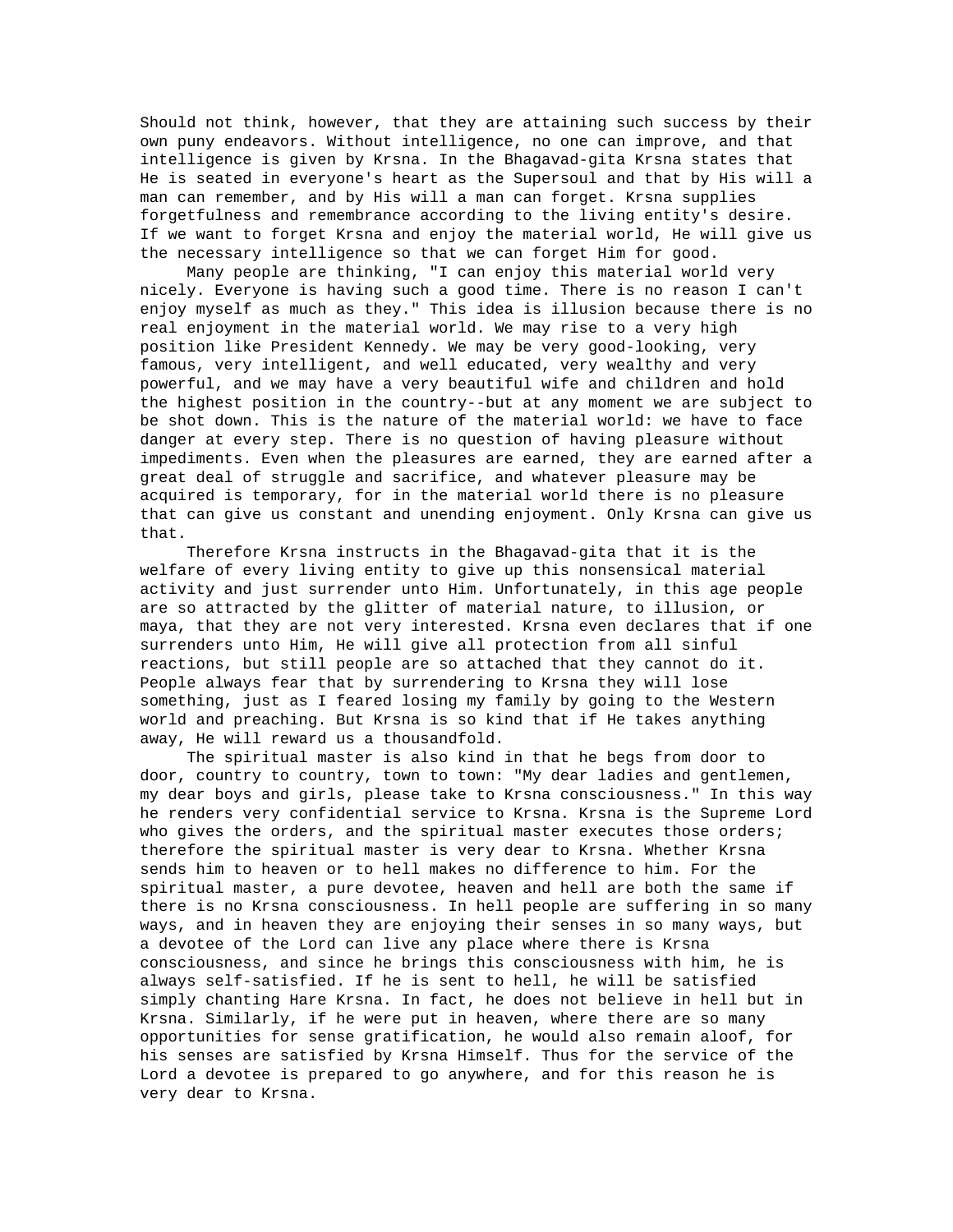Renounced impersonalist philosophers say that this world is false and that the impersonal Brahman is truth. But if they are asked to go out into society where material sense gratification predominates, they will refuse for fear of being affected by those conditions. For a Krsna conscious person, however, there is no such difficulty. Because he is controlled and has taken shelter of Krsna, he is not afraid of going anywhere.

 Consequently, when devotees meet in a place where there is no Krsna consciousness, there is no harm, for they take the opportunity to chant Hare Krsna and infuse the place with Krsna consciousness. This opportunity should always be taken. It is not that one should close himself up in a room and chant alone. The great sage Narada is a spaceman who travels all over the universe. Although he can dwell in the most elevated planets, he sometimes goes to hell and preaches there. That is the beauty of a servant of God--he is always acting out of love for Krsna and His parts and parcels.

 The underlying principle of devotional service is unalloyed love for Krsna. Regardless of the position of a particular devotee--as friend, servant, parent, or lover of Krsna--his service is unconditional, for Krsna consciousness is not dependent on any material condition. It is transcendental and has nothing to do with the modes of material nature. A devotee is not afraid to go anywhere, and because of this he sees all material conditions as equal. In the world we may say that this is a good place to be and that is a bad place, but, as pointed out before, the devotee is not subject to these mental concoctions. For him the basic principle of material existence is bad, for material existence means forgetfulness of Krsna.

 In the neutral stage of devotion one may give more importance to the impersonal effulgence of the Lord and to the Supersoul within the heart, but Krsna consciousness actually develops when one thinks, "Krsna is my very intimate master of intimate relationships." In the beginning, of course, impersonal realization and realization of the Supersoul are part of Krsna consciousness. The partial realization of God in His impersonal aspect or in His aspect as Supersoul enables one to develop veneration for the Lord, but when one has an intimate relationship with Krsna as a friend, master, son, or lover, then the veneration disappears.

 This platform of personal relationship is certainly higher than the impersonal platform or the platform of Supersoul, or Paramatma, realization. In the neutral conception, one simply realizes that he and the Absolute Truth are one in quality, or he realizes that he is part and parcel of the Supreme. That is certainly knowledge, for when one develops a personal relationship with Krsna as servant, he begins to appreciate the full opulence of the Supreme Lord. One who realizes that God is full in six opulences actually begins rendering service. As soon as one becomes aware of the greatness of Krsna and understands Krsna's superiority, his service begins. The awareness of God's greatness in. creases when transcendental service is rendered. A person who serves the Lord in order to satisfy the senses of the Lord becomes satisfied, because Krsna is the Supersoul and the individual living entity is His part and parcel. If He is satisfied, then the living entity is satisfied. If the stomach is satisfied, then all the parts of the body are satisfied, for they receive nourishment through the stomach. When one of my Godbrothers began to fan my Guru Maharaja on a very hot day,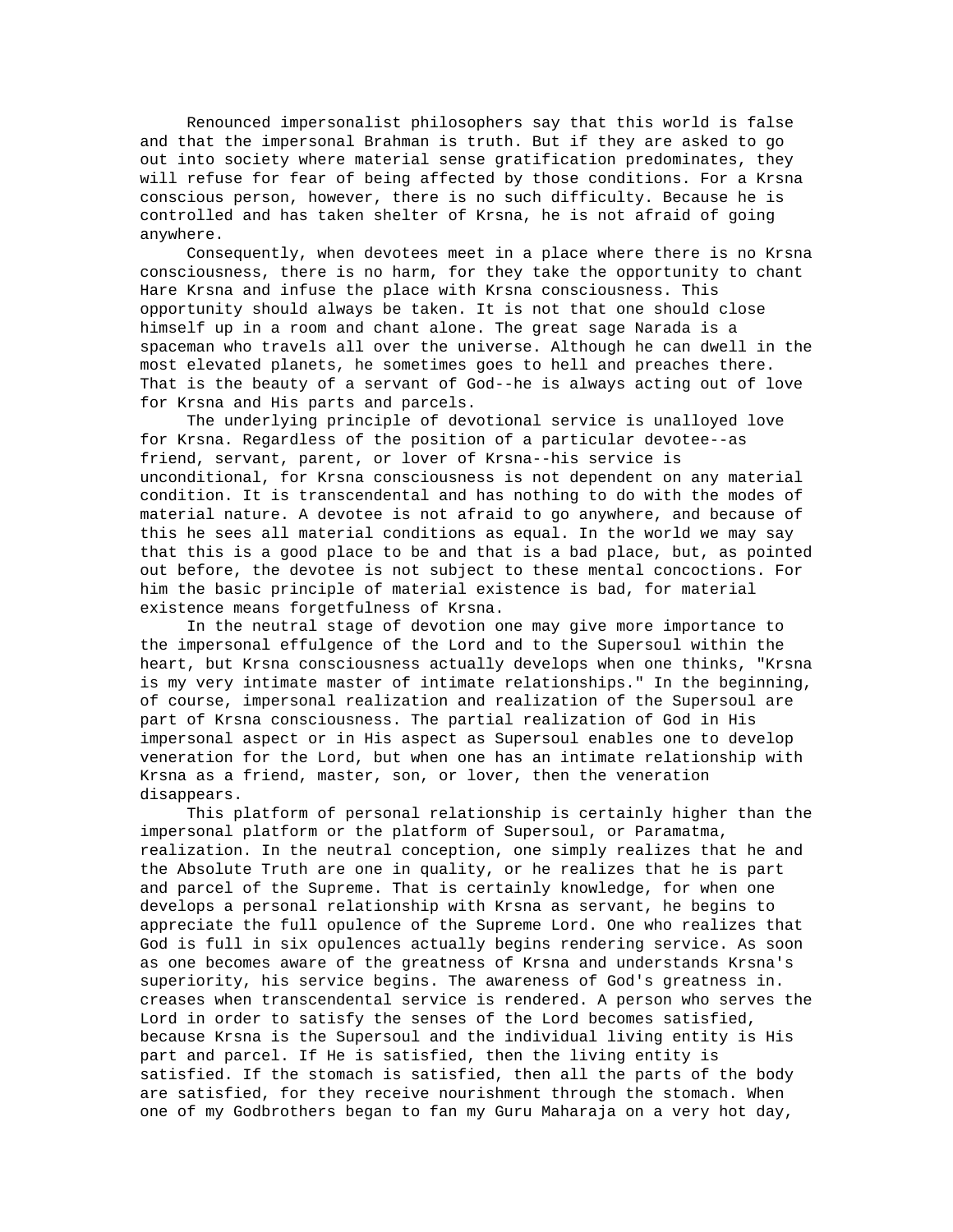Guru Maharaja asked, ` `Why are you fanning me all of a sudden?" The boy replied, ` `Because if you are satisfied, we are all satisfied." This is the formula--we should not try to satisfy our senses separately, but should try to satisfy Krsna's senses. Then naturally we will become satisfied.

 A Krsna conscious person is always trying to give satisfaction to Krsna, and this is the beginning of Krsna consciousness. Because in the impersonal conception there is no form of God, there is no opportunity to satisfy His senses. However, one who sees Krsna as master can render service. In the Bhagavad-gita Krsna is referred to as Hrsikesa, master of the senses. When it is understood that the Absolute Truth is the master of the senses, that our senses are products of His senses, and that they should therefore be utilized for the satisfaction of His senses, Krsna consciousness, which is dormant within everyone, begins to awaken. Once Caitanya Mahaprabhu asked, "What is the difference between the neutral position in relation to Krsna and the relationship of master and servant?" In both cases one can understand that Krsna is great, but in the neutral position there is no inclination for service. Therefore the master-servant relationship between Krsna and the living entity is more elevated. Then when one attains friendship with Krsna, another transcendental quality is added. There is the conception that God is great and that service must be rendered unto Him, but there is also an extra feeling: "Krsna is my friend. Therefore I must treat Him in such a way that He will be happy." With a friend we are not simply content with rendering service but in making him actually happy and satisfied. There is also equality in such a relationship, for Krsna and the devotee relate on equal terms. Thus devotees in this position actually forget Krsna's superiority. When Krsna's boyfriends used to ride on Krsna's shoulders playing games, they did not think that they were greater than Him. There is no question of sense gratification or self-glorification, for the relationship is based on pure love. The devotee's only desire is to give pleasure to Krsna, and Krsna also takes His friends on His shoulders to derive pleasure from them. Sometimes a person simply accepts the fact that his friend will slap his face--but there is no question of inferiority in such an action. When friendship and mutual pleasure are the basis of the relationship, there is no question of insult or inferiority.

 The whole basis of Krsna consciousness and a relationship with Krsna is the pleasure potency of Krsna Himself. Srimati Radharani, the damsels of Vraja, and Krsna's cowherd boyfriends are all expansions of Krsna's pleasure potency. We all have a tendency toward pleasure, because the source from which we emanate is fully potent in pleasure. Impersonalists cannot think in these terms, for they deny the pleasure potency; therefore the impersonalist philosophy is incomplete and inferior. Those who are in Krsna consciousness recognize the pleasure potency in Krsna and in all His paraphernalia--His friends, servants, father, mother, and consort. All relationships with Krsna that aim at satisfying Krsna's senses are manifestations of Krsna's pleasure potency.

 As far as the individual soul is concerned, it is originally a part and parcel of this pleasure potency, of the reservoir of pleasure Himself. However, due to contact with material nature, the soul has forgotten its actual position and has become trapped in the evolutionary process of transmigration from one body to another. Thus one struggles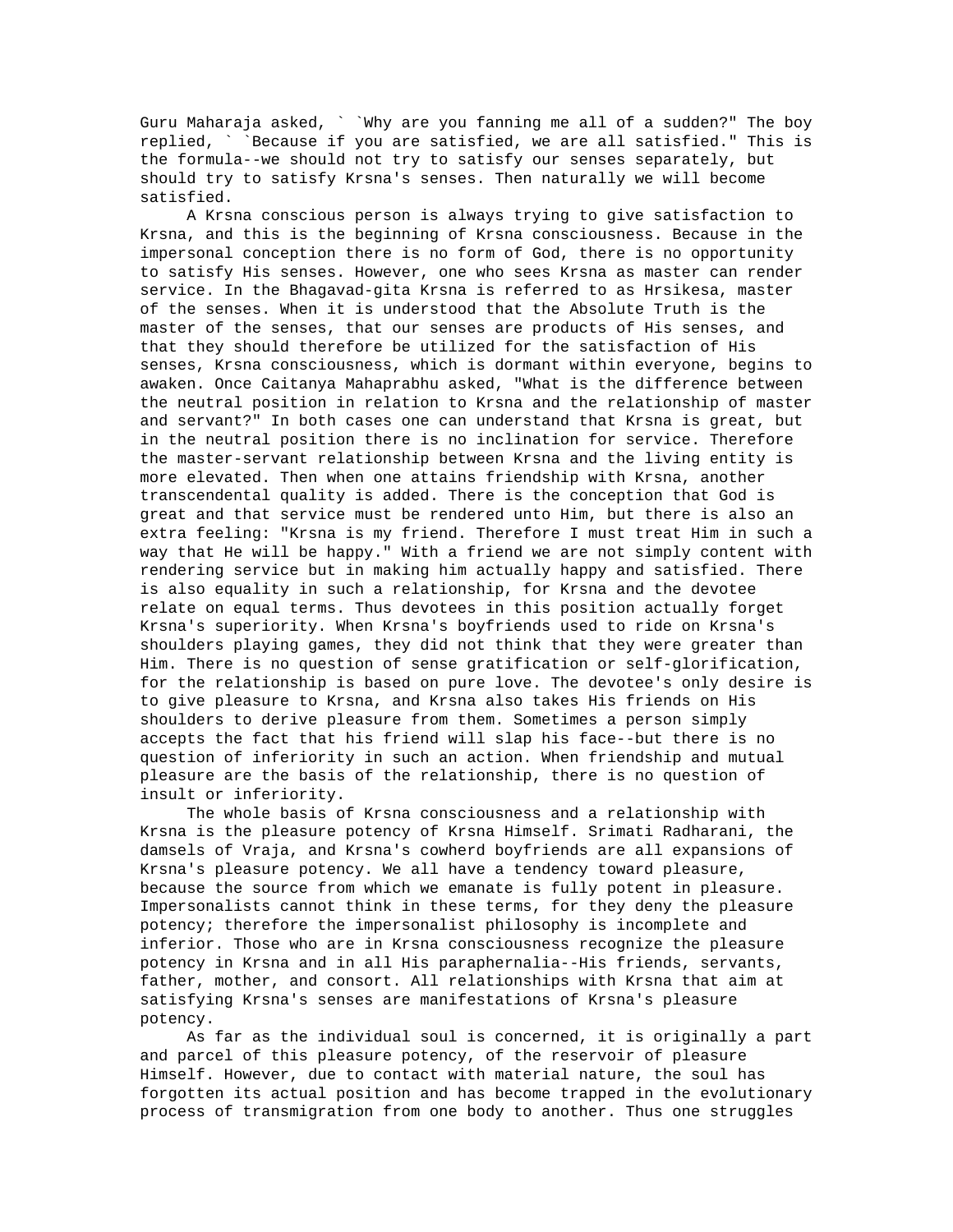hard for existence. Now we must extricate ourselves from the sufferings of the struggle, from the countless transmigrations that force us to suffer the miseries of birth, old age, disease, and death, and come to the point of our eternal life in Krsna consciousness. That eternal life is possible. If one tries his best in this human form of life, in his next life he will get a spiritual body. The spiritual body is already within the gross material body, but it will develop only as soon as one becomes free from the contamination of this material existence. That is the aim of human life and the actual self-interest of all people. Selfinterest is actually realizing, "I am part and parcel of God. I have to return to the kingdom of God and join with Him." Just as we have a social life here, God has a social life in the spiritual kingdom, and we can join Him there. It is not that after finishing this body we become void. In the Bhagavad-gita (2.12) Krsna told Arjuna, "Never was there a time when I did not exist, nor you, nor all these kings, nor in the future shall any of us cease to be." Our existence is therefore eternal, and the changes of birth and death are simply the changes of the temporary material bodies.

 The actual process for achieving eternal life is not at all difficult. This process of Krsna consciousness is based on knowledge received from Krsna, the most perfect being. Knowledge received from others is defective because the conditioned soul is certain to commit mistakes, certain to be illusioned, certain to cheat, and certain to have imperfect senses. The knowledge received from Krsna, however, actually enables us to see Krsna. Someone may challenge, "Can you show me God?" and our answer is, "Yes. God can be seen at every moment." Krsna says, raso 'ham apsu kaunteya: "I am the taste of water." We drink water every day, and the taste of water is there, so if we think of this taste as Krsna, we will have begun realizing God every day. In the Bhagavad-gita Krsna further says, prabhasmi sasi-suryayoh: "I am the light of the sun and the moon." Every day we receive sunlight, and in the evening there is moonshine, so if we think of the source of these emanations, we will ultimately become God conscious. There are so many similar instances given in the Bhagavad-gita, for Krsna is the beginning, middle, and end of all manifestations. If we want to become God conscious and realize our own essence, it is not very difficult. We only have to understand God in truth--how He appears, how He disappears, and what His functions are--then we can become eligible to enter into the kingdom of God. After quitting this material body, a person who understands God, Krsna, does not return again to earth to accept another material body. Where does he go? Krsna says, mam eti: "He comes to Me." That should be the aim of any intelligent human being.

"Science of Self-Realization" by His Divine Grace A.C. Bhaktivedanta Swami Prabhupada.

COPYRIGHT NOTICE: This is an evaluation copy of the printed version of this book, and is NOT FOR RESALE. This evaluation copy is intended for personal non-commercial use only, under the "fair use" guidelines established by international copyright laws. You may use this electronic file to evaluate the printed version of this book, for your own private use, or for short excerpts used in academic works, research, student papers, presentations, and the like. You can distribute this evaluation